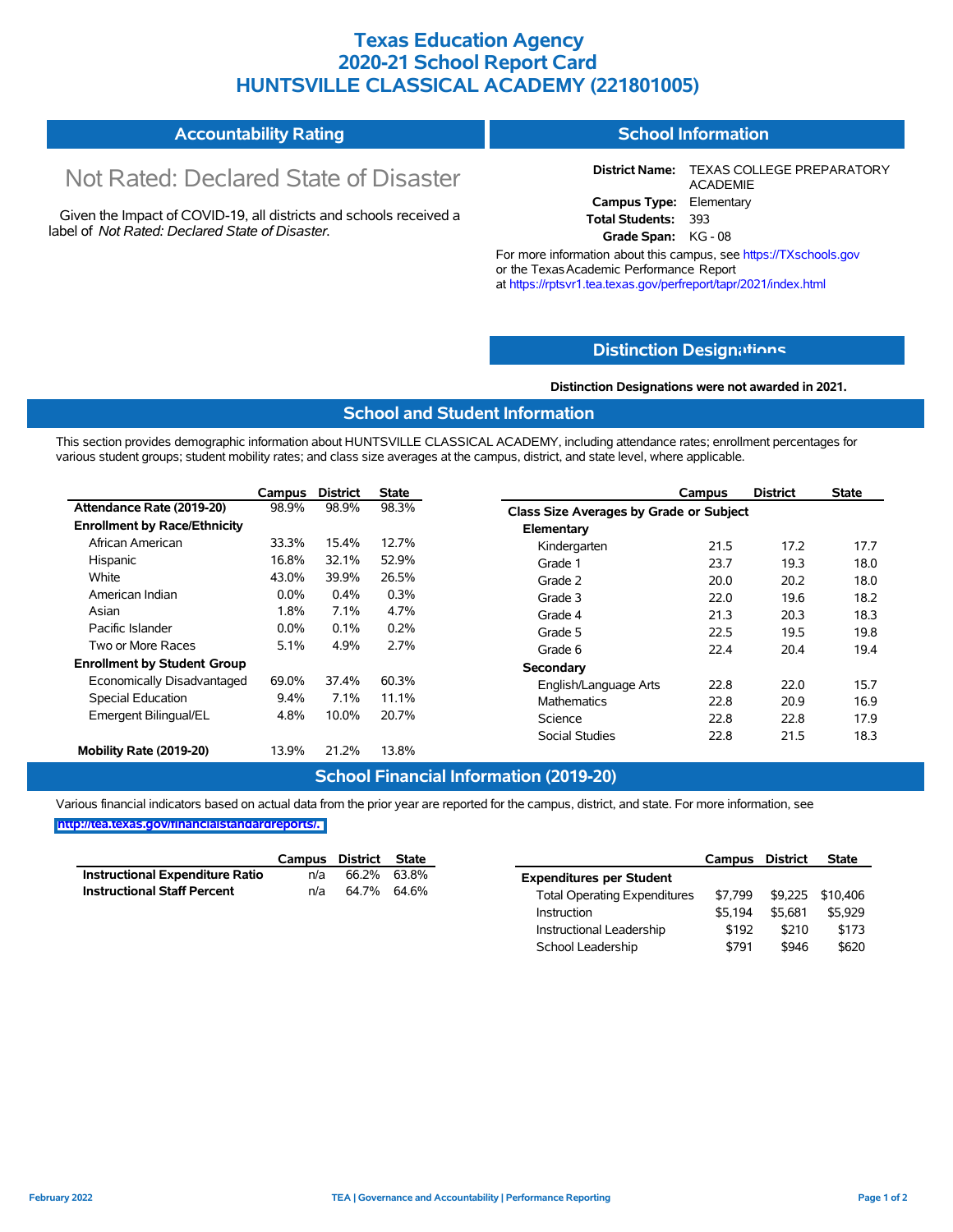## **STAAR Outcomes**

This section provides STAAR performance and outcomes. **Please note that due to the cancellation of spring 2020 STAAR administration due to the COVID-19 pandemic, 2019 results are shown.**

|                                                                                |      |       |     |      | African                                 |        |        | American                 |                | <b>Pacific</b>           | Two<br>or<br>More        | Econ   |
|--------------------------------------------------------------------------------|------|-------|-----|------|-----------------------------------------|--------|--------|--------------------------|----------------|--------------------------|--------------------------|--------|
|                                                                                |      | State |     |      | District Campus American Hispanic White |        |        | Indian                   | Asian          | <b>Islander</b>          | Races                    | Disadv |
| STAAR Performance Rates at Approaches Grade Level or Above (All Grades Tested) |      |       |     |      |                                         |        |        |                          |                |                          |                          |        |
| All Subjects                                                                   | 2021 | 67%   | 74% | 68%  | 76%                                     | 64%    | 64%    | $\overline{\phantom{a}}$ | 78%            |                          | 63%                      | 67%    |
|                                                                                | 2019 | 78%   | 81% | 73%  | 79%                                     | 71%    | 68%    | $\overline{\phantom{a}}$ | 93%            | $\overline{\phantom{a}}$ | 81%                      | 75%    |
| ELA/Reading                                                                    | 2021 | 68%   | 79% | 73%  | 78%                                     | 74%    | 69%    | $\overline{\phantom{a}}$ | $\ast$         |                          | 67%                      | 72%    |
|                                                                                | 2019 | 75%   | 84% | 72%  | 78%                                     | 66%    | 68%    |                          | $\ast$         |                          | 100%                     | 73%    |
| Mathematics                                                                    | 2021 | 66%   | 69% | 64%  | 71%                                     | 54%    | 63%    | $\overline{\phantom{a}}$ | $\ast$         |                          | 67%                      | 62%    |
|                                                                                | 2019 | 82%   | 82% | 76%  | 82%                                     | 76%    | 72%    | $\overline{a}$           | $\ast$         |                          | 57%                      | 77%    |
| Writing                                                                        | 2021 | 58%   | 68% | 68%  | 72%                                     | 67%    | 68%    |                          | $\ast$         |                          | $\ast$                   | 70%    |
|                                                                                | 2019 | 68%   | 75% | 57%  | 71%                                     | 57%    | 45%    | $\overline{a}$           | $\ast$         | $\blacksquare$           | $\overline{\phantom{a}}$ | 64%    |
| Science                                                                        | 2021 | 71%   | 74% | 67%  | 90%                                     | 56%    | 56%    | $\overline{\phantom{a}}$ | $\overline{a}$ |                          | 60%                      | 64%    |
|                                                                                | 2019 | 81%   | 78% | 76%  | 75%                                     | 80%    | 67%    |                          | $\ast$         |                          | $\ast$                   | 79%    |
| Social Studies                                                                 | 2021 | 73%   | 77% | 67%  | 80%                                     | *      | 50%    | $\overline{\phantom{a}}$ | L,             | $\overline{a}$           | $\ast$                   | 64%    |
|                                                                                | 2019 | 81%   | 80% | 94%  | 89%                                     | $\ast$ | $\ast$ |                          | $\ast$         |                          | $\ast$                   | 92%    |
| STAAR Performance Rates at Meets Grade Level or Above (All Grades Tested)      |      |       |     |      |                                         |        |        |                          |                |                          |                          |        |
| All Subjects                                                                   | 2021 | 41%   | 46% | 36%  | 43%                                     | 31%    | 32%    | $\overline{\phantom{a}}$ | 56%            | $\blacksquare$           | 41%                      | 35%    |
|                                                                                | 2019 | 50%   | 52% | 40%  | 52%                                     | 33%    | 32%    | $\overline{\phantom{a}}$ | 50%            | $\overline{\phantom{a}}$ | 50%                      | 42%    |
| ELA/Reading                                                                    | 2021 | 45%   | 54% | 46%  | 50%                                     | 46%    | 43%    | $\overline{\phantom{a}}$ | $\ast$         |                          | 44%                      | 47%    |
|                                                                                | 2019 | 48%   | 57% | 41%  | 56%                                     | 34%    | 33%    | $\overline{\phantom{a}}$ | $\ast$         | $\overline{a}$           | 57%                      | 45%    |
| Mathematics                                                                    | 2021 | 37%   | 38% | 32%  | 36%                                     | 26%    | 28%    | $\overline{\phantom{0}}$ | $\ast$         |                          | 56%                      | 30%    |
|                                                                                | 2019 | 52%   | 50% | 37%  | 51%                                     | 34%    | 29%    | $\overline{\phantom{a}}$ | $\ast$         | $\overline{a}$           | 29%                      | 38%    |
| Writing                                                                        | 2021 | 30%   | 36% | 29%  | 39%                                     | 7%     | 32%    |                          | $\ast$         | $\overline{a}$           | $\ast$                   | 27%    |
|                                                                                | 2019 | 38%   | 43% | 29%  | 29%                                     | 14%    | 30%    | $\overline{\phantom{0}}$ | $\ast$         | $\overline{\phantom{a}}$ | $\overline{\phantom{a}}$ | 36%    |
| Science                                                                        | 2021 | 44%   | 44% | 25%  | 38%                                     | 22%    | 18%    | $\overline{\phantom{a}}$ | L,             | $\blacksquare$           | 20%                      | 21%    |
|                                                                                | 2019 | 54%   | 49% | 44%  | 58%                                     | 30%    | 40%    |                          | $\ast$         |                          | $\ast$                   | 43%    |
| Social Studies                                                                 | 2021 | 49%   | 51% | 39%  | 53%                                     | $\ast$ | 21%    | $\overline{\phantom{0}}$ |                |                          | $\ast$                   | 36%    |
|                                                                                | 2019 | 55%   | 55% | 65%  | 67%                                     | $\ast$ | $\ast$ | $\overline{a}$           | $\ast$         | $\overline{a}$           | $\ast$                   | 62%    |
| STAAR Performance Rates at Masters Grade Level (All Grades Tested)             |      |       |     |      |                                         |        |        |                          |                |                          |                          |        |
| All Subjects                                                                   | 2021 | 18%   | 20% | 16%  | 20%                                     | 13%    | 13%    | $\overline{\phantom{a}}$ | 33%            | $\blacksquare$           | 22%                      | 15%    |
|                                                                                | 2019 | 24%   | 26% | 20%  | 25%                                     | 16%    | 15%    | $\overline{\phantom{a}}$ | 50%            | $\overline{\phantom{a}}$ | 31%                      | 22%    |
| ELA/Reading                                                                    | 2021 | 18%   | 26% | 22%  | 25%                                     | 17%    | 19%    | $\overline{\phantom{a}}$ | $\ast$         |                          | 44%                      | 23%    |
|                                                                                | 2019 | 21%   | 28% | 22%  | 27%                                     | 14%    | 19%    | $\overline{\phantom{a}}$ | $\ast$         | $\blacksquare$           | 29%                      | 23%    |
| Mathematics                                                                    | 2021 | 18%   | 17% | 12%  | 14%                                     | 11%    | 10%    | $\overline{\phantom{0}}$ | $\ast$         | $\overline{\phantom{a}}$ | 11%                      | 11%    |
|                                                                                | 2019 | 26%   | 26% | 15%  | 24%                                     | 14%    | 8%     |                          | $\ast$         | $\overline{\phantom{a}}$ | 14%                      | 16%    |
| Writing                                                                        | 2021 | 9%    | 10% | 8%   | 17%                                     | 0%     | 6%     | $\overline{\phantom{a}}$ | $\ast$         | $\overline{a}$           | $\ast$                   | 9%     |
|                                                                                | 2019 | 14%   | 15% | 17%  | 7%                                      | 14%    | 20%    | $\overline{\phantom{a}}$ | $\ast$         |                          | $\overline{\phantom{a}}$ | 24%    |
| Science                                                                        | 2021 | 20%   | 18% | 13%  | 19%                                     | 11%    | 9%     | $\overline{\phantom{a}}$ |                |                          | 20%                      | 8%     |
|                                                                                | 2019 | 25%   | 21% | 27%  | 33%                                     | 20%    | 20%    |                          | $\ast$         |                          | $\ast$                   | 25%    |
| Social Studies                                                                 | 2021 | 29%   | 30% | 21%  | 27%                                     |        | 14%    |                          |                |                          | ∗                        | 16%    |
|                                                                                | 2019 | 33%   | 36% | 41%  | 33%                                     | *      | $\ast$ |                          | $\ast$         |                          | $\ast$                   | 38%    |
| <b>STAAR Assessment Participation (All Grades Tested)</b>                      |      |       |     |      |                                         |        |        |                          |                |                          |                          |        |
| All Subjects                                                                   | 2021 | 88%   | 87% | 84%  | 85%                                     | 83%    | 87%    | $\overline{\phantom{a}}$ | 75%            |                          | 69%                      | 85%    |
|                                                                                | 2019 | 99%   | 98% | 100% | 100%                                    | 99%    | 100%   | $\overline{\phantom{m}}$ | 100%           |                          | 100%                     | 100%   |
| ELA/Reading                                                                    | 2021 | 89%   | 87% | 86%  | 87%                                     | 84%    | 87%    | $\overline{\phantom{a}}$ | 80%            |                          | 69%                      | 86%    |
|                                                                                | 2019 | 99%   | 98% | 100% | 100%                                    | 100%   | 100%   | $\overline{\phantom{a}}$ | $\ast$         |                          | 100%                     | 100%   |
| Mathematics                                                                    | 2021 | 88%   | 87% | 86%  | 87%                                     | 84%    | 88%    |                          | 80%            |                          | 69%                      | 86%    |
|                                                                                | 2019 | 100%  | 98% | 99%  | 100%                                    | 97%    | 100%   |                          | $\ast$         |                          | 100%                     | 100%   |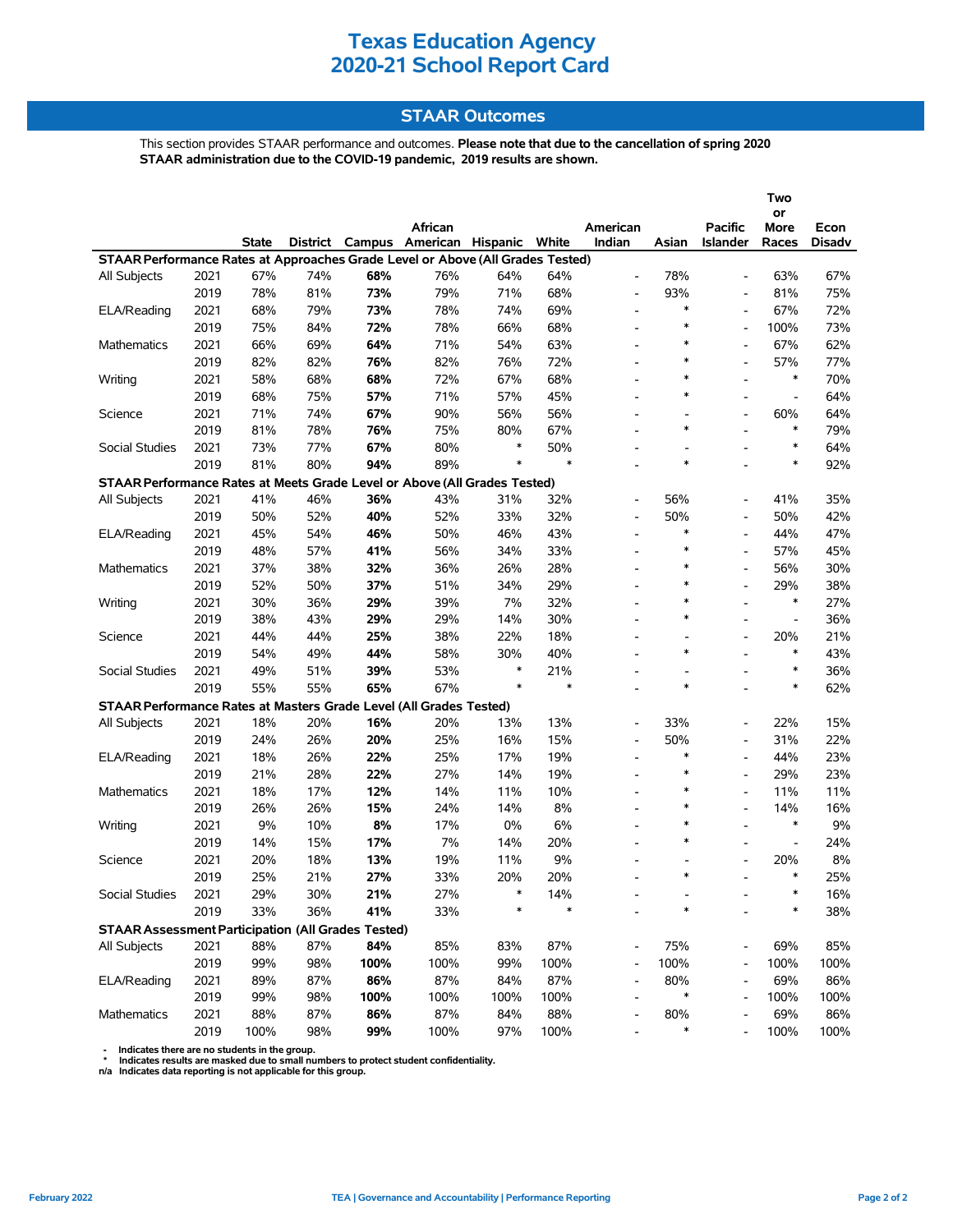## **Texas Education Agency 2020-21 School Report Card AMARILLO COLLEGIATE ACADEMY (221801011)**

| <b>Accountability Rating</b> | <b>School Information</b> |
|------------------------------|---------------------------|
|                              |                           |

# Not Rated: Declared State of Disaster

Given the Impact of COVID-19, all districts and schools received a label of *Not Rated: Declared State of Disaster.*

**District Name:** TEXAS COLLEGE PREPARATORY ACADEMIE **Campus Type:** Elementary/Secondary **Total Students:** 461

**Grade Span:** KG - 12

For more information about this campus, see https://TXschools.gov or the TexasAcademic Performance Report at https://rptsvr1.tea.texas.gov/perfreport/tapr/2021/index.html

## **Distinction Design[ations](https://TXschools.gov)**

**Distinction Designations were not awarded in 2021.**

School Leadership  $$778$  \$946 \$620

### **School and Student Information**

This section provides demographic information about AMARILLO COLLEGIATE ACADEMY, including attendance rates; enrollment percentages for various student groups; student mobility rates; and class size averages at the campus, district, and state level, where applicable.

|                                     | Campus  | <b>District</b> | State |
|-------------------------------------|---------|-----------------|-------|
| Attendance Rate (2019-20)           | 97.9%   | 98.9%           | 98.3% |
| <b>Enrollment by Race/Ethnicity</b> |         |                 |       |
| African American                    | 2.6%    | 15.4%           | 127%  |
| Hispanic                            | 18.7%   | 32 1%           | 52.9% |
| White                               | 72.2%   | 39.9%           | 26.5% |
| American Indian                     | 0.4%    | $0.4\%$         | 0.3%  |
| Asian                               | 1.5%    | 7.1%            | 4.7%  |
| Pacific Islander                    | $0.2\%$ | $0.1\%$         | 0.2%  |
| Two or More Races                   | 4.3%    | 4.9%            | 2.7%  |
| <b>Enrollment by Student Group</b>  |         |                 |       |
| Economically Disadvantaged          | 33.6%   | 37.4%           | 60.3% |
| <b>Special Education</b>            | $6.9\%$ | $7.1\%$         | 11.1% |
| Emergent Bilingual/EL               | $0.0\%$ | 10.0%           | 20.7% |
| Mobility Rate (2019-20)             | 17.1%   | 21.2%           | 13.8% |

### **School Financial Information (2019-20)**

Various financial indicators based on actual data from the prior year are reported for the campus, district, and state. For more information, see

|                                        | Campus | District | <b>State</b> |                                     | Campus  | <b>District</b> | <b>State</b>     |
|----------------------------------------|--------|----------|--------------|-------------------------------------|---------|-----------------|------------------|
| <b>Instructional Expenditure Ratio</b> | n/a    | 66.2%    | 63.8%        | <b>Expenditures per Student</b>     |         |                 |                  |
| <b>Instructional Staff Percent</b>     | n/a    |          | 64.7% 64.6%  | <b>Total Operating Expenditures</b> | \$6.922 |                 | \$9,225 \$10,406 |
|                                        |        |          |              | Instruction                         | \$4.779 | \$5.681         | \$5,929          |
|                                        |        |          |              | Instructional Leadership            | \$172   | \$210           | \$173            |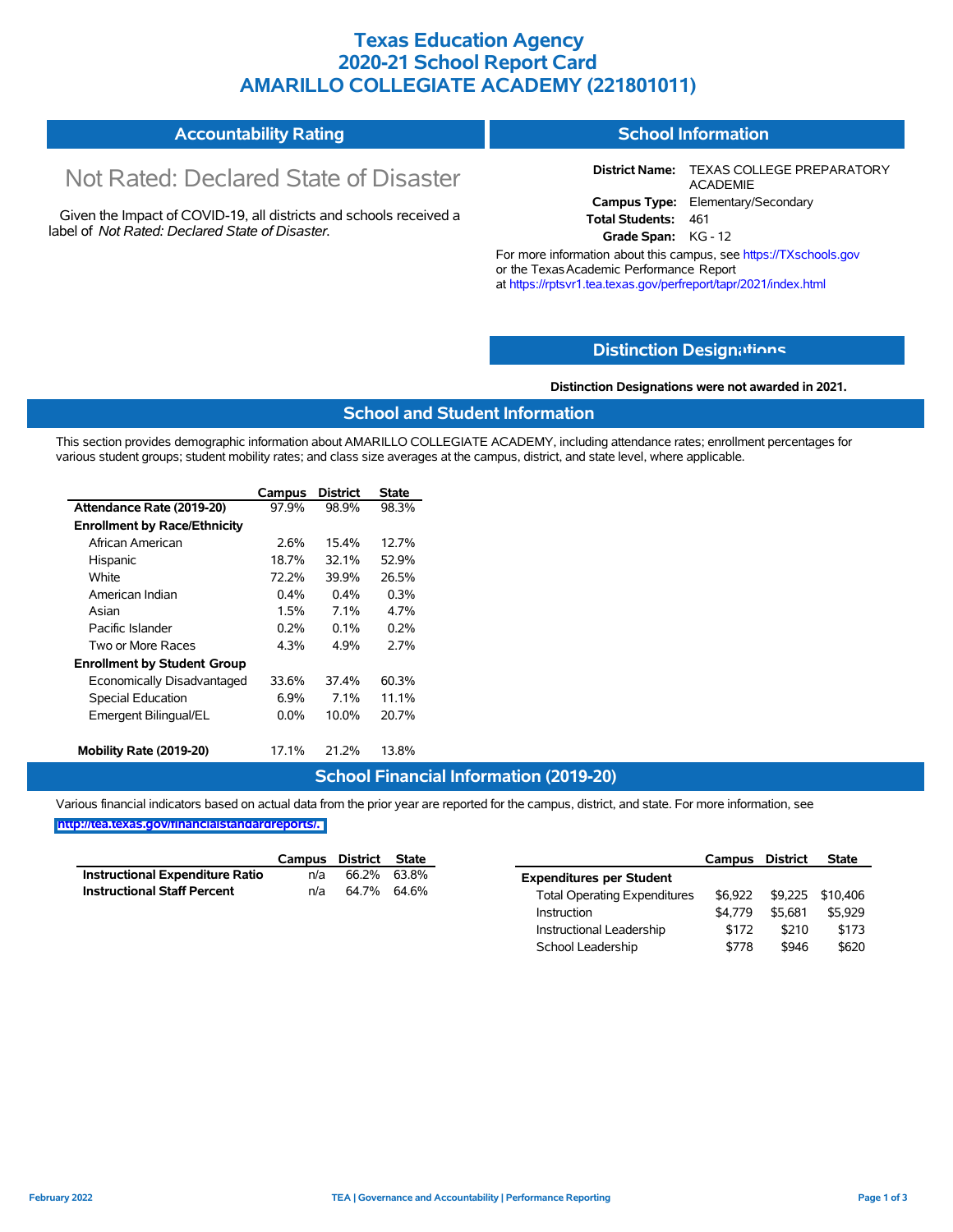## **STAAR Outcomes**

This section provides STAAR performance and outcomes. **Please note that due to the cancellation of spring 2020 STAAR administration due to the COVID-19 pandemic, 2019 results are shown.**

|                                                                                |              |              |            |            |                                |            |            |                                    |                                    |                 | Two           |                |
|--------------------------------------------------------------------------------|--------------|--------------|------------|------------|--------------------------------|------------|------------|------------------------------------|------------------------------------|-----------------|---------------|----------------|
|                                                                                |              |              |            |            | African                        |            |            |                                    |                                    | <b>Pacific</b>  | or            |                |
|                                                                                |              | <b>State</b> | District   |            | Campus American Hispanic White |            |            | American<br>Indian                 | Asian                              | <b>Islander</b> | More<br>Races | Econ<br>Disadv |
| STAAR Performance Rates at Approaches Grade Level or Above (All Grades Tested) |              |              |            |            |                                |            |            |                                    |                                    |                 |               |                |
| All Subjects                                                                   | 2021         | 67%          | 74%        | 87%        | 75%                            | 88%        | 88%        | $\ast$                             | 100%                               | $\ast$          | 64%           | 86%            |
|                                                                                | 2019         | 78%          | 81%        | 92%        | 92%                            | 87%        | 93%        | $\overline{\phantom{a}}$           | 91%                                | $\ast$          | 91%           | 90%            |
| ELA/Reading                                                                    | 2021         | 68%          | 79%        | 90%        | 86%                            | 91%        | 92%        | $\ast$                             | $\ast$                             | $\ast$          | 50%           | 90%            |
|                                                                                | 2019         | 75%          | 84%        | 93%        | $\ast$                         | 85%        | 95%        | $\overline{\phantom{a}}$           | 88%                                | $\ast$          | 89%           | 92%            |
| Mathematics                                                                    | 2021         | 66%          | 69%        | 84%        | 71%                            | 90%        | 83%        | $\ast$                             | $\ast$                             | $\ast$          | 75%           | 83%            |
|                                                                                | 2019         | 82%          | 82%        | 95%        | ∗                              | 97%        | 94%        | $\overline{\phantom{a}}$           | 100%                               | $\ast$          | 100%          | 95%            |
| Writing                                                                        | 2021         | 58%          | 68%        | 92%        | $\ast$                         | 89%        | 94%        | $\ast$                             | $\overline{\phantom{0}}$           |                 | $\ast$        | 100%           |
|                                                                                | 2019         | 68%          | 75%        | 88%        | $\ast$                         | 100%       | 88%        |                                    | $\ast$                             | $\ast$          | $\ast$        | 86%            |
| Science                                                                        | 2021         | 71%          | 74%        | 91%        | $\ast$                         | 89%        | 96%        |                                    |                                    |                 | $\ast$        | 91%            |
|                                                                                | 2019         | 81%          | 78%        | 92%        | $\ast$                         | 84%        | 94%        | $\overline{\phantom{a}}$           | $\ast$                             |                 | $\ast$        | 86%            |
| Social Studies                                                                 | 2021         | 73%          | 77%        | 75%        | *                              | 56%        | 80%        | $\overline{\phantom{a}}$           |                                    |                 | $\ast$        | 70%            |
|                                                                                | 2019         | 81%          | 80%        | 83%        |                                | 55%        | 91%        |                                    | $\ast$                             |                 | $\ast$        | 71%            |
| STAAR Performance Rates at Meets Grade Level or Above (All Grades Tested)      |              |              |            |            |                                |            |            |                                    |                                    |                 |               |                |
| All Subjects                                                                   | 2021         | 41%          | 46%        | 53%        | 30%                            | 51%        | 55%        | $\ast$                             | 57%                                | $\ast$          | 23%           | 45%            |
|                                                                                | 2019         | 50%          | 52%        | 63%        | 67%                            | 54%        | 64%        | $\overline{\phantom{a}}$           | 74%                                | $\ast$          | 52%           | 55%            |
| ELA/Reading                                                                    | 2021         | 45%          | 54%        | 65%        | 43%                            | 64%        | 68%        | $\ast$                             | $\ast$                             | $\ast$          | 25%           | 59%            |
|                                                                                | 2019         | 48%          | 57%        | 65%        | *                              | 54%        | 68%        | $\overline{\phantom{a}}$           | 50%                                | $\ast$          | 44%           | 58%            |
| Mathematics                                                                    | 2021         | 37%          | 38%        | 47%        | 14%                            | 46%        | 49%        | $\ast$                             | $\ast$                             | $\ast$          | 13%           | 41%            |
|                                                                                | 2019         | 52%          | 50%        | 65%        | $\ast$                         | 64%        | 63%        | $\overline{\phantom{a}}$           | 100%                               | $\ast$          | 67%           | 63%            |
| Writing                                                                        | 2021         | 30%          | 36%        | 57%        | $\ast$                         | 56%        | 56%        | $\ast$                             | $\overline{\phantom{a}}$           |                 | $\ast$        | 42%            |
|                                                                                | 2019         | 38%          | 43%        | 54%        | $\ast$                         | 63%        | 54%        |                                    | $\ast$                             | $\ast$          | $\ast$        | 52%            |
| Science                                                                        | 2021         | 44%          | 44%        | 32%        | ∗                              | 39%        | 30%        |                                    |                                    |                 | $\ast$        | 27%            |
|                                                                                | 2019         | 54%          | 49%        | 59%        | $\ast$                         | 47%        | 61%        | $\overline{a}$                     | $\ast$                             |                 | $\ast$        | 39%            |
| Social Studies                                                                 | 2021         | 49%          | 51%        | 45%        | $\ast$                         | 22%        | 53%        | $\overline{\phantom{a}}$           |                                    |                 | $\ast$        | 35%            |
|                                                                                | 2019         | 55%          | 55%        | 60%        |                                | 27%        | 70%        |                                    | $\ast$                             |                 | $\ast$        | 41%            |
|                                                                                |              |              |            |            |                                |            |            |                                    |                                    |                 |               |                |
| STAAR Performance Rates at Masters Grade Level (All Grades Tested)             | 2021         | 18%          | 20%        | 24%        | 15%                            | 20%        | 26%        | $\ast$                             | 14%                                | ∗               | 5%            | 17%            |
| All Subjects                                                                   | 2019         | 24%          | 26%        | 28%        | 67%                            | 15%        | 30%        | $\overline{\phantom{a}}$           | 35%                                | $\ast$          | 26%           | 23%            |
|                                                                                |              | 18%          |            |            |                                | 27%        | 31%        | $\ast$                             | $\ast$                             | $\ast$          |               | 20%            |
| ELA/Reading                                                                    | 2021         |              | 26%        | 29%        | 29%<br>$\ast$                  |            |            |                                    | 25%                                | $\ast$          | 13%<br>22%    |                |
| Mathematics                                                                    | 2019<br>2021 | 21%<br>18%   | 28%<br>17% | 34%<br>23% | 0%                             | 21%<br>22% | 36%<br>25% | $\overline{\phantom{a}}$<br>$\ast$ | $\ast$                             | $\ast$          | 0%            | 32%<br>18%     |
|                                                                                |              |              |            |            | $\ast$                         | 17%        |            |                                    | 71%                                | $\ast$          | 33%           |                |
|                                                                                | 2019         | 26%          | 26%        | 28%        | $\ast$                         |            | 26%        | $\overline{\phantom{a}}$<br>$\ast$ |                                    |                 | $\ast$        | 23%            |
| Writing                                                                        | 2021         | 9%           | 10%        | 25%        | $\ast$                         | 22%        | 26%        |                                    | $\overline{\phantom{a}}$<br>$\ast$ | $\ast$          | $\ast$        | 25%            |
|                                                                                | 2019         | 14%          | 15%        | 18%        | $\ast$                         | 0%         | 18%        |                                    |                                    |                 | $\ast$        | 14%            |
| Science                                                                        | 2021         | 20%          | 18%        | 9%         | $\ast$                         | 6%         | 11%        | $\overline{\phantom{a}}$           | $\ast$                             |                 | $\ast$        | 12%            |
|                                                                                | 2019         | 25%          | 21%        | 15%        |                                | 5%         | 18%        |                                    |                                    |                 |               | 7%             |
| Social Studies                                                                 | 2021         | 29%          | 30%        | 22%        |                                | 11%        | 25%        |                                    | ∗                                  |                 |               | 9%             |
|                                                                                | 2019         | 33%          | 36%        | 40%        |                                | 18%        | 48%        |                                    |                                    |                 | $\ast$        | 18%            |
| <b>STAAR Assessment Participation (All Grades Tested)</b>                      |              |              |            |            |                                |            |            |                                    |                                    |                 |               |                |
| All Subjects                                                                   | 2021         | 88%          | 87%        | 100%       | 100%                           | 100%       | 100%       | $\ast$                             | 100%                               | ∗               | 100%          | 100%           |
|                                                                                | 2019         | 99%          | 98%        | 100%       | 100%                           | 100%       | 100%       | *<br>$\ast$                        | 100%<br>∗                          | ∗               | 100%          | 100%           |
| ELA/Reading                                                                    | 2021         | 89%          | 87%        | 100%       | 100%                           | 100%       | 100%       |                                    |                                    |                 | 100%          | 100%           |
|                                                                                | 2019         | 99%          | 98%        | 99%        | 100%                           | 100%       | 99%        | $\ast$<br>$\ast$                   | 100%<br>$\ast$                     | ∗<br>∗          | 100%          | 100%           |
| Mathematics                                                                    | 2021         | 88%          | 87%        | 100%       | 100%                           | 100%       | 100%       |                                    |                                    |                 | 100%          | 100%           |
|                                                                                | 2019         | 100%         | 98%        | 100%       | 100%                           | 100%       | 100%       | $\ast$                             | 100%                               | $\ast$          | 100%          | 100%           |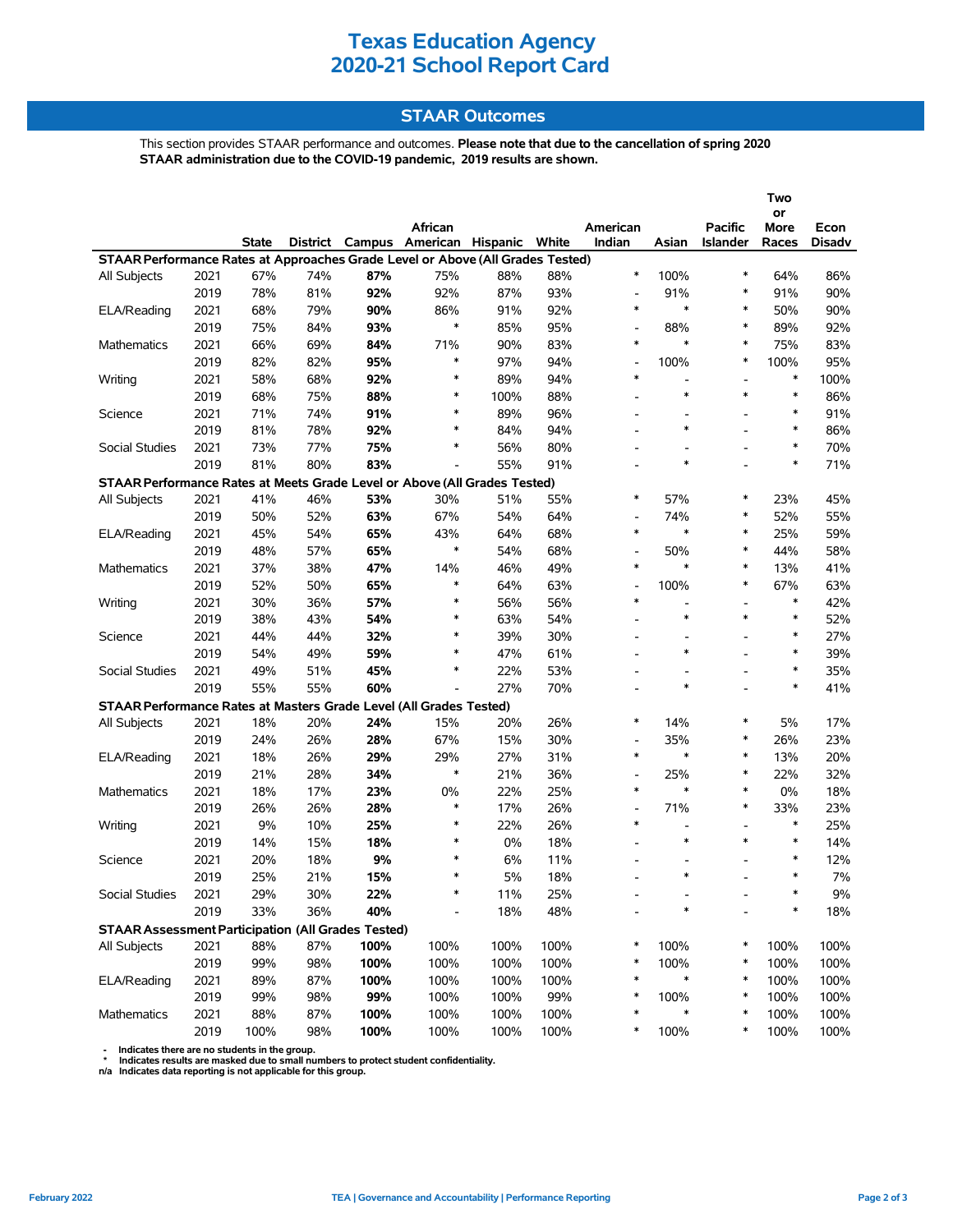## **Graduation and College, Career, and Military Readiness Outcomes**

This section provides graduation, graduation plan, and College, Career, and Military Readiness rates. Please note that 2019-20 College, Career, and Military Ready data excludes military enlistment and the CTE coherent sequence indicator.

|                                                             |                |                |         |                                   |         |                |          |        |                 | Two        |        |
|-------------------------------------------------------------|----------------|----------------|---------|-----------------------------------|---------|----------------|----------|--------|-----------------|------------|--------|
|                                                             |                |                |         | African                           |         |                | American |        | <b>Pacific</b>  | or<br>More | Econ   |
|                                                             | State          |                |         | District Campus American Hispanic |         | White          | Indian   | Asian  | <b>Islander</b> | Races      | Disadv |
| Annual Dropout Rate (Gr 9-12)                               |                |                |         |                                   |         |                |          |        |                 |            |        |
| 2019-20                                                     | 1.6%           | 0.3%           | $0.0\%$ | *                                 | $0.0\%$ | 0.0%           |          | $\ast$ |                 | *          | 0.0%   |
| 2018-19                                                     | 1.9%           | 0.9%           | 0.0%    |                                   | 0.0%    | 0.0%           | $\ast$   | $\ast$ |                 |            | 0.0%   |
| 4-Year Longitudinal Rate (Gr 9-12)                          |                |                |         |                                   |         |                |          |        |                 |            |        |
| Class of 2020                                               |                |                |         |                                   |         |                |          |        |                 |            |        |
| Graduated                                                   | 90.3%          | 96.5%          | 100.0%  |                                   | ∗       | 100.0%         |          |        |                 |            |        |
| Graduates, TxCHSE, & Cont 94.6%                             |                | 97.8%          | 100.0%  |                                   | ∗       | 100.0%         |          |        |                 |            |        |
| Class of 2019                                               |                |                |         |                                   |         |                |          |        |                 |            |        |
| Graduated                                                   | 90.0%          | 97.4%          | 100.0%  |                                   | ∗       | 100.0%         |          |        |                 |            |        |
| Graduates, TxCHSE, & Cont 94.1%                             |                | 99.0%          | 100.0%  |                                   |         | 100.0%         |          | $\ast$ |                 |            |        |
| 5-Year Extended Longitudinal Rate (Gr 9-12)                 |                |                |         |                                   |         |                |          |        |                 |            |        |
| Class of 2019                                               |                |                |         |                                   |         |                |          |        |                 |            |        |
| Graduated                                                   | 92.0%          | 99.0%          | 100.0%  |                                   | $\ast$  | 100.0%         |          | *      |                 |            |        |
| Graduates, TxCHSE, & Cont 93.9%                             |                | 99.0%          | 100.0%  |                                   | ∗       | 100.0%         |          | $\ast$ |                 |            |        |
| Class of 2018                                               |                |                |         |                                   |         |                |          |        |                 |            |        |
| Graduated                                                   | 92.2%          | 94.2%          | 100.0%  |                                   |         | 100.0%         |          |        |                 |            |        |
| Graduates, TxCHSE, & Cont 93.9%                             |                | 94.5%          | 100.0%  |                                   |         | 100.0%         |          |        |                 |            |        |
| 6-Year Extended Longitudinal Rate (Gr 9-12)                 |                |                |         |                                   |         |                |          |        |                 |            |        |
| Class of 2018                                               |                |                |         |                                   |         |                |          |        |                 |            |        |
| Graduated                                                   | 92.6%          | 94.2%          | 100.0%  |                                   |         | 100.0%         |          |        |                 |            |        |
| Graduates, TxCHSE, & Cont 93.9%                             |                | 94.8%          | 100.0%  |                                   |         | 100.0%         |          |        |                 |            |        |
| Class of 2017                                               |                |                |         |                                   |         |                |          |        |                 |            |        |
| Graduated                                                   | 92.4%          | 83.6%          | 100.0%  |                                   | ∗       | 100.0%         |          |        |                 |            |        |
| Graduates, TxCHSE, & Cont 93.7%                             |                | 87.2%          | 100.0%  |                                   |         | 100.0%         |          |        |                 |            |        |
| 4-Year Federal Graduation Rate Without Exclusions (Gr 9-12) |                |                |         |                                   |         |                |          |        |                 |            |        |
| Class of 2020                                               | 90.3%          | 96.5%          | 100.0%  |                                   | ∗       | 100.0%         |          |        |                 |            |        |
| Class of 2019                                               | 90.0%          | 97.4%          | 100.0%  |                                   | $\ast$  | 100.0%         |          | $\ast$ |                 |            |        |
| RHSP/DAP Graduates (Longitudinal Rate)                      |                |                |         |                                   |         |                |          |        |                 |            |        |
| Class of 2020                                               | 83.0%          |                |         |                                   |         |                |          |        |                 |            |        |
| Class of 2019                                               | 73.3%          |                |         |                                   |         |                |          |        |                 |            |        |
| RHSP/DAP/FHSP-E/FHSP-DLA Graduates (Longitudinal Rate)      |                |                |         |                                   |         |                |          |        |                 |            |        |
| Class of 2020                                               | 87.8%          | 94.6%          | 72.2%   |                                   | $\ast$  | 81.3%          |          |        |                 |            |        |
| Class of 2019                                               | 87.6%          | 97.7%          | 82.4%   |                                   |         | 84.6%          |          | $\ast$ |                 |            |        |
|                                                             |                |                |         |                                   |         |                |          |        |                 |            |        |
| College, Career, and Military Ready (Annual Graduates)      |                |                | 61.1%   |                                   | $\ast$  |                |          |        |                 |            |        |
| 2019-20<br>2018-19                                          | 63.0%<br>72.9% | 84.4%<br>87.8% | 47.1%   |                                   | $\ast$  | 66.7%<br>38.5% |          | $\ast$ |                 |            |        |
|                                                             |                |                |         |                                   |         |                |          |        |                 |            |        |
| <b>SAT/ACT Results (Annual Graduates)</b>                   |                |                |         |                                   |         |                |          |        |                 |            |        |
| Tested                                                      |                |                |         |                                   |         |                |          |        |                 |            |        |
| 2019-20                                                     | 76.7%          | 86.6%          | 94.4%   |                                   | ∗       | 86.7%          |          | $\ast$ |                 |            |        |
| 2018-19                                                     | 75.0%          | 100.0%         | 82.4%   |                                   |         | 76.9%          |          |        |                 |            |        |
| Average SAT Score<br>2019-20                                | 1019           | 1127           | 1071    |                                   | $\ast$  | 1098           |          |        |                 |            |        |
| 2018-19                                                     | 1027           | 1158           | 1085    |                                   | $\ast$  | 1092           |          |        |                 |            |        |
|                                                             |                |                |         |                                   |         |                |          |        |                 |            |        |
| Average ACT Score<br>2019-20                                | 20.2           | 24.8           | *       |                                   |         | $\ast$         |          |        |                 |            |        |
| 2018-19                                                     | 20.6           | 24.8           | ×       |                                   |         | $\ast$         |          |        |                 |            |        |
|                                                             |                |                |         |                                   |         |                |          |        |                 |            |        |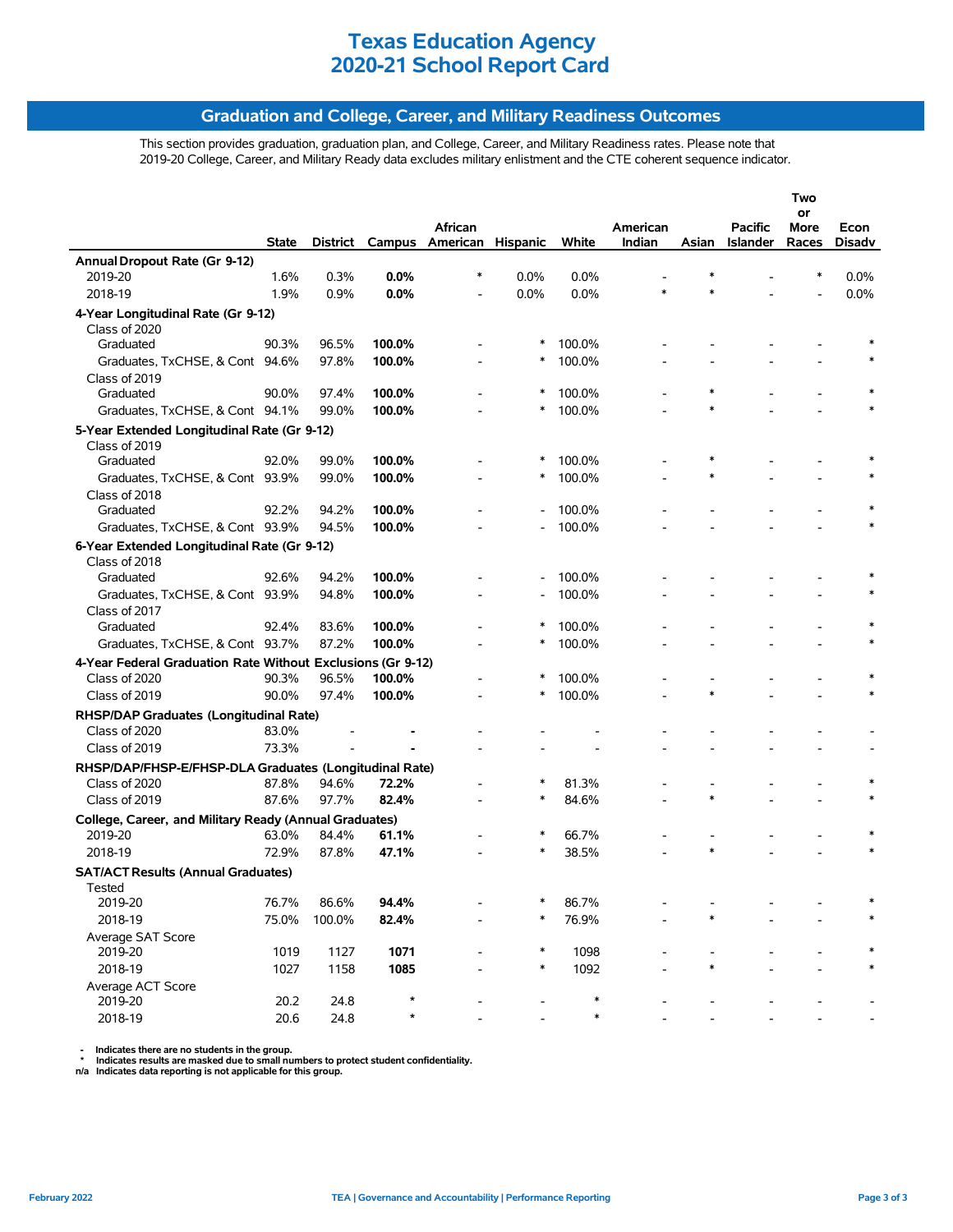## **Texas Education Agency 2020-21 School Report Card COPPELL CLASSICAL ACADEMY (221801014)**

| <b>Accountability Rating</b> | School Information |
|------------------------------|--------------------|
|------------------------------|--------------------|

# Not Rated: Declared State of Disaster

Given the Impact of COVID-19, all districts and schools received a label of *Not Rated: Declared State of Disaster.*

**District Name:** TEXAS COLLEGE PREPARATORY ACADEMIE **Campus Type:** Elementary **Total Students:** 386

**Grade Span:** KG - 05

For more information about this campus, see https://TXschools.gov or the TexasAcademic Performance Report at https://rptsvr1.tea.texas.gov/perfreport/tapr/2021/index.html

## **Distinction Design[ations](https://TXschools.gov)**

**Distinction Designations were not awarded in 2021.**

School Leadership  $$734$  \$946 \$620

### **School and Student Information**

This section provides demographic information about COPPELL CLASSICAL ACADEMY, including attendance rates; enrollment percentages for various student groups; student mobility rates; and class size averages at the campus, district, and state level, where applicable.

|                                     | Campus  | <b>District</b> | <b>State</b> |              | Campus                                  | <b>District</b> | <b>State</b> |  |
|-------------------------------------|---------|-----------------|--------------|--------------|-----------------------------------------|-----------------|--------------|--|
| Attendance Rate (2019-20)           | 99.1%   | 98.9%           | 98.3%        |              | Class Size Averages by Grade or Subject |                 |              |  |
| <b>Enrollment by Race/Ethnicity</b> |         |                 |              | Elementary   |                                         |                 |              |  |
| African American                    | 15.5%   | 15.4%           | 12.7%        | Kindergarten | 17.6                                    | 17.2            | 17.7         |  |
| Hispanic                            | 21.2%   | 32.1%           | 52.9%        | Grade 1      | 20.9                                    | 19.3            | 18.0         |  |
| White                               | 27.5%   | 39.9%           | 26.5%        | Grade 2      | 16.9                                    | 20.2            | 18.0         |  |
| American Indian                     | 0.5%    | 0.4%            | 0.3%         | Grade 3      | 21.0                                    | 19.6            | 18.2         |  |
| Asian                               | 25.1%   | 7.1%            | 4.7%         | Grade 4      | 17.7                                    | 20.3            | 18.3         |  |
| Pacific Islander                    | $0.0\%$ | 0.1%            | 0.2%         | Grade 5      | 17.0                                    | 19.5            | 19.8         |  |
| Two or More Races                   | 10.1%   | 4.9%            | 2.7%         |              |                                         |                 |              |  |
| <b>Enrollment by Student Group</b>  |         |                 |              |              |                                         |                 |              |  |
| Economically Disadvantaged          | 23.8%   | 37.4%           | 60.3%        |              |                                         |                 |              |  |
| Special Education                   | 6.7%    | 7.1%            | 11.1%        |              |                                         |                 |              |  |
| Emergent Bilingual/EL               | 13.7%   | 10.0%           | 20.7%        |              |                                         |                 |              |  |
|                                     |         |                 |              |              |                                         |                 |              |  |
| Mobility Rate (2019-20)             | 13.9%   | 21.2%           | 13.8%        |              |                                         |                 |              |  |

## **School Financial Information (2019-20)**

Various financial indicators based on actual data from the prior year are reported for the campus, district, and state. For more information, see

|                                        | Campus | District | <b>State</b> |                                     | Campus  | District | <b>State</b>     |
|----------------------------------------|--------|----------|--------------|-------------------------------------|---------|----------|------------------|
| <b>Instructional Expenditure Ratio</b> | n/a    | 66.2%    | 63.8%        | <b>Expenditures per Student</b>     |         |          |                  |
| <b>Instructional Staff Percent</b>     | n/a    | 64.7%    | 64.6%        | <b>Total Operating Expenditures</b> | \$7.331 |          | \$9,225 \$10,406 |
|                                        |        |          |              | Instruction                         | \$5.219 | \$5.681  | \$5,929          |
|                                        |        |          |              | Instructional Leadership            | \$175   | \$210    | \$173            |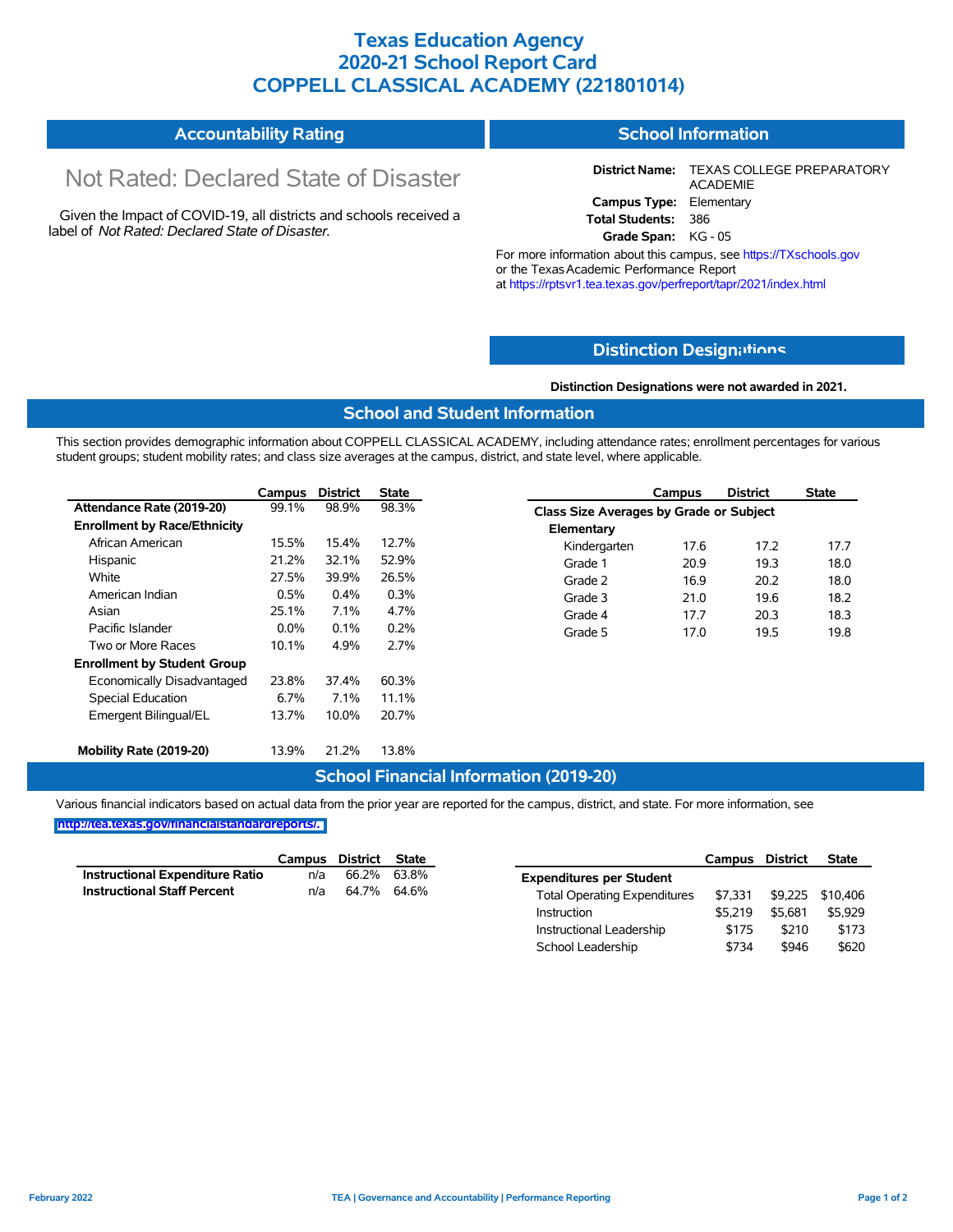## **STAAR Outcomes**

This section provides STAAR performance and outcomes. **Please note that due to the cancellation of spring 2020 STAAR administration due to the COVID-19 pandemic, 2019 results are shown.**

|                                                                                |      |              |     |      |                                         |      |      |                          |       |                              | Two               |               |
|--------------------------------------------------------------------------------|------|--------------|-----|------|-----------------------------------------|------|------|--------------------------|-------|------------------------------|-------------------|---------------|
|                                                                                |      |              |     |      | African                                 |      |      | American                 |       | <b>Pacific</b>               | or<br><b>More</b> | Econ          |
|                                                                                |      | <b>State</b> |     |      | District Campus American Hispanic White |      |      | Indian                   | Asian | <b>Islander</b>              | Races             | <b>Disadv</b> |
| STAAR Performance Rates at Approaches Grade Level or Above (All Grades Tested) |      |              |     |      |                                         |      |      |                          |       |                              |                   |               |
| All Subjects                                                                   | 2021 | 67%          | 74% | 78%  | 48%                                     | 70%  | 88%  | $\ast$                   | 86%   |                              | 77%               | 67%           |
|                                                                                | 2019 | 78%          | 81% | 84%  | 76%                                     | 76%  | 80%  | $\ast$                   | 97%   | L,                           | 79%               | 74%           |
| ELA/Reading                                                                    | 2021 | 68%          | 79% | 84%  | 56%                                     | 80%  | 90%  | $\ast$                   | 90%   | L,                           | 88%               | 71%           |
|                                                                                | 2019 | 75%          | 84% | 83%  | 73%                                     | 80%  | 79%  | $\ast$                   | 95%   | $\overline{a}$               | 83%               | 76%           |
| <b>Mathematics</b>                                                             | 2021 | 66%          | 69% | 76%  | 50%                                     | 63%  | 90%  | $\ast$                   | 88%   | $\overline{a}$               | 71%               | 71%           |
|                                                                                | 2019 | 82%          | 82% | 83%  | 70%                                     | 71%  | 79%  | $\ast$                   | 100%  | $\overline{a}$               | 92%               | 70%           |
| Writing                                                                        | 2021 | 58%          | 68% | 62%  | $\ast$                                  | 57%  | 60%  | $\ast$                   | 75%   |                              | 67%               | 45%           |
|                                                                                | 2019 | 68%          | 75% | 87%  | 85%                                     | 77%  | 85%  | $\overline{\phantom{a}}$ | 100%  | $\overline{a}$               | $\ast$            | 81%           |
| Science                                                                        | 2021 | 71%          | 74% | 80%  | $\ast$                                  | 83%  | 100% | $\overline{\phantom{a}}$ | 79%   |                              | 71%               | 60%           |
|                                                                                | 2019 | 81%          | 78% | 86%  | 100%                                    | 80%  | 82%  | $\ast$                   | 92%   | $\overline{a}$               | $\ast$            | 75%           |
| STAAR Performance Rates at Meets Grade Level or Above (All Grades Tested)      |      |              |     |      |                                         |      |      |                          |       |                              |                   |               |
| All Subjects                                                                   | 2021 | 41%          | 46% | 47%  | 16%                                     | 41%  | 64%  | $\ast$                   | 53%   |                              | 40%               | 29%           |
|                                                                                | 2019 | 50%          | 52% | 59%  | 42%                                     | 47%  | 63%  | $\ast$                   | 78%   | $\overline{a}$               | 45%               | 46%           |
| ELA/Reading                                                                    | 2021 | 45%          | 54% | 57%  | 17%                                     | 49%  | 72%  | $\ast$                   | 67%   |                              | 53%               | 41%           |
|                                                                                | 2019 | 48%          | 57% | 61%  | 52%                                     | 49%  | 56%  | $\ast$                   | 81%   | $\overline{a}$               | 50%               | 43%           |
| <b>Mathematics</b>                                                             | 2021 | 37%          | 38% | 48%  | 22%                                     | 34%  | 64%  | $\ast$                   | 57%   | L,                           | 47%               | 27%           |
|                                                                                | 2019 | 52%          | 50% | 56%  | 27%                                     | 41%  | 65%  | $\ast$                   | 79%   | $\overline{a}$               | 42%               | 43%           |
| Writing                                                                        | 2021 | 30%          | 36% | 28%  | $\ast$                                  | 36%  | 30%  | $\ast$                   | 33%   | $\overline{a}$               | 17%               | 9%            |
|                                                                                | 2019 | 38%          | 43% | 66%  | 54%                                     | 46%  | 69%  | ÷,                       | 84%   | $\overline{a}$               | $\ast$            | 56%           |
| Science                                                                        | 2021 | 44%          | 44% | 34%  | $\ast$                                  | 50%  | 69%  | $\overline{\phantom{a}}$ | 14%   | $\blacksquare$               | 14%               | 10%           |
|                                                                                | 2019 | 54%          | 49% | 58%  | 44%                                     | 60%  | 71%  | $\ast$                   | 54%   |                              | $\ast$            | 50%           |
| STAAR Performance Rates at Masters Grade Level (All Grades Tested)             |      |              |     |      |                                         |      |      |                          |       |                              |                   |               |
| All Subjects                                                                   | 2021 | 18%          | 20% | 26%  | 2%                                      | 22%  | 43%  | $\ast$                   | 26%   | $\overline{a}$               | 17%               | 15%           |
|                                                                                | 2019 | 24%          | 26% | 28%  | 10%                                     | 18%  | 28%  | $\ast$                   | 45%   | $\blacksquare$               | 24%               | 17%           |
| ELA/Reading                                                                    | 2021 | 18%          | 26% | 37%  | 6%                                      | 37%  | 51%  | $\ast$                   | 38%   | $\blacksquare$               | 35%               | 22%           |
|                                                                                | 2019 | 21%          | 28% | 29%  | 12%                                     | 27%  | 26%  | $\ast$                   | 46%   | L,                           | 25%               | 17%           |
| <b>Mathematics</b>                                                             | 2021 | 18%          | 17% | 25%  | 0%                                      | 20%  | 44%  | $\ast$                   | 29%   | L,                           | 12%               | 12%           |
|                                                                                | 2019 | 26%          | 26% | 30%  | 12%                                     | 12%  | 35%  | $\ast$                   | 54%   |                              | 17%               | 17%           |
| Writing                                                                        | 2021 | 9%           | 10% | 0%   | $\ast$                                  | 0%   | 0%   | $\ast$                   | 0%    |                              | 0%                | 0%            |
|                                                                                | 2019 | 14%          | 15% | 18%  | 8%                                      | 8%   | 8%   | Ĭ.                       | 32%   | $\overline{a}$               | $\ast$            | 13%           |
| Science                                                                        | 2021 | 20%          | 18% | 16%  | $\ast$                                  | 0%   | 46%  | Ĭ.                       | 7%    |                              | 0%                | 10%           |
|                                                                                | 2019 | 25%          | 21% | 23%  | 0%                                      | 20%  | 29%  | $\ast$                   | 31%   | $\overline{a}$               | $\ast$            | 19%           |
| <b>STAAR Assessment Participation (All Grades Tested)</b>                      |      |              |     |      |                                         |      |      |                          |       |                              |                   |               |
| All Subjects                                                                   | 2021 | 88%          | 87% | 96%  | 90%                                     | 95%  | 97%  | $\ast$                   | 96%   |                              | 98%               | 98%           |
|                                                                                | 2019 | 99%          | 98% | 100% | 100%                                    | 100% | 100% | $\ast$                   | 100%  |                              | 100%              | 100%          |
| ELA/Reading                                                                    | 2021 | 89%          | 87% | 96%  | 90%                                     | 95%  | 98%  | $\ast$                   | 96%   | $\qquad \qquad \blacksquare$ | 100%              | 98%           |
|                                                                                | 2019 | 99%          | 98% | 100% | 100%                                    | 100% | 100% | $\ast$                   | 100%  | $\overline{a}$               | 100%              | 100%          |
| <b>Mathematics</b>                                                             | 2021 | 88%          | 87% | 96%  | 90%                                     | 95%  | 98%  | $\ast$                   | 96%   |                              | 100%              | 98%           |
|                                                                                | 2019 | 100%         | 98% | 100% | 100%                                    | 100% | 100% | $\ast$                   | 100%  |                              | 100%              | 100%          |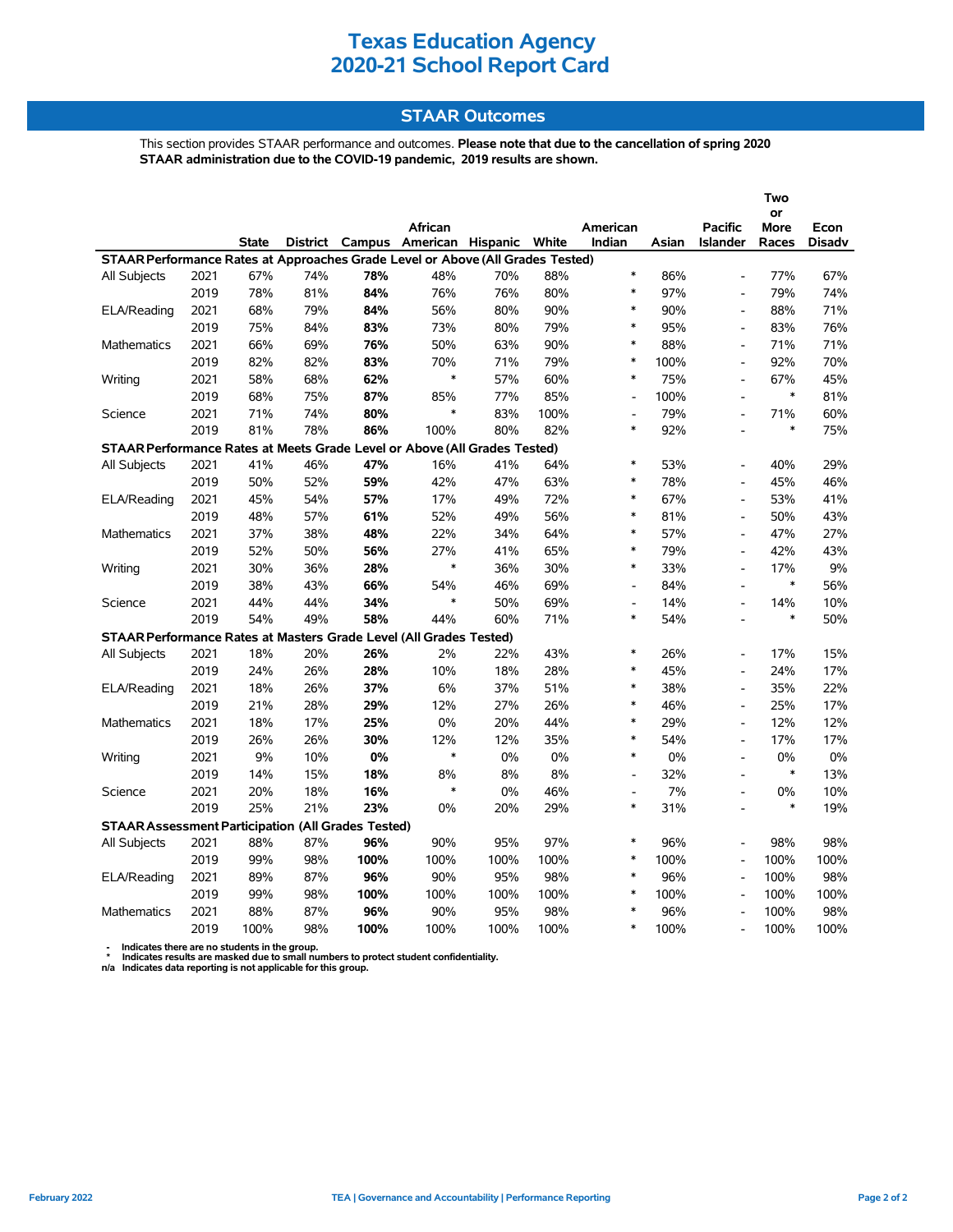## **Texas Education Agency 2020-21 School Report Card FOUNDERS CLASSICAL ACADEMY CORINTH (221801020)**

| <b>Accountability Rating</b> | School Information |
|------------------------------|--------------------|
|------------------------------|--------------------|

# Not Rated: Declared State of Disaster

Given the Impact of COVID-19, all districts and schools received a label of *Not Rated: Declared State of Disaster.*

**District Name:** TEXAS COLLEGE PREPARATORY ACADEMIE **Campus Type:** High School **Total Students:** 400 **Grade Span:** 07 - 12

For more information about this campus, see https://TXschools.gov or the TexasAcademic Performance Report

at https://rptsvr1.tea.texas.gov/perfreport/tapr/2021/index.html

## **Distinction Design[ations](https://TXschools.gov)**

**Distinction Designations were not awarded in 2021.**

School Leadership  $$1,132$  \$946 \$620

### **School and Student Information**

This section provides demographic information about FOUNDERS CLASSICAL ACADEMY CORINTH, including attendance rates; enrollment percentages for various student groups; student mobility rates; and class size averages at the campus, district, and state level, where applicable.

|                                     | Campus  | <b>District</b> | <b>State</b> | <b>District</b><br>Campus               | State |
|-------------------------------------|---------|-----------------|--------------|-----------------------------------------|-------|
| Attendance Rate (2019-20)           | 98.9%   | 98.9%           | 98.3%        | Class Size Averages by Grade or Subject |       |
| <b>Enrollment by Race/Ethnicity</b> |         |                 |              | Secondary                               |       |
| African American                    | 5.3%    | 15.4%           | 12.7%        | English/Language Arts<br>20.8<br>22.0   | 15.7  |
| Hispanic                            | 17.5%   | 32.1%           | 52.9%        | Foreign Languages<br>20.3<br>20.6       | 17.8  |
| White                               | 69.5%   | 39.9%           | 26.5%        | <b>Mathematics</b><br>17.5<br>20.9      | 16.9  |
| American Indian                     | 0.5%    | $0.4\%$         | 0.3%         | Science<br>21.2<br>22.8                 | 17.9  |
| Asian                               | 4.8%    | 7.1%            | 4.7%         | 21.5<br>Social Studies<br>20.8          | 18.3  |
| Pacific Islander                    | $0.0\%$ | $0.1\%$         | 0.2%         |                                         |       |
| Two or More Races                   | 2.5%    | 4.9%            | 2.7%         |                                         |       |
| <b>Enrollment by Student Group</b>  |         |                 |              |                                         |       |
| Economically Disadvantaged          | 16.8%   | 37.4%           | 60.3%        |                                         |       |
| Special Education                   | 9.3%    | 7.1%            | 11.1%        |                                         |       |
| Emergent Bilingual/EL               | 1.0%    | 10.0%           | 20.7%        |                                         |       |
| Mobility Rate (2019-20)             | 15.4%   | 21.2%           | 13.8%        |                                         |       |

### **School Financial Information (2019-20)**

Various financial indicators based on actual data from the prior year are reported for the campus, district, and state. For more information, see

|                                        | Campus | District | State       |                                     | Campus  | <b>District</b> | <b>State</b> |
|----------------------------------------|--------|----------|-------------|-------------------------------------|---------|-----------------|--------------|
| <b>Instructional Expenditure Ratio</b> | n/a    | 66.2%    | 63.8%       | <b>Expenditures per Student</b>     |         |                 |              |
| <b>Instructional Staff Percent</b>     | n/a    |          | 64.7% 64.6% | <b>Total Operating Expenditures</b> | \$8.699 | \$9.225         | \$10.406     |
|                                        |        |          |             | Instruction                         | \$6.075 | \$5.681         | \$5,929      |
|                                        |        |          |             | Instructional Leadership            | \$173   | \$210           | \$173        |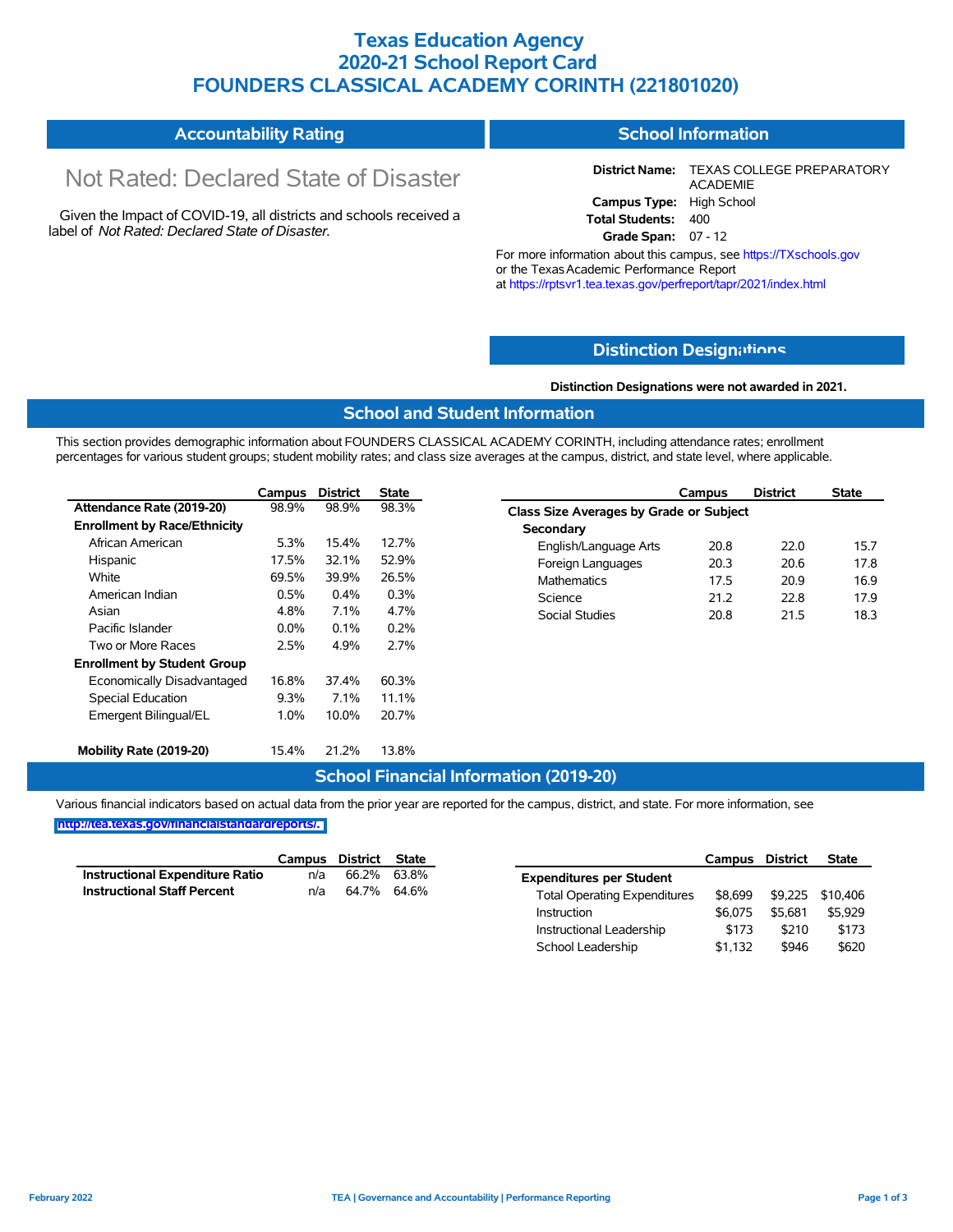## **STAAR Outcomes**

This section provides STAAR performance and outcomes. **Please note that due to the cancellation of spring 2020 STAAR administration due to the COVID-19 pandemic, 2019 results are shown.**

|                                                                                |              |              |            |            |                                                    |            |            |                                    |            |                                   | Two<br>or     |                |
|--------------------------------------------------------------------------------|--------------|--------------|------------|------------|----------------------------------------------------|------------|------------|------------------------------------|------------|-----------------------------------|---------------|----------------|
|                                                                                |              | <b>State</b> |            |            | African<br>District Campus American Hispanic White |            |            | American<br>Indian                 | Asian      | <b>Pacific</b><br><b>Islander</b> | More<br>Races | Econ<br>Disadv |
| STAAR Performance Rates at Approaches Grade Level or Above (All Grades Tested) |              |              |            |            |                                                    |            |            |                                    |            |                                   |               |                |
| All Subjects                                                                   | 2021         | 67%          | 74%        | 88%        | 78%                                                | 79%        | 90%        | $\ast$                             | 94%        | $\overline{\phantom{a}}$          | 91%           | 84%            |
|                                                                                | 2019         | 78%          | 81%        | 94%        | 85%                                                | 90%        | 96%        | 100%                               | 97%        | $\overline{\phantom{a}}$          | 75%           | 87%            |
| ELA/Reading                                                                    | 2021         | 68%          | 79%        | 89%        | 83%                                                | 80%        | 90%        | $\ast$                             | 94%        | $\overline{\phantom{a}}$          | 100%          | 77%            |
|                                                                                | 2019         | 75%          | 84%        | 94%        | 85%                                                | 92%        | 95%        | $\ast$                             | 100%       |                                   | 70%           | 86%            |
| Mathematics                                                                    | 2021         | 66%          | 69%        | 87%        | 82%                                                | 71%        | 92%        | $\overline{\phantom{a}}$           | 85%        | $\blacksquare$                    | 86%           | 80%            |
|                                                                                | 2019         | 82%          | 82%        | 95%        | 85%                                                | 89%        | 98%        | $\ast$                             | 100%       | $\overline{\phantom{a}}$          | 88%           | 88%            |
| Writing                                                                        | 2021         | 58%          | 68%        | 88%        | $\ast$                                             | 80%        | 88%        | $\overline{\phantom{a}}$           | 100%       | $\overline{a}$                    | $\ast$        | 91%            |
|                                                                                | 2019         | 68%          | 75%        | 84%        | $\ast$                                             | 80%        | 89%        | $\ast$                             | 100%       | $\blacksquare$                    | $\ast$        | 100%           |
| Science                                                                        | 2021         | 71%          | 74%        | 89%        | 75%                                                | 90%        | 89%        | $\ast$                             | 100%       | $\overline{\phantom{a}}$          | $\ast$        | 96%            |
|                                                                                | 2019         | 81%          | 78%        | 95%        | 100%                                               | 97%        | 94%        | $\overline{a}$                     | 80%        |                                   | $\ast$        | 76%            |
| Social Studies                                                                 | 2021         | 73%          | 77%        | 82%        | 50%                                                | 79%        | 86%        | $\overline{\phantom{a}}$           | 100%       | $\overline{a}$                    | $\ast$        | 87%            |
|                                                                                | 2019         | 81%          | 80%        | 95%        | $\ast$                                             | 87%        | 98%        | $\overline{\phantom{a}}$           |            |                                   | $\ast$        | 100%           |
| STAAR Performance Rates at Meets Grade Level or Above (All Grades Tested)      |              |              |            |            |                                                    |            |            |                                    |            |                                   |               |                |
| All Subjects                                                                   | 2021         | 41%          | 46%        | 61%        | 43%                                                | 44%        | 66%        | $\ast$                             | 77%        | $\overline{\phantom{0}}$          | 43%           | 52%            |
|                                                                                | 2019         | 50%          | 52%        | 73%        | 44%                                                | 67%        | 76%        | 100%                               | 79%        | $\overline{\phantom{a}}$          | 67%           | 56%            |
| ELA/Reading                                                                    | 2021         | 45%          | 54%        | 66%        | 50%                                                | 47%        | 72%        | $\ast$                             | 78%        | $\overline{\phantom{a}}$          | 43%           | 49%            |
|                                                                                | 2019         | 48%          | 57%        | 73%        | 35%                                                | 67%        | 77%        | $\ast$                             | 85%        | $\blacksquare$                    | 70%           | 50%            |
| Mathematics                                                                    | 2021         | 37%          | 38%        | 59%        | 36%                                                | 45%        | 63%        | $\overline{\phantom{a}}$           | 69%        |                                   | 57%           | 60%            |
|                                                                                | 2019         | 52%          | 50%        | 79%        | 50%                                                | 73%        | 84%        | $\ast$                             | 82%        | $\blacksquare$                    | 63%           | 65%            |
| Writing                                                                        | 2021         | 30%          | 36%        | 53%        | $\ast$                                             | 40%        | 56%        | $\overline{\phantom{0}}$           | 50%        | $\overline{\phantom{a}}$          | $\ast$        | 36%            |
|                                                                                | 2019         | 38%          | 43%        | 47%        | $\ast$                                             | 47%        | 44%        | $\ast$                             | 80%        | $\overline{a}$                    | $\ast$        | 60%            |
| Science                                                                        | 2021         | 44%          | 44%        | 63%        | 38%                                                | 48%        | 68%        | $\ast$                             | 100%       | $\overline{a}$                    | $\ast$        | 54%            |
|                                                                                | 2019         | 54%          | 49%        | 79%        | 67%                                                | 77%        | 80%        | $\overline{\phantom{0}}$           | 60%        |                                   | $\ast$        | 65%            |
| Social Studies                                                                 | 2021         | 49%          | 51%        | 57%        | 33%                                                | 29%        | 63%        | $\overline{\phantom{0}}$           | 80%        |                                   | $\ast$        | 47%            |
|                                                                                | 2019         | 55%          | 55%        | 60%        | $\ast$                                             | 53%        | 62%        | $\overline{\phantom{0}}$           | ÷,         | $\overline{a}$                    | $\ast$        | 33%            |
| STAAR Performance Rates at Masters Grade Level (All Grades Tested)             |              |              |            |            |                                                    |            |            |                                    |            |                                   |               |                |
| All Subjects                                                                   | 2021         | 18%          | 20%        | 23%        | 7%                                                 | 9%         | 27%        | $\ast$                             | 44%        | $\blacksquare$                    | 17%           | 13%            |
|                                                                                | 2019         | 24%          | 26%        | 40%        | 15%                                                | 35%        | 43%        | 50%                                | 47%        | $\overline{\phantom{a}}$          | 42%           | 16%            |
| ELA/Reading                                                                    | 2021         | 18%          | 26%        | 25%        | $6\%$                                              | 12%        | 27%        | $\ast$                             | 56%        |                                   | 43%           | 20%            |
|                                                                                | 2019         | 21%          | 28%        | 40%        | 15%                                                | 38%        | 41%        | $\ast$                             | 54%        | $\overline{\phantom{a}}$          | 30%           | 17%            |
| <b>Mathematics</b>                                                             | 2021         | 18%          | 17%        | 22%        | 9%                                                 | 2%         | 28%        | $\overline{\phantom{0}}$<br>$\ast$ | 38%        | $\overline{\phantom{a}}$          | 0%            | 11%            |
|                                                                                | 2019         | 26%          | 26%        | 42%        | 15%<br>$\ast$                                      | 36%        | 46%        |                                    | 55%        | $\overline{a}$                    | 50%<br>$\ast$ | 18%            |
| Writing                                                                        | 2021         | 9%           | 10%        | 11%        | ∗                                                  | 0%         | 15%        | $\overline{\phantom{a}}$<br>$\ast$ | 0%         | $\blacksquare$                    | $\ast$        | 0%             |
|                                                                                | 2019         | 14%          | 15%        | 11%        |                                                    | 13%        | 9%         | $\ast$                             | 20%        |                                   | $\ast$        | 0%             |
| Science                                                                        | 2021<br>2019 | 20%          | 18%        | 25%        | 13%                                                | 14%        | 26%        | $\overline{\phantom{a}}$           | 70%<br>40% |                                   | $\ast$        | 15%            |
| Social Studies                                                                 |              | 25%          | 21%        | 50%<br>33% | 33%<br>$0\%$                                       | 47%<br>14% | 52%<br>41% |                                    |            |                                   |               | 12%            |
|                                                                                | 2021<br>2019 | 29%<br>33%   | 30%<br>36% | 38%        | $\ast$                                             | 20%        | 45%        |                                    | 20%        |                                   | $\ast$        | 7%<br>22%      |
| <b>STAAR Assessment Participation (All Grades Tested)</b>                      |              |              |            |            |                                                    |            |            |                                    |            |                                   |               |                |
| All Subjects                                                                   | 2021         | 88%          | 87%        | 98%        | 92%                                                | 100%       | 98%        | *                                  | 100%       |                                   | 92%           | 97%            |
|                                                                                | 2019         | 99%          | 98%        | 100%       | 100%                                               | 99%        | 100%       | 100%                               | 100%       |                                   | 100%          | 100%           |
| ELA/Reading                                                                    | 2021         | 89%          | 87%        | 99%        | 100%                                               | 100%       | 99%        | *                                  | 100%       |                                   | 100%          | 100%           |
|                                                                                | 2019         | 99%          | 98%        | 99%        | 100%                                               | 98%        | 99%        | $\ast$                             | 100%       |                                   | 100%          | 100%           |
| Mathematics                                                                    | 2021         | 88%          | 87%        | 98%        | 85%                                                | 100%       | 99%        |                                    | 100%       |                                   | 88%           | 95%            |
|                                                                                | 2019         | 100%         | 98%        | 100%       | 100%                                               | 100%       | 100%       | *                                  | 100%       |                                   | 100%          | 100%           |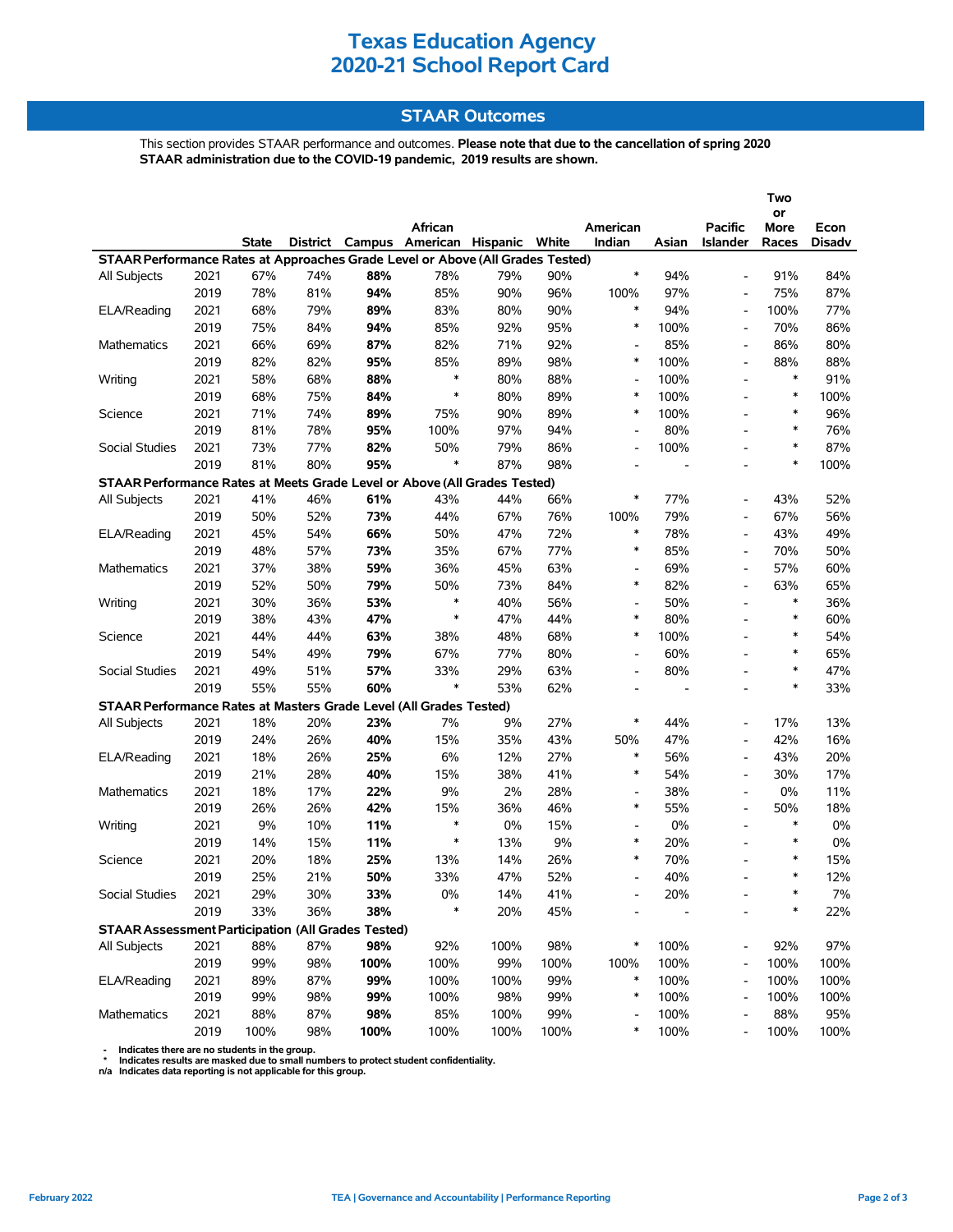## **Graduation and College, Career, and Military Readiness Outcomes**

This section provides graduation, graduation plan, and College, Career, and Military Readiness rates. Please note that 2019-20 College, Career, and Military Ready data excludes military enlistment and the CTE coherent sequence indicator.

|                                                             |              |          |      |                                |      |      |          |       |                 | Two        |        |
|-------------------------------------------------------------|--------------|----------|------|--------------------------------|------|------|----------|-------|-----------------|------------|--------|
|                                                             |              |          |      | African                        |      |      | American |       | <b>Pacific</b>  | or<br>More | Econ   |
|                                                             | <b>State</b> | District |      | Campus American Hispanic White |      |      | Indian   | Asian | <b>Islander</b> | Races      | Disadv |
| Annual Dropout Rate (Gr 9-12)                               |              |          |      |                                |      |      |          |       |                 |            |        |
| 2019-20                                                     | 1.6%         | 0.3%     | 0.0% | 0.0%                           | 0.0% | 0.0% |          |       |                 | ∗          | 0.0%   |
| 2018-19                                                     | 1.9%         | 0.9%     | 0.0% | $\ast$                         | 0.0% | 0.0% | *        |       |                 | $\ast$     | 0.0%   |
| 4-Year Longitudinal Rate (Gr 9-12)                          |              |          |      |                                |      |      |          |       |                 |            |        |
| Class of 2020                                               |              |          |      |                                |      |      |          |       |                 |            |        |
| Graduated                                                   | 90.3%        | 96.5%    |      |                                |      |      |          |       |                 |            |        |
| Graduates, TxCHSE, & Cont 94.6%                             |              | 97.8%    |      |                                |      |      |          |       |                 |            |        |
| Class of 2019                                               |              |          |      |                                |      |      |          |       |                 |            |        |
| Graduated                                                   | 90.0%        | 97.4%    |      |                                |      |      |          |       |                 |            |        |
| Graduates, TxCHSE, & Cont 94.1%                             |              | 99.0%    |      |                                |      |      |          |       |                 |            |        |
| 5-Year Extended Longitudinal Rate (Gr 9-12)                 |              |          |      |                                |      |      |          |       |                 |            |        |
| Class of 2019                                               |              |          |      |                                |      |      |          |       |                 |            |        |
| Graduated                                                   | 92.0%        | 99.0%    |      |                                |      |      |          |       |                 |            |        |
| Graduates, TxCHSE, & Cont 93.9%                             |              | 99.0%    |      |                                |      |      |          |       |                 |            |        |
| Class of 2018                                               |              |          |      |                                |      |      |          |       |                 |            |        |
| Graduated                                                   | 92.2%        | 94.2%    |      |                                |      |      |          |       |                 |            |        |
| Graduates, TxCHSE, & Cont 93.9%                             |              | 94.5%    |      |                                |      |      |          |       |                 |            |        |
| 6-Year Extended Longitudinal Rate (Gr 9-12)                 |              |          |      |                                |      |      |          |       |                 |            |        |
| Class of 2018                                               |              |          |      |                                |      |      |          |       |                 |            |        |
| Graduated                                                   | 92.6%        | 94.2%    |      |                                |      |      |          |       |                 |            |        |
| Graduates, TxCHSE, & Cont 93.9%                             |              | 94.8%    |      |                                |      |      |          |       |                 |            |        |
| Class of 2017                                               |              |          |      |                                |      |      |          |       |                 |            |        |
| Graduated                                                   | 92.4%        | 83.6%    |      |                                |      |      |          |       |                 |            |        |
| Graduates, TxCHSE, & Cont 93.7%                             |              | 87.2%    |      |                                |      |      |          |       |                 |            |        |
| 4-Year Federal Graduation Rate Without Exclusions (Gr 9-12) |              |          |      |                                |      |      |          |       |                 |            |        |
| Class of 2020                                               | 90.3%        | 96.5%    |      |                                |      |      |          |       |                 |            |        |
| Class of 2019                                               | 90.0%        | 97.4%    |      |                                |      |      |          |       |                 |            |        |
| RHSP/DAP Graduates (Longitudinal Rate)                      |              |          |      |                                |      |      |          |       |                 |            |        |
| Class of 2020                                               | 83.0%        |          |      |                                |      |      |          |       |                 |            |        |
| Class of 2019                                               | 73.3%        |          |      |                                |      |      |          |       |                 |            |        |
| RHSP/DAP/FHSP-E/FHSP-DLA Graduates (Longitudinal Rate)      |              |          |      |                                |      |      |          |       |                 |            |        |
| Class of 2020                                               | 87.8%        | 94.6%    |      |                                |      |      |          |       |                 |            |        |
| Class of 2019                                               | 87.6%        | 97.7%    |      |                                |      |      |          |       |                 |            |        |
| College, Career, and Military Ready (Annual Graduates)      |              |          |      |                                |      |      |          |       |                 |            |        |
| 2019-20                                                     | 63.0%        | 84.4%    |      |                                |      |      |          |       |                 |            |        |
| 2018-19                                                     | 72.9%        | 87.8%    |      |                                |      |      |          |       |                 |            |        |
| <b>SAT/ACT Results (Annual Graduates)</b>                   |              |          |      |                                |      |      |          |       |                 |            |        |
| Tested                                                      |              |          |      |                                |      |      |          |       |                 |            |        |
| 2019-20                                                     | 76.7%        | 86.6%    |      |                                |      |      |          |       |                 |            |        |
| 2018-19                                                     | 75.0%        | 100.0%   |      |                                |      |      |          |       |                 |            |        |
| Average SAT Score                                           |              |          |      |                                |      |      |          |       |                 |            |        |
| 2019-20                                                     | 1019         | 1127     |      |                                |      |      |          |       |                 |            |        |
| 2018-19                                                     | 1027         | 1158     |      |                                |      |      |          |       |                 |            |        |
| Average ACT Score                                           |              |          |      |                                |      |      |          |       |                 |            |        |
| 2019-20                                                     | 20.2         | 24.8     |      |                                |      |      |          |       |                 |            |        |
| 2018-19                                                     | 20.6         | 24.8     |      |                                |      |      |          |       |                 |            |        |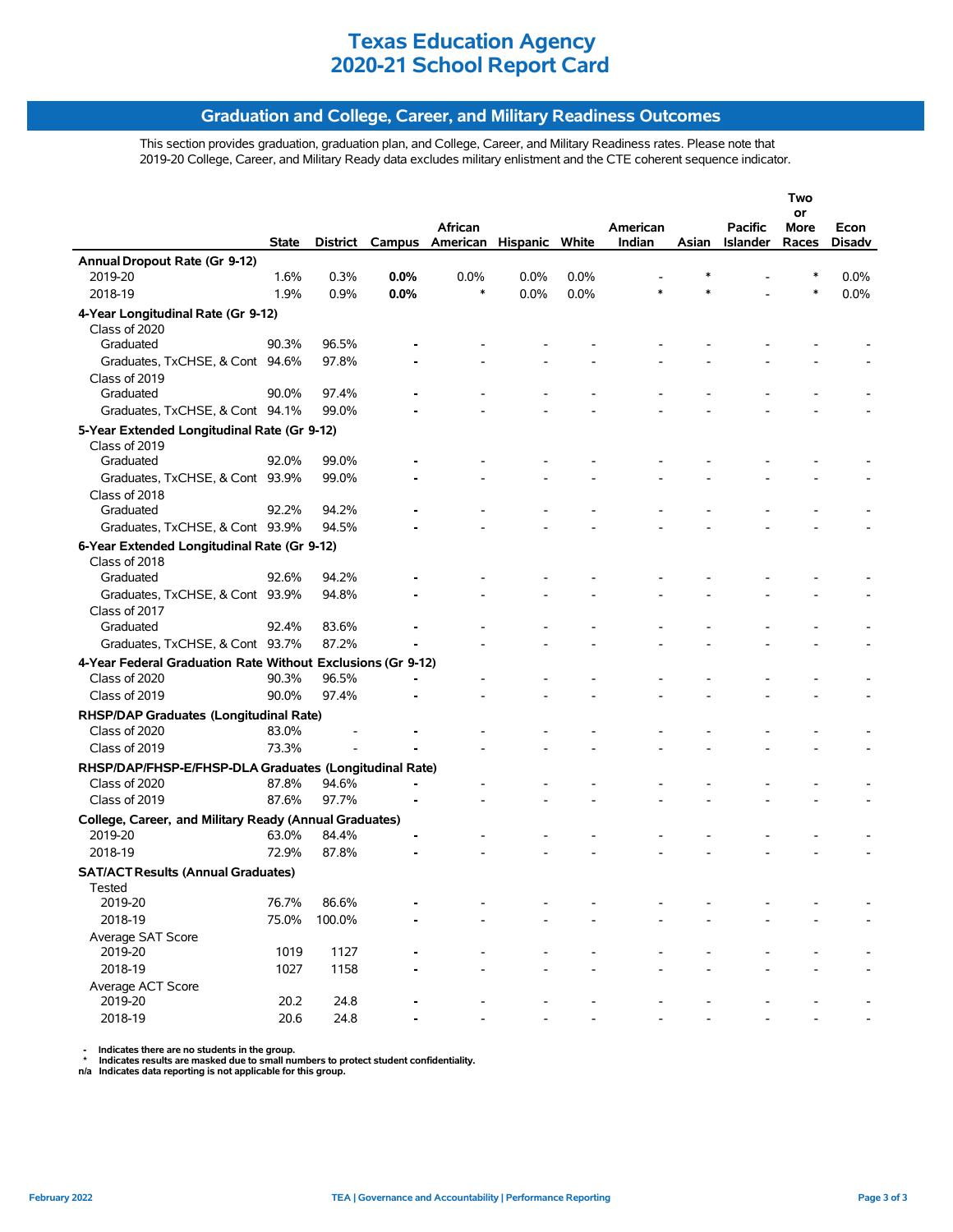## **Texas Education Agency 2020-21 School Report Card ISCHOOL VIRTUAL ACADEMY OF TEXAS (221801022)**

| <b>Accountability Rating</b> | <b>School Information</b> |
|------------------------------|---------------------------|
|------------------------------|---------------------------|

# Not Rated: Declared State of Disaster

Given the Impact of COVID-19, all districts and schools received a label of *Not Rated: Declared State of Disaster.*

**District Name:** TEXAS COLLEGE PREPARATORY ACADEMIE **Campus Type:** Elementary/Secondary **Total Students:** 2,362

**Grade Span:** 03 - 12

For more information about this campus, see https://TXschools.gov or the Texas Academic Performance Report at https://rptsvr1.tea.texas.gov/perfreport/tapr/2021/index.html

## **Distinction Design[ations](https://TXschools.gov)**

**Distinction Designations were not awarded in 2021.**

School Leadership  $$935$  \$946 \$620

## **School and Student Information**

This section provides demographic information about ISCHOOL VIRTUAL ACADEMY OF TEXAS, including attendance rates; enrollment percentages for various student groups; student mobility rates; and class size averages at the campus, district, and state level, where applicable.

|                                     | Campus | <b>District</b> | <b>State</b> |                                         | Campus | <b>District</b> | <b>State</b> |
|-------------------------------------|--------|-----------------|--------------|-----------------------------------------|--------|-----------------|--------------|
| Attendance Rate (2019-20)           | 100.0% | 98.9%           | 98.3%        | Class Size Averages by Grade or Subject |        |                 |              |
| <b>Enrollment by Race/Ethnicity</b> |        |                 |              | Elementary                              |        |                 |              |
| African American                    | 14.4%  | 15.4%           | 12.7%        | Grade 3                                 | 40.7   | 19.6            | 18.2         |
| Hispanic                            | 33.1%  | 32.1%           | 52.9%        | Grade 4                                 | 35.0   | 20.3            | 18.3         |
| White                               | 46.4%  | 39.9%           | 26.5%        | Grade 5                                 | ?      | 19.5            | 19.8         |
| American Indian                     | 0.4%   | 0.4%            | 0.3%         | Grade 6                                 | 36.5   | 20.4            | 19.4         |
| Asian                               | 1.4%   | 7.1%            | 4.7%         | Secondary                               |        |                 |              |
| Pacific Islander                    | 0.2%   | 0.1%            | 0.2%         | English/Language Arts                   | ?      | 22.0            | 15.7         |
| Two or More Races                   | 4.2%   | 4.9%            | 2.7%         | Foreign Languages                       | ?      | 20.6            | 17.8         |
| <b>Enrollment by Student Group</b>  |        |                 |              | Mathematics                             | ?      | 20.9            | 16.9         |
| Economically Disadvantaged          | 22.6%  | 37.4%           | 60.3%        | Science                                 | ?      | 22.8            | 17.9         |
| Special Education                   | 9.3%   | 7.1%            | 11.1%        | <b>Social Studies</b>                   | ?      | 21.5            | 18.3         |
| Emergent Bilingual/EL               | 2.9%   | 10.0%           | 20.7%        |                                         |        |                 |              |
|                                     |        |                 |              |                                         |        |                 |              |
| Mobility Rate (2019-20)             | 69.6%  | 21.2%           | 13.8%        |                                         |        |                 |              |

### **School Financial Information (2019-20)**

Various financial indicators based on actual data from the prior year are reported for the campus, district, and state. For more information, see

|                                        | Campus | District    | State |                                     | Campus  | <b>District</b> | <b>State</b>     |
|----------------------------------------|--------|-------------|-------|-------------------------------------|---------|-----------------|------------------|
| <b>Instructional Expenditure Ratio</b> | n/a    | 66.2%       | 63.8% | <b>Expenditures per Student</b>     |         |                 |                  |
| <b>Instructional Staff Percent</b>     | n/a    | 64.7% 64.6% |       | <b>Total Operating Expenditures</b> | \$8.122 |                 | \$9,225 \$10,406 |
|                                        |        |             |       | Instruction                         | \$4.689 | \$5.681         | \$5,929          |
|                                        |        |             |       | Instructional Leadership            | \$442   | \$210           | \$173            |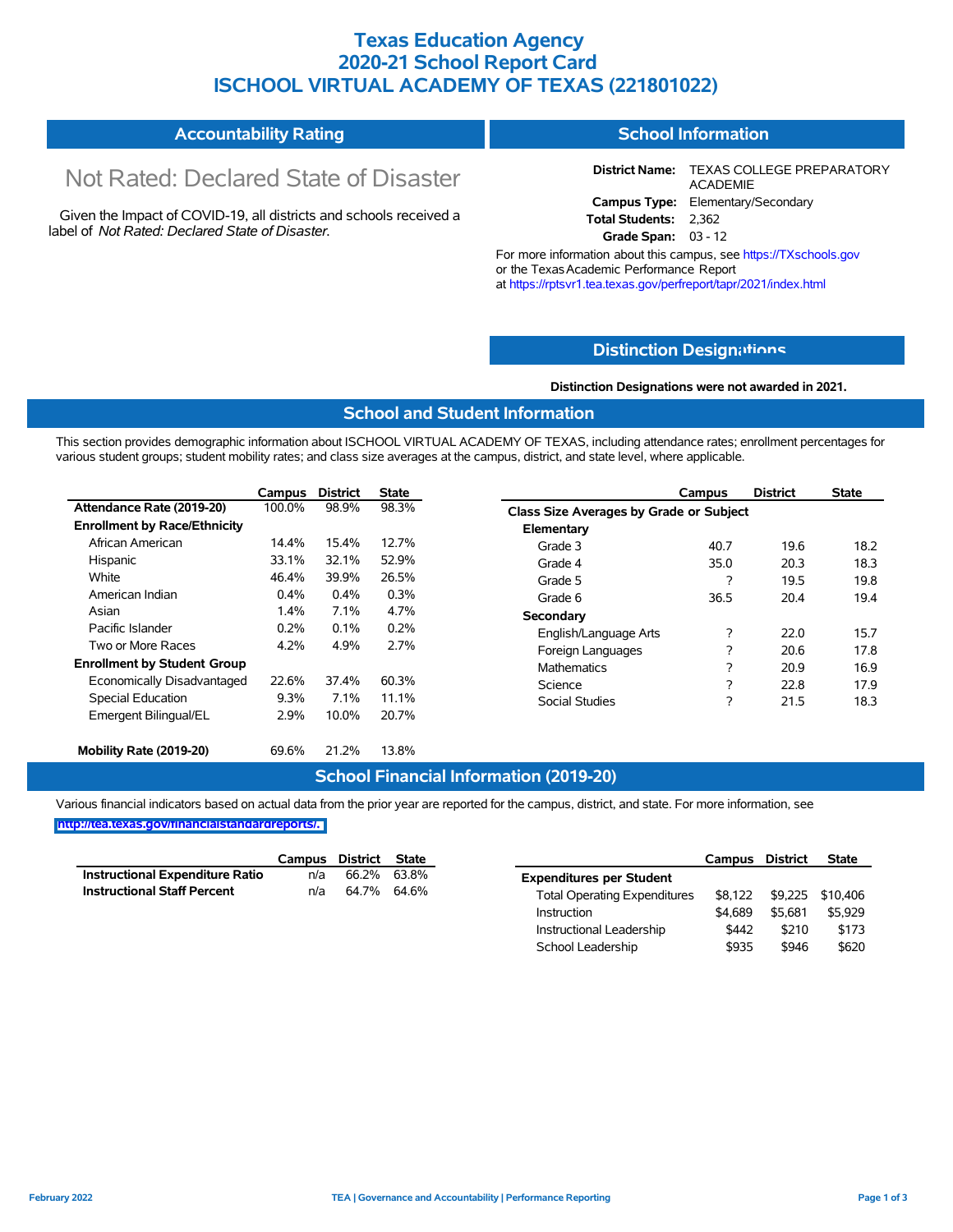## **STAAR Outcomes**

This section provides STAAR performance and outcomes. **Please note that due to the cancellation of spring 2020 STAAR administration due to the COVID-19 pandemic, 2019 results are shown.**

|                                                                                |      |              |     |     |                                         |     |       |                              |        |                          | Two<br>or |               |
|--------------------------------------------------------------------------------|------|--------------|-----|-----|-----------------------------------------|-----|-------|------------------------------|--------|--------------------------|-----------|---------------|
|                                                                                |      |              |     |     | African                                 |     |       | American                     |        | <b>Pacific</b>           | More      | Econ          |
|                                                                                |      | <b>State</b> |     |     | District Campus American Hispanic White |     |       | Indian                       | Asian  | Islander                 | Races     | <b>Disadv</b> |
| STAAR Performance Rates at Approaches Grade Level or Above (All Grades Tested) |      |              |     |     |                                         |     |       |                              |        |                          |           |               |
| All Subjects                                                                   | 2021 | 67%          | 74% | 62% | 51%                                     | 56% | 70%   | 67%                          | 86%    | $\ast$                   | 52%       |               |
|                                                                                | 2019 | 78%          | 81% | 63% | 54%                                     | 59% | 64%   | *                            | 71%    | 88%                      | 61%       | 63%           |
| ELA/Reading                                                                    | 2021 | 68%          | 79% | 74% | 66%                                     | 72% | 78%   | $\ast$                       | 94%    | $\ast$                   | 73%       |               |
|                                                                                | 2019 | 75%          | 84% | 75% | 68%                                     | 73% | 77%   | $\overline{\phantom{a}}$     | 80%    | $\ast$                   | 74%       | 74%           |
| <b>Mathematics</b>                                                             | 2021 | 66%          | 69% | 47% | 36%                                     | 39% | 57%   | $\ast$                       | 81%    | $\ast$                   | 32%       |               |
|                                                                                | 2019 | 82%          | 82% | 51% | 42%                                     | 50% | 54%   | $\overline{a}$               | 60%    | $\ast$                   | 41%       | 53%           |
| Writing                                                                        | 2021 | 58%          | 68% | 56% | 44%                                     | 50% | 66%   | $\ast$                       | 60%    | $\ast$                   | 50%       |               |
|                                                                                | 2019 | 68%          | 75% | 56% | 63%                                     | 39% | 62%   | $\qquad \qquad \blacksquare$ | $\ast$ | $\overline{\phantom{a}}$ | $\ast$    | 55%           |
| Science                                                                        | 2021 | 71%          | 74% | 67% | 57%                                     | 55% | 80%   | $\ast$                       | 89%    | $\blacksquare$           | 56%       |               |
|                                                                                | 2019 | 81%          | 78% | 62% | 50%                                     | 57% | 66%   | $\ast$                       | $\ast$ | $\ast$                   | 60%       | 61%           |
| Social Studies                                                                 | 2021 | 73%          | 77% | 64% | 45%                                     | 61% | 73%   | $\overline{\phantom{a}}$     | 88%    | $\overline{\phantom{a}}$ | 45%       |               |
|                                                                                | 2019 | 81%          | 80% | 61% | 39%                                     | 56% | 53%   | $\overline{a}$               | $\ast$ | 100%                     | 88%       | 64%           |
| STAAR Performance Rates at Meets Grade Level or Above (All Grades Tested)      |      |              |     |     |                                         |     |       |                              |        |                          |           |               |
| All Subjects                                                                   | 2021 | 41%          | 46% | 34% | 23%                                     | 27% | 42%   | 44%                          | 54%    | $\ast$                   | 32%       |               |
|                                                                                | 2019 | 50%          | 52% | 32% | 22%                                     | 30% | 30%   | *                            | 65%    | 56%                      | 30%       | 33%           |
| ELA/Reading                                                                    | 2021 | 45%          | 54% | 47% | 36%                                     | 37% | 55%   | $\ast$                       | 67%    | $\ast$                   | 55%       |               |
|                                                                                | 2019 | 48%          | 57% | 47% | 29%                                     | 47% | 50%   | $\overline{\phantom{a}}$     | 60%    | $\ast$                   | 42%       | 50%           |
| <b>Mathematics</b>                                                             | 2021 | 37%          | 38% | 17% | 11%                                     | 14% | 21%   | $\ast$                       | 38%    | $\ast$                   | 18%       |               |
|                                                                                | 2019 | 52%          | 50% | 17% | 15%                                     | 17% | 16%   | $\overline{\phantom{a}}$     | 60%    | $\ast$                   | 6%        | 17%           |
| Writing                                                                        | 2021 | 30%          | 36% | 25% | 21%                                     | 20% | 33%   | $\ast$                       | 20%    | $\ast$                   | 13%       |               |
|                                                                                | 2019 | 38%          | 43% | 31% | 33%                                     | 17% | 36%   | $\qquad \qquad \blacksquare$ | $\ast$ | $\overline{\phantom{a}}$ | $\ast$    | 32%           |
| Science                                                                        | 2021 | 44%          | 44% | 39% | 19%                                     | 28% | 53%   | $\ast$                       | 67%    | $\overline{a}$           | 33%       |               |
|                                                                                | 2019 | 54%          | 49% | 26% | 19%                                     | 22% | 22%   | $\ast$                       | $\ast$ | $\ast$                   | 30%       | 24%           |
| Social Studies                                                                 | 2021 | 49%          | 51% | 40% | 24%                                     | 33% | 51%   | $\overline{\phantom{a}}$     | 63%    | $\overline{\phantom{a}}$ | 18%       |               |
|                                                                                | 2019 | 55%          | 55% | 35% | 13%                                     | 33% | 16%   | $\overline{a}$               | $\ast$ | 67%                      | 50%       | 41%           |
| STAAR Performance Rates at Masters Grade Level (All Grades Tested)             |      |              |     |     |                                         |     |       |                              |        |                          |           |               |
| All Subjects                                                                   | 2021 | 18%          | 20% | 12% | 8%                                      | 8%  | 16%   | 22%                          | 21%    | $\ast$                   | 9%        |               |
|                                                                                | 2019 | 24%          | 26% | 13% | 11%                                     | 10% | 13%   | $\ast$                       | 35%    | 25%                      | 11%       | 15%           |
| ELA/Reading                                                                    | 2021 | 18%          | 26% | 16% | 13%                                     | 11% | 20%   | $\ast$                       | 28%    | $\ast$                   | 18%       |               |
|                                                                                | 2019 | 21%          | 28% | 20% | 17%                                     | 19% | 23%   | $\overline{\phantom{a}}$     | 60%    | $\ast$                   | 0%        | 22%           |
| <b>Mathematics</b>                                                             | 2021 | 18%          | 17% | 5%  | 4%                                      | 3%  | 7%    | $\ast$                       | 6%     | $\ast$                   | 0%        |               |
|                                                                                | 2019 | 26%          | 26% | 5%  | 5%                                      | 3%  | 6%    | $\overline{\phantom{a}}$     | 20%    | $\ast$                   | 6%        | 7%            |
| Writing                                                                        | 2021 | 9%           | 10% | 6%  | 3%                                      | 4%  | 12%   | *                            | 0%     | $\ast$                   | 0%        |               |
|                                                                                | 2019 | 14%          | 15% | 14% | 4%                                      | 13% | 21%   | $\overline{\phantom{a}}$     | $\ast$ | ۰                        | $\ast$    | 14%           |
| Science                                                                        | 2021 | 20%          | 18% | 11% | 7%                                      | 5%  | 15%   | $\ast$                       | 44%    |                          | 17%       |               |
|                                                                                | 2019 | 25%          | 21% | 9%  | 12%                                     | 4%  | 7%    | $\ast$                       | $\ast$ | $\ast$                   | 20%       | 10%           |
| Social Studies                                                                 | 2021 | 29%          | 30% | 22% | 8%                                      | 15% | 33%   |                              | 25%    |                          | 9%        |               |
|                                                                                | 2019 | 33%          | 36% | 20% | 13%                                     | 11% | $6\%$ |                              | *      | 67%                      | 38%       | 23%           |
| <b>STAAR Assessment Participation (All Grades Tested)</b>                      |      |              |     |     |                                         |     |       |                              |        |                          |           |               |
| All Subjects                                                                   | 2021 | 88%          | 87% | 60% | 62%                                     | 61% | 58%   | 57%                          | 74%    | 33%                      | 56%       | 14%           |
|                                                                                | 2019 | 99%          | 98% | 82% | 88%                                     | 80% | 82%   | *                            | 91%    | 85%                      | 92%       | 76%           |
| ELA/Reading                                                                    | 2021 | 89%          | 87% | 60% | 62%                                     | 61% | 59%   | 56%                          | 72%    | $\ast$                   | 55%       | 13%           |
|                                                                                | 2019 | 99%          | 98% | 85% | 91%                                     | 81% | 85%   | $\overline{\phantom{a}}$     | 100%   | $\ast$                   | 96%       | 81%           |
| Mathematics                                                                    | 2021 | 88%          | 87% | 59% | 61%                                     | 60% | 58%   | 67%                          | 71%    | $\ast$                   | 55%       | 11%           |
|                                                                                | 2019 | 100%         | 98% | 84% | 89%                                     | 81% | 84%   | $\overline{\phantom{a}}$     | 100%   | ∗                        | 100%      | 80%           |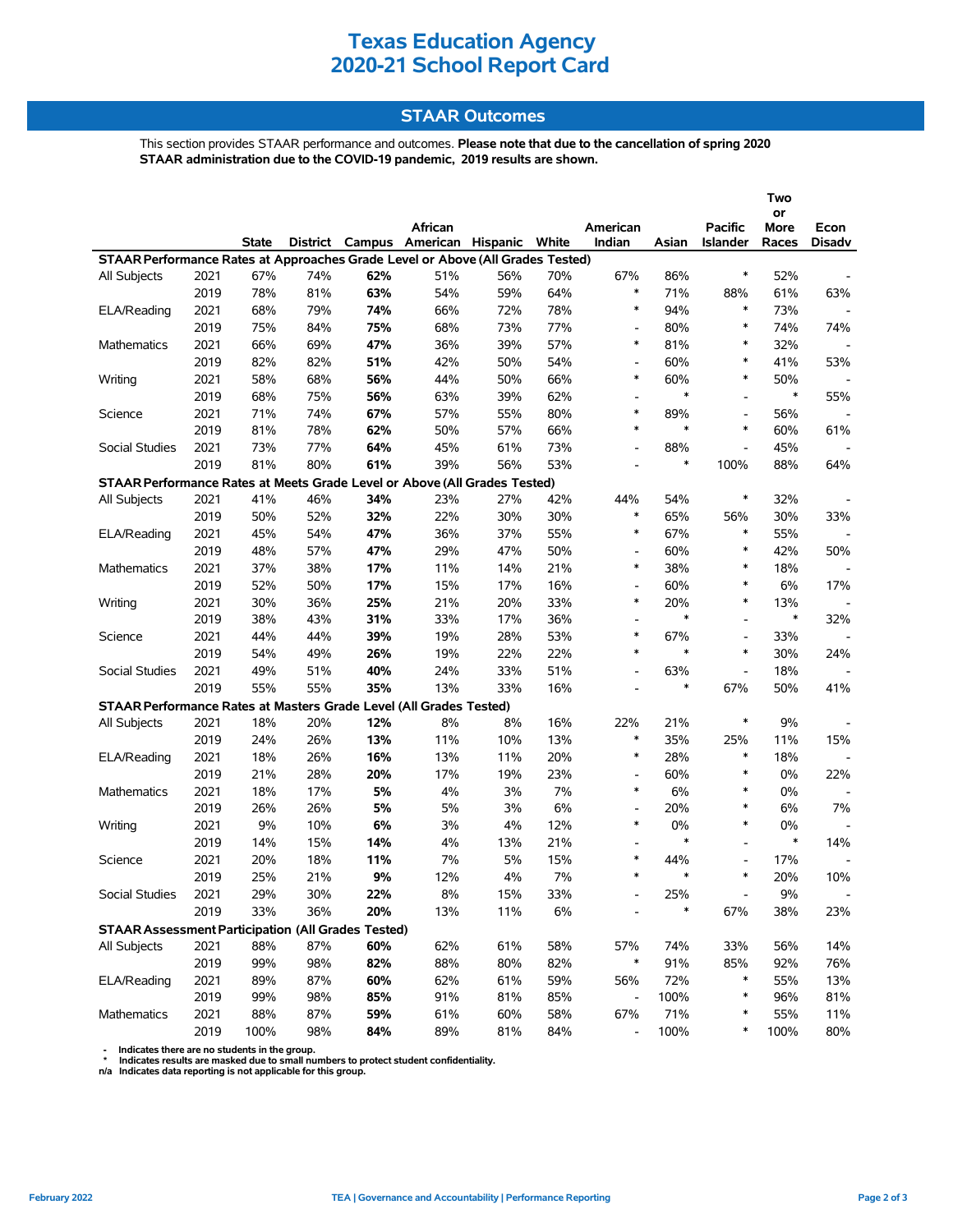## **Graduation and College, Career, and Military Readiness Outcomes**

This section provides graduation, graduation plan, and College, Career, and Military Readiness rates. Please note that 2019-20 College, Career, and Military Ready data excludes military enlistment and the CTE coherent sequence indicator.

|                                                             |              |          |         |                                     |        |        |                    |       |                                   | Two           |                |
|-------------------------------------------------------------|--------------|----------|---------|-------------------------------------|--------|--------|--------------------|-------|-----------------------------------|---------------|----------------|
|                                                             |              |          |         |                                     |        |        |                    |       |                                   | or            |                |
|                                                             | <b>State</b> | District |         | African<br>Campus American Hispanic |        | White  | American<br>Indian | Asian | <b>Pacific</b><br><b>Islander</b> | More<br>Races | Econ<br>Disadv |
| Annual Dropout Rate (Gr 9-12)                               |              |          |         |                                     |        |        |                    |       |                                   |               |                |
| 2019-20                                                     | 1.6%         | 0.3%     | 0.6%    | 2.2%                                | 1.5%   | 0.0%   | ∗                  | 0.0%  |                                   | 0.0%          | 1.1%           |
| 2018-19                                                     | 1.9%         | 0.9%     | 4.7%    | 0.0%                                | 6.3%   | 3.8%   | ∗                  | 0.0%  |                                   | 8.3%          | 11.9%          |
|                                                             |              |          |         |                                     |        |        |                    |       |                                   |               |                |
| 4-Year Longitudinal Rate (Gr 9-12)<br>Class of 2020         |              |          |         |                                     |        |        |                    |       |                                   |               |                |
| Graduated                                                   | 90.3%        | 96.5%    |         |                                     |        |        |                    |       |                                   |               |                |
| Graduates, TxCHSE, & Cont 94.6%                             |              | 97.8%    |         |                                     |        |        |                    |       |                                   |               |                |
| Class of 2019                                               |              |          |         |                                     |        |        |                    |       |                                   |               |                |
| Graduated                                                   | 90.0%        | 97.4%    |         |                                     |        |        |                    |       |                                   |               |                |
| Graduates, TxCHSE, & Cont 94.1%                             |              | 99.0%    |         |                                     |        |        |                    |       |                                   |               |                |
| 5-Year Extended Longitudinal Rate (Gr 9-12)                 |              |          |         |                                     |        |        |                    |       |                                   |               |                |
| Class of 2019                                               |              |          |         |                                     |        |        |                    |       |                                   |               |                |
| Graduated                                                   | 92.0%        | 99.0%    |         |                                     |        |        |                    |       |                                   |               |                |
| Graduates, TxCHSE, & Cont 93.9%                             |              | 99.0%    |         |                                     |        |        |                    |       |                                   |               |                |
| Class of 2018                                               |              |          |         |                                     |        |        |                    |       |                                   |               |                |
| Graduated                                                   | 92.2%        | 94.2%    | 0.0%    |                                     |        | 0.0%   |                    |       |                                   |               | $0.0\%$        |
| Graduates, TxCHSE, & Cont 93.9%                             |              | 94.5%    | $0.0\%$ |                                     | $\ast$ | 0.0%   |                    |       |                                   |               | 0.0%           |
| 6-Year Extended Longitudinal Rate (Gr 9-12)                 |              |          |         |                                     |        |        |                    |       |                                   |               |                |
| Class of 2018                                               |              |          |         |                                     |        |        |                    |       |                                   |               |                |
| Graduated                                                   | 92.6%        | 94.2%    | 0.0%    |                                     |        | 0.0%   |                    |       |                                   |               | 0.0%           |
| Graduates, TxCHSE, & Cont 93.9%                             |              | 94.8%    | 5.9%    |                                     | ∗      | 7.7%   |                    |       |                                   |               | 11.1%          |
| Class of 2017                                               |              |          |         |                                     |        |        |                    |       |                                   |               |                |
| Graduated                                                   | 92.4%        | 83.6%    | 0.0%    | ∗                                   | 0.0%   | 0.0%   |                    |       |                                   |               | 0.0%           |
| Graduates, TxCHSE, & Cont 93.7%                             |              | 87.2%    | 21.8%   | ∗                                   | 33.3%  | 18.8%  |                    |       |                                   |               | 19.4%          |
| 4-Year Federal Graduation Rate Without Exclusions (Gr 9-12) |              |          |         |                                     |        |        |                    |       |                                   |               |                |
| Class of 2020                                               | 90.3%        | 96.5%    |         |                                     |        |        |                    |       |                                   |               |                |
| Class of 2019                                               | 90.0%        | 97.4%    |         |                                     |        |        |                    |       |                                   |               |                |
| RHSP/DAP Graduates (Longitudinal Rate)                      |              |          |         |                                     |        |        |                    |       |                                   |               |                |
| Class of 2020                                               | 83.0%        |          |         |                                     |        |        |                    |       |                                   |               |                |
| Class of 2019                                               | 73.3%        |          |         |                                     |        |        |                    |       |                                   |               |                |
| RHSP/DAP/FHSP-E/FHSP-DLA Graduates (Longitudinal Rate)      |              |          |         |                                     |        |        |                    |       |                                   |               |                |
| Class of 2020                                               | 87.8%        | 94.6%    |         |                                     |        |        |                    |       |                                   |               |                |
| Class of 2019                                               | 87.6%        | 97.7%    |         |                                     |        |        |                    |       |                                   |               |                |
| College, Career, and Military Ready (Annual Graduates)      |              |          |         |                                     |        |        |                    |       |                                   |               |                |
| 2019-20                                                     | 63.0%        | 84.4%    | 97.0%   | ∗                                   | 95.7%  | 97.1%  |                    |       |                                   | ∗             | 100.0%         |
| 2018-19                                                     | 72.9%        | 87.8%    |         |                                     |        |        |                    |       |                                   |               |                |
| <b>SAT/ACT Results (Annual Graduates)</b>                   |              |          |         |                                     |        |        |                    |       |                                   |               |                |
| Tested                                                      |              |          |         |                                     |        |        |                    |       |                                   |               |                |
| 2019-20                                                     | 76.7%        | 86.6%    | 22.7%   | *                                   | 21.7%  | 26.5%  |                    |       |                                   | ∗             | 33.3%          |
| 2018-19                                                     | 75.0%        | 100.0%   |         |                                     | ?      |        |                    |       |                                   |               |                |
| Average SAT Score                                           |              |          |         |                                     |        |        |                    |       |                                   |               |                |
| 2019-20                                                     | 1019         | 1127     | 1060    | *                                   |        | 1056   |                    |       |                                   |               |                |
| 2018-19                                                     | 1027         | 1158     | $\star$ |                                     |        | $\ast$ |                    |       |                                   |               |                |
| Average ACT Score                                           |              |          |         |                                     |        |        |                    |       |                                   |               |                |
| 2019-20                                                     | 20.2         | 24.8     | 24.9    |                                     |        | 26.6   |                    |       |                                   |               |                |
| 2018-19                                                     | 20.6         | 24.8     | 20.6    |                                     |        | 20.2   |                    |       |                                   |               |                |
|                                                             |              |          |         |                                     |        |        |                    |       |                                   |               |                |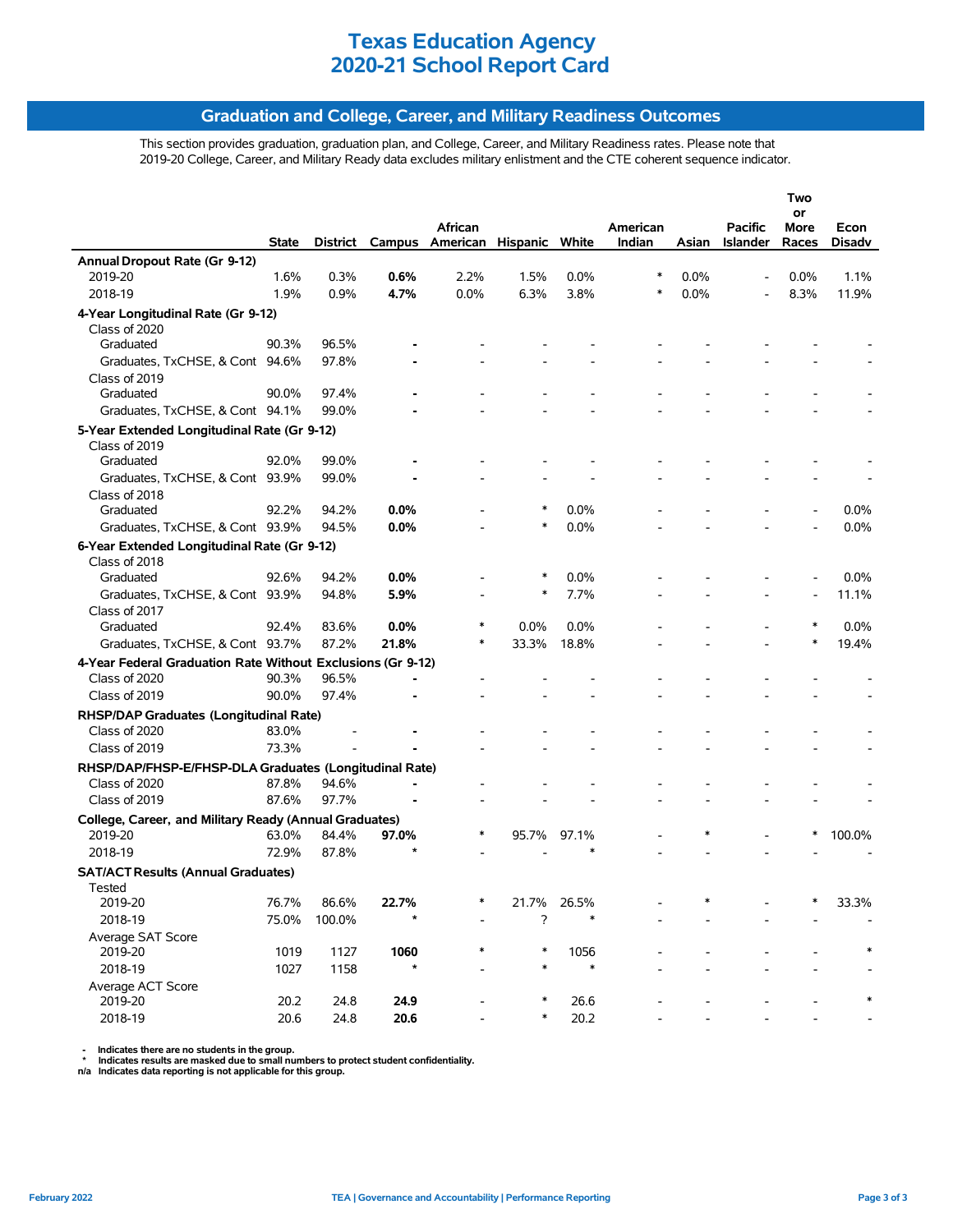## **Texas Education Agency 2020-21 School Report Card CARROLLTON CLASSICAL ACADEMY (221801023)**

#### **Accountability Rating School Information**

# Not Rated: Declared State of Disaster

Given the Impact of COVID-19, all districts and schools received a label of *Not Rated: Declared State of Disaster.*

**District Name:** TEXAS COLLEGE PREPARATORY ACADEMIE **Campus Type:** Elementary/Secondary **Total Students:** 564

**Grade Span:** KG - 10

For more information about this campus, see https://TXschools.gov or the Texas Academic Performance Report at https://rptsvr1.tea.texas.gov/perfreport/tapr/2021/index.html

## **Distinction Design[ations](https://TXschools.gov)**

**Distinction Designations were not awarded in 2021.**

School Leadership  $$738$  \$946 \$620

### **School and Student Information**

This section provides demographic information about CARROLLTON CLASSICAL ACADEMY, including attendance rates; enrollment percentages for various student groups; student mobility rates; and class size averages at the campus, district, and state level, where applicable.

|                                     | <b>Campus</b> | <b>District</b> | <b>State</b> | <b>District</b><br><b>Campus</b>               | State |
|-------------------------------------|---------------|-----------------|--------------|------------------------------------------------|-------|
| Attendance Rate (2019-20)           | 98.7%         | 98.9%           | 98.3%        | <b>Class Size Averages by Grade or Subject</b> |       |
| <b>Enrollment by Race/Ethnicity</b> |               |                 |              | Elementary                                     |       |
| African American                    | 16.8%         | 15.4%           | 12.7%        | 17.2<br>Kindergarten<br>15.8                   | 17.7  |
| Hispanic                            | 33.0%         | 32.1%           | 52.9%        | 17.8<br>19.3<br>Grade 1                        | 18.0  |
| White                               | 32.4%         | 39.9%           | 26.5%        | Grade 2<br>18.5<br>20.2                        | 18.0  |
| American Indian                     | 0.7%          | $0.4\%$         | 0.3%         | 19.6<br>Grade 3<br>14.6                        | 18.2  |
| Asian                               | 13.1%         | 7.1%            | 4.7%         | Grade 4<br>18.6<br>20.3                        | 18.3  |
| Pacific Islander                    | $0.0\%$       | 0.1%            | 0.2%         | 19.5<br>Grade 5<br>14.6                        | 19.8  |
| Two or More Races                   | 3.9%          | 4.9%            | 2.7%         | 20.7<br>20.4<br>Grade 6                        | 19.4  |
| <b>Enrollment by Student Group</b>  |               |                 |              | Secondary                                      |       |
| Economically Disadvantaged          | 34.8%         | 37.4%           | 60.3%        | 15.8<br>22.0<br>English/Language Arts          | 15.7  |
| Special Education                   | $8.0\%$       | $7.1\%$         | 11.1%        | 18.3<br>Foreign Languages<br>20.6              | 17.8  |
| Emergent Bilingual/EL               | 18.3%         | 10.0%           | 20.7%        | Mathematics<br>14.4<br>20.9                    | 16.9  |
|                                     |               |                 |              | 15.8<br>22.8<br>Science                        | 17.9  |
| Mobility Rate (2019-20)             | 17.5%         | 21.2%           | 13.8%        | <b>Social Studies</b><br>21.5<br>15.0          | 18.3  |

### **School Financial Information (2019-20)**

Various financial indicators based on actual data from the prior year are reported for the campus, district, and state. For more information, see **[http://tea.texas.gov/financialstandardreports/.](http://tea.texas.gov/financialstandardreports/)**

|                                        | Campus | District | State       |                                     | Campus  | <b>District</b> | <b>State</b> |
|----------------------------------------|--------|----------|-------------|-------------------------------------|---------|-----------------|--------------|
| <b>Instructional Expenditure Ratio</b> | n/a    | 66.2%    | 63.8%       | <b>Expenditures per Student</b>     |         |                 |              |
| <b>Instructional Staff Percent</b>     | n/a    |          | 64.7% 64.6% | <b>Total Operating Expenditures</b> | \$8.428 | \$9,225         | \$10,406     |
|                                        |        |          |             | Instruction                         | \$5.625 | \$5.681         | \$5.929      |
|                                        |        |          |             | Instructional Leadership            | \$178   | \$210           | \$173        |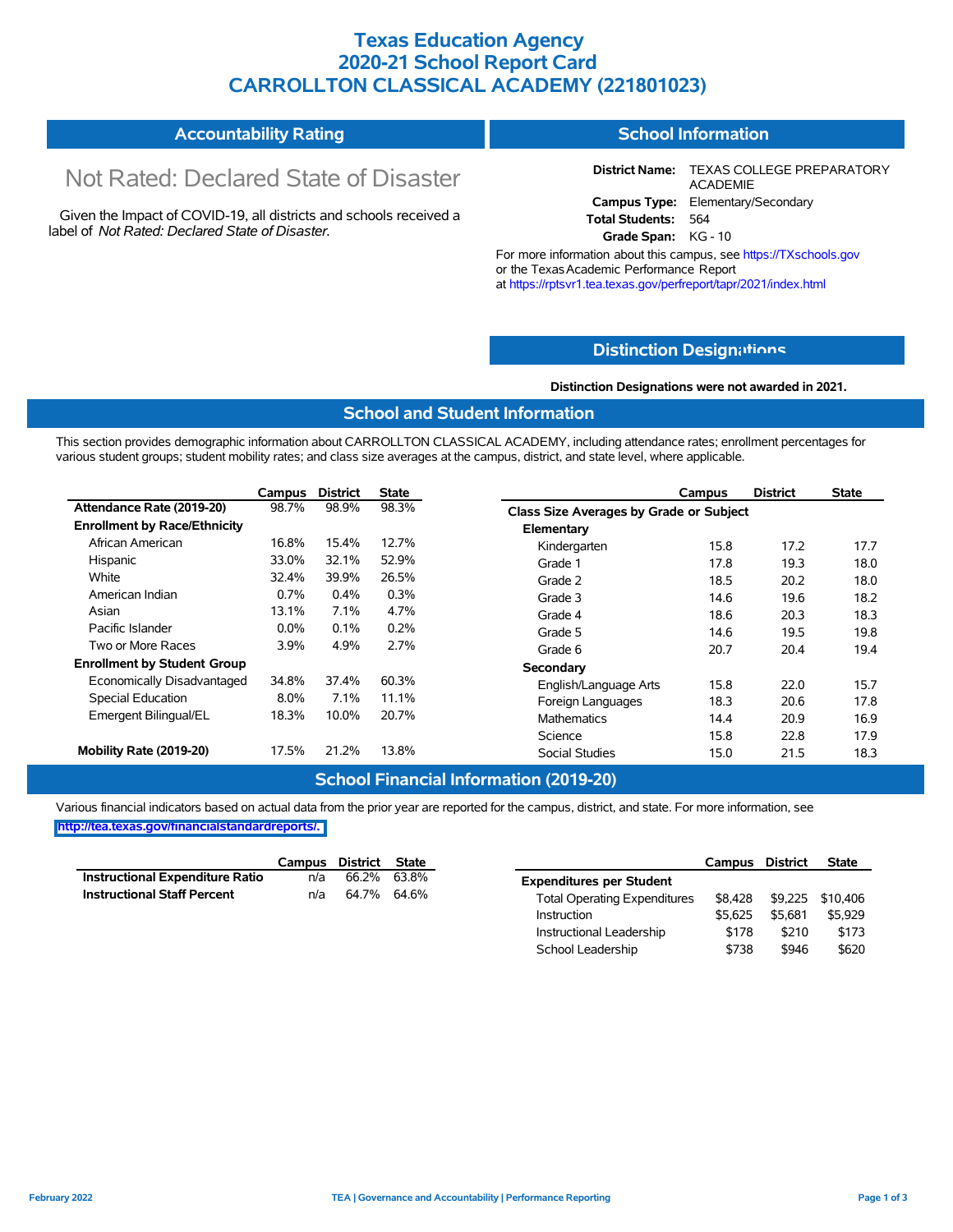## **STAAR Outcomes**

This section provides STAAR performance and outcomes. **Please note that due to the cancellation of spring 2020 STAAR administration due to the COVID-19 pandemic, 2019 results are shown.**

|                                                                                |      |              |     |      | African                                 |        |      | American                 |        | <b>Pacific</b>           | Two<br>or<br>More        | Econ   |
|--------------------------------------------------------------------------------|------|--------------|-----|------|-----------------------------------------|--------|------|--------------------------|--------|--------------------------|--------------------------|--------|
|                                                                                |      | <b>State</b> |     |      | District Campus American Hispanic White |        |      | Indian                   | Asian  | <b>Islander</b>          | Races                    | Disadv |
| STAAR Performance Rates at Approaches Grade Level or Above (All Grades Tested) |      |              |     |      |                                         |        |      |                          |        |                          |                          |        |
| All Subjects                                                                   | 2021 | 67%          | 74% | 66%  | 52%                                     | 60%    | 75%  | $\overline{\phantom{a}}$ | 78%    | $\overline{\phantom{a}}$ | 79%                      | 55%    |
|                                                                                | 2019 | 78%          | 81% | 88%  | 78%                                     | 84%    | 93%  | $\overline{\phantom{a}}$ | 94%    | $\overline{\phantom{a}}$ | 86%                      | 78%    |
| ELA/Reading                                                                    | 2021 | 68%          | 79% | 75%  | 65%                                     | 70%    | 84%  | $\overline{\phantom{a}}$ | 83%    | $\overline{\phantom{a}}$ | 75%                      | 66%    |
|                                                                                | 2019 | 75%          | 84% | 92%  | 80%                                     | 94%    | 95%  | $\overline{a}$           | 92%    |                          | 88%                      | 82%    |
| Mathematics                                                                    | 2021 | 66%          | 69% | 62%  | 46%                                     | 53%    | 69%  | $\overline{\phantom{a}}$ | 85%    | $\overline{\phantom{a}}$ | 83%                      | 52%    |
|                                                                                | 2019 | 82%          | 82% | 88%  | 77%                                     | 82%    | 94%  | $\overline{\phantom{a}}$ | 96%    |                          | 81%                      | 76%    |
| Writing                                                                        | 2021 | 58%          | 68% | 62%  | 50%                                     | 59%    | 73%  | $\overline{\phantom{a}}$ | 55%    |                          | $\ast$                   | 43%    |
|                                                                                | 2019 | 68%          | 75% | 79%  | 71%                                     | 73%    | 79%  | $\overline{\phantom{a}}$ | 100%   | $\blacksquare$           | 83%                      | 65%    |
| Science                                                                        | 2021 | 71%          | 74% | 57%  | 30%                                     | 55%    | 72%  | $\overline{\phantom{a}}$ | 63%    | $\overline{\phantom{a}}$ | $\ast$                   | 42%    |
|                                                                                | 2019 | 81%          | 78% | 86%  | 80%                                     | 71%    | 96%  | $\overline{a}$           | $\ast$ |                          | $\ast$                   | 75%    |
| Social Studies                                                                 | 2021 | 73%          | 77% | 57%  | 50%                                     | 50%    | 62%  | $\overline{\phantom{a}}$ | 83%    | $\overline{\phantom{a}}$ | $\ast$                   | 47%    |
|                                                                                | 2019 | 81%          | 80% | 92%  | $\ast$                                  | $\ast$ | 89%  | $\overline{a}$           |        |                          | $\overline{\phantom{a}}$ | 100%   |
| STAAR Performance Rates at Meets Grade Level or Above (All Grades Tested)      |      |              |     |      |                                         |        |      |                          |        |                          |                          |        |
| All Subjects                                                                   | 2021 | 41%          | 46% | 38%  | 18%                                     | 33%    | 48%  | $\overline{\phantom{a}}$ | 47%    | $\overline{\phantom{a}}$ | 61%                      | 23%    |
|                                                                                | 2019 | 50%          | 52% | 58%  | 37%                                     | 49%    | 65%  | $\overline{\phantom{a}}$ | 70%    | $\overline{\phantom{a}}$ | 74%                      | 47%    |
| ELA/Reading                                                                    | 2021 | 45%          | 54% | 51%  | 39%                                     | 44%    | 60%  | $\overline{\phantom{a}}$ | 55%    | $\overline{\phantom{a}}$ | 75%                      | 35%    |
|                                                                                | 2019 | 48%          | 57% | 62%  | 47%                                     | 51%    | 71%  | $\overline{\phantom{a}}$ | 54%    | $\blacksquare$           | 88%                      | 53%    |
| Mathematics                                                                    | 2021 | 37%          | 38% | 30%  | 9%                                      | 23%    | 39%  | $\overline{\phantom{a}}$ | 50%    | $\overline{a}$           | 50%                      | 18%    |
|                                                                                | 2019 | 52%          | 50% | 58%  | 30%                                     | 51%    | 62%  | $\overline{\phantom{a}}$ | 85%    | $\overline{\phantom{a}}$ | 63%                      | 43%    |
| Writing                                                                        | 2021 | 30%          | 36% | 37%  | 5%                                      | 41%    | 47%  | $\overline{\phantom{a}}$ | 36%    |                          | $\ast$                   | 18%    |
|                                                                                | 2019 | 38%          | 43% | 52%  | 29%                                     | 36%    | 64%  | $\overline{\phantom{a}}$ | 75%    | $\overline{\phantom{a}}$ | 50%                      | 47%    |
| Science                                                                        | 2021 | 44%          | 44% | 23%  | 5%                                      | 18%    | 38%  | $\overline{\phantom{a}}$ | 19%    | $\overline{\phantom{a}}$ | $\ast$                   | 11%    |
|                                                                                | 2019 | 54%          | 49% | 55%  | 40%                                     | 50%    | 56%  | $\overline{\phantom{a}}$ | $\ast$ |                          | $\ast$                   | 33%    |
| Social Studies                                                                 | 2021 | 49%          | 51% | 36%  | 10%                                     | 38%    | 46%  | $\overline{\phantom{a}}$ | 67%    |                          | $\ast$                   | 13%    |
|                                                                                | 2019 | 55%          | 55% | 46%  | $\ast$                                  | $\ast$ | 56%  | $\overline{\phantom{a}}$ |        | $\overline{a}$           | $\overline{\phantom{a}}$ | 60%    |
| STAAR Performance Rates at Masters Grade Level (All Grades Tested)             |      |              |     |      |                                         |        |      |                          |        |                          |                          |        |
| All Subjects                                                                   | 2021 | 18%          | 20% | 18%  | 8%                                      | 12%    | 25%  | $\overline{\phantom{a}}$ | 28%    | $\blacksquare$           | 30%                      | 9%     |
|                                                                                | 2019 | 24%          | 26% | 33%  | 19%                                     | 25%    | 38%  | $\overline{\phantom{a}}$ | 46%    | $\overline{\phantom{a}}$ | 43%                      | 24%    |
| ELA/Reading                                                                    | 2021 | 18%          | 26% | 28%  | 18%                                     | 23%    | 36%  | $\overline{\phantom{a}}$ | 35%    |                          | 42%                      | 17%    |
|                                                                                | 2019 | 21%          | 28% | 39%  | 43%                                     | 24%    | 46%  | $\overline{\phantom{a}}$ | 38%    | $\overline{\phantom{a}}$ | 50%                      | 25%    |
| <b>Mathematics</b>                                                             | 2021 | 18%          | 17% | 14%  | 4%                                      | 7%     | 19%  | $\overline{\phantom{a}}$ | 28%    | $\overline{a}$           | 33%                      | 6%     |
|                                                                                | 2019 | 26%          | 26% | 34%  | 7%                                      | 29%    | 36%  | $\overline{\phantom{a}}$ | 62%    |                          | 44%                      | 24%    |
| Writing                                                                        | 2021 | 9%           | 10% | 6%   | 0%                                      | 5%     | 7%   | $\overline{\phantom{a}}$ | 18%    | $\blacksquare$           | $\ast$                   | 0%     |
|                                                                                | 2019 | 14%          | 15% | 15%  | $0\%$                                   | 18%    | 18%  | $\overline{\phantom{a}}$ | 25%    |                          | 0%                       | 24%    |
| Science                                                                        | 2021 | 20%          | 18% | 10%  | $0\%$                                   | 0%     | 21%  | $\overline{a}$           | 19%    |                          | $\ast$                   | 6%     |
|                                                                                | 2019 | 25%          | 21% | 34%  | 0%                                      | 29%    | 44%  | $\overline{\phantom{a}}$ | $\ast$ |                          | $\ast$                   | 25%    |
| Social Studies                                                                 | 2021 | 29%          | 30% | 19%  | 10%                                     | 13%    | 31%  |                          | 33%    |                          | ∗                        | $0\%$  |
|                                                                                | 2019 | 33%          | 36% | 23%  | $\ast$                                  | $\ast$ | 33%  |                          |        |                          |                          | $0\%$  |
| <b>STAAR Assessment Participation (All Grades Tested)</b>                      |      |              |     |      |                                         |        |      |                          |        |                          |                          |        |
| All Subjects                                                                   | 2021 | 88%          | 87% | 98%  | 96%                                     | 99%    | 99%  | $\ast$                   | 100%   |                          | 100%                     | 98%    |
|                                                                                | 2019 | 99%          | 98% | 100% | 100%                                    | 100%   | 100% | $\overline{\phantom{a}}$ | 100%   |                          | 100%                     | 100%   |
| ELA/Reading                                                                    | 2021 | 89%          | 87% | 98%  | 95%                                     | 99%    | 99%  | $\ast$                   | 100%   |                          | 100%                     | 97%    |
|                                                                                | 2019 | 99%          | 98% | 100% | 100%                                    | 100%   | 100% | $\overline{\phantom{a}}$ | 100%   | $\overline{a}$           | 100%                     | 100%   |
| Mathematics                                                                    | 2021 | 88%          | 87% | 100% | 100%                                    | 100%   | 99%  |                          | 100%   |                          | 100%                     | 100%   |
|                                                                                | 2019 | 100%         | 98% | 100% | 100%                                    | 100%   | 100% |                          | 100%   |                          | 100%                     | 100%   |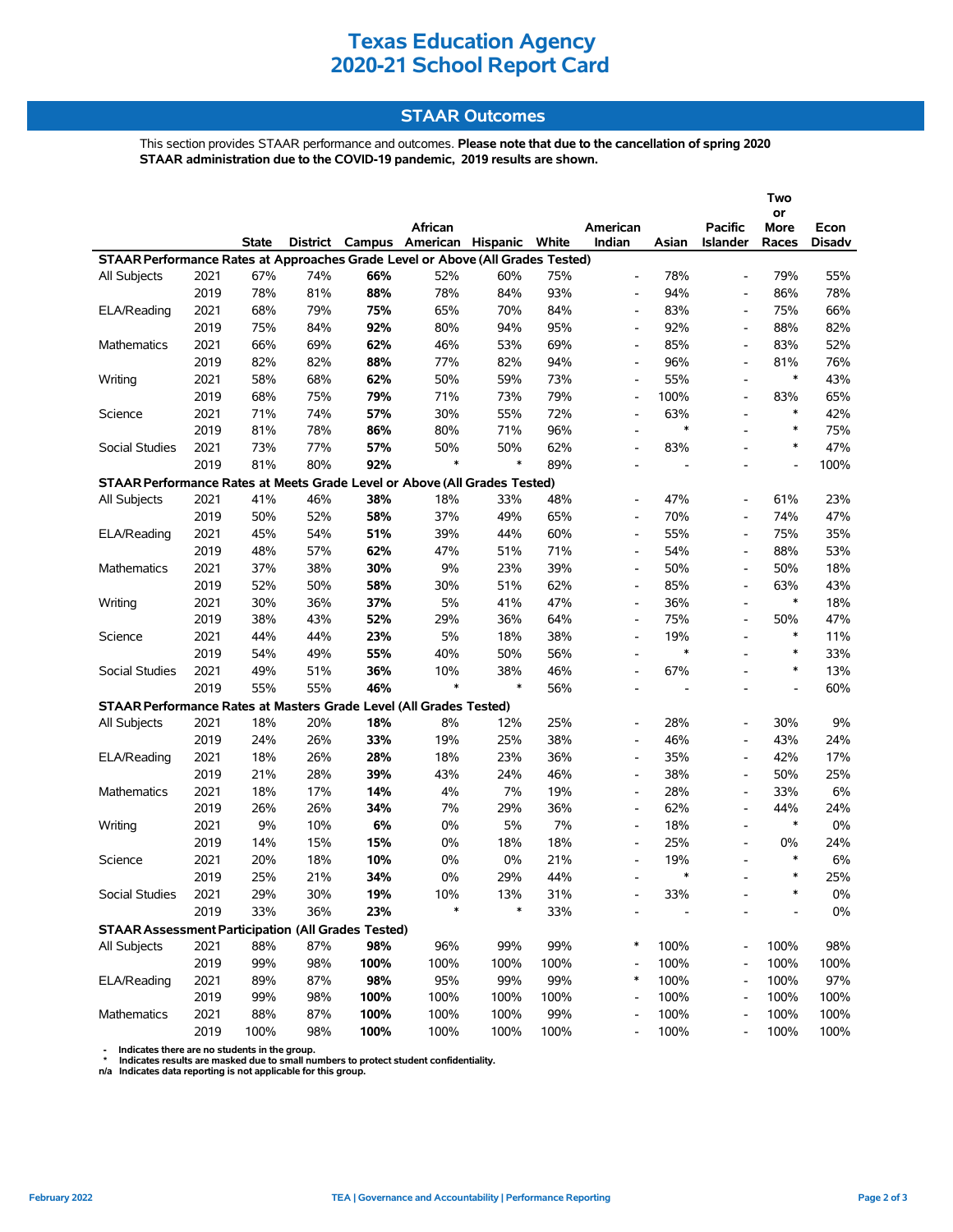## **Graduation and College, Career, and Military Readiness Outcomes**

This section provides graduation, graduation plan, and College, Career, and Military Readiness rates. Please note that 2019-20 College, Career, and Military Ready data excludes military enlistment and the CTE coherent sequence indicator.

|                                                             |              |        |      |                                         |         |      |          |       |                 | Two        |        |
|-------------------------------------------------------------|--------------|--------|------|-----------------------------------------|---------|------|----------|-------|-----------------|------------|--------|
|                                                             |              |        |      | African                                 |         |      | American |       | Pacific         | or<br>More | Econ   |
|                                                             | <b>State</b> |        |      | District Campus American Hispanic White |         |      | Indian   | Asian | <b>Islander</b> | Races      | Disadv |
| Annual Dropout Rate (Gr 9-12)                               |              |        |      |                                         |         |      |          |       |                 |            |        |
| 2019-20                                                     | 1.6%         | 0.3%   | 0.0% | 0.0%                                    | $0.0\%$ | 0.0% |          |       |                 |            | 0.0%   |
| 2018-19                                                     | 1.9%         | 0.9%   |      |                                         |         |      |          |       |                 |            |        |
| 4-Year Longitudinal Rate (Gr 9-12)                          |              |        |      |                                         |         |      |          |       |                 |            |        |
| Class of 2020                                               |              |        |      |                                         |         |      |          |       |                 |            |        |
| Graduated                                                   | 90.3%        | 96.5%  |      |                                         |         |      |          |       |                 |            |        |
| Graduates, TxCHSE, & Cont 94.6%                             |              | 97.8%  |      |                                         |         |      |          |       |                 |            |        |
| Class of 2019                                               |              |        |      |                                         |         |      |          |       |                 |            |        |
| Graduated                                                   | 90.0%        | 97.4%  |      |                                         |         |      |          |       |                 |            |        |
| Graduates, TxCHSE, & Cont 94.1%                             |              | 99.0%  |      |                                         |         |      |          |       |                 |            |        |
| 5-Year Extended Longitudinal Rate (Gr 9-12)                 |              |        |      |                                         |         |      |          |       |                 |            |        |
| Class of 2019                                               |              |        |      |                                         |         |      |          |       |                 |            |        |
| Graduated                                                   | 92.0%        | 99.0%  |      |                                         |         |      |          |       |                 |            |        |
| Graduates, TxCHSE, & Cont 93.9%                             |              | 99.0%  |      |                                         |         |      |          |       |                 |            |        |
| Class of 2018                                               |              |        |      |                                         |         |      |          |       |                 |            |        |
| Graduated                                                   | 92.2%        | 94.2%  |      |                                         |         |      |          |       |                 |            |        |
| Graduates, TxCHSE, & Cont 93.9%                             |              | 94.5%  |      |                                         |         |      |          |       |                 |            |        |
| 6-Year Extended Longitudinal Rate (Gr 9-12)                 |              |        |      |                                         |         |      |          |       |                 |            |        |
| Class of 2018                                               |              |        |      |                                         |         |      |          |       |                 |            |        |
| Graduated                                                   | 92.6%        | 94.2%  |      |                                         |         |      |          |       |                 |            |        |
| Graduates, TxCHSE, & Cont 93.9%                             |              | 94.8%  |      |                                         |         |      |          |       |                 |            |        |
| Class of 2017                                               |              |        |      |                                         |         |      |          |       |                 |            |        |
| Graduated                                                   | 92.4%        | 83.6%  |      |                                         |         |      |          |       |                 |            |        |
| Graduates, TxCHSE, & Cont 93.7%                             |              | 87.2%  |      |                                         |         |      |          |       |                 |            |        |
| 4-Year Federal Graduation Rate Without Exclusions (Gr 9-12) |              |        |      |                                         |         |      |          |       |                 |            |        |
| Class of 2020                                               | 90.3%        | 96.5%  |      |                                         |         |      |          |       |                 |            |        |
| Class of 2019                                               | 90.0%        | 97.4%  |      |                                         |         |      |          |       |                 |            |        |
| RHSP/DAP Graduates (Longitudinal Rate)                      |              |        |      |                                         |         |      |          |       |                 |            |        |
| Class of 2020                                               | 83.0%        |        |      |                                         |         |      |          |       |                 |            |        |
| Class of 2019                                               | 73.3%        |        |      |                                         |         |      |          |       |                 |            |        |
| RHSP/DAP/FHSP-E/FHSP-DLA Graduates (Longitudinal Rate)      |              |        |      |                                         |         |      |          |       |                 |            |        |
| Class of 2020                                               | 87.8%        | 94.6%  |      |                                         |         |      |          |       |                 |            |        |
| Class of 2019                                               | 87.6%        | 97.7%  |      |                                         |         |      |          |       |                 |            |        |
| College, Career, and Military Ready (Annual Graduates)      |              |        |      |                                         |         |      |          |       |                 |            |        |
| 2019-20                                                     | 63.0%        | 84.4%  |      |                                         |         |      |          |       |                 |            |        |
| 2018-19                                                     | 72.9%        | 87.8%  |      |                                         |         |      |          |       |                 |            |        |
| <b>SAT/ACT Results (Annual Graduates)</b>                   |              |        |      |                                         |         |      |          |       |                 |            |        |
| Tested                                                      |              |        |      |                                         |         |      |          |       |                 |            |        |
| 2019-20                                                     | 76.7%        | 86.6%  |      |                                         |         |      |          |       |                 |            |        |
| 2018-19                                                     | 75.0%        | 100.0% |      |                                         |         |      |          |       |                 |            |        |
| Average SAT Score                                           |              |        |      |                                         |         |      |          |       |                 |            |        |
| 2019-20                                                     | 1019         | 1127   |      |                                         |         |      |          |       |                 |            |        |
| 2018-19                                                     | 1027         | 1158   |      |                                         |         |      |          |       |                 |            |        |
| Average ACT Score                                           |              |        |      |                                         |         |      |          |       |                 |            |        |
| 2019-20                                                     | 20.2         | 24.8   |      |                                         |         |      |          |       |                 |            |        |
| 2018-19                                                     | 20.6         | 24.8   |      |                                         |         |      |          |       |                 |            |        |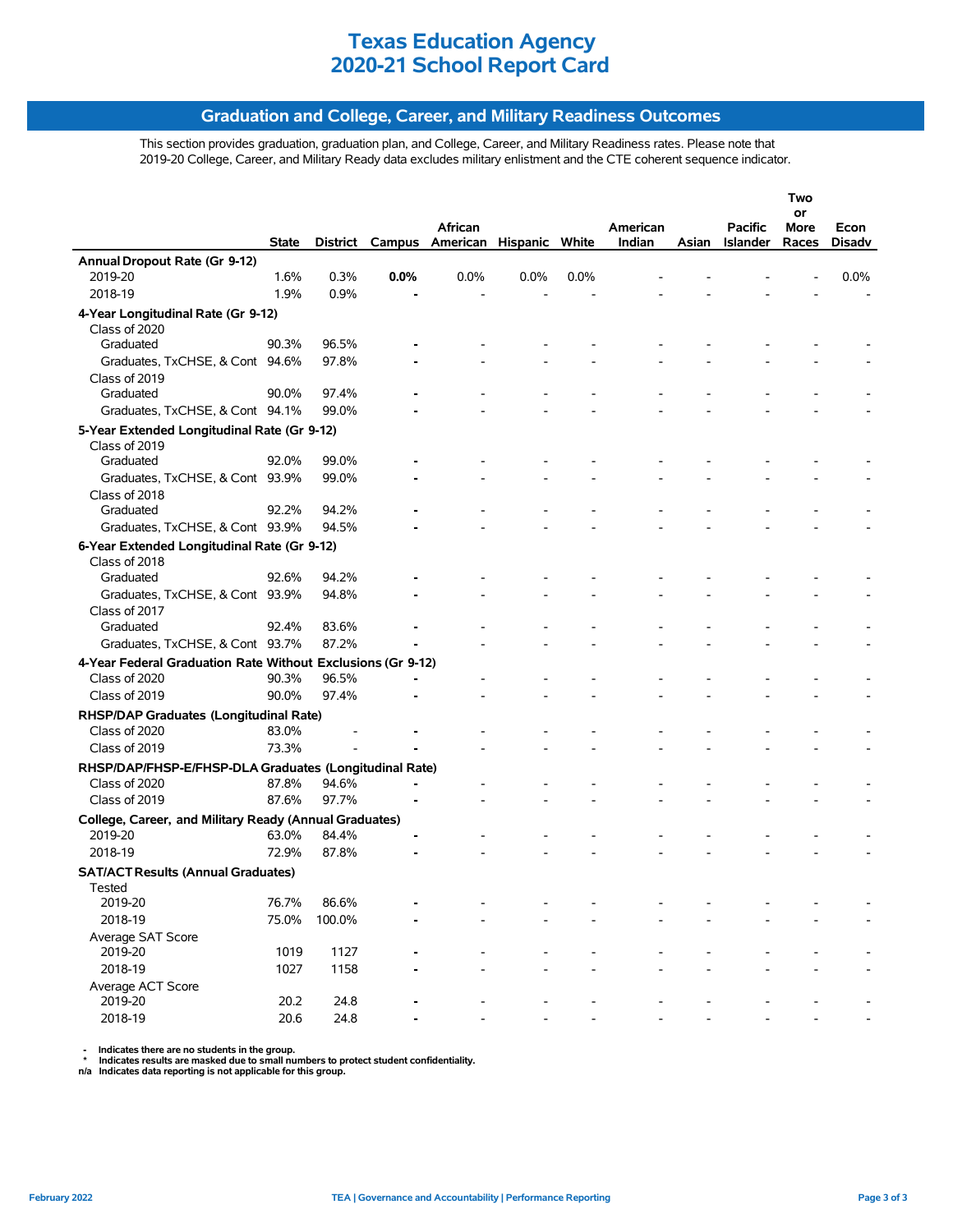## **Texas Education Agency 2020-21 School Report Card VISTA ACADEMY OF WILLIS (221801025)**

#### **Accountability Rating School Information**

# Not Rated: Declared State of Disaster

Given the Impact of COVID-19, all districts and schools received a label of *Not Rated: Declared State of Disaster.*

**District Name:** TEXAS COLLEGE PREPARATORY ACADEMIE **Campus Type:** Elementary **Total Students:** 250

**Grade Span:** KG - 08

For more information about this campus, see https://TXschools.gov or the Texas Academic Performance Report at https://rptsvr1.tea.texas.gov/perfreport/tapr/2021/index.html

## **Distinction Design[ations](https://TXschools.gov)**

**Distinction Designations were not awarded in 2021.**

School Leadership  $$901$  \$946 \$620

## **School and Student Information**

This section provides demographic information about VISTA ACADEMY OF WILLIS, including attendance rates; enrollment percentages for various student groups; student mobility rates; and class size averages at the campus, district, and state level, where applicable.

|                                     | Campus  | <b>District</b> | <b>State</b> |                                         | Campus | <b>District</b> | <b>State</b> |
|-------------------------------------|---------|-----------------|--------------|-----------------------------------------|--------|-----------------|--------------|
| Attendance Rate (2019-20)           | 98.8%   | 98.9%           | 98.3%        | Class Size Averages by Grade or Subject |        |                 |              |
| <b>Enrollment by Race/Ethnicity</b> |         |                 |              | Elementary                              |        |                 |              |
| African American                    | 4.4%    | 15.4%           | 12.7%        | Kindergarten                            | 14.5   | 17.2            | 17.7         |
| Hispanic                            | 12.8%   | 32.1%           | 52.9%        | Grade 1                                 | 15.6   | 19.3            | 18.0         |
| White                               | 72.8%   | 39.9%           | 26.5%        | Grade 2                                 | 30.0   | 20.2            | 18.0         |
| American Indian                     | $0.4\%$ | $0.4\%$         | 0.3%         | Grade 3                                 | 14.1   | 19.6            | 18.2         |
| Asian                               | 1.2%    | 7.1%            | 4.7%         | Grade 4                                 | 17.0   | 20.3            | 18.3         |
| Pacific Islander                    | 0.4%    | $0.1\%$         | 0.2%         | Grade 5                                 | 19.0   | 19.5            | 19.8         |
| Two or More Races                   | 8.0%    | 4.9%            | 2.7%         | Grade 6                                 | 15.1   | 20.4            | 19.4         |
| <b>Enrollment by Student Group</b>  |         |                 |              |                                         |        |                 |              |
| Economically Disadvantaged          | 28.4%   | 37.4%           | 60.3%        |                                         |        |                 |              |
| Special Education                   | 8.8%    | 7.1%            | 11.1%        |                                         |        |                 |              |
| Emergent Bilingual/EL               | 0.8%    | 10.0%           | 20.7%        |                                         |        |                 |              |
|                                     |         | 21.2%           |              |                                         |        |                 |              |
| Mobility Rate (2019-20)             | 12.2%   |                 | 13.8%        |                                         |        |                 |              |

### **School Financial Information (2019-20)**

Various financial indicators based on actual data from the prior year are reported for the campus, district, and state. For more information, see

|                                        | Campus | District | <b>State</b> |                                     | Campus  | <b>District</b> | <b>State</b>     |
|----------------------------------------|--------|----------|--------------|-------------------------------------|---------|-----------------|------------------|
| <b>Instructional Expenditure Ratio</b> | n/a    | 66.2%    | 63.8%        | <b>Expenditures per Student</b>     |         |                 |                  |
| <b>Instructional Staff Percent</b>     | n/a    | 64.7%    | 64.6%        | <b>Total Operating Expenditures</b> | \$8.823 |                 | \$9,225 \$10,406 |
|                                        |        |          |              | Instruction                         | \$6.421 | \$5.681         | \$5,929          |
|                                        |        |          |              | Instructional Leadership            | \$185   | \$210           | \$173            |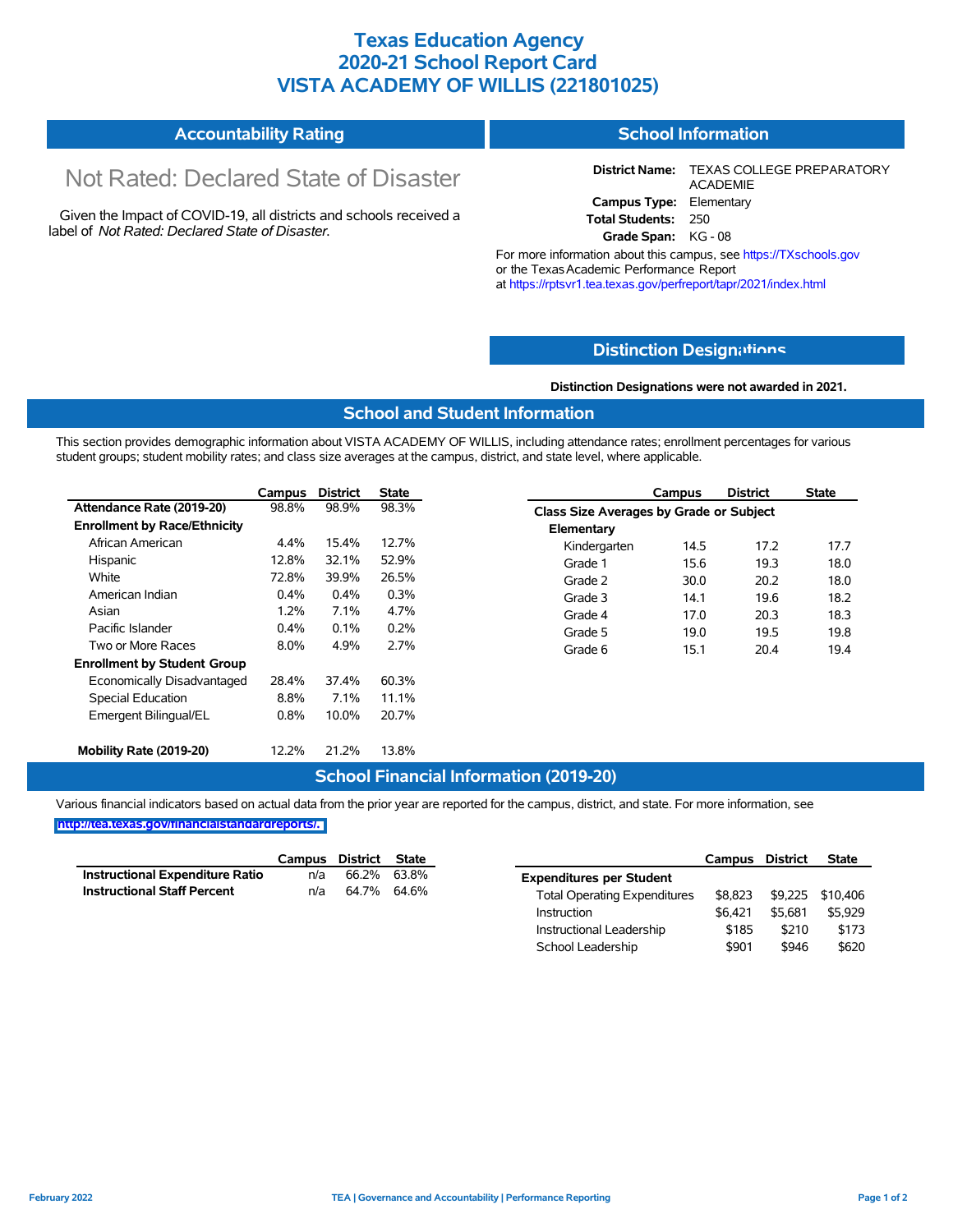## **STAAR Outcomes**

This section provides STAAR performance and outcomes. **Please note that due to the cancellation of spring 2020 STAAR administration due to the COVID-19 pandemic, 2019 results are shown.**

|                                                                                |      |              |                 |     | African                        |        |     | American                 |                          | <b>Pacific</b>           | Two<br>or<br>More        | Econ   |
|--------------------------------------------------------------------------------|------|--------------|-----------------|-----|--------------------------------|--------|-----|--------------------------|--------------------------|--------------------------|--------------------------|--------|
|                                                                                |      | <b>State</b> | <b>District</b> |     | Campus American Hispanic White |        |     | Indian                   | Asian                    | <b>Islander</b>          | Races                    | Disadv |
| STAAR Performance Rates at Approaches Grade Level or Above (All Grades Tested) |      |              |                 |     |                                |        |     |                          |                          |                          |                          |        |
| All Subjects                                                                   | 2021 | 67%          | 74%             | 71% | 22%                            | 60%    | 74% | $\ast$                   | 80%                      |                          | 83%                      | 49%    |
|                                                                                | 2019 | 78%          | 81%             | 82% | $\ast$                         | 74%    | 86% | $\ast$                   | $\ast$                   |                          | 88%                      | 74%    |
| ELA/Reading                                                                    | 2021 | 68%          | 79%             | 76% | $\ast$                         | 65%    | 78% | $\ast$                   | $\ast$                   |                          | 89%                      | 50%    |
|                                                                                | 2019 | 75%          | 84%             | 86% | ∗                              | 77%    | 89% | $\ast$                   | $\ast$                   |                          | 100%                     | 80%    |
| Mathematics                                                                    | 2021 | 66%          | 69%             | 69% | $\ast$                         | 65%    | 69% | $\ast$                   | $\ast$                   |                          | 89%                      | 50%    |
|                                                                                | 2019 | 82%          | 82%             | 82% | $\ast$                         | 77%    | 84% | $\ast$                   | $\ast$                   |                          | 83%                      | 73%    |
| Writing                                                                        | 2021 | 58%          | 68%             | 67% | $\ast$                         | 57%    | 67% | $\overline{a}$           | $\overline{a}$           |                          | $\ast$                   | 44%    |
|                                                                                | 2019 | 68%          | 75%             | 79% | $\overline{\phantom{a}}$       | 60%    | 85% | $\ast$                   | $\ast$                   |                          | $\ast$                   | 69%    |
| Science                                                                        | 2021 | 71%          | 74%             | 65% | ∗                              | 43%    | 84% | $\overline{\phantom{a}}$ | $\ast$                   |                          | $\ast$                   | 50%    |
|                                                                                | 2019 | 81%          | 78%             | 80% | $\overline{\phantom{a}}$       | 82%    | 85% |                          |                          |                          | $\ast$                   | 76%    |
| Social Studies                                                                 | 2021 | 73%          | 77%             | 77% | $\overline{\phantom{a}}$       | $\ast$ | 90% | L.                       |                          |                          | $\overline{\phantom{a}}$ | $\ast$ |
|                                                                                | 2019 | 81%          | 80%             | 70% | Ĭ.                             | 60%    | 80% |                          |                          |                          | Ĭ.                       | 40%    |
| STAAR Performance Rates at Meets Grade Level or Above (All Grades Tested)      |      |              |                 |     |                                |        |     |                          |                          |                          |                          |        |
| <b>All Subjects</b>                                                            | 2021 | 41%          | 46%             | 46% | 0%                             | 47%    | 46% | $\ast$                   | 60%                      | $\blacksquare$           | 58%                      | 26%    |
|                                                                                | 2019 | 50%          | 52%             | 51% | $\ast$                         | 45%    | 52% | $\ast$                   | $\ast$                   |                          | 75%                      | 41%    |
| ELA/Reading                                                                    | 2021 | 45%          | 54%             | 56% | ∗                              | 55%    | 57% | $\ast$                   | $\ast$                   |                          | 67%                      | 27%    |
|                                                                                | 2019 | 48%          | 57%             | 57% | $\ast$                         | 50%    | 57% | $\ast$                   | $\ast$                   |                          | 83%                      | 48%    |
| Mathematics                                                                    | 2021 | 37%          | 38%             | 39% | $\ast$                         | 50%    | 36% | $\ast$                   | $\ast$                   |                          | 56%                      | 23%    |
|                                                                                | 2019 | 52%          | 50%             | 43% | $\ast$                         | 37%    | 45% | $\ast$                   | $\ast$                   |                          | 67%                      | 36%    |
| Writing                                                                        | 2021 | 30%          | 36%             | 27% | $\ast$                         | 29%    | 21% | $\overline{\phantom{a}}$ | $\overline{a}$           |                          | $\ast$                   | 22%    |
|                                                                                | 2019 | 38%          | 43%             | 50% | $\overline{\phantom{a}}$       | 40%    | 46% | $\ast$                   | $\ast$                   |                          | $\ast$                   | 38%    |
| Science                                                                        | 2021 | 44%          | 44%             | 52% | $\ast$                         | 43%    | 68% | $\overline{\phantom{a}}$ | $\ast$                   |                          | $\ast$                   | 30%    |
|                                                                                | 2019 | 54%          | 49%             | 56% | Ĭ.                             | 55%    | 62% |                          |                          |                          | $\ast$                   | 41%    |
| Social Studies                                                                 | 2021 | 49%          | 51%             | 69% | $\overline{\phantom{a}}$       | $\ast$ | 80% | $\overline{a}$           |                          |                          | $\overline{a}$           | $\ast$ |
|                                                                                | 2019 | 55%          | 55%             | 60% |                                | 60%    | 60% |                          |                          |                          | $\overline{\phantom{a}}$ | 40%    |
| STAAR Performance Rates at Masters Grade Level (All Grades Tested)             |      |              |                 |     |                                |        |     |                          |                          |                          |                          |        |
| All Subjects                                                                   | 2021 | 18%          | 20%             | 21% | 0%                             | 16%    | 24% | $\ast$                   | 0%                       | $\blacksquare$           | 25%                      | 9%     |
|                                                                                | 2019 | 24%          | 26%             | 28% | $\ast$                         | 24%    | 30% | $\ast$                   | $\ast$                   |                          | 31%                      | 24%    |
| ELA/Reading                                                                    | 2021 | 18%          | 26%             | 27% | ∗                              | 30%    | 27% | $\ast$                   | $\ast$                   |                          | 44%                      | 13%    |
|                                                                                | 2019 | 21%          | 28%             | 29% | $\ast$                         | 20%    | 34% | $\ast$                   | $\ast$                   | $\overline{\phantom{a}}$ | 33%                      | 27%    |
| <b>Mathematics</b>                                                             | 2021 | 18%          | 17%             | 17% | $\ast$                         | 10%    | 19% | $\ast$                   | $\ast$                   |                          | 22%                      | 3%     |
|                                                                                | 2019 | 26%          | 26%             | 29% | $\ast$                         | 27%    | 30% | $\ast$                   | $\ast$                   |                          | 33%                      | 23%    |
| Writing                                                                        | 2021 | 9%           | 10%             | 9%  | $\ast$                         | 14%    | 9%  | $\overline{\phantom{a}}$ | $\overline{\phantom{a}}$ | $\overline{\phantom{a}}$ | $\ast$                   | 0%     |
|                                                                                | 2019 | 14%          | 15%             | 21% | $\overline{\phantom{a}}$       | 20%    | 15% | $\ast$                   | $\ast$                   |                          | $\ast$                   | 23%    |
| Science                                                                        | 2021 | 20%          | 18%             | 26% | $\ast$                         | 0%     | 42% |                          | $\ast$                   |                          | $\ast$                   | 10%    |
|                                                                                | 2019 | 25%          | 21%             | 40% | $\overline{\phantom{a}}$       | 45%    | 38% | L.                       |                          |                          | $\ast$                   | 29%    |
| Social Studies                                                                 | 2021 | 29%          | 30%             | 38% |                                | $\ast$ | 50% |                          |                          |                          |                          | $\ast$ |
|                                                                                | 2019 | 33%          | 36%             | 10% |                                | 0%     | 20% |                          |                          |                          |                          | $0\%$  |
| <b>STAAR Assessment Participation (All Grades Tested)</b>                      |      |              |                 |     |                                |        |     |                          |                          |                          |                          |        |
| All Subjects                                                                   | 2021 | 88%          | 87%             | 96% | 100%                           | 100%   | 95% | *                        | 100%                     |                          | 93%                      | 95%    |
|                                                                                | 2019 | 99%          | 98%             | 99% | ∗                              | 100%   | 99% | $\ast$                   | $\ast$                   |                          | 100%                     | 100%   |
| ELA/Reading                                                                    | 2021 | 89%          | 87%             | 96% | ∗                              | 100%   | 95% | ∗                        | $\ast$                   |                          | 91%                      | 94%    |
|                                                                                | 2019 | 99%          | 98%             | 99% | ∗                              | 100%   | 98% | $\ast$                   | ∗                        |                          | 100%                     | 100%   |
| Mathematics                                                                    | 2021 | 88%          | 87%             | 96% | ∗                              | 100%   | 95% | *                        | ∗                        |                          | 91%                      | 94%    |
|                                                                                | 2019 | 100%         | 98%             | 99% | $\ast$                         | 100%   | 98% | ∗                        | ∗                        |                          | 100%                     | 100%   |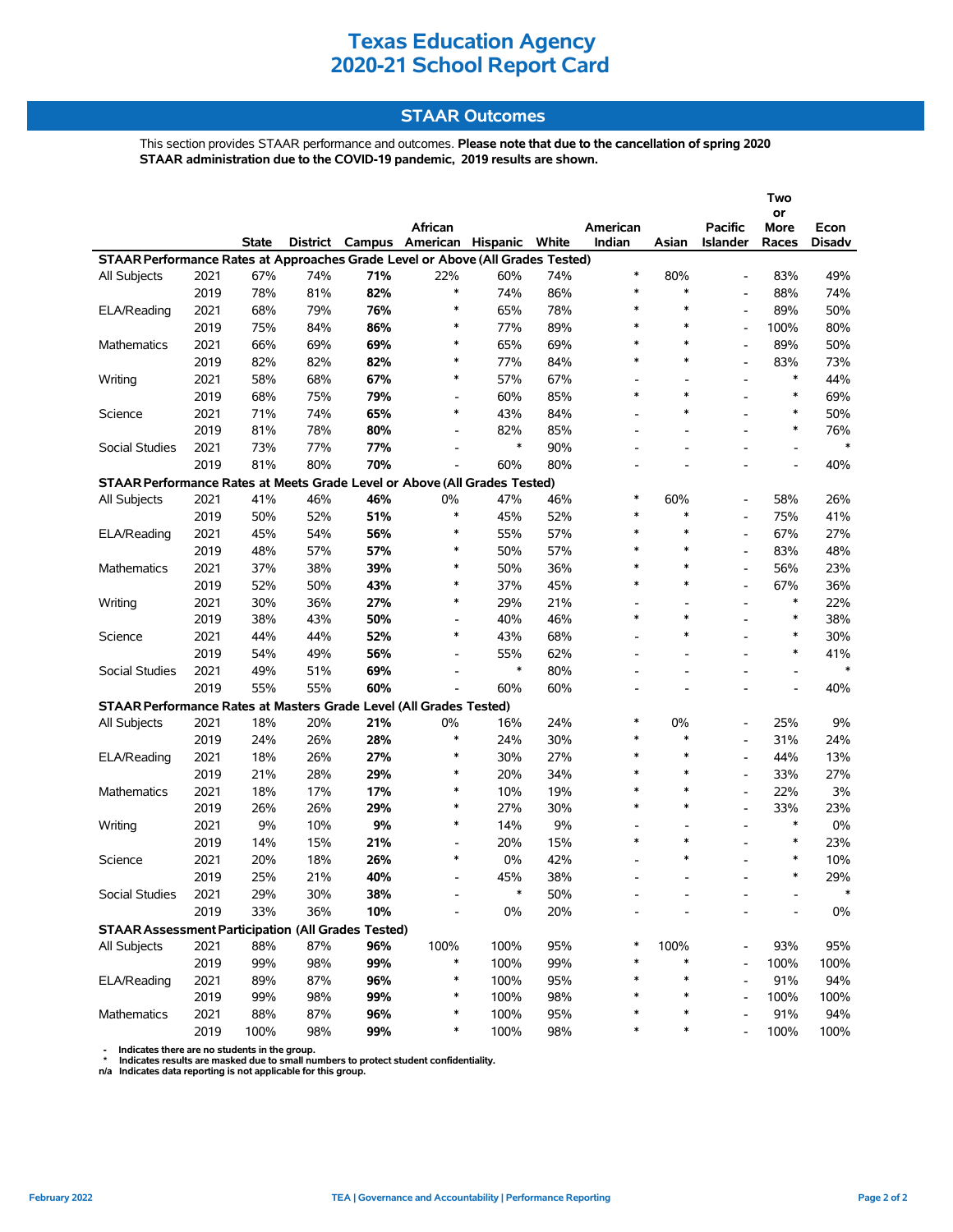## **Texas Education Agency 2020-21 School Report Card VISTA ACADEMY OF GARLAND (221801026)**

#### **Accountability Rating School Information**

# Not Rated: Declared State of Disaster

Given the Impact of COVID-19, all districts and schools received a label of *Not Rated: Declared State of Disaster.*

**District Name:** TEXAS COLLEGE PREPARATORY ACADEMIE **Campus Type:** Elementary **Total Students:** 349

**Grade Span:** PK - 08 For more information about this campus, see https://TXschools.gov

or the Texas Academic Performance Report at https://rptsvr1.tea.texas.gov/perfreport/tapr/2021/index.html

## **Distinction Design[ations](https://TXschools.gov)**

**Distinction Designations were not awarded in 2021.**

School Leadership  $$868$  \$946 \$620

### **School and Student Information**

This section provides demographic information about VISTA ACADEMY OF GARLAND, including attendance rates; enrollment percentages for various student groups; student mobility rates; and class size averages at the campus, district, and state level, where applicable.

|                                     | Campus | <b>District</b> | <b>State</b> |                                         | Campus | <b>District</b> | <b>State</b> |
|-------------------------------------|--------|-----------------|--------------|-----------------------------------------|--------|-----------------|--------------|
| Attendance Rate (2019-20)           | 98.6%  | 98.9%           | 98.3%        | Class Size Averages by Grade or Subject |        |                 |              |
| <b>Enrollment by Race/Ethnicity</b> |        |                 |              | Elementary                              |        |                 |              |
| African American                    | 14.3%  | 15.4%           | 12.7%        | Kindergarten                            | 16.5   | 17.2            | 17.7         |
| Hispanic                            | 69.6%  | 32.1%           | 52.9%        | Grade 1                                 | 19.0   | 19.3            | 18.0         |
| White                               | 9.7%   | 39.9%           | 26.5%        | Grade 2                                 | 15.0   | 20.2            | 18.0         |
| American Indian                     | 2.3%   | 0.4%            | 0.3%         | Grade 3                                 | 13.5   | 19.6            | 18.2         |
| Asian                               | 1.1%   | 7.1%            | 4.7%         | Grade 4                                 | 13.5   | 20.3            | 18.3         |
| Pacific Islander                    | 0.6%   | 0.1%            | 0.2%         | Grade 5                                 | 13.9   | 19.5            | 19.8         |
| Two or More Races                   | 2.3%   | 4.9%            | 2.7%         | Grade 6                                 | 22.0   | 20.4            | 19.4         |
| <b>Enrollment by Student Group</b>  |        |                 |              | Secondary                               |        |                 |              |
| Economically Disadvantaged          | 88.5%  | 37.4%           | 60.3%        | English/Language Arts                   | 13.5   | 22.0            | 15.7         |
| Special Education                   | 7.4%   | 7.1%            | 11.1%        | <b>Mathematics</b>                      | 13.5   | 20.9            | 16.9         |
| Emergent Bilingual/EL               | 51.0%  | 10.0%           | 20.7%        | Science                                 | 16.2   | 22.8            | 17.9         |
|                                     |        |                 |              | <b>Social Studies</b>                   | 16.0   | 21.5            | 18.3         |
| Mobility Rate (2019-20)             | 13.7%  | 21.2%           | 13.8%        |                                         |        |                 |              |

### **School Financial Information (2019-20)**

Various financial indicators based on actual data from the prior year are reported for the campus, district, and state. For more information, see

|                                        | Campus District State |             |                                                        | Campus  | <b>District</b> | <b>State</b> |
|----------------------------------------|-----------------------|-------------|--------------------------------------------------------|---------|-----------------|--------------|
| <b>Instructional Expenditure Ratio</b> | n/a                   | 66.2% 63.8% | <b>Expenditures per Student</b>                        |         |                 |              |
| <b>Instructional Staff Percent</b>     | n/a                   | 64.7% 64.6% | Total Operating Expenditures \$10,559 \$9,225 \$10,406 |         |                 |              |
|                                        |                       |             | Instruction                                            | \$7.599 | \$5.681         | \$5,929      |
|                                        |                       |             | Instructional Leadership                               | \$204   | \$210           | \$173        |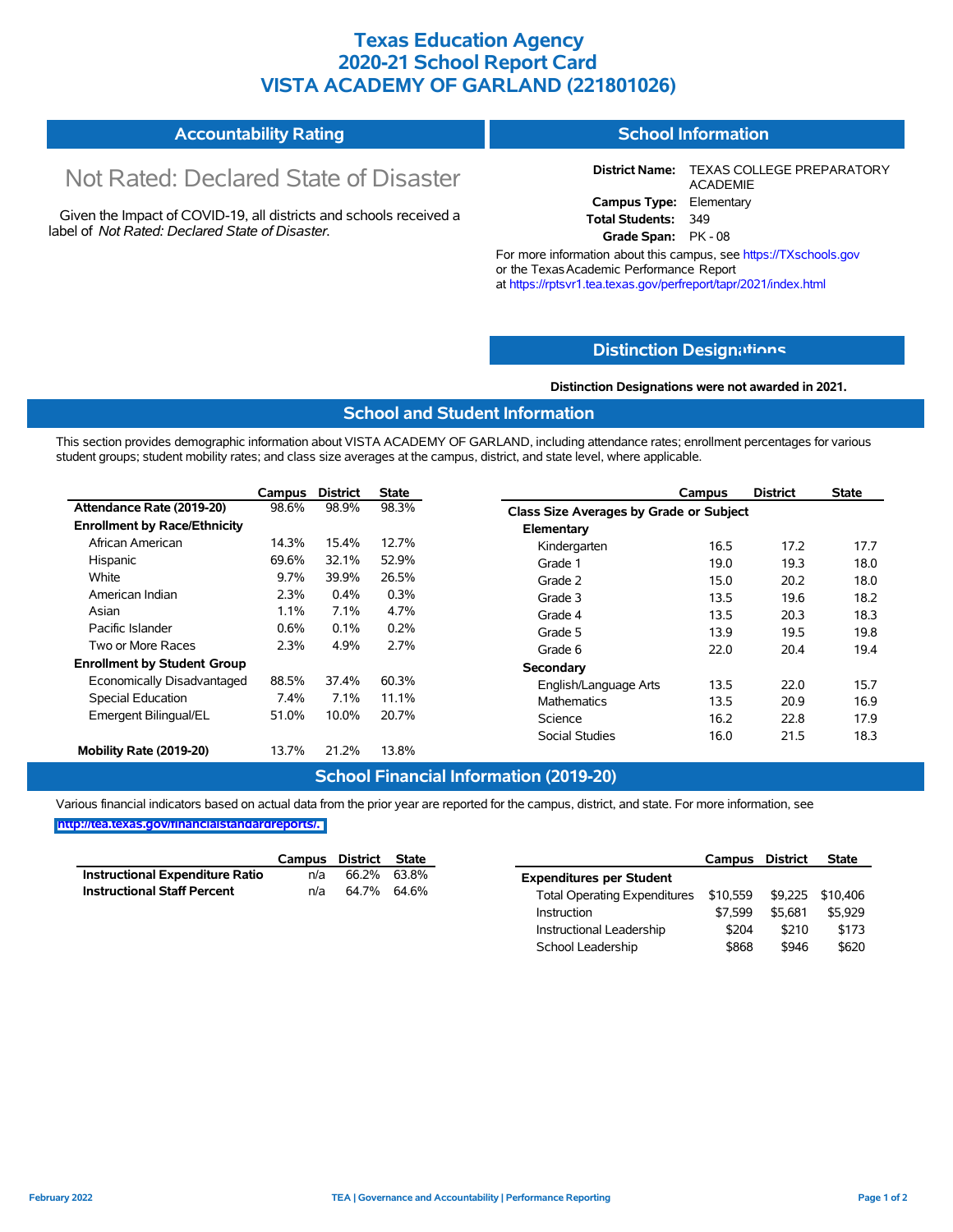## **STAAR Outcomes**

This section provides STAAR performance and outcomes. **Please note that due to the cancellation of spring 2020 STAAR administration due to the COVID-19 pandemic, 2019 results are shown.**

|                                                                                |      |       |     |      | African                                 |      |        | American                 |                          | <b>Pacific</b>           | Two<br>or                    |                |
|--------------------------------------------------------------------------------|------|-------|-----|------|-----------------------------------------|------|--------|--------------------------|--------------------------|--------------------------|------------------------------|----------------|
|                                                                                |      | State |     |      | District Campus American Hispanic White |      |        | Indian                   | Asian                    | Islander                 | More<br>Races                | Econ<br>Disadv |
| STAAR Performance Rates at Approaches Grade Level or Above (All Grades Tested) |      |       |     |      |                                         |      |        |                          |                          |                          |                              |                |
| <b>All Subjects</b>                                                            | 2021 | 67%   | 74% | 64%  | 75%                                     | 60%  | 77%    | 59%                      | $\overline{a}$           | $\ast$                   | 60%                          | 62%            |
|                                                                                | 2019 | 78%   | 81% | 80%  | 80%                                     | 79%  | 91%    | 83%                      | $\overline{\phantom{a}}$ | $\overline{\phantom{a}}$ | $\qquad \qquad \blacksquare$ | 80%            |
| ELA/Reading                                                                    | 2021 | 68%   | 79% | 69%  | 80%                                     | 65%  | 80%    | 83%                      | $\blacksquare$           | $\ast$                   | $\ast$                       | 67%            |
|                                                                                | 2019 | 75%   | 84% | 82%  | 86%                                     | 79%  | 92%    | $\ast$                   |                          | $\blacksquare$           | $\overline{a}$               | 81%            |
| <b>Mathematics</b>                                                             | 2021 | 66%   | 69% | 57%  | 64%                                     | 55%  | 70%    | 50%                      | $\overline{a}$           | $\ast$                   | $\ast$                       | 57%            |
|                                                                                | 2019 | 82%   | 82% | 84%  | 86%                                     | 83%  | 92%    | $\ast$                   | $\overline{a}$           | $\overline{\phantom{a}}$ | $\overline{\phantom{a}}$     | 83%            |
| Writing                                                                        | 2021 | 58%   | 68% | 64%  | 91%                                     | 57%  | 70%    | $\ast$                   |                          |                          | $\ast$                       | 61%            |
|                                                                                | 2019 | 68%   | 75% | 67%  | 57%                                     | 67%  | $\ast$ | $\overline{\phantom{a}}$ | $\overline{\phantom{a}}$ | $\overline{\phantom{a}}$ | $\qquad \qquad \blacksquare$ | 68%            |
| Science                                                                        | 2021 | 71%   | 74% | 66%  | 75%                                     | 61%  | 90%    | $\ast$                   |                          | $\ast$                   | $\overline{\phantom{a}}$     | 62%            |
|                                                                                | 2019 | 81%   | 78% | 73%  | 63%                                     | 74%  | 80%    | $\ast$                   |                          |                          | $\overline{\phantom{a}}$     | 77%            |
| Social Studies                                                                 | 2021 | 73%   | 77% | 72%  | $\ast$                                  | 70%  | $\ast$ | $\overline{\phantom{a}}$ | ٠                        |                          | $\overline{\phantom{a}}$     | 69%            |
|                                                                                | 2019 | 81%   | 80% | 85%  | $\ast$                                  | 86%  | $\ast$ | $\ast$                   | $\overline{a}$           |                          | $\overline{\phantom{a}}$     | 86%            |
| STAAR Performance Rates at Meets Grade Level or Above (All Grades Tested)      |      |       |     |      |                                         |      |        |                          |                          |                          |                              |                |
| <b>All Subjects</b>                                                            | 2021 | 41%   | 46% | 31%  | 33%                                     | 28%  | 48%    | 29%                      |                          | $\ast$                   | 40%                          | 29%            |
|                                                                                | 2019 | 50%   | 52% | 38%  | 44%                                     | 35%  | 57%    | 33%                      | $\overline{a}$           | $\overline{a}$           | $\qquad \qquad \blacksquare$ | 38%            |
| ELA/Reading                                                                    | 2021 | 45%   | 54% | 34%  | 32%                                     | 32%  | 50%    | 33%                      | $\blacksquare$           | $\ast$                   | $\ast$                       | 32%            |
|                                                                                | 2019 | 48%   | 57% | 41%  | 43%                                     | 38%  | 62%    | $\ast$                   | $\overline{\phantom{a}}$ | $\overline{\phantom{a}}$ | $\overline{\phantom{a}}$     | 40%            |
| Mathematics                                                                    | 2021 | 37%   | 38% | 28%  | 36%                                     | 24%  | 40%    | 17%                      |                          | $\ast$                   | $\ast$                       | 25%            |
|                                                                                | 2019 | 52%   | 50% | 44%  | 48%                                     | 42%  | 54%    | $\ast$                   | $\blacksquare$           | $\overline{\phantom{a}}$ | $\overline{\phantom{a}}$     | 43%            |
| Writing                                                                        | 2021 | 30%   | 36% | 24%  | 45%                                     | 16%  | 50%    | $\ast$                   |                          |                          | $\ast$                       | 22%            |
|                                                                                | 2019 | 38%   | 43% | 22%  | 14%                                     | 21%  | $\ast$ | $\overline{a}$           | $\overline{\phantom{a}}$ | $\overline{\phantom{a}}$ | $\overline{\phantom{a}}$     | 25%            |
| Science                                                                        | 2021 | 44%   | 44% | 34%  | 13%                                     | 29%  | 70%    | $\ast$                   |                          | $\ast$                   | $\frac{1}{2}$                | 33%            |
|                                                                                | 2019 | 54%   | 49% | 31%  | 63%                                     | 24%  | 40%    | *                        |                          |                          | $\overline{\phantom{a}}$     | 30%            |
| Social Studies                                                                 | 2021 | 49%   | 51% | 41%  | $\ast$                                  | 44%  | $\ast$ |                          | L,                       |                          | $\overline{a}$               | 41%            |
|                                                                                | 2019 | 55%   | 55% | 37%  | $\ast$                                  | 32%  | $\ast$ | $\ast$                   | $\overline{a}$           | $\blacksquare$           | $\overline{\phantom{a}}$     | 33%            |
| STAAR Performance Rates at Masters Grade Level (All Grades Tested)             |      |       |     |      |                                         |      |        |                          |                          |                          |                              |                |
| All Subjects                                                                   | 2021 | 18%   | 20% | 13%  | 14%                                     | 12%  | 21%    | 18%                      |                          | $\ast$                   | 40%                          | 12%            |
|                                                                                | 2019 | 24%   | 26% | 15%  | 29%                                     | 10%  | 31%    | 17%                      | ٠                        | $\overline{a}$           | $\overline{\phantom{a}}$     | 15%            |
| ELA/Reading                                                                    | 2021 | 18%   | 26% | 18%  | 20%                                     | 17%  | 25%    | 17%                      |                          | $\ast$                   | $\ast$                       | 18%            |
|                                                                                | 2019 | 21%   | 28% | 17%  | 29%                                     | 11%  | 46%    | $\ast$                   | $\blacksquare$           |                          | $\overline{\phantom{a}}$     | 17%            |
| <b>Mathematics</b>                                                             | 2021 | 18%   | 17% | 9%   | 12%                                     | 7%   | 20%    | 17%                      | $\overline{a}$           | $\ast$                   | $\ast$                       | 8%             |
|                                                                                | 2019 | 26%   | 26% | 16%  | 29%                                     | 13%  | 31%    | $\ast$                   |                          | $\blacksquare$           | $\frac{1}{2}$                | 17%            |
| Writing                                                                        | 2021 | 9%    | 10% | 4%   | 9%                                      | 0%   | 20%    | $\ast$                   | $\blacksquare$           | $\blacksquare$           | $\ast$                       | 3%             |
|                                                                                | 2019 | 14%   | 15% | 4%   | 14%                                     | 2%   | $\ast$ |                          |                          | $\overline{\phantom{a}}$ | $\overline{a}$               | 5%             |
| Science                                                                        | 2021 | 20%   | 18% | 16%  | 13%                                     | 15%  | 20%    | $\ast$                   |                          | $\ast$                   |                              | 15%            |
|                                                                                | 2019 | 25%   | 21% | 13%  | 50%                                     | 8%   | 0%     | $\ast$                   |                          |                          |                              | 14%            |
| Social Studies                                                                 | 2021 | 29%   | 30% | 22%  | ∗                                       | 26%  |        |                          |                          |                          |                              | 21%            |
|                                                                                | 2019 | 33%   | 36% | 15%  | $\ast$                                  | 14%  |        | $\ast$                   |                          |                          |                              | 10%            |
| <b>STAAR Assessment Participation (All Grades Tested)</b>                      |      |       |     |      |                                         |      |        |                          |                          |                          |                              |                |
| All Subjects                                                                   | 2021 | 88%   | 87% | 100% | 100%                                    | 100% | 95%    | 100%                     |                          | ∗                        | 100%                         | 100%           |
|                                                                                | 2019 | 99%   | 98% | 100% | 100%                                    | 100% | 100%   | 100%                     |                          |                          | $\overline{a}$               | 100%           |
| ELA/Reading                                                                    | 2021 | 89%   | 87% | 100% | 100%                                    | 100% | 95%    | 100%                     |                          | ∗                        | $\ast$                       | 100%           |
|                                                                                | 2019 | 99%   | 98% | 100% | 100%                                    | 100% | 100%   | *                        |                          |                          |                              | 100%           |
| Mathematics                                                                    | 2021 | 88%   | 87% | 100% | 100%                                    | 100% | 95%    | 100%                     |                          | ∗                        | $\ast$                       | 100%           |
|                                                                                |      |       |     |      |                                         |      |        |                          |                          |                          |                              |                |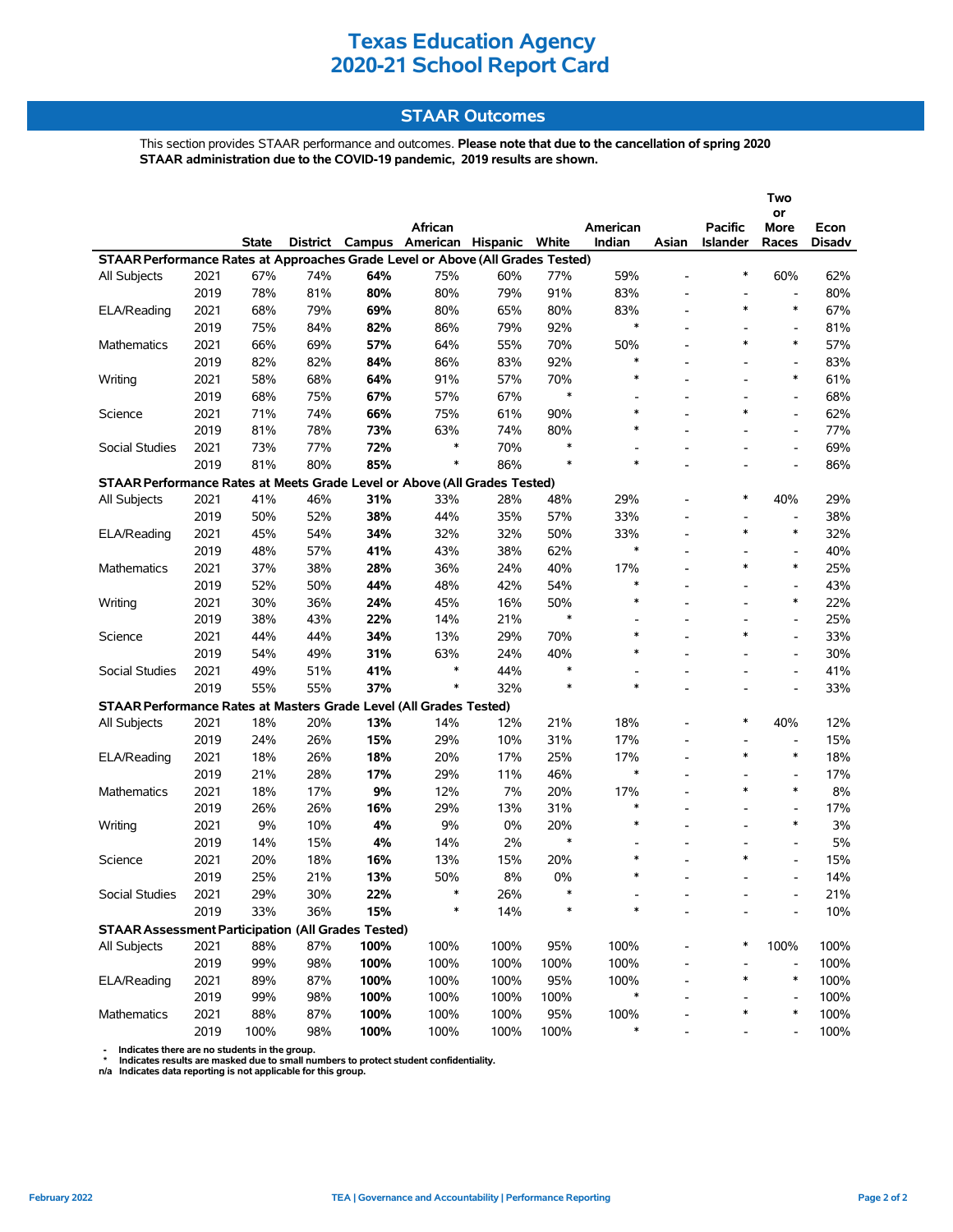## **Texas Education Agency 2020-21 School Report Card ISCHOOL HIGH - LEWISVILLE (221801027)**

#### **Accountability Rating School Information**

# Not Rated: Declared State of Disaster

Given the Impact of COVID-19, all districts and schools received a label of *Not Rated: Declared State of Disaster.*

**District Name:** TEXAS COLLEGE PREPARATORY ACADEMIE **Campus Type:** Elementary **Total Students:** 101

**Grade Span:** KG - 05

For more information about this campus, see https://TXschools.gov or the Texas Academic Performance Report at https://rptsvr1.tea.texas.gov/perfreport/tapr/2021/index.html

## **Distinction Design[ations](https://TXschools.gov)**

**Distinction Designations were not awarded in 2021.**

School Leadership  $$2,416$  \$946 \$620

## **School and Student Information**

This section provides demographic information about ISCHOOL HIGH - LEWISVILLE, including attendance rates; enrollment percentages for various student groups; student mobility rates; and class size averages at the campus, district, and state level, where applicable.

|                                     | Campus  | <b>District</b> | <b>State</b> |                                         | Campus | <b>District</b> | <b>State</b> |
|-------------------------------------|---------|-----------------|--------------|-----------------------------------------|--------|-----------------|--------------|
| Attendance Rate (2019-20)           | 95.1%   | 98.9%           | 98.3%        | Class Size Averages by Grade or Subject |        |                 |              |
| <b>Enrollment by Race/Ethnicity</b> |         |                 |              | Elementary                              |        |                 |              |
| African American                    | 23.8%   | 15.4%           | 12.7%        | Kindergarten                            | 12.0   | 17.2            | 17.7         |
| Hispanic                            | 27.7%   | 32.1%           | 52.9%        | Grade 1                                 | 19.0   | 19.3            | 18.0         |
| White                               | 26.7%   | 39.9%           | 26.5%        | Grade 2                                 | 19.0   | 20.2            | 18.0         |
| American Indian                     | $0.0\%$ | 0.4%            | 0.3%         | Grade 3                                 | 19.0   | 19.6            | 18.2         |
| Asian                               | 11.9%   | 7.1%            | 4.7%         | Grade 4                                 | 11.0   | 20.3            | 18.3         |
| Pacific Islander                    | 0.0%    | 0.1%            | 0.2%         | Grade 5                                 | 9.0    | 19.5            | 19.8         |
| Two or More Races                   | $9.9\%$ | 4.9%            | 2.7%         |                                         |        |                 |              |
| <b>Enrollment by Student Group</b>  |         |                 |              |                                         |        |                 |              |
| Economically Disadvantaged          | 41.6%   | 37.4%           | 60.3%        |                                         |        |                 |              |
| Special Education                   | 5.9%    | 7.1%            | 11.1%        |                                         |        |                 |              |
| Emergent Bilingual/EL               | 12.9%   | 10.0%           | 20.7%        |                                         |        |                 |              |
| Mobility Rate (2019-20)             | 31.7%   | 21.2%           | 13.8%        |                                         |        |                 |              |

### **School Financial Information (2019-20)**

Various financial indicators based on actual data from the prior year are reported for the campus, district, and state. For more information, see

|                                        | Campus | District | State       |                                                        | Campus  | <b>District</b> | <b>State</b> |
|----------------------------------------|--------|----------|-------------|--------------------------------------------------------|---------|-----------------|--------------|
| <b>Instructional Expenditure Ratio</b> | n/a    | 66.2%    | 63.8%       | <b>Expenditures per Student</b>                        |         |                 |              |
| <b>Instructional Staff Percent</b>     | n/a    |          | 64.7% 64.6% | Total Operating Expenditures \$13,192 \$9,225 \$10,406 |         |                 |              |
|                                        |        |          |             | Instruction                                            | \$6.320 | \$5.681         | \$5,929      |
|                                        |        |          |             | Instructional Leadership                               | \$179   | \$210           | \$173        |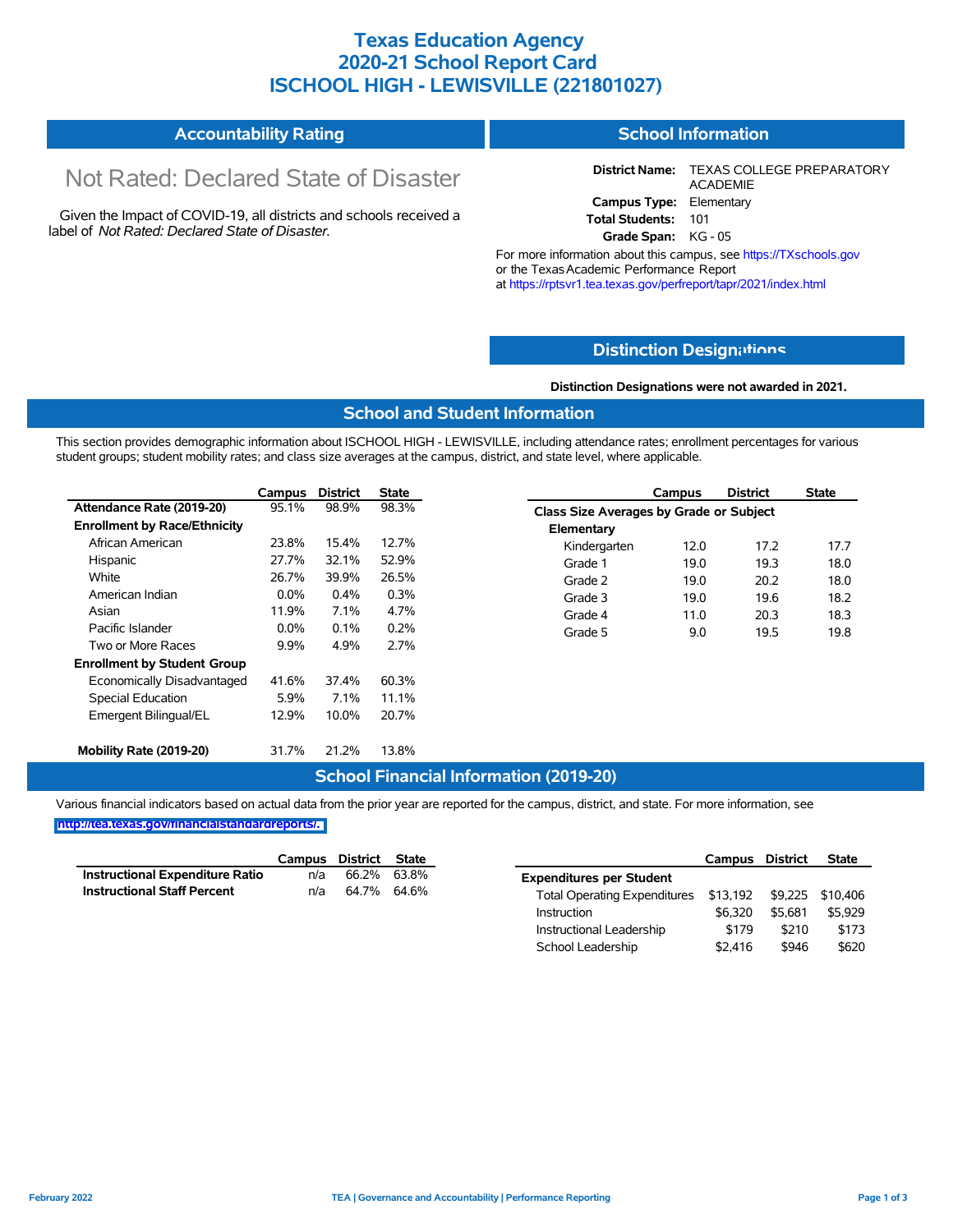## **STAAR Outcomes**

This section provides STAAR performance and outcomes. **Please note that due to the cancellation of spring 2020 STAAR administration due to the COVID-19 pandemic, 2019 results are shown.**

|                                                                                |      |       |                 |        |                              |        |         |                          |                |                                   | Two                      |                       |
|--------------------------------------------------------------------------------|------|-------|-----------------|--------|------------------------------|--------|---------|--------------------------|----------------|-----------------------------------|--------------------------|-----------------------|
|                                                                                |      |       |                 |        |                              |        |         |                          |                |                                   | or                       |                       |
|                                                                                |      | State | <b>District</b> | Campus | African<br>American Hispanic |        | White   | American<br>Indian       | Asian          | <b>Pacific</b><br><b>Islander</b> | More<br>Races            | Econ<br><b>Disadv</b> |
| STAAR Performance Rates at Approaches Grade Level or Above (All Grades Tested) |      |       |                 |        |                              |        |         |                          |                |                                   |                          |                       |
| All Subjects                                                                   | 2021 | 67%   | 74%             | 50%    | 38%                          | 41%    | 59%     | $\overline{a}$           | 60%            |                                   | 67%                      | 27%                   |
|                                                                                | 2019 | 78%   | 81%             | 86%    | 78%                          | 89%    | 84%     |                          |                |                                   | $\ast$                   | 79%                   |
| ELA/Reading                                                                    | 2021 | 68%   | 79%             | 73%    | 57%                          | 70%    | 83%     |                          | 83%            |                                   | $\ast$                   | 50%                   |
|                                                                                | 2019 | 75%   | 84%             | 75%    | 60%                          | 83%    | 71%     |                          | Ĭ.             |                                   | $\overline{a}$           | 70%                   |
| <b>Mathematics</b>                                                             | 2021 | 66%   | 69%             | 33%    | 29%                          | 20%    | 50%     | $\overline{a}$           | 33%            |                                   | $\ast$                   | 20%                   |
|                                                                                | 2019 | 82%   | 82%             | 71%    | $\overline{a}$               | $\ast$ | $\ast$  |                          | $\overline{a}$ |                                   |                          | $\ast$                |
| Writing                                                                        | 2021 | 58%   | 68%             | 33%    | $\ast$                       | $\ast$ | $\star$ |                          | $\ast$         |                                   |                          | $\pmb{\ast}$          |
| Science                                                                        | 2021 | 71%   | 74%             | 44%    | $\overline{a}$               | *      | $\ast$  |                          | $\ast$         |                                   | $\ast$                   | $\ast$                |
|                                                                                |      |       |                 |        |                              |        | $\ast$  |                          |                |                                   |                          | $\pmb{\ast}$          |
|                                                                                | 2019 | 81%   | 78%             | 100%   | $\overline{a}$<br>$\ast$     | 100%   |         |                          |                | $\overline{a}$                    | $\overline{a}$<br>$\ast$ |                       |
| <b>Social Studies</b>                                                          | 2019 | 81%   | 80%             | 96%    |                              | 100%   | 92%     |                          |                |                                   |                          | 88%                   |
| STAAR Performance Rates at Meets Grade Level or Above (All Grades Tested)      |      |       |                 |        |                              |        |         |                          |                |                                   |                          |                       |
| All Subjects                                                                   | 2021 | 41%   | 46%             | 18%    | 13%                          | 4%     | 29%     |                          | 33%            |                                   | 22%<br>$\ast$            | 4%                    |
|                                                                                | 2019 | 50%   | 52%             | 60%    | 11%                          | 75%    | 60%     |                          |                |                                   |                          | 63%                   |
| ELA/Reading                                                                    | 2021 | 45%   | 54%             | 30%    | 29%                          | 10%    | 50%     |                          | 50%            |                                   | $\ast$                   | 10%                   |
|                                                                                | 2019 | 48%   | 57%             | 54%    | 20%                          | 58%    | 71%     |                          |                |                                   | $\overline{a}$           | 50%                   |
| Mathematics                                                                    | 2021 | 37%   | 38%             | 12%    | 0%                           | 0%     | 33%     | $\overline{a}$           | 33%            |                                   | $\ast$                   | 0%                    |
|                                                                                | 2019 | 52%   | 50%             | 57%    |                              | $\ast$ | $\ast$  |                          |                |                                   |                          | *                     |
| Writing                                                                        | 2021 | 30%   | 36%             | 0%     | $\ast$                       | $\ast$ | $\ast$  |                          | $\ast$         |                                   |                          | $\ast$                |
| Science                                                                        | 2021 | 44%   | 44%             | 11%    |                              | $\ast$ | $\ast$  |                          | $\ast$         |                                   | $\ast$                   | $\ast$                |
|                                                                                | 2019 | 54%   | 49%             | 75%    |                              | 100%   | $\ast$  |                          |                |                                   |                          | $\ast$                |
| <b>Social Studies</b>                                                          | 2019 | 55%   | 55%             | 63%    | $\ast$                       | 86%    | 67%     |                          |                |                                   | $\ast$                   | 63%                   |
| STAAR Performance Rates at Masters Grade Level (All Grades Tested)             |      |       |                 |        |                              |        |         |                          |                |                                   |                          |                       |
| All Subjects                                                                   | 2021 | 18%   | 20%             | 4%     | 6%                           | 0%     | 0%      |                          | 7%             |                                   | 11%                      | 4%                    |
|                                                                                | 2019 | 24%   | 26%             | 24%    | 0%                           | 21%    | 32%     |                          |                |                                   | $\ast$                   | 21%                   |
| ELA/Reading                                                                    | 2021 | 18%   | 26%             | 9%     | 14%                          | 0%     | 0%      |                          | 17%            |                                   | $\ast$                   | 10%                   |
|                                                                                | 2019 | 21%   | 28%             | 4%     | 0%                           | 0%     | 14%     |                          |                |                                   |                          | 0%                    |
| Mathematics                                                                    | 2021 | 18%   | 17%             | 0%     | 0%                           | 0%     | 0%      | $\overline{a}$           | 0%             |                                   | $\ast$                   | $0\%$                 |
|                                                                                | 2019 | 26%   | 26%             | 57%    |                              | $\ast$ | $\ast$  |                          |                |                                   |                          | $\ast$                |
| Writing                                                                        | 2021 | 9%    | 10%             | 0%     | $\ast$                       | $\ast$ | $\ast$  |                          | $\ast$         |                                   |                          | $\ast$                |
| Science                                                                        | 2021 | 20%   | 18%             | 0%     |                              | $\ast$ | $\ast$  |                          | $\ast$         |                                   | $\ast$                   |                       |
|                                                                                | 2019 | 25%   | 21%             | 0%     | $\overline{a}$               | 0%     | $\ast$  |                          |                |                                   | $\overline{\phantom{a}}$ |                       |
| <b>Social Studies</b>                                                          | 2019 | 33%   | 36%             | 42%    | $\ast$                       | 43%    | 50%     |                          |                |                                   | $\ast$                   | 38%                   |
| <b>STAAR Assessment Participation (All Grades Tested)</b>                      |      |       |                 |        |                              |        |         |                          |                |                                   |                          |                       |
| All Subjects                                                                   | 2021 | 88%   | 87%             | 93%    | 100%                         | 90%    | 93%     |                          | 100%           |                                   | 77%                      | 100%                  |
|                                                                                | 2019 | 99%   | 98%             | 99%    | 100%                         | 100%   | 97%     | $\overline{\phantom{a}}$ |                |                                   | $\ast$                   | 100%                  |
| ELA/Reading                                                                    | 2021 | 89%   | 87%             | 93%    | 100%                         | 91%    | 90%     |                          | 100%           |                                   | 80%                      | 100%                  |
|                                                                                | 2019 | 99%   | 98%             | 100%   | 100%                         | 100%   | 100%    |                          |                |                                   | $\frac{1}{2}$            | 100%                  |
| <b>Mathematics</b>                                                             | 2021 | 88%   | 87%             | 93%    | 100%                         | 91%    | 90%     |                          | 100%           |                                   | 80%                      | 100%                  |
|                                                                                | 2019 | 100%  | 98%             | 100%   |                              | $\ast$ | $\ast$  |                          |                |                                   |                          | $\ast$                |

 **- Indicates there are no students in the group. \* Indicates results are masked due to small numbers to protect student confidentiality.**

**n/a Indicates data reporting is not applicable for this group.**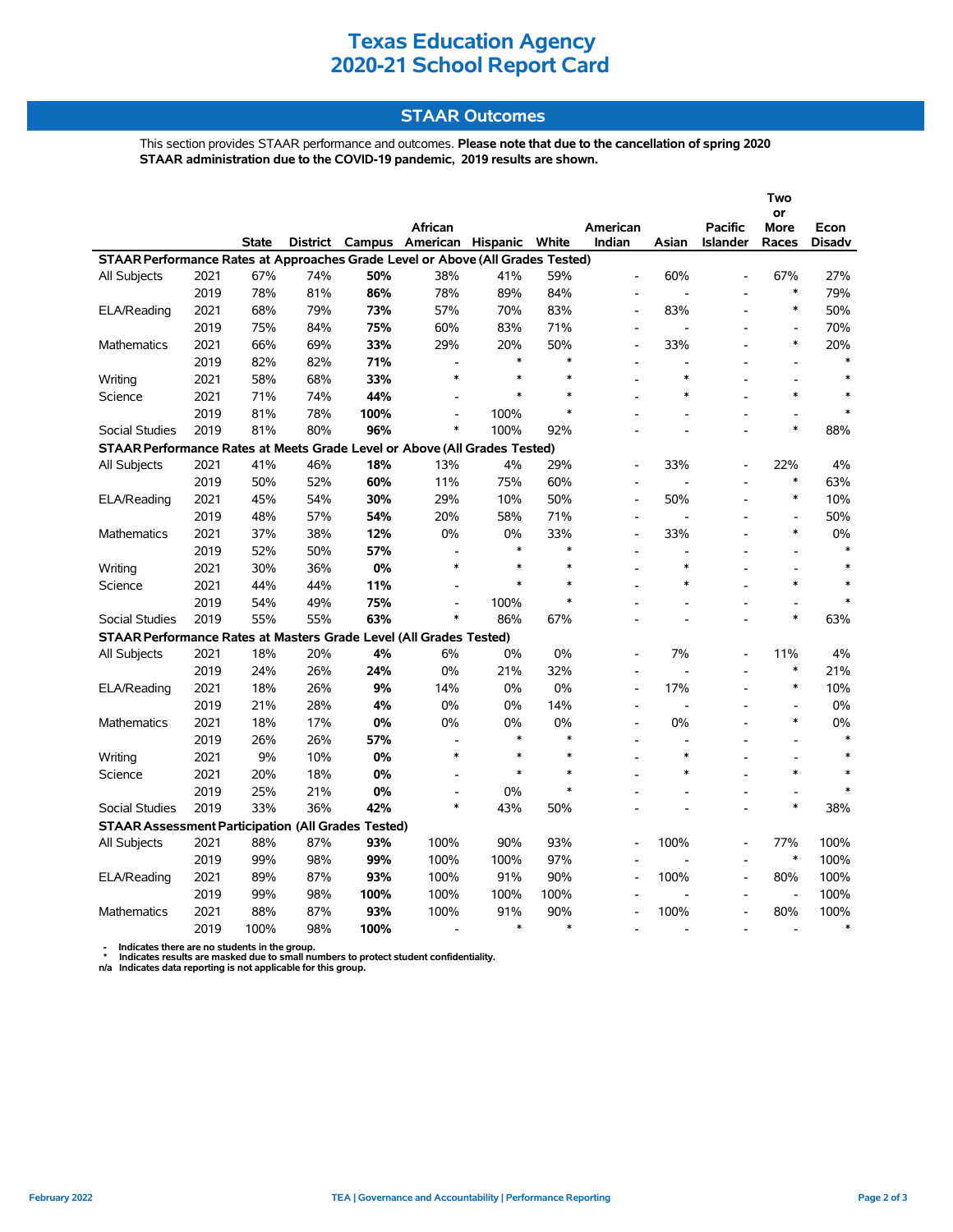## **Graduation and College, Career, and Military Readiness Outcomes**

This section provides graduation, graduation plan, and College, Career, and Military Readiness rates. Please note that 2019-20 College, Career, and Military Ready data excludes military enlistment and the CTE coherent sequence indicator.

|                                                                              |       |        |        |                          |          |        |          |        |                | Two        |        |
|------------------------------------------------------------------------------|-------|--------|--------|--------------------------|----------|--------|----------|--------|----------------|------------|--------|
|                                                                              |       |        |        | African                  |          |        | American |        | <b>Pacific</b> | or<br>More | Econ   |
|                                                                              | State |        |        | District Campus American | Hispanic | White  | Indian   | Asian  | Islander       | Races      | Disadv |
| Annual Dropout Rate (Gr 9-12)                                                |       |        |        |                          |          |        |          |        |                |            |        |
| 2019-20                                                                      | 1.6%  | 0.3%   | 1.9%   | 0.0%                     | 0.0%     | 1.9%   |          |        |                |            | 0.0%   |
| 2018-19                                                                      | 1.9%  | 0.9%   | 2.2%   | 8.3%                     | 0.0%     | 2.0%   |          |        |                | 0.0%       | 4.5%   |
| 4-Year Longitudinal Rate (Gr 9-12)                                           |       |        |        |                          |          |        |          |        |                |            |        |
| Class of 2020                                                                |       |        |        |                          |          |        |          |        |                |            |        |
| Graduated                                                                    | 90.3% | 96.5%  |        |                          |          |        |          |        |                |            |        |
| Graduates, TxCHSE, & Cont 94.6%                                              |       | 97.8%  |        |                          |          |        |          |        |                |            |        |
| Class of 2019                                                                |       |        |        |                          |          |        |          |        |                |            |        |
| Graduated                                                                    | 90.0% | 97.4%  | 95.5%  |                          | ∗        | 93.8%  |          |        |                |            |        |
| Graduates, TxCHSE, & Cont 94.1%                                              |       | 99.0%  | 100.0% |                          | ∗        | 100.0% |          |        |                |            |        |
| 5-Year Extended Longitudinal Rate (Gr 9-12)                                  |       |        |        |                          |          |        |          |        |                |            |        |
| Class of 2019                                                                |       |        |        |                          |          |        |          |        |                |            |        |
| Graduated                                                                    | 92.0% | 99.0%  |        |                          |          |        |          |        |                |            |        |
| Graduates, TxCHSE, & Cont 93.9%                                              |       | 99.0%  |        |                          |          |        |          |        |                |            |        |
| Class of 2018                                                                |       |        |        |                          |          |        |          |        |                |            |        |
| Graduated                                                                    | 92.2% | 94.2%  | 100.0% |                          | *        | 100.0% |          | $\ast$ |                | *          |        |
| Graduates, TxCHSE, & Cont 93.9%                                              |       | 94.5%  | 100.0% |                          | ∗        | 100.0% |          | $\ast$ |                | $\ast$     |        |
|                                                                              |       |        |        |                          |          |        |          |        |                |            |        |
| 6-Year Extended Longitudinal Rate (Gr 9-12)<br>Class of 2018                 |       |        |        |                          |          |        |          |        |                |            |        |
| Graduated                                                                    | 92.6% | 94.2%  |        |                          |          |        |          |        |                |            |        |
| Graduates, TxCHSE, & Cont 93.9%                                              |       | 94.8%  |        |                          |          |        |          |        |                |            |        |
| Class of 2017                                                                |       |        |        |                          |          |        |          |        |                |            |        |
| Graduated                                                                    | 92.4% | 83.6%  | 100.0% | 100.0%                   | 100.0%   | 100.0% |          |        |                |            | 100.0% |
| Graduates, TxCHSE, & Cont 93.7%                                              |       | 87.2%  | 100.0% | 100.0%                   | 100.0%   | 100.0% |          | $\ast$ |                |            | 100.0% |
|                                                                              |       |        |        |                          |          |        |          |        |                |            |        |
| 4-Year Federal Graduation Rate Without Exclusions (Gr 9-12)<br>Class of 2020 | 90.3% | 96.5%  |        |                          |          |        |          |        |                |            |        |
|                                                                              | 90.0% | 97.4%  | 95.7%  | $\ast$                   | $\ast$   | 94.1%  |          |        |                |            | $\ast$ |
| Class of 2019                                                                |       |        |        |                          |          |        |          |        |                |            |        |
| RHSP/DAP Graduates (Longitudinal Rate)                                       |       |        |        |                          |          |        |          |        |                |            |        |
| Class of 2020                                                                | 83.0% |        |        |                          |          |        |          |        |                |            |        |
| Class of 2019                                                                | 73.3% |        |        |                          |          |        |          |        |                |            |        |
| RHSP/DAP/FHSP-E/FHSP-DLA Graduates (Longitudinal Rate)                       |       |        |        |                          |          |        |          |        |                |            |        |
| Class of 2020                                                                | 87.8% | 94.6%  |        |                          |          |        |          |        |                |            |        |
| Class of 2019                                                                | 87.6% | 97.7%  | 95.2%  | $\ast$                   | $\ast$   | 100.0% |          |        |                | $\ast$     |        |
| College, Career, and Military Ready (Annual Graduates)                       |       |        |        |                          |          |        |          |        |                |            |        |
| 2019-20                                                                      | 63.0% | 84.4%  | 50.0%  | 30.0%                    | 71.4%    | 46.7%  |          |        |                | *          | 62.5%  |
| 2018-19                                                                      | 72.9% | 87.8%  | 79.2%  | $\ast$                   | $\ast$   | 83.3%  |          |        |                | $\ast$     | 60.0%  |
| <b>SAT/ACT Results (Annual Graduates)</b>                                    |       |        |        |                          |          |        |          |        |                |            |        |
| Tested                                                                       |       |        |        |                          |          |        |          |        |                |            |        |
| 2019-20                                                                      | 76.7% | 86.6%  | 97.1%  | 90.0%                    | 100.0%   | 100.0% |          | 2      |                | *          | 87.5%  |
| 2018-19                                                                      | 75.0% | 100.0% | 100.0% | $\ast$                   | $\ast$   | 100.0% |          |        |                | $\ast$     | 60.0%  |
| Average SAT Score                                                            |       |        |        |                          |          |        |          |        |                |            |        |
| 2019-20                                                                      | 1019  | 1127   | 995    | 931                      | 987      | 1027   |          |        |                |            | 940    |
| 2018-19                                                                      | 1027  | 1158   | 1062   |                          | $\ast$   | 1061   |          |        |                |            | $\ast$ |
| Average ACT Score                                                            |       |        |        |                          |          |        |          |        |                |            |        |
| 2019-20                                                                      | 20.2  | 24.8   | 20.8   | ∗                        | $\ast$   | 22.0   |          | *      |                |            |        |
| 2018-19                                                                      | 20.6  | 24.8   | 23.8   | $\ast$                   | $\ast$   | 25.1   |          |        |                | $\ast$     |        |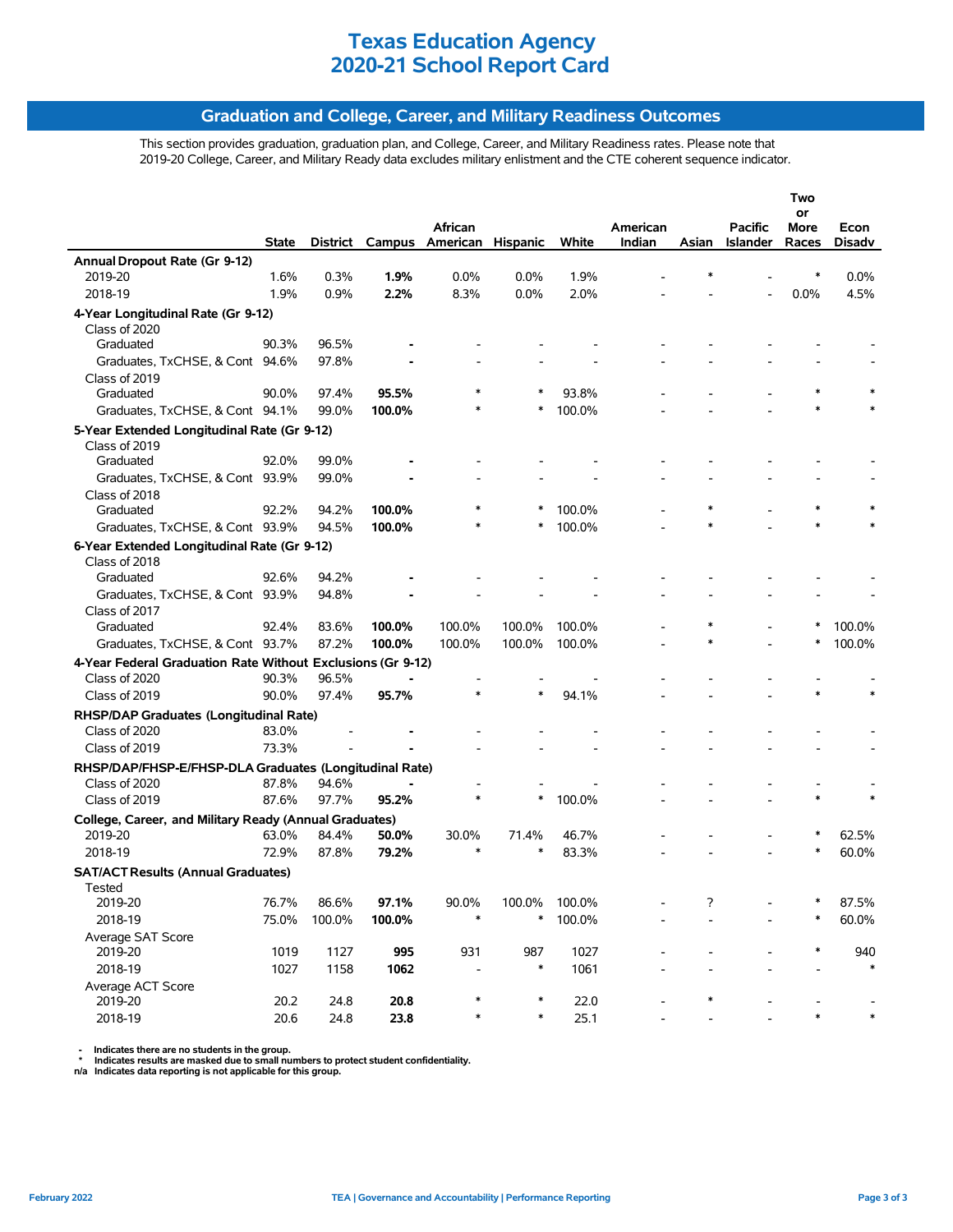## **Texas Education Agency 2020-21 School Report Card VISTA ACADEMY OF JASPER (221801033)**

#### **Accountability Rating School Information**

# Not Rated: Declared State of Disaster

Given the Impact of COVID-19, all districts and schools received a label of *Not Rated: Declared State of Disaster.*

**District Name:** TEXAS COLLEGE PREPARATORY ACADEMIE **Campus Type:** Elementary **Total Students:** 117

**Grade Span:** PK - 07

For more information about this campus, see https://TXschools.gov or the Texas Academic Performance Report at https://rptsvr1.tea.texas.gov/perfreport/tapr/2021/index.html

## **Distinction Design[ations](https://TXschools.gov)**

**Distinction Designations were not awarded in 2021.**

School Leadership  $$1,281$  \$946 \$620

## **School and Student Information**

This section provides demographic information about VISTA ACADEMY OF JASPER, including attendance rates; enrollment percentages for various student groups; student mobility rates; and class size averages at the campus, district, and state level, where applicable.

|                                     | Campus  | <b>District</b> | <b>State</b> |              | Campus                                  | <b>District</b> | <b>State</b> |  |  |
|-------------------------------------|---------|-----------------|--------------|--------------|-----------------------------------------|-----------------|--------------|--|--|
| Attendance Rate (2019-20)           | 98.1%   | 98.9%           | 98.3%        |              | Class Size Averages by Grade or Subject |                 |              |  |  |
| <b>Enrollment by Race/Ethnicity</b> |         |                 |              | Elementary   |                                         |                 |              |  |  |
| African American                    | 14.5%   | 15.4%           | 12.7%        | Kindergarten | 17.0                                    | 17.2            | 17.7         |  |  |
| Hispanic                            | 7.7%    | 32.1%           | 52.9%        | Grade 1      | 15.0                                    | 19.3            | 18.0         |  |  |
| White                               | 68.4%   | 39.9%           | 26.5%        | Grade 2      | 14.0                                    | 20.2            | 18.0         |  |  |
| American Indian                     | 0.0%    | 0.4%            | 0.3%         | Grade 3      | 17.0                                    | 19.6            | 18.2         |  |  |
| Asian                               | $1.7\%$ | 7.1%            | 4.7%         | Grade 4      | 15.0                                    | 20.3            | 18.3         |  |  |
| Pacific Islander                    | 0.0%    | 0.1%            | 0.2%         | Grade 5      | 10.0                                    | 19.5            | 19.8         |  |  |
| Two or More Races                   | 7.7%    | 4.9%            | 2.7%         | Grade 6      | 10.0                                    | 20.4            | 19.4         |  |  |
| <b>Enrollment by Student Group</b>  |         |                 |              |              |                                         |                 |              |  |  |
| Economically Disadvantaged          | 71.8%   | 37.4%           | 60.3%        |              |                                         |                 |              |  |  |
| Special Education                   | 14.5%   | 7.1%            | 11.1%        |              |                                         |                 |              |  |  |
| Emergent Bilingual/EL               | 0.9%    | 10.0%           | 20.7%        |              |                                         |                 |              |  |  |
|                                     |         |                 |              |              |                                         |                 |              |  |  |
| Mobility Rate (2019-20)             | 21.2%   | 21.2%           | 13.8%        |              |                                         |                 |              |  |  |

### **School Financial Information (2019-20)**

Various financial indicators based on actual data from the prior year are reported for the campus, district, and state. For more information, see

|                                        | Campus | District | <b>State</b> |                                     | Campus  | District | <b>State</b>     |
|----------------------------------------|--------|----------|--------------|-------------------------------------|---------|----------|------------------|
| <b>Instructional Expenditure Ratio</b> | n/a    | 66.2%    | 63.8%        | <b>Expenditures per Student</b>     |         |          |                  |
| <b>Instructional Staff Percent</b>     | n/a    | 64.7%    | 64.6%        | <b>Total Operating Expenditures</b> | \$9.252 |          | \$9,225 \$10,406 |
|                                        |        |          |              | Instruction                         | \$6.045 | \$5.681  | \$5,929          |
|                                        |        |          |              | Instructional Leadership            | \$195   | \$210    | \$173            |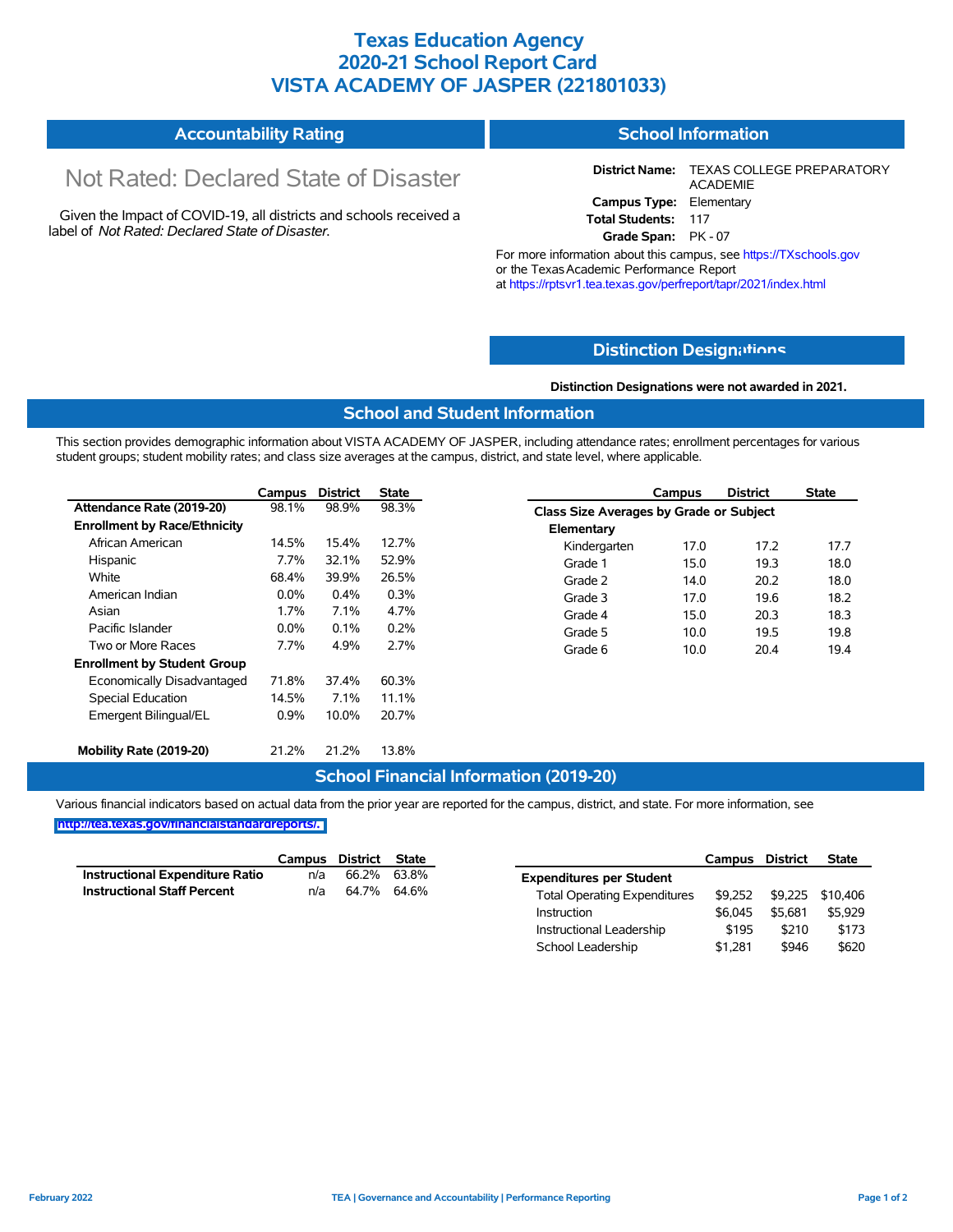## **STAAR Outcomes**

This section provides STAAR performance and outcomes. **Please note that due to the cancellation of spring 2020 STAAR administration due to the COVID-19 pandemic, 2019 results are shown.**

|                                                                                |      |              |     |                 |                   |                          |       |                |                          |                 | Two                      |               |
|--------------------------------------------------------------------------------|------|--------------|-----|-----------------|-------------------|--------------------------|-------|----------------|--------------------------|-----------------|--------------------------|---------------|
|                                                                                |      |              |     |                 |                   |                          |       |                |                          |                 | or                       |               |
|                                                                                |      |              |     |                 | African           |                          |       | American       |                          | <b>Pacific</b>  | More                     | Econ          |
|                                                                                |      | <b>State</b> |     | District Campus | American Hispanic |                          | White | Indian         | Asian                    | <b>Islander</b> | Races                    | <b>Disadv</b> |
| STAAR Performance Rates at Approaches Grade Level or Above (All Grades Tested) |      |              |     |                 |                   |                          |       |                |                          |                 |                          |               |
| All Subjects                                                                   | 2021 | 67%          | 74% | 65%             | 38%               | 80%                      | 71%   |                | $\ast$                   |                 | 67%                      | 64%           |
|                                                                                | 2019 | 78%          | 81% | 83%             | 58%               | $\ast$                   | 91%   |                | $\ast$                   |                 | $\ast$                   | 79%           |
| ELA/Reading                                                                    | 2021 | 68%          | 79% | 67%             | 30%               | $\ast$                   | 71%   |                | $\ast$                   |                 | $\ast$                   | 69%           |
|                                                                                | 2019 | 75%          | 84% | 76%             | 29%               | $\ast$                   | 87%   |                | $\ast$                   |                 | $\ast$                   | 67%           |
| Mathematics                                                                    | 2021 | 66%          | 69% | 63%             | 50%               | $\ast$                   | 68%   | $\overline{a}$ | $\ast$                   |                 | $\ast$                   | 63%           |
|                                                                                | 2019 | 82%          | 82% | 88%             | 71%               | ∗                        | 95%   |                | $\ast$                   |                 | $\ast$                   | 85%           |
| Writing                                                                        | 2021 | 58%          | 68% | 72%             | $\ast$            |                          | 71%   | $\overline{a}$ | $\overline{\phantom{a}}$ |                 | $\ast$                   | 60%           |
|                                                                                | 2019 | 68%          | 75% | 93%             | $\ast$            | L,                       | 91%   | $\overline{a}$ | $\overline{\phantom{a}}$ |                 | $\blacksquare$           | 92%           |
| Science                                                                        | 2021 | 71%          | 74% | 60%             | $\ast$            | $\ast$                   | 100%  | $\overline{a}$ | $\ast$                   |                 | $\blacksquare$           | 50%           |
|                                                                                | 2019 | 81%          | 78% | 71%             | $\ast$            |                          | 83%   |                |                          |                 |                          | $\ast$        |
| STAAR Performance Rates at Meets Grade Level or Above (All Grades Tested)      |      |              |     |                 |                   |                          |       |                |                          |                 |                          |               |
| All Subjects                                                                   | 2021 | 41%          | 46% | 31%             | 4%                | 20%                      | 38%   |                | $\ast$                   |                 | 22%                      | 26%           |
|                                                                                | 2019 | 50%          | 52% | 62%             | 37%               | $\ast$                   | 68%   |                | $\ast$                   |                 | $\ast$                   | 58%           |
| ELA/Reading                                                                    | 2021 | 45%          | 54% | 39%             | 0%                | $\ast$                   | 47%   |                | $\ast$                   |                 | $\ast$                   | 37%           |
|                                                                                | 2019 | 48%          | 57% | 55%             | 29%               | $\ast$                   | 62%   | $\overline{a}$ | $\ast$                   |                 | $\ast$                   | 48%           |
| <b>Mathematics</b>                                                             | 2021 | 37%          | 38% | 22%             | 10%               | $\ast$                   | 26%   | $\overline{a}$ | $\ast$                   |                 | $\ast$                   | 14%           |
|                                                                                | 2019 | 52%          | 50% | 76%             | 43%               | $\ast$                   | 85%   |                | $\ast$                   |                 | $\ast$                   | 74%           |
| Writing                                                                        | 2021 | 30%          | 36% | 28%             | $\ast$            | $\overline{a}$           | 36%   | $\overline{a}$ |                          |                 | $\ast$                   | 30%           |
|                                                                                | 2019 | 38%          | 43% | 33%             | $\ast$            | $\overline{\phantom{a}}$ | 27%   | $\overline{a}$ | $\overline{\phantom{a}}$ |                 | $\overline{\phantom{a}}$ | 42%           |
| Science                                                                        | 2021 | 44%          | 44% | 40%             | $\ast$            | $\ast$                   | 60%   | $\overline{a}$ | $\ast$                   |                 | $\overline{a}$           | 17%           |
|                                                                                | 2019 | 54%          | 49% | 71%             | $\ast$            |                          | 83%   |                |                          |                 |                          | $\ast$        |
| STAAR Performance Rates at Masters Grade Level (All Grades Tested)             |      |              |     |                 |                   |                          |       |                |                          |                 |                          |               |
| All Subjects                                                                   | 2021 | 18%          | 20% | 12%             | 0%                | 20%                      | 13%   |                | $\ast$                   |                 | 0%                       | 7%            |
|                                                                                | 2019 | 24%          | 26% | 35%             | 11%               | ∗                        | 40%   |                | $\ast$                   |                 | $\ast$                   | 25%           |
| ELA/Reading                                                                    | 2021 | 18%          | 26% | 20%             | 0%                | $\ast$                   | 24%   | $\overline{a}$ | $\ast$                   |                 | $\ast$                   | 17%           |
|                                                                                | 2019 | 21%          | 28% | 29%             | 14%               | $\ast$                   | 31%   |                | $\ast$                   |                 | $\ast$                   | 15%           |
| <b>Mathematics</b>                                                             | 2021 | 18%          | 17% | 6%              | 0%                | $\ast$                   | 6%    | $\overline{a}$ | $\ast$                   |                 | $\ast$                   | 0%            |
|                                                                                | 2019 | 26%          | 26% | 53%             | 14%               | $\ast$                   | 62%   |                | *                        |                 | $\ast$                   | 48%           |
| Writing                                                                        | 2021 | 9%           | 10% | 6%              | $\ast$            |                          | 7%    | $\overline{a}$ |                          |                 | $\ast$                   | $0\%$         |
|                                                                                | 2019 | 14%          | 15% | 0%              | $\ast$            | $\overline{\phantom{a}}$ | 0%    | $\overline{a}$ | $\overline{a}$           |                 | $\overline{a}$           | 0%            |
| Science                                                                        | 2021 | 20%          | 18% | 10%             | $\ast$            | $\ast$                   | 0%    | $\overline{a}$ | $\ast$                   |                 | $\blacksquare$           | 0%            |
|                                                                                | 2019 | 25%          | 21% | 29%             | $\ast$            | $\overline{a}$           | 33%   |                |                          |                 |                          | $\ast$        |
| <b>STAAR Assessment Participation (All Grades Tested)</b>                      |      |              |     |                 |                   |                          |       |                |                          |                 |                          |               |
| All Subjects                                                                   | 2021 | 88%          | 87% | 100%            | 100%              | 100%                     | 100%  |                | $\ast$                   |                 | 100%                     | 100%          |
|                                                                                | 2019 | 99%          | 98% | 100%            | 100%              | $\ast$                   | 100%  |                | $\ast$                   |                 | $\ast$                   | 100%          |
| ELA/Reading                                                                    | 2021 | 89%          | 87% | 100%            | 100%              | $\ast$                   | 100%  |                | $\ast$                   |                 | $\ast$                   | 100%          |
|                                                                                | 2019 | 99%          | 98% | 100%            | 100%              | $\ast$                   | 100%  |                | $\ast$                   |                 | $\ast$                   | 100%          |
| Mathematics                                                                    | 2021 | 88%          | 87% | 100%            | 100%              | $\ast$                   | 100%  | $\overline{a}$ | $\ast$                   |                 | $\ast$                   | 100%          |
|                                                                                | 2019 | 100%         | 98% | 100%            | 100%              | $\ast$                   | 100%  |                | $\ast$                   |                 | $\ast$                   | 100%          |
|                                                                                |      |              |     |                 |                   |                          |       |                |                          |                 |                          |               |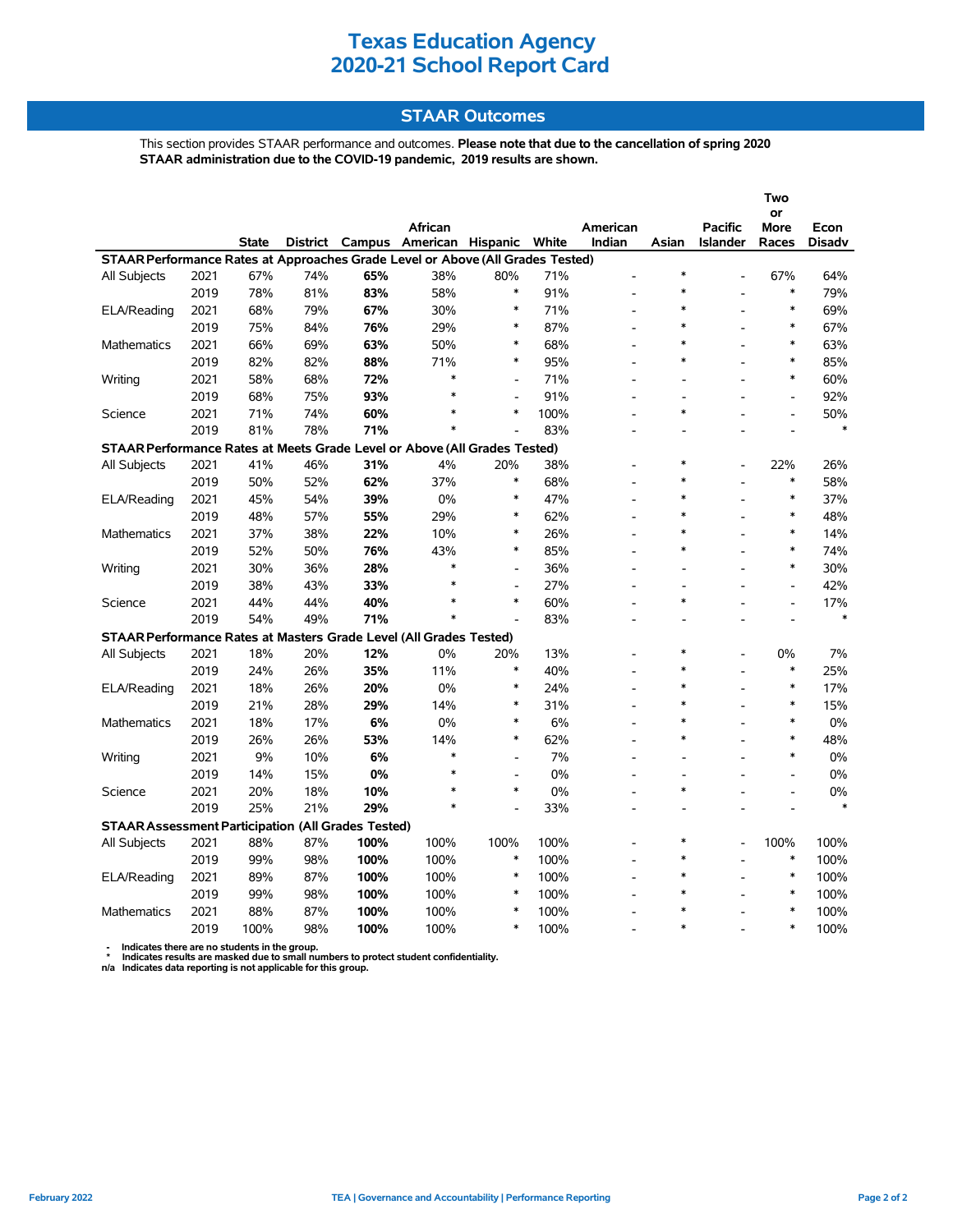## **Texas Education Agency 2020-21 School Report Card STEM ACADEMY - LEWISVILLE (221801034)**

| <b>Accountability Rating</b> | <b>School Information</b> |
|------------------------------|---------------------------|
|------------------------------|---------------------------|

# Not Rated: Declared State of Disaster

Given the Impact of COVID-19, all districts and schools received a label of *Not Rated: Declared State of Disaster.*

**District Name:** TEXAS COLLEGE PREPARATORY ACADEMIE **Campus Type:** Elementary/Secondary **Total Students:** 425

**Grade Span:** 06 - 12

For more information about this campus, see https://TXschools.gov or the TexasAcademic Performance Report at https://rptsvr1.tea.texas.gov/perfreport/tapr/2021/index.html

## **Distinction Design[ations](https://TXschools.gov)**

**Distinction Designations were not awarded in 2021.**

School Leadership  $$1,231$  \$946 \$620

### **School and Student Information**

This section provides demographic information about STEM ACADEMY - LEWISVILLE, including attendance rates; enrollment percentages for various student groups; student mobility rates; and class size averages at the campus, district, and state level, where applicable.

|                                     | Campus  | <b>District</b> | <b>State</b> | Campus                                         |      | <b>District</b> | <b>State</b> |
|-------------------------------------|---------|-----------------|--------------|------------------------------------------------|------|-----------------|--------------|
| Attendance Rate (2019-20)           | 97.6%   | 98.9%           | 98.3%        | <b>Class Size Averages by Grade or Subject</b> |      |                 |              |
| <b>Enrollment by Race/Ethnicity</b> |         |                 |              | Elementary                                     |      |                 |              |
| African American                    | 16.0%   | 15.4%           | 12.7%        | Grade 6                                        | 12.4 | 20.4            | 19.4         |
| Hispanic                            | 24.5%   | 32.1%           | 52.9%        | Secondary                                      |      |                 |              |
| White                               | 44.5%   | 39.9%           | 26.5%        | English/Language Arts                          | 17.0 | 22.0            | 15.7         |
| American Indian                     | $0.0\%$ | 0.4%            | 0.3%         | Foreign Languages                              | 18.0 | 20.6            | 17.8         |
| Asian                               | 9.6%    | 7.1%            | 4.7%         | <b>Mathematics</b>                             | 14.2 | 20.9            | 16.9         |
| Pacific Islander                    | $0.0\%$ | 0.1%            | 0.2%         | Science                                        | 15.6 | 22.8            | 17.9         |
| Two or More Races                   | 5.4%    | 4.9%            | 2.7%         | Social Studies                                 | 15.3 | 21.5            | 18.3         |
| <b>Enrollment by Student Group</b>  |         |                 |              |                                                |      |                 |              |
| Economically Disadvantaged          | 29.6%   | 37.4%           | 60.3%        |                                                |      |                 |              |
| Special Education                   | 11.5%   | 7.1%            | 11.1%        |                                                |      |                 |              |
| Emergent Bilingual/EL               | 5.4%    | 10.0%           | 20.7%        |                                                |      |                 |              |
|                                     |         |                 |              |                                                |      |                 |              |
| Mobility Rate (2019-20)             | 22.3%   | 21.2%           | 13.8%        |                                                |      |                 |              |

### **School Financial Information (2019-20)**

Various financial indicators based on actual data from the prior year are reported for the campus, district, and state. For more information, see

|                                        | Campus | District | <b>State</b> |                                     | Campus  | <b>District</b> | <b>State</b> |
|----------------------------------------|--------|----------|--------------|-------------------------------------|---------|-----------------|--------------|
| <b>Instructional Expenditure Ratio</b> | n/a    | 66.2%    | 63.8%        | <b>Expenditures per Student</b>     |         |                 |              |
| <b>Instructional Staff Percent</b>     | n/a    |          | 64.7% 64.6%  | <b>Total Operating Expenditures</b> | \$8.883 | \$9,225         | \$10,406     |
|                                        |        |          |              | Instruction                         | \$5,992 | \$5.681         | \$5,929      |
|                                        |        |          |              | Instructional Leadership            | \$175   | \$210           | \$173        |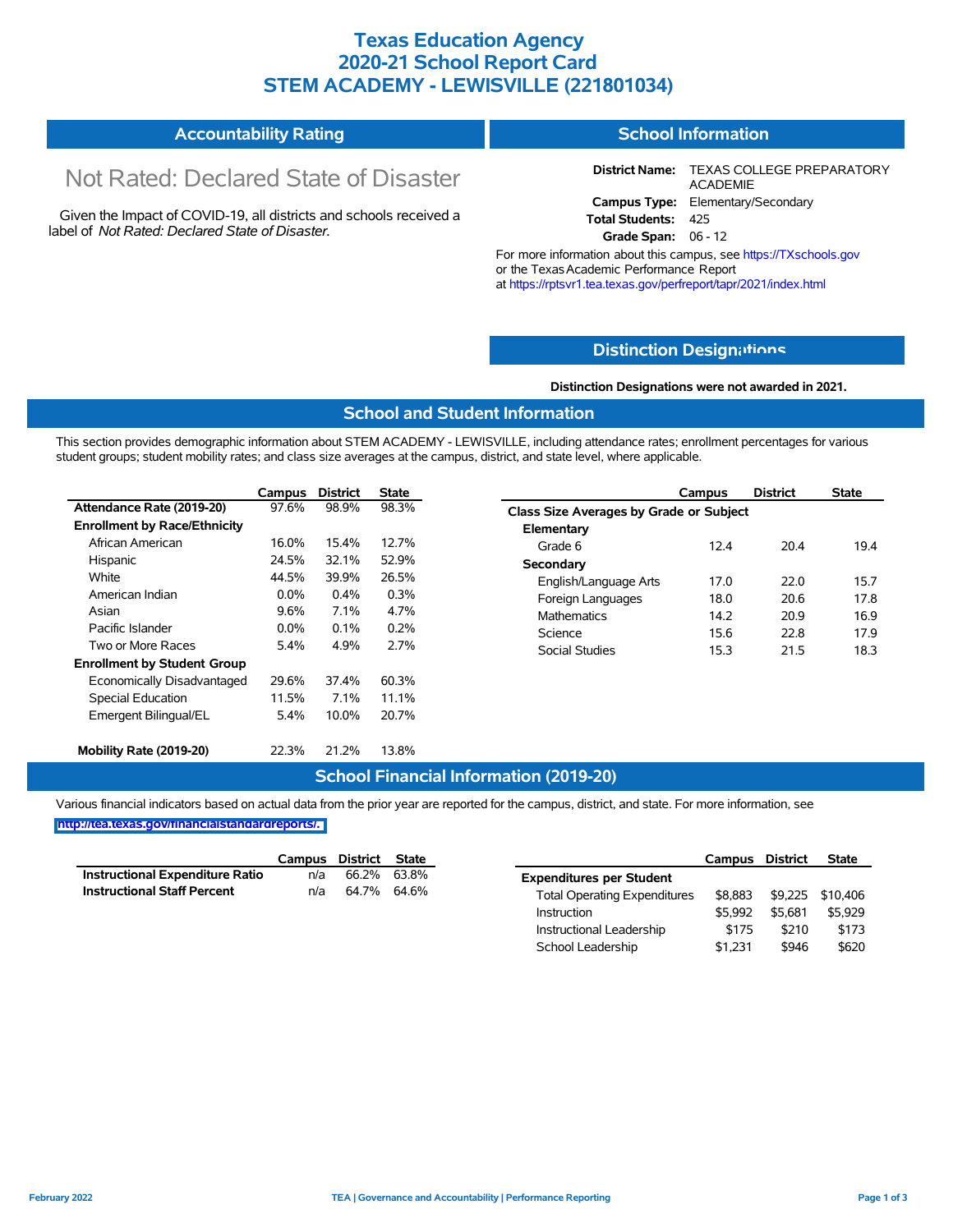## **STAAR Outcomes**

This section provides STAAR performance and outcomes. **Please note that due to the cancellation of spring 2020 STAAR administration due to the COVID-19 pandemic, 2019 results are shown.**

|                                                                                |      |              |     |      |                                         |      |      |                          |       |                          | Two        |               |
|--------------------------------------------------------------------------------|------|--------------|-----|------|-----------------------------------------|------|------|--------------------------|-------|--------------------------|------------|---------------|
|                                                                                |      |              |     |      | African                                 |      |      | American                 |       | <b>Pacific</b>           | or<br>More | Econ          |
|                                                                                |      | <b>State</b> |     |      | District Campus American Hispanic White |      |      | Indian                   | Asian | <b>Islander</b>          | Races      | <b>Disadv</b> |
| STAAR Performance Rates at Approaches Grade Level or Above (All Grades Tested) |      |              |     |      |                                         |      |      |                          |       |                          |            |               |
| All Subjects                                                                   | 2021 | 67%          | 74% | 85%  | 80%                                     | 80%  | 89%  | $\overline{\phantom{a}}$ | 91%   | $\overline{\phantom{a}}$ | 81%        | 79%           |
|                                                                                | 2019 | 78%          | 81% | 82%  | 75%                                     | 75%  | 87%  | $\ast$                   | 92%   | $\overline{\phantom{a}}$ | 89%        | 69%           |
| ELA/Reading                                                                    | 2021 | 68%          | 79% | 87%  | 88%                                     | 78%  | 90%  | $\overline{\phantom{a}}$ | 90%   | $\overline{\phantom{a}}$ | 88%        | 81%           |
|                                                                                | 2019 | 75%          | 84% | 84%  | 78%                                     | 73%  | 91%  | $\ast$                   | 92%   | $\blacksquare$           | 90%        | 68%           |
| <b>Mathematics</b>                                                             | 2021 | 66%          | 69% | 79%  | 63%                                     | 75%  | 86%  | $\overline{\phantom{a}}$ | 93%   |                          | 73%        | 76%           |
|                                                                                | 2019 | 82%          | 82% | 82%  | 74%                                     | 80%  | 82%  | $\ast$                   | 95%   | $\overline{a}$           | 86%        | 76%           |
| Writing                                                                        | 2021 | 58%          | 68% | 70%  | 70%                                     | 50%  | 76%  | $\overline{\phantom{a}}$ | 71%   | $\overline{\phantom{a}}$ | 83%        | 50%           |
|                                                                                | 2019 | 68%          | 75% | 75%  | 67%                                     | 62%  | 82%  | $\overline{\phantom{a}}$ | 100%  | $\overline{\phantom{a}}$ | $\ast$     | 82%           |
| Science                                                                        | 2021 | 71%          | 74% | 93%  | 81%                                     | 89%  | 100% | $\overline{\phantom{a}}$ | 100%  | $\overline{\phantom{a}}$ | 80%        | 89%           |
|                                                                                | 2019 | 81%          | 78% | 87%  | 81%                                     | 83%  | 92%  | $\ast$                   | 80%   | $\overline{\phantom{a}}$ | $\ast$     | 68%           |
| <b>Social Studies</b>                                                          | 2021 | 73%          | 77% | 91%  | 95%                                     | 91%  | 90%  | $\overline{\phantom{a}}$ | 92%   | $\overline{a}$           | 83%        | 87%           |
|                                                                                | 2019 | 81%          | 80% | 77%  | 70%                                     | 59%  | 83%  | $\ast$                   | 88%   | $\overline{\phantom{a}}$ | 100%       | 48%           |
| STAAR Performance Rates at Meets Grade Level or Above (All Grades Tested)      |      |              |     |      |                                         |      |      |                          |       |                          |            |               |
| All Subjects                                                                   | 2021 | 41%          | 46% | 59%  | 45%                                     | 50%  | 66%  | $\overline{\phantom{a}}$ | 75%   | $\overline{\phantom{a}}$ | 52%        | 55%           |
|                                                                                | 2019 | 50%          | 52% | 57%  | 42%                                     | 43%  | 65%  | $\ast$                   | 79%   | $\blacksquare$           | 86%        | 36%           |
| ELA/Reading                                                                    | 2021 | 45%          | 54% | 66%  | 60%                                     | 51%  | 72%  | $\overline{\phantom{a}}$ | 81%   |                          | 63%        | 60%           |
|                                                                                | 2019 | 48%          | 57% | 61%  | 45%                                     | 45%  | 69%  | $\ast$                   | 80%   | $\overline{a}$           | 80%        | 35%           |
| <b>Mathematics</b>                                                             | 2021 | 37%          | 38% | 48%  | 21%                                     | 49%  | 53%  | $\overline{\phantom{a}}$ | 75%   | $\overline{\phantom{a}}$ | 40%        | 46%           |
|                                                                                | 2019 | 52%          | 50% | 51%  | 46%                                     | 34%  | 53%  | $\ast$                   | 89%   |                          | 86%        | 39%           |
| Writing                                                                        | 2021 | 30%          | 36% | 37%  | 20%                                     | 20%  | 52%  | $\overline{\phantom{a}}$ | 43%   | $\overline{\phantom{a}}$ | 33%        | 27%           |
|                                                                                | 2019 | 38%          | 43% | 49%  | 17%                                     | 38%  | 59%  | $\overline{\phantom{a}}$ | 83%   | $\overline{\phantom{a}}$ | $\ast$     | 35%           |
| Science                                                                        | 2021 | 44%          | 44% | 69%  | 52%                                     | 61%  | 76%  | $\overline{\phantom{a}}$ | 85%   | $\overline{\phantom{a}}$ | 80%        | 71%           |
|                                                                                | 2019 | 54%          | 49% | 65%  | 50%                                     | 51%  | 76%  | $\ast$                   | 60%   | $\overline{\phantom{a}}$ | $\ast$     | 39%           |
| <b>Social Studies</b>                                                          | 2021 | 49%          | 51% | 61%  | 59%                                     | 49%  | 71%  | $\overline{\phantom{a}}$ | 69%   | $\overline{\phantom{a}}$ | 50%        | 58%           |
|                                                                                | 2019 | 55%          | 55% | 57%  | 40%                                     | 45%  | 63%  | $\ast$                   | 63%   | $\overline{a}$           | 100%       | 30%           |
| STAAR Performance Rates at Masters Grade Level (All Grades Tested)             |      |              |     |      |                                         |      |      |                          |       |                          |            |               |
| All Subjects                                                                   | 2021 | 18%          | 20% | 23%  | 14%                                     | 15%  | 26%  | $\overline{\phantom{a}}$ | 43%   | $\overline{\phantom{a}}$ | 25%        | 18%           |
|                                                                                | 2019 | 24%          | 26% | 27%  | 14%                                     | 15%  | 30%  | $\ast$                   | 54%   | $\overline{\phantom{a}}$ | 61%        | 16%           |
| ELA/Reading                                                                    | 2021 | 18%          | 26% | 25%  | 16%                                     | 15%  | 28%  | $\overline{\phantom{a}}$ | 42%   | $\blacksquare$           | 44%        | 20%           |
|                                                                                | 2019 | 21%          | 28% | 25%  | 15%                                     | 15%  | 23%  | $\ast$                   | 52%   |                          | 70%        | 19%           |
| <b>Mathematics</b>                                                             | 2021 | 18%          | 17% | 16%  | 5%                                      | 13%  | 14%  | $\overline{\phantom{a}}$ | 46%   | $\overline{\phantom{a}}$ | 13%        | 14%           |
|                                                                                | 2019 | 26%          | 26% | 20%  | 6%                                      | 10%  | 26%  | $\ast$                   | 53%   | $\overline{\phantom{a}}$ | 29%        | 16%           |
| Writing                                                                        | 2021 | 9%           | 10% | 6%   | $0\%$                                   | 0%   | 10%  | $\overline{\phantom{a}}$ | 14%   | $\overline{\phantom{a}}$ | 0%         | 0%            |
|                                                                                | 2019 | 14%          | 15% | 25%  | 8%                                      | 8%   | 23%  | $\overline{\phantom{a}}$ | 67%   |                          | $\ast$     | 6%            |
| Science                                                                        | 2021 | 20%          | 18% | 26%  | 24%                                     | 14%  | 24%  | $\overline{\phantom{a}}$ | 62%   |                          | 20%        | 26%           |
|                                                                                | 2019 | 25%          | 21% | 34%  | 25%                                     | 26%  | 39%  | $\ast$                   | 40%   |                          | $\ast$     | 19%           |
| Social Studies                                                                 | 2021 | 29%          | 30% | 36%  | 23%                                     | 23%  | 52%  |                          | 38%   |                          | 33%        | 29%           |
|                                                                                | 2019 | 33%          | 36% | 41%  | 30%                                     | 18%  | 51%  | *                        | 63%   |                          | 60%        | $9\%$         |
| <b>STAAR Assessment Participation (All Grades Tested)</b>                      |      |              |     |      |                                         |      |      |                          |       |                          |            |               |
| All Subjects                                                                   | 2021 | 88%          | 87% | 99%  | 98%                                     | 100% | 98%  |                          | 99%   |                          | 100%       | 98%           |
|                                                                                | 2019 | 99%          | 98% | 99%  | 95%                                     | 99%  | 99%  | $\ast$                   | 100%  |                          | 100%       | 97%           |
| ELA/Reading                                                                    | 2021 | 89%          | 87% | 98%  | 96%                                     | 100% | 98%  | $\overline{\phantom{a}}$ | 97%   | $\overline{\phantom{a}}$ | 100%       | 98%           |
|                                                                                | 2019 | 99%          | 98% | 99%  | 98%                                     | 99%  | 99%  | $\ast$                   | 100%  | $\overline{\phantom{a}}$ | 100%       | 98%           |
| Mathematics                                                                    | 2021 | 88%          | 87% | 100% | 100%                                    | 100% | 100% |                          | 100%  |                          | 100%       | 100%          |
|                                                                                | 2019 | 100%         | 98% | 98%  | 95%                                     | 98%  | 99%  | $\ast$                   | 100%  |                          | 100%       | 97%           |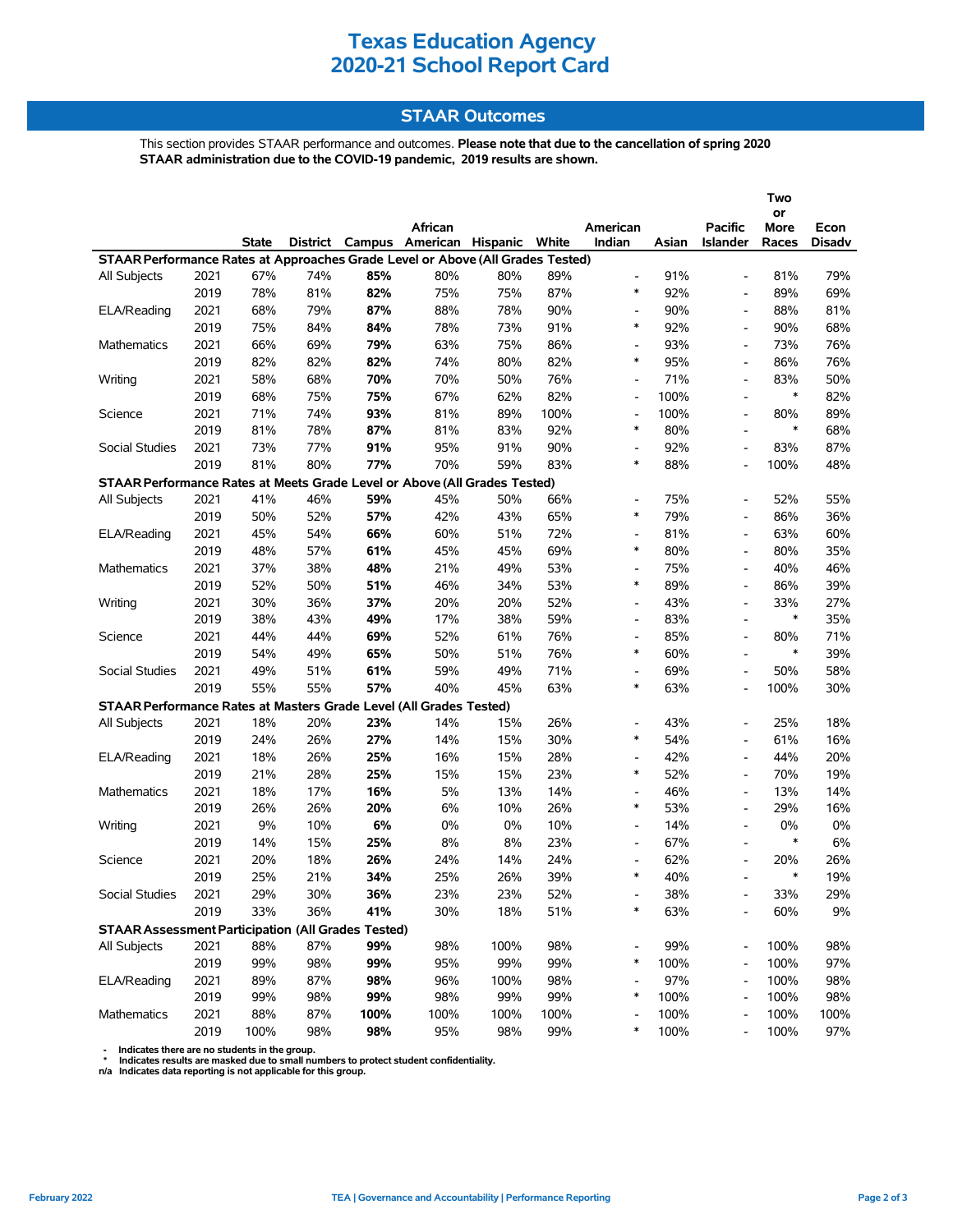## **Graduation and College, Career, and Military Readiness Outcomes**

This section provides graduation, graduation plan, and College, Career, and Military Readiness rates. Please note that 2019-20 College, Career, and Military Ready data excludes military enlistment and the CTE coherent sequence indicator.

|                                                                   |       |        |                 |          |          |        |          |        |                          | Two        |         |
|-------------------------------------------------------------------|-------|--------|-----------------|----------|----------|--------|----------|--------|--------------------------|------------|---------|
|                                                                   |       |        |                 | African  |          |        | American |        | <b>Pacific</b>           | or<br>More | Econ    |
|                                                                   | State |        | District Campus | American | Hispanic | White  | Indian   | Asian  | Islander                 | Races      | Disadv  |
| Annual Dropout Rate (Gr 9-12)                                     |       |        |                 |          |          |        |          |        |                          |            |         |
| 2019-20                                                           | 1.6%  | 0.3%   | 0.8%            | 0.0%     | 1.8%     | 0.8%   | ∗        | 0.0%   | $\overline{\phantom{a}}$ | $0.0\%$    | $0.0\%$ |
| 2018-19                                                           | 1.9%  | 0.9%   | 0.4%            | 0.0%     | 0.0%     | 0.7%   |          | 0.0%   |                          | 0.0%       | 0.0%    |
| 4-Year Longitudinal Rate (Gr 9-12)                                |       |        |                 |          |          |        |          |        |                          |            |         |
| Class of 2020                                                     |       |        |                 |          |          |        |          |        |                          |            |         |
| Graduated                                                         | 90.3% | 96.5%  |                 |          |          |        |          |        |                          |            |         |
| Graduates, TxCHSE, & Cont 94.6%                                   |       | 97.8%  |                 |          |          |        |          |        |                          |            |         |
| Class of 2019                                                     |       |        |                 |          |          |        |          |        |                          |            |         |
| Graduated                                                         | 90.0% | 97.4%  |                 |          |          |        |          |        |                          |            |         |
| Graduates, TxCHSE, & Cont 94.1%                                   |       | 99.0%  |                 |          |          |        |          |        |                          |            |         |
| 5-Year Extended Longitudinal Rate (Gr 9-12)                       |       |        |                 |          |          |        |          |        |                          |            |         |
| Class of 2019                                                     |       |        |                 |          |          |        |          |        |                          |            |         |
| Graduated                                                         | 92.0% | 99.0%  |                 |          |          |        |          |        |                          |            |         |
| Graduates, TxCHSE, & Cont 93.9%                                   |       | 99.0%  |                 |          |          |        |          |        |                          |            |         |
| Class of 2018                                                     |       |        |                 |          |          |        |          |        |                          |            |         |
| Graduated                                                         | 92.2% | 94.2%  |                 |          |          |        |          |        |                          |            |         |
| Graduates, TxCHSE, & Cont 93.9%                                   |       | 94.5%  |                 |          |          |        |          |        |                          |            |         |
| 6-Year Extended Longitudinal Rate (Gr 9-12)                       |       |        |                 |          |          |        |          |        |                          |            |         |
| Class of 2018                                                     |       |        |                 |          |          |        |          |        |                          |            |         |
| Graduated                                                         | 92.6% | 94.2%  |                 |          |          |        |          |        |                          |            |         |
| Graduates, TxCHSE, & Cont 93.9%                                   |       | 94.8%  |                 |          |          |        |          |        |                          |            |         |
| Class of 2017                                                     |       |        |                 |          |          |        |          |        |                          |            |         |
| Graduated                                                         | 92.4% | 83.6%  |                 |          |          |        |          |        |                          |            |         |
| Graduates, TxCHSE, & Cont 93.7%                                   |       | 87.2%  |                 |          |          |        |          |        |                          |            |         |
| 4-Year Federal Graduation Rate Without Exclusions (Gr 9-12)       |       |        |                 |          |          |        |          |        |                          |            |         |
| Class of 2020                                                     | 90.3% | 96.5%  |                 |          |          |        |          |        |                          |            |         |
| Class of 2019                                                     | 90.0% | 97.4%  |                 |          |          |        |          |        |                          |            |         |
| RHSP/DAP Graduates (Longitudinal Rate)                            |       |        |                 |          |          |        |          |        |                          |            |         |
| Class of 2020                                                     | 83.0% |        |                 |          |          |        |          |        |                          |            |         |
| Class of 2019                                                     | 73.3% |        |                 |          |          |        |          |        |                          |            |         |
| RHSP/DAP/FHSP-E/FHSP-DLA Graduates (Longitudinal Rate)            |       |        |                 |          |          |        |          |        |                          |            |         |
| Class of 2020                                                     | 87.8% | 94.6%  |                 |          |          |        |          |        |                          |            |         |
| Class of 2019                                                     | 87.6% | 97.7%  |                 |          |          |        |          |        |                          |            |         |
|                                                                   |       |        |                 |          |          |        |          |        |                          |            |         |
| College, Career, and Military Ready (Annual Graduates)<br>2019-20 | 63.0% | 84.4%  | 79.4%           |          | 57.1%    | 88.9%  |          | $\ast$ |                          |            |         |
| 2018-19                                                           | 72.9% | 87.8%  | 87.8%           | $\ast$   | $\ast$   | 87.1%  |          | $\ast$ |                          |            | 71.4%   |
|                                                                   |       |        |                 |          |          |        |          |        |                          |            |         |
| <b>SAT/ACT Results (Annual Graduates)</b>                         |       |        |                 |          |          |        |          |        |                          |            |         |
| Tested<br>2019-20                                                 | 76.7% | 86.6%  | 100.0%          | ∗        | 71.4%    | 100.0% |          | *      |                          | $\ast$     | 100.0%  |
| 2018-19                                                           | 75.0% |        |                 | $\ast$   | $\ast$   | 94.3%  |          | *      |                          |            | $\ast$  |
|                                                                   |       | 100.0% | 100.0%          |          |          |        |          |        |                          |            |         |
| Average SAT Score<br>2019-20                                      | 1019  | 1127   | 1137            | ∗        | 902      | 1202   |          | ∗      |                          |            | 1021    |
| 2018-19                                                           | 1027  | 1158   | 1140            | $\ast$   | 1038     | 1149   | Ĭ.       | 1224   |                          | *          | 1162    |
| Average ACT Score                                                 |       |        |                 |          |          |        |          |        |                          |            |         |
| 2019-20                                                           | 20.2  | 24.8   | 27.8            | $\ast$   |          | $\ast$ |          | $\ast$ |                          |            |         |
| 2018-19                                                           | 20.6  | 24.8   | 24.0            |          |          | 23.9   |          | ∗      |                          |            |         |
|                                                                   |       |        |                 |          |          |        |          |        |                          |            |         |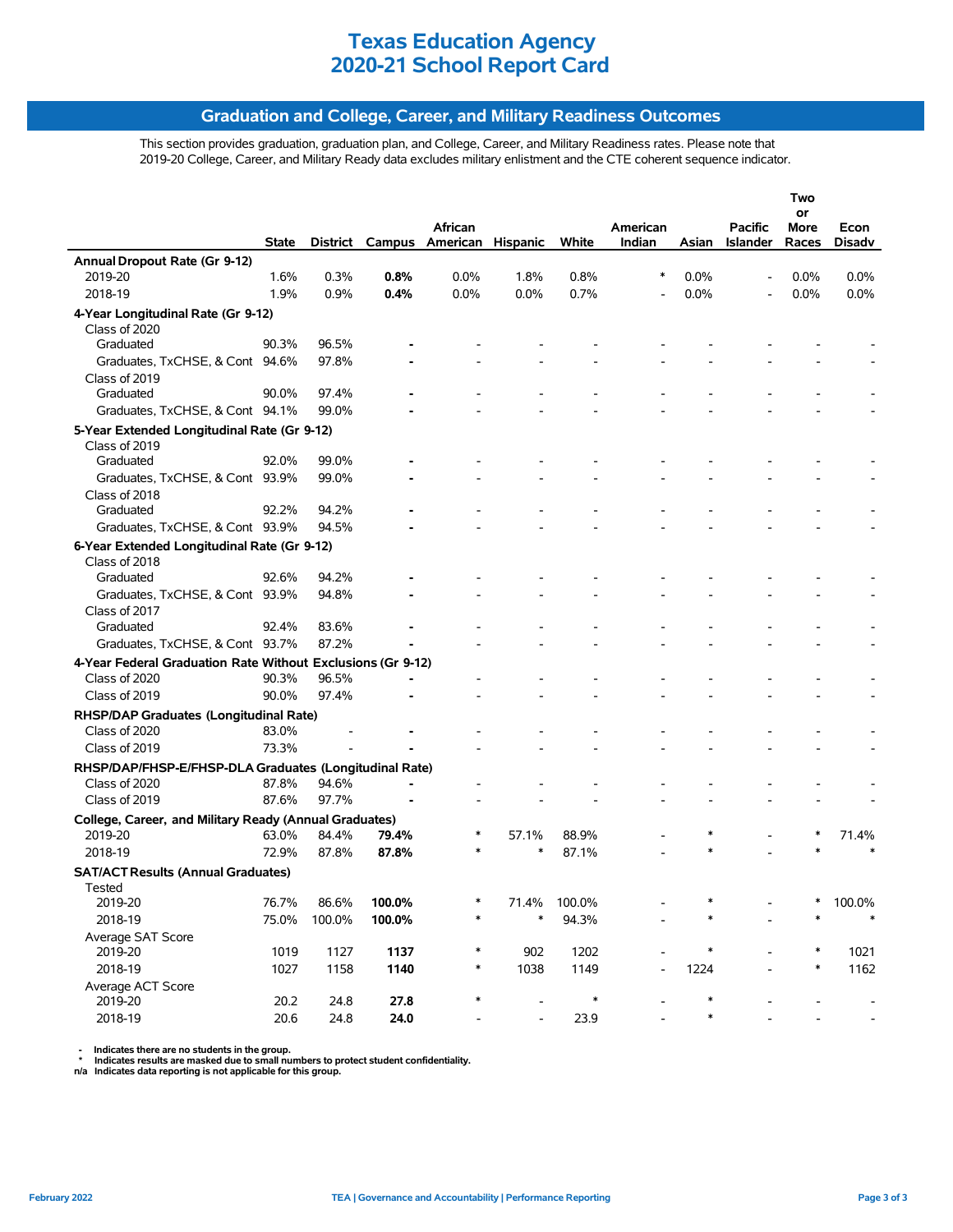## **Texas Education Agency 2020-21 School Report Card CLAY CLASSICAL ACADEMY (221801039)**

#### **Accountability Rating School Information**

# Not Rated: Declared State of Disaster

Given the Impact of COVID-19, all districts and schools received a label of *Not Rated: Declared State of Disaster.*

**District Name:** TEXAS COLLEGE PREPARATORY ACADEMIE **Campus Type:** Elementary **Total Students:** 253

**Grade Span:** KG - 08

For more information about this campus, see https://TXschools.gov or the Texas Academic Performance Report at https://rptsvr1.tea.texas.gov/perfreport/tapr/2021/index.html

## **Distinction Design[ations](https://TXschools.gov)**

**Distinction Designations were not awarded in 2021.**

School Leadership  $$1,317$  \$946 \$620

### **School and Student Information**

This section provides demographic information about CLAY CLASSICAL ACADEMY, including attendance rates; enrollment percentages for various student groups; student mobility rates; and class size averages at the campus, district, and state level, where applicable.

|                                     | Campus  | <b>District</b> | <b>State</b> | <b>District</b><br>Campus               | <b>State</b> |
|-------------------------------------|---------|-----------------|--------------|-----------------------------------------|--------------|
| Attendance Rate (2019-20)           | 99.3%   | 98.9%           | 98.3%        | Class Size Averages by Grade or Subject |              |
| <b>Enrollment by Race/Ethnicity</b> |         |                 |              | Elementary                              |              |
| African American                    | 33.6%   | 15.4%           | 12.7%        | 17.2<br>Kindergarten<br>17.0            | 17.7         |
| Hispanic                            | 59.7%   | 32.1%           | 52.9%        | 19.3<br>Grade 1<br>20.0                 | 18.0         |
| White                               | 3.2%    | 39.9%           | 26.5%        | 20.2<br>15.0<br>Grade 2                 | 18.0         |
| American Indian                     | $0.0\%$ | 0.4%            | 0.3%         | 19.6<br>Grade 3<br>11.5                 | 18.2         |
| Asian                               | $0.0\%$ | 7.1%            | 4.7%         | 20.3<br>11.8<br>Grade 4                 | 18.3         |
| Pacific Islander                    | $0.0\%$ | 0.1%            | 0.2%         | 19.5<br>Grade 5<br>10.4                 | 19.8         |
| Two or More Races                   | 3.6%    | 4.9%            | 2.7%         | 18.5<br>20.4<br>Grade 6                 | 19.4         |
| <b>Enrollment by Student Group</b>  |         |                 |              | Secondary                               |              |
| Economically Disadvantaged          | 77.5%   | 37.4%           | 60.3%        | 22.0<br>14.5<br>English/Language Arts   | 15.7         |
| <b>Special Education</b>            | 4.7%    | 7.1%            | 11.1%        | Mathematics<br>20.9<br>15.0             | 16.9         |
| Emergent Bilingual/EL               | 26.1%   | 10.0%           | 20.7%        | 22.8<br>15.5<br>Science                 | 17.9         |
|                                     |         |                 |              | 21.5<br>Social Studies<br>15.0          | 18.3         |
| Mobility Rate (2019-20)             | 8.4%    | 21.2%           | 13.8%        |                                         |              |

### **School Financial Information (2019-20)**

Various financial indicators based on actual data from the prior year are reported for the campus, district, and state. For more information, see

|                                    | Campus | District State |                                                        | Campus  | <b>District</b> | <b>State</b> |
|------------------------------------|--------|----------------|--------------------------------------------------------|---------|-----------------|--------------|
| Instructional Expenditure Ratio    | n/a    | 66.2% 63.8%    | <b>Expenditures per Student</b>                        |         |                 |              |
| <b>Instructional Staff Percent</b> | n/a    | 64.7% 64.6%    | Total Operating Expenditures \$11,142 \$9,225 \$10,406 |         |                 |              |
|                                    |        |                | Instruction                                            | \$7.106 | \$5.681         | \$5,929      |
|                                    |        |                | Instructional Leadership                               | \$196   | \$210           | \$173        |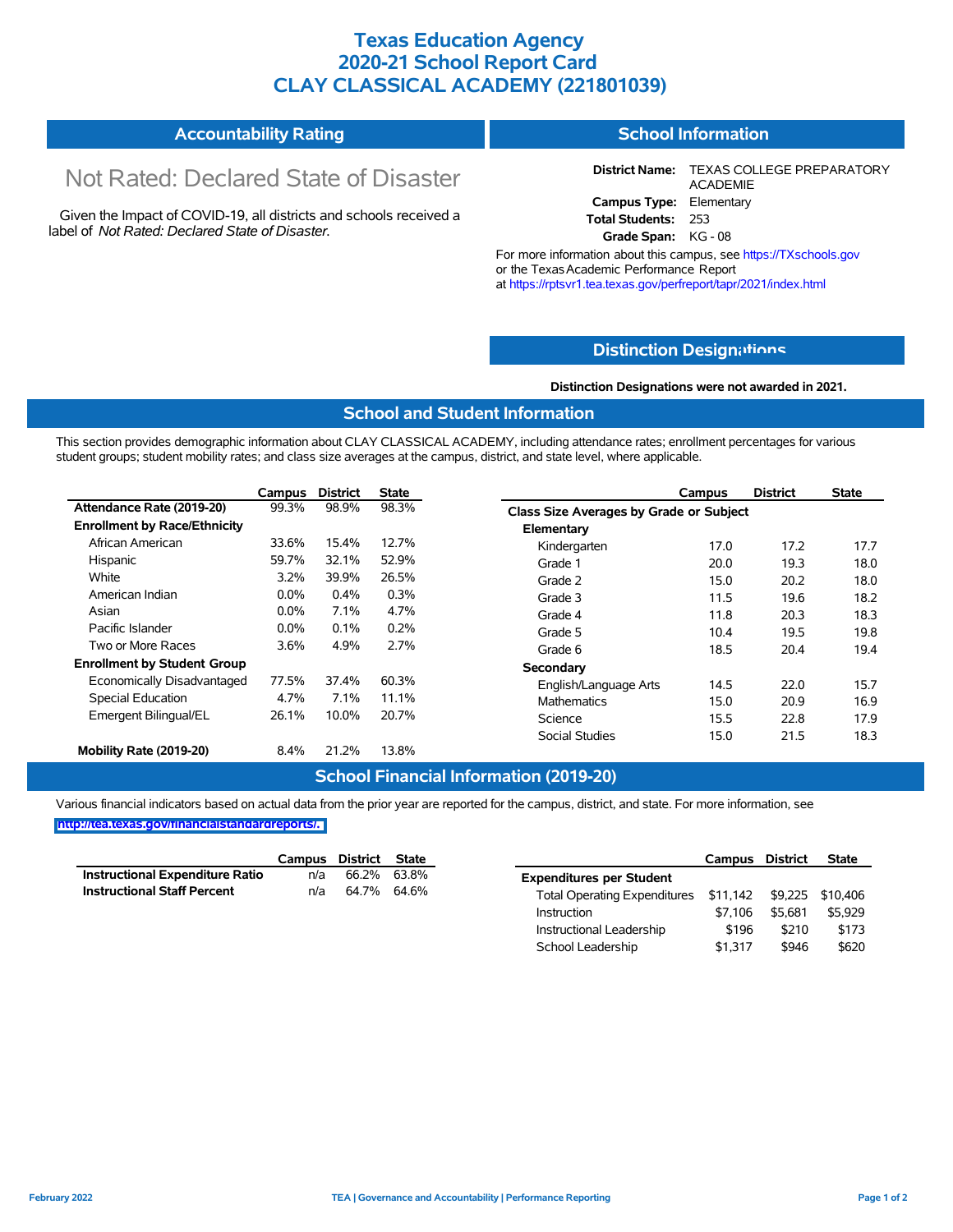## **STAAR Outcomes**

This section provides STAAR performance and outcomes. **Please note that due to the cancellation of spring 2020 STAAR administration due to the COVID-19 pandemic, 2019 results are shown.**

|                                                                                |      |       |     |      | African                                 |       |        | American                 |                          | <b>Pacific</b>           | Two<br>or<br>More            | Econ          |
|--------------------------------------------------------------------------------|------|-------|-----|------|-----------------------------------------|-------|--------|--------------------------|--------------------------|--------------------------|------------------------------|---------------|
|                                                                                |      | State |     |      | District Campus American Hispanic White |       |        | Indian                   | Asian                    | Islander                 | Races                        | <b>Disadv</b> |
| STAAR Performance Rates at Approaches Grade Level or Above (All Grades Tested) |      |       |     |      |                                         |       |        |                          |                          |                          |                              |               |
| <b>All Subjects</b>                                                            | 2021 | 67%   | 74% | 61%  | 54%                                     | 64%   | 87%    |                          |                          |                          | 33%                          | 57%           |
|                                                                                | 2019 | 78%   | 81% | 79%  | 69%                                     | 85%   | 93%    |                          | ٠                        | ۰                        | 70%                          | 79%           |
| ELA/Reading                                                                    | 2021 | 68%   | 79% | 67%  | 69%                                     | 66%   | 100%   |                          |                          | $\overline{\phantom{a}}$ | $\ast$                       | 66%           |
|                                                                                | 2019 | 75%   | 84% | 81%  | 73%                                     | 85%   | 100%   |                          |                          |                          | ∗                            | 81%           |
| <b>Mathematics</b>                                                             | 2021 | 66%   | 69% | 59%  | 47%                                     | 66%   | 80%    |                          |                          | ۰                        | $\ast$                       | 53%           |
|                                                                                | 2019 | 82%   | 82% | 83%  | 68%                                     | 92%   | 83%    |                          |                          |                          | $\ast$                       | 83%           |
| Writing                                                                        | 2021 | 58%   | 68% | 54%  | 58%                                     | 53%   | $\ast$ |                          |                          |                          | $\ast$                       | 53%           |
|                                                                                | 2019 | 68%   | 75% | 67%  | 68%                                     | 66%   | $\ast$ | $\overline{\phantom{a}}$ | $\overline{\phantom{a}}$ | ۰                        | ∗                            | 70%           |
| Science                                                                        | 2021 | 71%   | 74% | 55%  | 33%                                     | 66%   | $\ast$ |                          |                          |                          | $\qquad \qquad \blacksquare$ | 50%           |
|                                                                                | 2019 | 81%   | 78% | 82%  | 68%                                     | 89%   | $\ast$ |                          |                          |                          | $\overline{a}$               | 82%           |
| <b>Social Studies</b>                                                          | 2021 | 73%   | 77% | 48%  | 33%                                     | 52%   | $\ast$ |                          |                          |                          | $\overline{\phantom{a}}$     | 48%           |
|                                                                                | 2019 | 81%   | 80% | 67%  | 54%                                     | 73%   |        |                          |                          |                          | $\overline{\phantom{a}}$     | 63%           |
| STAAR Performance Rates at Meets Grade Level or Above (All Grades Tested)      |      |       |     |      |                                         |       |        |                          |                          |                          |                              |               |
| <b>All Subjects</b>                                                            | 2021 | 41%   | 46% | 27%  | 21%                                     | 31%   | 33%    |                          |                          | ۰                        | 0%                           | 26%           |
|                                                                                | 2019 | 50%   | 52% | 48%  | 36%                                     | 54%   | 53%    |                          |                          | $\overline{\phantom{0}}$ | 40%                          | 48%           |
| ELA/Reading                                                                    | 2021 | 45%   | 54% | 38%  | 36%                                     | 40%   | 40%    |                          |                          | ۰                        | $\ast$                       | 37%           |
|                                                                                | 2019 | 48%   | 57% | 47%  | 39%                                     | 51%   | 50%    |                          | $\overline{\phantom{a}}$ | $\overline{a}$           | $\ast$                       | 46%           |
| <b>Mathematics</b>                                                             | 2021 | 37%   | 38% | 22%  | 9%                                      | 28%   | 40%    |                          |                          |                          | $\ast$                       | 19%           |
|                                                                                | 2019 | 52%   | 50% | 54%  | 35%                                     | 66%   | 50%    |                          |                          | ۰                        | $\ast$                       | 56%           |
| Writing                                                                        | 2021 | 30%   | 36% | 24%  | 21%                                     | 26%   | $\ast$ |                          |                          |                          | $\ast$                       | 23%           |
|                                                                                | 2019 | 38%   | 43% | 38%  | 32%                                     | 41%   | $\ast$ |                          | $\overline{\phantom{a}}$ |                          | $\ast$                       | 42%           |
| Science                                                                        | 2021 | 44%   | 44% | 27%  | 22%                                     | 29%   | $\ast$ |                          |                          |                          | $\qquad \qquad \blacksquare$ | 20%           |
|                                                                                | 2019 | 54%   | 49% | 49%  | 44%                                     | 51%   | $\ast$ |                          |                          |                          | $\overline{\phantom{a}}$     | 44%           |
| Social Studies                                                                 | 2021 | 49%   | 51% | 6%   | 0%                                      | 10%   | $\ast$ |                          |                          |                          | $\overline{a}$               | 9%            |
|                                                                                | 2019 | 55%   | 55% | 33%  | 15%                                     | 42%   |        | $\overline{\phantom{a}}$ | $\overline{a}$           | ۰                        | $\frac{1}{2}$                | 31%           |
| STAAR Performance Rates at Masters Grade Level (All Grades Tested)             |      |       |     |      |                                         |       |        |                          |                          |                          |                              |               |
| All Subjects                                                                   | 2021 | 18%   | 20% | 11%  | 11%                                     | 12%   | 7%     |                          |                          |                          | 0%                           | 11%           |
|                                                                                | 2019 | 24%   | 26% | 22%  | 15%                                     | 25%   | 33%    |                          |                          | $\overline{\phantom{0}}$ | 10%                          | 22%           |
| ELA/Reading                                                                    | 2021 | 18%   | 26% | 20%  | 22%                                     | 20%   | 20%    |                          |                          |                          | $\ast$                       | 19%           |
|                                                                                | 2019 | 21%   | 28% | 22%  | 20%                                     | 24%   | 33%    |                          |                          | ۰                        | $\ast$                       | 22%           |
| <b>Mathematics</b>                                                             | 2021 | 18%   | 17% | 6%   | 3%                                      | 8%    | 0%     |                          |                          | $\overline{a}$           | $\ast$                       | 6%            |
|                                                                                | 2019 | 26%   | 26% | 28%  | 14%                                     | 36%   | 50%    |                          |                          |                          | $\ast$                       | 31%           |
| Writing                                                                        | 2021 | 9%    | 10% | 3%   | 5%                                      | 3%    | $\ast$ | $\overline{\phantom{a}}$ | $\overline{\phantom{a}}$ | ۰                        | $\ast$                       | 2%            |
|                                                                                | 2019 | 14%   | 15% | 11%  | 11%                                     | 11%   | $\ast$ |                          |                          |                          | $\ast$                       | 11%           |
| Science                                                                        | 2021 | 20%   | 18% | 11%  | 11%                                     | 11%   | $\ast$ |                          |                          |                          |                              | 9%            |
|                                                                                | 2019 | 25%   | 21% | 14%  | 12%                                     | 15%   | $\ast$ |                          |                          |                          |                              | 15%           |
| Social Studies                                                                 | 2021 | 29%   | 30% | 3%   | $0\%$                                   | $5\%$ |        |                          |                          |                          |                              | $4\%$         |
|                                                                                | 2019 | 33%   | 36% | 18%  | 8%                                      | 23%   |        |                          |                          |                          |                              | 14%           |
| <b>STAAR Assessment Participation (All Grades Tested)</b>                      |      |       |     |      |                                         |       |        |                          |                          |                          |                              |               |
| All Subjects                                                                   | 2021 | 88%   | 87% | 99%  | 99%                                     | 99%   | 100%   |                          |                          |                          | 100%                         | 99%           |
|                                                                                | 2019 | 99%   | 98% | 100% | 100%                                    | 100%  | 100%   |                          |                          |                          | 100%                         | 100%          |
| ELA/Reading                                                                    | 2021 | 89%   | 87% | 99%  | 99%                                     | 100%  | 100%   |                          |                          |                          | ∗                            | 99%           |
|                                                                                | 2019 | 99%   | 98% | 100% | 100%                                    | 100%  | 100%   |                          |                          |                          | $\ast$                       | 100%          |
| Mathematics                                                                    | 2021 | 88%   | 87% | 99%  | 99%                                     | 99%   | 100%   |                          |                          |                          | ∗                            | 99%           |
|                                                                                | 2019 | 100%  | 98% | 100% | 100%                                    | 100%  | 100%   |                          |                          |                          | $\ast$                       | 100%          |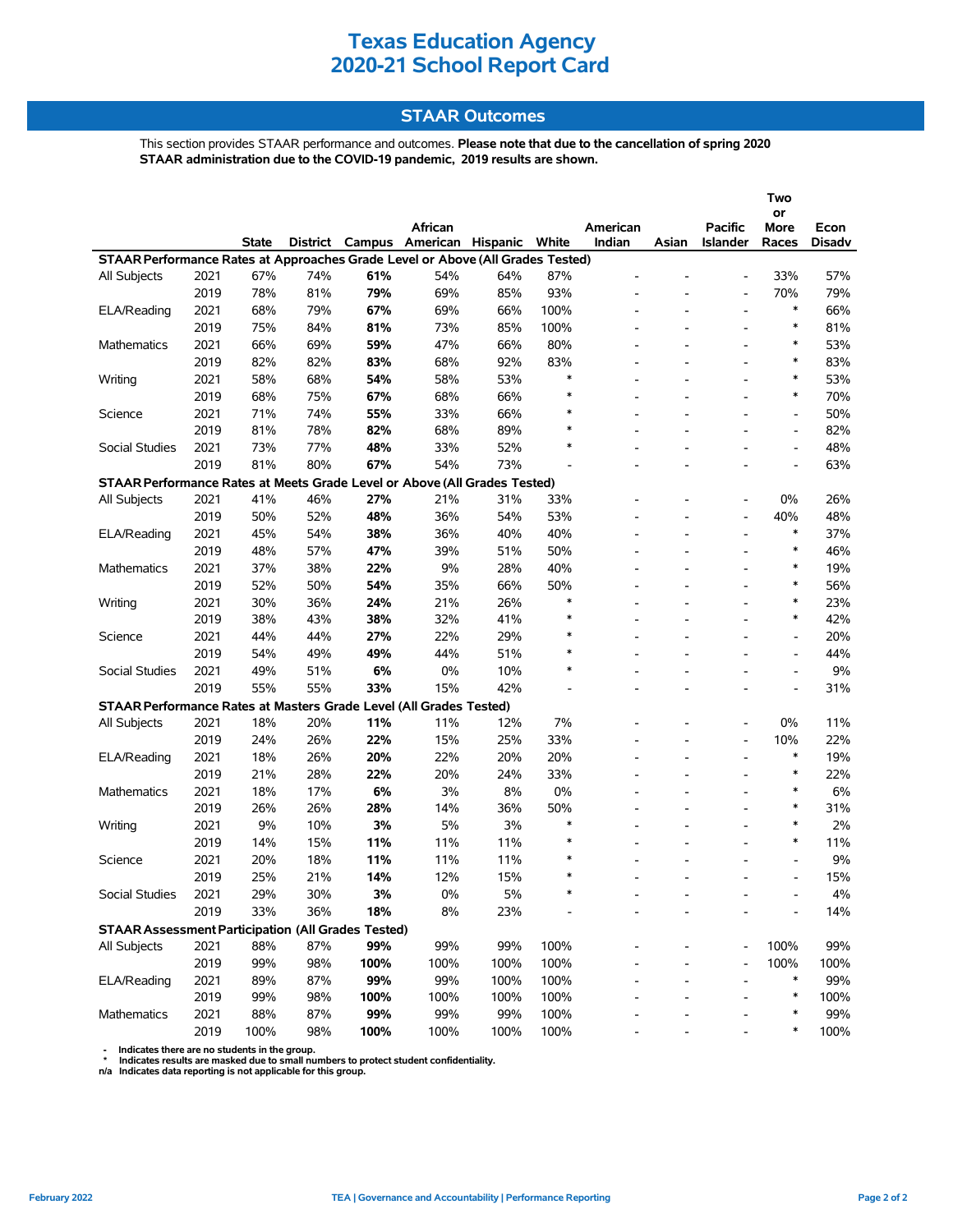## **Texas Education Agency 2020-21 School Report Card FOUNDERS CLASSICAL ACADEMY (221801043)**

#### **Accountability Rating School Information**

# Not Rated: Declared State of Disaster

Given the Impact of COVID-19, all districts and schools received a label of *Not Rated: Declared State of Disaster.*

**District Name:** TEXAS COLLEGE PREPARATORY ACADEMIE **Campus Type:** Elementary/Secondary **Total Students:** 918

**Grade Span:** KG - 12

For more information about this campus, see https://TXschools.gov or the Texas Academic Performance Report at https://rptsvr1.tea.texas.gov/perfreport/tapr/2021/index.html

## **Distinction Design[ations](https://TXschools.gov)**

**Distinction Designations were not awarded in 2021.**

Instructional Leadership  $$140$  \$210 \$173 School Leadership  $$881$  \$946 \$620

### **School and Student Information**

This section provides demographic information about FOUNDERS CLASSICAL ACADEMY, including attendance rates; enrollment percentages for various student groups; student mobility rates; and class size averages at the campus, district, and state level, where applicable.

|                                     | Campus  | <b>District</b> | <b>State</b> |                                                | Campus | <b>District</b> | State |
|-------------------------------------|---------|-----------------|--------------|------------------------------------------------|--------|-----------------|-------|
| Attendance Rate (2019-20)           | 99.1%   | 98.9%           | 98.3%        | <b>Class Size Averages by Grade or Subject</b> |        |                 |       |
| <b>Enrollment by Race/Ethnicity</b> |         |                 |              | Elementary                                     |        |                 |       |
| African American                    | 6.9%    | 15.4%           | 12.7%        | Kindergarten                                   | 17.3   | 17.2            | 17.7  |
| Hispanic                            | 17.8%   | 32.1%           | 52.9%        | Grade 1                                        | 21.3   | 19.3            | 18.0  |
| White                               | 51.6%   | 39.9%           | 26.5%        | Grade 2                                        | 21.7   | 20.2            | 18.0  |
| American Indian                     | $0.0\%$ | $0.4\%$         | 0.3%         | Grade 3                                        | 22.3   | 19.6            | 18.2  |
| Asian                               | 16.7%   | 7.1%            | 4.7%         | Grade 4                                        | 22.3   | 20.3            | 18.3  |
| Pacific Islander                    | 0.2%    | 0.1%            | 0.2%         | Grade 5                                        | 23.9   | 19.5            | 19.8  |
| Two or More Races                   | 6.9%    | 4.9%            | 2.7%         | Grade 6                                        | 27.5   | 20.4            | 19.4  |
| <b>Enrollment by Student Group</b>  |         |                 |              | Secondary                                      |        |                 |       |
| Economically Disadvantaged          | 17.6%   | 37.4%           | 60.3%        | English/Language Arts                          | 22.5   | 22.0            | 15.7  |
| Special Education                   | 4.0%    | 7.1%            | 11.1%        | Foreign Languages                              | 22.2   | 20.6            | 17.8  |
| Emergent Bilingual/EL               | 5.1%    | 10.0%           | 20.7%        | <b>Mathematics</b>                             | 23.7   | 20.9            | 16.9  |
|                                     |         |                 |              | Science                                        | 24.1   | 22.8            | 17.9  |
| Mobility Rate (2019-20)             | 8.4%    | 21.2%           | 13.8%        | <b>Social Studies</b>                          | 24.0   | 21.5            | 18.3  |

### **School Financial Information (2019-20)**

Various financial indicators based on actual data from the prior year are reported for the campus, district, and state. For more information, see **[http://tea.texas.gov/financialstandardreports/.](http://tea.texas.gov/financialstandardreports/)**

|                                    | Campus District State |                 | Campus District                                |                  | <b>State</b> |
|------------------------------------|-----------------------|-----------------|------------------------------------------------|------------------|--------------|
| Instructional Expenditure Ratio    | n/a                   | 66.2% 63.8%     | <b>Expenditures per Student</b>                |                  |              |
| <b>Instructional Staff Percent</b> |                       | n/a 64.7% 64.6% | \$7.539<br><b>Total Operating Expenditures</b> | \$9,225 \$10,406 |              |
|                                    |                       |                 | \$4.967<br>Instruction                         | \$5.681          | \$5,929      |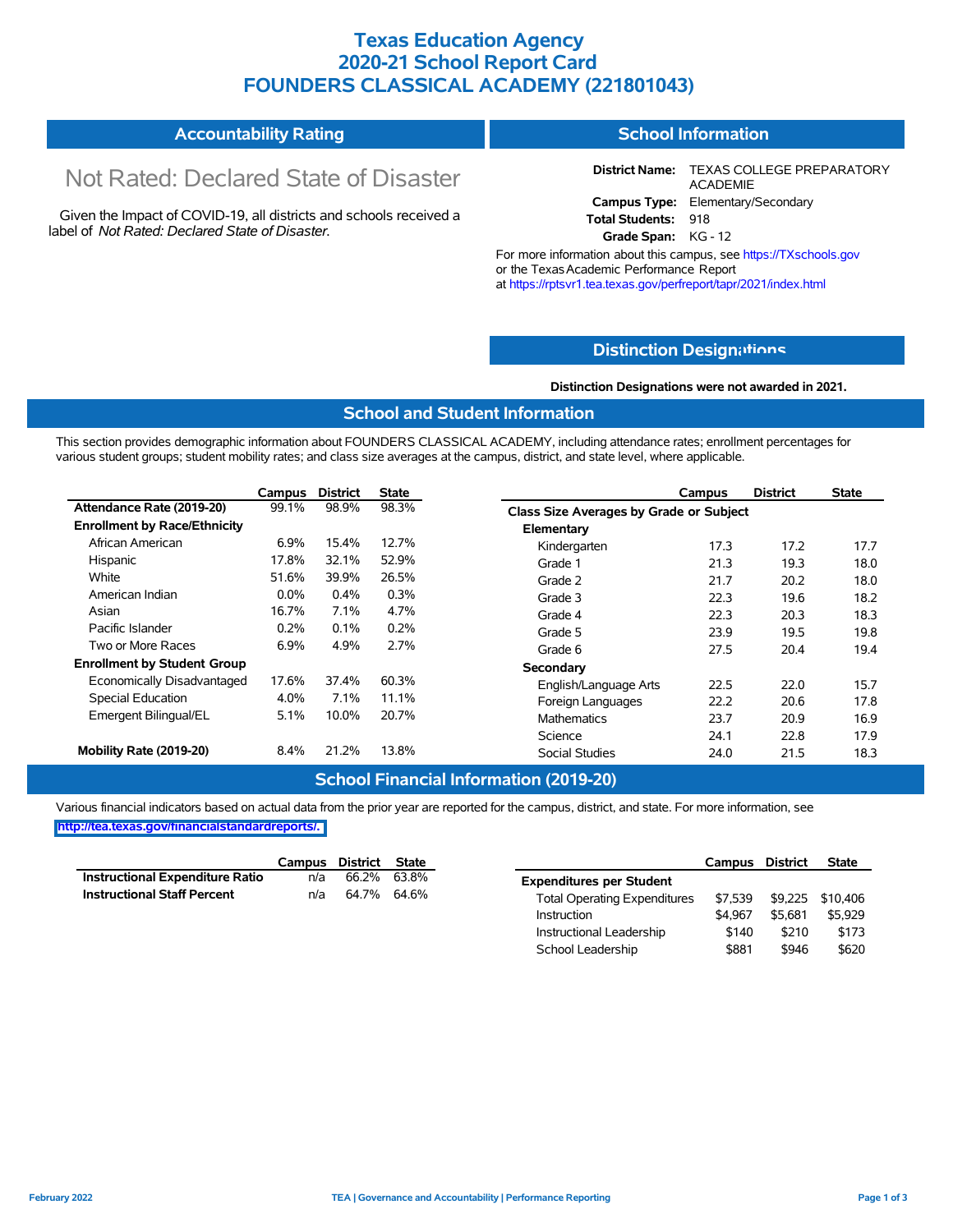## **STAAR Outcomes**

This section provides STAAR performance and outcomes. **Please note that due to the cancellation of spring 2020 STAAR administration due to the COVID-19 pandemic, 2019 results are shown.**

|                                                                                |      |              |     |      |                                         |      |      |                          |       |                          | Two        |               |
|--------------------------------------------------------------------------------|------|--------------|-----|------|-----------------------------------------|------|------|--------------------------|-------|--------------------------|------------|---------------|
|                                                                                |      |              |     |      | African                                 |      |      | American                 |       | <b>Pacific</b>           | or<br>More | Econ          |
|                                                                                |      | <b>State</b> |     |      | District Campus American Hispanic White |      |      | Indian                   | Asian | Islander                 | Races      | <b>Disadv</b> |
| STAAR Performance Rates at Approaches Grade Level or Above (All Grades Tested) |      |              |     |      |                                         |      |      |                          |       |                          |            |               |
| All Subjects                                                                   | 2021 | 67%          | 74% | 89%  | 68%                                     | 80%  | 91%  | $\overline{\phantom{a}}$ | 94%   | $\ast$                   | 97%        | 80%           |
|                                                                                | 2019 | 78%          | 81% | 92%  | 80%                                     | 88%  | 95%  | $\overline{\phantom{a}}$ | 95%   | 86%                      | 96%        | 85%           |
| ELA/Reading                                                                    | 2021 | 68%          | 79% | 92%  | 68%                                     | 87%  | 95%  | $\overline{\phantom{a}}$ | 97%   | $\ast$                   | 97%        | 86%           |
|                                                                                | 2019 | 75%          | 84% | 94%  | 79%                                     | 92%  | 96%  | $\overline{\phantom{0}}$ | 94%   | $\ast$                   | 98%        | 86%           |
| Mathematics                                                                    | 2021 | 66%          | 69% | 84%  | 68%                                     | 71%  | 87%  | $\overline{\phantom{0}}$ | 93%   | $\ast$                   | 97%        | 76%           |
|                                                                                | 2019 | 82%          | 82% | 92%  | 74%                                     | 89%  | 94%  | $\overline{\phantom{0}}$ | 95%   | $\ast$                   | 97%        | 84%           |
| Writing                                                                        | 2021 | 58%          | 68% | 79%  | 64%                                     | 64%  | 83%  | $\overline{\phantom{a}}$ | 86%   | $\ast$                   | 88%        | 67%           |
|                                                                                | 2019 | 68%          | 75% | 92%  | 88%                                     | 79%  | 95%  | $\overline{\phantom{a}}$ | 93%   | $\overline{\phantom{a}}$ | 93%        | 83%           |
| Science                                                                        | 2021 | 71%          | 74% | 88%  | 67%                                     | 76%  | 91%  | $\overline{\phantom{0}}$ | 93%   | $\overline{\phantom{a}}$ | 100%       | 76%           |
|                                                                                | 2019 | 81%          | 78% | 88%  | 81%                                     | 76%  | 92%  | $\overline{\phantom{0}}$ | 94%   | $\ast$                   | 94%        | 83%           |
| <b>Social Studies</b>                                                          | 2021 | 73%          | 77% | 98%  | 86%                                     | 100% | 98%  | $\overline{\phantom{a}}$ | 100%  |                          | $\ast$     | 100%          |
|                                                                                | 2019 | 81%          | 80% | 95%  | 100%                                    | 95%  | 93%  | $\overline{\phantom{0}}$ | 100%  | *                        | 100%       | 90%           |
| STAAR Performance Rates at Meets Grade Level or Above (All Grades Tested)      |      |              |     |      |                                         |      |      |                          |       |                          |            |               |
| All Subjects                                                                   | 2021 | 41%          | 46% | 66%  | 36%                                     | 48%  | 73%  | $\overline{\phantom{0}}$ | 73%   | $\ast$                   | 76%        | 52%           |
|                                                                                | 2019 | 50%          | 52% | 67%  | 36%                                     | 53%  | 70%  | $\overline{\phantom{0}}$ | 82%   | 57%                      | 74%        | 47%           |
| ELA/Reading                                                                    | 2021 | 45%          | 54% | 76%  | 47%                                     | 62%  | 81%  | $\overline{\phantom{0}}$ | 80%   | $\ast$                   | 89%        | 63%           |
|                                                                                | 2019 | 48%          | 57% | 74%  | 45%                                     | 65%  | 77%  | $\overline{\phantom{a}}$ | 86%   | $\ast$                   | 78%        | 54%           |
| <b>Mathematics</b>                                                             | 2021 | 37%          | 38% | 55%  | 18%                                     | 30%  | 63%  | $\overline{\phantom{0}}$ | 65%   | $\ast$                   | 65%        | 40%           |
|                                                                                | 2019 | 52%          | 50% | 59%  | 26%                                     | 43%  | 62%  | $\overline{\phantom{0}}$ | 85%   | $\ast$                   | 66%        | 43%           |
| Writing                                                                        | 2021 | 30%          | 36% | 54%  | 18%                                     | 36%  | 62%  | $\overline{\phantom{a}}$ | 62%   | $\ast$                   | 75%        | 37%           |
|                                                                                | 2019 | 38%          | 43% | 64%  | 25%                                     | 42%  | 69%  | $\overline{\phantom{0}}$ | 79%   | $\overline{\phantom{a}}$ | 71%        | 28%           |
| Science                                                                        | 2021 | 44%          | 44% | 65%  | 42%                                     | 42%  | 72%  | $\overline{\phantom{0}}$ | 77%   | $\overline{\phantom{a}}$ | 69%        | 48%           |
|                                                                                | 2019 | 54%          | 49% | 56%  | 31%                                     | 43%  | 61%  | $\overline{\phantom{a}}$ | 61%   | $\ast$                   | 75%        | 31%           |
| <b>Social Studies</b>                                                          | 2021 | 49%          | 51% | 80%  | 71%                                     | 67%  | 85%  | $\overline{\phantom{0}}$ | 87%   |                          | $\ast$     | 76%           |
|                                                                                | 2019 | 55%          | 55% | 80%  | 57%                                     | 67%  | 80%  | $\overline{\phantom{0}}$ | 100%  | ∗                        | 100%       | 71%           |
| STAAR Performance Rates at Masters Grade Level (All Grades Tested)             |      |              |     |      |                                         |      |      |                          |       |                          |            |               |
| All Subjects                                                                   | 2021 | 18%          | 20% | 33%  | 12%                                     | 17%  | 38%  | $\overline{\phantom{a}}$ | 40%   | $\ast$                   | 46%        | 25%           |
|                                                                                | 2019 | 24%          | 26% | 35%  | 12%                                     | 26%  | 36%  | $\overline{\phantom{0}}$ | 51%   | 14%                      | 41%        | 22%           |
| ELA/Reading                                                                    | 2021 | 18%          | 26% | 39%  | 12%                                     | 26%  | 42%  | $\overline{\phantom{a}}$ | 44%   | $\ast$                   | 55%        | 35%           |
|                                                                                | 2019 | 21%          | 28% | 37%  | 13%                                     | 25%  | 38%  | $\overline{\phantom{0}}$ | 58%   | $\ast$                   | 46%        | 25%           |
| <b>Mathematics</b>                                                             | 2021 | 18%          | 17% | 26%  | 14%                                     | 6%   | 28%  | $\overline{\phantom{a}}$ | 37%   | $\ast$                   | 42%        | 16%           |
|                                                                                | 2019 | 26%          | 26% | 31%  | 6%                                      | 26%  | 30%  | $\overline{\phantom{a}}$ | 55%   | $\ast$                   | 34%        | 17%           |
| Writing                                                                        | 2021 | 9%           | 10% | 21%  | 0%                                      | 0%   | 30%  | $\overline{\phantom{a}}$ | 24%   | *                        | 38%        | 10%           |
|                                                                                | 2019 | 14%          | 15% | 23%  | 0%                                      | 11%  | 24%  | $\overline{\phantom{a}}$ | 43%   | $\overline{\phantom{a}}$ | 29%        | 6%            |
| Science                                                                        | 2021 | 20%          | 18% | 26%  | 8%                                      | 11%  | 28%  | $\overline{\phantom{a}}$ | 40%   |                          | 38%        | 24%           |
|                                                                                | 2019 | 25%          | 21% | 22%  | 13%                                     | 17%  | 23%  | $\overline{a}$           | 26%   | $\ast$                   | 31%        | 14%           |
| Social Studies                                                                 | 2021 | 29%          | 30% | 58%  | 29%                                     | 41%  | 65%  |                          | 67%   |                          | $\ast$     | 47%           |
|                                                                                | 2019 | 33%          | 36% | 68%  | 43%                                     | 67%  | 70%  |                          | 59%   | ∗                        | 100%       | 52%           |
| <b>STAAR Assessment Participation (All Grades Tested)</b>                      |      |              |     |      |                                         |      |      |                          |       |                          |            |               |
| All Subjects                                                                   | 2021 | 88%          | 87% | 96%  | 98%                                     | 96%  | 97%  | -                        | 94%   | ∗                        | 87%        | 98%           |
|                                                                                | 2019 | 99%          | 98% | 100% | 100%                                    | 99%  | 100% |                          | 99%   | 100%                     | 100%       | 100%          |
| ELA/Reading                                                                    | 2021 | 89%          | 87% | 96%  | 100%                                    | 95%  | 97%  | $\overline{\phantom{a}}$ | 94%   | $\ast$                   | 91%        | 99%           |
|                                                                                | 2019 | 99%          | 98% | 100% | 100%                                    | 100% | 100% | $\overline{\phantom{a}}$ | 100%  | $\ast$                   | 100%       | 100%          |
| Mathematics                                                                    | 2021 | 88%          | 87% | 94%  | 93%                                     | 92%  | 95%  |                          | 95%   | $\ast$                   | 89%        | 97%           |
|                                                                                | 2019 | 100%         | 98% | 100% | 100%                                    | 100% | 100% | $\overline{\phantom{m}}$ | 100%  | ∗                        | 100%       | 100%          |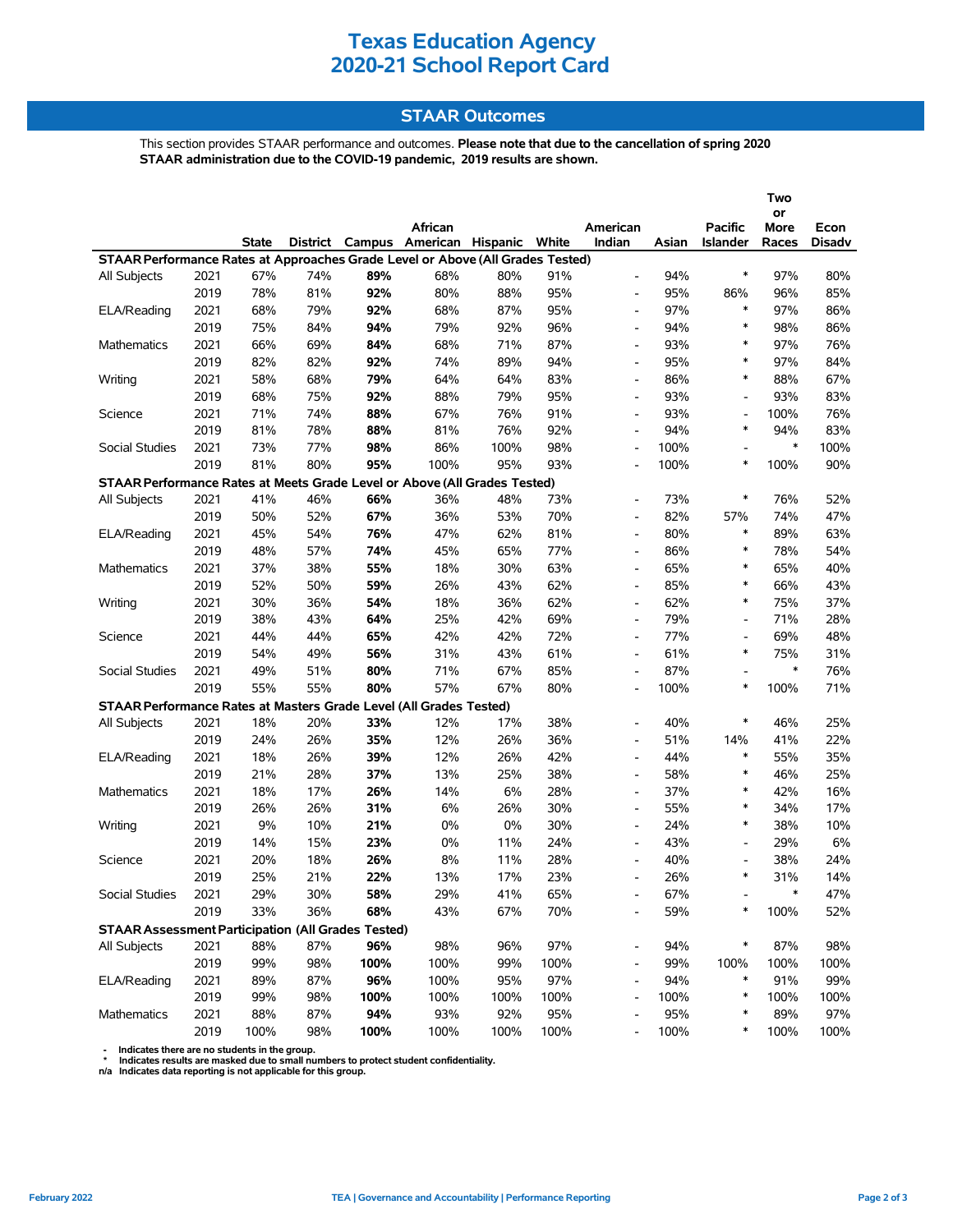## **Graduation and College, Career, and Military Readiness Outcomes**

This section provides graduation, graduation plan, and College, Career, and Military Readiness rates. Please note that 2019-20 College, Career, and Military Ready data excludes military enlistment and the CTE coherent sequence indicator.

|                                                                         |              |          |        | African                  |                  |        | American                 |                  | <b>Pacific</b> | Two<br>or<br><b>More</b> | Econ    |
|-------------------------------------------------------------------------|--------------|----------|--------|--------------------------|------------------|--------|--------------------------|------------------|----------------|--------------------------|---------|
|                                                                         | <b>State</b> | District | Campus | American                 | <b>Hispanic</b>  | White  | Indian                   | Asian            | Islander       | Races                    | Disadv  |
| Annual Dropout Rate (Gr 9-12)                                           |              |          |        |                          |                  |        |                          |                  |                |                          |         |
| 2019-20                                                                 | 1.6%         | 0.3%     | 0.0%   | 0.0%                     | 0.0%             | 0.0%   |                          | 0.0%             | $\ast$         | 0.0%                     | $0.0\%$ |
| 2018-19                                                                 | 1.9%         | 0.9%     | 0.0%   | 0.0%                     | 0.0%             | 0.0%   | $\ast$                   | 0.0%             | *              | 0.0%                     | 0.0%    |
| 4-Year Longitudinal Rate (Gr 9-12)                                      |              |          |        |                          |                  |        |                          |                  |                |                          |         |
| Class of 2020                                                           |              |          |        |                          |                  |        |                          |                  |                |                          |         |
| Graduated                                                               | 90.3%        | 96.5%    | 100.0% | ∗                        | 100.0%           | 100.0% |                          | 100.0%           |                |                          | 100.0%  |
| Graduates, TxCHSE, & Cont 94.6%                                         |              | 97.8%    | 100.0% | $\ast$                   | 100.0%           | 100.0% |                          | 100.0%           |                | $\ast$                   | 100.0%  |
| Class of 2019                                                           |              |          |        | ∗                        |                  |        |                          | $\ast$           | *              | $\ast$                   |         |
| Graduated                                                               | 90.0%        | 97.4%    | 100.0% | ∗                        | 100.0%           | 100.0% |                          | $\ast$           | $\ast$         | $\ast$                   | 100.0%  |
| Graduates, TxCHSE, & Cont 94.1%                                         |              | 99.0%    | 100.0% |                          | 100.0%           | 100.0% |                          |                  |                |                          | 100.0%  |
| 5-Year Extended Longitudinal Rate (Gr 9-12)                             |              |          |        |                          |                  |        |                          |                  |                |                          |         |
| Class of 2019<br>Graduated                                              | 92.0%        | 99.0%    | 100.0% | ∗                        | 100.0%           | 100.0% |                          | $\ast$           | *              | $\ast$                   | 100.0%  |
| Graduates, TxCHSE, & Cont 93.9%                                         |              | 99.0%    | 100.0% | ∗                        | 100.0%           | 100.0% |                          | $\ast$           | $\ast$         | $\ast$                   | 100.0%  |
| Class of 2018                                                           |              |          |        |                          |                  |        |                          |                  |                |                          |         |
| Graduated                                                               | 92.2%        | 94.2%    | 100.0% | ∗                        | 100.0%           | 100.0% |                          | $\ast$           |                | ∗                        | 100.0%  |
| Graduates, TxCHSE, & Cont 93.9%                                         |              | 94.5%    | 100.0% |                          | 100.0%           | 100.0% |                          |                  |                |                          | 100.0%  |
| 6-Year Extended Longitudinal Rate (Gr 9-12)                             |              |          |        |                          |                  |        |                          |                  |                |                          |         |
| Class of 2018                                                           |              |          |        |                          |                  |        |                          |                  |                |                          |         |
| Graduated                                                               | 92.6%        | 94.2%    | 100.0% | ∗                        | 100.0%           | 100.0% |                          | $\ast$           |                | ∗                        | 100.0%  |
| Graduates, TxCHSE, & Cont 93.9%                                         |              | 94.8%    | 100.0% | ∗                        | 100.0%           | 100.0% |                          | $\ast$           |                | $\ast$                   | 100.0%  |
| Class of 2017                                                           |              |          |        |                          |                  |        |                          |                  |                |                          |         |
| Graduated                                                               | 92.4%        | 83.6%    | 100.0% | $\overline{\phantom{a}}$ | 100.0%           | 100.0% |                          | 100.0%           | *              | ∗                        | 100.0%  |
| Graduates, TxCHSE, & Cont 93.7%                                         |              | 87.2%    | 100.0% |                          | 100.0%           | 100.0% |                          | 100.0%           | $\ast$         | $\ast$                   | 100.0%  |
| 4-Year Federal Graduation Rate Without Exclusions (Gr 9-12)             |              |          |        |                          |                  |        |                          |                  |                |                          |         |
| Class of 2020                                                           | 90.3%        | 96.5%    | 100.0% | $\ast$                   | 100.0%           | 100.0% |                          | 100.0%           | *              | ∗                        | 100.0%  |
| Class of 2019                                                           | 90.0%        | 97.4%    | 100.0% | ∗                        | 100.0%           | 100.0% |                          | $\ast$           |                | ∗                        | 100.0%  |
| RHSP/DAP Graduates (Longitudinal Rate)                                  |              |          |        |                          |                  |        |                          |                  |                |                          |         |
| Class of 2020                                                           | 83.0%        |          |        |                          |                  |        |                          |                  |                |                          |         |
| Class of 2019                                                           | 73.3%        |          |        |                          |                  |        |                          |                  |                |                          |         |
| RHSP/DAP/FHSP-E/FHSP-DLA Graduates (Longitudinal Rate)<br>Class of 2020 | 87.8%        | 94.6%    | 93.8%  | $\ast$                   |                  | 93.0%  |                          |                  |                | ∗                        | 92.3%   |
| Class of 2019                                                           | 87.6%        | 97.7%    | 97.0%  | $\ast$                   | 100.0%<br>100.0% | 98.0%  |                          | 100.0%<br>$\ast$ | $\ast$         | $\ast$                   | 90.0%   |
|                                                                         |              |          |        |                          |                  |        |                          |                  |                |                          |         |
| College, Career, and Military Ready (Annual Graduates)<br>2019-20       | 63.0%        | 84.4%    | 86.8%  | ∗                        | 100.0%           | 84.4%  | $\overline{\phantom{0}}$ | 100.0%           |                | ∗                        | 80.0%   |
| 2018-19                                                                 | 72.9%        | 87.8%    | 91.0%  | ∗                        | 100.0%           | 90.0%  |                          | $\ast$           | *              | ∗                        | 100.0%  |
|                                                                         |              |          |        |                          |                  |        |                          |                  |                |                          |         |
| <b>SAT/ACT Results (Annual Graduates)</b>                               |              |          |        |                          |                  |        |                          |                  |                |                          |         |
| I ested<br>2019-20                                                      | 76.7%        | 86.6%    | 100.0% | ∗                        | 100.0%           | 100.0% |                          | 100.0%           |                | ∗                        | 100.0%  |
| 2018-19                                                                 | 75.0%        | 100.0%   | 100.0% | ∗                        | 100.0%           | 100.0% |                          | $\ast$           | *              | $\ast$                   | 100.0%  |
| Average SAT Score                                                       |              |          |        |                          |                  |        |                          |                  |                |                          |         |
| 2019-20                                                                 | 1019         | 1127     | 1199   | ∗                        | 1152             | 1236   |                          | 1148             |                | $\ast$                   | 1161    |
| 2018-19                                                                 | 1027         | 1158     | 1195   | $\ast$                   | 1217             | 1201   |                          | $\ast$           | *              | $\ast$                   | 1174    |
| Average ACT Score                                                       |              |          |        |                          |                  |        |                          |                  |                |                          |         |
| 2019-20                                                                 | 20.2         | 24.8     | 25.8   | ∗                        | 23.8             | 26.3   |                          | *                |                | $\ast$                   | 25.1    |
| 2018-19                                                                 | 20.6         | 24.8     | 27.1   | $\ast$                   | $\ast$           | 28.1   |                          | $\ast$           |                | $\ast$                   | 28.5    |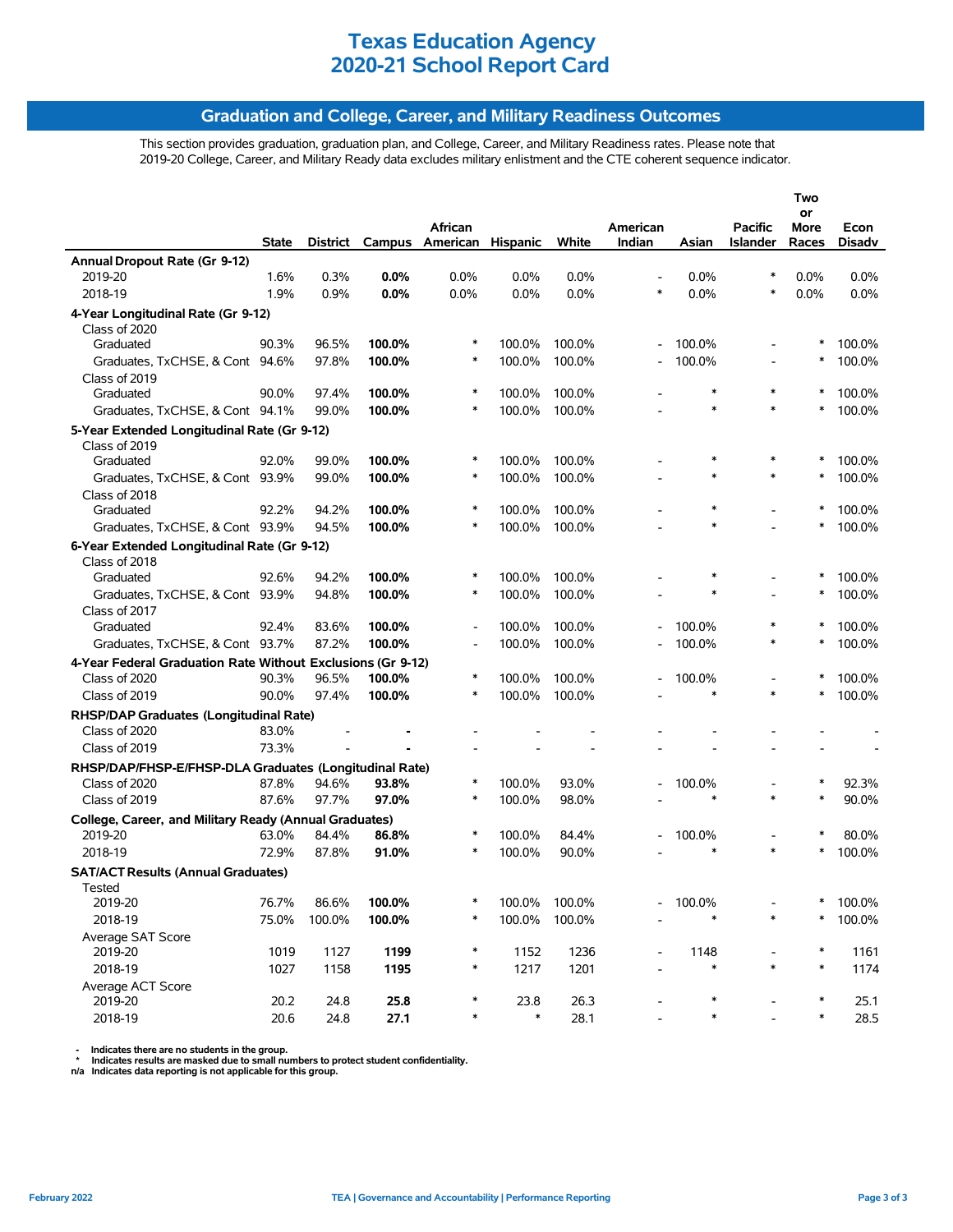## **Texas Education Agency 2020-21 School Report Card VISTA ACADEMY OF EDINBURG (221801044)**

#### **Accountability Rating School Information**

# Not Rated: Declared State of Disaster

Given the Impact of COVID-19, all districts and schools received a label of *Not Rated: Declared State of Disaster.*

**District Name:** TEXAS COLLEGE PREPARATORY ACADEMIE **Campus Type:** Elementary **Total Students:** 170

**Grade Span:** PK - 08

For more information about this campus, see https://TXschools.gov or the Texas Academic Performance Report at https://rptsvr1.tea.texas.gov/perfreport/tapr/2021/index.html

## **Distinction Design[ations](https://TXschools.gov)**

**Distinction Designations were not awarded in 2021.**

School Leadership  $$873$  \$946 \$620

### **School and Student Information**

This section provides demographic information about VISTA ACADEMY OF EDINBURG, including attendance rates; enrollment percentages for various student groups; student mobility rates; and class size averages at the campus, district, and state level, where applicable.

|                                     | Campus  | <b>District</b> | <b>State</b> |              | Campus                                         | <b>District</b> | <b>State</b> |  |  |  |
|-------------------------------------|---------|-----------------|--------------|--------------|------------------------------------------------|-----------------|--------------|--|--|--|
| Attendance Rate (2019-20)           | 98.7%   | 98.9%           | 98.3%        |              | <b>Class Size Averages by Grade or Subject</b> |                 |              |  |  |  |
| <b>Enrollment by Race/Ethnicity</b> |         |                 |              | Elementary   |                                                |                 |              |  |  |  |
| African American                    | $0.0\%$ | 15.4%           | 12.7%        | Kindergarten | 13.0                                           | 17.2            | 17.7         |  |  |  |
| Hispanic                            | 89.4%   | 32.1%           | 52.9%        | Grade 1      | 11.0                                           | 19.3            | 18.0         |  |  |  |
| White                               | 2.9%    | 39.9%           | 26.5%        | Grade 2      | 16.0                                           | 20.2            | 18.0         |  |  |  |
| American Indian                     | 1.8%    | 0.4%            | 0.3%         | Grade 3      | 16.0                                           | 19.6            | 18.2         |  |  |  |
| Asian                               | 2.9%    | 7.1%            | 4.7%         | Grade 4      | 16.0                                           | 20.3            | 18.3         |  |  |  |
| Pacific Islander                    | $0.0\%$ | 0.1%            | 0.2%         | Grade 5      | 24.0                                           | 19.5            | 19.8         |  |  |  |
| Two or More Races                   | 2.9%    | 4.9%            | 2.7%         | Grade 6      | 14.5                                           | 20.4            | 19.4         |  |  |  |
| <b>Enrollment by Student Group</b>  |         |                 |              |              |                                                |                 |              |  |  |  |
| Economically Disadvantaged          | 85.9%   | 37.4%           | 60.3%        |              |                                                |                 |              |  |  |  |
| Special Education                   | 10.6%   | 7.1%            | 11.1%        |              |                                                |                 |              |  |  |  |
| Emergent Bilingual/EL               | 20.0%   | 10.0%           | 20.7%        |              |                                                |                 |              |  |  |  |
|                                     |         |                 |              |              |                                                |                 |              |  |  |  |
| Mobility Rate (2019-20)             | 7.2%    | 21.2%           | 13.8%        |              |                                                |                 |              |  |  |  |

## **School Financial Information (2019-20)**

Various financial indicators based on actual data from the prior year are reported for the campus, district, and state. For more information, see

|                                        | Campus | District | <b>State</b> |                                       | Campus  | District | <b>State</b>     |
|----------------------------------------|--------|----------|--------------|---------------------------------------|---------|----------|------------------|
| <b>Instructional Expenditure Ratio</b> | n/a    | 66.2%    | 63.8%        | <b>Expenditures per Student</b>       |         |          |                  |
| <b>Instructional Staff Percent</b>     | n/a    | 64.7%    | 64.6%        | Total Operating Expenditures \$10,560 |         |          | \$9,225 \$10,406 |
|                                        |        |          |              | Instruction                           | \$7.371 | \$5.681  | \$5,929          |
|                                        |        |          |              | Instructional Leadership              | \$187   | \$210    | \$173            |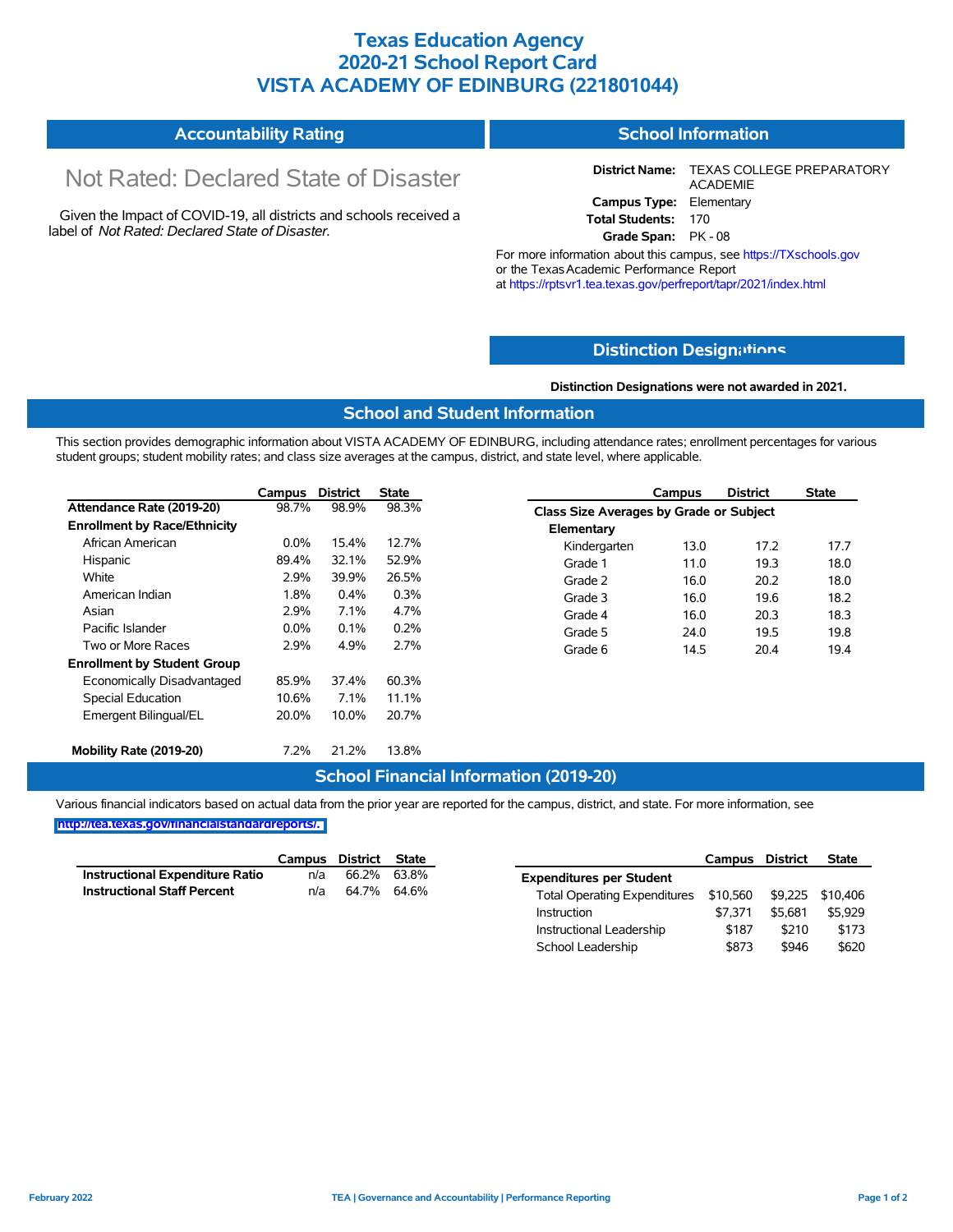## **STAAR Outcomes**

This section provides STAAR performance and outcomes. **Please note that due to the cancellation of spring 2020 STAAR administration due to the COVID-19 pandemic, 2019 results are shown.**

|                                                                                |      |       |                 |                |                              |                         |               |                    |                |                                   | Two            |                       |
|--------------------------------------------------------------------------------|------|-------|-----------------|----------------|------------------------------|-------------------------|---------------|--------------------|----------------|-----------------------------------|----------------|-----------------------|
|                                                                                |      |       |                 |                |                              |                         |               |                    |                |                                   | or             |                       |
|                                                                                |      | State | <b>District</b> | Campus         | African                      | American Hispanic White |               | American<br>Indian | Asian          | <b>Pacific</b><br><b>Islander</b> | More<br>Races  | Econ<br><b>Disadv</b> |
| STAAR Performance Rates at Approaches Grade Level or Above (All Grades Tested) |      |       |                 |                |                              |                         |               |                    |                |                                   |                |                       |
| All Subjects                                                                   | 2021 | 67%   | 74%             | 59%            |                              | 52%                     |               | 29%                | $\ast$         |                                   | 100%           | 50%                   |
|                                                                                | 2019 | 78%   | 81%             | 84%            |                              | 84%                     | 100%          | 25%                | 90%            |                                   | 100%           | 84%                   |
| ELA/Reading                                                                    | 2021 | 68%   | 79%             | 59%            | L,                           | 50%                     | $\ast$        | $\ast$             | $\ast$         |                                   | *              | 47%                   |
|                                                                                | 2019 | 75%   | 84%             | 82%            | $\frac{1}{2}$                | 82%                     | $\ast$        | $\ast$             | $\ast$         |                                   | $\ast$         | 81%                   |
| Mathematics                                                                    | 2021 | 66%   | 69%             | 59%            | $\qquad \qquad \blacksquare$ | 50%                     |               | $\ast$             | $\ast$         |                                   | $\ast$         | 53%                   |
|                                                                                | 2019 | 82%   | 82%             | 90%            | $\overline{a}$               | 91%                     | $\ast$        | $\ast$             | $\ast$         |                                   | $\ast$         | 89%                   |
| Writing                                                                        | 2019 | 68%   | 75%             | 78%            | $\overline{\phantom{a}}$     | 78%                     | $\ast$        | $\ast$             | $\ast$         |                                   | $\overline{a}$ | 81%                   |
| Science                                                                        | 2021 | 71%   | 74%             | 60%            | $\blacksquare$               | *                       |               | $\ast$             | $\blacksquare$ |                                   | $\ast$         | $\ast$                |
|                                                                                |      |       |                 |                |                              |                         | $\ast$        |                    | $\ast$         |                                   |                |                       |
|                                                                                | 2019 | 81%   | 78%             | 75%<br>$\star$ | $\overline{\phantom{a}}$     | 77%<br>$\ast$           |               |                    |                |                                   |                | 80%<br>$\ast$         |
| <b>Social Studies</b>                                                          | 2019 | 81%   | 80%             |                |                              |                         |               |                    |                |                                   |                |                       |
| STAAR Performance Rates at Meets Grade Level or Above (All Grades Tested)      |      |       |                 |                |                              |                         | $\ast$        |                    | $\ast$         |                                   |                |                       |
| All Subjects                                                                   | 2021 | 41%   | 46%             | 29%            | $\overline{a}$               | 19%                     |               | 0%                 |                |                                   | 80%            | 13%                   |
|                                                                                | 2019 | 50%   | 52%             | 48%            |                              | 47%                     | 44%<br>$\ast$ | 0%<br>$\ast$       | 80%<br>$\ast$  |                                   | 100%<br>$\ast$ | 46%                   |
| ELA/Reading                                                                    | 2021 | 45%   | 54%             | 32%            | $\overline{a}$               | 21%                     | $\ast$        | $\ast$             | $\ast$         |                                   |                | 12%                   |
|                                                                                | 2019 | 48%   | 57%             | 47%            | L,                           | 46%                     |               |                    |                |                                   | $\ast$         | 42%                   |
| Mathematics                                                                    | 2021 | 37%   | 38%             | 23%            | $\blacksquare$               | 14%                     |               | $\ast$             | $\ast$         |                                   | $\ast$         | 12%                   |
|                                                                                | 2019 | 52%   | 50%             | 55%            | $\overline{a}$               | 54%                     | $\ast$        | $\ast$             | $\ast$         |                                   | $\ast$         | 53%                   |
| Writing                                                                        | 2019 | 38%   | 43%             | 38%            | $\overline{a}$               | 40%                     | $\ast$        | $\ast$             | $\ast$         |                                   |                | 41%                   |
| Science                                                                        | 2021 | 44%   | 44%             | 40%            | ÷.                           | *                       |               | $\ast$             | $\overline{a}$ |                                   | $\ast$         | $\ast$                |
|                                                                                | 2019 | 54%   | 49%             | 46%            |                              | 45%                     | $\ast$        |                    | $\ast$         |                                   |                | 47%                   |
| <b>Social Studies</b>                                                          | 2019 | 55%   | 55%             | $\star$        |                              | $\ast$                  |               |                    |                |                                   |                | $\ast$                |
| STAAR Performance Rates at Masters Grade Level (All Grades Tested)             |      |       |                 |                |                              |                         |               |                    |                |                                   |                |                       |
| <b>All Subjects</b>                                                            | 2021 | 18%   | 20%             | 18%            |                              | 10%                     | $\ast$        | 0%                 | $\ast$         | $\overline{a}$                    | 60%            | 5%                    |
|                                                                                | 2019 | 24%   | 26%             | 24%            | L,                           | 24%                     | 22%           | 0%                 | 50%            |                                   | 50%            | 23%                   |
| ELA/Reading                                                                    | 2021 | 18%   | 26%             | 23%            | $\overline{a}$               | 14%                     | $\ast$        | $\ast$             | $\ast$         |                                   | $\ast$         | 6%                    |
|                                                                                | 2019 | 21%   | 28%             | 29%            | $\overline{a}$               | 28%                     | $\ast$        | $\ast$             | $\ast$         |                                   | $\ast$         | 26%                   |
| Mathematics                                                                    | 2021 | 18%   | 17%             | 9%             | $\blacksquare$               | 0%                      | $\ast$        | $\ast$             | $\ast$         |                                   | $\ast$         | 0%                    |
|                                                                                | 2019 | 26%   | 26%             | 28%            |                              | 28%                     |               | $\ast$             | $\ast$         |                                   | $\ast$         | 28%                   |
| Writing                                                                        | 2019 | 14%   | 15%             | 9%             | L,                           | 8%                      |               | $\ast$             | $\ast$         |                                   |                | 9%                    |
| Science                                                                        | 2021 | 20%   | 18%             | 40%            | $\blacksquare$               | $\ast$                  |               | $\ast$             | $\overline{a}$ |                                   | $\ast$         | $\ast$                |
|                                                                                | 2019 | 25%   | 21%             | 17%            | $\overline{a}$               | 18%                     | $\ast$        |                    | $\ast$         |                                   |                | 13%                   |
| <b>Social Studies</b>                                                          | 2019 | 33%   | 36%             | $\star$        |                              | $\ast$                  |               |                    |                |                                   |                | $\ast$                |
| <b>STAAR Assessment Participation (All Grades Tested)</b>                      |      |       |                 |                |                              |                         |               |                    |                |                                   |                |                       |
| All Subjects                                                                   | 2021 | 88%   | 87%             | 22%            | $\blacksquare$               | 17%                     | 25%           | 100%               | 31%            |                                   | 63%            | 20%                   |
|                                                                                | 2019 | 99%   | 98%             | 100%           | $\overline{\phantom{a}}$     | 100%                    | 100%          | 100%               | 100%           |                                   | 100%           | 100%                  |
| ELA/Reading                                                                    | 2021 | 89%   | 87%             | 25%            | $\blacksquare$               | 19%                     | $\ast$        | $\ast$             | 40%            |                                   | $\ast$         | 22%                   |
|                                                                                | 2019 | 99%   | 98%             | 100%           | $\overline{a}$               | 100%                    | $\ast$        | $\ast$             | $\ast$         |                                   | $\ast$         | 100%                  |
| <b>Mathematics</b>                                                             | 2021 | 88%   | 87%             | 22%            | $\blacksquare$               | 17%                     |               | $\ast$             | 40%            |                                   | $\ast$         | 21%                   |
|                                                                                | 2019 | 100%  | 98%             | 100%           |                              | 100%                    | $\ast$        | $\ast$             | $\ast$         |                                   | $\ast$         | 100%                  |

 **- Indicates there are no students in the group. \* Indicates results are masked due to small numbers to protect student confidentiality.**

**n/a Indicates data reporting is not applicable for this group.**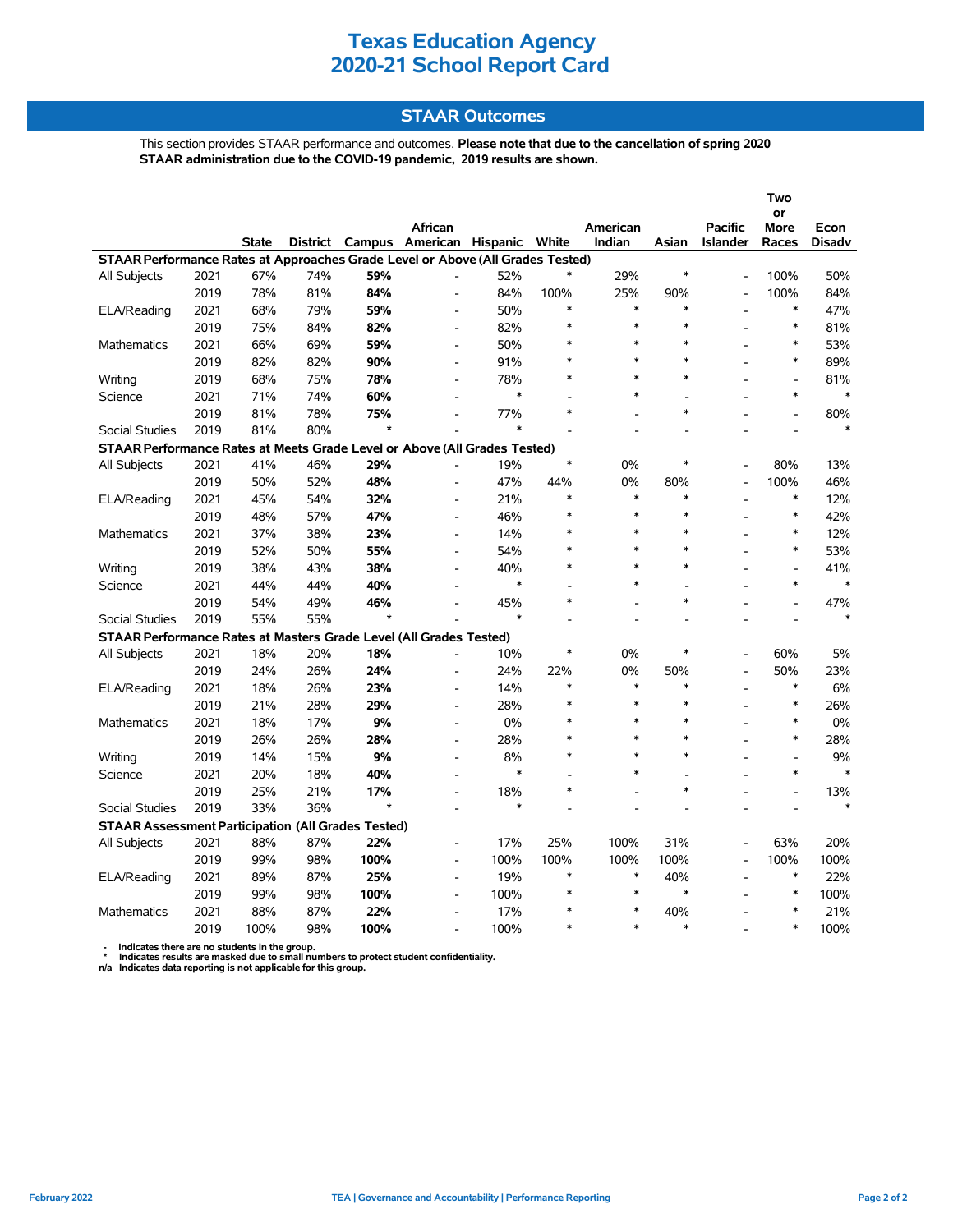## **Texas Education Agency 2020-21 School Report Card VISTA ACADEMY OF CROCKETT (221801045)**

#### **Accountability Rating School Information**

# Not Rated: Declared State of Disaster

Given the Impact of COVID-19, all districts and schools received a label of *Not Rated: Declared State of Disaster.*

**District Name:** TEXAS COLLEGE PREPARATORY ACADEMIE **Campus Type:** Elementary **Total Students:** 131

**Grade Span:** PK - 07

For more information about this campus, see https://TXschools.gov or the Texas Academic Performance Report at https://rptsvr1.tea.texas.gov/perfreport/tapr/2021/index.html

## **Distinction Design[ations](https://TXschools.gov)**

**Distinction Designations were not awarded in 2021.**

School Leadership  $$936$  \$946 \$620

### **School and Student Information**

This section provides demographic information about VISTA ACADEMY OF CROCKETT, including attendance rates; enrollment percentages for various student groups; student mobility rates; and class size averages at the campus, district, and state level, where applicable.

|                                     | <b>CampusDistrict State</b> |                   |             | <b>District</b><br>Campus               | <b>State</b> |
|-------------------------------------|-----------------------------|-------------------|-------------|-----------------------------------------|--------------|
| Attendance Rate (2019-20)           |                             | 98.6% 98.9% 98.3% |             | Class Size Averages by Grade or Subject |              |
| <b>Enrollment by Race/Ethnicity</b> |                             |                   |             |                                         |              |
| African American                    |                             | 20.6% 15.4% 12.7% |             | Elementary                              |              |
| Hispanic                            |                             | 34.4% 32.1% 52.9% |             | Kindergarten<br>18.0<br>17.2            | 17.7         |
| White                               | 42.0%                       |                   | 39.9% 26.5% | 19.3<br>Grade 1<br>12.0                 | 18.0         |
| American Indian                     | $0.0\%$                     | 0.4%              | 0.3%        | Grade 2<br>9.6<br>20.2                  | 18.0         |
| Asian                               | 1.5%                        | $7.1\%$           | 4.7%        | 19.6<br>Grade 3<br>13.0                 | 18.2         |
|                                     |                             |                   |             | Grade 4<br>20.3<br>22.0                 | 18.3         |
| Pacific Islander                    | $0.0\%$                     | 0.1%              | 0.2%        | 21.0<br>19.5<br>Grade 5                 | 19.8         |
| Two or More Races                   | 1.5%                        | 4.9%              | 2.7%        | 20.4<br>Grade 6<br>13.0                 | 19.4         |
| <b>Enrollment by Student Group</b>  |                             |                   |             |                                         |              |
| Economically Disadvantaged          |                             | 78.6% 37.4% 60.3% |             | Secondary                               |              |
| Special Education                   | 13.0%                       |                   | 7.1% 11.1%  | 10.0<br>22.0<br>English/Language Arts   | 15.7         |
| Emergent Bilingual/EL               |                             | 11.5% 10.0% 20.7% |             | 10.0<br>20.9<br><b>Mathematics</b>      | 16.9         |
|                                     |                             |                   |             | 22.8<br>Science<br>10.0                 | 17.9         |
| Mobility Rate (2019-20)             |                             | 17.6% 21.2% 13.8% |             | <b>Social Studies</b><br>10.0<br>21.5   | 18.3         |

## **School Financial Information (2019-20)**

Various financial indicators based on actual data from the prior year are reported for the campus, district, and state. For more information, see

|                                        |     | Campus District State |       |                                     | Campus  | <b>District</b> | <b>State</b>     |
|----------------------------------------|-----|-----------------------|-------|-------------------------------------|---------|-----------------|------------------|
| <b>Instructional Expenditure Ratio</b> | n/a | 66.2%                 | 63.8% | <b>Expenditures per Student</b>     |         |                 |                  |
| <b>Instructional Staff Percent</b>     | n/a | 64.7% 64.6%           |       | <b>Total Operating Expenditures</b> | \$8.076 |                 | \$9,225 \$10,406 |
|                                        |     |                       |       | Instruction                         | \$5.650 | \$5.681         | \$5.929          |
|                                        |     |                       |       | Instructional Leadership            | \$195   | \$210           | \$173            |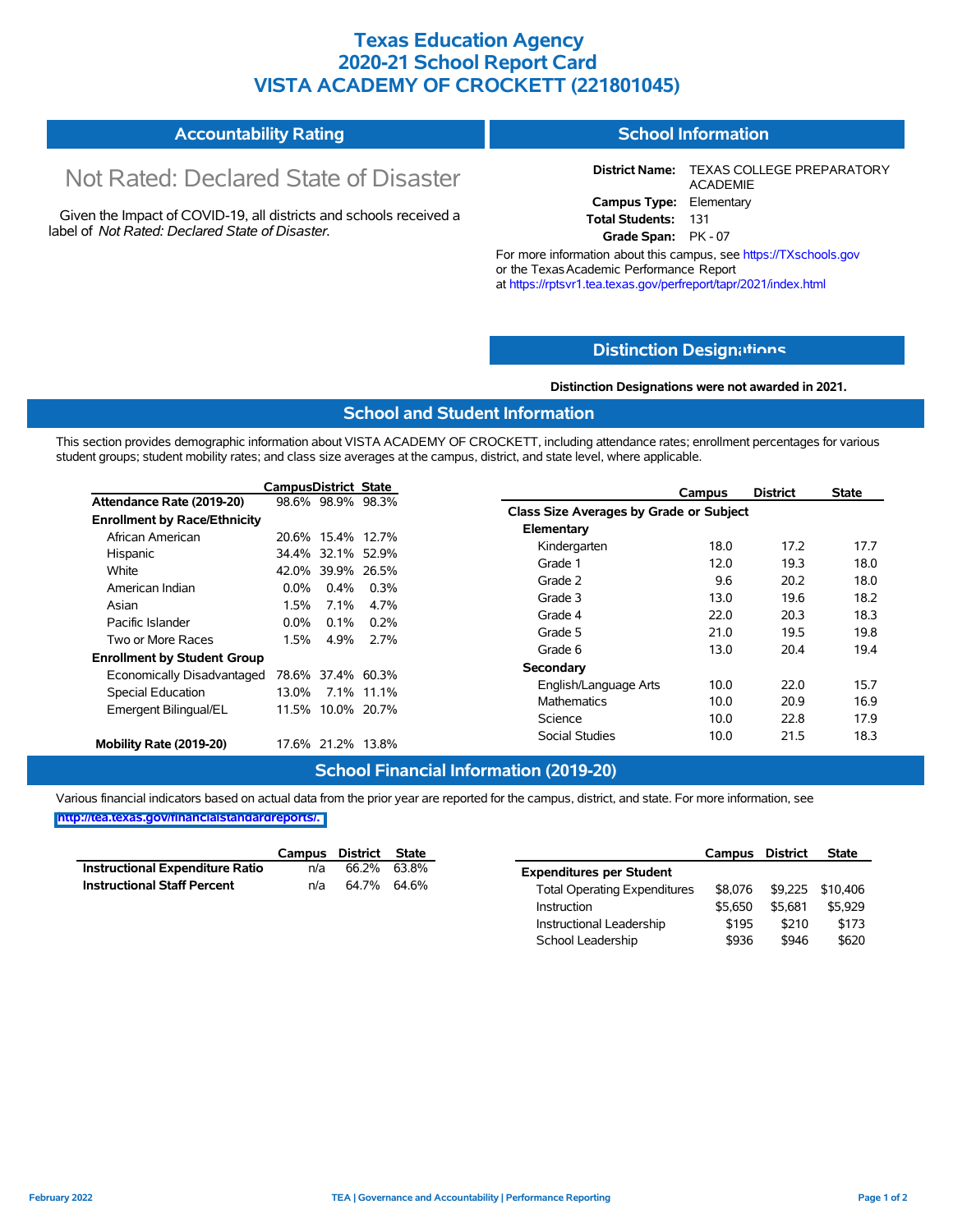### **STAAR Outcomes**

This section provides STAAR performance and outcomes. **Please note that due to the cancellation of spring 2020 STAAR administration due to the COVID-19 pandemic, 2019 results are shown.**

|                                                                                |              |              |     |                 |                   |        |        |                    |        |                            | Two                                |               |
|--------------------------------------------------------------------------------|--------------|--------------|-----|-----------------|-------------------|--------|--------|--------------------|--------|----------------------------|------------------------------------|---------------|
|                                                                                |              |              |     |                 |                   |        |        |                    |        |                            | or                                 |               |
|                                                                                |              | <b>State</b> |     | District Campus | African           |        | White  | American<br>Indian | Asian  | <b>Pacific</b><br>Islander | More                               | Econ          |
| STAAR Performance Rates at Approaches Grade Level or Above (All Grades Tested) |              |              |     |                 | American Hispanic |        |        |                    |        |                            | Races                              | <b>Disadv</b> |
|                                                                                | 2021         | 67%          | 74% | 46%             | 33%               | 30%    | 72%    | $\overline{a}$     | $\ast$ |                            | $\ast$                             | 44%           |
| All Subjects                                                                   | 2019         | 78%          |     |                 | 70%               | 72%    | 83%    | $\ast$             |        |                            | $\ast$                             | 69%           |
|                                                                                |              | 68%          | 81% | 76%<br>54%      | 47%               | 32%    | 83%    |                    | $\ast$ |                            | $\ast$                             | 54%           |
| ELA/Reading                                                                    | 2021<br>2019 |              | 79% |                 |                   |        |        | $\ast$             |        |                            | $\ast$                             |               |
|                                                                                |              | 75%          | 84% | 74%             | 67%               | 74%    | 79%    |                    | $\ast$ |                            | $\ast$                             | 64%           |
| Mathematics                                                                    | 2021         | 66%          | 69% | 43%             | 18%               | 28%    | 75%    | $\ast$             |        |                            | $\ast$                             | 38%           |
|                                                                                | 2019         | 82%          | 82% | 85%             | 77%               | 89%    | 90%    |                    | $\ast$ |                            |                                    | 79%           |
| Writing                                                                        | 2021         | 58%          | 68% | 54%             | 60%               | 56%    | 46%    | $\ast$             |        |                            | $\overline{a}$                     | 59%           |
|                                                                                | 2019         | 68%          | 75% | 64%             | 75%               | 38%    | 82%    |                    |        |                            | $\overline{\phantom{a}}$<br>$\ast$ | 54%           |
| Science                                                                        | 2021         | 71%          | 74% | 17%             | 14%               | 0%     | $\ast$ |                    |        |                            |                                    | 8%            |
|                                                                                | 2019         | 81%          | 78% | 57%             | 50%               | $\ast$ | 71%    |                    |        |                            | $\overline{a}$                     | 71%           |
| STAAR Performance Rates at Meets Grade Level or Above (All Grades Tested)      |              |              |     |                 |                   |        |        |                    |        |                            |                                    |               |
| All Subjects                                                                   | 2021         | 41%          | 46% | 17%             | 9%                | 9%     | 30%    |                    | $\ast$ |                            | $\ast$                             | 16%           |
|                                                                                | 2019         | 50%          | 52% | 33%             | 26%               | 30%    | 41%    | $\ast$             |        |                            | $\ast$                             | 24%           |
| ELA/Reading                                                                    | 2021         | 45%          | 54% | 22%             | 12%               | 12%    | 38%    |                    | $\ast$ |                            | $\ast$                             | 20%           |
|                                                                                | 2019         | 48%          | 57% | 36%             | 27%               | 37%    | 45%    | $\ast$             |        | $\overline{a}$             | $\ast$                             | 28%           |
| <b>Mathematics</b>                                                             | 2021         | 37%          | 38% | 15%             | $0\%$             | 8%     | 29%    |                    | $\ast$ |                            | $\ast$                             | 14%           |
|                                                                                | 2019         | 52%          | 50% | 36%             | 23%               | 37%    | 48%    | $\ast$             |        | $\overline{a}$             | $\ast$                             | 26%           |
| Writing                                                                        | 2021         | 30%          | 36% | 21%             | 40%               | 11%    | 23%    | ۰                  | $\ast$ | $\overline{a}$             | $\overline{a}$                     | 23%           |
|                                                                                | 2019         | 38%          | 43% | 25%             | 50%               | 0%     | 27%    | $\ast$             |        | -                          | $\overline{\phantom{a}}$           | 15%           |
| Science                                                                        | 2021         | 44%          | 44% | 0%              | 0%                | 0%     | $\ast$ |                    |        |                            | $\ast$                             | $0\%$         |
|                                                                                | 2019         | 54%          | 49% | 7%              | 0%                | $\ast$ | 14%    |                    |        |                            | Ĭ.                                 | 0%            |
| STAAR Performance Rates at Masters Grade Level (All Grades Tested)             |              |              |     |                 |                   |        |        |                    |        |                            |                                    |               |
| <b>All Subjects</b>                                                            | 2021         | 18%          | 20% | 7%              | 2%                | 2%     | 14%    |                    | $\ast$ |                            | $\ast$                             | 7%            |
|                                                                                | 2019         | 24%          | 26% | 15%             | 4%                | 13%    | 26%    | $\ast$             |        |                            | $\ast$                             | 11%           |
| ELA/Reading                                                                    | 2021         | 18%          | 26% | 10%             | 6%                | 4%     | 17%    |                    | $\ast$ |                            | $\ast$                             | 10%           |
|                                                                                | 2019         | 21%          | 28% | 14%             | 3%                | 16%    | 24%    | $\ast$             |        | $\overline{a}$             | $\ast$                             | 11%           |
| Mathematics                                                                    | 2021         | 18%          | 17% | 7%              | 0%                | 0%     | 17%    | ٠                  | $\ast$ |                            | $\ast$                             | 6%            |
|                                                                                | 2019         | 26%          | 26% | 21%             | 7%                | 16%    | 38%    | $\ast$             |        |                            | $\ast$                             | 15%           |
| Writing                                                                        | 2021         | 9%           | 10% | 4%              | 0%                | 0%     | 8%     |                    | $\ast$ |                            | $\overline{a}$                     | 5%            |
|                                                                                | 2019         | 14%          | 15% | 4%              | 0%                | 0%     | 9%     | $\ast$             |        | $\overline{a}$             | $\blacksquare$                     | 0%            |
| Science                                                                        | 2021         | 20%          | 18% | 0%              | 0%                | 0%     | $\ast$ |                    |        |                            | $\ast$                             | 0%            |
|                                                                                | 2019         | 25%          | 21% | 7%              | 0%                | $\ast$ | 14%    |                    |        |                            | $\overline{a}$                     | 0%            |
| <b>STAAR Assessment Participation (All Grades Tested)</b>                      |              |              |     |                 |                   |        |        |                    |        |                            |                                    |               |
| All Subjects                                                                   | 2021         | 88%          | 87% | 98%             | 100%              | 100%   | 96%    |                    | $\ast$ |                            | $\ast$                             | 98%           |
|                                                                                | 2019         | 99%          | 98% | 100%            | 100%              | 100%   | 100%   | $\ast$             |        |                            | ∗                                  | 100%          |
| ELA/Reading                                                                    | 2021         | 89%          | 87% | 99%             | 100%              | 100%   | 96%    |                    | $\ast$ |                            | $\ast$                             | 98%           |
|                                                                                | 2019         | 99%          | 98% | 100%            | 100%              | 100%   | 100%   | $\ast$             |        |                            | $\ast$                             | 100%          |
| <b>Mathematics</b>                                                             | 2021         | 88%          | 87% | 99%             | 100%              | 100%   | 96%    |                    |        |                            | $\ast$                             | 98%           |
|                                                                                | 2019         | 100%         | 98% | 100%            | 100%              | 100%   | 100%   | $\ast$             |        |                            | $\ast$                             | 100%          |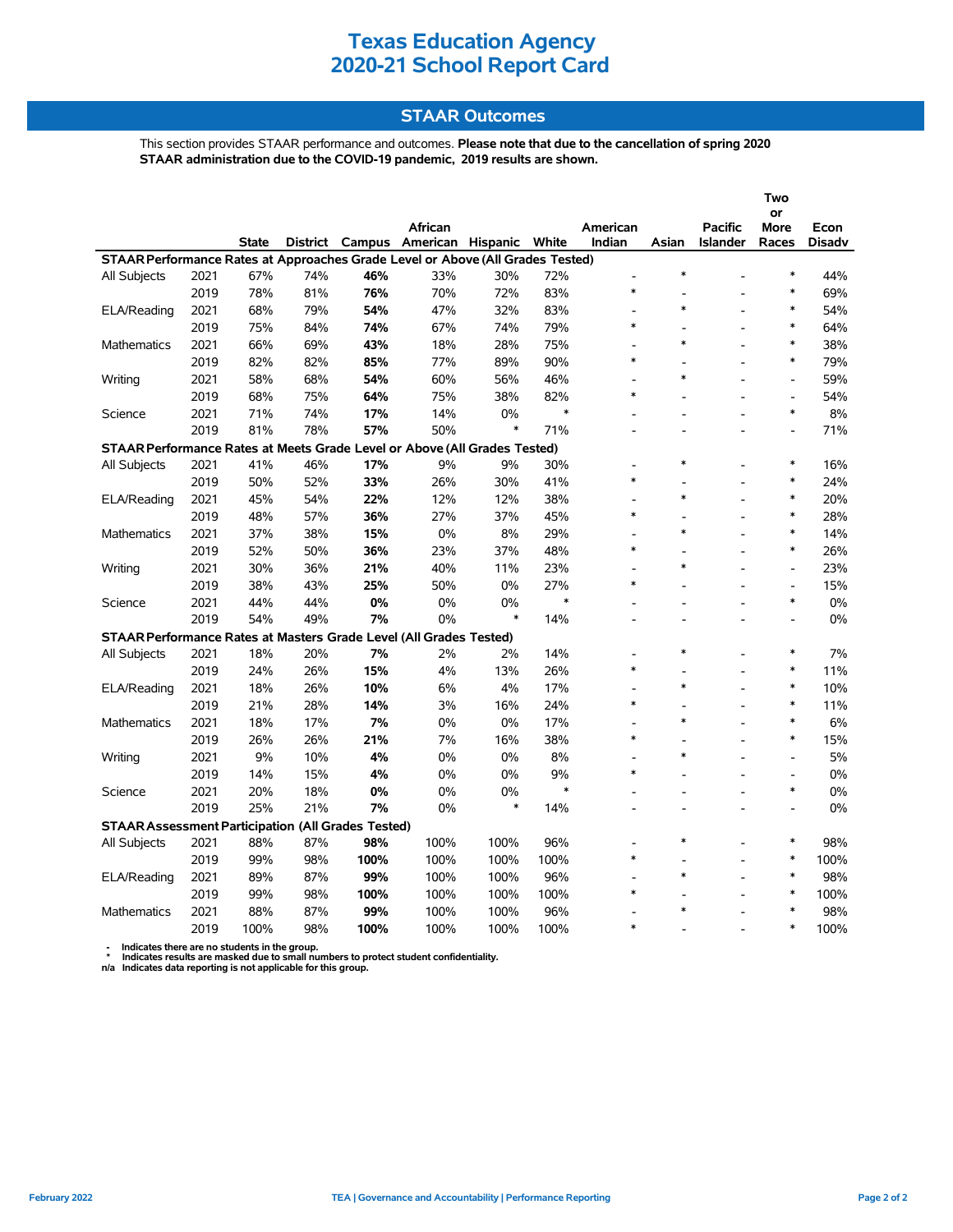### **Texas Education Agency 2020-21 School Report Card TYLER CLASSICAL ACADEMY (221801046)**

#### **Accountability Rating School Information**

# Not Rated: Declared State of Disaster

Given the Impact of COVID-19, all districts and schools received a label of *Not Rated: Declared State of Disaster.*

**District Name:** TEXAS COLLEGE PREPARATORY ACADEMIE **Campus Type:** Elementary/Secondary **Total Students:** 607

**Grade Span:** KG - 12

For more information about this campus, see https://TXschools.gov or the Texas Academic Performance Report at https://rptsvr1.tea.texas.gov/perfreport/tapr/2021/index.html

### **Distinction Design[ations](https://TXschools.gov)**

**Distinction Designations were not awarded in 2021.**

Instructional Leadership  $$174$  \$210 \$173 School Leadership  $$698$  \$946 \$620

#### **School and Student Information**

This section provides demographic information about TYLER CLASSICAL ACADEMY, including attendance rates; enrollment percentages for various student groups; student mobility rates; and class size averages at the campus, district, and state level, where applicable.

|                                     | <b>CampusDistrict State</b> |                   |            |                                         | Campus | <b>District</b> | <b>State</b> |
|-------------------------------------|-----------------------------|-------------------|------------|-----------------------------------------|--------|-----------------|--------------|
| Attendance Rate (2019-20)           |                             | 98.9% 98.9% 98.3% |            | Class Size Averages by Grade or Subject |        |                 |              |
| <b>Enrollment by Race/Ethnicity</b> |                             |                   |            |                                         |        |                 |              |
| African American                    |                             | 12.4% 15.4% 12.7% |            | Elementary                              |        |                 |              |
| Hispanic                            |                             | 27.3% 32.1% 52.9% |            | Kindergarten                            | 16.7   | 17.2            | 17.7         |
| White                               |                             | 51.2% 39.9% 26.5% |            | Grade 1                                 | 17.0   | 19.3            | 18.0         |
| American Indian                     | 0.5%                        | $0.4\%$           | $0.3\%$    | Grade 2                                 | 18.3   | 20.2            | 18.0         |
| Asian                               | 4.3%                        | $7.1\%$           | 4.7%       | Grade 3                                 | 13.7   | 19.6            | 18.2         |
| Pacific Islander                    | $0.0\%$                     | $0.1\%$           | $0.2\%$    | Grade 4                                 | 18.3   | 20.3            | 18.3         |
|                                     |                             |                   |            | Grade 5                                 | 20.3   | 19.5            | 19.8         |
| Two or More Races                   | 4.3%                        | 4.9%              | 2.7%       | Grade 6                                 | 13.1   | 20.4            | 19.4         |
| <b>Enrollment by Student Group</b>  |                             |                   |            | Secondary                               |        |                 |              |
| Economically Disadvantaged          |                             | 50.4% 37.4% 60.3% |            | English/Language Arts                   | 12.5   | 22.0            | 15.7         |
| Special Education                   | 6.6%                        |                   | 7.1% 11.1% |                                         |        |                 |              |
| Emergent Bilingual/EL               |                             | 4.9% 10.0% 20.7%  |            | Foreign Languages                       | 15.0   | 20.6            | 17.8         |
|                                     |                             |                   |            | <b>Mathematics</b>                      | 16.2   | 20.9            | 16.9         |
| Mobility Rate (2019-20)             |                             | 13.7% 21.2% 13.8% |            | Science                                 | 14.4   | 22.8            | 17.9         |
|                                     |                             |                   |            | Social Studies                          | 14.9   | 21.5            | 18.3         |

### **School Financial Information (2019-20)**

Various financial indicators based on actual data from the prior year are reported for the campus, district, and state. For more information, see **[http://tea.texas.gov/financialstandardreports/.](http://tea.texas.gov/financialstandardreports/)**

|                                    |     | Campus District State |                                     | Campus District |         | <b>State</b>     |
|------------------------------------|-----|-----------------------|-------------------------------------|-----------------|---------|------------------|
| Instructional Expenditure Ratio    | n/a | 66.2% 63.8%           | <b>Expenditures per Student</b>     |                 |         |                  |
| <b>Instructional Staff Percent</b> | n/a | 64.7% 64.6%           | <b>Total Operating Expenditures</b> | \$8,332         |         | \$9,225 \$10,406 |
|                                    |     |                       | Instruction                         | \$5.577         | \$5.681 | \$5,929          |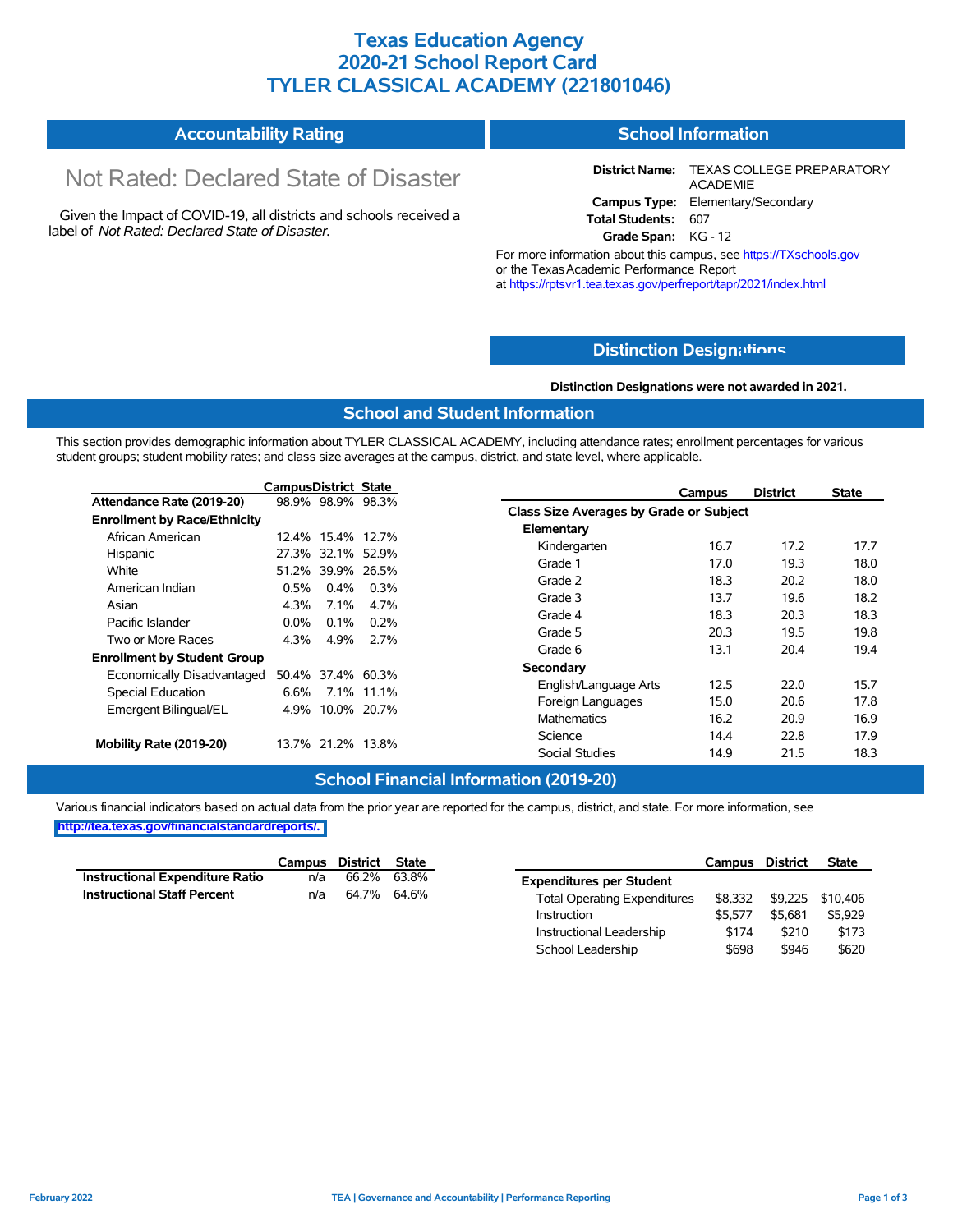### **STAAR Outcomes**

This section provides STAAR performance and outcomes. **Please note that due to the cancellation of spring 2020 STAAR administration due to the COVID-19 pandemic, 2019 results are shown.**

|                                                                                |      |       |     |      |                                         |        |      |                          |        |                          | Two<br>or |               |
|--------------------------------------------------------------------------------|------|-------|-----|------|-----------------------------------------|--------|------|--------------------------|--------|--------------------------|-----------|---------------|
|                                                                                |      |       |     |      | African                                 |        |      | American                 |        | <b>Pacific</b>           | More      | Econ          |
|                                                                                |      | State |     |      | District Campus American Hispanic White |        |      | Indian                   | Asian  | Islander                 | Races     | <b>Disadv</b> |
| STAAR Performance Rates at Approaches Grade Level or Above (All Grades Tested) |      |       |     |      |                                         |        |      |                          |        |                          |           |               |
| All Subjects                                                                   | 2021 | 67%   | 74% | 77%  | 61%                                     | 75%    | 79%  | 80%                      | 95%    | $\overline{\phantom{a}}$ | 80%       | 71%           |
|                                                                                | 2019 | 78%   | 81% | 79%  | 74%                                     | 77%    | 81%  | $\ast$                   | 100%   | $\overline{\phantom{a}}$ | 80%       | 74%           |
| ELA/Reading                                                                    | 2021 | 68%   | 79% | 84%  | 82%                                     | 81%    | 85%  | $\ast$                   | 93%    |                          | 84%       | 79%           |
|                                                                                | 2019 | 75%   | 84% | 83%  | 90%                                     | 77%    | 85%  | $\ast$                   | 100%   | $\overline{\phantom{a}}$ | 75%       | 81%           |
| <b>Mathematics</b>                                                             | 2021 | 66%   | 69% | 74%  | 54%                                     | 76%    | 76%  | $\ast$                   | 93%    |                          | 79%       | 69%           |
|                                                                                | 2019 | 82%   | 82% | 82%  | 74%                                     | 82%    | 84%  | $\ast$                   | 100%   | $\overline{\phantom{a}}$ | 92%       | 77%           |
| Writing                                                                        | 2021 | 58%   | 68% | 66%  | 62%                                     | 64%    | 65%  | $\ast$                   | $\ast$ | $\overline{a}$           | 60%       | 64%           |
|                                                                                | 2019 | 68%   | 75% | 64%  | 80%                                     | 60%    | 66%  | $\overline{\phantom{0}}$ | $\ast$ | $\overline{\phantom{a}}$ | $\ast$    | 58%           |
| Science                                                                        | 2021 | 71%   | 74% | 70%  | 27%                                     | 56%    | 83%  | $\overline{\phantom{0}}$ | 100%   | $\overline{\phantom{a}}$ | 78%       | 56%           |
|                                                                                | 2019 | 81%   | 78% | 72%  | 47%                                     | 78%    | 75%  | $\ast$                   | $\ast$ | $\overline{a}$           | $\ast$    | 63%           |
| Social Studies                                                                 | 2021 | 73%   | 77% | 79%  | 33%                                     | 90%    | 77%  | $\overline{\phantom{0}}$ | $\ast$ | $\overline{a}$           | $\ast$    | 68%           |
|                                                                                | 2019 | 81%   | 80% | 72%  | $\ast$                                  | $\ast$ | 78%  | $\overline{a}$           | ٠      | $\overline{a}$           | $\ast$    | 75%           |
| STAAR Performance Rates at Meets Grade Level or Above (All Grades Tested)      |      |       |     |      |                                         |        |      |                          |        |                          |           |               |
| <b>All Subjects</b>                                                            | 2021 | 41%   | 46% | 49%  | 34%                                     | 45%    | 52%  | 40%                      | 75%    | $\overline{\phantom{a}}$ | 58%       | 39%           |
|                                                                                | 2019 | 50%   | 52% | 50%  | 44%                                     | 41%    | 53%  | $\ast$                   | 91%    | $\blacksquare$           | 53%       | 43%           |
| ELA/Reading                                                                    | 2021 | 45%   | 54% | 61%  | 52%                                     | 58%    | 64%  | $\ast$                   | 73%    |                          | 63%       | 53%           |
|                                                                                | 2019 | 48%   | 57% | 54%  | 45%                                     | 46%    | 58%  | $\ast$                   | 100%   |                          | 50%       | 46%           |
| <b>Mathematics</b>                                                             | 2021 | 37%   | 38% | 43%  | 24%                                     | 35%    | 46%  | $\ast$                   | 87%    | $\overline{\phantom{a}}$ | 63%       | 30%           |
|                                                                                | 2019 | 52%   | 50% | 53%  | 52%                                     | 48%    | 53%  | $\ast$                   | 89%    | $\overline{\phantom{0}}$ | 75%       | 48%           |
| Writing                                                                        | 2021 | 30%   | 36% | 37%  | 31%                                     | 39%    | 33%  | $\ast$                   | $\ast$ | $\overline{\phantom{a}}$ | 60%       | 32%           |
|                                                                                | 2019 | 38%   | 43% | 32%  | 40%                                     | 15%    | 41%  | $\overline{\phantom{0}}$ | $\ast$ | $\blacksquare$           | $\ast$    | 31%           |
| Science                                                                        | 2021 | 44%   | 44% | 45%  | 13%                                     | 40%    | 50%  | $\overline{\phantom{0}}$ | 86%    |                          | 44%       | 29%           |
|                                                                                | 2019 | 54%   | 49% | 44%  | 27%                                     | 35%    | 53%  | $\ast$                   | $\ast$ | $\blacksquare$           | $\ast$    | 34%           |
| Social Studies                                                                 | 2021 | 49%   | 51% | 43%  | 17%                                     | 45%    | 48%  |                          | $\ast$ | $\overline{a}$           | $\ast$    | 36%           |
|                                                                                | 2019 | 55%   | 55% | 28%  | $\ast$                                  | $\ast$ | 22%  | $\overline{a}$           |        | $\overline{a}$           | $\ast$    | 33%           |
| STAAR Performance Rates at Masters Grade Level (All Grades Tested)             |      |       |     |      |                                         |        |      |                          |        |                          |           |               |
| All Subjects                                                                   | 2021 | 18%   | 20% | 22%  | 8%                                      | 15%    | 25%  | 20%                      | 43%    |                          | 40%       | 16%           |
|                                                                                | 2019 | 24%   | 26% | 25%  | 22%                                     | 18%    | 27%  | $\ast$                   | 59%    |                          | 27%       | 20%           |
| ELA/Reading                                                                    | 2021 | 18%   | 26% | 31%  | 18%                                     | 22%    | 35%  | $\ast$                   | 53%    | $\blacksquare$           | 47%       | 25%           |
|                                                                                | 2019 | 21%   | 28% | 29%  | 35%                                     | 19%    | 33%  | $\ast$                   | 50%    |                          | 25%       | 25%           |
| Mathematics                                                                    | 2021 | 18%   | 17% | 18%  | 2%                                      | 12%    | 19%  | $\ast$                   | 47%    | $\overline{a}$           | 42%       | 12%           |
|                                                                                | 2019 | 26%   | 26% | 28%  | 26%                                     | 26%    | 26%  | $\ast$                   | 78%    | $\overline{\phantom{a}}$ | 33%       | 23%           |
| Writing                                                                        | 2021 | 9%    | 10% | 9%   | 0%                                      | 4%     | 9%   | $\ast$                   | $\ast$ | $\overline{\phantom{a}}$ | 60%       | 4%            |
|                                                                                | 2019 | 14%   | 15% | 13%  | 0%                                      | 0%     | 20%  | $\overline{\phantom{a}}$ | $\ast$ |                          | $\ast$    | 8%            |
| Science                                                                        | 2021 | 20%   | 18% | 18%  | 0%                                      | 12%    | 22%  | $\overline{\phantom{a}}$ | 43%    |                          | 22%       | 10%           |
|                                                                                | 2019 | 25%   | 21% | 13%  | 0%                                      | 13%    | 18%  | $\ast$                   | $\ast$ |                          | $\ast$    | 6%            |
| Social Studies                                                                 | 2021 | 29%   | 30% | 24%  | 17%                                     | 15%    | 32%  |                          |        |                          | $\ast$    | 14%           |
|                                                                                | 2019 | 33%   | 36% | 11%  | *                                       | *      | 22%  |                          |        |                          | ∗         | 17%           |
| <b>STAAR Assessment Participation (All Grades Tested)</b>                      |      |       |     |      |                                         |        |      |                          |        |                          |           |               |
| All Subjects                                                                   | 2021 | 88%   | 87% | 97%  | 98%                                     | 100%   | 96%  | 100%                     | 92%    |                          | 100%      | 97%           |
|                                                                                | 2019 | 99%   | 98% | 100% | 100%                                    | 100%   | 100% | 100%                     | 100%   |                          | 100%      | 100%          |
| ELA/Reading                                                                    | 2021 | 89%   | 87% | 98%  | 98%                                     | 100%   | 97%  | $\ast$                   | 94%    |                          | 100%      | 97%           |
|                                                                                | 2019 | 99%   | 98% | 100% | 100%                                    | 100%   | 100% | $\ast$                   | 100%   |                          | 100%      | 100%          |
| Mathematics                                                                    | 2021 | 88%   | 87% | 97%  | 98%                                     | 100%   | 96%  | *                        | 94%    |                          | 100%      | 96%           |
|                                                                                | 2019 | 100%  | 98% | 100% | 100%                                    | 100%   | 100% | *                        | 100%   |                          | 100%      | 100%          |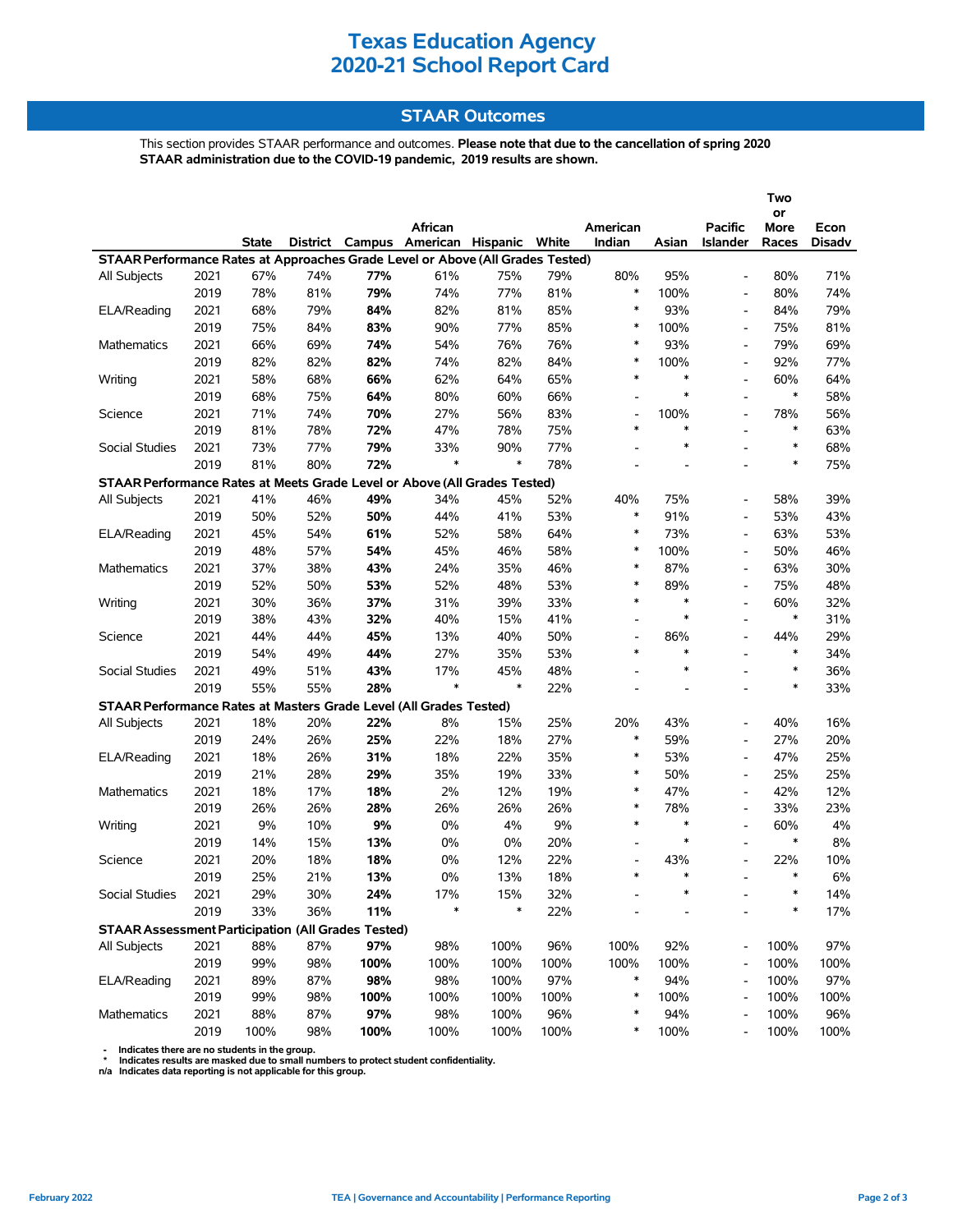### **Graduation and College, Career, and Military Readiness Outcomes**

This section provides graduation, graduation plan, and College, Career, and Military Readiness rates. Please note that 2019-20 College, Career, and Military Ready data excludes military enlistment and the CTE coherent sequence indicator.

|                                                             |              |          |      |                                |      |      |          |       |                 | Two        |               |
|-------------------------------------------------------------|--------------|----------|------|--------------------------------|------|------|----------|-------|-----------------|------------|---------------|
|                                                             |              |          |      | African                        |      |      | American |       | <b>Pacific</b>  | or<br>More | Econ          |
|                                                             | <b>State</b> | District |      | Campus American Hispanic White |      |      | Indian   | Asian | <b>Islander</b> | Races      | <b>Disadv</b> |
| Annual Dropout Rate (Gr 9-12)                               |              |          |      |                                |      |      |          |       |                 |            |               |
| 2019-20                                                     | 1.6%         | 0.3%     | 0.0% | 0.0%                           | 0.0% | 0.0% |          |       |                 | *          | 0.0%          |
| 2018-19                                                     | 1.9%         | 0.9%     | 0.0% | $\ast$                         | 0.0% | 0.0% |          |       |                 | $\ast$     | 0.0%          |
| 4-Year Longitudinal Rate (Gr 9-12)                          |              |          |      |                                |      |      |          |       |                 |            |               |
| Class of 2020                                               |              |          |      |                                |      |      |          |       |                 |            |               |
| Graduated                                                   | 90.3%        | 96.5%    |      |                                |      |      |          |       |                 |            |               |
| Graduates, TxCHSE, & Cont 94.6%                             |              | 97.8%    |      |                                |      |      |          |       |                 |            |               |
| Class of 2019                                               |              |          |      |                                |      |      |          |       |                 |            |               |
| Graduated                                                   | 90.0%        | 97.4%    |      |                                |      |      |          |       |                 |            |               |
| Graduates, TxCHSE, & Cont 94.1%                             |              | 99.0%    |      |                                |      |      |          |       |                 |            |               |
| 5-Year Extended Longitudinal Rate (Gr 9-12)                 |              |          |      |                                |      |      |          |       |                 |            |               |
| Class of 2019                                               |              |          |      |                                |      |      |          |       |                 |            |               |
| Graduated                                                   | 92.0%        | 99.0%    |      |                                |      |      |          |       |                 |            |               |
| Graduates, TxCHSE, & Cont 93.9%                             |              | 99.0%    |      |                                |      |      |          |       |                 |            |               |
| Class of 2018                                               |              |          |      |                                |      |      |          |       |                 |            |               |
| Graduated                                                   | 92.2%        | 94.2%    |      |                                |      |      |          |       |                 |            |               |
| Graduates, TxCHSE, & Cont 93.9%                             |              | 94.5%    |      |                                |      |      |          |       |                 |            |               |
| 6-Year Extended Longitudinal Rate (Gr 9-12)                 |              |          |      |                                |      |      |          |       |                 |            |               |
| Class of 2018                                               |              |          |      |                                |      |      |          |       |                 |            |               |
| Graduated                                                   | 92.6%        | 94.2%    |      |                                |      |      |          |       |                 |            |               |
| Graduates, TxCHSE, & Cont 93.9%                             |              | 94.8%    |      |                                |      |      |          |       |                 |            |               |
| Class of 2017                                               |              |          |      |                                |      |      |          |       |                 |            |               |
| Graduated                                                   | 92.4%        | 83.6%    |      |                                |      |      |          |       |                 |            |               |
| Graduates, TxCHSE, & Cont 93.7%                             |              | 87.2%    |      |                                |      |      |          |       |                 |            |               |
| 4-Year Federal Graduation Rate Without Exclusions (Gr 9-12) |              |          |      |                                |      |      |          |       |                 |            |               |
| Class of 2020                                               | 90.3%        | 96.5%    |      |                                |      |      |          |       |                 |            |               |
| Class of 2019                                               | 90.0%        | 97.4%    |      |                                |      |      |          |       |                 |            |               |
| RHSP/DAP Graduates (Longitudinal Rate)                      |              |          |      |                                |      |      |          |       |                 |            |               |
| Class of 2020                                               | 83.0%        |          |      |                                |      |      |          |       |                 |            |               |
| Class of 2019                                               | 73.3%        |          |      |                                |      |      |          |       |                 |            |               |
| RHSP/DAP/FHSP-E/FHSP-DLA Graduates (Longitudinal Rate)      |              |          |      |                                |      |      |          |       |                 |            |               |
| Class of 2020                                               | 87.8%        | 94.6%    |      |                                |      |      |          |       |                 |            |               |
| Class of 2019                                               | 87.6%        | 97.7%    |      |                                |      |      |          |       |                 |            |               |
| College, Career, and Military Ready (Annual Graduates)      |              |          |      |                                |      |      |          |       |                 |            |               |
| 2019-20                                                     | 63.0%        | 84.4%    |      |                                |      |      |          |       |                 |            |               |
| 2018-19                                                     | 72.9%        | 87.8%    |      |                                |      |      |          |       |                 |            |               |
| <b>SAT/ACT Results (Annual Graduates)</b>                   |              |          |      |                                |      |      |          |       |                 |            |               |
| Tested                                                      |              |          |      |                                |      |      |          |       |                 |            |               |
| 2019-20                                                     | 76.7%        | 86.6%    |      |                                |      |      |          |       |                 |            |               |
| 2018-19                                                     | 75.0%        | 100.0%   |      |                                |      |      |          |       |                 |            |               |
| Average SAT Score                                           |              |          |      |                                |      |      |          |       |                 |            |               |
| 2019-20                                                     | 1019         | 1127     |      |                                |      |      |          |       |                 |            |               |
| 2018-19                                                     | 1027         | 1158     |      |                                |      |      |          |       |                 |            |               |
| Average ACT Score                                           |              |          |      |                                |      |      |          |       |                 |            |               |
| 2019-20                                                     | 20.2         | 24.8     |      |                                |      |      |          |       |                 |            |               |
| 2018-19                                                     | 20.6         | 24.8     |      |                                |      |      |          |       |                 |            |               |
|                                                             |              |          |      |                                |      |      |          |       |                 |            |               |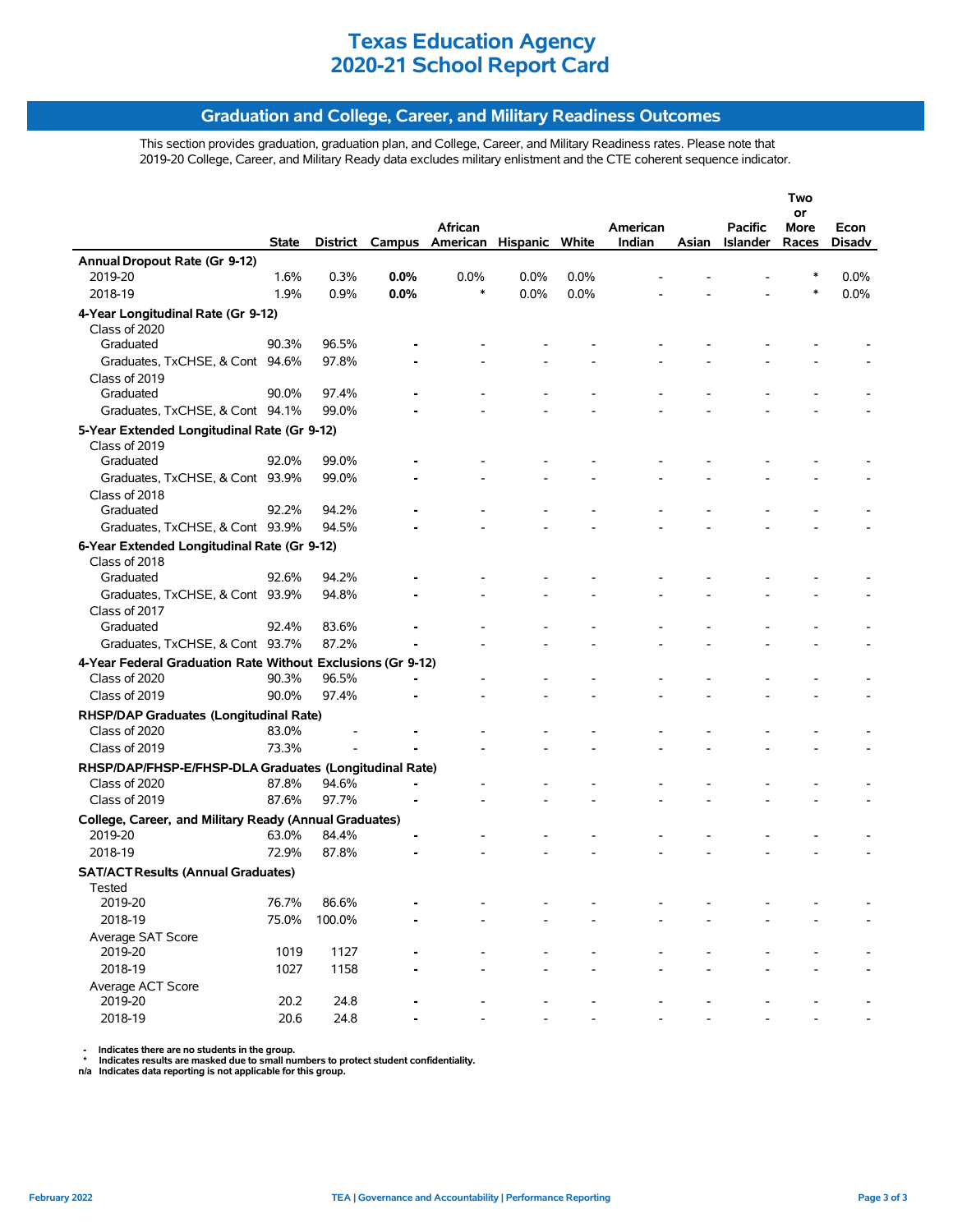### **Texas Education Agency 2020-21 School Report Card VISTA ACADEMY OF AUSTIN-MUELLER (221801048)**

#### **Accountability Rating School Information**

# Not Rated: Declared State of Disaster

Given the Impact of COVID-19, all districts and schools received a label of *Not Rated: Declared State of Disaster.*

**District Name:** TEXAS COLLEGE PREPARATORY ACADEMIE **Campus Type:** Elementary **Total Students:** 138

**Grade Span:** KG - 08

For more information about this campus, see https://TXschools.gov or the TexasAcademic Performance Report at https://rptsvr1.tea.texas.gov/perfreport/tapr/2021/index.html

### **Distinction Design[ations](https://TXschools.gov)**

**Distinction Designations were not awarded in 2021.**

School Leadership  $$1,055$  \$946 \$620

### **School and Student Information**

This section provides demographic information about VISTA ACADEMY OF AUSTIN-MUELLER, including attendance rates; enrollment percentages for various student groups; student mobility rates; and class size averages at the campus, district, and state level, where applicable.

|                                     | <b>CampusDistrict State</b> |                   |            | <b>District</b><br>Campus               | <b>State</b> |
|-------------------------------------|-----------------------------|-------------------|------------|-----------------------------------------|--------------|
| Attendance Rate (2019-20)           |                             | 97.7% 98.9% 98.3% |            | Class Size Averages by Grade or Subject |              |
| <b>Enrollment by Race/Ethnicity</b> |                             |                   |            |                                         |              |
| African American                    |                             | 23.2% 15.4% 12.7% |            | Elementary                              |              |
| Hispanic                            |                             | 52.2% 32.1% 52.9% |            | 17.2<br>Kindergarten<br>19.0            | 17.7         |
| White                               |                             | 13.8% 39.9% 26.5% |            | 19.3<br>Grade 1<br>14.0                 | 18.0         |
| American Indian                     | $0.0\%$                     | 0.4%              | 0.3%       | 20.2<br>Grade 2<br>21.0                 | 18.0         |
| Asian                               | 3.6%                        | $7.1\%$           | 4.7%       | Grade 3<br>19.6<br>16.0                 | 18.2         |
| Pacific Islander                    |                             | 0.1%              | 0.2%       | Grade 4<br>20.3<br>18.0                 | 18.3         |
|                                     | $0.0\%$                     |                   |            | 19.5<br>Grade 5<br>10.8                 | 19.8         |
| Two or More Races                   | 7.2%                        | 4.9%              | 2.7%       | 20.4<br>Grade 6<br>14.4                 | 19.4         |
| <b>Enrollment by Student Group</b>  |                             |                   |            | Secondary                               |              |
| Economically Disadvantaged          |                             | 51.4% 37.4% 60.3% |            |                                         |              |
| Special Education                   | $9.4\%$                     |                   | 7.1% 11.1% | 15.5<br>22.0<br>English/Language Arts   | 15.7         |
| Emergent Bilingual/EL               |                             | 20.3% 10.0% 20.7% |            | 20.9<br><b>Mathematics</b><br>11.0      | 16.9         |
|                                     |                             |                   |            | 11.0<br>22.8<br>Science                 | 17.9         |
| Mobility Rate (2019-20)             |                             | 18.2% 21.2% 13.8% |            | 21.5<br>Social Studies<br>11.0          | 18.3         |

#### **School Financial Information (2019-20)**

Various financial indicators based on actual data from the prior year are reported for the campus, district, and state. For more information, see

|                                        | Campus | District State |                                     | Campus                    | <b>District</b> | <b>State</b> |
|----------------------------------------|--------|----------------|-------------------------------------|---------------------------|-----------------|--------------|
| <b>Instructional Expenditure Ratio</b> | n/a    | 66.2% 63.8%    | <b>Expenditures per Student</b>     |                           |                 |              |
| <b>Instructional Staff Percent</b>     | n/a    | 64.7% 64.6%    | <b>Total Operating Expenditures</b> | \$12,335 \$9,225 \$10,406 |                 |              |
|                                        |        |                | Instruction                         | \$8.830                   | \$5.681         | \$5,929      |
|                                        |        |                | Instructional Leadership            | \$189                     | \$210           | \$173        |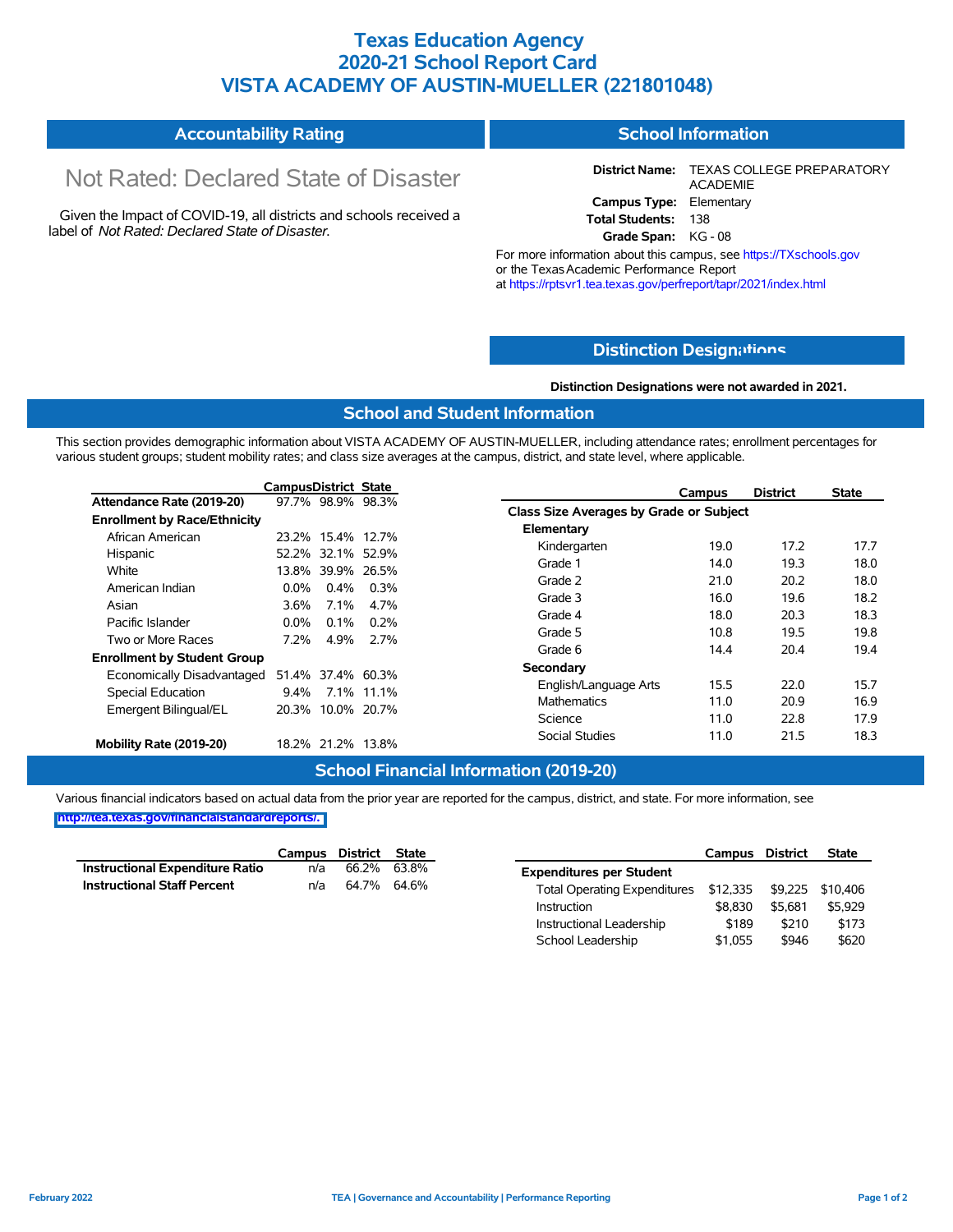### **STAAR Outcomes**

This section provides STAAR performance and outcomes. **Please note that due to the cancellation of spring 2020 STAAR administration due to the COVID-19 pandemic, 2019 results are shown.**

|                                                                                |      |              |     |         | African                                 |        |                          | American                     |                          | <b>Pacific</b>           | Two<br>or<br>More        | Econ          |
|--------------------------------------------------------------------------------|------|--------------|-----|---------|-----------------------------------------|--------|--------------------------|------------------------------|--------------------------|--------------------------|--------------------------|---------------|
|                                                                                |      | <b>State</b> |     |         | District Campus American Hispanic White |        |                          | Indian                       | Asian                    | <b>Islander</b>          | Races                    | <b>Disadv</b> |
| STAAR Performance Rates at Approaches Grade Level or Above (All Grades Tested) |      |              |     |         |                                         |        |                          |                              |                          |                          |                          |               |
| <b>All Subjects</b>                                                            | 2021 | 67%          | 74% | 67%     | 38%                                     | 71%    | 75%                      | $\overline{\phantom{0}}$     | 71%                      |                          | 81%                      | 57%           |
|                                                                                | 2019 | 78%          | 81% | 89%     | 79%                                     | 93%    | 90%                      | $\overline{\phantom{a}}$     | $\overline{\phantom{a}}$ |                          | 100%                     | 87%           |
| ELA/Reading                                                                    | 2021 | 68%          | 79% | 72%     | 56%                                     | 76%    | 71%                      |                              | $\ast$                   |                          | 83%                      | 67%           |
|                                                                                | 2019 | 75%          | 84% | 89%     | 80%                                     | 93%    | 88%                      |                              |                          |                          | 100%                     | 87%           |
| Mathematics                                                                    | 2021 | 66%          | 69% | 69%     | 22%                                     | 77%    | 86%                      |                              | $\ast$                   |                          | 83%                      | 57%           |
|                                                                                | 2019 | 82%          | 82% | 91%     | 80%                                     | 98%    | 88%                      |                              |                          | $\overline{\phantom{a}}$ | 100%                     | 92%           |
| Writing                                                                        | 2021 | 58%          | 68% | 32%     | 40%                                     | 11%    | $\ast$                   |                              | $\ast$                   |                          | $\ast$                   | 10%           |
|                                                                                | 2019 | 68%          | 75% | 90%     | 75%                                     | 95%    | $\overline{\phantom{a}}$ | $\overline{\phantom{a}}$     | ۰                        |                          | $\ast$                   | 86%           |
| Science                                                                        | 2021 | 71%          | 74% | 90%     | $\ast$                                  | 100%   |                          |                              |                          |                          | $\ast$                   | 83%           |
|                                                                                | 2019 | 81%          | 78% | 84%     | 70%                                     | 86%    | $\ast$                   |                              |                          |                          | $\ast$                   | 79%           |
| Social Studies                                                                 | 2021 | 73%          | 77% | $\star$ | $\overline{\phantom{a}}$                | *      |                          |                              |                          |                          | $\overline{\phantom{a}}$ | $\ast$        |
|                                                                                | 2019 | 81%          | 80% | 78%     | $\ast$                                  | 60%    | $\ast$                   |                              |                          |                          | $\ast$                   | 75%           |
| STAAR Performance Rates at Meets Grade Level or Above (All Grades Tested)      |      |              |     |         |                                         |        |                          |                              |                          |                          |                          |               |
| All Subjects                                                                   | 2021 | 41%          | 46% | 32%     | 4%                                      | 30%    | 63%                      | $\overline{\phantom{0}}$     | 29%                      | $\blacksquare$           | 50%                      | 19%           |
|                                                                                | 2019 | 50%          | 52% | 53%     | 43%                                     | 57%    | 57%                      | $\overline{\phantom{a}}$     | $\overline{a}$           | $\overline{\phantom{a}}$ | 67%                      | 49%           |
| ELA/Reading                                                                    | 2021 | 45%          | 54% | 38%     | 11%                                     | 36%    | 71%                      |                              | $\ast$                   | $\blacksquare$           | 50%                      | 30%           |
|                                                                                | 2019 | 48%          | 57% | 52%     | 43%                                     | 56%    | 63%                      | $\overline{\phantom{a}}$     |                          | $\blacksquare$           | 60%                      | 47%           |
| Mathematics                                                                    | 2021 | 37%          | 38% | 41%     | 0%                                      | 42%    | 71%                      |                              | $\ast$                   |                          | 67%                      | 21%           |
|                                                                                | 2019 | 52%          | 50% | 53%     | 37%                                     | 62%    | 50%                      | $\overline{\phantom{0}}$     |                          | $\blacksquare$           | 80%                      | 52%           |
| Writing                                                                        | 2021 | 30%          | 36% | 5%      | 0%                                      | 0%     | $\ast$                   |                              | $\ast$                   |                          | $\ast$                   | 0%            |
|                                                                                | 2019 | 38%          | 43% | 59%     | 63%                                     | 55%    | $\overline{\phantom{a}}$ | $\overline{\phantom{a}}$     |                          |                          | $\ast$                   | 52%           |
| Science                                                                        | 2021 | 44%          | 44% | 10%     | $\ast$                                  | 14%    | $\overline{\phantom{a}}$ |                              |                          | $\overline{a}$           | $\ast$                   | 0%            |
|                                                                                | 2019 | 54%          | 49% | 55%     | 50%                                     | 57%    | $\ast$                   |                              |                          |                          | $\ast$                   | 50%           |
| Social Studies                                                                 | 2021 | 49%          | 51% | $\star$ | $\blacksquare$                          | $\ast$ |                          |                              |                          |                          | $\overline{\phantom{a}}$ | $\ast$        |
|                                                                                | 2019 | 55%          | 55% | 33%     | $\ast$                                  | 40%    | $\ast$                   |                              |                          | $\overline{a}$           | $\ast$                   | 25%           |
| STAAR Performance Rates at Masters Grade Level (All Grades Tested)             |      |              |     |         |                                         |        |                          |                              |                          |                          |                          |               |
| All Subjects                                                                   | 2021 | 18%          | 20% | 12%     | 0%                                      | 7%     | 50%                      | $\qquad \qquad \blacksquare$ | 29%                      | $\overline{\phantom{a}}$ | 6%                       | 6%            |
|                                                                                | 2019 | 24%          | 26% | 23%     | 18%                                     | 21%    | 43%                      |                              | L,                       | $\overline{\phantom{a}}$ | 40%                      | 19%           |
| ELA/Reading                                                                    | 2021 | 18%          | 26% | 16%     | $0\%$                                   | 12%    | 43%                      |                              | $\ast$                   |                          | 17%                      | 7%            |
|                                                                                | 2019 | 21%          | 28% | 23%     | 20%                                     | 20%    | 38%                      | $\qquad \qquad \blacksquare$ |                          | $\blacksquare$           | 40%                      | 21%           |
| <b>Mathematics</b>                                                             | 2021 | 18%          | 17% | 14%     | 0%                                      | 4%     | 71%                      |                              | $\ast$                   | $\blacksquare$           | 0%                       | 7%            |
|                                                                                | 2019 | 26%          | 26% | 26%     | 17%                                     | 27%    | 50%                      |                              |                          |                          | 40%                      | 21%           |
| Writing                                                                        | 2021 | 9%           | 10% | 0%      | 0%                                      | 0%     | $\ast$                   | $\overline{\phantom{a}}$     | $\ast$                   | $\blacksquare$           | $\ast$                   | 0%            |
|                                                                                | 2019 | 14%          | 15% | 14%     | 25%                                     | 10%    |                          |                              |                          |                          | $\ast$                   | 10%           |
| Science                                                                        | 2021 | 20%          | 18% | 10%     | $\ast$                                  | 14%    |                          |                              |                          |                          | $\ast$                   | 0%            |
|                                                                                | 2019 | 25%          | 21% | 23%     | 10%                                     | 21%    | $\ast$                   |                              |                          |                          | $\ast$                   | 17%           |
| Social Studies                                                                 | 2021 | 29%          | 30% | $\star$ |                                         | *      |                          |                              |                          |                          |                          | $\ast$        |
|                                                                                | 2019 | 33%          | 36% | 22%     | $\ast$                                  | 20%    | *                        |                              |                          |                          | $\ast$                   | 13%           |
| <b>STAAR Assessment Participation (All Grades Tested)</b>                      |      |              |     |         |                                         |        |                          |                              |                          |                          |                          |               |
| All Subjects                                                                   | 2021 | 88%          | 87% | 66%     | 53%                                     | 63%    | 73%                      |                              | 100%                     |                          | 100%                     | 65%           |
|                                                                                | 2019 | 99%          | 98% | 100%    | 100%                                    | 100%   | 100%                     |                              |                          |                          | 100%                     | 100%          |
| ELA/Reading                                                                    | 2021 | 89%          | 87% | 69%     | 56%                                     | 66%    | 78%                      |                              | $\ast$                   |                          | 100%                     | 68%           |
|                                                                                | 2019 | 99%          | 98% | 100%    | 100%                                    | 100%   | 100%                     |                              |                          |                          | 100%                     | 100%          |
| Mathematics                                                                    | 2021 | 88%          | 87% | 67%     | 56%                                     | 62%    | 78%                      |                              | $\ast$                   |                          | 100%                     | 68%           |
|                                                                                | 2019 | 100%         | 98% | 100%    | 100%                                    | 100%   | 100%                     |                              |                          |                          | 100%                     | 100%          |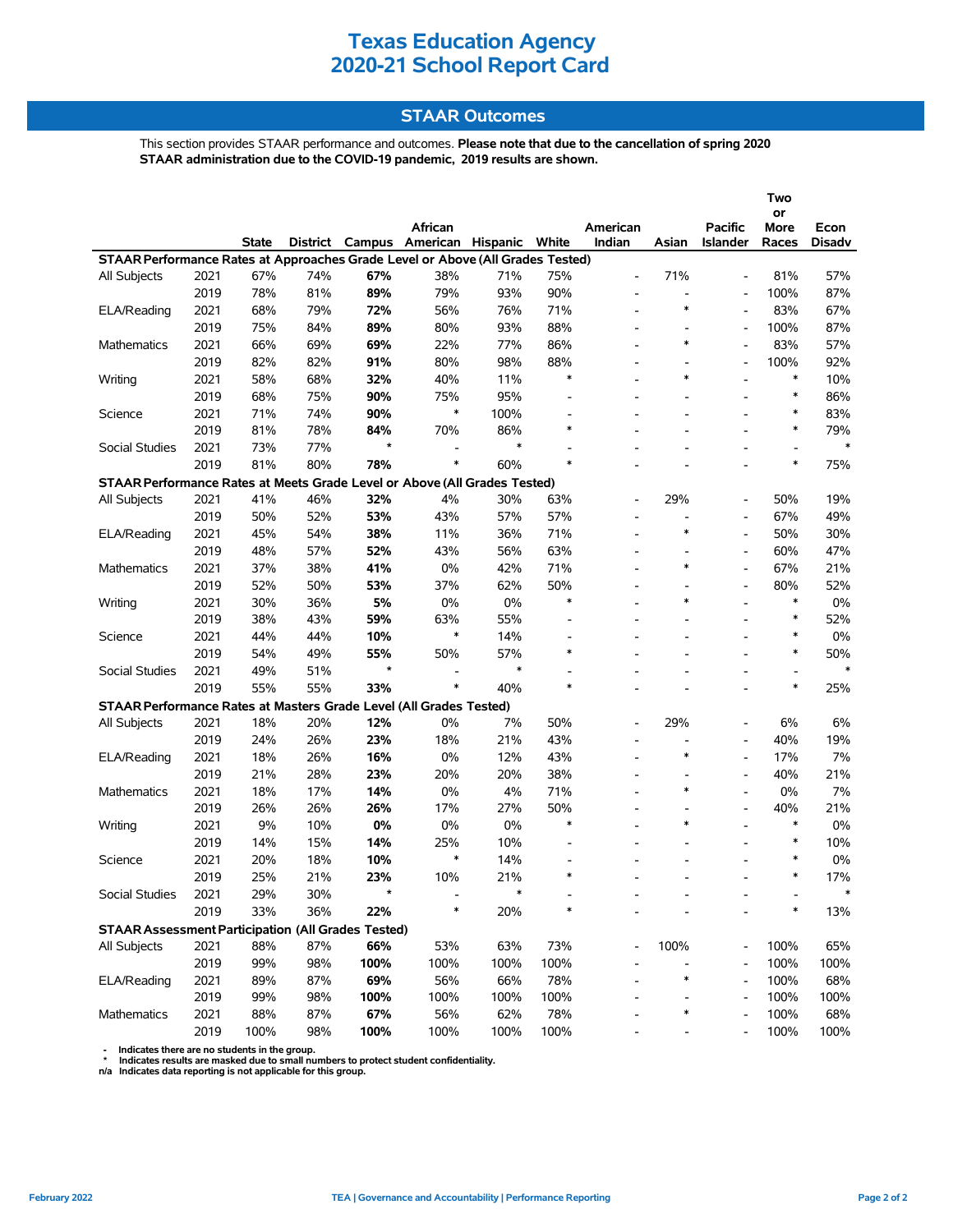### **Texas Education Agency 2020-21 School Report Card VISTA ACADEMY OF THE WOODLANDS (221801050)**

#### **Accountability Rating School Information**

# Not Rated: Declared State of Disaster

Given the Impact of COVID-19, all districts and schools received a label of *Not Rated: Declared State of Disaster.*

**District Name:** TEXAS COLLEGE PREPARATORY ACADEMIE **Campus Type:** Elementary **Total Students:** 322

**Grade Span:** KG - 08

For more information about this campus, see https://TXschools.gov or the Texas Academic Performance Report at https://rptsvr1.tea.texas.gov/perfreport/tapr/2021/index.html

### **Distinction Design[ations](https://TXschools.gov)**

**Distinction Designations were not awarded in 2021.**

Instructional Leadership  $$181$  \$210 \$173 School Leadership  $$972$  \$946 \$620

#### **School and Student Information**

This section provides demographic information about VISTA ACADEMY OF THE WOODLANDS, including attendance rates; enrollment percentages for various student groups; student mobility rates; and class size averages at the campus, district, and state level, where applicable.

|                                     | CampusDistrict State |                   |         | <b>District</b><br>Campus               | <b>State</b> |
|-------------------------------------|----------------------|-------------------|---------|-----------------------------------------|--------------|
| Attendance Rate (2019-20)           |                      | 98.3% 98.9% 98.3% |         | Class Size Averages by Grade or Subject |              |
| <b>Enrollment by Race/Ethnicity</b> |                      |                   |         |                                         |              |
| African American                    |                      | 13.0% 15.4% 12.7% |         | Elementary                              |              |
| Hispanic                            |                      | 44.1% 32.1% 52.9% |         | Kindergarten<br>20.8<br>17.2            | 17.7         |
| White                               |                      | 27.6% 39.9% 26.5% |         | 15.2<br>Grade 1<br>19.3                 | 18.0         |
| American Indian                     | 0.6%                 | $0.4\%$           | $0.3\%$ | Grade 2<br>20.2<br>20.4                 | 18.0         |
| Asian                               | 6.5%                 | $7.1\%$           | 4.7%    | Grade 3<br>19.1<br>19.6                 | 18.2         |
| Pacific Islander                    | $0.3\%$              | $0.1\%$           | $0.2\%$ | Grade 4<br>17.5<br>20.3                 | 18.3         |
|                                     |                      |                   |         | Grade 5<br>19.6<br>19.5                 | 19.8         |
| Two or More Races                   | 7.8%                 | 4.9%              | 2.7%    | Grade 6<br>23.1<br>20.4                 | 19.4         |
| <b>Enrollment by Student Group</b>  |                      |                   |         | Secondary                               |              |
| Economically Disadvantaged          |                      | 47.8% 37.4% 60.3% |         | 22.0                                    | 15.7         |
| Special Education                   |                      | 11.8% 7.1% 11.1%  |         | 21.5<br>English/Language Arts           |              |
| Emergent Bilingual/EL               |                      | 13.4% 10.0% 20.7% |         | 22.2<br>20.6<br>Foreign Languages       | 17.8         |
|                                     |                      |                   |         | 21.5<br>20.9<br>Mathematics             | 16.9         |
|                                     |                      | 26.2% 21.2% 13.8% |         | Science<br>22.8<br>21.5                 | 17.9         |
| Mobility Rate (2019-20)             |                      |                   |         | <b>Social Studies</b><br>21.5<br>21.5   | 18.3         |

### **School Financial Information (2019-20)**

Various financial indicators based on actual data from the prior year are reported for the campus, district, and state. For more information, see **[http://tea.texas.gov/financialstandardreports/.](http://tea.texas.gov/financialstandardreports/)**

|                                    |     | Campus District State |                                     | Campus District |         | <b>State</b>     |
|------------------------------------|-----|-----------------------|-------------------------------------|-----------------|---------|------------------|
| Instructional Expenditure Ratio    | n/a | 66.2% 63.8%           | <b>Expenditures per Student</b>     |                 |         |                  |
| <b>Instructional Staff Percent</b> | n/a | 64.7% 64.6%           | <b>Total Operating Expenditures</b> | \$8.288         |         | \$9,225 \$10,406 |
|                                    |     |                       | Instruction                         | \$6.057         | \$5.681 | \$5,929          |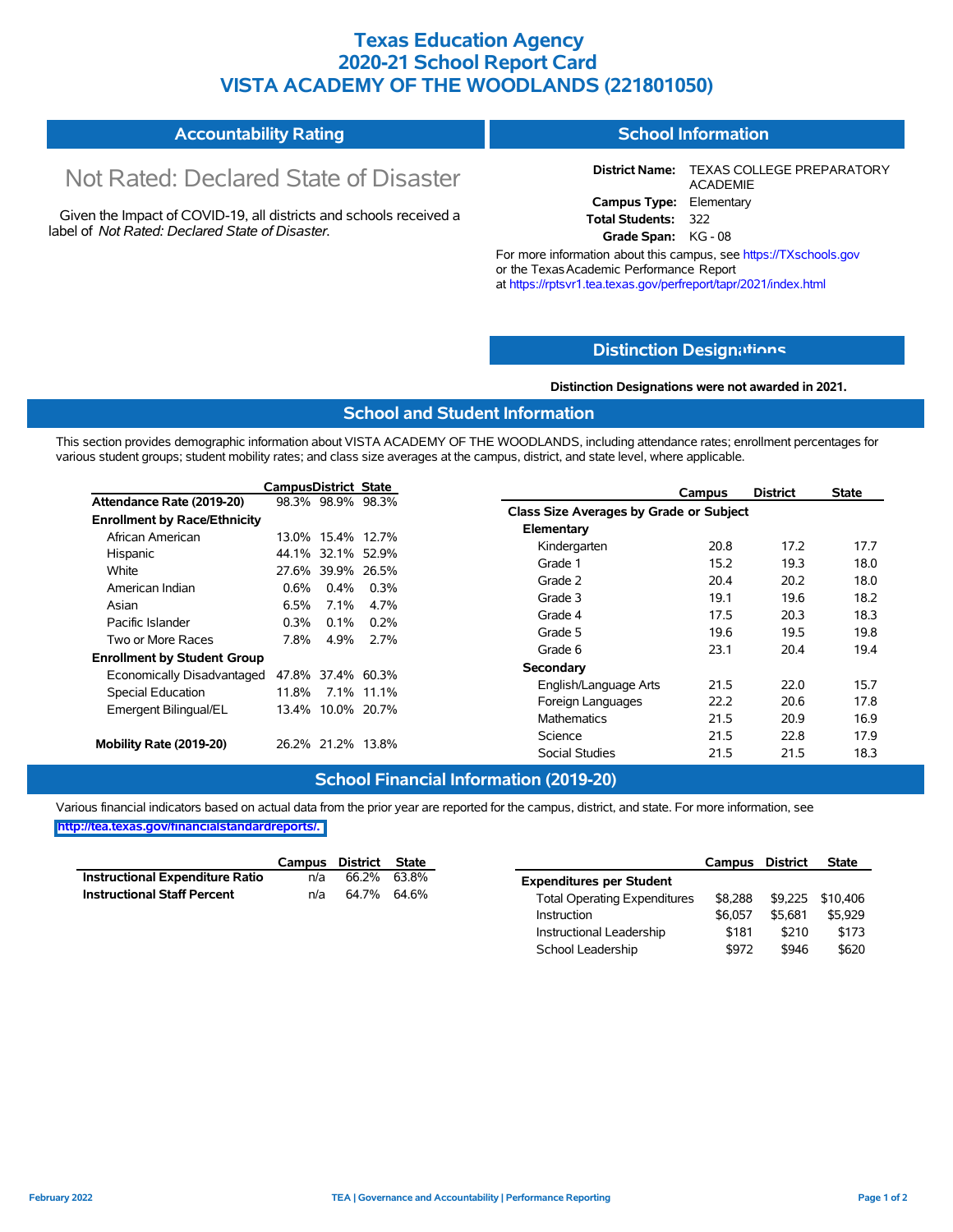### **STAAR Outcomes**

This section provides STAAR performance and outcomes. **Please note that due to the cancellation of spring 2020 STAAR administration due to the COVID-19 pandemic, 2019 results are shown.**

|                                                                                |      |              |     |      |                                         |      |      |                          |        |                          | Two            |               |
|--------------------------------------------------------------------------------|------|--------------|-----|------|-----------------------------------------|------|------|--------------------------|--------|--------------------------|----------------|---------------|
|                                                                                |      |              |     |      | African                                 |      |      | American                 |        | <b>Pacific</b>           | or<br>More     | Econ          |
|                                                                                |      | <b>State</b> |     |      | District Campus American Hispanic White |      |      | Indian                   | Asian  | Islander                 | Races          | <b>Disadv</b> |
| STAAR Performance Rates at Approaches Grade Level or Above (All Grades Tested) |      |              |     |      |                                         |      |      |                          |        |                          |                |               |
| All Subjects                                                                   | 2021 | 67%          | 74% | 71%  | 79%                                     | 59%  | 86%  | 43%                      | 82%    | $\ast$                   | 85%            | 65%           |
|                                                                                | 2019 | 78%          | 81% | 78%  | 57%                                     | 79%  | 87%  | 67%                      | 87%    | $\overline{\phantom{a}}$ | 54%            | 67%           |
| ELA/Reading                                                                    | 2021 | 68%          | 79% | 78%  | 86%                                     | 65%  | 95%  | $\ast$                   | 83%    | $\ast$                   | 86%            | 75%           |
|                                                                                | 2019 | 75%          | 84% | 80%  | 59%                                     | 80%  | 88%  | $\ast$                   | 89%    | $\overline{a}$           | 60%            | 70%           |
| <b>Mathematics</b>                                                             | 2021 | 66%          | 69% | 70%  | 77%                                     | 57%  | 82%  | $\ast$                   | 83%    | *                        | 86%            | 61%           |
|                                                                                | 2019 | 82%          | 82% | 78%  | 53%                                     | 77%  | 89%  | $\ast$                   | 89%    |                          | 60%            | 66%           |
| Writing                                                                        | 2021 | 58%          | 68% | 78%  | 86%                                     | 69%  | 88%  | $\overline{\phantom{0}}$ | $\ast$ | $\overline{a}$           | $\ast$         | 76%           |
|                                                                                | 2019 | 68%          | 75% | 80%  | 62%                                     | 81%  | 87%  | $\ast$                   | $\ast$ |                          | $\ast$         | 66%           |
| Science                                                                        | 2021 | 71%          | 74% | 58%  | $\ast$                                  | 48%  | 82%  | $\ast$                   | $\ast$ | $\ast$                   | $\ast$         | 44%           |
|                                                                                | 2019 | 81%          | 78% | 71%  | 57%                                     | 76%  | 78%  | $\ast$                   | $\ast$ | $\overline{a}$           | $\ast$         | 62%           |
| Social Studies                                                                 | 2021 | 73%          | 77% | 54%  | $\ast$                                  | 50%  | 56%  | $\ast$                   | $\ast$ |                          | $\ast$         | 38%           |
|                                                                                | 2019 | 81%          | 80% | 81%  | 67%                                     | 86%  | 81%  | $\ast$                   | ÷,     | $\blacksquare$           | $\overline{a}$ | 73%           |
| STAAR Performance Rates at Meets Grade Level or Above (All Grades Tested)      |      |              |     |      |                                         |      |      |                          |        |                          |                |               |
| All Subjects                                                                   | 2021 | 41%          | 46% | 40%  | 39%                                     | 29%  | 57%  | 14%                      | 42%    | $\ast$                   | 55%            | 28%           |
|                                                                                | 2019 | 50%          | 52% | 41%  | 33%                                     | 35%  | 53%  | 8%                       | 39%    | $\overline{\phantom{a}}$ | 23%            | 29%           |
| ELA/Reading                                                                    | 2021 | 45%          | 54% | 49%  | 45%                                     | 37%  | 67%  | $\ast$                   | 42%    | *                        | 71%            | 38%           |
|                                                                                | 2019 | 48%          | 57% | 46%  | 35%                                     | 40%  | 60%  | $\ast$                   | 33%    | $\overline{\phantom{a}}$ | 60%            | 35%           |
| <b>Mathematics</b>                                                             | 2021 | 37%          | 38% | 35%  | 32%                                     | 24%  | 51%  | $\ast$                   | 42%    | $\ast$                   | 43%            | 25%           |
|                                                                                | 2019 | 52%          | 50% | 40%  | 29%                                     | 34%  | 52%  | $\ast$                   | 44%    |                          | 0%             | 26%           |
| Writing                                                                        | 2021 | 30%          | 36% | 42%  | 43%                                     | 35%  | 47%  | $\overline{\phantom{a}}$ | $\ast$ | $\blacksquare$           | $\ast$         | 34%           |
|                                                                                | 2019 | 38%          | 43% | 35%  | 31%                                     | 45%  | 32%  | $\ast$                   | $\ast$ |                          | $\ast$         | 38%           |
| Science                                                                        | 2021 | 44%          | 44% | 35%  | $\ast$                                  | 29%  | 53%  | $\ast$                   | $\ast$ | $\ast$                   | $\ast$         | 11%           |
|                                                                                | 2019 | 54%          | 49% | 32%  | 21%                                     | 17%  | 52%  | $\ast$                   | $\ast$ | ۰                        | $\ast$         | 14%           |
| Social Studies                                                                 | 2021 | 49%          | 51% | 23%  | $\ast$                                  | 5%   | 56%  | $\ast$                   | $\ast$ | $\overline{a}$           | $\ast$         | 8%            |
|                                                                                | 2019 | 55%          | 55% | 49%  | 67%                                     | 29%  | 63%  | $\ast$                   |        | $\overline{a}$           | $\overline{a}$ | 18%           |
| STAAR Performance Rates at Masters Grade Level (All Grades Tested)             |      |              |     |      |                                         |      |      |                          |        |                          |                |               |
| All Subjects                                                                   | 2021 | 18%          | 20% | 19%  | 16%                                     | 11%  | 27%  | 14%                      | 30%    | *                        | 35%            | 11%           |
|                                                                                | 2019 | 24%          | 26% | 17%  | 13%                                     | 10%  | 27%  | 0%                       | 22%    | $\overline{\phantom{a}}$ | 8%             | 10%           |
| ELA/Reading                                                                    | 2021 | 18%          | 26% | 25%  | 18%                                     | 16%  | 40%  | $\ast$                   | 25%    | $\ast$                   | 43%            | 14%           |
|                                                                                | 2019 | 21%          | 28% | 21%  | 18%                                     | 14%  | 30%  | $\ast$                   | 22%    |                          | 20%            | 17%           |
| <b>Mathematics</b>                                                             | 2021 | 18%          | 17% | 15%  | 9%                                      | 10%  | 20%  | $\ast$                   | 25%    | $\ast$                   | 43%            | 10%           |
|                                                                                | 2019 | 26%          | 26% | 17%  | 9%                                      | 8%   | 30%  | $\ast$                   | 22%    | $\blacksquare$           | 0%             | 9%            |
| Writing                                                                        | 2021 | 9%           | 10% | 18%  | 29%                                     | 12%  | 12%  | $\overline{\phantom{a}}$ | $\ast$ |                          | $\ast$         | 7%            |
|                                                                                | 2019 | 14%          | 15% | 10%  | 15%                                     | 6%   | 13%  | $\ast$                   | $\ast$ |                          | $\ast$         | 6%            |
| Science                                                                        | 2021 | 20%          | 18% | 16%  | $\ast$                                  | 6%   | 29%  | $\ast$                   | $\ast$ | $\ast$                   | $\ast$         | 11%           |
|                                                                                | 2019 | 25%          | 21% | 11%  | 0%                                      | 3%   | 22%  | $\ast$                   | $\ast$ |                          | $\ast$         | 3%            |
| Social Studies                                                                 | 2021 | 29%          | 30% | 9%   | $\ast$                                  | 5%   | 22%  | *                        |        |                          | $\ast$         | 8%            |
|                                                                                | 2019 | 33%          | 36% | 24%  | 33%                                     | 21%  | 25%  | *                        |        |                          |                | $0\%$         |
| <b>STAAR Assessment Participation (All Grades Tested)</b>                      |      |              |     |      |                                         |      |      |                          |        |                          |                |               |
| All Subjects                                                                   | 2021 | 88%          | 87% | 94%  | 88%                                     | 94%  | 96%  | 100%                     | 100%   | ∗                        | 81%            | 91%           |
|                                                                                | 2019 | 99%          | 98% | 100% | 100%                                    | 100% | 100% | 100%                     | 100%   |                          | 100%           | 100%          |
| ELA/Reading                                                                    | 2021 | 89%          | 87% | 95%  | 89%                                     | 97%  | 95%  | $\ast$                   | 100%   | $\ast$                   | 80%            | 94%           |
|                                                                                | 2019 | 99%          | 98% | 100% | 100%                                    | 100% | 100% | $\ast$                   | 100%   |                          | 100%           | 100%          |
| Mathematics                                                                    | 2021 | 88%          | 87% | 93%  | 89%                                     | 94%  | 95%  | *                        | 100%   | $\ast$                   | 80%            | 91%           |
|                                                                                | 2019 | 100%         | 98% | 100% | 100%                                    | 100% | 100% | *                        | 100%   |                          | 100%           | 100%          |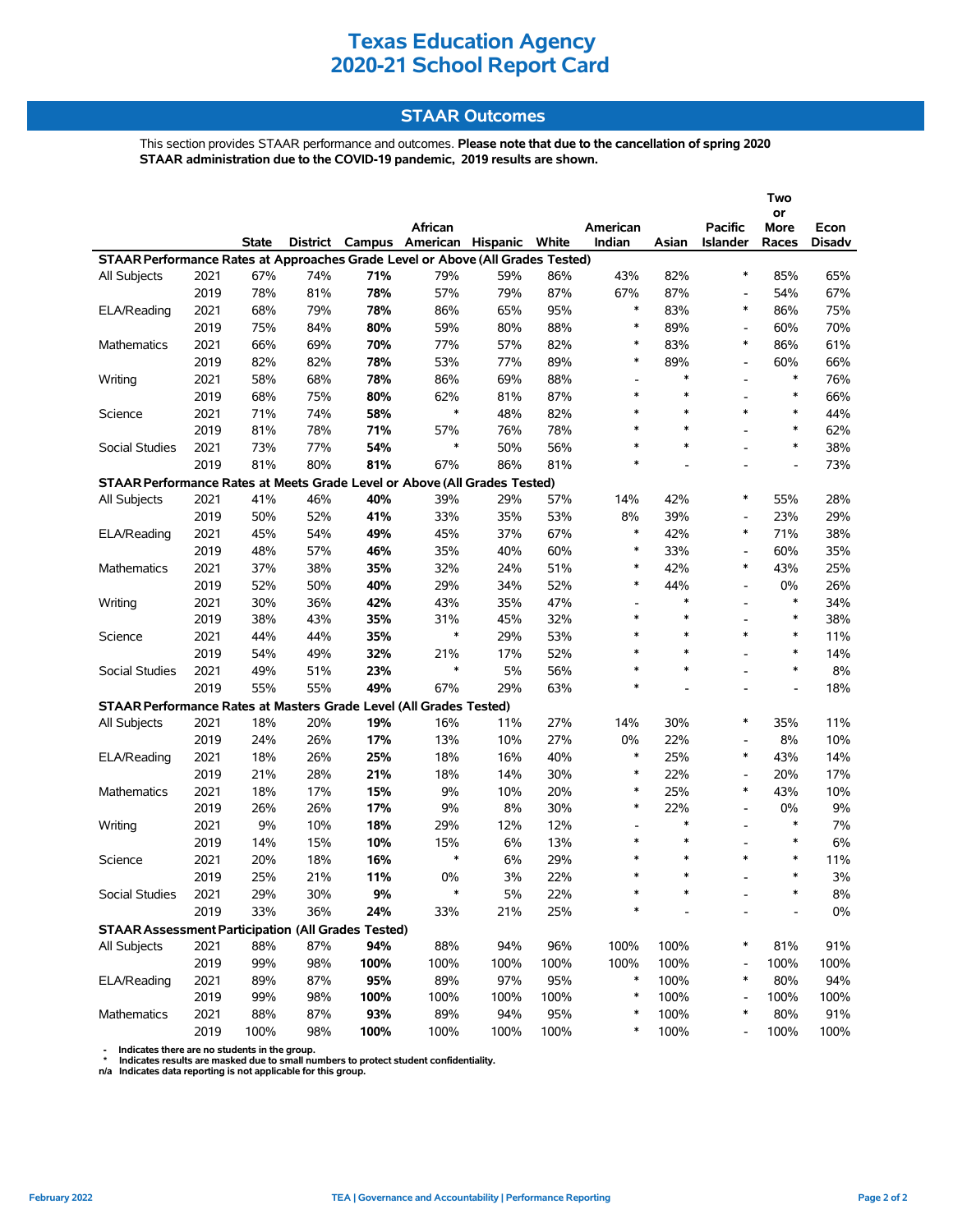### **Texas Education Agency 2020-21 School Report Card ISCHOOL HIGH AT UNIVERSITY PARK (221801051)**

| <b>Accountability Rating</b><br>School Information |
|----------------------------------------------------|
|----------------------------------------------------|

# Not Rated: Declared State of Disaster

Given the Impact of COVID-19, all districts and schools received a label of *Not Rated: Declared State of Disaster.*

**District Name:** TEXAS COLLEGE PREPARATORY ACADEMIE **Campus Type:** High School **Total Students:** 300 **Grade Span:** 09 - 12

For more information about this campus, see https://TXschools.gov or the TexasAcademic Performance Report

at https://rptsvr1.tea.texas.gov/perfreport/tapr/2021/index.html

### **Distinction Design[ations](https://TXschools.gov)**

**Distinction Designations were not awarded in 2021.**

School Leadership  $$1,139$  \$946 \$620

### **School and Student Information**

This section provides demographic information about ISCHOOL HIGH AT UNIVERSITY PARK, including attendance rates; enrollment percentages for various student groups; student mobility rates; and class size averages at the campus, district, and state level, where applicable.

|                                     | <b>CampusDistrict State</b> |                   |             |
|-------------------------------------|-----------------------------|-------------------|-------------|
| Attendance Rate (2019-20)           |                             | 98.8% 98.9% 98.3% |             |
| <b>Enrollment by Race/Ethnicity</b> |                             |                   |             |
| African American                    | $9.3\%$                     | 15.4%             | 127%        |
| Hispanic                            |                             | 34.7% 32.1%       | 52.9%       |
| White                               |                             | 33.7% 39.9%       | 26.5%       |
| American Indian                     | 0.3%                        | $0.4\%$           | $0.3\%$     |
| Asian                               | 16.3%                       | 7.1%              | 4.7%        |
| Pacific Islander                    | 1.0%                        | $0.1\%$           | 0.2%        |
| Two or More Races                   | 4 7%                        | 4 9%              | ን 7%        |
| <b>Enrollment by Student Group</b>  |                             |                   |             |
| Economically Disadvantaged          |                             | 34.0% 37.4%       | 60.3%       |
| Special Education                   | 1.3%                        | $7.1\%$           | 11.1%       |
| Emergent Bilingual/EL               | 3 0%                        |                   | 10.0% 20.7% |
| Mobility Rate (2019-20)             |                             | 10.6% 21.2%       | 13.8%       |

#### **School Financial Information (2019-20)**

Various financial indicators based on actual data from the prior year are reported for the campus, district, and state. For more information, see

|                                        |     | Campus District State |                                     | Campus  | <b>District</b> | <b>State</b>     |
|----------------------------------------|-----|-----------------------|-------------------------------------|---------|-----------------|------------------|
| <b>Instructional Expenditure Ratio</b> | n/a | 66.2% 63.8%           | <b>Expenditures per Student</b>     |         |                 |                  |
| <b>Instructional Staff Percent</b>     | n/a | 64.7% 64.6%           | <b>Total Operating Expenditures</b> | \$7,054 |                 | \$9,225 \$10,406 |
|                                        |     |                       | Instruction                         | \$4.749 | \$5.681         | \$5,929          |
|                                        |     |                       | Instructional Leadership            | \$170   | \$210           | \$173            |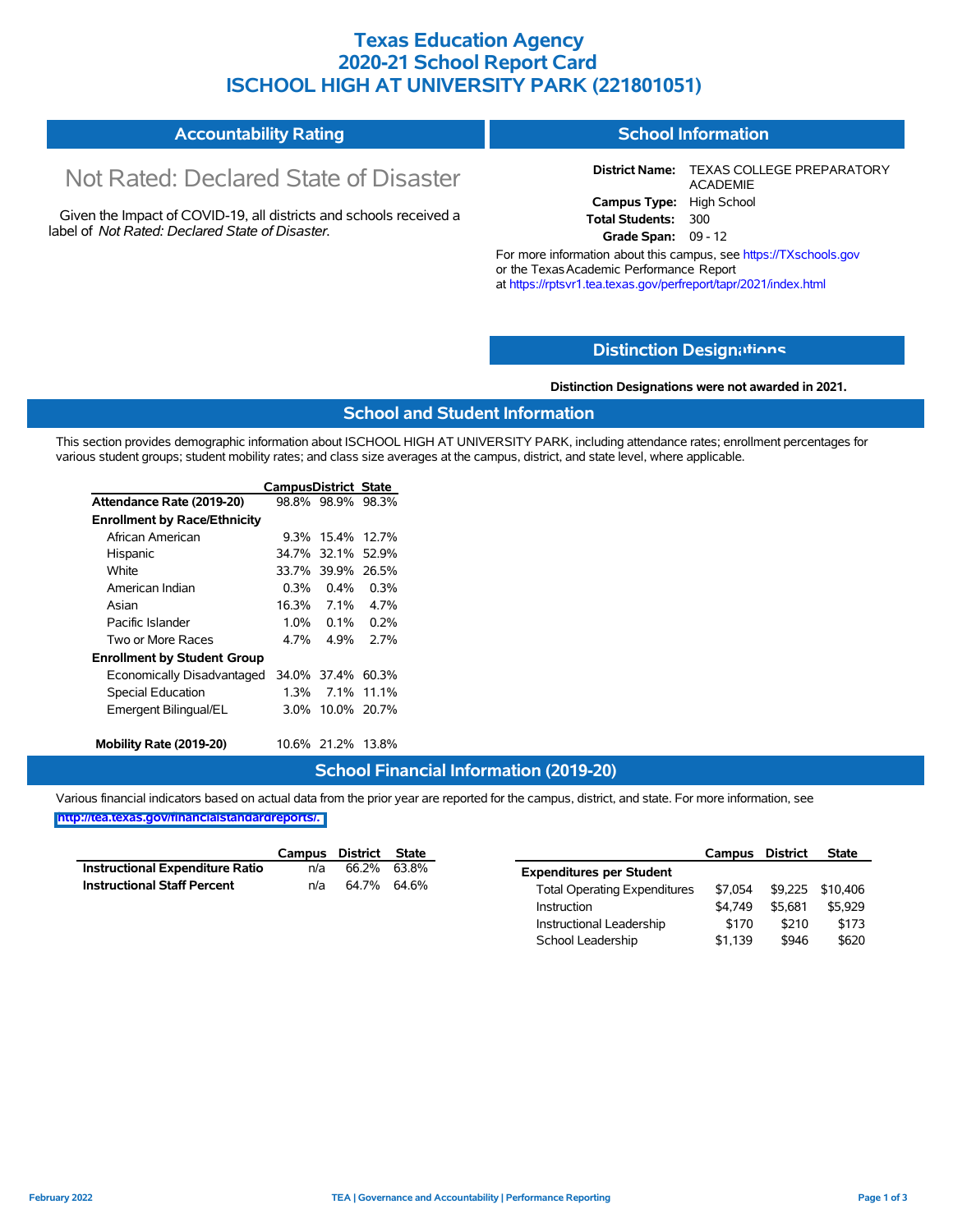### **STAAR Outcomes**

This section provides STAAR performance and outcomes. **Please note that due to the cancellation of spring 2020 STAAR administration due to the COVID-19 pandemic, 2019 results are shown.**

|                                                                                |      |              |     |      |                                         |        |        |                          |        |                 | Two               |               |
|--------------------------------------------------------------------------------|------|--------------|-----|------|-----------------------------------------|--------|--------|--------------------------|--------|-----------------|-------------------|---------------|
|                                                                                |      |              |     |      | African                                 |        |        | American                 |        | <b>Pacific</b>  | or<br><b>More</b> | Econ          |
|                                                                                |      | <b>State</b> |     |      | District Campus American Hispanic White |        |        | Indian                   | Asian  | <b>Islander</b> | Races             | <b>Disadv</b> |
| STAAR Performance Rates at Approaches Grade Level or Above (All Grades Tested) |      |              |     |      |                                         |        |        |                          |        |                 |                   |               |
| All Subjects                                                                   | 2021 | 67%          | 74% | 98%  | 100%                                    | 98%    | 98%    | $\ast$                   | 100%   | $\ast$          | 100%              | 97%           |
|                                                                                | 2019 | 78%          | 81% | 99%  | 100%                                    | 99%    | 99%    | $\ast$                   | 97%    | $\ast$          | 100%              | 98%           |
| ELA/Reading                                                                    | 2021 | 68%          | 79% | 98%  | 100%                                    | 97%    | 98%    | $\overline{a}$           | 100%   | $\ast$          | 100%              | 95%           |
|                                                                                | 2019 | 75%          | 84% | 98%  | 100%                                    | 98%    | 98%    | $\ast$                   | 96%    | $\ast$          | 100%              | 96%           |
| <b>Mathematics</b>                                                             | 2021 | 66%          | 69% | 93%  | $\ast$                                  | 93%    | 95%    | $\overline{a}$           | 100%   | $\ast$          | $\ast$            | 92%           |
|                                                                                | 2019 | 82%          | 82% | 100% | 100%                                    | 100%   | 100%   | $\ast$                   | $\ast$ | $\ast$          | $\ast$            | 100%          |
| Science                                                                        | 2021 | 71%          | 74% | 100% | $\ast$                                  | 100%   | 100%   | L,                       | 100%   |                 | $\ast$            | 100%          |
|                                                                                | 2019 | 81%          | 78% | 100% |                                         | $\ast$ | $\ast$ |                          | $\ast$ |                 |                   | $\ast$        |
| <b>Social Studies</b>                                                          | 2021 | 73%          | 77% | 100% | 100%                                    | 100%   | 100%   | $\ast$                   | 100%   | $\ast$          | $\ast$            | 100%          |
|                                                                                | 2019 | 81%          | 80% | 100% | 100%                                    | 100%   | 100%   | L,                       | 100%   |                 | $\ast$            | 100%          |
| STAAR Performance Rates at Meets Grade Level or Above (All Grades Tested)      |      |              |     |      |                                         |        |        |                          |        |                 |                   |               |
| All Subjects                                                                   | 2021 | 41%          | 46% | 86%  | 86%                                     | 81%    | 89%    | $\ast$                   | 90%    | $\ast$          | 100%              | 84%           |
|                                                                                | 2019 | 50%          | 52% | 90%  | 86%                                     | 91%    | 90%    | $\ast$                   | 82%    | $\ast$          | 100%              | 86%           |
| ELA/Reading                                                                    | 2021 | 45%          | 54% | 93%  | 100%                                    | 89%    | 95%    |                          | 92%    | $\ast$          | 100%              | 90%           |
|                                                                                | 2019 | 48%          | 57% | 89%  | 87%                                     | 88%    | 90%    | $\ast$                   | 87%    | $\ast$          | 100%              | 87%           |
| <b>Mathematics</b>                                                             | 2021 | 37%          | 38% | 60%  | $\ast$                                  | 43%    | 58%    | $\overline{\phantom{a}}$ | 100%   | $\ast$          | $\ast$            | 50%           |
|                                                                                | 2019 | 52%          | 50% | 85%  | 77%                                     | 89%    | 88%    | $\ast$                   | $\ast$ | $\ast$          | $\ast$            | 76%           |
| Science                                                                        | 2021 | 44%          | 44% | 88%  | $\ast$                                  | 82%    | 94%    | $\overline{a}$           | 88%    |                 | $\ast$            | 93%           |
|                                                                                | 2019 | 54%          | 49% | 80%  | $\bar{\phantom{a}}$                     | $\ast$ | $\ast$ | $\overline{a}$           | $\ast$ |                 | $\overline{a}$    | $\ast$        |
| <b>Social Studies</b>                                                          | 2021 | 49%          | 51% | 91%  | 75%                                     | 94%    | 96%    | $\ast$                   | 83%    | $\ast$          | $\ast$            | 83%           |
|                                                                                | 2019 | 55%          | 55% | 96%  | 100%                                    | 97%    | 96%    | $\overline{\phantom{a}}$ | 83%    | ÷               | $\ast$            | 96%           |
| STAAR Performance Rates at Masters Grade Level (All Grades Tested)             |      |              |     |      |                                         |        |        |                          |        |                 |                   |               |
| All Subjects                                                                   | 2021 | 18%          | 20% | 34%  | 18%                                     | 26%    | 48%    | $\ast$                   | 26%    | $\ast$          | 42%               | 33%           |
|                                                                                | 2019 | 24%          | 26% | 42%  | 36%                                     | 39%    | 50%    | $\ast$                   | 41%    | $\ast$          | 33%               | 32%           |
| ELA/Reading                                                                    | 2021 | 18%          | 26% | 23%  | 9%                                      | 19%    | 34%    | L,                       | 12%    | $\ast$          | 50%               | 24%           |
|                                                                                | 2019 | 21%          | 28% | 26%  | 30%                                     | 20%    | 32%    | $\ast$                   | 26%    | $\ast$          | 20%               | 17%           |
| <b>Mathematics</b>                                                             | 2021 | 18%          | 17% | 14%  | $\ast$                                  | 7%     | 16%    | $\overline{\phantom{a}}$ | 20%    | $\ast$          | $\ast$            | 25%           |
|                                                                                | 2019 | 26%          | 26% | 43%  | 23%                                     | 33%    | 63%    | $\ast$                   | $\ast$ | $\ast$          | $\ast$            | 32%           |
| Science                                                                        | 2021 | 20%          | 18% | 40%  | $\ast$                                  | 24%    | 67%    | $\overline{a}$           | 25%    | $\overline{a}$  | $\ast$            | 40%           |
|                                                                                | 2019 | 25%          | 21% | 40%  | $\overline{a}$                          | $\ast$ | $\ast$ | $\overline{a}$           | $\ast$ |                 | $\overline{a}$    | $\ast$        |
| Social Studies                                                                 | 2021 | 29%          | 30% | 58%  | 25%                                     | 56%    | 78%    | $\ast$                   | 58%    | $\ast$          | $\ast$            | 50%           |
|                                                                                | 2019 | 33%          | 36% | 76%  | 75%                                     | 69%    | 82%    |                          | 83%    |                 | $\ast$            | 72%           |
| <b>STAAR Assessment Participation (All Grades Tested)</b>                      |      |              |     |      |                                         |        |        |                          |        |                 |                   |               |
| All Subjects                                                                   | 2021 | 88%          | 87% | 95%  | 93%                                     | 95%    | 97%    | *                        | 93%    | $\ast$          | 100%              | 97%           |
|                                                                                | 2019 | 99%          | 98% | 100% | 100%                                    | 100%   | 100%   | $\ast$                   | 100%   | $\ast$          | 100%              | 100%          |
| ELA/Reading                                                                    | 2021 | 89%          | 87% | 99%  | 100%                                    | 100%   | 98%    | $\overline{a}$           | 100%   | $\ast$          | 100%              | 100%          |
|                                                                                | 2019 | 99%          | 98% | 100% | 100%                                    | 100%   | 100%   | $\ast$                   | 100%   | $\ast$          | 100%              | 100%          |
| <b>Mathematics</b>                                                             | 2021 | 88%          | 87% | 78%  | $\ast$                                  | 75%    | 90%    |                          | 63%    | $\ast$          | $\ast$            | 80%           |
|                                                                                | 2019 | 100%         | 98% | 100% | 100%                                    | 100%   | 100%   | $\ast$                   | $\ast$ | $\ast$          | $\ast$            | 100%          |

 **- Indicates there are no students in the group. \* Indicates results are masked due to small numbers to protect student confidentiality.**

**n/a Indicates data reporting is not applicable for this group.**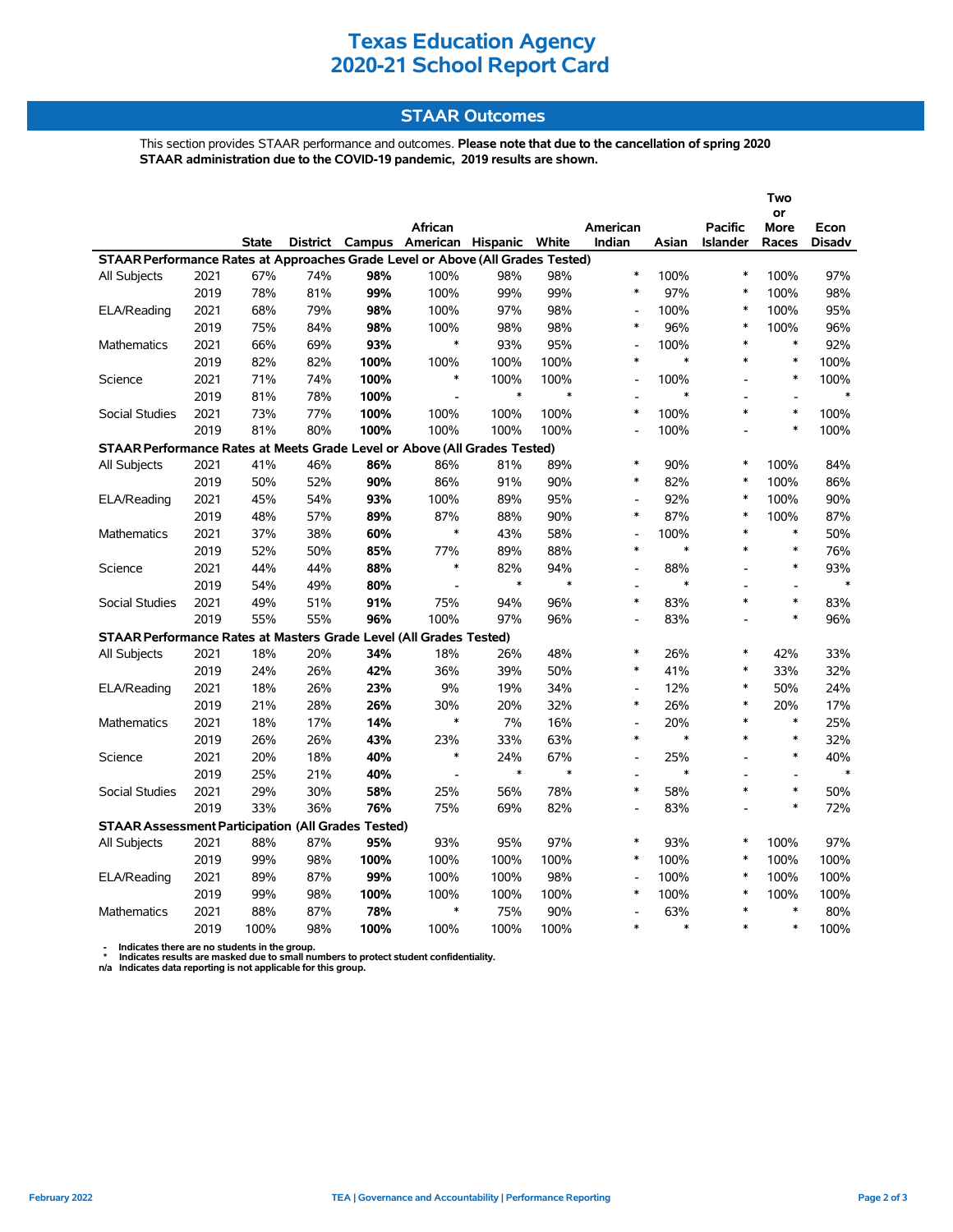### **Graduation and College, Career, and Military Readiness Outcomes**

This section provides graduation, graduation plan, and College, Career, and Military Readiness rates. Please note that 2019-20 College, Career, and Military Ready data excludes military enlistment and the CTE coherent sequence indicator.

|                                                              | State |                       | District Campus  | African<br>American Hispanic |                                | White  | American<br>Indian | Asian                | Pacific<br><b>Islander</b> | Two or<br>More<br>Races | Econ<br><b>Disadv</b> |
|--------------------------------------------------------------|-------|-----------------------|------------------|------------------------------|--------------------------------|--------|--------------------|----------------------|----------------------------|-------------------------|-----------------------|
| Annual Dropout Rate (Gr 9-12)                                |       |                       |                  |                              |                                |        |                    |                      |                            |                         |                       |
| 2019-20                                                      | 1.6%  | 0.3%                  | $0.0\%$          | 0.0%                         | 0.0%                           | 0.0%   | $\ast$             | $0.0\%$              | $\ast$                     | 0.0%                    | $0.0\%$               |
| 2018-19                                                      | 1.9%  | 0.9%                  | $0.0\%$          | 0.0%                         | 0.0%                           | 0.0%   |                    | 0.0%                 | $\ast$                     | 0.0%                    | $0.0\%$               |
| 4-Year Longitudinal Rate (Gr 9-12)                           |       |                       |                  |                              |                                |        |                    |                      |                            |                         |                       |
| Class of 2020                                                |       |                       |                  |                              |                                |        |                    |                      |                            |                         |                       |
| Graduated                                                    | 90.3% | 96.5%                 | 98.5%            | 100.0%                       | 100.0%                         | 100.0% |                    | 83.3%                |                            |                         | 95.2%                 |
| Graduates, TxCHSE, & Cont 94.6%                              |       | 97.8%                 | 98.5%            | 100.0%                       | 100.0%                         | 100.0% |                    | 83.3%                |                            | ∗                       | 95.2%                 |
| Class of 2019                                                |       |                       |                  |                              |                                |        |                    |                      |                            |                         |                       |
| Graduated                                                    | 90.0% | 97.4%                 | 100.0%           | 100.0%                       | 100.0%                         | 100.0% |                    | 100.0%               |                            | ∗                       | 100.0%                |
| Graduates, TxCHSE, & Cont 94.1%                              |       | 99.0%                 | 100.0%           | 100.0%                       | 100.0%                         | 100.0% |                    | 100.0%               |                            | ∗                       | 100.0%                |
| 5-Year Extended Longitudinal Rate (Gr 9-12)                  |       |                       |                  |                              |                                |        |                    |                      |                            |                         |                       |
| Class of 2019                                                |       |                       |                  |                              |                                |        |                    |                      |                            |                         |                       |
| Graduated                                                    | 92.0% | 99.0%                 | 100.0%           | 100.0%                       | 100.0%                         | 100.0% |                    | 100.0%               |                            |                         | 100.0%                |
| Graduates, TxCHSE, & Cont 93.9%                              |       | 99.0%                 | 100.0%           | 100.0%                       | 100.0%                         | 100.0% |                    | 100.0%               |                            | ∗                       | 100.0%                |
| Class of 2018                                                |       |                       |                  |                              |                                |        |                    |                      |                            |                         |                       |
| Graduated                                                    | 92.2% | 94.2%                 | 100.0%           | 100.0%                       | 100.0%                         | 100.0% |                    |                      |                            | 100.0%                  | 100.0%                |
| Graduates, TxCHSE, & Cont 93.9%                              |       | 94.5%                 | 100.0%           | 100.0%                       | 100.0%                         | 100.0% |                    | $\ast$               |                            | 100.0%                  | 100.0%                |
| 6-Year Extended Longitudinal Rate (Gr 9-12)<br>Class of 2018 |       |                       |                  |                              |                                |        |                    |                      |                            |                         |                       |
| Graduated                                                    | 92.6% | 94.2%                 | 100.0%           | 100.0%                       | 100.0%                         | 100.0% |                    | ∗                    |                            | 100.0%                  | 100.0%                |
| Graduates, TxCHSE, & Cont 93.9%                              |       | 94.8%                 | 100.0%           | 100.0%                       | 100.0%                         | 100.0% |                    | $\ast$               | $\overline{\phantom{a}}$   | 100.0%                  | 100.0%                |
| Class of 2017                                                |       |                       |                  |                              |                                |        |                    |                      |                            |                         |                       |
| Graduated                                                    | 92.4% | 83.6%                 | 100.0%           | 100.0%                       | 100.0%                         | 100.0% |                    | $\ast$               |                            | ∗                       | 100.0%                |
| Graduates, TxCHSE, & Cont 93.7%                              |       | 87.2%                 | 100.0%           | 100.0%                       | 100.0%                         | 100.0% |                    | $\ast$               |                            | $\ast$                  | 100.0%                |
| 4-Year Federal Graduation Rate Without Exclusions (Gr 9-12)  |       |                       |                  |                              |                                |        |                    |                      |                            |                         |                       |
| Class of 2020                                                | 90.3% | 96.5%                 | 98.5%            | 100.0%                       | 100.0%                         | 100.0% |                    | 83.3%                |                            |                         | 95.2%                 |
| Class of 2019                                                | 90.0% | 97.4%                 | 100.0%           | 100.0%                       | 100.0%                         | 100.0% |                    | 100.0%               |                            | ∗                       | 100.0%                |
| RHSP/DAP Graduates (Longitudinal Rate)                       |       |                       |                  |                              |                                |        |                    |                      |                            |                         |                       |
| Class of 2020                                                | 83.0% |                       |                  |                              |                                |        |                    |                      |                            |                         |                       |
| Class of 2019                                                | 73.3% |                       |                  |                              |                                |        |                    |                      |                            |                         |                       |
| RHSP/DAP/FHSP-E/FHSP-DLA Graduates (Longitudinal Rate)       |       |                       |                  |                              |                                |        |                    |                      |                            |                         |                       |
| Class of 2020                                                | 87.8% | 94.6%                 | 98.5%            | 80.0%                        | 100.0%                         | 100.0% |                    | 100.0%               |                            | ∗                       | 95.0%                 |
| Class of 2019                                                | 87.6% | 97.7%                 | 100.0%           | 100.0%                       | 100.0%                         | 100.0% |                    | 100.0%               | $\overline{\phantom{a}}$   | ∗                       | 100.0%                |
| College, Career, and Military Ready (Annual Graduates)       |       |                       |                  |                              |                                |        |                    |                      |                            |                         |                       |
| 2019-20                                                      | 63.0% | 84.4%                 | 94.0%            | 100.0%                       | 93.1%                          | 92.3%  |                    | 100.0%               |                            |                         | 100.0%                |
| 2018-19                                                      | 72.9% | 87.8%                 | 95.6%            | 100.0%                       | 90.0%                          | 96.8%  |                    | 100.0%               |                            | $\ast$                  | 100.0%                |
| <b>SAT/ACT Results (Annual Graduates)</b>                    |       |                       |                  |                              |                                |        |                    |                      |                            |                         |                       |
| Tested<br>2019-20                                            |       |                       |                  |                              |                                |        |                    |                      |                            | ∗                       |                       |
| 2018-19                                                      | 76.7% | 86.6%<br>75.0% 100.0% | 100.0%<br>100.0% | 100.0%<br>100.0%             | 100.0% 100.0%<br>100.0% 100.0% |        |                    | $-100.0\%$<br>100.0% |                            |                         | 100.0%                |
|                                                              |       |                       |                  |                              |                                |        |                    |                      |                            |                         | 100.0%                |
| Average SAT Score<br>2019-20                                 | 1019  | 1127                  | 1092             | 1030                         | 1057                           | 1145   |                    | 1138                 |                            |                         | 1014                  |
| 2018-19                                                      | 1027  | 1158                  | 1148             | 1000                         | 1100                           | 1200   |                    | 1252                 |                            |                         | 1134                  |
| Average ACT Score                                            |       |                       |                  |                              |                                |        |                    |                      |                            |                         |                       |
| 2019-20                                                      | 20.2  | 24.8                  | 23.5             |                              | 22.3                           | 26.0   |                    |                      |                            |                         | $\ast$                |
| 2018-19                                                      | 20.6  | 24.8                  | 24.3             |                              | $\ast$                         | 25.5   |                    |                      |                            |                         | *                     |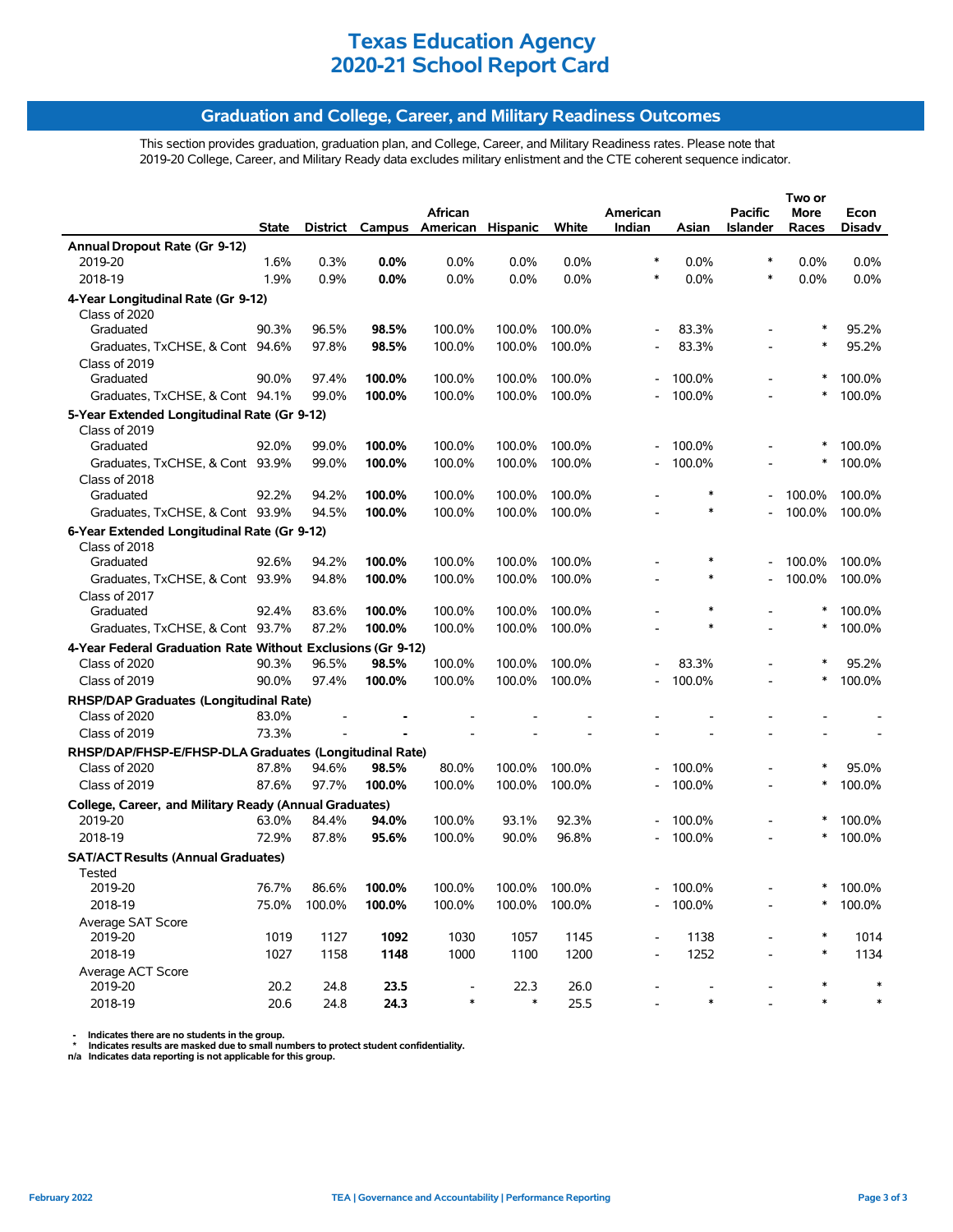### **Texas Education Agency 2020-21 School Report Card VISTA ACADEMY OF BEAUMONT (221801052)**

#### **Accountability Rating School Information**

# Not Rated: Declared State of Disaster

Given the Impact of COVID-19, all districts and schools received a label of *Not Rated: Declared State of Disaster.*

**District Name:** TEXAS COLLEGE PREPARATORY ACADEMIE **Campus Type:** Elementary **Total Students:** 139

**Grade Span:** KG - 05

For more information about this campus, see https://TXschools.gov or the TexasAcademic Performance Report at https://rptsvr1.tea.texas.gov/perfreport/tapr/2021/index.html

### **Distinction Design[ations](https://TXschools.gov)**

**Distinction Designations were not awarded in 2021.**

School Leadership  $$1,167$  \$946 \$620

#### **School and Student Information**

This section provides demographic information about VISTA ACADEMY OF BEAUMONT, including attendance rates; enrollment percentages for various student groups; student mobility rates; and class size averages at the campus, district, and state level, where applicable.

|                                     | <b>CampusDistrict State</b> |                   |         |                                                | Campus | <b>District</b> | <b>State</b> |
|-------------------------------------|-----------------------------|-------------------|---------|------------------------------------------------|--------|-----------------|--------------|
| Attendance Rate (2019-20)           |                             | 98.9% 98.9% 98.3% |         | <b>Class Size Averages by Grade or Subject</b> |        |                 |              |
| <b>Enrollment by Race/Ethnicity</b> |                             |                   |         |                                                |        |                 |              |
| African American                    |                             | 56.8% 15.4% 12.7% |         | Elementary                                     |        |                 |              |
| Hispanic                            |                             | 10.1% 32.1% 52.9% |         | Kindergarten                                   | 15.0   | 17.2            | 17.7         |
| White                               |                             | 25.9% 39.9% 26.5% |         | Grade 1                                        | 14.5   | 19.3            | 18.0         |
| American Indian                     | $0.0\%$                     | $0.4\%$           | 0.3%    | Grade 2                                        | 16.0   | 20.2            | 18.0         |
| Asian                               | 1.4%                        | $7.1\%$           | 4.7%    | Grade 3                                        | 22.0   | 19.6            | 18.2         |
| Pacific Islander                    | $0.0\%$                     |                   |         | Grade 4                                        | 10.4   | 20.3            | 18.3         |
|                                     |                             | $0.1\%$           | $0.2\%$ | Grade 5                                        | 14.5   | 19.5            | 19.8         |
| Two or More Races                   | 5.8%                        | 4.9%              | 2.7%    |                                                |        |                 |              |
| <b>Enrollment by Student Group</b>  |                             |                   |         |                                                |        |                 |              |
| Economically Disadvantaged          |                             | 61.9% 37.4% 60.3% |         |                                                |        |                 |              |
| Special Education                   |                             | 3.6% 7.1% 11.1%   |         |                                                |        |                 |              |
| Emergent Bilingual/EL               |                             | 2.2% 10.0% 20.7%  |         |                                                |        |                 |              |
| Mobility Rate (2019-20)             |                             | 22.9% 21.2% 13.8% |         |                                                |        |                 |              |

### **School Financial Information (2019-20)**

Various financial indicators based on actual data from the prior year are reported for the campus, district, and state. For more information, see

|                                        |     | Campus District State |                                     | Campus  | <b>District</b> | <b>State</b>     |
|----------------------------------------|-----|-----------------------|-------------------------------------|---------|-----------------|------------------|
| <b>Instructional Expenditure Ratio</b> | n/a | 66.2% 63.8%           | <b>Expenditures per Student</b>     |         |                 |                  |
| <b>Instructional Staff Percent</b>     | n/a | 64.7% 64.6%           | <b>Total Operating Expenditures</b> | \$9.325 |                 | \$9.225 \$10.406 |
|                                        |     |                       | Instruction                         | \$6.878 | \$5.681         | \$5,929          |
|                                        |     |                       | Instructional Leadership            | \$185   | \$210           | \$173            |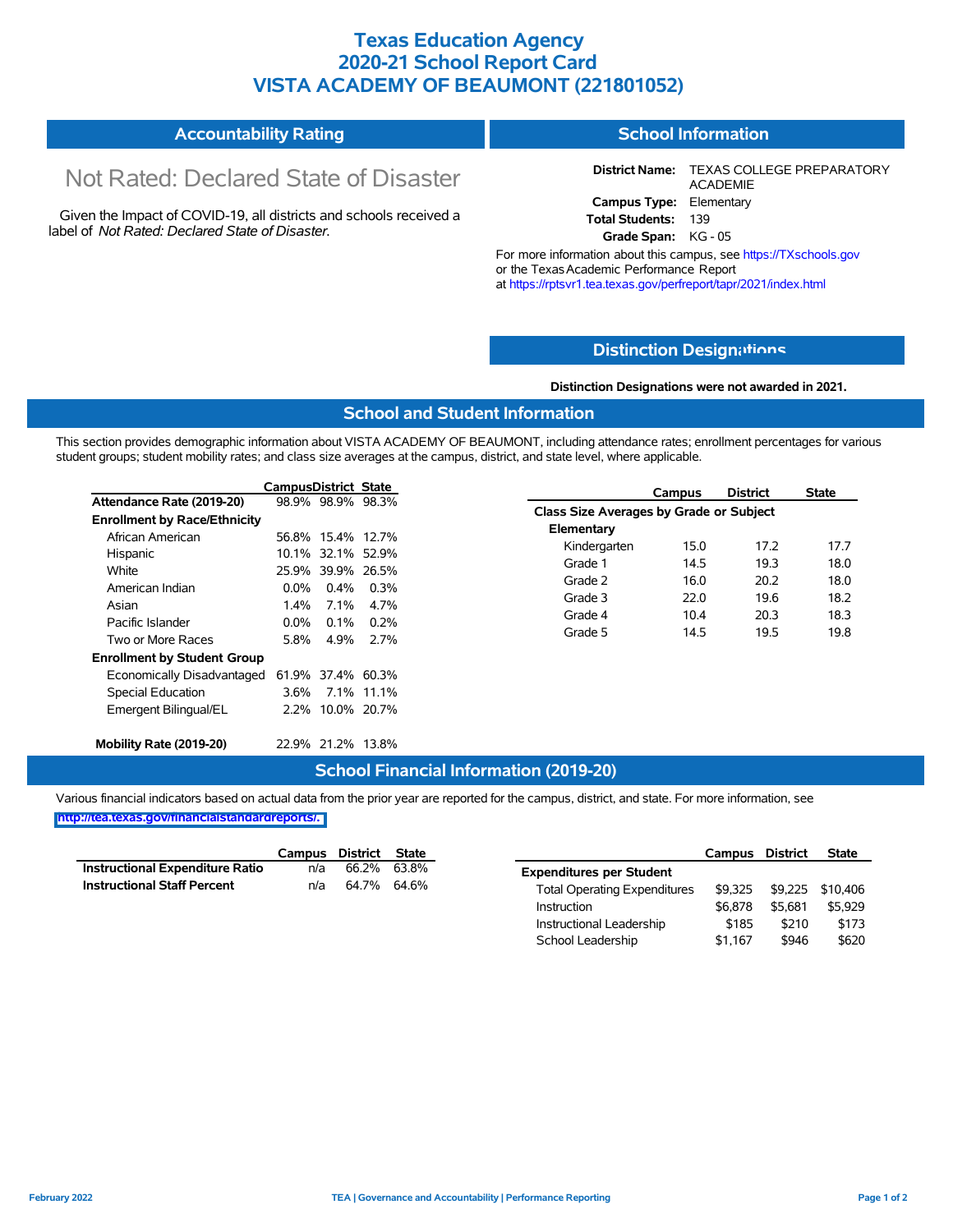### **STAAR Outcomes**

This section provides STAAR performance and outcomes. **Please note that due to the cancellation of spring 2020 STAAR administration due to the COVID-19 pandemic, 2019 results are shown.**

|                                                                                |      |              |     |                 |                   |        |        |                |        |                          | Two            |               |
|--------------------------------------------------------------------------------|------|--------------|-----|-----------------|-------------------|--------|--------|----------------|--------|--------------------------|----------------|---------------|
|                                                                                |      |              |     |                 |                   |        |        |                |        |                          | or             |               |
|                                                                                |      |              |     |                 | African           |        |        | American       |        | <b>Pacific</b>           | More           | Econ          |
|                                                                                |      | <b>State</b> |     | District Campus | American Hispanic |        | White  | Indian         | Asian  | <b>Islander</b>          | Races          | <b>Disadv</b> |
| STAAR Performance Rates at Approaches Grade Level or Above (All Grades Tested) |      |              |     |                 |                   |        |        |                |        |                          |                |               |
| All Subjects                                                                   | 2021 | 67%          | 74% | 49%             | 43%               | 71%    | 57%    | $\overline{a}$ | 67%    |                          | ∗              | 40%           |
|                                                                                | 2019 | 78%          | 81% | 68%             | 56%               | 58%    | 88%    |                | $\ast$ |                          | 56%            | 54%           |
| ELA/Reading                                                                    | 2021 | 68%          | 79% | 66%             | 59%               | 83%    | 77%    | L,             | $\ast$ |                          | $\ast$         | 58%           |
|                                                                                | 2019 | 75%          | 84% | 72%             | 65%               | 60%    | 88%    |                | $\ast$ |                          | $\ast$         | 64%           |
| Mathematics                                                                    | 2021 | 66%          | 69% | 44%             | 38%               | 67%    | 46%    | L,             | $\ast$ |                          | ∗              | 33%           |
|                                                                                | 2019 | 82%          | 82% | 69%             | 59%               | 67%    | 85%    |                | $\ast$ |                          | $\ast$         | 53%           |
| Writing                                                                        | 2021 | 58%          | 68% | 53%             | 50%               | $\ast$ | $\ast$ | L.             | $\ast$ |                          | $\overline{a}$ | 50%           |
|                                                                                | 2019 | 68%          | 75% | 66%             | 56%               | 50%    | 100%   |                | $\ast$ |                          | $\ast$         | 54%           |
| Science                                                                        | 2021 | 71%          | 74% | 17%             | 7%                | $\ast$ | 43%    |                |        |                          | $\ast$         | 0%            |
|                                                                                | 2019 | 81%          | 78% | 45%             | 20%               | 40%    | 86%    |                |        | $\overline{a}$           | $\overline{a}$ | 13%           |
| STAAR Performance Rates at Meets Grade Level or Above (All Grades Tested)      |      |              |     |                 |                   |        |        |                |        |                          |                |               |
| All Subjects                                                                   | 2021 | 41%          | 46% | 23%             | 15%               | 43%    | 35%    |                | 50%    |                          | ∗              | 16%           |
|                                                                                | 2019 | 50%          | 52% | 44%             | 31%               | 30%    | 67%    |                | $\ast$ |                          | 33%            | 24%           |
| ELA/Reading                                                                    | 2021 | 45%          | 54% | 34%             | 23%               | 50%    | 54%    |                | $\ast$ |                          | $\ast$         | 28%           |
|                                                                                | 2019 | 48%          | 57% | 48%             | 26%               | 40%    | 76%    | $\overline{a}$ | $\ast$ | $\overline{a}$           | $\ast$         | 25%           |
| <b>Mathematics</b>                                                             | 2021 | 37%          | 38% | 18%             | 13%               | 33%    | 23%    | $\overline{a}$ | $\ast$ |                          | $\ast$         | 11%           |
|                                                                                | 2019 | 52%          | 50% | 40%             | 32%               | 27%    | 56%    | ۰              | $\ast$ | $\overline{a}$           | $\ast$         | 22%           |
| Writing                                                                        | 2021 | 30%          | 36% | 24%             | 10%               | $\ast$ | $\ast$ | L.             | $\ast$ | $\overline{a}$           | $\overline{a}$ | 10%           |
|                                                                                | 2019 | 38%          | 43% | 48%             | 56%               | 38%    | 63%    | L.             | $\ast$ |                          | $\ast$         | 38%           |
| Science                                                                        | 2021 | 44%          | 44% | 8%              | 0%                | $\ast$ | 29%    | ٠              |        |                          | $\ast$         | 0%            |
|                                                                                | 2019 | 54%          | 49% | 36%             | 20%               | 0%     | 86%    |                |        |                          | $\overline{a}$ | 0%            |
| STAAR Performance Rates at Masters Grade Level (All Grades Tested)             |      |              |     |                 |                   |        |        |                |        |                          |                |               |
| <b>All Subjects</b>                                                            | 2021 | 18%          | 20% | 11%             | 4%                | 36%    | 19%    | $\overline{a}$ | 33%    |                          | $\ast$         | 5%            |
|                                                                                | 2019 | 24%          | 26% | 27%             | 18%               | 14%    | 43%    |                | $\ast$ |                          | 22%            | 10%           |
| ELA/Reading                                                                    | 2021 | 18%          | 26% | 13%             | 3%                | 33%    | 31%    |                | $\ast$ | $\overline{a}$           | $\ast$         | 6%            |
|                                                                                | 2019 | 21%          | 28% | 32%             | 24%               | 13%    | 50%    | L.             | $\ast$ | $\overline{a}$           | $\ast$         | 14%           |
| Mathematics                                                                    | 2021 | 18%          | 17% | 10%             | 5%                | 33%    | 15%    | $\overline{a}$ | $\ast$ |                          | $\ast$         | 6%            |
|                                                                                | 2019 | 26%          | 26% | 25%             | 18%               | 13%    | 41%    | ۰              | $\ast$ |                          | $\ast$         | 6%            |
| Writing                                                                        | 2021 | 9%           | 10% | 18%             | 10%               | $\ast$ | $\ast$ | $\frac{1}{2}$  | $\ast$ |                          | $\overline{a}$ | 10%           |
|                                                                                | 2019 | 14%          | 15% | 21%             | 11%               | 25%    | 25%    | L,             | $\ast$ | $\overline{\phantom{a}}$ | $\ast$         | 15%           |
| Science                                                                        | 2021 | 20%          | 18% | 4%              | 0%                | ∗      | 14%    |                |        |                          | $\ast$         | 0%            |
|                                                                                | 2019 | 25%          | 21% | 18%             | 10%               | 0%     | 43%    |                |        |                          | $\overline{a}$ | 0%            |
| <b>STAAR Assessment Participation (All Grades Tested)</b>                      |      |              |     |                 |                   |        |        |                |        |                          |                |               |
| All Subjects                                                                   | 2021 | 88%          | 87% | 100%            | 100%              | 100%   | 100%   |                | 100%   |                          | *              | 100%          |
|                                                                                | 2019 | 99%          | 98% | 100%            | 100%              | 100%   | 100%   |                | $\ast$ |                          | 100%           | 100%          |
| ELA/Reading                                                                    | 2021 | 89%          | 87% | 100%            | 100%              | 100%   | 100%   |                | $\ast$ |                          | $\ast$         | 100%          |
|                                                                                | 2019 | 99%          | 98% | 100%            | 100%              | 100%   | 100%   | L.             | $\ast$ |                          | $\ast$         | 100%          |
| <b>Mathematics</b>                                                             | 2021 | 88%          | 87% | 100%            | 100%              | 100%   | 100%   | $\overline{a}$ |        |                          | $\ast$         | 100%          |
|                                                                                | 2019 | 100%         | 98% | 100%            | 100%              | 100%   | 100%   |                | $\ast$ |                          | $\ast$         | 100%          |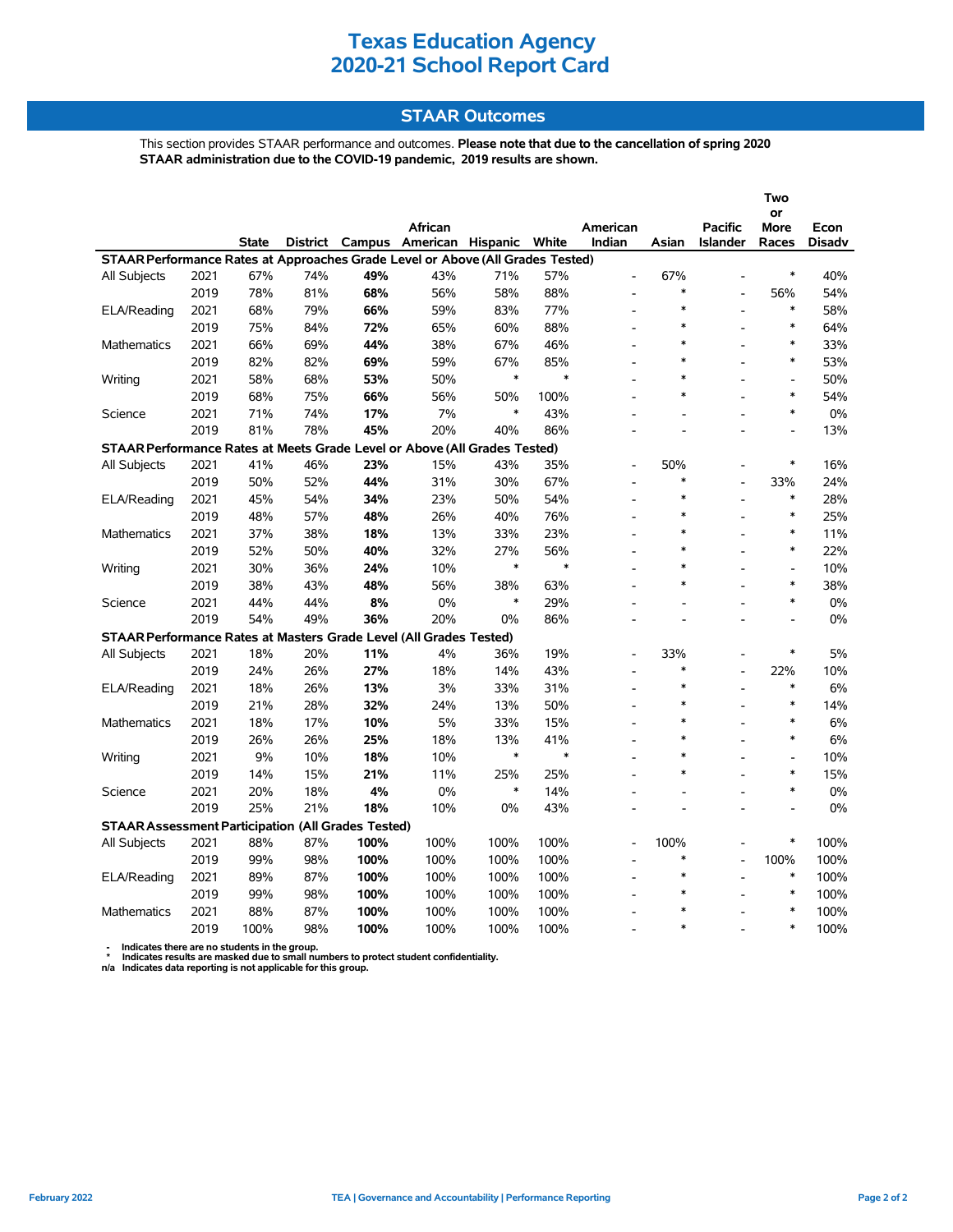### **Texas Education Agency 2020-21 School Report Card VISTA ACADEMY OF PASADENA (221801055)**

#### **Accountability Rating School Information**

# Not Rated: Declared State of Disaster

Given the Impact of COVID-19, all districts and schools received a label of *Not Rated: Declared State of Disaster.*

**District Name:** TEXAS COLLEGE PREPARATORY ACADEMIE **Campus Type:** Elementary **Total Students:** 199

**Grade Span:** KG - 07

For more information about this campus, see https://TXschools.gov or the Texas Academic Performance Report at https://rptsvr1.tea.texas.gov/perfreport/tapr/2021/index.html

### **Distinction Design[ations](https://TXschools.gov)**

**Distinction Designations were not awarded in 2021.**

School Leadership  $$1,295$  \$946 \$620

#### **School and Student Information**

This section provides demographic information about VISTA ACADEMY OF PASADENA, including attendance rates; enrollment percentages for various student groups; student mobility rates; and class size averages at the campus, district, and state level, where applicable.

|                                     | <b>CampusDistrict State</b> |         |                   | <b>District</b><br>Campus               | <b>State</b> |
|-------------------------------------|-----------------------------|---------|-------------------|-----------------------------------------|--------------|
| Attendance Rate (2019-20)           |                             |         | 98.2% 98.9% 98.3% | Class Size Averages by Grade or Subject |              |
| <b>Enrollment by Race/Ethnicity</b> |                             |         |                   |                                         |              |
| African American                    |                             |         | 11.6% 15.4% 12.7% | Elementary                              |              |
| Hispanic                            |                             |         | 71.9% 32.1% 52.9% | 17.2<br>Kindergarten<br>15.0            | 17.7         |
| White                               | 9.5%                        |         | 39.9% 26.5%       | 19.3<br>Grade 1<br>26.0                 | 18.0         |
| American Indian                     | 0.5%                        | $0.4\%$ | 0.3%              | Grade 2<br>20.2<br>25.0                 | 18.0         |
| Asian                               | 1.0%                        | 7.1%    | 4.7%              | Grade 3<br>11.9<br>19.6                 | 18.2         |
|                                     |                             |         |                   | 20.3<br>Grade 4<br>12.1                 | 18.3         |
| Pacific Islander                    | $0.0\%$                     | 0.1%    | 0.2%              | 19.5<br>Grade 5<br>13.8                 | 19.8         |
| Two or More Races                   | 5.5%                        | 4.9%    | 2.7%              | 20.4<br>Grade 6<br>22.0                 | 19.4         |
| <b>Enrollment by Student Group</b>  |                             |         |                   |                                         |              |
| Economically Disadvantaged          |                             |         | 74.9% 37.4% 60.3% | Secondary                               |              |
| Special Education                   | 5.5%                        |         | 7.1% 11.1%        | 22.0<br>15.0<br>English/Language Arts   | 15.7         |
| Emergent Bilingual/EL               |                             |         | 26.1% 10.0% 20.7% | <b>Mathematics</b><br>20.9<br>7.0       | 16.9         |
|                                     |                             |         |                   | 22.8<br>15.0<br>Science                 | 17.9         |
| Mobility Rate (2019-20)             |                             |         | 16.1% 21.2% 13.8% | Social Studies<br>21.5<br>15.0          | 18.3         |

#### **School Financial Information (2019-20)**

Various financial indicators based on actual data from the prior year are reported for the campus, district, and state. For more information, see

|                                        | Campus | District State |                                     | Campus                    | <b>District</b> | <b>State</b> |
|----------------------------------------|--------|----------------|-------------------------------------|---------------------------|-----------------|--------------|
| <b>Instructional Expenditure Ratio</b> | n/a    | 66.2% 63.8%    | <b>Expenditures per Student</b>     |                           |                 |              |
| <b>Instructional Staff Percent</b>     | n/a    | 64.7% 64.6%    | <b>Total Operating Expenditures</b> | \$12,025 \$9,225 \$10,406 |                 |              |
|                                        |        |                | Instruction                         | \$9.401                   | \$5.681         | \$5,929      |
|                                        |        |                | Instructional Leadership            | \$190                     | \$210           | \$173        |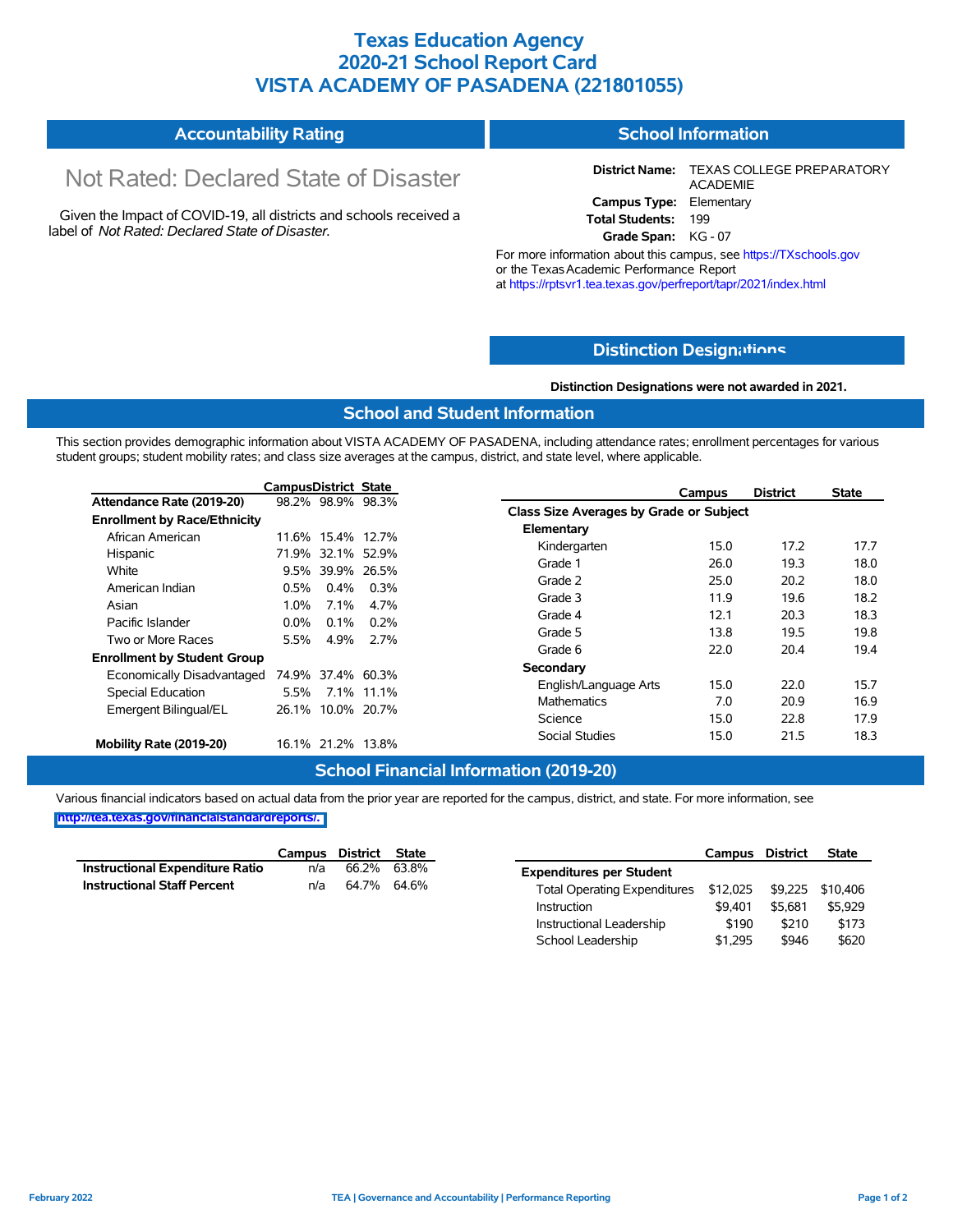### **STAAR Outcomes**

This section provides STAAR performance and outcomes. **Please note that due to the cancellation of spring 2020 STAAR administration due to the COVID-19 pandemic, 2019 results are shown.**

|                                                                                |      |              |                 |            |                          |      |                  |                          |                |                                   | Two                      |               |
|--------------------------------------------------------------------------------|------|--------------|-----------------|------------|--------------------------|------|------------------|--------------------------|----------------|-----------------------------------|--------------------------|---------------|
|                                                                                |      |              |                 |            |                          |      |                  |                          |                |                                   | or                       |               |
|                                                                                |      | <b>State</b> | <b>District</b> |            | African                  |      | White            | American<br>Indian       | Asian          | <b>Pacific</b><br><b>Islander</b> | More                     | Econ          |
| STAAR Performance Rates at Approaches Grade Level or Above (All Grades Tested) |      |              |                 |            | Campus American Hispanic |      |                  |                          |                |                                   | Races                    | <b>Disadv</b> |
|                                                                                | 2021 | 67%          | 74%             | 45%        | 50%                      | 43%  | 46%              |                          | *              |                                   | 50%                      | 38%           |
| All Subjects                                                                   | 2019 | 78%          | 81%             |            |                          | 73%  | 73%              |                          | 88%            |                                   | 60%                      | 72%           |
|                                                                                |      | 68%          | 79%             | 74%<br>54% | 84%<br>67%               |      | 50%              | L,                       | $\ast$         |                                   | $\ast$                   | 45%           |
| <b>ELA/Reading</b>                                                             | 2021 |              |                 |            |                          | 52%  |                  |                          | $\ast$         |                                   | $\ast$                   |               |
|                                                                                | 2019 | 75%          | 84%             | 77%        | 100%                     | 76%  | 67%              | L,                       | $\ast$         |                                   | $\ast$                   | 73%           |
| Mathematics                                                                    | 2021 | 66%          | 69%             | 38%        | 42%                      | 36%  | 40%              | L,                       | *              |                                   | $\ast$                   | 33%           |
|                                                                                | 2019 | 82%          | 82%             | 76%        | 75%<br>$\ast$            | 75%  | 67%              | ٠                        |                |                                   | $\ast$                   | 75%           |
| Writing                                                                        | 2021 | 58%          | 68%             | 47%        | $\ast$                   | 40%  | $\ast$<br>$\ast$ | ÷.                       | $\overline{a}$ |                                   |                          | 38%           |
|                                                                                | 2019 | 68%          | 75%             | 59%        |                          | 50%  |                  |                          |                |                                   | $\overline{\phantom{a}}$ | 25%           |
| Science                                                                        | 2021 | 71%          | 74%             | 36%        | *                        | 39%  | 20%              |                          | $\ast$         |                                   | $\overline{a}$           | 32%           |
|                                                                                | 2019 | 81%          | 78%             | 74%        | $\ast$                   | 78%  | $\ast$           |                          |                |                                   | $\ast$                   | 85%           |
| STAAR Performance Rates at Meets Grade Level or Above (All Grades Tested)      |      |              |                 |            |                          |      |                  |                          |                |                                   |                          |               |
| All Subjects                                                                   | 2021 | 41%          | 46%             | 17%        | 23%                      | 13%  | 32%              |                          | *              |                                   | 25%                      | 12%           |
|                                                                                | 2019 | 50%          | 52%             | 34%        | 47%                      | 28%  | 59%              | L,                       | 50%            |                                   | $0\%$                    | 32%           |
| <b>ELA/Reading</b>                                                             | 2021 | 45%          | 54%             | 26%        | 33%                      | 22%  | 40%              | Ĭ.                       | *              |                                   | $\ast$                   | 20%           |
|                                                                                | 2019 | 48%          | 57%             | 42%        | 63%                      | 36%  | 67%              | $\overline{\phantom{a}}$ | *              |                                   | $\ast$                   | 40%           |
| <b>Mathematics</b>                                                             | 2021 | 37%          | 38%             | 9%         | 8%                       | 6%   | 30%              | L,                       | *              |                                   | $\ast$                   | 7%            |
|                                                                                | 2019 | 52%          | 50%             | 32%        | 38%                      | 27%  | 56%              | ۰                        | $\ast$         |                                   | $\ast$                   | 29%           |
| Writing                                                                        | 2021 | 30%          | 36%             | 16%        | $\ast$                   | 8%   | $\ast$           | ÷.                       | $\overline{a}$ |                                   | $\ast$                   | 8%            |
|                                                                                | 2019 | 38%          | 43%             | 12%        | $\ast$                   | 7%   | $\ast$           |                          | $\overline{a}$ |                                   | $\overline{a}$           | 0%            |
| Science                                                                        | 2021 | 44%          | 44%             | 14%        | *                        | 11%  | 20%              |                          | $\ast$         |                                   | $\blacksquare$           | 11%           |
|                                                                                | 2019 | 54%          | 49%             | 26%        | $\ast$                   | 22%  | $\ast$           |                          |                |                                   | $\ast$                   | 31%           |
| STAAR Performance Rates at Masters Grade Level (All Grades Tested)             |      |              |                 |            |                          |      |                  |                          |                |                                   |                          |               |
| All Subjects                                                                   | 2021 | 18%          | 20%             | 8%         | 3%                       | 8%   | 7%               | L,                       | *              |                                   | 0%                       | 6%            |
|                                                                                | 2019 | 24%          | 26%             | 11%        | 11%                      | 8%   | 27%              | $\overline{a}$           | 25%            |                                   | 0%                       | 11%           |
| ELA/Reading                                                                    | 2021 | 18%          | 26%             | 16%        | 8%                       | 17%  | 10%              |                          | *              |                                   | $\ast$                   | 11%           |
|                                                                                | 2019 | 21%          | 28%             | 14%        | 13%                      | 9%   | 44%              | $\overline{a}$           | *              |                                   | $\ast$                   | 17%           |
| <b>Mathematics</b>                                                             | 2021 | 18%          | 17%             | 2%         | 0%                       | 1%   | 10%              | L,                       | $\ast$         |                                   | $\ast$                   | 1%            |
|                                                                                | 2019 | 26%          | 26%             | 12%        | 13%                      | 11%  | 11%              | ۰                        | $\ast$         |                                   | $\ast$                   | 10%           |
| Writing                                                                        | 2021 | 9%           | 10%             | 3%         | $\ast$                   | 4%   | $\ast$           |                          |                |                                   | $\ast$                   | 4%            |
|                                                                                | 2019 | 14%          | 15%             | 0%         | $\ast$                   | 0%   | ∗                | ٠                        | $\blacksquare$ |                                   | $\blacksquare$           | 0%            |
| Science                                                                        | 2021 | 20%          | 18%             | 4%         | $\ast$                   | 6%   | 0%               |                          | $\ast$         |                                   | $\overline{a}$           | 5%            |
|                                                                                | 2019 | 25%          | 21%             | 4%         | $\ast$                   | 0%   | $\ast$           |                          |                |                                   | $\ast$                   | 0%            |
| <b>STAAR Assessment Participation (All Grades Tested)</b>                      |      |              |                 |            |                          |      |                  |                          |                |                                   |                          |               |
| All Subjects                                                                   | 2021 | 88%          | 87%             | 97%        | 97%                      | 100% | 91%              |                          | *              |                                   | 62%                      | 96%           |
|                                                                                | 2019 | 99%          | 98%             | 100%       | 100%                     | 100% | 100%             | $\overline{a}$           | 100%           |                                   | 100%                     | 100%          |
| ELA/Reading                                                                    | 2021 | 89%          | 87%             | 96%        | 92%                      | 100% | 92%              |                          | *              |                                   | 60%                      | 95%           |
|                                                                                | 2019 | 99%          | 98%             | 100%       | 100%                     | 100% | 100%             | $\overline{a}$           | $\ast$         |                                   | $\ast$                   | 100%          |
| <b>Mathematics</b>                                                             | 2021 | 88%          | 87%             | 97%        | 100%                     | 100% | 92%              | Ē,                       | $\ast$         |                                   | 60%                      | 96%           |
|                                                                                | 2019 | 100%         | 98%             | 100%       | 100%                     | 100% | 100%             |                          | $\ast$         |                                   | $\ast$                   | 100%          |
|                                                                                |      |              |                 |            |                          |      |                  |                          |                |                                   |                          |               |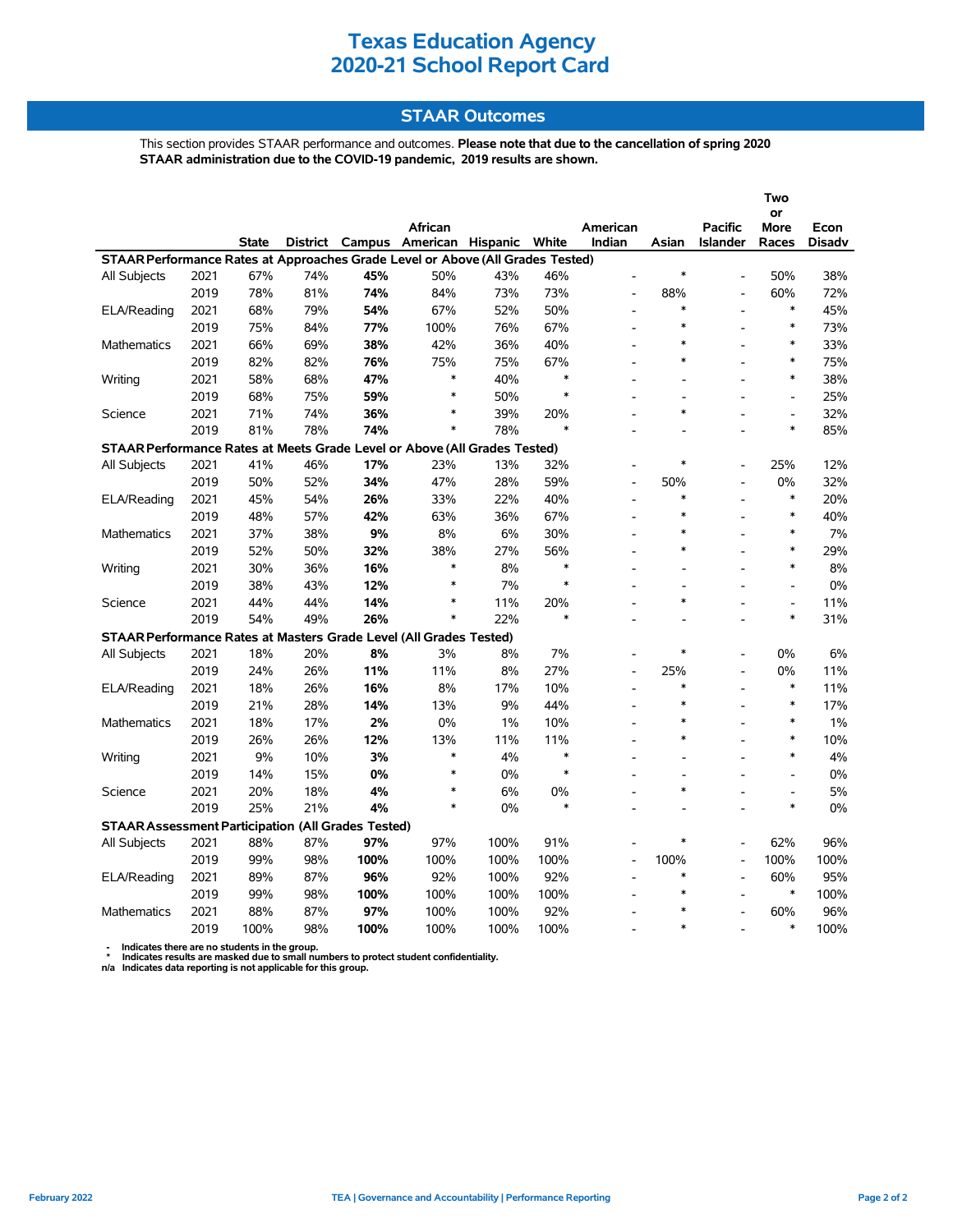### **Texas Education Agency 2020-21 School Report Card ISCHOOL HIGH AT THE WOODLANDS (221801056)**

#### **Accountability Rating School Information**

# Not Rated: Declared State of Disaster

Given the Impact of COVID-19, all districts and schools received a label of *Not Rated: Declared State of Disaster.*

**District Name:** TEXAS COLLEGE PREPARATORY ACADEMIE **Campus Type:** High School **Total Students:** 307 **Grade Span:** 09 - 12

For more information about this campus, see https://TXschools.gov or the TexasAcademic Performance Report at https://rptsvr1.tea.texas.gov/perfreport/tapr/2021/index.html

### **Distinction Design[ations](https://TXschools.gov)**

**Distinction Designations were not awarded in 2021.**

School Leadership  $$1,236$  \$946 \$620

#### **School and Student Information**

This section provides demographic information about ISCHOOL HIGH AT THE WOODLANDS, including attendance rates; enrollment percentages for various student groups; student mobility rates; and class size averages at the campus, district, and state level, where applicable.

|                                     | <b>CampusDistrict State</b> |                   |             |
|-------------------------------------|-----------------------------|-------------------|-------------|
| Attendance Rate (2019-20)           |                             | 98.1% 98.9% 98.3% |             |
| <b>Enrollment by Race/Ethnicity</b> |                             |                   |             |
| African American                    | 7.8%                        | 15.4%             | 127%        |
| Hispanic                            |                             | 36.0% 32.1%       | 52.9%       |
| White                               | 49.0%                       | 39.9%             | 26.5%       |
| American Indian                     | 0.6%                        | $0.4\%$           | $0.3\%$     |
| Asian                               | 2.9%                        | 7 1%              | 4.7%        |
| Pacific Islander                    | 0.0%                        | $0.1\%$           | 0.2%        |
| Two or More Races                   | 3.6%                        | 4 9%              | 27%         |
| <b>Enrollment by Student Group</b>  |                             |                   |             |
| Economically Disadvantaged          |                             | 16.3% 37.4%       | 60.3%       |
| <b>Special Education</b>            | 3.9%                        | $7.1\%$           | 11.1%       |
| Emergent Bilingual/EL               | 1.3%                        |                   | 10.0% 20.7% |
| Mobility Rate (2019-20)             |                             | 12.8% 21.2%       | 13.8%       |

#### **School Financial Information (2019-20)**

Various financial indicators based on actual data from the prior year are reported for the campus, district, and state. For more information, see

|                                        |     | Campus District State |                                     | Campus  | <b>District</b> | <b>State</b>     |
|----------------------------------------|-----|-----------------------|-------------------------------------|---------|-----------------|------------------|
| <b>Instructional Expenditure Ratio</b> | n/a | 66.2% 63.8%           | <b>Expenditures per Student</b>     |         |                 |                  |
| <b>Instructional Staff Percent</b>     | n/a | 64.7% 64.6%           | <b>Total Operating Expenditures</b> | \$6.109 |                 | \$9,225 \$10,406 |
|                                        |     |                       | Instruction                         | \$4.065 | \$5.681         | \$5,929          |
|                                        |     |                       | Instructional Leadership            | \$163   | \$210           | \$173            |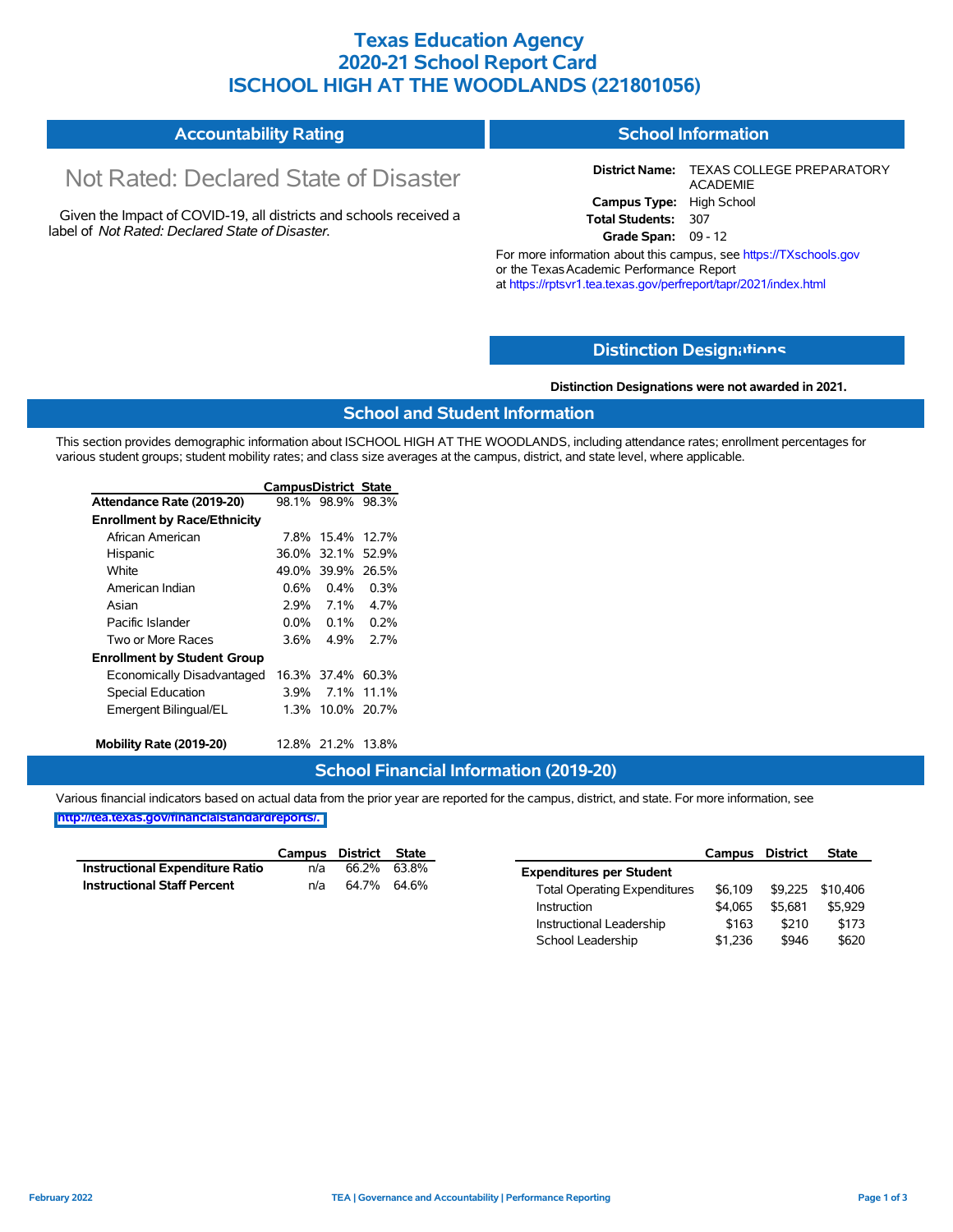### **STAAR Outcomes**

This section provides STAAR performance and outcomes. **Please note that due to the cancellation of spring 2020 STAAR administration due to the COVID-19 pandemic, 2019 results are shown.**

|                                                                                |      |       |     |      |                                                    |      |      |                          |               |                                   | Two           |                |
|--------------------------------------------------------------------------------|------|-------|-----|------|----------------------------------------------------|------|------|--------------------------|---------------|-----------------------------------|---------------|----------------|
|                                                                                |      |       |     |      |                                                    |      |      |                          |               |                                   | or            |                |
|                                                                                |      | State |     |      | African<br>District Campus American Hispanic White |      |      | American<br>Indian       | Asian         | <b>Pacific</b><br><b>Islander</b> | More<br>Races | Econ<br>Disadv |
| STAAR Performance Rates at Approaches Grade Level or Above (All Grades Tested) |      |       |     |      |                                                    |      |      |                          |               |                                   |               |                |
| All Subjects                                                                   | 2021 | 67%   | 74% | 98%  | 93%                                                | 99%  | 99%  | $\ast$                   | 100%          | L,                                | 100%          | 98%            |
|                                                                                | 2019 | 78%   | 81% | 99%  | 89%                                                | 99%  | 100% | $\ast$                   | 93%           | $\ast$                            | 100%          | 99%            |
| ELA/Reading                                                                    | 2021 | 68%   | 79% | 98%  | 89%                                                | 100% | 98%  | $\ast$                   | $\ast$        |                                   | $\ast$        | 94%            |
|                                                                                | 2019 | 75%   | 84% | 98%  | 78%                                                | 98%  | 100% | *                        | 100%          | $\overline{a}$                    | 100%          | 97%            |
| Mathematics                                                                    | 2021 | 66%   | 69% | 94%  | 83%                                                | 95%  | 95%  | $\ast$                   | $\ast$        | $\overline{a}$                    | ∗             | 100%           |
|                                                                                | 2019 | 82%   | 82% | 98%  | $\ast$                                             | 100% | 100% |                          | $\ast$        |                                   | $\ast$        | 100%           |
| Science                                                                        | 2021 | 71%   | 74% | 100% | 100%                                               | 100% | 100% |                          | $\ast$        |                                   | $\ast$        | 100%           |
|                                                                                | 2019 | 81%   | 78% | 100% | $\ast$                                             | 100% | 100% | $\overline{\phantom{a}}$ | $\ast$        |                                   | $\ast$        | 100%           |
|                                                                                | 2021 | 73%   | 77% | 100% | 100%                                               | 100% | 100% |                          | $\ast$        |                                   | $\ast$        | 100%           |
| Social Studies                                                                 | 2019 | 81%   | 80% | 100% | $\ast$                                             | 100% | 100% | $\ast$                   | $\ast$        | $\ast$                            | $\ast$        | 100%           |
|                                                                                |      |       |     |      |                                                    |      |      |                          |               |                                   |               |                |
| STAAR Performance Rates at Meets Grade Level or Above (All Grades Tested)      |      |       |     |      |                                                    |      |      | $\ast$                   |               |                                   |               |                |
| All Subjects                                                                   | 2021 | 41%   | 46% | 80%  | 71%                                                | 78%  | 83%  | *                        | 86%           | L,<br>$\ast$                      | 100%          | 82%            |
|                                                                                | 2019 | 50%   | 52% | 87%  | 78%                                                | 89%  | 87%  | $\ast$                   | 79%<br>$\ast$ |                                   | 76%<br>$\ast$ | 87%            |
| ELA/Reading                                                                    | 2021 | 45%   | 54% | 87%  | 89%                                                | 85%  | 89%  | $\ast$                   |               | $\overline{a}$                    |               | 88%            |
|                                                                                | 2019 | 48%   | 57% | 92%  | 67%                                                | 92%  | 97%  | $\ast$                   | 83%<br>$\ast$ | $\overline{a}$                    | 88%<br>$\ast$ | 91%            |
| Mathematics                                                                    | 2021 | 37%   | 38% | 37%  | 0%<br>$\ast$                                       | 41%  | 36%  |                          | $\ast$        | $\overline{a}$                    |               | 50%            |
|                                                                                | 2019 | 52%   | 50% | 55%  |                                                    | 71%  | 44%  |                          |               |                                   | $\ast$        | 60%            |
| Science                                                                        | 2021 | 44%   | 44% | 92%  | 86%                                                | 93%  | 93%  |                          | $\ast$        |                                   | $\ast$        | 92%            |
|                                                                                | 2019 | 54%   | 49% | 97%  | $\ast$                                             | 96%  | 98%  |                          | $\ast$        |                                   | $\ast$        | 95%            |
| Social Studies                                                                 | 2021 | 49%   | 51% | 93%  | 100%                                               | 95%  | 93%  |                          | $\ast$        |                                   | $\ast$        | 100%           |
|                                                                                | 2019 | 55%   | 55% | 92%  | $\ast$                                             | 96%  | 93%  | $\ast$                   | $\ast$        | $\ast$                            | $\ast$        | 100%           |
| STAAR Performance Rates at Masters Grade Level (All Grades Tested)             |      |       |     |      |                                                    |      |      |                          |               |                                   |               |                |
| All Subjects                                                                   | 2021 | 18%   | 20% | 35%  | 21%                                                | 29%  | 41%  | *                        | 71%           | $\overline{a}$                    | 44%           | 36%            |
|                                                                                | 2019 | 24%   | 26% | 39%  | 33%                                                | 38%  | 41%  | $\ast$                   | 50%           | $\ast$                            | 18%           | 41%            |
| ELA/Reading                                                                    | 2021 | 18%   | 26% | 18%  | 0%                                                 | 21%  | 20%  | $\ast$                   | $\ast$        | $\overline{a}$                    | $\ast$        | 29%            |
|                                                                                | 2019 | 21%   | 28% | 24%  | 22%                                                | 19%  | 29%  | $\ast$                   | 33%           | $\overline{a}$                    | 13%           | 25%            |
| Mathematics                                                                    | 2021 | 18%   | 17% | 11%  | 0%                                                 | 14%  | 5%   | $\ast$                   | $\ast$        |                                   | $\ast$        | 25%            |
|                                                                                | 2019 | 26%   | 26% | 19%  | $\ast$                                             | 29%  | 9%   |                          | $\ast$        |                                   | $\ast$        | 20%            |
| Science                                                                        | 2021 | 20%   | 18% | 48%  | 29%                                                | 33%  | 57%  |                          | $\ast$        |                                   | $\ast$        | 50%            |
|                                                                                | 2019 | 25%   | 21% | 51%  | $\ast$                                             | 43%  | 56%  | $\overline{\phantom{a}}$ | $\ast$        | $\overline{a}$                    | $\ast$        | 50%            |
| Social Studies                                                                 | 2021 | 29%   | 30% | 67%  | 67%                                                | 57%  | 71%  | $\overline{\phantom{a}}$ | $\ast$        | ۰                                 | $\ast$        | 44%            |
|                                                                                | 2019 | 33%   | 36% | 71%  | $\ast$                                             | 83%  | 68%  | $\ast$                   | $\ast$        | $\ast$                            | $\ast$        | 80%            |
| <b>STAAR Assessment Participation (All Grades Tested)</b>                      |      |       |     |      |                                                    |      |      |                          |               |                                   |               |                |
| All Subjects                                                                   | 2021 | 88%   | 87% | 99%  | 100%                                               | 100% | 98%  | $\ast$                   | 100%          | $\overline{a}$                    | 100%          | 100%           |
|                                                                                | 2019 | 99%   | 98% | 100% | 100%                                               | 100% | 100% | $\ast$                   | 100%          | $\ast$                            | 100%          | 100%           |
| ELA/Reading                                                                    | 2021 | 89%   | 87% | 98%  | 100%                                               | 100% | 96%  | $\ast$                   | $\ast$        |                                   | $\ast$        | 100%           |
|                                                                                | 2019 | 99%   | 98% | 100% | 100%                                               | 100% | 100% | *                        | 100%          |                                   | 100%          | 100%           |
| Mathematics                                                                    | 2021 | 88%   | 87% | 98%  | 100%                                               | 100% | 96%  | $\ast$                   | $\ast$        |                                   | $\ast$        | 100%           |
|                                                                                | 2019 | 100%  | 98% | 100% | $\ast$                                             | 100% | 100% |                          | $\ast$        |                                   | $\ast$        | 100%           |
|                                                                                |      |       |     |      |                                                    |      |      |                          |               |                                   |               |                |

 **- Indicates there are no students in the group. \* Indicates results are masked due to small numbers to protect student confidentiality.**

**n/a Indicates data reporting is not applicable for this group.**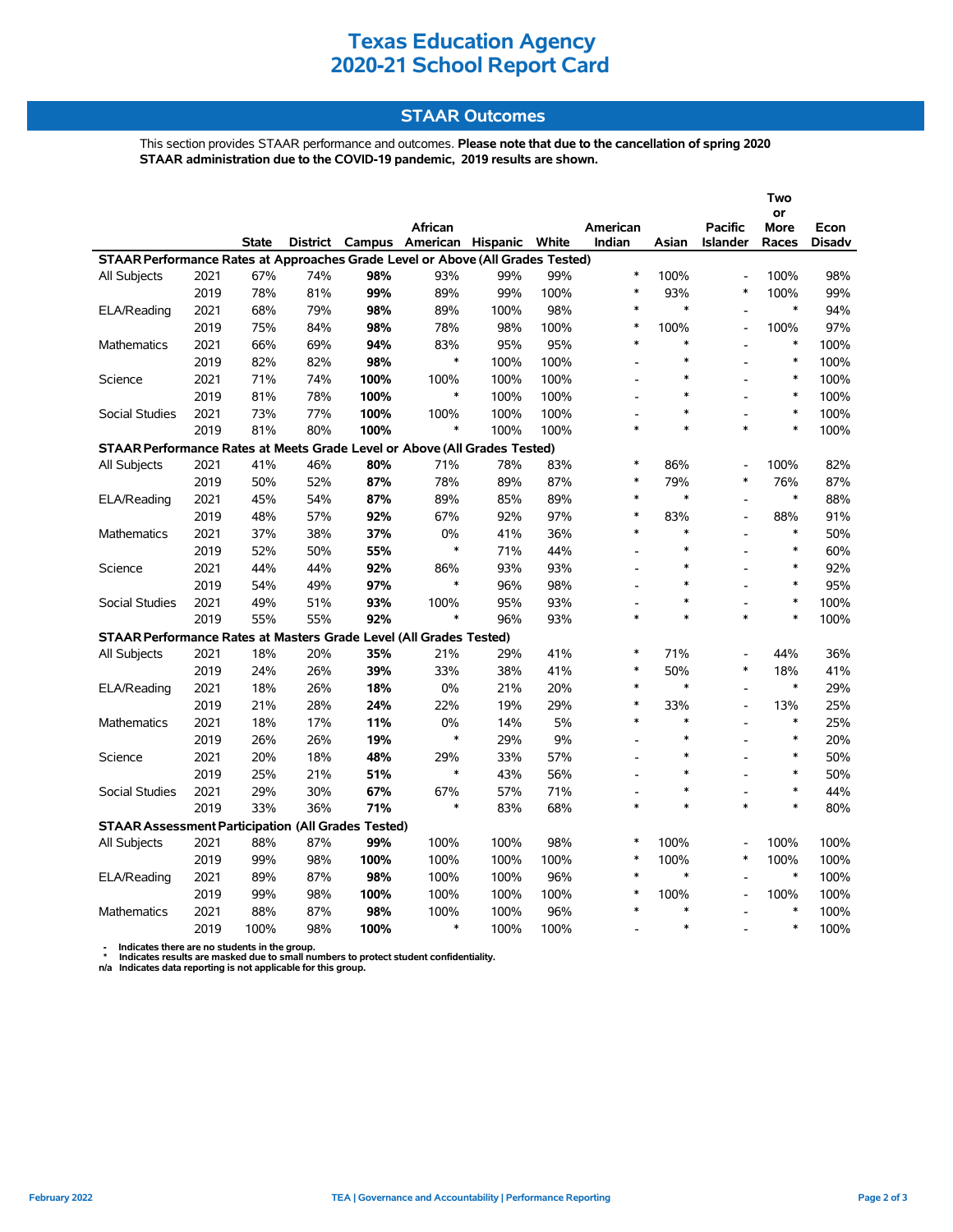### **Graduation and College, Career, and Military Readiness Outcomes**

This section provides graduation, graduation plan, and College, Career, and Military Readiness rates. Please note that 2019-20 College, Career, and Military Ready data excludes military enlistment and the CTE coherent sequence indicator.

| American Hispanic<br>White<br>Indian<br>Asian<br>Races<br>Disadv<br><b>State</b><br>District Campus<br>Islander<br>Annual Dropout Rate (Gr 9-12)<br>2019-20<br>1.6%<br>0.3%<br>0.0%<br>0.0%<br>0.0%<br>0.0%<br>$\ast$<br>0.0%<br>$\ast$<br>0.0%<br>0.0%<br>2018-19<br>1.9%<br>0.9%<br>0.9%<br>0.0%<br>0.9%<br>1.2%<br>$\ast$<br>0.0%<br>$\ast$<br>0.0%<br>0.0%<br>4-Year Longitudinal Rate (Gr 9-12)<br>Class of 2020<br>$\ast$<br>Graduated<br>90.3%<br>96.5%<br>100.0%<br>∗<br>100.0%<br>100.0%<br>$\ast$<br>*<br>100.0%<br>$\ast$<br>100.0%<br>$\ast$<br>100.0%<br>100.0%<br>*<br>$\ast$<br>100.0%<br>Graduates, TxCHSE, & Cont 94.6%<br>97.8%<br>Class of 2019<br>$\ast$<br>*<br>Graduated<br>90.0%<br>97.4%<br>94.0%<br>∗<br>100.0%<br>92.3%<br>*<br>100.0%<br>99.0%<br>100.0%<br>$\ast$<br>100.0%<br>100.0%<br>$\ast$<br>*<br>$\ast$<br>Graduates, TxCHSE, & Cont 94.1%<br>100.0% |
|-----------------------------------------------------------------------------------------------------------------------------------------------------------------------------------------------------------------------------------------------------------------------------------------------------------------------------------------------------------------------------------------------------------------------------------------------------------------------------------------------------------------------------------------------------------------------------------------------------------------------------------------------------------------------------------------------------------------------------------------------------------------------------------------------------------------------------------------------------------------------------------------|
|                                                                                                                                                                                                                                                                                                                                                                                                                                                                                                                                                                                                                                                                                                                                                                                                                                                                                         |
|                                                                                                                                                                                                                                                                                                                                                                                                                                                                                                                                                                                                                                                                                                                                                                                                                                                                                         |
|                                                                                                                                                                                                                                                                                                                                                                                                                                                                                                                                                                                                                                                                                                                                                                                                                                                                                         |
|                                                                                                                                                                                                                                                                                                                                                                                                                                                                                                                                                                                                                                                                                                                                                                                                                                                                                         |
|                                                                                                                                                                                                                                                                                                                                                                                                                                                                                                                                                                                                                                                                                                                                                                                                                                                                                         |
|                                                                                                                                                                                                                                                                                                                                                                                                                                                                                                                                                                                                                                                                                                                                                                                                                                                                                         |
|                                                                                                                                                                                                                                                                                                                                                                                                                                                                                                                                                                                                                                                                                                                                                                                                                                                                                         |
|                                                                                                                                                                                                                                                                                                                                                                                                                                                                                                                                                                                                                                                                                                                                                                                                                                                                                         |
|                                                                                                                                                                                                                                                                                                                                                                                                                                                                                                                                                                                                                                                                                                                                                                                                                                                                                         |
|                                                                                                                                                                                                                                                                                                                                                                                                                                                                                                                                                                                                                                                                                                                                                                                                                                                                                         |
|                                                                                                                                                                                                                                                                                                                                                                                                                                                                                                                                                                                                                                                                                                                                                                                                                                                                                         |
| 5-Year Extended Longitudinal Rate (Gr 9-12)                                                                                                                                                                                                                                                                                                                                                                                                                                                                                                                                                                                                                                                                                                                                                                                                                                             |
| Class of 2019<br>92.0%<br>99.0%<br>100.0%<br>*<br>100.0%<br>100.0%<br>$\ast$<br>*<br>*<br>100.0%<br>Graduated                                                                                                                                                                                                                                                                                                                                                                                                                                                                                                                                                                                                                                                                                                                                                                           |
| $\ast$<br>100.0%<br>100.0%<br>100.0%<br>$\ast$<br>$\ast$<br>100.0%<br>Graduates, TxCHSE, & Cont 93.9%<br>99.0%<br>*                                                                                                                                                                                                                                                                                                                                                                                                                                                                                                                                                                                                                                                                                                                                                                     |
| Class of 2018                                                                                                                                                                                                                                                                                                                                                                                                                                                                                                                                                                                                                                                                                                                                                                                                                                                                           |
| 96.7%<br>Graduated<br>92.2%<br>94.2%<br>∗<br>100.0%<br>94.4%<br>∗<br>*<br>100.0%                                                                                                                                                                                                                                                                                                                                                                                                                                                                                                                                                                                                                                                                                                                                                                                                        |
| 98.4%<br>97.2%<br>Graduates, TxCHSE, & Cont 93.9%<br>94.5%<br>100.0%<br>$\ast$<br>100.0%                                                                                                                                                                                                                                                                                                                                                                                                                                                                                                                                                                                                                                                                                                                                                                                                |
| 6-Year Extended Longitudinal Rate (Gr 9-12)                                                                                                                                                                                                                                                                                                                                                                                                                                                                                                                                                                                                                                                                                                                                                                                                                                             |
| Class of 2018                                                                                                                                                                                                                                                                                                                                                                                                                                                                                                                                                                                                                                                                                                                                                                                                                                                                           |
| 92.6%<br>94.2%<br>96.7%<br>$\ast$<br>100.0%<br>94.4%<br>∗<br>*<br>100.0%<br>Graduated                                                                                                                                                                                                                                                                                                                                                                                                                                                                                                                                                                                                                                                                                                                                                                                                   |
| $\ast$<br>97.2%<br>*<br>*<br>100.0%<br>Graduates, TxCHSE, & Cont 93.9%<br>94.8%<br>98.4%<br>100.0%                                                                                                                                                                                                                                                                                                                                                                                                                                                                                                                                                                                                                                                                                                                                                                                      |
| Class of 2017                                                                                                                                                                                                                                                                                                                                                                                                                                                                                                                                                                                                                                                                                                                                                                                                                                                                           |
| $\ast$<br>Graduated<br>92.4%<br>83.6%<br>97.0%<br>∗<br>100.0%<br>97.4%<br>$\ast$<br>83.3%<br>100.0%                                                                                                                                                                                                                                                                                                                                                                                                                                                                                                                                                                                                                                                                                                                                                                                     |
| $\ast$<br>$\ast$<br>83.3%<br>Graduates, TxCHSE, & Cont 93.7%<br>87.2%<br>98.5%<br>$\ast$<br>100.0%<br>100.0%<br>100.0%                                                                                                                                                                                                                                                                                                                                                                                                                                                                                                                                                                                                                                                                                                                                                                  |
| 4-Year Federal Graduation Rate Without Exclusions (Gr 9-12)                                                                                                                                                                                                                                                                                                                                                                                                                                                                                                                                                                                                                                                                                                                                                                                                                             |
| Class of 2020<br>96.5%<br>100.0%<br>$\ast$<br>100.0%<br>100.0%<br>$\ast$<br>$\ast$<br>90.3%<br>$\ast$<br>∗<br>100.0%                                                                                                                                                                                                                                                                                                                                                                                                                                                                                                                                                                                                                                                                                                                                                                    |
| $\ast$<br>100.0%<br>*<br>100.0%<br>Class of 2019<br>90.0%<br>97.4%<br>94.0%<br>*<br>92.3%<br>*                                                                                                                                                                                                                                                                                                                                                                                                                                                                                                                                                                                                                                                                                                                                                                                          |
| RHSP/DAP Graduates (Longitudinal Rate)                                                                                                                                                                                                                                                                                                                                                                                                                                                                                                                                                                                                                                                                                                                                                                                                                                                  |
| Class of 2020<br>83.0%                                                                                                                                                                                                                                                                                                                                                                                                                                                                                                                                                                                                                                                                                                                                                                                                                                                                  |
| Class of 2019<br>73.3%                                                                                                                                                                                                                                                                                                                                                                                                                                                                                                                                                                                                                                                                                                                                                                                                                                                                  |
| RHSP/DAP/FHSP-E/FHSP-DLA Graduates (Longitudinal Rate)                                                                                                                                                                                                                                                                                                                                                                                                                                                                                                                                                                                                                                                                                                                                                                                                                                  |
| $\ast$<br>Class of 2020<br>87.8%<br>94.6%<br>98.7%<br>∗<br>100.0%<br>97.8%<br>$\ast$<br>$\ast$<br>*<br>100.0%                                                                                                                                                                                                                                                                                                                                                                                                                                                                                                                                                                                                                                                                                                                                                                           |
| 87.6%<br>97.7%<br>100.0%<br>$\ast$<br>100.0%<br>100.0%<br>$\ast$<br>$\ast$<br>*<br>100.0%<br>Class of 2019                                                                                                                                                                                                                                                                                                                                                                                                                                                                                                                                                                                                                                                                                                                                                                              |
| College, Career, and Military Ready (Annual Graduates)                                                                                                                                                                                                                                                                                                                                                                                                                                                                                                                                                                                                                                                                                                                                                                                                                                  |
| 63.0%<br>$\ast$<br>96.0%<br>$\ast$<br>$\ast$<br>90.0%<br>2019-20<br>84.4%<br>90.4%<br>89.8%<br>∗<br>*                                                                                                                                                                                                                                                                                                                                                                                                                                                                                                                                                                                                                                                                                                                                                                                   |
| $\ast$<br>$\ast$<br>$\ast$<br>72.9%<br>87.8%<br>$\ast$<br>92.3%<br>75.0%<br>2018-19<br>89.4%<br>87.5%                                                                                                                                                                                                                                                                                                                                                                                                                                                                                                                                                                                                                                                                                                                                                                                   |
| <b>SAT/ACT Results (Annual Graduates)</b>                                                                                                                                                                                                                                                                                                                                                                                                                                                                                                                                                                                                                                                                                                                                                                                                                                               |
| I ested<br>86.6%<br>∗<br>*                                                                                                                                                                                                                                                                                                                                                                                                                                                                                                                                                                                                                                                                                                                                                                                                                                                              |
| 76.7%<br>79.5%<br>88.0%<br>73.5%<br>80.0%<br>2019-20<br>2018-19<br>*<br>∗<br>$\ast$<br>∗                                                                                                                                                                                                                                                                                                                                                                                                                                                                                                                                                                                                                                                                                                                                                                                                |
| 75.0%<br>100.0%<br>91.5%<br>92.3%<br>95.8%<br>81.8%                                                                                                                                                                                                                                                                                                                                                                                                                                                                                                                                                                                                                                                                                                                                                                                                                                     |
| Average SAT Score<br>1019<br>1138<br>$\ast$<br>1139<br>$\ast$<br>$\ast$<br>*<br>$\ast$<br>1140<br>2019-20<br>1127<br>1157                                                                                                                                                                                                                                                                                                                                                                                                                                                                                                                                                                                                                                                                                                                                                               |
| 2018-19<br>$\ast$<br>$\ast$<br>1027<br>1158<br>1174<br>1208<br>1155<br>$\ast$<br>1160                                                                                                                                                                                                                                                                                                                                                                                                                                                                                                                                                                                                                                                                                                                                                                                                   |
| Average ACT Score                                                                                                                                                                                                                                                                                                                                                                                                                                                                                                                                                                                                                                                                                                                                                                                                                                                                       |
| $\ast$<br>20.2<br>24.8<br>24.5<br>$\ast$<br>24.1<br>$\ast$<br>2019-20<br>$\ast$                                                                                                                                                                                                                                                                                                                                                                                                                                                                                                                                                                                                                                                                                                                                                                                                         |
| 23.4<br>$\ast$<br>24.3<br>$\ast$<br>2018-19<br>20.6<br>24.8<br>25.4<br>23.0                                                                                                                                                                                                                                                                                                                                                                                                                                                                                                                                                                                                                                                                                                                                                                                                             |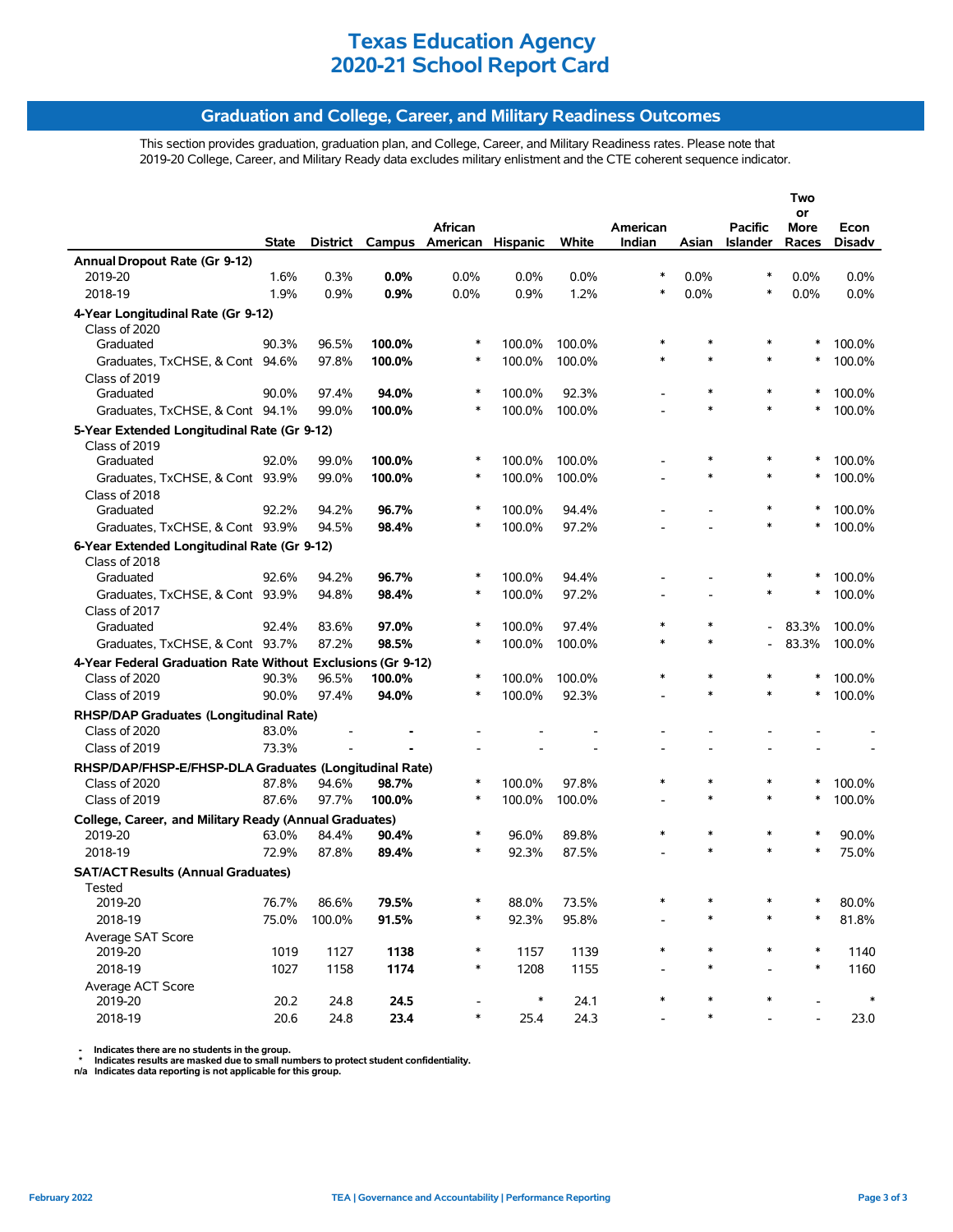### **Texas Education Agency 2020-21 School Report Card VISTA ACADEMY OF HUMBLE (221801057)**

#### **Accountability Rating School Information**

# Not Rated: Declared State of Disaster

Given the Impact of COVID-19, all districts and schools received a label of *Not Rated: Declared State of Disaster.*

**District Name:** TEXAS COLLEGE PREPARATORY ACADEMIE **Campus Type:** Elementary **Total Students:** 284

**Grade Span:** KG - 05

For more information about this campus, see https://TXschools.gov or the TexasAcademic Performance Report at https://rptsvr1.tea.texas.gov/perfreport/tapr/2021/index.html

### **Distinction Design[ations](https://TXschools.gov)**

**Distinction Designations were not awarded in 2021.**

School Leadership  $$965$  \$946 \$620

### **School and Student Information**

This section provides demographic information about VISTA ACADEMY OF HUMBLE, including attendance rates; enrollment percentages for various student groups; student mobility rates; and class size averages at the campus, district, and state level, where applicable.

|                                     | <b>CampusDistrict State</b> |                   |            |                                         | Campus | <b>District</b> | <b>State</b> |
|-------------------------------------|-----------------------------|-------------------|------------|-----------------------------------------|--------|-----------------|--------------|
| Attendance Rate (2019-20)           |                             | 99.1% 98.9% 98.3% |            | Class Size Averages by Grade or Subject |        |                 |              |
| <b>Enrollment by Race/Ethnicity</b> |                             |                   |            |                                         |        |                 |              |
| African American                    |                             | 38.0% 15.4% 12.7% |            | Elementary                              |        |                 |              |
| Hispanic                            |                             | 51.4% 32.1% 52.9% |            | Kindergarten                            | 19.0   | 17.2            | 17.7         |
| White                               |                             | 5.3% 39.9% 26.5%  |            | Grade 1                                 | 18.3   | 19.3            | 18.0         |
| American Indian                     | $0.7\%$                     | $0.4\%$           | $0.3\%$    | Grade 2                                 | 29.0   | 20.2            | 18.0         |
| Asian                               | $0.7\%$                     | $7.1\%$           | 4.7%       | Grade 3                                 | 16.5   | 19.6            | 18.2         |
| Pacific Islander                    | $0.7\%$                     | $0.1\%$           | 0.2%       | Grade 4                                 | 15.0   | 20.3            | 18.3         |
| Two or More Races                   | $3.2\%$                     | 4.9%              | 2.7%       | Grade 5                                 | 18.0   | 19.5            | 19.8         |
| <b>Enrollment by Student Group</b>  |                             |                   |            |                                         |        |                 |              |
| Economically Disadvantaged          |                             | 74.3% 37.4% 60.3% |            |                                         |        |                 |              |
| Special Education                   | 4.2%                        |                   | 7.1% 11.1% |                                         |        |                 |              |
| Emergent Bilingual/EL               |                             | 25.0% 10.0% 20.7% |            |                                         |        |                 |              |
| Mobility Rate (2019-20)             |                             | 6.6% 21.2% 13.8%  |            |                                         |        |                 |              |

### **School Financial Information (2019-20)**

Various financial indicators based on actual data from the prior year are reported for the campus, district, and state. For more information, see

|                                        |     | Campus District State |       |                                     | Campus  | District | <b>State</b>     |
|----------------------------------------|-----|-----------------------|-------|-------------------------------------|---------|----------|------------------|
| <b>Instructional Expenditure Ratio</b> | n/a | 66.2%                 | 63.8% | <b>Expenditures per Student</b>     |         |          |                  |
| <b>Instructional Staff Percent</b>     | n/a | 64.7% 64.6%           |       | <b>Total Operating Expenditures</b> | \$8.717 |          | \$9,225 \$10,406 |
|                                        |     |                       |       | Instruction                         | \$5.969 | \$5.681  | \$5,929          |
|                                        |     |                       |       | Instructional Leadership            | \$192   | \$210    | \$173            |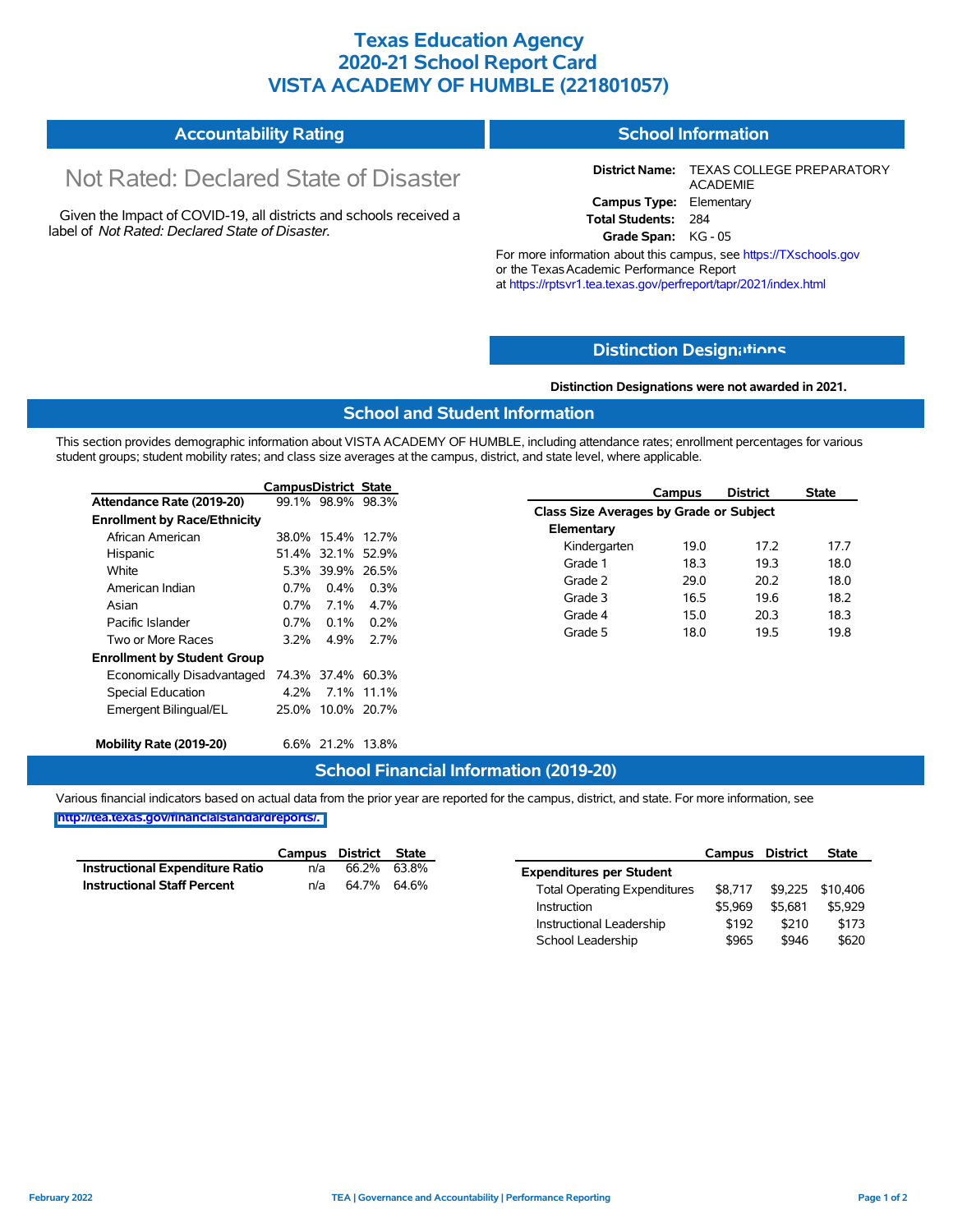### **STAAR Outcomes**

This section provides STAAR performance and outcomes. **Please note that due to the cancellation of spring 2020 STAAR administration due to the COVID-19 pandemic, 2019 results are shown.**

|                                                                                |              |              |            |            |                                   |      |               |                          |                          |                                   | Two                      |               |
|--------------------------------------------------------------------------------|--------------|--------------|------------|------------|-----------------------------------|------|---------------|--------------------------|--------------------------|-----------------------------------|--------------------------|---------------|
|                                                                                |              |              |            |            |                                   |      |               |                          |                          |                                   | or                       |               |
|                                                                                |              |              |            |            | African                           |      | White         | American<br>Indian       | Asian                    | <b>Pacific</b><br><b>Islander</b> | More                     | Econ          |
| STAAR Performance Rates at Approaches Grade Level or Above (All Grades Tested) |              | <b>State</b> |            |            | District Campus American Hispanic |      |               |                          |                          |                                   | Races                    | <b>Disadv</b> |
|                                                                                | 2021         | 67%          | 74%        | 57%        | 54%                               | 55%  | 92%           | 50%                      | $\ast$                   |                                   | 100%                     | 52%           |
| All Subjects                                                                   | 2019         |              |            |            |                                   | 77%  | 67%           | 80%                      | 100%                     |                                   | $\ast$                   |               |
|                                                                                |              | 78%<br>68%   | 81%<br>79% | 76%<br>65% | 73%<br>61%                        | 63%  | 100%          | $\ast$                   | $\ast$                   |                                   | $\ast$                   | 75%<br>59%    |
| ELA/Reading                                                                    | 2021<br>2019 |              |            |            |                                   |      |               | $\ast$                   | $\ast$                   |                                   | $\ast$                   | 78%           |
|                                                                                |              | 75%          | 84%        | 78%        | 72%                               | 82%  | 71%           | *                        | $\ast$                   |                                   | $\ast$                   |               |
| Mathematics                                                                    | 2021         | 66%          | 69%        | 52%        | 48%                               | 50%  | 80%           | $\ast$                   | $\ast$                   |                                   | $\ast$                   | 47%           |
|                                                                                | 2019         | 82%          | 82%        | 80%        | 80%                               | 79%  | 71%<br>$\ast$ |                          |                          |                                   | $\ast$                   | 77%           |
| Writing                                                                        | 2021         | 58%          | 68%        | 53%        | 50%                               | 53%  | $\ast$        | $\overline{a}$<br>$\ast$ | $\overline{a}$<br>$\ast$ |                                   |                          | 52%           |
|                                                                                | 2019         | 68%          | 75%        | 81%        | 82%                               | 76%  | $\ast$        | $\ast$                   | $\ast$                   |                                   | $\overline{a}$<br>$\ast$ | 78%           |
| Science                                                                        | 2021         | 71%          | 74%        | 53%        | 55%                               | 44%  |               |                          |                          |                                   |                          | 40%           |
|                                                                                | 2019         | 81%          | 78%        | 45%        | 41%                               | 52%  | $\ast$        |                          |                          |                                   | $\overline{a}$           | 50%           |
| STAAR Performance Rates at Meets Grade Level or Above (All Grades Tested)      |              |              |            |            |                                   |      |               |                          |                          |                                   |                          |               |
| All Subjects                                                                   | 2021         | 41%          | 46%        | 28%        | 30%                               | 20%  | 50%           | 50%                      | $\ast$                   |                                   | 67%                      | 22%           |
|                                                                                | 2019         | 50%          | 52%        | 42%        | 47%                               | 37%  | 39%           | 50%                      | 100%                     |                                   | $\ast$                   | 39%           |
| ELA/Reading                                                                    | 2021         | 45%          | 54%        | 37%        | 43%                               | 29%  | 40%           | $\ast$                   | $\ast$                   |                                   | $\ast$                   | 32%           |
|                                                                                | 2019         | 48%          | 57%        | 44%        | 47%                               | 41%  | 29%           | $\ast$                   | $\ast$                   | L.                                | $\ast$                   | 39%           |
| <b>Mathematics</b>                                                             | 2021         | 37%          | 38%        | 26%        | 20%                               | 23%  | 60%           | *                        | $\ast$                   |                                   | $\ast$                   | 16%           |
|                                                                                | 2019         | 52%          | 50%        | 43%        | 48%                               | 35%  | 57%           | $\ast$                   | $\ast$                   |                                   | $\ast$                   | 41%           |
| Writing                                                                        | 2021         | 30%          | 36%        | 19%        | 27%                               | 5%   | $\ast$        | $\overline{a}$           | $\overline{a}$           |                                   | $\ast$                   | 15%           |
|                                                                                | 2019         | 38%          | 43%        | 56%        | 68%                               | 44%  | *             | $\ast$                   | $\ast$                   |                                   | $\overline{\phantom{a}}$ | 51%           |
| Science                                                                        | 2021         | 44%          | 44%        | 18%        | 27%                               | 0%   | $\ast$        | $\ast$                   | $\ast$                   |                                   | $\ast$                   | 12%           |
|                                                                                | 2019         | 54%          | 49%        | 17%        | 12%                               | 22%  | $\ast$        |                          |                          |                                   | $\overline{a}$           | 17%           |
| STAAR Performance Rates at Masters Grade Level (All Grades Tested)             |              |              |            |            |                                   |      |               |                          |                          |                                   |                          |               |
| <b>All Subjects</b>                                                            | 2021         | 18%          | 20%        | 11%        | 10%                               | 7%   | 25%           | 33%                      | ∗                        |                                   | 50%                      | 8%            |
|                                                                                | 2019         | 24%          | 26%        | 20%        | 21%                               | 16%  | 28%           | 20%                      | 86%                      |                                   | $\ast$                   | 18%           |
| ELA/Reading                                                                    | 2021         | 18%          | 26%        | 14%        | 11%                               | 12%  | 20%           | *                        | $\ast$                   |                                   | $\ast$                   | 12%           |
|                                                                                | 2019         | 21%          | 28%        | 20%        | 20%                               | 19%  | 14%           | $\ast$                   | $\ast$                   |                                   | $\ast$                   | 19%           |
| Mathematics                                                                    | 2021         | 18%          | 17%        | 15%        | 15%                               | 8%   | 40%           | $\ast$                   | $\ast$                   |                                   | $\ast$                   | 9%            |
|                                                                                | 2019         | 26%          | 26%        | 24%        | 27%                               | 19%  | 43%           | $\ast$                   | $\ast$                   |                                   | $\ast$                   | 23%           |
| Writing                                                                        | 2021         | 9%           | 10%        | 0%         | 0%                                | 0%   | $\ast$        | $\overline{a}$           | $\overline{a}$           |                                   | $\ast$                   | $0\%$         |
|                                                                                | 2019         | 14%          | 15%        | 21%        | 27%                               | 8%   | *             | $\ast$                   | $\ast$                   |                                   | $\blacksquare$           | 17%           |
| Science                                                                        | 2021         | 20%          | 18%        | $0\%$      | 0%                                | 0%   | $\ast$        | $\ast$                   | $\ast$                   |                                   | $\ast$                   | 0%            |
|                                                                                | 2019         | 25%          | 21%        | 0%         | 0%                                | 0%   | $\ast$        |                          |                          |                                   |                          | $0\%$         |
| <b>STAAR Assessment Participation (All Grades Tested)</b>                      |              |              |            |            |                                   |      |               |                          |                          |                                   |                          |               |
| All Subjects                                                                   | 2021         | 88%          | 87%        | 97%        | 98%                               | 96%  | 100%          | 100%                     | $\ast$                   |                                   | 100%                     | 96%           |
|                                                                                | 2019         | 99%          | 98%        | 100%       | 100%                              | 100% | 100%          | 100%                     | 100%                     |                                   | $\ast$                   | 100%          |
| ELA/Reading                                                                    | 2021         | 89%          | 87%        | 97%        | 98%                               | 96%  | 100%          | $\ast$                   | $\ast$                   |                                   | $\ast$                   | 96%           |
|                                                                                | 2019         | 99%          | 98%        | 100%       | 100%                              | 100% | 100%          | $\ast$                   | $\ast$                   |                                   | $\ast$                   | 100%          |
| <b>Mathematics</b>                                                             | 2021         | 88%          | 87%        | 97%        | 98%                               | 96%  | 100%          | $\ast$                   | $\ast$                   |                                   | $\ast$                   | 96%           |
|                                                                                | 2019         | 100%         | 98%        | 100%       | 100%                              | 100% | 100%          | $\ast$                   | $\ast$                   |                                   | $\ast$                   | 100%          |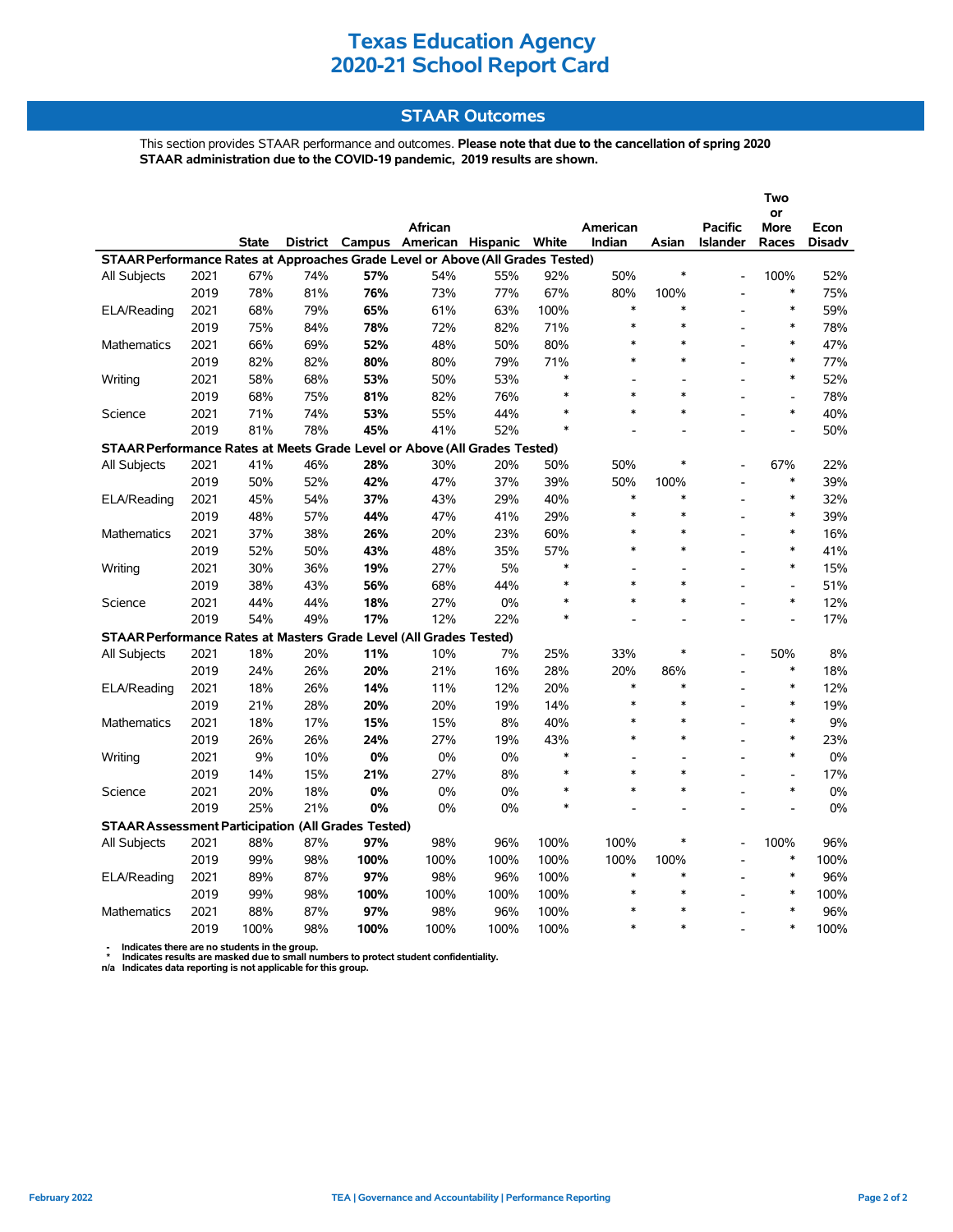### **Texas Education Agency 2020-21 School Report Card FOUNDERS CLASSICAL ACADEMY OF LEAN (221801058)**

| <b>Accountability Rating</b> | <b>School Information</b> |
|------------------------------|---------------------------|
|------------------------------|---------------------------|

# Not Rated: Declared State of Disaster

Given the Impact of COVID-19, all districts and schools received a label of *Not Rated: Declared State of Disaster.*

**District Name:** TEXAS COLLEGE PREPARATORY ACADEMIE **Campus Type:** Elementary/Secondary **Total Students:** 686

**Grade Span:** KG - 12

For more information about this campus, see https://TXschools.gov or the Texas Academic Performance Report at https://rptsvr1.tea.texas.gov/perfreport/tapr/2021/index.html

### **Distinction Design[ations](https://TXschools.gov)**

**Distinction Designations were not awarded in 2021.**

Instructional Leadership  $$153$  \$210 \$173 School Leadership  $$940$  \$946 \$620

#### **School and Student Information**

This section provides demographic information about FOUNDERS CLASSICAL ACADEMY OF LEAN, including attendance rates; enrollment percentages for various student groups; student mobility rates; and class size averages at the campus, district, and state level, where applicable.

|                                     | CampusDistrict State |                   |            | <b>District</b><br>Campus               | <b>State</b> |
|-------------------------------------|----------------------|-------------------|------------|-----------------------------------------|--------------|
| Attendance Rate (2019-20)           |                      | 99.3% 98.9% 98.3% |            | Class Size Averages by Grade or Subject |              |
| <b>Enrollment by Race/Ethnicity</b> |                      |                   |            |                                         |              |
| African American                    |                      | 1.0% 15.4% 12.7%  |            | Elementary                              |              |
| Hispanic                            |                      | 19.2% 32.1% 52.9% |            | Kindergarten<br>17.2<br>24.0            | 17.7         |
| White                               |                      | 69.0% 39.9% 26.5% |            | Grade 1<br>28.0<br>19.3                 | 18.0         |
| American Indian                     | $0.1\%$              | $0.4\%$           | $0.3\%$    | Grade 2<br>20.2<br>28.0                 | 18.0         |
| Asian                               | 4.5%                 | $7.1\%$           | 4.7%       | Grade 3<br>25.5<br>19.6                 | 18.2         |
|                                     |                      |                   |            | Grade 4<br>29.0<br>20.3                 | 18.3         |
| Pacific Islander                    | $0.1\%$              | $0.1\%$           | $0.2\%$    | Grade 5<br>28.0<br>19.5                 | 19.8         |
| Two or More Races                   | $6.0\%$              | 4.9%              | 2.7%       | Grade 6<br>25.3<br>20.4                 | 19.4         |
| <b>Enrollment by Student Group</b>  |                      |                   |            | Secondary                               |              |
| Economically Disadvantaged          |                      | 9.8% 37.4% 60.3%  |            |                                         |              |
| Special Education                   | 6.0%                 |                   | 7.1% 11.1% | 22.0<br>19.0<br>English/Language Arts   | 15.7         |
| Emergent Bilingual/EL               |                      | 2.3% 10.0% 20.7%  |            | 16.8<br>20.6<br>Foreign Languages       | 17.8         |
|                                     |                      |                   |            | 17.6<br>20.9<br>Mathematics             | 16.9         |
| Mobility Rate (2019-20)             |                      | 6.6% 21.2% 13.8%  |            | Science<br>22.8<br>19.9                 | 17.9         |
|                                     |                      |                   |            | 21.5<br><b>Social Studies</b><br>20.0   | 18.3         |

#### **School Financial Information (2019-20)**

Various financial indicators based on actual data from the prior year are reported for the campus, district, and state. For more information, see **[http://tea.texas.gov/financialstandardreports/.](http://tea.texas.gov/financialstandardreports/)**

|                                 |     | Campus District State |                                     | Campus District |         | <b>State</b>     |
|---------------------------------|-----|-----------------------|-------------------------------------|-----------------|---------|------------------|
| Instructional Expenditure Ratio | n/a | 66.2% 63.8%           | <b>Expenditures per Student</b>     |                 |         |                  |
| Instructional Staff Percent     | n/a | 64.7% 64.6%           | <b>Total Operating Expenditures</b> | \$6.859         |         | \$9,225 \$10,406 |
|                                 |     |                       | Instruction                         | \$4.454         | \$5.681 | \$5,929          |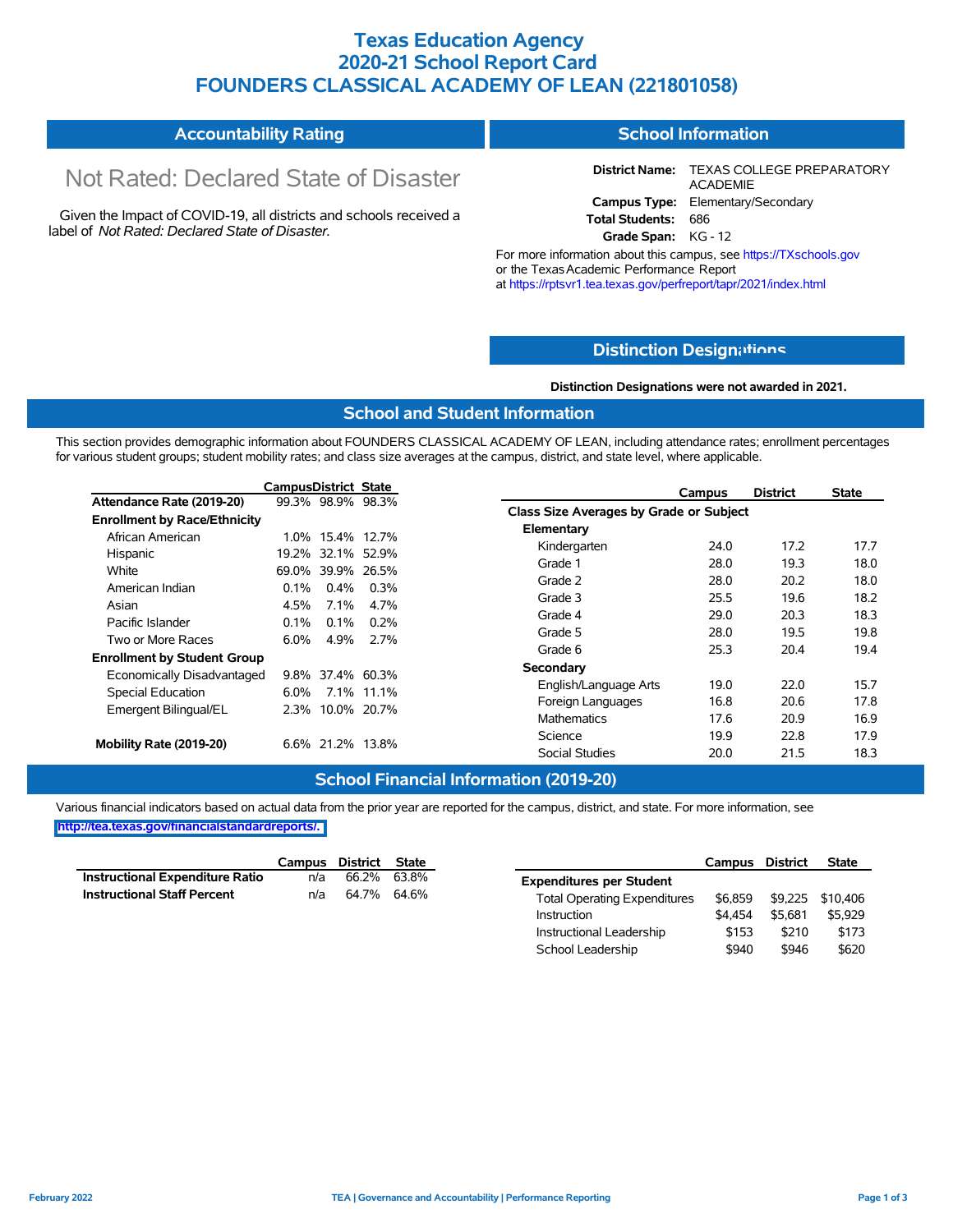### **STAAR Outcomes**

This section provides STAAR performance and outcomes. **Please note that due to the cancellation of spring 2020 STAAR administration due to the COVID-19 pandemic, 2019 results are shown.**

|                                                                                |      |              |     |      |                                         |     |      |                          |        |                          | Two        |               |
|--------------------------------------------------------------------------------|------|--------------|-----|------|-----------------------------------------|-----|------|--------------------------|--------|--------------------------|------------|---------------|
|                                                                                |      |              |     |      | African                                 |     |      | American                 |        | <b>Pacific</b>           | or<br>More | Econ          |
|                                                                                |      | <b>State</b> |     |      | District Campus American Hispanic White |     |      | Indian                   | Asian  | Islander                 | Races      | <b>Disadv</b> |
| STAAR Performance Rates at Approaches Grade Level or Above (All Grades Tested) |      |              |     |      |                                         |     |      |                          |        |                          |            |               |
| All Subjects                                                                   | 2021 | 67%          | 74% | 87%  | 100%                                    | 80% | 88%  | $\ast$                   | 91%    | $\ast$                   | 92%        | 73%           |
|                                                                                | 2019 | 78%          | 81% | 89%  | 82%                                     | 85% | 90%  | $\overline{\phantom{0}}$ | 94%    | $\ast$                   | 87%        | 84%           |
| ELA/Reading                                                                    | 2021 | 68%          | 79% | 90%  | 100%                                    | 84% | 90%  | $\ast$                   | 100%   | $\ast$                   | 96%        | 73%           |
|                                                                                | 2019 | 75%          | 84% | 93%  | $\ast$                                  | 93% | 92%  | $\overline{\phantom{0}}$ | 94%    | $\ast$                   | 100%       | 94%           |
| <b>Mathematics</b>                                                             | 2021 | 66%          | 69% | 81%  | $\ast$                                  | 70% | 84%  | $\ast$                   | 81%    | $\ast$                   | 87%        | 59%           |
|                                                                                | 2019 | 82%          | 82% | 87%  | $\ast$                                  | 81% | 89%  | $\overline{\phantom{0}}$ | 87%    | $\ast$                   | 85%        | 72%           |
| Writing                                                                        | 2021 | 58%          | 68% | 87%  | $\overline{\phantom{a}}$                | 84% | 89%  | $\ast$                   | 100%   | $\blacksquare$           | 78%        | 73%           |
|                                                                                | 2019 | 68%          | 75% | 83%  | $\ast$                                  | 71% | 84%  | $\overline{\phantom{0}}$ | 100%   | $\overline{\phantom{a}}$ | 80%        | 67%           |
| Science                                                                        | 2021 | 71%          | 74% | 90%  | $\ast$                                  | 85% | 90%  | $\overline{\phantom{a}}$ | $\ast$ | $\ast$                   | 100%       | 100%          |
|                                                                                | 2019 | 81%          | 78% | 88%  | $\ast$                                  | 90% | 87%  | $\overline{\phantom{0}}$ | 100%   | $\blacksquare$           | 77%        | 91%           |
| Social Studies                                                                 | 2021 | 73%          | 77% | 91%  | $\overline{\phantom{a}}$                | 90% | 90%  | $\overline{\phantom{0}}$ | $\ast$ | ٠                        | $\ast$     | 89%           |
|                                                                                | 2019 | 81%          | 80% | 86%  | $\ast$                                  | 72% | 93%  | $\overline{a}$           | $\ast$ | $\blacksquare$           | 60%        | $\ast$        |
| STAAR Performance Rates at Meets Grade Level or Above (All Grades Tested)      |      |              |     |      |                                         |     |      |                          |        |                          |            |               |
| <b>All Subjects</b>                                                            | 2021 | 41%          | 46% | 56%  | 73%                                     | 44% | 58%  | $\ast$                   | 67%    | $\ast$                   | 67%        | 38%           |
|                                                                                | 2019 | 50%          | 52% | 60%  | 36%                                     | 54% | 61%  | $\overline{\phantom{a}}$ | 71%    | $\ast$                   | 62%        | 52%           |
| ELA/Reading                                                                    | 2021 | 45%          | 54% | 70%  | 80%                                     | 55% | 72%  | $\ast$                   | 83%    | $\ast$                   | 79%        | 46%           |
|                                                                                | 2019 | 48%          | 57% | 69%  | $\ast$                                  | 68% | 69%  | $\overline{\phantom{0}}$ | 53%    | $\ast$                   | 81%        | 66%           |
| <b>Mathematics</b>                                                             | 2021 | 37%          | 38% | 43%  | $\ast$                                  | 27% | 45%  | $\ast$                   | 69%    | $\ast$                   | 40%        | 15%           |
|                                                                                | 2019 | 52%          | 50% | 50%  | $\ast$                                  | 43% | 49%  | $\overline{\phantom{0}}$ | 73%    | $\ast$                   | 60%        | 28%           |
| Writing                                                                        | 2021 | 30%          | 36% | 49%  | $\overline{\phantom{a}}$                | 52% | 51%  | $\ast$                   | 33%    | $\overline{\phantom{a}}$ | 44%        | 27%           |
|                                                                                | 2019 | 38%          | 43% | 61%  | $\ast$                                  | 35% | 62%  | $\overline{\phantom{a}}$ | 100%   | $\overline{\phantom{a}}$ | 60%        | 22%           |
| Science                                                                        | 2021 | 44%          | 44% | 51%  | $\ast$                                  | 37% | 51%  | $\overline{a}$           | $\ast$ | $\ast$                   | 89%        | 62%           |
|                                                                                | 2019 | 54%          | 49% | 55%  | $\ast$                                  | 47% | 58%  | $\overline{\phantom{0}}$ | 80%    | $\overline{\phantom{a}}$ | 38%        | 82%           |
| Social Studies                                                                 | 2021 | 49%          | 51% | 64%  | $\overline{a}$                          | 52% | 66%  | $\overline{\phantom{0}}$ | $\ast$ | $\blacksquare$           | $\ast$     | 67%           |
|                                                                                | 2019 | 55%          | 55% | 67%  | $\ast$                                  | 61% | 71%  | $\overline{\phantom{0}}$ | $\ast$ |                          | 40%        | $\ast$        |
| STAAR Performance Rates at Masters Grade Level (All Grades Tested)             |      |              |     |      |                                         |     |      |                          |        |                          |            |               |
| All Subjects                                                                   | 2021 | 18%          | 20% | 23%  | 0%                                      | 13% | 26%  | $\ast$                   | 24%    | $\ast$                   | 33%        | 9%            |
|                                                                                | 2019 | 24%          | 26% | 28%  | 18%                                     | 21% | 29%  | $\overline{\phantom{0}}$ | 39%    | $\ast$                   | 22%        | 20%           |
| ELA/Reading                                                                    | 2021 | 18%          | 26% | 35%  | 0%                                      | 20% | 38%  | $\ast$                   | 39%    | $\ast$                   | 50%        | 8%            |
|                                                                                | 2019 | 21%          | 28% | 34%  | $\ast$                                  | 25% | 37%  | $\overline{\phantom{0}}$ | 35%    | $\ast$                   | 35%        | 28%           |
| <b>Mathematics</b>                                                             | 2021 | 18%          | 17% | 13%  | $\ast$                                  | 5%  | 14%  | $\ast$                   | 19%    | $\ast$                   | 20%        | 0%            |
|                                                                                | 2019 | 26%          | 26% | 19%  | $\ast$                                  | 19% | 18%  | $\overline{\phantom{a}}$ | 40%    | $\ast$                   | 10%        | 8%            |
| Writing                                                                        | 2021 | 9%           | 10% | 10%  | $\overline{\phantom{a}}$                | 10% | 10%  | $\ast$                   | 17%    | $\overline{\phantom{a}}$ | 11%        | 0%            |
|                                                                                | 2019 | 14%          | 15% | 30%  | $\ast$                                  | 18% | 33%  | $\overline{\phantom{0}}$ | 38%    | $\overline{\phantom{a}}$ | 20%        | 22%           |
| Science                                                                        | 2021 | 20%          | 18% | 16%  | $\ast$                                  | 7%  | 18%  | $\overline{\phantom{a}}$ | $\ast$ | $\ast$                   | 22%        | 15%           |
|                                                                                | 2019 | 25%          | 21% | 17%  | $\ast$                                  | 13% | 18%  | $\overline{a}$           | 40%    |                          | 8%         | 18%           |
| Social Studies                                                                 | 2021 | 29%          | 30% | 43%  | $\overline{a}$                          | 24% | 50%  |                          |        |                          | $\ast$     | 44%           |
|                                                                                | 2019 | 33%          | 36% | 45%  | ∗                                       | 28% | 51%  |                          |        |                          | 40%        |               |
| <b>STAAR Assessment Participation (All Grades Tested)</b>                      |      |              |     |      |                                         |     |      |                          |        |                          |            |               |
| All Subjects                                                                   | 2021 | 88%          | 87% | 96%  | 78%                                     | 97% | 95%  | $\ast$                   | 100%   | ∗                        | 98%        | 93%           |
|                                                                                | 2019 | 99%          | 98% | 100% | 100%                                    | 99% | 100% | $\overline{\phantom{a}}$ | 100%   | ∗                        | 100%       | 100%          |
| ELA/Reading                                                                    | 2021 | 89%          | 87% | 96%  | 86%                                     | 96% | 95%  | $\ast$                   | 100%   | $\ast$                   | 100%       | 95%           |
|                                                                                | 2019 | 99%          | 98% | 100% | $\ast$                                  | 99% | 100% |                          | 100%   | $\ast$                   | 100%       | 100%          |
| Mathematics                                                                    | 2021 | 88%          | 87% | 95%  | 80%                                     | 98% | 94%  | *                        | 100%   | $\ast$                   | 100%       | 95%           |
|                                                                                | 2019 | 100%         | 98% | 99%  | $\ast$                                  | 97% | 100% | $\overline{\phantom{m}}$ | 100%   |                          | 100%       | 100%          |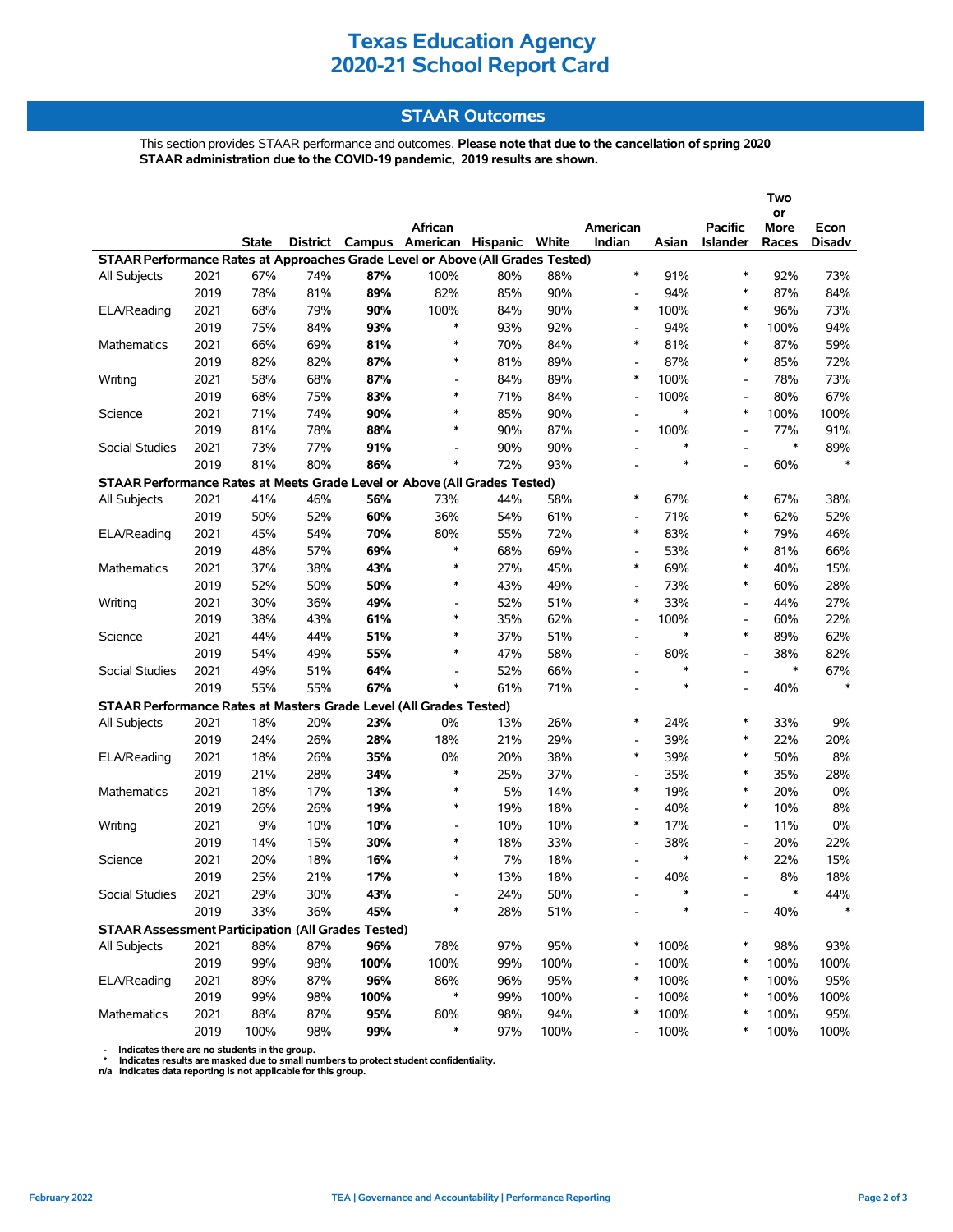### **Graduation and College, Career, and Military Readiness Outcomes**

This section provides graduation, graduation plan, and College, Career, and Military Readiness rates. Please note that 2019-20 College, Career, and Military Ready data excludes military enlistment and the CTE coherent sequence indicator.

|                                                             |       |        |        |                          |          |        |          |        |                | Two        |               |
|-------------------------------------------------------------|-------|--------|--------|--------------------------|----------|--------|----------|--------|----------------|------------|---------------|
|                                                             |       |        |        | African                  |          |        | American |        | <b>Pacific</b> | or<br>More | Econ          |
|                                                             | State |        |        | District Campus American | Hispanic | White  | Indian   | Asian  | Islander       | Races      | <b>Disadv</b> |
| Annual Dropout Rate (Gr 9-12)                               |       |        |        |                          |          |        |          |        |                |            |               |
| 2019-20                                                     | 1.6%  | 0.3%   | 0.0%   | $\ast$                   | 0.0%     | 0.0%   |          | 0.0%   | $\overline{a}$ | 0.0%       | 0.0%          |
| 2018-19                                                     | 1.9%  | 0.9%   | 0.0%   |                          | 0.0%     | 0.0%   |          | $\ast$ |                | 0.0%       | 0.0%          |
| 4-Year Longitudinal Rate (Gr 9-12)                          |       |        |        |                          |          |        |          |        |                |            |               |
| Class of 2020                                               |       |        |        |                          |          |        |          |        |                |            |               |
| Graduated                                                   | 90.3% | 96.5%  | 97.1%  | $\overline{\phantom{a}}$ | 100.0%   | 95.7%  |          |        |                |            |               |
| Graduates, TxCHSE, & Cont 94.6%                             |       | 97.8%  | 100.0% |                          | 100.0%   | 100.0% |          | *      |                | $\ast$     |               |
| Class of 2019                                               |       |        |        |                          |          |        |          |        |                |            |               |
| Graduated                                                   | 90.0% | 97.4%  | 95.5%  | $\overline{\phantom{a}}$ | 100.0%   | 92.9%  |          |        |                |            |               |
| Graduates, TxCHSE, & Cont 94.1%                             |       | 99.0%  | 95.5%  |                          | 100.0%   | 92.9%  |          |        |                |            |               |
| 5-Year Extended Longitudinal Rate (Gr 9-12)                 |       |        |        |                          |          |        |          |        |                |            |               |
| Class of 2019                                               |       |        |        |                          |          |        |          |        |                |            |               |
| Graduated                                                   | 92.0% | 99.0%  | 95.5%  |                          | 100.0%   | 92.9%  |          |        |                |            |               |
| Graduates, TxCHSE, & Cont 93.9%                             |       | 99.0%  | 95.5%  |                          | 100.0%   | 92.9%  |          |        |                | *          |               |
| Class of 2018                                               |       |        |        |                          |          |        |          |        |                |            |               |
| Graduated                                                   | 92.2% | 94.2%  |        |                          |          |        |          |        |                |            |               |
| Graduates, TxCHSE, & Cont 93.9%                             |       | 94.5%  |        |                          |          |        |          |        |                |            |               |
| 6-Year Extended Longitudinal Rate (Gr 9-12)                 |       |        |        |                          |          |        |          |        |                |            |               |
| Class of 2018                                               |       |        |        |                          |          |        |          |        |                |            |               |
| Graduated                                                   | 92.6% | 94.2%  |        |                          |          |        |          |        |                |            |               |
| Graduates, TxCHSE, & Cont 93.9%                             |       | 94.8%  |        |                          |          |        |          |        |                |            |               |
| Class of 2017                                               |       |        |        |                          |          |        |          |        |                |            |               |
| Graduated                                                   | 92.4% | 83.6%  |        |                          |          |        |          |        |                |            |               |
| Graduates, TxCHSE, & Cont 93.7%                             |       | 87.2%  |        |                          |          |        |          |        |                |            |               |
| 4-Year Federal Graduation Rate Without Exclusions (Gr 9-12) |       |        |        |                          |          |        |          |        |                |            |               |
| Class of 2020                                               | 90.3% | 96.5%  | 97.1%  | $\overline{\phantom{a}}$ | 100.0%   | 95.7%  |          | $\ast$ |                | $\ast$     |               |
| Class of 2019                                               | 90.0% | 97.4%  | 95.5%  |                          | 100.0%   | 92.9%  |          |        |                | *          |               |
| RHSP/DAP Graduates (Longitudinal Rate)                      |       |        |        |                          |          |        |          |        |                |            |               |
| Class of 2020                                               | 83.0% |        |        |                          |          |        |          |        |                |            |               |
| Class of 2019                                               | 73.3% |        |        |                          |          |        |          |        |                |            |               |
| RHSP/DAP/FHSP-E/FHSP-DLA Graduates (Longitudinal Rate)      |       |        |        |                          |          |        |          |        |                |            |               |
| Class of 2020                                               | 87.8% | 94.6%  | 100.0% | $\overline{\phantom{a}}$ | 100.0%   | 100.0% |          | $\ast$ |                | $\ast$     | $\ast$        |
| Class of 2019                                               | 87.6% | 97.7%  | 100.0% |                          | 100.0%   | 100.0% |          |        |                | $\ast$     |               |
| College, Career, and Military Ready (Annual Graduates)      |       |        |        |                          |          |        |          |        |                |            |               |
| 2019-20                                                     | 63.0% | 84.4%  | 87.9%  |                          | 71.4%    | 95.5%  |          | $\ast$ |                |            |               |
| 2018-19                                                     | 72.9% | 87.8%  | 95.5%  |                          | 100.0%   | 92.9%  |          |        |                | $\ast$     |               |
| <b>SAT/ACT Results (Annual Graduates)</b>                   |       |        |        |                          |          |        |          |        |                |            |               |
| Tested                                                      |       |        |        |                          |          |        |          |        |                |            |               |
| 2019-20                                                     | 76.7% | 86.6%  | 100.0% |                          | 100.0%   | 100.0% |          | $\ast$ |                |            |               |
| 2018-19                                                     | 75.0% | 100.0% | 100.0% | ?                        | 100.0%   | 100.0% |          |        |                | $\ast$     | *             |
| Average SAT Score                                           |       |        |        |                          |          |        |          |        |                |            |               |
| 2019-20                                                     | 1019  | 1127   | 1237   | $\overline{\phantom{a}}$ | 1154     | 1281   |          |        |                |            |               |
| 2018-19                                                     | 1027  | 1158   | 1208   | $\ast$                   | 1143     | 1228   |          |        |                | $\ast$     | $\ast$        |
| Average ACT Score                                           |       |        |        |                          |          |        |          |        |                |            |               |
| 2019-20                                                     | 20.2  | 24.8   | 25.4   |                          | $\ast$   | 26.3   |          |        |                |            |               |
| 2018-19                                                     | 20.6  | 24.8   | 26.4   | $\ast$                   | $\ast$   | 27.7   |          |        |                |            |               |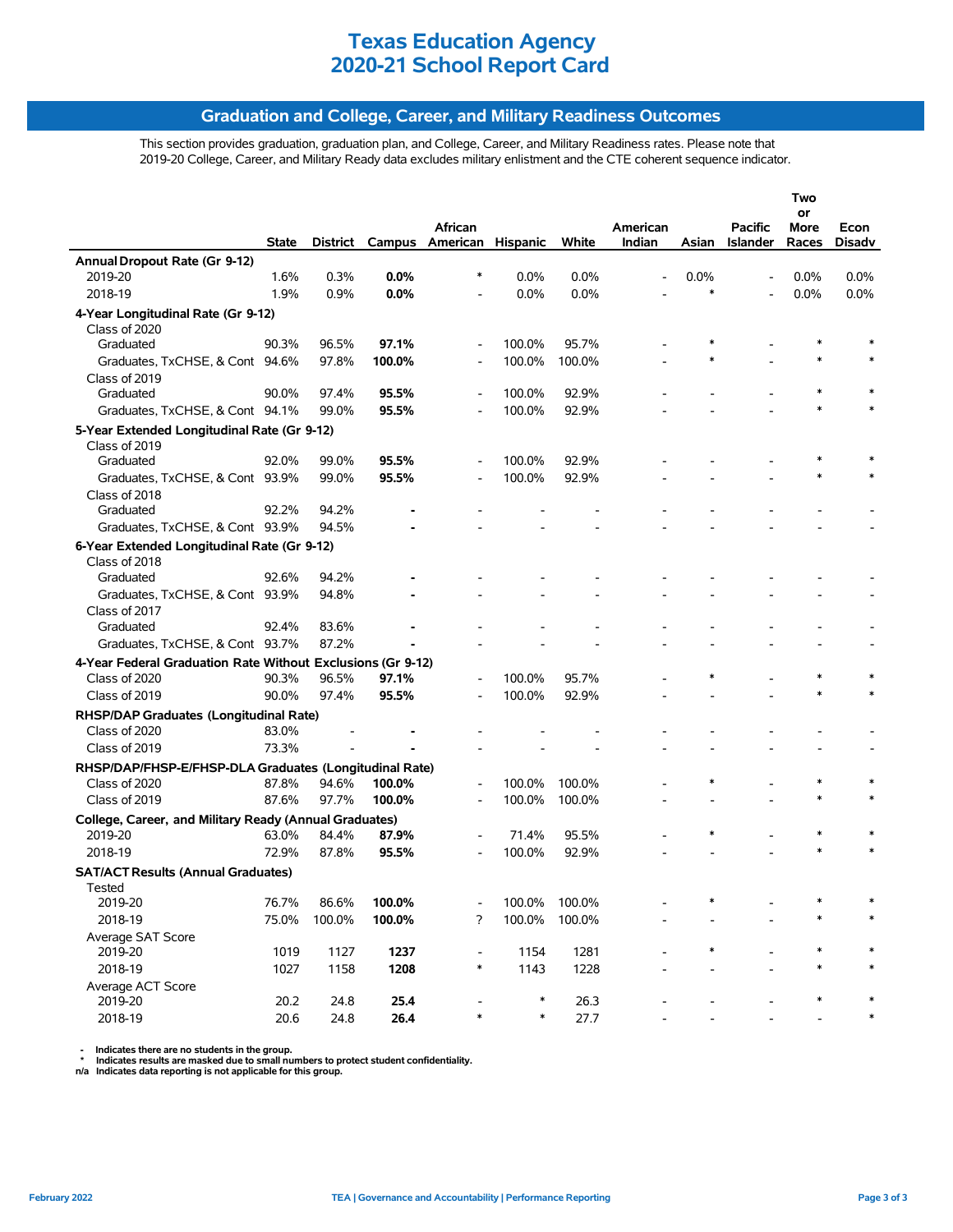### **Texas Education Agency 2020-21 School Report Card DENTON CLASSICAL ACADEMY (221801060)**

#### **Accountability Rating School Information**

# Not Rated: Declared State of Disaster

Given the Impact of COVID-19, all districts and schools received a label of *Not Rated: Declared State of Disaster.*

**District Name:** TEXAS COLLEGE PREPARATORY ACADEMIE **Campus Type:** Elementary **Total Students:** 172

**Grade Span:** KG - 05

For more information about this campus, see https://TXschools.gov or the Texas Academic Performance Report at https://rptsvr1.tea.texas.gov/perfreport/tapr/2021/index.html

### **Distinction Design[ations](https://TXschools.gov)**

**Distinction Designations were not awarded in 2021.**

School Leadership  $$945$  \$946 \$620

#### **School and Student Information**

This section provides demographic information about DENTON CLASSICAL ACADEMY, including attendance rates; enrollment percentages for various student groups; student mobility rates; and class size averages at the campus, district, and state level, where applicable.

|                                     | <b>CampusDistrict State</b> |                   |                   |                                                | Campus | <b>District</b> | <b>State</b> |
|-------------------------------------|-----------------------------|-------------------|-------------------|------------------------------------------------|--------|-----------------|--------------|
| Attendance Rate (2019-20)           |                             |                   | 99.2% 98.9% 98.3% |                                                |        |                 |              |
| <b>Enrollment by Race/Ethnicity</b> |                             |                   |                   | <b>Class Size Averages by Grade or Subject</b> |        |                 |              |
| African American                    |                             | 9.9% 15.4% 12.7%  |                   | Elementary                                     |        |                 |              |
| Hispanic                            |                             | 15.7% 32.1% 52.9% |                   | Kindergarten                                   | 18.5   | 17.2            | 17.7         |
| White                               |                             |                   | 59.3% 39.9% 26.5% | Grade 1                                        | 17.5   | 19.3            | 18.0         |
| American Indian                     | $0.6\%$                     | $0.4\%$           | 0.3%              | Grade 2                                        | 21.0   | 20.2            | 18.0         |
| Asian                               | 5.2%                        | $7.1\%$           | 4.7%              | Grade 3                                        | 11.5   | 19.6            | 18.2         |
| Pacific Islander                    | $0.0\%$                     | 0.1%              | 0.2%              | Grade 4                                        | 19.2   | 20.3            | 18.3         |
| Two or More Races                   | $9.3\%$                     | 4.9%              | 2.7%              | Grade 5                                        | 23.0   | 19.5            | 19.8         |
| <b>Enrollment by Student Group</b>  |                             |                   |                   |                                                |        |                 |              |
| Economically Disadvantaged          |                             | 25.0% 37.4% 60.3% |                   |                                                |        |                 |              |
| Special Education                   | 14.5%                       |                   | 7.1% 11.1%        |                                                |        |                 |              |
| Emergent Bilingual/EL               |                             |                   | 5.8% 10.0% 20.7%  |                                                |        |                 |              |
| Mobility Rate (2019-20)             |                             | 10.3% 21.2% 13.8% |                   |                                                |        |                 |              |

### **School Financial Information (2019-20)**

Various financial indicators based on actual data from the prior year are reported for the campus, district, and state. For more information, see

|                                        | Campus | District State |                                     | Campus  | <b>District</b> | <b>State</b>     |
|----------------------------------------|--------|----------------|-------------------------------------|---------|-----------------|------------------|
| <b>Instructional Expenditure Ratio</b> | n/a    | 66.2% 63.8%    | <b>Expenditures per Student</b>     |         |                 |                  |
| <b>Instructional Staff Percent</b>     | n/a    | 64.7% 64.6%    | <b>Total Operating Expenditures</b> | \$9.951 |                 | \$9,225 \$10,406 |
|                                        |        |                | Instruction                         | \$7.574 | \$5.681         | \$5,929          |
|                                        |        |                | Instructional Leadership            | \$189   | \$210           | \$173            |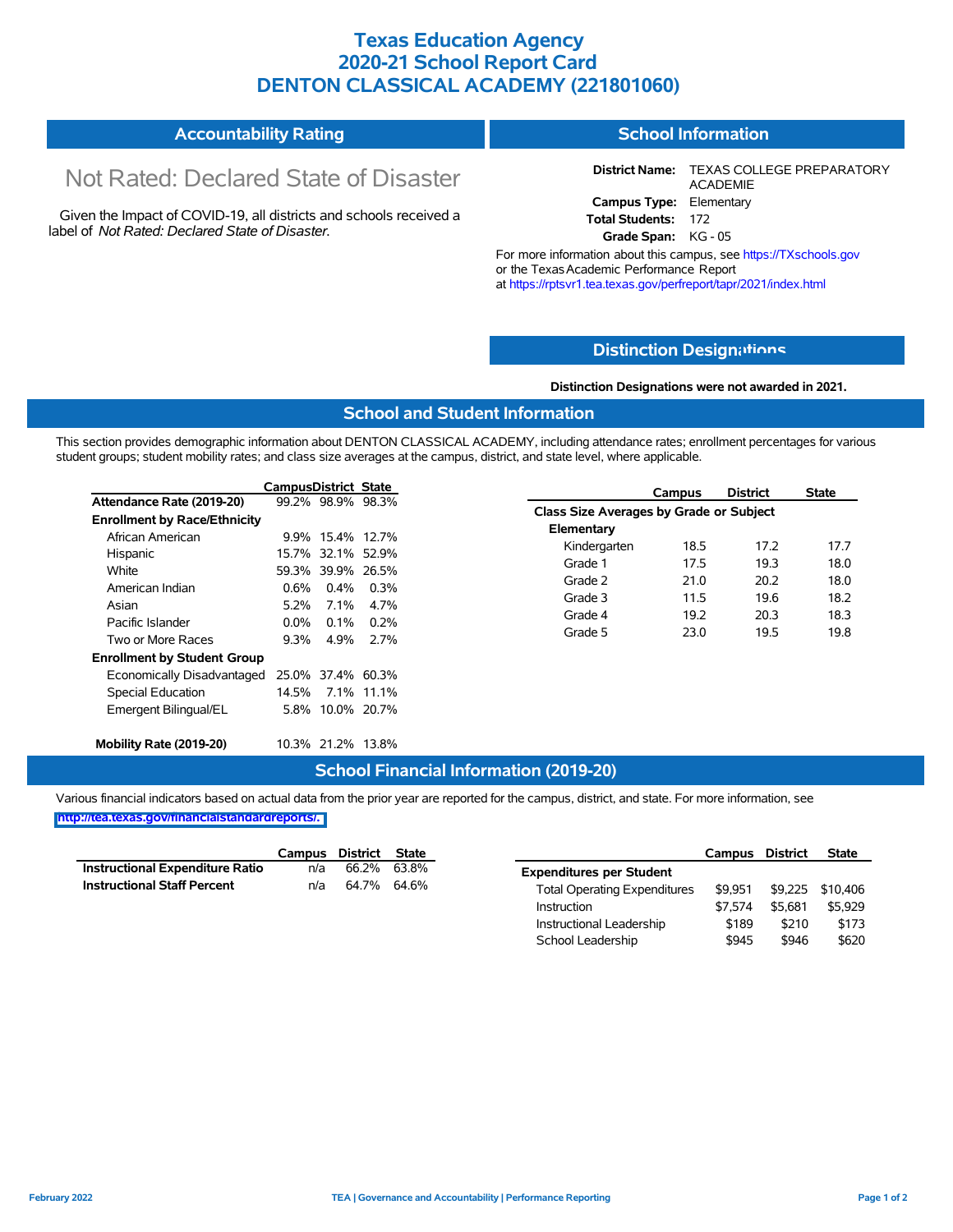### **STAAR Outcomes**

This section provides STAAR performance and outcomes. **Please note that due to the cancellation of spring 2020 STAAR administration due to the COVID-19 pandemic, 2019 results are shown.**

|                                                                                |      |              |     |      |                                         |        |      |                          |        |                          | Two               |               |
|--------------------------------------------------------------------------------|------|--------------|-----|------|-----------------------------------------|--------|------|--------------------------|--------|--------------------------|-------------------|---------------|
|                                                                                |      |              |     |      | African                                 |        |      | American                 |        | <b>Pacific</b>           | or<br><b>More</b> | Econ          |
|                                                                                |      | <b>State</b> |     |      | District Campus American Hispanic White |        |      | Indian                   | Asian  | <b>Islander</b>          | Races             | <b>Disadv</b> |
| STAAR Performance Rates at Approaches Grade Level or Above (All Grades Tested) |      |              |     |      |                                         |        |      |                          |        |                          |                   |               |
| All Subjects                                                                   | 2021 | 67%          | 74% | 73%  | 43%                                     | 86%    | 75%  | $\ast$                   | 93%    |                          | 50%               | 58%           |
|                                                                                | 2019 | 78%          | 81% | 75%  | 50%                                     | 77%    | 80%  | Ĭ.                       | 70%    | L,                       | 89%               | 49%           |
| ELA/Reading                                                                    | 2021 | 68%          | 79% | 83%  | 50%                                     | 92%    | 88%  | $\ast$                   | 100%   | $\overline{\phantom{a}}$ | 60%               | 67%           |
|                                                                                | 2019 | 75%          | 84% | 80%  | 55%                                     | 83%    | 83%  | Ĭ.                       | $\ast$ |                          | $\ast$            | 60%           |
| <b>Mathematics</b>                                                             | 2021 | 66%          | 69% | 68%  | 38%                                     | 75%    | 68%  | $\ast$                   | 100%   | $\overline{a}$           | 60%               | 44%           |
|                                                                                | 2019 | 82%          | 82% | 76%  | 55%                                     | 75%    | 81%  | $\overline{\phantom{a}}$ | *      |                          | $\ast$            | 45%           |
| Writing                                                                        | 2021 | 58%          | 68% | 63%  | 40%                                     | 86%    | 65%  | $\ast$                   | $\ast$ |                          | $\ast$            | 57%           |
|                                                                                | 2019 | 68%          | 75% | 55%  | 43%                                     | $\ast$ | 61%  | $\overline{a}$           | $\ast$ |                          | $\ast$            | 29%           |
| Science                                                                        | 2021 | 71%          | 74% | 75%  | $\ast$                                  | $\ast$ | 73%  |                          | $\ast$ |                          | $\ast$            | 71%           |
|                                                                                | 2019 | 81%          | 78% | 91%  | $\ast$                                  | $\ast$ | 100% | $\overline{a}$           | $\ast$ |                          |                   | $\ast$        |
| STAAR Performance Rates at Meets Grade Level or Above (All Grades Tested)      |      |              |     |      |                                         |        |      |                          |        |                          |                   |               |
| All Subjects                                                                   | 2021 | 41%          | 46% | 46%  | 17%                                     | 43%    | 53%  | $\ast$                   | 50%    |                          | 29%               | 42%           |
|                                                                                | 2019 | 50%          | 52% | 45%  | 20%                                     | 33%    | 50%  | $\overline{\phantom{a}}$ | 70%    | $\overline{\phantom{a}}$ | 56%               | 22%           |
| ELA/Reading                                                                    | 2021 | 45%          | 54% | 48%  | 25%                                     | 50%    | 53%  | $\ast$                   | 40%    |                          | 40%               | 44%           |
|                                                                                | 2019 | 48%          | 57% | 47%  | 18%                                     | 50%    | 48%  | ÷,                       | $\ast$ | $\overline{a}$           | $\ast$            | 30%           |
| <b>Mathematics</b>                                                             | 2021 | 37%          | 38% | 52%  | 13%                                     | 50%    | 58%  | $\ast$                   | 80%    |                          | 40%               | 44%           |
|                                                                                | 2019 | 52%          | 50% | 47%  | 18%                                     | 17%    | 58%  | Ĭ.                       | *      | L.                       | $\ast$            | 25%           |
| Writing                                                                        | 2021 | 30%          | 36% | 29%  | 20%                                     | 14%    | 35%  | $\ast$                   | $\ast$ |                          | $\ast$            | 29%           |
|                                                                                | 2019 | 38%          | 43% | 29%  | 29%                                     | $\ast$ | 33%  | L,                       | $\ast$ |                          | $\ast$            | $0\%$         |
| Science                                                                        | 2021 | 44%          | 44% | 45%  | *                                       | $\ast$ | 64%  | $\overline{\phantom{a}}$ | *      |                          | $\ast$            | 43%           |
|                                                                                | 2019 | 54%          | 49% | 55%  | $\ast$                                  | $\ast$ | 57%  |                          | $\ast$ |                          |                   | $\ast$        |
| STAAR Performance Rates at Masters Grade Level (All Grades Tested)             |      |              |     |      |                                         |        |      |                          |        |                          |                   |               |
| All Subjects                                                                   | 2021 | 18%          | 20% | 21%  | 9%                                      | 23%    | 23%  | $\ast$                   | 29%    |                          | 14%               | 24%           |
|                                                                                | 2019 | 24%          | 26% | 19%  | 3%                                      | 10%    | 25%  | $\overline{\phantom{a}}$ | 30%    | $\overline{a}$           | 11%               | 6%            |
| ELA/Reading                                                                    | 2021 | 18%          | 26% | 23%  | 25%                                     | 25%    | 20%  | $\ast$                   | 20%    | $\overline{a}$           | 20%               | 22%           |
|                                                                                | 2019 | 21%          | 28% | 18%  | 0%                                      | 8%     | 25%  | $\overline{a}$           | $\ast$ | $\overline{a}$           | $\ast$            | 5%            |
| <b>Mathematics</b>                                                             | 2021 | 18%          | 17% | 30%  | 0%                                      | 33%    | 35%  | $\ast$                   | 40%    | $\overline{a}$           | 20%               | 33%           |
|                                                                                | 2019 | 26%          | 26% | 22%  | 9%                                      | 17%    | 25%  | Ĭ.                       | $\ast$ |                          | $\ast$            | 10%           |
| Writing                                                                        | 2021 | $9\%$        | 10% | 9%   | $0\%$                                   | 14%    | 6%   | $\ast$                   | $\ast$ |                          | $\ast$            | 14%           |
|                                                                                | 2019 | 14%          | 15% | 6%   | 0%                                      | $\ast$ | 11%  | $\overline{\phantom{a}}$ | $\ast$ |                          | $\ast$            | $0\%$         |
| Science                                                                        | 2021 | 20%          | 18% | 10%  | $\ast$                                  | $\ast$ | 18%  | $\overline{\phantom{a}}$ | $\ast$ |                          | $\ast$            | 14%           |
|                                                                                | 2019 | 25%          | 21% | 45%  | $\ast$                                  | $\ast$ | 57%  | $\overline{\phantom{a}}$ | $\ast$ |                          |                   | $\ast$        |
| <b>STAAR Assessment Participation (All Grades Tested)</b>                      |      |              |     |      |                                         |        |      |                          |        |                          |                   |               |
| All Subjects                                                                   | 2021 | 88%          | 87% | 99%  | 100%                                    | 100%   | 100% | $\ast$                   | 100%   |                          | 82%               | 94%           |
|                                                                                | 2019 | 99%          | 98% | 100% | 100%                                    | 100%   | 100% | Ĭ.                       | 100%   |                          | 100%              | 100%          |
| ELA/Reading                                                                    | 2021 | 89%          | 87% | 99%  | 100%                                    | 100%   | 100% | $\ast$                   | 100%   |                          | 83%               | 95%           |
|                                                                                | 2019 | 99%          | 98% | 100% | 100%                                    | 100%   | 100% | $\overline{\phantom{a}}$ | *      |                          | 100%              | 100%          |
| Mathematics                                                                    | 2021 | 88%          | 87% | 99%  | 100%                                    | 100%   | 100% | $\ast$                   | 100%   |                          | 83%               | 95%           |
|                                                                                | 2019 | 100%         | 98% | 100% | 100%                                    | 100%   | 100% | $\overline{\phantom{a}}$ | *      |                          | 100%              | 100%          |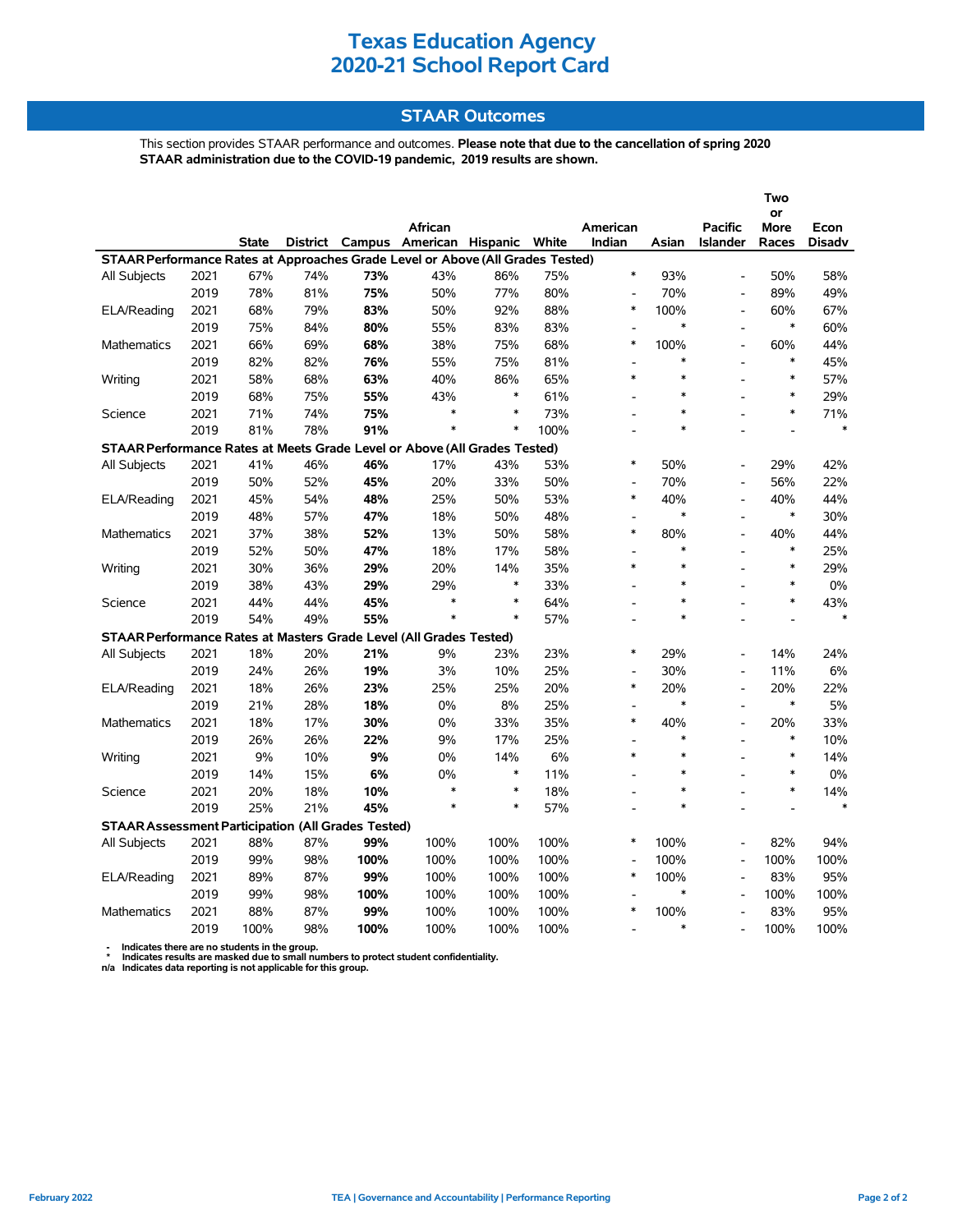### **Texas Education Agency 2020-21 School Report Card FOUNDERS CLASSICAL ACADEMY OF MESQ (221801061)**

#### **Accountability Rating School Information**

# Not Rated: Declared State of Disaster

Given the Impact of COVID-19, all districts and schools received a label of *Not Rated: Declared State of Disaster.*

**District Name:** TEXAS COLLEGE PREPARATORY ACADEMIE **Campus Type:** Elementary/Secondary **Total Students:** 647

**Grade Span:** KG - 12

For more information about this campus, see https://TXschools.gov or the Texas Academic Performance Report at https://rptsvr1.tea.texas.gov/perfreport/tapr/2021/index.html

### **Distinction Design[ations](https://TXschools.gov)**

**Distinction Designations were not awarded in 2021.**

Instructional Leadership  $$186$  \$210 \$173 School Leadership  $$998$  \$946 \$620

#### **School and Student Information**

This section provides demographic information about FOUNDERS CLASSICAL ACADEMY OF MESQ, including attendance rates; enrollment percentages for various student groups; student mobility rates; and class size averages at the campus, district, and state level, where applicable.

|                                     | CampusDistrict State |         |                   | <b>District</b><br>Campus               | State |
|-------------------------------------|----------------------|---------|-------------------|-----------------------------------------|-------|
| Attendance Rate (2019-20)           |                      |         | 98.6% 98.9% 98.3% | Class Size Averages by Grade or Subject |       |
| <b>Enrollment by Race/Ethnicity</b> |                      |         |                   |                                         |       |
| African American                    |                      |         | 11.4% 15.4% 12.7% | Elementary                              |       |
| Hispanic                            |                      |         | 77.1% 32.1% 52.9% | 11.3<br>17.2<br>Kindergarten            | 17.7  |
| White                               |                      |         | 8.5% 39.9% 26.5%  | 15.3<br>Grade 1<br>19.3                 | 18.0  |
| American Indian                     | 0.8%                 | $0.4\%$ | 0.3%              | 20.2<br>Grade 2<br>17.7                 | 18.0  |
| Asian                               | 0.5%                 | 7.1%    | 4.7%              | Grade 3<br>19.6<br>22.0                 | 18.2  |
| Pacific Islander                    | 0.2%                 | 0.1%    | 0.2%              | Grade 4<br>18.3<br>20.3                 | 18.3  |
|                                     |                      |         |                   | 14.7<br>Grade 5<br>19.5                 | 19.8  |
| Two or More Races                   | 1.5%                 | 4.9%    | 2.7%              | Grade 6<br>20.3<br>20.4                 | 19.4  |
| <b>Enrollment by Student Group</b>  |                      |         |                   | Secondary                               |       |
| Economically Disadvantaged          |                      |         | 77.7% 37.4% 60.3% | 18.2<br>22.0<br>English/Language Arts   | 15.7  |
| Special Education                   | $9.7\%$              |         | 7.1% 11.1%        |                                         |       |
| Emergent Bilingual/EL               | 45.6%                |         | 10.0% 20.7%       | 16.3<br>20.6<br>Foreign Languages       | 17.8  |
|                                     |                      |         |                   | 15.9<br>20.9<br>Mathematics             | 16.9  |
| Mobility Rate (2019-20)             |                      |         | 10.0% 21.2% 13.8% | Science<br>22.8<br>15.8                 | 17.9  |
|                                     |                      |         |                   | Social Studies<br>16.0<br>21.5          | 18.3  |

### **School Financial Information (2019-20)**

Various financial indicators based on actual data from the prior year are reported for the campus, district, and state. For more information, see **[http://tea.texas.gov/financialstandardreports/.](http://tea.texas.gov/financialstandardreports/)**

|                                 |     | Campus District State |                                     | Campus District |         | <b>State</b>             |
|---------------------------------|-----|-----------------------|-------------------------------------|-----------------|---------|--------------------------|
| Instructional Expenditure Ratio | n/a | 66.2% 63.8%           | <b>Expenditures per Student</b>     |                 |         |                          |
| Instructional Staff Percent     | n/a | 64.7% 64.6%           | <b>Total Operating Expenditures</b> |                 |         | \$9,747 \$9,225 \$10,406 |
|                                 |     |                       | Instruction                         | \$6.973         | \$5.681 | \$5,929                  |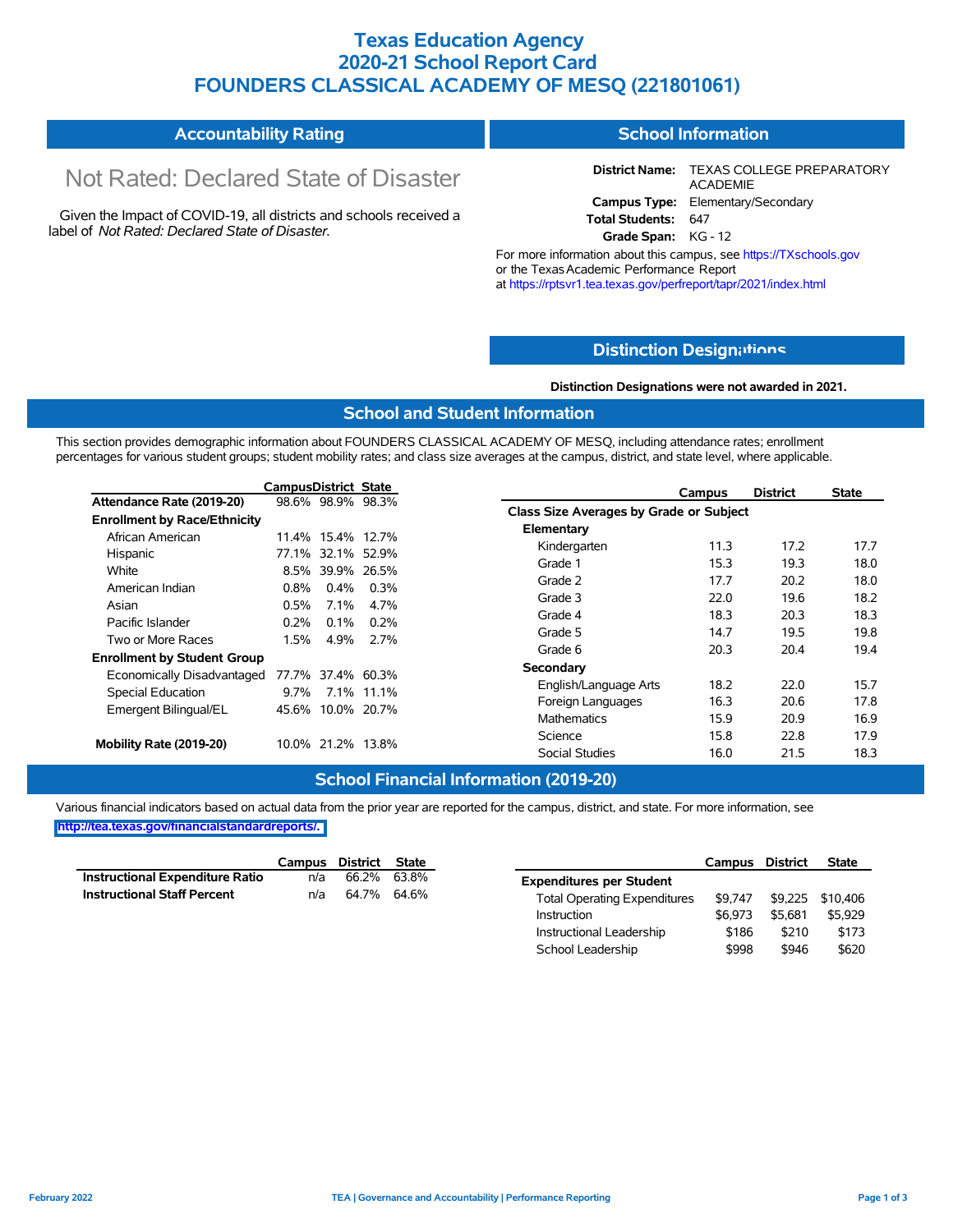### **STAAR Outcomes**

This section provides STAAR performance and outcomes. **Please note that due to the cancellation of spring 2020 STAAR administration due to the COVID-19 pandemic, 2019 results are shown.**

|                                                                                |      |              |          |      |                          |       |               |              |                |                          | Two                                |                |
|--------------------------------------------------------------------------------|------|--------------|----------|------|--------------------------|-------|---------------|--------------|----------------|--------------------------|------------------------------------|----------------|
|                                                                                |      |              |          |      | African                  |       |               | American     |                | <b>Pacific</b>           | or                                 |                |
|                                                                                |      | <b>State</b> | District |      | Campus American Hispanic |       | White         | Indian       | Asian          | Islander                 | More<br>Races                      | Econ<br>Disadv |
| STAAR Performance Rates at Approaches Grade Level or Above (All Grades Tested) |      |              |          |      |                          |       |               |              |                |                          |                                    |                |
| All Subjects                                                                   | 2021 | 67%          | 74%      | 55%  | 48%                      | 55%   | 71%           | 21%          | $\ast$         | $\ast$                   | 52%                                | 54%            |
|                                                                                | 2019 | 78%          | 81%      | 59%  | 48%                      | 59%   | 73%           | 40%          | ∗              | $\ast$                   | $\ast$                             | 57%            |
| ELA/Reading                                                                    | 2021 | 68%          | 79%      | 58%  | 51%                      | 57%   | 73%           | 40%          | $\ast$         | $\ast$                   | 50%                                | 57%            |
|                                                                                | 2019 | 75%          | 84%      | 64%  | 51%                      | 65%   | 76%           | $\ast$       | $\ast$         | $\ast$                   | $\ast$                             | 62%            |
| <b>Mathematics</b>                                                             | 2021 | 66%          | 69%      | 57%  | 53%                      | 57%   | 64%           | 20%          | ∗              | $\overline{a}$           | 63%                                | 55%            |
|                                                                                | 2019 | 82%          | 82%      | 61%  | 49%                      | 62%   | 67%           | *            | $\ast$         | $\ast$                   | $\ast$                             | 60%            |
| Writing                                                                        | 2021 | 58%          | 68%      | 41%  | 31%                      | 44%   | 50%           | $\ast$       | $\ast$         |                          | $\ast$                             | 40%            |
|                                                                                | 2019 | 68%          | 75%      | 49%  | 53%                      | 47%   | 67%           |              |                |                          | $\overline{\phantom{a}}$           | 49%            |
| Science                                                                        | 2021 | 71%          | 74%      | 53%  | 33%                      | 52%   | 83%           | $\ast$       |                |                          | $\ast$                             | 50%            |
|                                                                                | 2019 | 81%          | 78%      | 57%  | 33%                      | 57%   | 83%           | $\ast$       | $\blacksquare$ | $\ast$                   | $\ast$                             | 55%            |
| Social Studies                                                                 | 2021 | 73%          | 77%      | 57%  | $\ast$                   | 54%   | $\ast$        | $\ast$       |                | $\overline{\phantom{0}}$ | $\overline{a}$                     | 56%            |
|                                                                                | 2019 | 81%          | 80%      | 38%  | 20%                      | 36%   | 83%           |              |                | $\ast$                   |                                    | 35%            |
| STAAR Performance Rates at Meets Grade Level or Above (All Grades Tested)      |      |              |          |      |                          |       |               |              |                |                          |                                    |                |
| All Subjects                                                                   | 2021 | 41%          | 46%      | 26%  | 24%                      | 25%   | 40%           | 0%           | $\ast$         | $\ast$                   | 38%                                | 25%            |
|                                                                                | 2019 | 50%          | 52%      | 23%  | 11%                      | 22%   | 51%           | $0\%$        | $\ast$         | $\ast$                   | $\ast$                             | 22%            |
|                                                                                | 2021 | 45%          |          |      |                          | 27%   |               |              | ∗              | $\ast$                   |                                    | 28%            |
| ELA/Reading                                                                    |      |              | 54%      | 29%  | 22%                      |       | 55%           | 0%<br>$\ast$ | $\ast$         | $\ast$                   | 38%<br>$\ast$                      |                |
|                                                                                | 2019 | 48%          | 57%      | 30%  | 16%                      | 29%   | 55%           |              | $\ast$         |                          |                                    | 29%            |
| Mathematics                                                                    | 2021 | 37%          | 38%      | 27%  | 28%                      | 27%   | 29%           | 0%<br>$\ast$ | $\ast$         | $\overline{a}$<br>$\ast$ | 50%<br>$\ast$                      | 26%            |
|                                                                                | 2019 | 52%          | 50%      | 22%  | 9%                       | 22%   | 44%           | $\ast$       | $\ast$         |                          | $\ast$                             | 22%            |
| Writing                                                                        | 2021 | 30%          | 36%      | 16%  | 19%                      | 17%   | 13%           |              |                |                          |                                    | 13%            |
|                                                                                | 2019 | 38%          | 43%      | 15%  | 16%                      | 11%   | 44%           | *            |                | ۰                        | $\overline{\phantom{a}}$<br>$\ast$ | 13%            |
| Science                                                                        | 2021 | 44%          | 44%      | 21%  | 22%                      | 19%   | 42%           | $\ast$       |                | $\ast$                   | $\ast$                             | 18%            |
|                                                                                | 2019 | 54%          | 49%      | 19%  | 0%                       | 17%   | 58%<br>$\ast$ | $\ast$       |                |                          |                                    | 17%            |
| Social Studies                                                                 | 2021 | 49%          | 51%      | 33%  | $\ast$                   | 32%   |               |              |                |                          | $\overline{\phantom{a}}$           | 32%            |
|                                                                                | 2019 | 55%          | 55%      | 13%  | 0%                       | 11%   | 50%           |              |                | $\ast$                   |                                    | 11%            |
| STAAR Performance Rates at Masters Grade Level (All Grades Tested)             |      |              |          |      |                          |       |               |              |                |                          |                                    |                |
| All Subjects                                                                   | 2021 | 18%          | 20%      | 9%   | 9%                       | 8%    | 20%           | 0%           | $\ast$         | $\ast$                   | 29%                                | 9%             |
|                                                                                | 2019 | 24%          | 26%      | 7%   | 3%                       | 6%    | 30%           | 0%           | $\ast$         | $\ast$                   | $\ast$                             | 6%             |
| ELA/Reading                                                                    | 2021 | 18%          | 26%      | 11%  | 10%                      | 9%    | 30%           | 0%           | $\ast$         | $\ast$                   | 25%                                | 10%            |
|                                                                                | 2019 | 21%          | 28%      | 9%   | 7%                       | 7%    | 34%           | $\ast$       | $\ast$         | $\ast$                   | $\ast$                             | 7%             |
| Mathematics                                                                    | 2021 | 18%          | 17%      | 9%   | 13%                      | 8%    | 11%           | 0%           | $\ast$         | $\overline{a}$           | 38%                                | 9%             |
|                                                                                | 2019 | 26%          | 26%      | 9%   | 0%                       | 8%    | 26%           | $\ast$       | $\ast$         | $\ast$                   | $\ast$                             | 8%             |
| Writing                                                                        | 2021 | 9%           | 10%      | 3%   | 0%                       | 3%    | 13%           | $\ast$       | $\ast$         |                          | $\ast$                             | 3%             |
|                                                                                | 2019 | 14%          | 15%      | 3%   | 5%                       | $1\%$ | 11%           |              |                |                          |                                    | 2%             |
| Science                                                                        | 2021 | 20%          | 18%      | 6%   | 0%                       | 3%    | 25%           | $\ast$       |                | $\overline{\phantom{a}}$ | $\ast$                             | 4%             |
|                                                                                | 2019 | 25%          | 21%      | 5%   | 0%                       | 2%    | 42%           | $\ast$       |                | *                        | $\ast$                             | 4%             |
| Social Studies                                                                 | 2021 | 29%          | 30%      | 21%  |                          | 22%   |               |              |                |                          |                                    | 19%            |
|                                                                                | 2019 | 33%          | 36%      | 5%   | 0%                       | $3%$  | 33%           |              |                | ∗                        |                                    | $4\%$          |
| <b>STAAR Assessment Participation (All Grades Tested)</b>                      |      |              |          |      |                          |       |               |              |                |                          |                                    |                |
| All Subjects                                                                   | 2021 | 88%          | 87%      | 97%  | 96%                      | 97%   | 99%           | 100%         | $\ast$         | ∗                        | 100%                               | 98%            |
|                                                                                | 2019 | 99%          | 98%      | 100% | 99%                      | 100%  | 100%          | 100%         |                | ∗                        | $\ast$                             | 100%           |
| ELA/Reading                                                                    | 2021 | 89%          | 87%      | 98%  | 95%                      | 98%   | 100%          | 100%         |                | ∗                        | 100%                               | 98%            |
|                                                                                | 2019 | 99%          | 98%      | 100% | 100%                     | 100%  | 100%          | *            |                | $\ast$                   | $\ast$                             | 100%           |
| Mathematics                                                                    | 2021 | 88%          | 87%      | 97%  | 95%                      | 97%   | 100%          | 100%         | ∗              |                          | 100%                               | 97%            |
|                                                                                | 2019 | 100%         | 98%      | 100% | 100%                     | 100%  | 100%          | *            | $\ast$         | $\ast$                   | $\ast$                             | 100%           |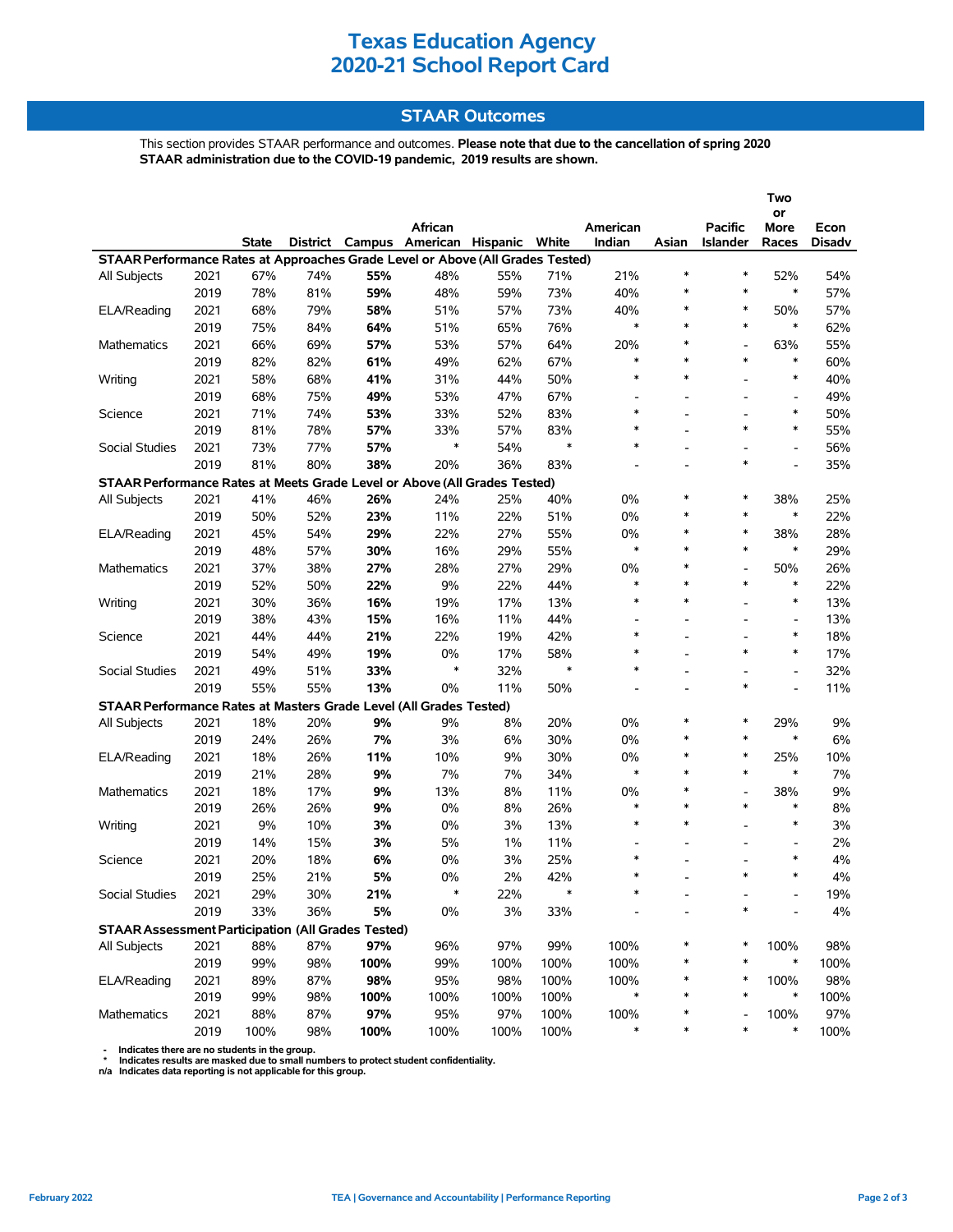### **Graduation and College, Career, and Military Readiness Outcomes**

This section provides graduation, graduation plan, and College, Career, and Military Readiness rates. Please note that 2019-20 College, Career, and Military Ready data excludes military enlistment and the CTE coherent sequence indicator.

| or<br>African<br>American<br><b>Pacific</b><br>More<br>District<br>Campus American Hispanic White<br>Indian<br><b>Islander</b><br>Races<br><b>State</b><br>Asian<br>Annual Dropout Rate (Gr 9-12)<br>0.8%<br>0.0%<br>2019-20<br>1.6%<br>0.3%<br>0.0%<br>0.0%<br>*<br>2018-19<br>1.9%<br>0.9%<br>1.3%<br>$\ast$<br>$0.0\%$<br>20.0%<br>$\ast$<br>4-Year Longitudinal Rate (Gr 9-12)<br>Class of 2020 | Econ<br><b>Disadv</b><br>0.9%<br>0.0% |
|-----------------------------------------------------------------------------------------------------------------------------------------------------------------------------------------------------------------------------------------------------------------------------------------------------------------------------------------------------------------------------------------------------|---------------------------------------|
|                                                                                                                                                                                                                                                                                                                                                                                                     |                                       |
|                                                                                                                                                                                                                                                                                                                                                                                                     |                                       |
|                                                                                                                                                                                                                                                                                                                                                                                                     |                                       |
|                                                                                                                                                                                                                                                                                                                                                                                                     |                                       |
|                                                                                                                                                                                                                                                                                                                                                                                                     |                                       |
|                                                                                                                                                                                                                                                                                                                                                                                                     |                                       |
|                                                                                                                                                                                                                                                                                                                                                                                                     |                                       |
| 90.3%<br>96.5%<br>Graduated                                                                                                                                                                                                                                                                                                                                                                         |                                       |
| Graduates, TxCHSE, & Cont 94.6%<br>97.8%                                                                                                                                                                                                                                                                                                                                                            |                                       |
| Class of 2019                                                                                                                                                                                                                                                                                                                                                                                       |                                       |
| Graduated<br>90.0%<br>97.4%                                                                                                                                                                                                                                                                                                                                                                         |                                       |
| Graduates, TxCHSE, & Cont 94.1%<br>99.0%                                                                                                                                                                                                                                                                                                                                                            |                                       |
| 5-Year Extended Longitudinal Rate (Gr 9-12)                                                                                                                                                                                                                                                                                                                                                         |                                       |
| Class of 2019                                                                                                                                                                                                                                                                                                                                                                                       |                                       |
| 92.0%<br>99.0%<br>Graduated                                                                                                                                                                                                                                                                                                                                                                         |                                       |
| Graduates, TxCHSE, & Cont 93.9%<br>99.0%                                                                                                                                                                                                                                                                                                                                                            |                                       |
| Class of 2018                                                                                                                                                                                                                                                                                                                                                                                       |                                       |
| Graduated<br>92.2%<br>94.2%                                                                                                                                                                                                                                                                                                                                                                         |                                       |
| Graduates, TxCHSE, & Cont 93.9%<br>94.5%                                                                                                                                                                                                                                                                                                                                                            |                                       |
| 6-Year Extended Longitudinal Rate (Gr 9-12)                                                                                                                                                                                                                                                                                                                                                         |                                       |
| Class of 2018                                                                                                                                                                                                                                                                                                                                                                                       |                                       |
| 92.6%<br>94.2%<br>Graduated                                                                                                                                                                                                                                                                                                                                                                         |                                       |
| Graduates, TxCHSE, & Cont 93.9%<br>94.8%                                                                                                                                                                                                                                                                                                                                                            |                                       |
| Class of 2017<br>Graduated<br>92.4%<br>83.6%                                                                                                                                                                                                                                                                                                                                                        |                                       |
| Graduates, TxCHSE, & Cont 93.7%<br>87.2%                                                                                                                                                                                                                                                                                                                                                            |                                       |
|                                                                                                                                                                                                                                                                                                                                                                                                     |                                       |
| 4-Year Federal Graduation Rate Without Exclusions (Gr 9-12)<br>Class of 2020<br>90.3%<br>96.5%                                                                                                                                                                                                                                                                                                      |                                       |
| 90.0%<br>97.4%<br>Class of 2019                                                                                                                                                                                                                                                                                                                                                                     |                                       |
|                                                                                                                                                                                                                                                                                                                                                                                                     |                                       |
| RHSP/DAP Graduates (Longitudinal Rate)<br>83.0%<br>Class of 2020                                                                                                                                                                                                                                                                                                                                    |                                       |
| Class of 2019<br>73.3%                                                                                                                                                                                                                                                                                                                                                                              |                                       |
|                                                                                                                                                                                                                                                                                                                                                                                                     |                                       |
| RHSP/DAP/FHSP-E/FHSP-DLA Graduates (Longitudinal Rate)                                                                                                                                                                                                                                                                                                                                              |                                       |
| Class of 2020<br>87.8%<br>94.6%<br>Class of 2019<br>87.6%<br>97.7%                                                                                                                                                                                                                                                                                                                                  |                                       |
|                                                                                                                                                                                                                                                                                                                                                                                                     |                                       |
| College, Career, and Military Ready (Annual Graduates)                                                                                                                                                                                                                                                                                                                                              |                                       |
| 2019-20<br>63.0%<br>84.4%<br>14.3%<br>2018-19<br>72.9%<br>87.8%                                                                                                                                                                                                                                                                                                                                     |                                       |
|                                                                                                                                                                                                                                                                                                                                                                                                     |                                       |
| <b>SAT/ACT Results (Annual Graduates)</b>                                                                                                                                                                                                                                                                                                                                                           |                                       |
| Tested<br>100.0%<br>76.7%<br>86.6%<br>2019-20                                                                                                                                                                                                                                                                                                                                                       |                                       |
| 2018-19<br>75.0%<br>100.0%                                                                                                                                                                                                                                                                                                                                                                          |                                       |
| Average SAT Score                                                                                                                                                                                                                                                                                                                                                                                   |                                       |
| 2019-20<br>1019<br>1127<br>960                                                                                                                                                                                                                                                                                                                                                                      |                                       |
| 2018-19<br>1027<br>1158                                                                                                                                                                                                                                                                                                                                                                             |                                       |
| Average ACT Score                                                                                                                                                                                                                                                                                                                                                                                   |                                       |
| 2019-20<br>20.2<br>24.8                                                                                                                                                                                                                                                                                                                                                                             |                                       |
| 2018-19<br>20.6<br>24.8                                                                                                                                                                                                                                                                                                                                                                             |                                       |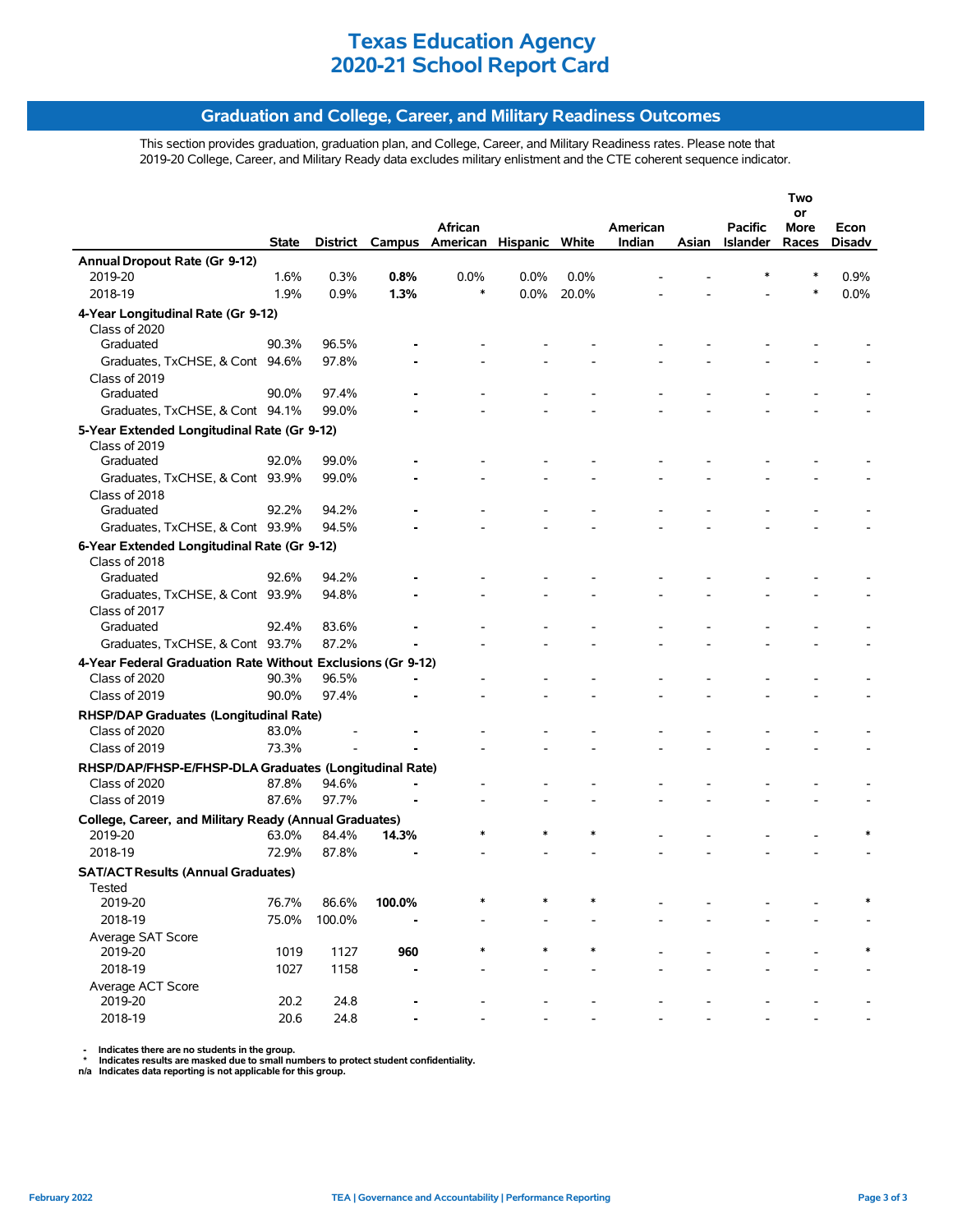### **Texas Education Agency 2020-21 School Report Card MAINLAND PREPARATORY ACADEMY (221801062)**

#### **Accountability Rating School Information**

# Not Rated: Declared State of Disaster

Given the Impact of COVID-19, all districts and schools received a label of *Not Rated: Declared State of Disaster.*

**District Name:** TEXAS COLLEGE PREPARATORY ACADEMIE **Campus Type:** Elementary **Total Students:** 397

**Grade Span:** PK - 08

For more information about this campus, see https://TXschools.gov or the Texas Academic Performance Report at https://rptsvr1.tea.texas.gov/perfreport/tapr/2021/index.html

### **Distinction Design[ations](https://TXschools.gov)**

**Distinction Designations were not awarded in 2021.**

Instructional Leadership  $$176$  \$210 \$173 School Leadership  $$662$  \$946 \$620

### **School and Student Information**

This section provides demographic information about MAINLAND PREPARATORY ACADEMY, including attendance rates; enrollment percentages for various student groups; student mobility rates; and class size averages at the campus, district, and state level, where applicable.

|                                     | <b>CampusDistrict State</b> |                   |            | Campus                                  | <b>District</b> | <b>State</b> |
|-------------------------------------|-----------------------------|-------------------|------------|-----------------------------------------|-----------------|--------------|
| Attendance Rate (2019-20)           |                             | 98.8% 98.9% 98.3% |            | Class Size Averages by Grade or Subject |                 |              |
| <b>Enrollment by Race/Ethnicity</b> |                             |                   |            |                                         |                 |              |
| African American                    |                             | 70.5% 15.4% 12.7% |            | Elementary                              |                 |              |
| Hispanic                            |                             | 18.4% 32.1% 52.9% |            | 18.3<br>Kindergarten                    | 17.2            | 17.7         |
| White                               |                             | 4.0% 39.9% 26.5%  |            | Grade 1<br>18.7                         | 19.3            | 18.0         |
| American Indian                     | 0.5%                        | $0.4\%$           | 0.3%       | Grade 2<br>18.0                         | 20.2            | 18.0         |
| Asian                               | $0.3\%$                     | $7.1\%$           | 4.7%       | Grade 3<br>14.8                         | 19.6            | 18.2         |
| Pacific Islander                    | $0.0\%$                     | $0.1\%$           | 0.2%       | Grade 4<br>12.8                         | 20.3            | 18.3         |
|                                     |                             |                   |            | Grade 5<br>12.3                         | 19.5            | 19.8         |
| Two or More Races                   | 6.3%                        | 4.9%              | 2.7%       | Grade 6<br>20.5                         | 20.4            | 19.4         |
| <b>Enrollment by Student Group</b>  |                             |                   |            | Secondary                               |                 |              |
| Economically Disadvantaged          |                             | 83.6% 37.4% 60.3% |            |                                         | 22.0            |              |
| Special Education                   | 5.3%                        |                   | 7.1% 11.1% | 20.5<br>English/Language Arts           |                 | 15.7         |
| Emergent Bilingual/EL               |                             | 11.6% 10.0% 20.7% |            | 20.5<br>Foreign Languages               | 20.6            | 17.8         |
|                                     |                             |                   |            | Mathematics<br>20.5                     | 20.9            | 16.9         |
|                                     |                             | 15.3% 21.2% 13.8% |            | Science<br>20.5                         | 22.8            | 17.9         |
| Mobility Rate (2019-20)             |                             |                   |            | <b>Social Studies</b><br>21.0           | 21.5            | 18.3         |

#### **School Financial Information (2019-20)**

Various financial indicators based on actual data from the prior year are reported for the campus, district, and state. For more information, see **[http://tea.texas.gov/financialstandardreports/.](http://tea.texas.gov/financialstandardreports/)**

|                                 | Campus District State |             |                                     | Campus District |         | <b>State</b>     |
|---------------------------------|-----------------------|-------------|-------------------------------------|-----------------|---------|------------------|
| Instructional Expenditure Ratio | n/a                   | 66.2% 63.8% | <b>Expenditures per Student</b>     |                 |         |                  |
| Instructional Staff Percent     | n/a                   | 64.7% 64.6% | <b>Total Operating Expenditures</b> | \$8.101         |         | \$9,225 \$10,406 |
|                                 |                       |             | Instruction                         | \$5.255         | \$5.681 | \$5,929          |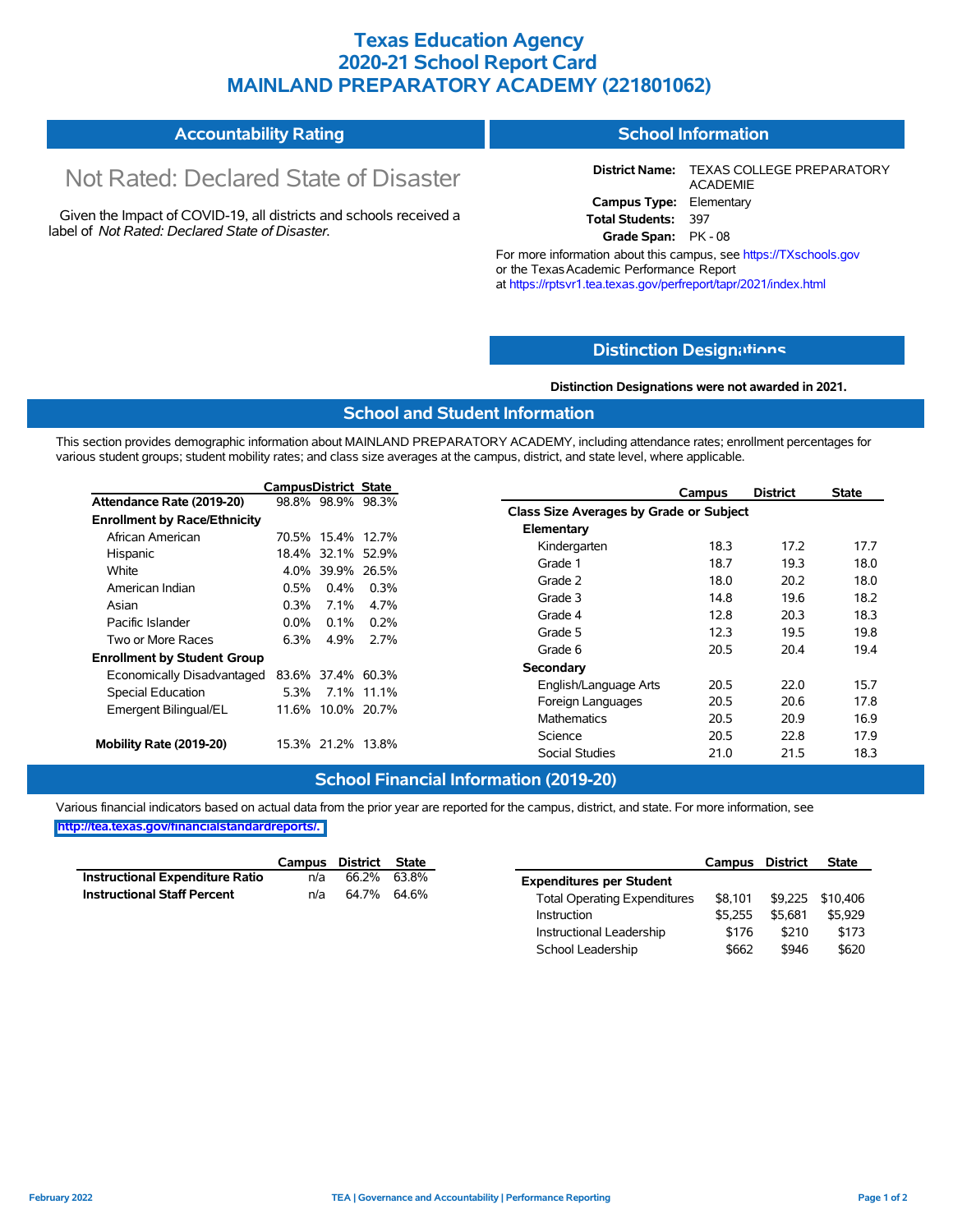### **STAAR Outcomes**

This section provides STAAR performance and outcomes. **Please note that due to the cancellation of spring 2020 STAAR administration due to the COVID-19 pandemic, 2019 results are shown.**

|                                                                                |      |              |     |       |                                                    |            |                                    |                          |                          |                          | Two<br>or                |               |
|--------------------------------------------------------------------------------|------|--------------|-----|-------|----------------------------------------------------|------------|------------------------------------|--------------------------|--------------------------|--------------------------|--------------------------|---------------|
|                                                                                |      |              |     |       | African<br>District Campus American Hispanic White |            |                                    | American                 |                          | <b>Pacific</b>           | More                     | Econ          |
| STAAR Performance Rates at Approaches Grade Level or Above (All Grades Tested) |      | <b>State</b> |     |       |                                                    |            |                                    | Indian                   | Asian                    | <b>Islander</b>          | Races                    | <b>Disadv</b> |
| All Subjects                                                                   | 2021 | 67%          | 74% | 47%   | 42%                                                | 61%        | 29%                                | 38%                      | ∗                        |                          | 86%                      | 46%           |
|                                                                                | 2019 | 78%          | 81% | 66%   | 66%                                                | 63%        | 67%                                | 80%                      | ∗                        | $\overline{\phantom{a}}$ | 74%                      | 63%           |
| ELA/Reading                                                                    | 2021 | 68%          | 79% | 53%   | 47%                                                | 67%        | 60%                                | $\ast$                   | $\ast$                   | $\overline{\phantom{a}}$ | 80%                      | 52%           |
|                                                                                | 2019 | 75%          | 84% | 67%   | 67%                                                | 61%        | 67%                                | $\ast$                   | $\ast$                   |                          | 78%                      | 65%           |
| <b>Mathematics</b>                                                             | 2021 | 66%          | 69% | 45%   | 39%                                                | 62%        | 0%                                 | $\ast$                   | $\ast$                   | $\blacksquare$           | 80%                      | 43%           |
|                                                                                | 2019 | 82%          | 82% | 71%   | 72%                                                | 66%        | 67%                                | $\ast$                   | $\ast$                   | $\overline{\phantom{a}}$ | 78%                      | 67%           |
| Writing                                                                        | 2021 | 58%          | 68% | 48%   | 33%                                                | 75%        | $\ast$                             | $\overline{a}$           |                          | $\overline{a}$           | $\ast$                   | 51%           |
|                                                                                | 2019 | 68%          | 75% | 45%   | 45%                                                | 42%        | $\ast$                             | $\overline{\phantom{a}}$ | $\ast$                   | $\blacksquare$           | $\ast$                   | 43%           |
|                                                                                |      |              |     |       |                                                    |            | $\ast$                             | *                        |                          |                          | $\ast$                   |               |
| Science                                                                        | 2021 | 71%          | 74% | 36%   | 38%                                                | 14%<br>67% | $\ast$                             | $\ast$                   |                          |                          | $\ast$                   | 32%           |
|                                                                                | 2019 | 81%          | 78% | 60%   | 55%                                                | $\ast$     |                                    | $\ast$                   |                          |                          | $\ast$                   | 60%           |
| Social Studies                                                                 | 2021 | 73%          | 77% | 36%   | 50%                                                |            | $\overline{\phantom{a}}$<br>$\ast$ |                          |                          |                          |                          | 27%           |
|                                                                                | 2019 | 81%          | 80% | 91%   | 93%                                                | 88%        |                                    |                          |                          |                          |                          | 89%           |
| STAAR Performance Rates at Meets Grade Level or Above (All Grades Tested)      |      |              |     |       |                                                    |            |                                    |                          | ∗                        |                          |                          |               |
| All Subjects                                                                   | 2021 | 41%          | 46% | 20%   | 17%                                                | 27%        | 7%                                 | 13%                      | ∗                        | $\blacksquare$           | 36%                      | 19%           |
|                                                                                | 2019 | 50%          | 52% | 31%   | 30%                                                | 33%        | 27%                                | 0%<br>$\ast$             | $\ast$                   | $\overline{\phantom{a}}$ | 48%                      | 27%           |
| ELA/Reading                                                                    | 2021 | 45%          | 54% | 31%   | 28%                                                | 36%        | 20%                                | $\ast$                   | $\ast$                   |                          | 40%                      | 30%           |
|                                                                                | 2019 | 48%          | 57% | 35%   | 33%                                                | 39%        | 33%                                | $\ast$                   |                          | $\blacksquare$           | 44%                      | 32%           |
| Mathematics                                                                    | 2021 | 37%          | 38% | 16%   | 13%                                                | 23%        | $0\%$                              | $\ast$                   | $\ast$                   |                          | 40%                      | 14%           |
|                                                                                | 2019 | 52%          | 50% | 31%   | 31%                                                | 29%        | 17%                                |                          | $\ast$                   | $\overline{\phantom{a}}$ | 56%                      | 27%           |
| Writing                                                                        | 2021 | 30%          | 36% | 15%   | 9%                                                 | 31%        | $\ast$                             | $\overline{\phantom{a}}$ |                          |                          | $\ast$                   | 15%           |
|                                                                                | 2019 | 38%          | 43% | 18%   | 18%                                                | 17%        | $\ast$                             | $\overline{a}$           | $\ast$                   |                          | $\ast$                   | 15%           |
| Science                                                                        | 2021 | 44%          | 44% | 4%    | 3%                                                 | 0%         | $\ast$                             | $\ast$                   |                          |                          | $\ast$                   | 3%            |
|                                                                                | 2019 | 54%          | 49% | 29%   | 25%                                                | 33%        | $\ast$                             | $\ast$                   |                          |                          | $\ast$                   | 26%           |
| Social Studies                                                                 | 2021 | 49%          | 51% | 0%    | $0\%$                                              | $\ast$     | $\blacksquare$                     | $\ast$                   |                          |                          | $\ast$                   | 0%            |
|                                                                                | 2019 | 55%          | 55% | 35%   | 36%                                                | 38%        | $\ast$                             |                          | $\overline{a}$           | ۰                        | $\overline{\phantom{a}}$ | 33%           |
| STAAR Performance Rates at Masters Grade Level (All Grades Tested)             |      |              |     |       |                                                    |            |                                    |                          |                          |                          |                          |               |
| All Subjects                                                                   | 2021 | 18%          | 20% | 10%   | 8%                                                 | 14%        | 0%                                 | 0%                       | ∗                        | $\blacksquare$           | 29%                      | 9%            |
|                                                                                | 2019 | 24%          | 26% | 15%   | 13%                                                | 19%        | 7%                                 | 0%                       | ∗                        | $\overline{\phantom{a}}$ | 26%                      | 13%           |
| ELA/Reading                                                                    | 2021 | 18%          | 26% | 19%   | 16%                                                | 28%        | $0\%$                              | $\ast$                   | $\ast$                   |                          | 40%                      | 17%           |
|                                                                                | 2019 | 21%          | 28% | 19%   | 18%                                                | 24%        | 17%                                | $\ast$                   | $\ast$                   | $\blacksquare$           | 22%                      | 16%           |
| <b>Mathematics</b>                                                             | 2021 | 18%          | 17% | 6%    | 3%                                                 | 10%        | $0\%$                              | $\ast$                   | $\ast$                   | $\overline{\phantom{a}}$ | 20%                      | 7%            |
|                                                                                | 2019 | 26%          | 26% | 17%   | 14%                                                | 22%        | $0\%$                              | $\ast$                   | $\ast$                   | $\overline{a}$           | 44%                      | 15%           |
| Writing                                                                        | 2021 | 9%           | 10% | 4%    | 6%                                                 | 0%         | $\ast$                             | $\overline{\phantom{a}}$ | $\overline{\phantom{a}}$ | $\blacksquare$           | $\ast$                   | 3%            |
|                                                                                | 2019 | 14%          | 15% | 4%    | 5%                                                 | 0%         | ∗                                  |                          | $\ast$                   |                          | $\ast$                   | 1%            |
| Science                                                                        | 2021 | 20%          | 18% | 2%    | $0\%$                                              | 0%         | $\ast$                             | $\ast$                   |                          |                          | $\ast$                   | 3%            |
|                                                                                | 2019 | 25%          | 21% | 6%    | 5%                                                 | 11%        | $\ast$                             | $\ast$                   |                          |                          | $\ast$                   | 6%            |
| Social Studies                                                                 | 2021 | 29%          | 30% | $0\%$ | $0\%$                                              | *          |                                    |                          |                          |                          |                          | $0\%$         |
|                                                                                | 2019 | 33%          | 36% | 17%   | 14%                                                | 25%        | $\ast$                             |                          |                          |                          |                          | 11%           |
| <b>STAAR Assessment Participation (All Grades Tested)</b>                      |      |              |     |       |                                                    |            |                                    |                          |                          |                          |                          |               |
| All Subjects                                                                   | 2021 | 88%          | 87% | 97%   | 97%                                                | 98%        | 100%                               | 100%                     |                          |                          | 100%                     | 97%           |
|                                                                                | 2019 | 99%          | 98% | 100%  | 100%                                               | 100%       | 100%                               | 100%                     |                          |                          | 100%                     | 100%          |
| ELA/Reading                                                                    | 2021 | 89%          | 87% | 98%   | 97%                                                | 100%       | 100%                               | *                        | ∗                        |                          | 100%                     | 97%           |
|                                                                                | 2019 | 99%          | 98% | 100%  | 100%                                               | 100%       | 100%                               | $\ast$                   | ∗                        |                          | 100%                     | 100%          |
| Mathematics                                                                    | 2021 | 88%          | 87% | 97%   | 96%                                                | 100%       | 100%                               |                          | $\ast$                   |                          | 100%                     | 97%           |
|                                                                                | 2019 | 100%         | 98% | 100%  | 100%                                               | 100%       | 100%                               | *                        | $\ast$                   |                          | 100%                     | 100%          |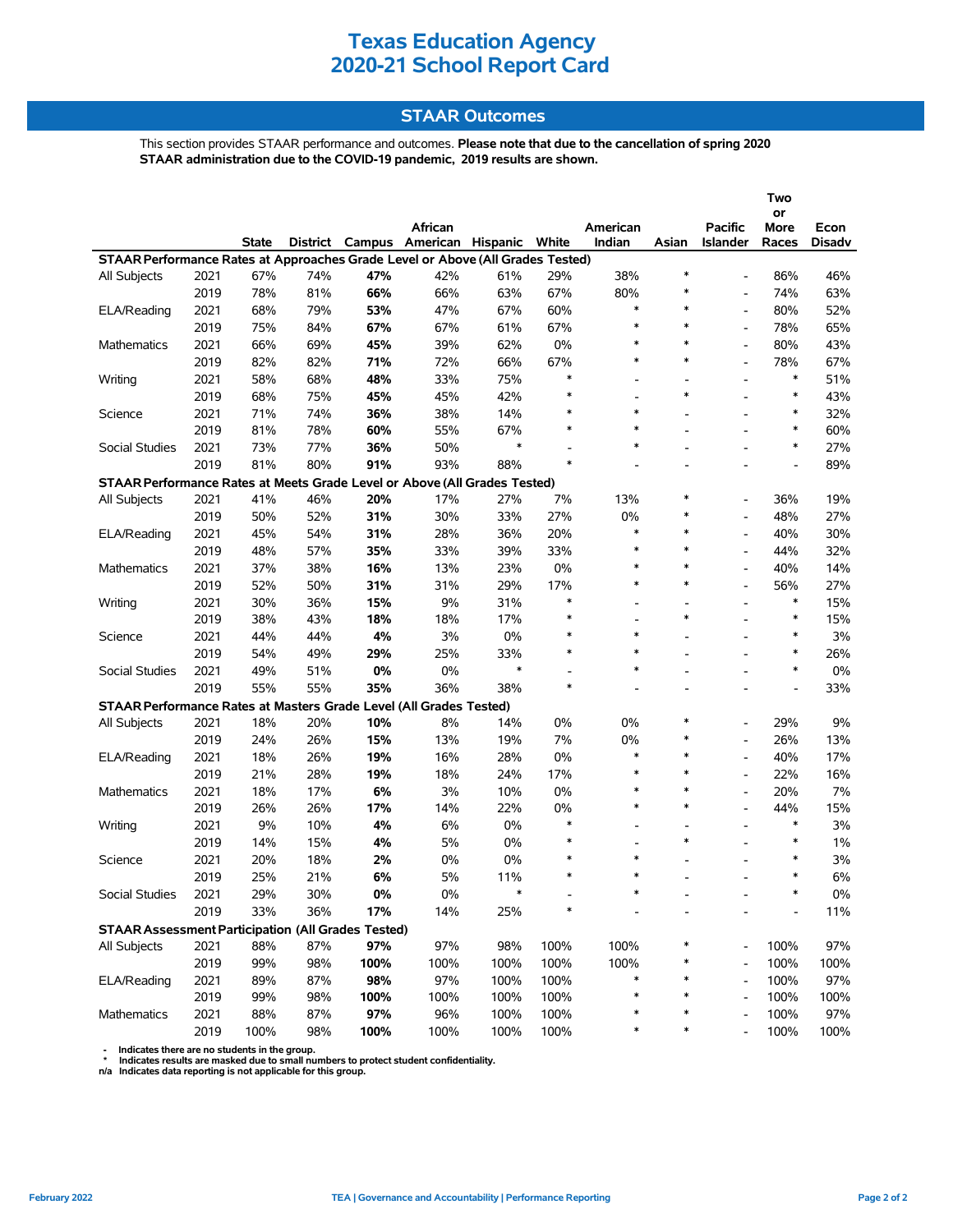### **Texas Education Agency 2020-21 School Report Card FOUNDERS CLASSICAL ACADEMY OF FLOW (221801063)**

| <b>Accountability Rating</b> | <b>School Information</b> |
|------------------------------|---------------------------|
|------------------------------|---------------------------|

# Not Rated: Declared State of Disaster

Given the Impact of COVID-19, all districts and schools received a label of *Not Rated: Declared State of Disaster.*

**District Name:** TEXAS COLLEGE PREPARATORY ACADEMIE **Campus Type:** Elementary/Secondary **Total Students:** 848

**Grade Span:** KG - 10

For more information about this campus, see https://TXschools.gov or the TexasAcademic Performance Report at https://rptsvr1.tea.texas.gov/perfreport/tapr/2021/index.html

### **Distinction Design[ations](https://TXschools.gov)**

**Distinction Designations were not awarded in 2021.**

Instructional Leadership  $$155$  \$210 \$173 School Leadership  $$738$  \$946 \$620

#### **School and Student Information**

This section provides demographic information about FOUNDERS CLASSICAL ACADEMY OF FLOW, including attendance rates; enrollment percentages for various student groups; student mobility rates; and class size averages at the campus, district, and state level, where applicable.

|                                     | <b>CampusDistrict State</b> |         |                   |                                         | Campus | <b>District</b> | <b>State</b> |
|-------------------------------------|-----------------------------|---------|-------------------|-----------------------------------------|--------|-----------------|--------------|
| Attendance Rate (2019-20)           |                             |         | 99.1% 98.9% 98.3% | Class Size Averages by Grade or Subject |        |                 |              |
| <b>Enrollment by Race/Ethnicity</b> |                             |         |                   |                                         |        |                 |              |
| African American                    |                             |         | 4.5% 15.4% 12.7%  | Elementary                              |        |                 |              |
| Hispanic                            |                             |         | 14.6% 32.1% 52.9% | Kindergarten                            | 20.0   | 17.2            | 17.7         |
| White                               |                             |         | 51.9% 39.9% 26.5% | Grade 1                                 | 24.5   | 19.3            | 18.0         |
| American Indian                     | 0.2%                        | $0.4\%$ | 0.3%              | Grade 2                                 | 24.5   | 20.2            | 18.0         |
| Asian                               | 21.3%                       | $7.1\%$ | 4.7%              | Grade 3                                 | 23.5   | 19.6            | 18.2         |
| Pacific Islander                    | $0.0\%$                     | 0.1%    | $0.2\%$           | Grade 4                                 | 24.3   | 20.3            | 18.3         |
| Two or More Races                   | 7.4%                        | 4.9%    | 2.7%              | Grade 5                                 | 20.5   | 19.5            | 19.8         |
|                                     |                             |         |                   | Grade 6                                 | 20.5   | 20.4            | 19.4         |
| <b>Enrollment by Student Group</b>  |                             |         |                   | Secondary                               |        |                 |              |
| Economically Disadvantaged          |                             |         | 14.2% 37.4% 60.3% | English/Language Arts                   | 14.8   | 22.0            | 15.7         |
| Special Education                   | 5.5%                        |         | 7.1% 11.1%        | Foreign Languages                       | 14.6   | 20.6            | 17.8         |
| Emergent Bilingual/EL               | 8.3%                        |         | 10.0% 20.7%       | Mathematics                             | 16.4   | 20.9            | 16.9         |
|                                     |                             |         |                   |                                         |        |                 |              |
| Mobility Rate (2019-20)             |                             |         | 15.2% 21.2% 13.8% | Science                                 | 18.8   | 22.8            | 17.9         |
|                                     |                             |         |                   | <b>Social Studies</b>                   | 15.4   | 21.5            | 18.3         |

### **School Financial Information (2019-20)**

Various financial indicators based on actual data from the prior year are reported for the campus, district, and state. For more information, see **[http://tea.texas.gov/financialstandardreports/.](http://tea.texas.gov/financialstandardreports/)**

|                                 |     | Campus District State |                                     | Campus District |                  | <b>State</b> |
|---------------------------------|-----|-----------------------|-------------------------------------|-----------------|------------------|--------------|
| Instructional Expenditure Ratio | n/a | 66.2% 63.8%           | <b>Expenditures per Student</b>     |                 |                  |              |
| Instructional Staff Percent     | n/a | 64.7% 64.6%           | <b>Total Operating Expenditures</b> | \$7.408         | \$9,225 \$10,406 |              |
|                                 |     |                       | Instruction                         | \$4.904         | \$5.681          | \$5,929      |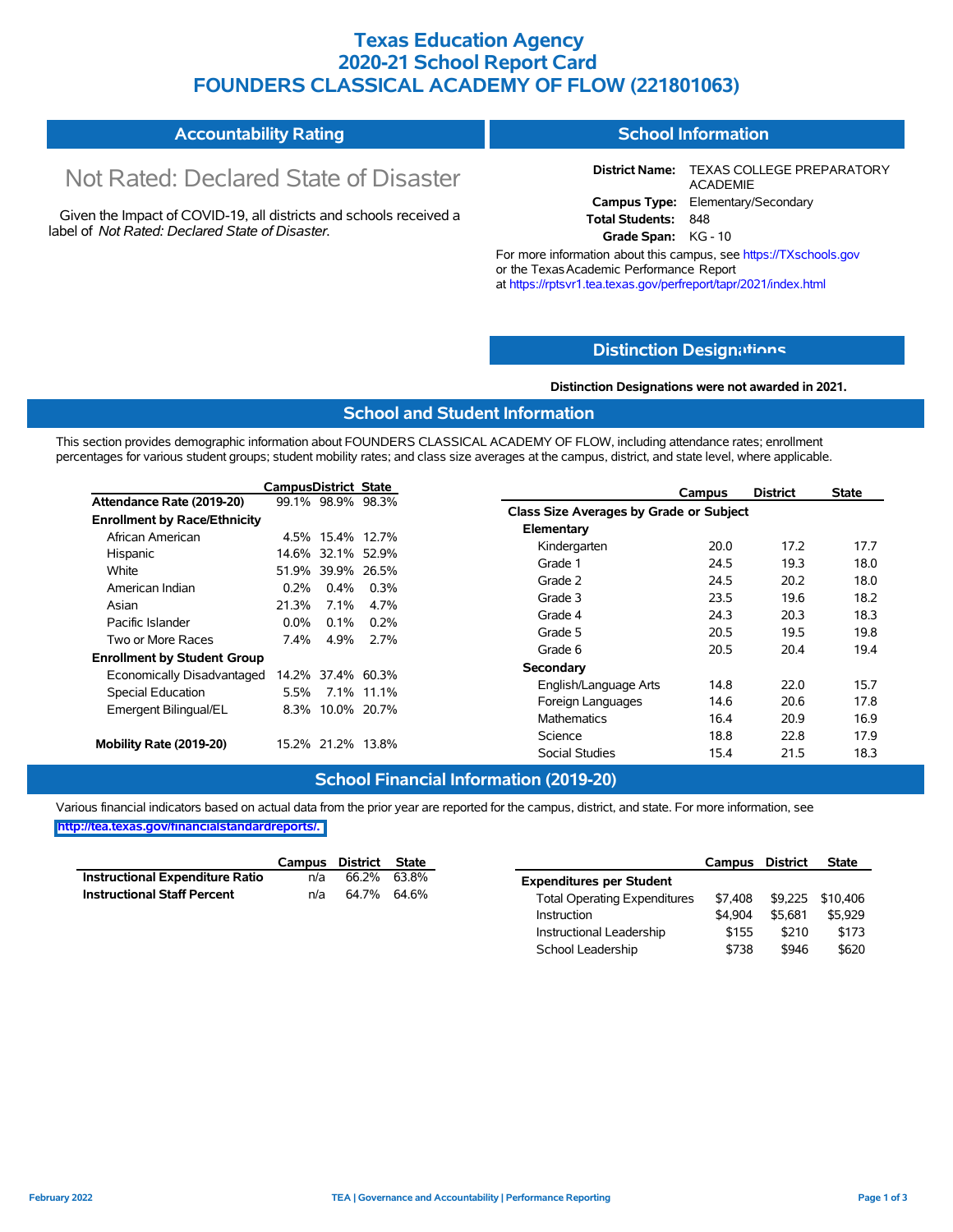### **STAAR Outcomes**

This section provides STAAR performance and outcomes. **Please note that due to the cancellation of spring 2020 STAAR administration due to the COVID-19 pandemic, 2019 results are shown.**

|                                                                                |      |              |     |      |                                         |       |      |                          |       |                          | Two        |               |
|--------------------------------------------------------------------------------|------|--------------|-----|------|-----------------------------------------|-------|------|--------------------------|-------|--------------------------|------------|---------------|
|                                                                                |      |              |     |      | African                                 |       |      | American                 |       | <b>Pacific</b>           | or<br>More | Econ          |
|                                                                                |      | <b>State</b> |     |      | District Campus American Hispanic White |       |      | Indian                   | Asian | Islander                 | Races      | <b>Disadv</b> |
| STAAR Performance Rates at Approaches Grade Level or Above (All Grades Tested) |      |              |     |      |                                         |       |      |                          |       |                          |            |               |
| All Subjects                                                                   | 2021 | 67%          | 74% | 86%  | 79%                                     | 76%   | 87%  | $\ast$                   | 91%   | $\overline{\phantom{a}}$ | 86%        | 69%           |
|                                                                                | 2019 | 78%          | 81% | 91%  | 85%                                     | 78%   | 90%  | $\overline{\phantom{a}}$ | 99%   | $\ast$                   | 90%        | 80%           |
| ELA/Reading                                                                    | 2021 | 68%          | 79% | 90%  | 86%                                     | 76%   | 92%  | $\ast$                   | 94%   | $\overline{\phantom{a}}$ | 89%        | 75%           |
|                                                                                | 2019 | 75%          | 84% | 93%  | 92%                                     | 91%   | 92%  | $\overline{\phantom{a}}$ | 99%   | $\ast$                   | 91%        | 83%           |
| <b>Mathematics</b>                                                             | 2021 | 66%          | 69% | 85%  | 76%                                     | 77%   | 84%  | $\ast$                   | 92%   |                          | 88%        | 70%           |
|                                                                                | 2019 | 82%          | 82% | 90%  | 85%                                     | 75%   | 90%  | $\overline{\phantom{a}}$ | 99%   | $\ast$                   | 86%        | 77%           |
| Writing                                                                        | 2021 | 58%          | 68% | 84%  | 70%                                     | 80%   | 86%  | $\overline{\phantom{a}}$ | 83%   | $\overline{\phantom{a}}$ | $\ast$     | 72%           |
|                                                                                | 2019 | 68%          | 75% | 90%  | ∗                                       | 94%   | 86%  | $\overline{\phantom{a}}$ | 100%  | $\overline{\phantom{a}}$ | 89%        | 88%           |
| Science                                                                        | 2021 | 71%          | 74% | 84%  | $\ast$                                  | 78%   | 83%  | *                        | 96%   | $\blacksquare$           | 78%        | 38%           |
|                                                                                | 2019 | 81%          | 78% | 86%  | 75%                                     | 29%   | 86%  | $\overline{\phantom{a}}$ | 100%  | $\ast$                   | 100%       | 75%           |
| Social Studies                                                                 | 2021 | 73%          | 77% | 71%  | $\ast$                                  | 50%   | 79%  | *                        | 71%   | $\overline{a}$           | $\ast$     | $\ast$        |
|                                                                                | 2019 | 81%          | 80% | 89%  | $\ast$                                  | 40%   | 93%  | $\overline{\phantom{a}}$ | 100%  | ۰                        | $\ast$     | $\ast$        |
| STAAR Performance Rates at Meets Grade Level or Above (All Grades Tested)      |      |              |     |      |                                         |       |      |                          |       |                          |            |               |
| All Subjects                                                                   | 2021 | 41%          | 46% | 59%  | 50%                                     | 43%   | 61%  | $\ast$                   | 68%   | $\overline{\phantom{a}}$ | 52%        | 36%           |
|                                                                                | 2019 | 50%          | 52% | 64%  | 35%                                     | 39%   | 63%  | $\overline{\phantom{a}}$ | 82%   | $\ast$                   | 69%        | 34%           |
| ELA/Reading                                                                    | 2021 | 45%          | 54% | 68%  | 50%                                     | 54%   | 72%  | $\ast$                   | 71%   | $\overline{\phantom{a}}$ | 67%        | 48%           |
|                                                                                | 2019 | 48%          | 57% | 70%  | 46%                                     | 47%   | 73%  | $\overline{\phantom{a}}$ | 84%   | $\ast$                   | 64%        | 43%           |
| <b>Mathematics</b>                                                             | 2021 | 37%          | 38% | 56%  | 57%                                     | 42%   | 54%  | $\ast$                   | 71%   | $\overline{\phantom{a}}$ | 46%        | 33%           |
|                                                                                | 2019 | 52%          | 50% | 66%  | 46%                                     | 44%   | 62%  | $\overline{\phantom{a}}$ | 87%   | $\ast$                   | 77%        | 40%           |
| Writing                                                                        | 2021 | 30%          | 36% | 54%  | 40%                                     | 32%   | 57%  | $\overline{\phantom{a}}$ | 64%   | $\overline{\phantom{a}}$ | $\ast$     | 39%           |
|                                                                                | 2019 | 38%          | 43% | 54%  | ∗                                       | 31%   | 52%  | $\overline{\phantom{a}}$ | 81%   | $\overline{\phantom{a}}$ | 56%        | 25%           |
| Science                                                                        | 2021 | 44%          | 44% | 53%  | $\ast$                                  | 39%   | 56%  | *                        | 62%   | $\overline{a}$           | 33%        | 13%           |
|                                                                                | 2019 | 54%          | 49% | 52%  | 25%                                     | 14%   | 51%  | $\overline{\phantom{a}}$ | 67%   | $\ast$                   | 80%        | 0%            |
| Social Studies                                                                 | 2021 | 49%          | 51% | 36%  | $\ast$                                  | 0%    | 46%  | $\ast$                   | 43%   |                          | $\ast$     | $\ast$        |
|                                                                                | 2019 | 55%          | 55% | 53%  | $\ast$                                  | 20%   | 57%  | $\overline{a}$           | 75%   | L,                       | $\ast$     | $\ast$        |
| STAAR Performance Rates at Masters Grade Level (All Grades Tested)             |      |              |     |      |                                         |       |      |                          |       |                          |            |               |
| All Subjects                                                                   | 2021 | 18%          | 20% | 31%  | 16%                                     | 19%   | 32%  | $\ast$                   | 43%   | $\overline{\phantom{a}}$ | 20%        | 13%           |
|                                                                                | 2019 | 24%          | 26% | 36%  | 8%                                      | 15%   | 35%  | $\overline{\phantom{a}}$ | 55%   | $\ast$                   | 43%        | 11%           |
| ELA/Reading                                                                    | 2021 | 18%          | 26% | 38%  | 18%                                     | 28%   | 39%  | $\ast$                   | 48%   | $\overline{\phantom{a}}$ | 30%        | 21%           |
|                                                                                | 2019 | 21%          | 28% | 41%  | 23%                                     | 19%   | 41%  | $\overline{\phantom{a}}$ | 55%   | $\ast$                   | 45%        | 17%           |
| <b>Mathematics</b>                                                             | 2021 | 18%          | 17% | 33%  | 19%                                     | 20%   | 33%  | $\ast$                   | 45%   | $\overline{\phantom{a}}$ | 21%        | 13%           |
|                                                                                | 2019 | 26%          | 26% | 42%  | 0%                                      | 16%   | 39%  | $\overline{\phantom{a}}$ | 69%   | $\ast$                   | 50%        | 13%           |
| Writing                                                                        | 2021 | 9%           | 10% | 19%  | 10%                                     | 4%    | 19%  | $\overline{\phantom{a}}$ | 33%   | $\overline{\phantom{a}}$ | $\ast$     | 0%            |
|                                                                                | 2019 | 14%          | 15% | 25%  | ∗                                       | 13%   | 20%  | $\overline{\phantom{a}}$ | 43%   | $\overline{\phantom{a}}$ | 33%        | 0%            |
| Science                                                                        | 2021 | 20%          | 18% | 22%  | $\ast$                                  | 11%   | 25%  | $\ast$                   | 31%   | ٠                        | 0%         | 0%            |
|                                                                                | 2019 | 25%          | 21% | 21%  | 0%                                      | 0%    | 18%  |                          | 37%   | $\ast$                   | 20%        | 0%            |
| Social Studies                                                                 | 2021 | 29%          | 30% | 15%  | ∗                                       | $0\%$ | 18%  | *                        | 29%   |                          |            |               |
|                                                                                | 2019 | 33%          | 36% | 28%  |                                         | 20%   | 29%  |                          | 38%   |                          |            |               |
| <b>STAAR Assessment Participation (All Grades Tested)</b>                      |      |              |     |      |                                         |       |      |                          |       |                          |            |               |
| All Subjects                                                                   | 2021 | 88%          | 87% | 96%  | 100%                                    | 96%   | 97%  | *                        | 96%   |                          | 89%        | 100%          |
|                                                                                | 2019 | 99%          | 98% | 100% | 100%                                    | 100%  | 100% | $\overline{\phantom{a}}$ | 100%  | $\ast$                   | 100%       | 100%          |
| ELA/Reading                                                                    | 2021 | 89%          | 87% | 96%  | 100%                                    | 97%   | 97%  | *                        | 97%   |                          | 88%        | 100%          |
|                                                                                | 2019 | 99%          | 98% | 100% | 100%                                    | 100%  | 100% |                          | 100%  | $\ast$                   | 100%       | 100%          |
| Mathematics                                                                    | 2021 | 88%          | 87% | 95%  | 100%                                    | 93%   | 96%  | *                        | 96%   |                          | 90%        | 100%          |
|                                                                                | 2019 | 100%         | 98% | 100% | 100%                                    | 100%  | 100% | $\overline{\phantom{a}}$ | 100%  | ∗                        | 100%       | 100%          |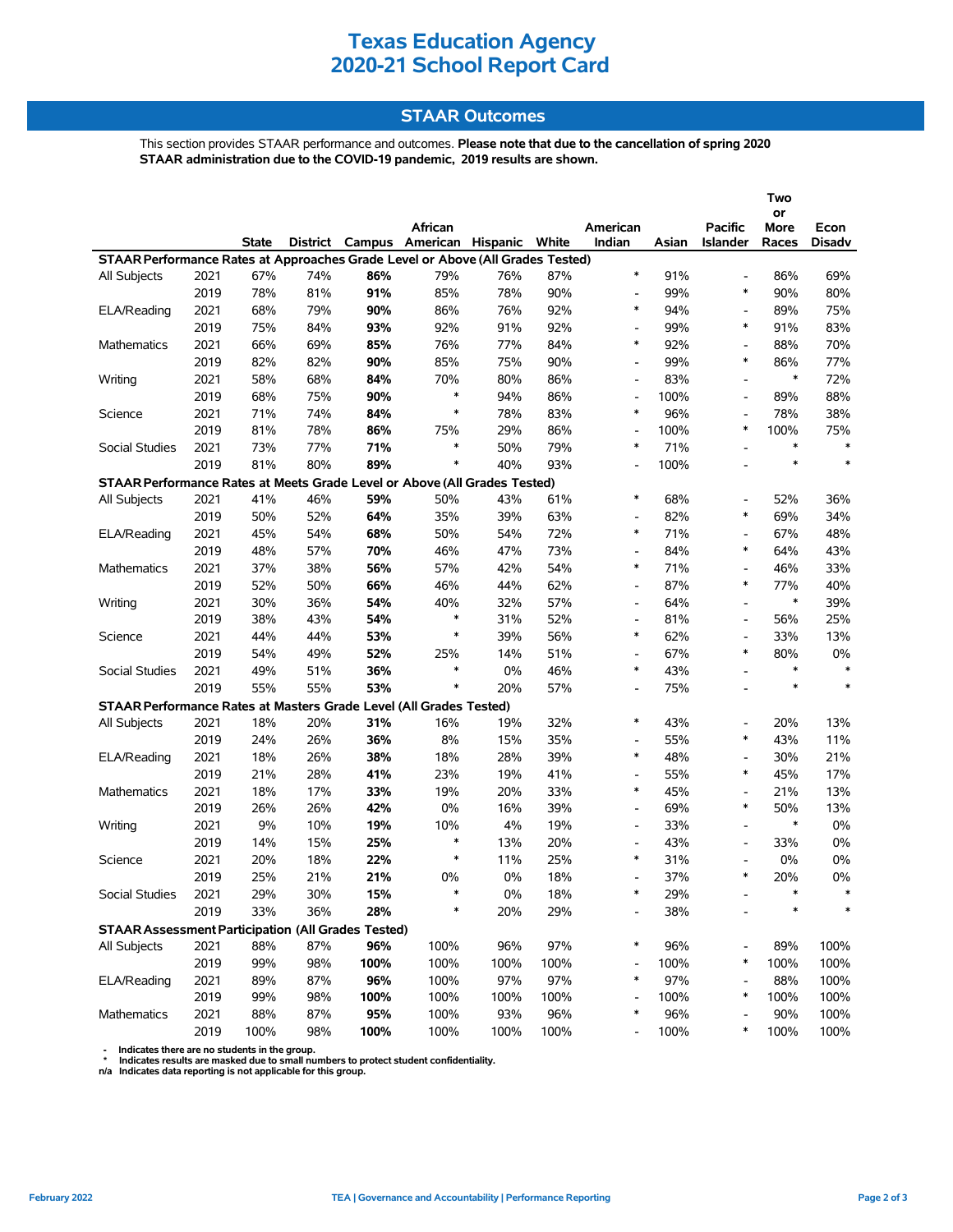### **Graduation and College, Career, and Military Readiness Outcomes**

This section provides graduation, graduation plan, and College, Career, and Military Readiness rates. Please note that 2019-20 College, Career, and Military Ready data excludes military enlistment and the CTE coherent sequence indicator.

|                                                                         |              |          |      |                                |      |      |          |       |                 | Two<br>or |               |
|-------------------------------------------------------------------------|--------------|----------|------|--------------------------------|------|------|----------|-------|-----------------|-----------|---------------|
|                                                                         |              |          |      | African                        |      |      | American |       | <b>Pacific</b>  | More      | Econ          |
|                                                                         | <b>State</b> | District |      | Campus American Hispanic White |      |      | Indian   | Asian | <b>Islander</b> | Races     | <b>Disadv</b> |
| Annual Dropout Rate (Gr 9-12)                                           |              |          |      |                                |      |      |          |       |                 |           |               |
| 2019-20                                                                 | 1.6%         | 0.3%     | 0.0% | *                              | 0.0% | 0.0% |          |       |                 |           |               |
| 2018-19                                                                 | 1.9%         | 0.9%     |      |                                |      |      |          |       |                 |           |               |
| 4-Year Longitudinal Rate (Gr 9-12)                                      |              |          |      |                                |      |      |          |       |                 |           |               |
| Class of 2020                                                           |              |          |      |                                |      |      |          |       |                 |           |               |
| Graduated                                                               | 90.3%        | 96.5%    |      |                                |      |      |          |       |                 |           |               |
| Graduates, TxCHSE, & Cont 94.6%                                         |              | 97.8%    |      |                                |      |      |          |       |                 |           |               |
| Class of 2019                                                           |              |          |      |                                |      |      |          |       |                 |           |               |
| Graduated                                                               | 90.0%        | 97.4%    |      |                                |      |      |          |       |                 |           |               |
| Graduates, TxCHSE, & Cont 94.1%                                         |              | 99.0%    |      |                                |      |      |          |       |                 |           |               |
| 5-Year Extended Longitudinal Rate (Gr 9-12)                             |              |          |      |                                |      |      |          |       |                 |           |               |
| Class of 2019                                                           |              |          |      |                                |      |      |          |       |                 |           |               |
| Graduated                                                               | 92.0%        | 99.0%    |      |                                |      |      |          |       |                 |           |               |
| Graduates, TxCHSE, & Cont 93.9%                                         |              | 99.0%    |      |                                |      |      |          |       |                 |           |               |
| Class of 2018                                                           |              |          |      |                                |      |      |          |       |                 |           |               |
| Graduated                                                               | 92.2%        | 94.2%    |      |                                |      |      |          |       |                 |           |               |
| Graduates, TxCHSE, & Cont 93.9%                                         |              | 94.5%    |      |                                |      |      |          |       |                 |           |               |
| 6-Year Extended Longitudinal Rate (Gr 9-12)                             |              |          |      |                                |      |      |          |       |                 |           |               |
| Class of 2018                                                           | 92.6%        | 94.2%    |      |                                |      |      |          |       |                 |           |               |
| Graduated                                                               |              |          |      |                                |      |      |          |       |                 |           |               |
| Graduates, TxCHSE, & Cont 93.9%<br>Class of 2017                        |              | 94.8%    |      |                                |      |      |          |       |                 |           |               |
| Graduated                                                               | 92.4%        | 83.6%    |      |                                |      |      |          |       |                 |           |               |
| Graduates, TxCHSE, & Cont 93.7%                                         |              | 87.2%    |      |                                |      |      |          |       |                 |           |               |
| 4-Year Federal Graduation Rate Without Exclusions (Gr 9-12)             |              |          |      |                                |      |      |          |       |                 |           |               |
| Class of 2020                                                           | 90.3%        | 96.5%    |      |                                |      |      |          |       |                 |           |               |
| Class of 2019                                                           | 90.0%        | 97.4%    |      |                                |      |      |          |       |                 |           |               |
|                                                                         |              |          |      |                                |      |      |          |       |                 |           |               |
| RHSP/DAP Graduates (Longitudinal Rate)<br>Class of 2020                 | 83.0%        |          |      |                                |      |      |          |       |                 |           |               |
| Class of 2019                                                           | 73.3%        |          |      |                                |      |      |          |       |                 |           |               |
|                                                                         |              |          |      |                                |      |      |          |       |                 |           |               |
| RHSP/DAP/FHSP-E/FHSP-DLA Graduates (Longitudinal Rate)<br>Class of 2020 | 87.8%        | 94.6%    |      |                                |      |      |          |       |                 |           |               |
| Class of 2019                                                           | 87.6%        | 97.7%    |      |                                |      |      |          |       |                 |           |               |
|                                                                         |              |          |      |                                |      |      |          |       |                 |           |               |
| College, Career, and Military Ready (Annual Graduates)<br>2019-20       | 63.0%        | 84.4%    |      |                                |      |      |          |       |                 |           |               |
| 2018-19                                                                 | 72.9%        | 87.8%    |      |                                |      |      |          |       |                 |           |               |
|                                                                         |              |          |      |                                |      |      |          |       |                 |           |               |
| <b>SAT/ACT Results (Annual Graduates)</b>                               |              |          |      |                                |      |      |          |       |                 |           |               |
| Tested<br>2019-20                                                       | 76.7%        | 86.6%    |      |                                |      |      |          |       |                 |           |               |
| 2018-19                                                                 | 75.0%        | 100.0%   |      |                                |      |      |          |       |                 |           |               |
| Average SAT Score                                                       |              |          |      |                                |      |      |          |       |                 |           |               |
| 2019-20                                                                 | 1019         | 1127     |      |                                |      |      |          |       |                 |           |               |
| 2018-19                                                                 | 1027         | 1158     |      |                                |      |      |          |       |                 |           |               |
| Average ACT Score                                                       |              |          |      |                                |      |      |          |       |                 |           |               |
| 2019-20                                                                 | 20.2         | 24.8     |      |                                |      |      |          |       |                 |           |               |
| 2018-19                                                                 | 20.6         | 24.8     |      |                                |      |      |          |       |                 |           |               |
|                                                                         |              |          |      |                                |      |      |          |       |                 |           |               |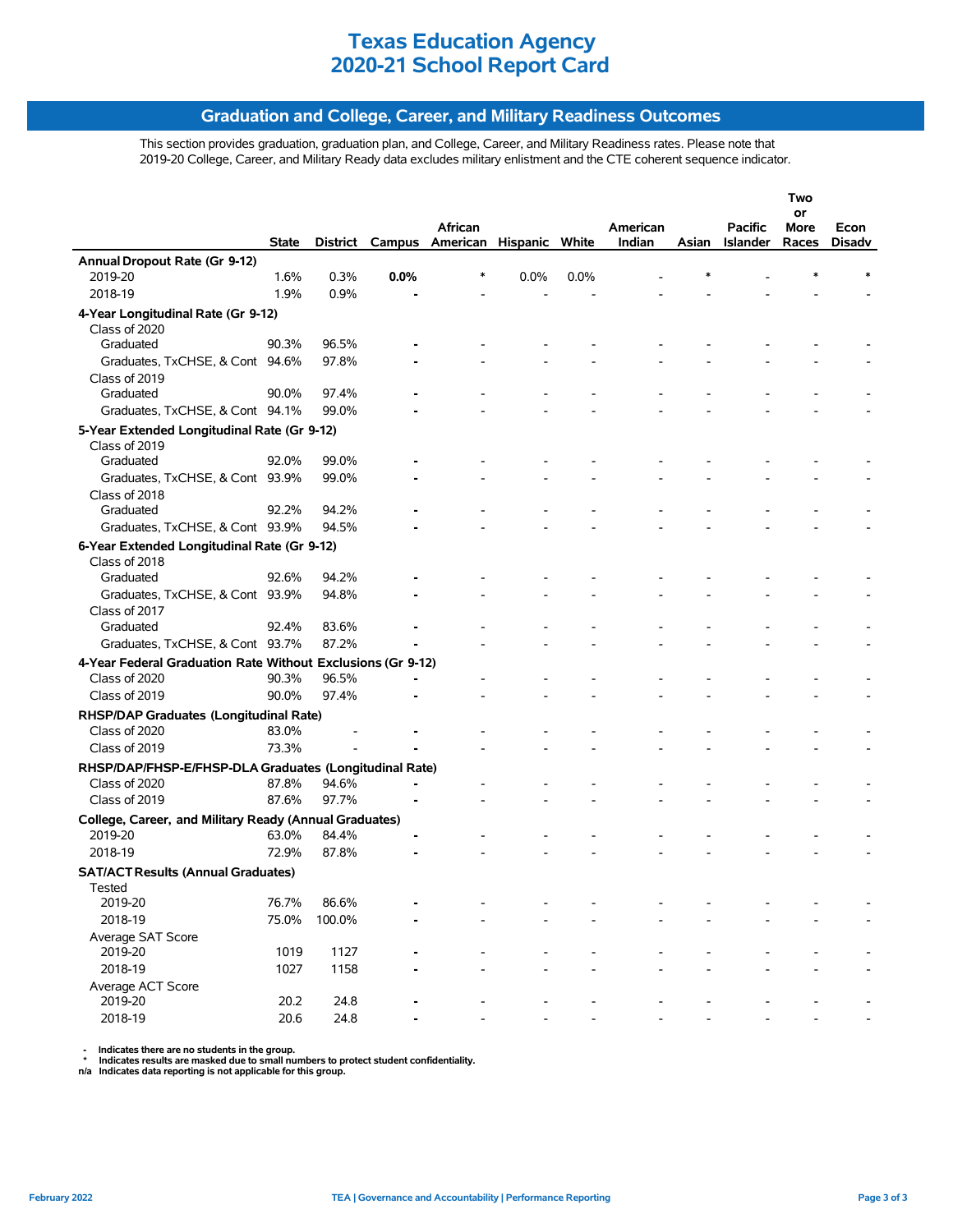### **Texas Education Agency 2020-21 School Report Card FOUNDERS CLASSICAL ACADEMY CORINTH (221801064)**

| <b>Accountability Rating</b> | <b>School Information</b> |
|------------------------------|---------------------------|
|------------------------------|---------------------------|

# Not Rated: Declared State of Disaster

Given the Impact of COVID-19, all districts and schools received a label of *Not Rated: Declared State of Disaster.*

**District Name:** TEXAS COLLEGE PREPARATORY ACADEMIE **Campus Type:** Elementary **Total Students:** 498

**Grade Span:** KG - 06

For more information about this campus, see https://TXschools.gov or the TexasAcademic Performance Report at https://rptsvr1.tea.texas.gov/perfreport/tapr/2021/index.html

### **Distinction Design[ations](https://TXschools.gov)**

**Distinction Designations were not awarded in 2021.**

#### **School and Student Information**

This section provides demographic information about FOUNDERS CLASSICAL ACADEMY CORINTH, including attendance rates; enrollment percentages for various student groups; student mobility rates; and class size averages at the campus, district, and state level, where applicable.

|                                     | <b>CampusDistrict State</b> |                   |             |
|-------------------------------------|-----------------------------|-------------------|-------------|
| Attendance Rate (2019-20)           |                             | 99.3% 98.9% 98.3% |             |
| <b>Enrollment by Race/Ethnicity</b> |                             |                   |             |
| African American                    | 7.8%                        | 15.4% 12.7%       |             |
| Hispanic                            | 15.9%                       | 32.1%             | 52.9%       |
| White                               |                             | 65.7% 39.9% 26.5% |             |
| American Indian                     | $0.4\%$                     | $0.4\%$           | 0.3%        |
| Asian                               | 5.6%                        | 7.1%              | 4.7%        |
| Pacific Islander                    | 0.0%                        | በ 1%              | 0.2%        |
| Two or More Races                   | 4.6%                        | 4 9%              | 27%         |
| <b>Enrollment by Student Group</b>  |                             |                   |             |
| Economically Disadvantaged          |                             | 16.5% 37.4% 60.3% |             |
| Special Education                   | $9.0\%$                     |                   | 7.1% 11.1%  |
| Emergent Bilingual/EL               | $1.0\%$                     |                   | 10.0% 20.7% |
| Mobility Rate (2019-20)             |                             | 8.1% 21.2%        | 13.8%       |

|                                         | Campus | <b>District</b> | <b>State</b> |
|-----------------------------------------|--------|-----------------|--------------|
| Class Size Averages by Grade or Subject |        |                 |              |
| Elementary                              |        |                 |              |
| Kindergarten                            | 15.7   | 17.2            | 17.7         |
| Grade 1                                 | 21.0   | 19.3            | 18.0         |
| Grade 2                                 | 22.0   | 20.2            | 18.0         |
| Grade 3                                 | 21.9   | 19.6            | 18.2         |
| Grade 4                                 | 21.7   | 20.3            | 18.3         |
| Grade 5                                 | 25.0   | 19.5            | 19.8         |
| Grade 6                                 | 24.8   | 20.4            | 19.4         |
|                                         |        |                 |              |

Instructional Leadership  $$169$  \$210 \$173 School Leadership  $$682$  \$946 \$620

#### **School Financial Information (2019-20)**

Various financial indicators based on actual data from the prior year are reported for the campus, district, and state. For more information, see

|                                    | Campus District State |             |                                     | Campus  | <b>District</b>          | <b>State</b> |
|------------------------------------|-----------------------|-------------|-------------------------------------|---------|--------------------------|--------------|
| Instructional Expenditure Ratio    | n/a                   | 66.2% 63.8% | <b>Expenditures per Student</b>     |         |                          |              |
| <b>Instructional Staff Percent</b> | n/a                   | 64.7% 64.6% | <b>Total Operating Expenditures</b> |         | \$7,349 \$9,225 \$10,406 |              |
|                                    |                       |             | Instruction                         | \$4.968 | \$5.681                  | \$5.929      |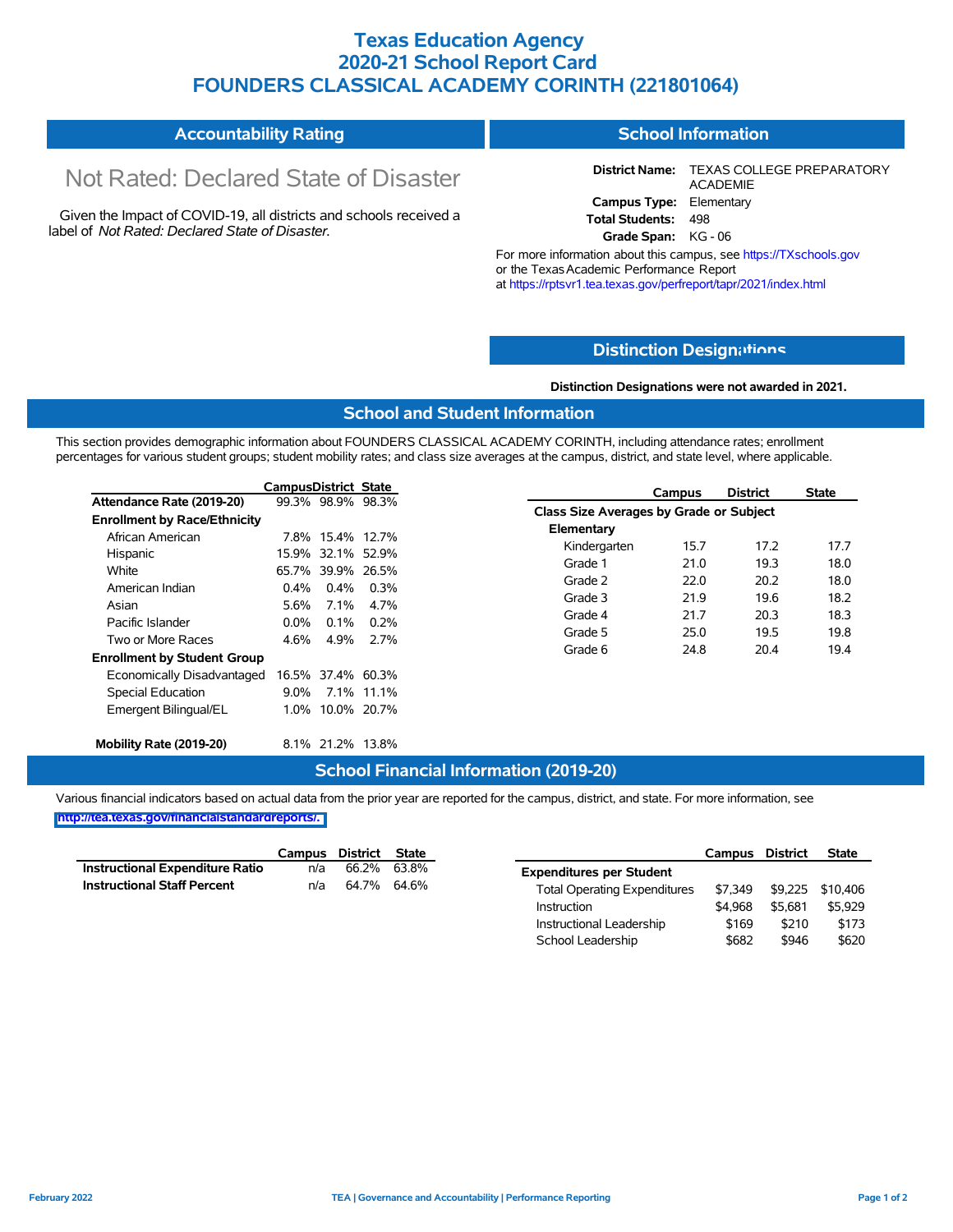### **STAAR Outcomes**

This section provides STAAR performance and outcomes. **Please note that due to the cancellation of spring 2020 STAAR administration due to the COVID-19 pandemic, 2019 results are shown.**

|                                                                                |      |              |     |     |                                         |      |     |                          |        |                          | Two               |               |
|--------------------------------------------------------------------------------|------|--------------|-----|-----|-----------------------------------------|------|-----|--------------------------|--------|--------------------------|-------------------|---------------|
|                                                                                |      |              |     |     | African                                 |      |     | American                 |        | <b>Pacific</b>           | or<br><b>More</b> | Econ          |
|                                                                                |      | <b>State</b> |     |     | District Campus American Hispanic White |      |     | Indian                   | Asian  | Islander                 | Races             | <b>Disadv</b> |
| STAAR Performance Rates at Approaches Grade Level or Above (All Grades Tested) |      |              |     |     |                                         |      |     |                          |        |                          |                   |               |
| All Subjects                                                                   | 2021 | 67%          | 74% | 83% | 64%                                     | 78%  | 86% | 100%                     | 92%    | $\overline{a}$           | 91%               | 73%           |
|                                                                                | 2019 | 78%          | 81% | 88% | 100%                                    | 78%  | 87% | $\ast$                   | 81%    | $\overline{a}$           | 96%               | 84%           |
| ELA/Reading                                                                    | 2021 | 68%          | 79% | 85% | 76%                                     | 83%  | 86% | $\ast$                   | 94%    |                          | 92%               | 75%           |
|                                                                                | 2019 | 75%          | 84% | 87% | 100%                                    | 77%  | 87% | $\ast$                   | 88%    |                          | 90%               | 87%           |
| <b>Mathematics</b>                                                             | 2021 | 66%          | 69% | 83% | 64%                                     | 75%  | 85% | $\ast$                   | 88%    | $\overline{\phantom{a}}$ | 92%               | 71%           |
|                                                                                | 2019 | 82%          | 82% | 89% | 100%                                    | 85%  | 88% | $\ast$                   | 75%    | $\overline{a}$           | 100%              | 87%           |
| Writing                                                                        | 2021 | 58%          | 68% | 81% | 33%                                     | 88%  | 85% | $\blacksquare$           | $\ast$ | $\overline{a}$           | $\ast$            | 67%           |
|                                                                                | 2019 | 68%          | 75% | 85% | 100%                                    | 73%  | 84% | $\overline{\phantom{a}}$ | 80%    | $\overline{\phantom{a}}$ | 100%              | 75%           |
| Science                                                                        | 2021 | 71%          | 74% | 82% | 40%                                     | 50%  | 88% | $\ast$                   | $\ast$ |                          | 83%               | 75%           |
| STAAR Performance Rates at Meets Grade Level or Above (All Grades Tested)      |      |              |     |     |                                         |      |     |                          |        |                          |                   |               |
| All Subjects                                                                   | 2021 | 41%          | 46% | 52% | 41%                                     | 43%  | 54% | 20%                      | 71%    | $\overline{\phantom{a}}$ | 58%               | 46%           |
|                                                                                | 2019 | 50%          | 52% | 60% | 82%                                     | 49%  | 59% | $\ast$                   | 52%    | $\overline{\phantom{a}}$ | 69%               | 61%           |
| ELA/Reading                                                                    | 2021 | 45%          | 54% | 54% | 52%                                     | 48%  | 55% | $\ast$                   | 65%    | $\overline{a}$           | 54%               | 46%           |
|                                                                                | 2019 | 48%          | 57% | 60% | 82%                                     | 62%  | 56% | $\ast$                   | 38%    | $\blacksquare$           | 90%               | 73%           |
| <b>Mathematics</b>                                                             | 2021 | 37%          | 38% | 57% | 40%                                     | 43%  | 59% | $\ast$                   | 82%    | $\overline{a}$           | 69%               | 48%           |
|                                                                                | 2019 | 52%          | 50% | 63% | 82%                                     | 46%  | 64% | $\ast$                   | 75%    |                          | 60%               | 53%           |
| Writing                                                                        | 2021 | 30%          | 36% | 47% | 17%                                     | 38%  | 53% | $\blacksquare$           | $\ast$ | $\overline{a}$           | $\ast$            | 42%           |
|                                                                                | 2019 | 38%          | 43% | 52% | 83%                                     | 36%  | 54% | $\overline{\phantom{a}}$ | 40%    |                          | 50%               | 50%           |
| Science                                                                        | 2021 | 44%          | 44% | 31% | 20%                                     | 17%  | 31% | $\ast$                   | $\ast$ | $\overline{a}$           | 50%               | 38%           |
| STAAR Performance Rates at Masters Grade Level (All Grades Tested)             |      |              |     |     |                                         |      |     |                          |        |                          |                   |               |
| All Subjects                                                                   | 2021 | 18%          | 20% | 28% | 11%                                     | 21%  | 29% | 0%                       | 61%    | $\overline{a}$           | 39%               | 26%           |
|                                                                                | 2019 | 24%          | 26% | 32% | 43%                                     | 19%  | 33% | $\ast$                   | 29%    | $\overline{a}$           | 35%               | 29%           |
| ELA/Reading                                                                    | 2021 | 18%          | 26% | 32% | 24%                                     | 23%  | 33% | $\ast$                   | 47%    | $\overline{\phantom{a}}$ | 38%               | 29%           |
|                                                                                | 2019 | 21%          | 28% | 38% | 45%                                     | 31%  | 39% | $\ast$                   | 25%    | $\overline{\phantom{a}}$ | 40%               | 40%           |
| <b>Mathematics</b>                                                             | 2021 | 18%          | 17% | 32% | 4%                                      | 25%  | 32% | $\ast$                   | 76%    | $\overline{\phantom{a}}$ | 54%               | 27%           |
|                                                                                | 2019 | 26%          | 26% | 35% | 55%                                     | 15%  | 34% | $\ast$                   | 50%    | $\overline{a}$           | 40%               | 33%           |
| Writing                                                                        | 2021 | 9%           | 10% | 11% | 0%                                      | 0%   | 13% | $\overline{\phantom{a}}$ | $\ast$ | $\overline{a}$           | $\ast$            | 17%           |
|                                                                                | 2019 | 14%          | 15% | 15% | 17%                                     | 9%   | 19% | $\overline{\phantom{a}}$ | 0%     | $\overline{a}$           | 17%               | 0%            |
| Science                                                                        | 2021 | 20%          | 18% | 14% | 0%                                      | 17%  | 13% | $\ast$                   | $\ast$ | $\overline{a}$           | 17%               | 13%           |
| <b>STAAR Assessment Participation (All Grades Tested)</b>                      |      |              |     |     |                                         |      |     |                          |        |                          |                   |               |
| All Subjects                                                                   | 2021 | 88%          | 87% | 99% | 100%                                    | 100% | 98% | 100%                     | 100%   | $\overline{\phantom{a}}$ | 94%               | 100%          |
|                                                                                | 2019 | 99%          | 98% | 98% | 100%                                    | 100% | 98% | $\ast$                   | 95%    | $\overline{\phantom{a}}$ | 100%              | 100%          |
| ELA/Reading                                                                    | 2021 | 89%          | 87% | 98% | 100%                                    | 100% | 98% | $\ast$                   | 100%   | $\overline{a}$           | 93%               | 100%          |
|                                                                                | 2019 | 99%          | 98% | 98% | 100%                                    | 100% | 97% | $\ast$                   | 100%   | $\overline{a}$           | 100%              | 100%          |
| <b>Mathematics</b>                                                             | 2021 | 88%          | 87% | 98% | 100%                                    | 100% | 98% | $\ast$                   | 100%   |                          | 93%               | 100%          |
|                                                                                | 2019 | 100%         | 98% | 98% | 100%                                    | 100% | 98% | $\ast$                   | 100%   | $\overline{a}$           | 100%              | 100%          |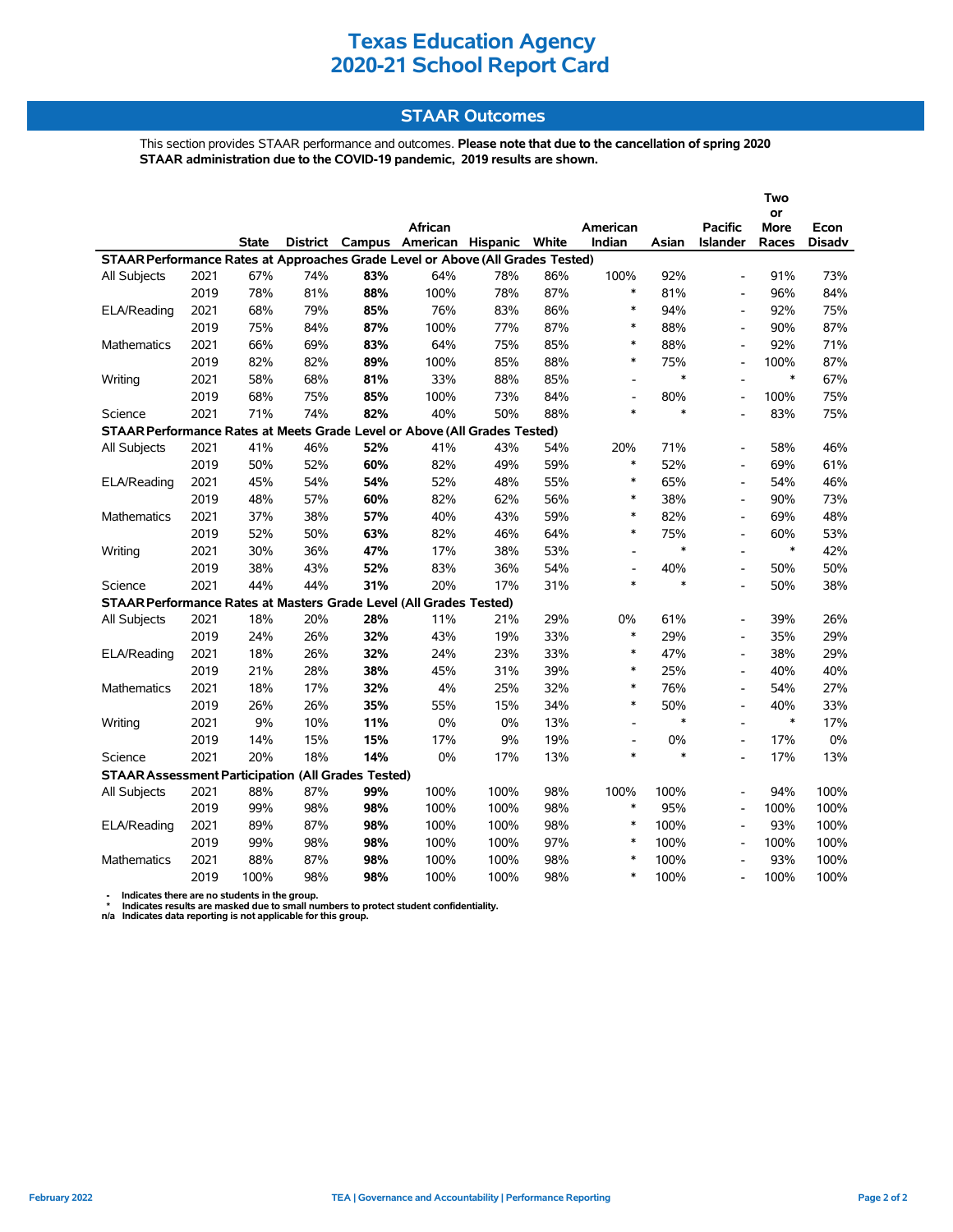### **Texas Education Agency 2020-21 School Report Card FALLBROOK ACADEMY (221801065)**

| <b>Accountability Rating</b> | <b>School Information</b> |
|------------------------------|---------------------------|
|------------------------------|---------------------------|

# Not Rated: Declared State of Disaster

Given the Impact of COVID-19, all districts and schools received a label of *Not Rated: Declared State of Disaster.*

**District Name:** TEXAS COLLEGE PREPARATORY ACADEMIE **Campus Type:** Elementary **Total Students:** 307

**Grade Span:** KG - 08

For more information about this campus, see https://TXschools.gov or the TexasAcademic Performance Report at https://rptsvr1.tea.texas.gov/perfreport/tapr/2021/index.html

### **Distinction Design[ations](https://TXschools.gov)**

**Distinction Designations were not awarded in 2021.**

School Leadership  $$1,255$  \$946 \$620

#### **School and Student Information**

This section provides demographic information about FALLBROOK ACADEMY, including attendance rates; enrollment percentages for various student groups; student mobility rates; and class size averages at the campus, district, and state level, where applicable.

|                                     | <b>CampusDistrict State</b> |                   |             | <b>District</b><br><b>State</b><br>Campus |      |
|-------------------------------------|-----------------------------|-------------------|-------------|-------------------------------------------|------|
| Attendance Rate (2019-20)           |                             | 98.4% 98.9% 98.3% |             | Class Size Averages by Grade or Subject   |      |
| <b>Enrollment by Race/Ethnicity</b> |                             |                   |             |                                           |      |
| African American                    |                             | 80.8% 15.4% 12.7% |             | Elementary                                |      |
| Hispanic                            |                             | 15.3% 32.1% 52.9% |             | Kindergarten<br>13.5<br>17.2              | 17.7 |
| White                               | 1.3%                        |                   | 39.9% 26.5% | 19.3<br>Grade 1<br>17.0                   | 18.0 |
| American Indian                     | $0.0\%$                     | 0.4%              | 0.3%        | 20.2<br>Grade 2<br>17.5                   | 18.0 |
| Asian                               | $0.7\%$                     | 7.1%              | 4.7%        | Grade 3<br>21.8<br>19.6                   | 18.2 |
|                                     |                             |                   |             | Grade 4<br>20.3<br>18.0                   | 18.3 |
| Pacific Islander                    | $0.0\%$                     | 0.1%              | 0.2%        | 19.5<br>Grade 5<br>13.5                   | 19.8 |
| Two or More Races                   | 2.0%                        | 4.9%              | 2.7%        | Grade 6<br>21.9<br>20.4                   | 19.4 |
| <b>Enrollment by Student Group</b>  |                             |                   |             |                                           |      |
| Economically Disadvantaged          |                             | 78.2% 37.4% 60.3% |             | Secondary                                 |      |
| Special Education                   | 4.6%                        |                   | 7.1% 11.1%  | 16.5<br>22.0<br>English/Language Arts     | 15.7 |
| Emergent Bilingual/EL               |                             | 8.5% 10.0% 20.7%  |             | <b>Mathematics</b><br>16.5<br>20.9        | 16.9 |
|                                     |                             |                   |             | Science<br>22.8<br>16.5                   | 17.9 |
| Mobility Rate (2019-20)             |                             | 14.1% 21.2% 13.8% |             | 16.5<br>21.5<br>Social Studies            | 18.3 |

### **School Financial Information (2019-20)**

Various financial indicators based on actual data from the prior year are reported for the campus, district, and state. For more information, see

|                                        | Campus | District State |                                     | Campus  | <b>District</b> | <b>State</b>     |
|----------------------------------------|--------|----------------|-------------------------------------|---------|-----------------|------------------|
| <b>Instructional Expenditure Ratio</b> | n/a    | 66.2% 63.8%    | <b>Expenditures per Student</b>     |         |                 |                  |
| <b>Instructional Staff Percent</b>     | n/a    | 64.7% 64.6%    | <b>Total Operating Expenditures</b> | \$9.428 |                 | \$9,225 \$10,406 |
|                                        |        |                | Instruction                         | \$5.751 | \$5.681         | \$5.929          |
|                                        |        |                | Instructional Leadership            | \$186   | \$210           | \$173            |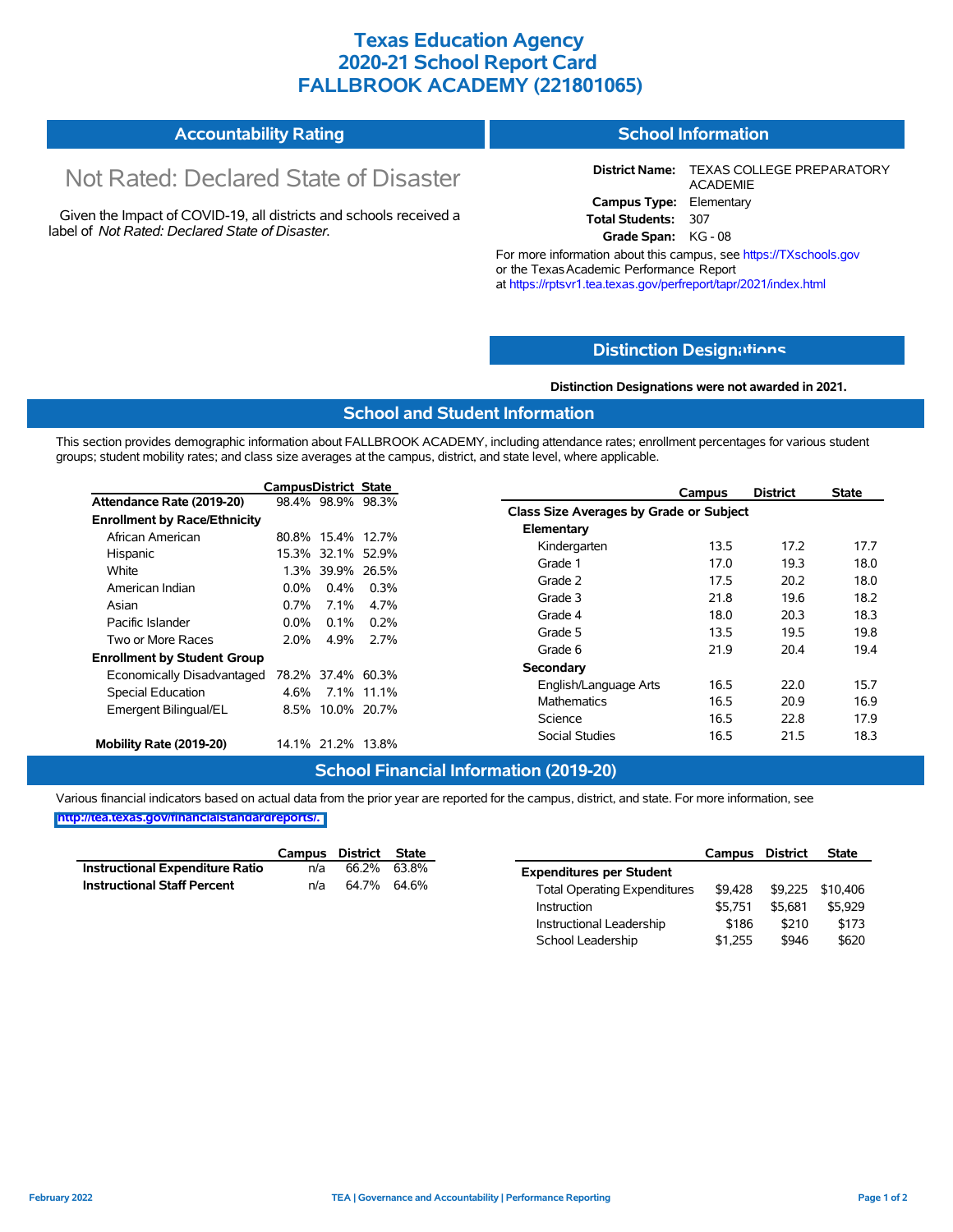### **STAAR Outcomes**

This section provides STAAR performance and outcomes. **Please note that due to the cancellation of spring 2020 STAAR administration due to the COVID-19 pandemic, 2019 results are shown.**

|                                                                                |      |              |          |      |                          |          |                          |                              |                          |                 | Two                      |                |
|--------------------------------------------------------------------------------|------|--------------|----------|------|--------------------------|----------|--------------------------|------------------------------|--------------------------|-----------------|--------------------------|----------------|
|                                                                                |      |              |          |      | African                  |          |                          | American                     |                          | Pacific         | or                       |                |
|                                                                                |      | <b>State</b> | District |      | Campus American Hispanic |          | White                    | Indian                       | Asian                    | <b>Islander</b> | More<br>Races            | Econ<br>Disadv |
| STAAR Performance Rates at Approaches Grade Level or Above (All Grades Tested) |      |              |          |      |                          |          |                          |                              |                          |                 |                          |                |
| All Subjects                                                                   | 2021 | 67%          | 74%      | 47%  | 47%                      | 41%      | 33%                      |                              | 80%                      |                 | $\ast$                   | 46%            |
|                                                                                | 2019 | 78%          | 81%      | 74%  | 73%                      | 76%      | $\overline{\phantom{a}}$ |                              | Ĭ.                       | *               | $\ast$                   | 71%            |
| ELA/Reading                                                                    | 2021 | 68%          | 79%      | 53%  | 55%                      | 48%      | $\ast$                   |                              | $\ast$                   |                 | $\ast$                   | 51%            |
|                                                                                | 2019 | 75%          | 84%      | 77%  | 77%                      | 69%      |                          |                              | $\overline{\phantom{a}}$ | *               | $\ast$                   | 78%            |
| Mathematics                                                                    | 2021 | 66%          | 69%      | 40%  | 41%                      | 32%      | ∗                        |                              | $\ast$                   |                 | $\ast$                   | 38%            |
|                                                                                | 2019 | 82%          | 82%      | 82%  | 82%                      | 77%      |                          |                              |                          | *               | $\ast$                   | 76%            |
| Writing                                                                        | 2021 | 58%          | 68%      | 39%  | 38%                      | 38%      |                          |                              | $\ast$                   |                 | $\overline{\phantom{a}}$ | 41%            |
|                                                                                | 2019 | 68%          | 75%      | 74%  | 69%                      | 100%     |                          |                              |                          | $\ast$          | $\overline{\phantom{a}}$ | 73%            |
| Science                                                                        | 2021 | 71%          | 74%      | 49%  | 50%                      | 40%      |                          |                              |                          |                 | $\ast$                   | 54%            |
|                                                                                | 2019 | 81%          | 78%      | 54%  | 50%                      | *        |                          | $\qquad \qquad \blacksquare$ |                          |                 | $\overline{\phantom{a}}$ | 45%            |
| Social Studies                                                                 | 2021 | 73%          | 77%      | 60%  | 64%                      | 50%      |                          |                              |                          |                 | $\overline{\phantom{a}}$ | 59%            |
|                                                                                | 2019 | 81%          | 80%      | 50%  | 53%                      | $\ast$   |                          |                              |                          |                 | L,                       | 53%            |
| STAAR Performance Rates at Meets Grade Level or Above (All Grades Tested)      |      |              |          |      |                          |          |                          |                              |                          |                 |                          |                |
| All Subjects                                                                   | 2021 | 41%          | 46%      | 21%  | 19%                      | 23%      | 17%                      |                              | 40%                      |                 | $\ast$                   | 20%            |
|                                                                                | 2019 | 50%          | 52%      | 40%  | 39%                      | 45%      |                          |                              |                          | *               | $\ast$                   | 33%            |
|                                                                                | 2021 |              |          |      |                          |          | $\ast$                   |                              | $\ast$                   |                 | $\ast$                   | 26%            |
| ELA/Reading                                                                    | 2019 | 45%          | 54%      | 27%  | 26%                      | 29%      |                          |                              |                          | *               | $\ast$                   |                |
|                                                                                |      | 48%          | 57%      | 43%  | 43%                      | 38%      | $\ast$                   |                              | $\ast$                   |                 | $\ast$                   | 40%            |
| <b>Mathematics</b>                                                             | 2021 | 37%          | 38%      | 17%  | 16%                      | 16%      |                          |                              |                          | *               | $\ast$                   | 16%            |
|                                                                                | 2019 | 52%          | 50%      | 48%  | 49%                      | 46%      |                          |                              | $\ast$                   |                 |                          | 36%            |
| Writing                                                                        | 2021 | 30%          | 36%      | 14%  | 11%                      | 15%      |                          |                              |                          | *               | $\overline{\phantom{a}}$ | 11%            |
|                                                                                | 2019 | 38%          | 43%      | 38%  | 33%                      | 80%      |                          |                              |                          |                 | $\blacksquare$<br>$\ast$ | 37%            |
| Science                                                                        | 2021 | 44%          | 44%      | 19%  | 14%                      | 30%<br>* |                          |                              |                          |                 |                          | 23%            |
|                                                                                | 2019 | 54%          | 49%      | 20%  | 19%                      |          |                          |                              |                          |                 | $\overline{\phantom{a}}$ | 9%             |
| Social Studies                                                                 | 2021 | 49%          | 51%      | 25%  | 21%                      | 33%      |                          |                              |                          |                 | $\overline{\phantom{a}}$ | 24%            |
|                                                                                | 2019 | 55%          | 55%      | 20%  | 18%                      | $\ast$   |                          |                              |                          |                 | $\overline{\phantom{a}}$ | 20%            |
| STAAR Performance Rates at Masters Grade Level (All Grades Tested)             |      |              |          |      |                          |          |                          |                              |                          |                 |                          |                |
| All Subjects                                                                   | 2021 | 18%          | 20%      | 7%   | 6%                       | 12%      | 0%                       |                              | $0\%$                    |                 | $\ast$                   | 7%             |
|                                                                                | 2019 | 24%          | 26%      | 20%  | 18%                      | 29%      |                          |                              |                          | *               | $\ast$                   | 16%            |
| ELA/Reading                                                                    | 2021 | 18%          | 26%      | 10%  | 9%                       | 13%      | $\ast$                   |                              | $\ast$                   |                 | $\ast$                   | 9%             |
|                                                                                | 2019 | 21%          | 28%      | 28%  | 27%                      | 31%      |                          |                              |                          | $\ast$          | $\ast$                   | 25%            |
| Mathematics                                                                    | 2021 | 18%          | 17%      | 7%   | 6%                       | 10%      | $\ast$                   |                              | $\ast$                   |                 | $\ast$                   | 7%             |
|                                                                                | 2019 | 26%          | 26%      | 22%  | 21%                      | 31%      |                          | $\overline{\phantom{a}}$     |                          | *               | $\ast$                   | 16%            |
| Writing                                                                        | 2021 | 9%           | 10%      | 0%   | 0%                       | 0%       |                          |                              | ∗                        |                 | $\overline{\phantom{a}}$ | 0%             |
|                                                                                | 2019 | 14%          | 15%      | 19%  | 14%                      | 60%      |                          |                              |                          | *               | $\blacksquare$           | 17%            |
| Science                                                                        | 2021 | 20%          | 18%      | 11%  | 6%                       | 20%      |                          |                              |                          |                 | $\ast$                   | 13%            |
|                                                                                | 2019 | 25%          | 21%      | 2%   | 2%                       | *        |                          |                              |                          |                 |                          | 0%             |
| Social Studies                                                                 | 2021 | 29%          | 30%      | 10%  | $0\%$                    | 33%      |                          |                              |                          |                 |                          | 12%            |
|                                                                                | 2019 | 33%          | 36%      | 0%   | 0%                       | *        |                          |                              |                          |                 |                          | 0%             |
| <b>STAAR Assessment Participation (All Grades Tested)</b>                      |      |              |          |      |                          |          |                          |                              |                          |                 |                          |                |
| All Subjects                                                                   | 2021 | 88%          | 87%      | 88%  | 87%                      | 90%      | 100%                     |                              | 100%                     |                 | $\ast$                   | 88%            |
|                                                                                | 2019 | 99%          | 98%      | 100% | 100%                     | 100%     |                          |                              |                          | ∗               | $\ast$                   | 100%           |
| ELA/Reading                                                                    | 2021 | 89%          | 87%      | 89%  | 88%                      | 94%      | $\ast$                   |                              | $\ast$                   |                 | ∗                        | 88%            |
|                                                                                | 2019 | 99%          | 98%      | 100% | 100%                     | 100%     |                          |                              |                          | *               | $\ast$                   | 100%           |
| Mathematics                                                                    | 2021 | 88%          | 87%      | 89%  | 88%                      | 91%      | $\ast$                   |                              | $\ast$                   |                 | ∗                        | 88%            |
|                                                                                | 2019 | 100%         | 98%      | 100% | 100%                     | 100%     |                          |                              |                          | ∗               | $\ast$                   | 100%           |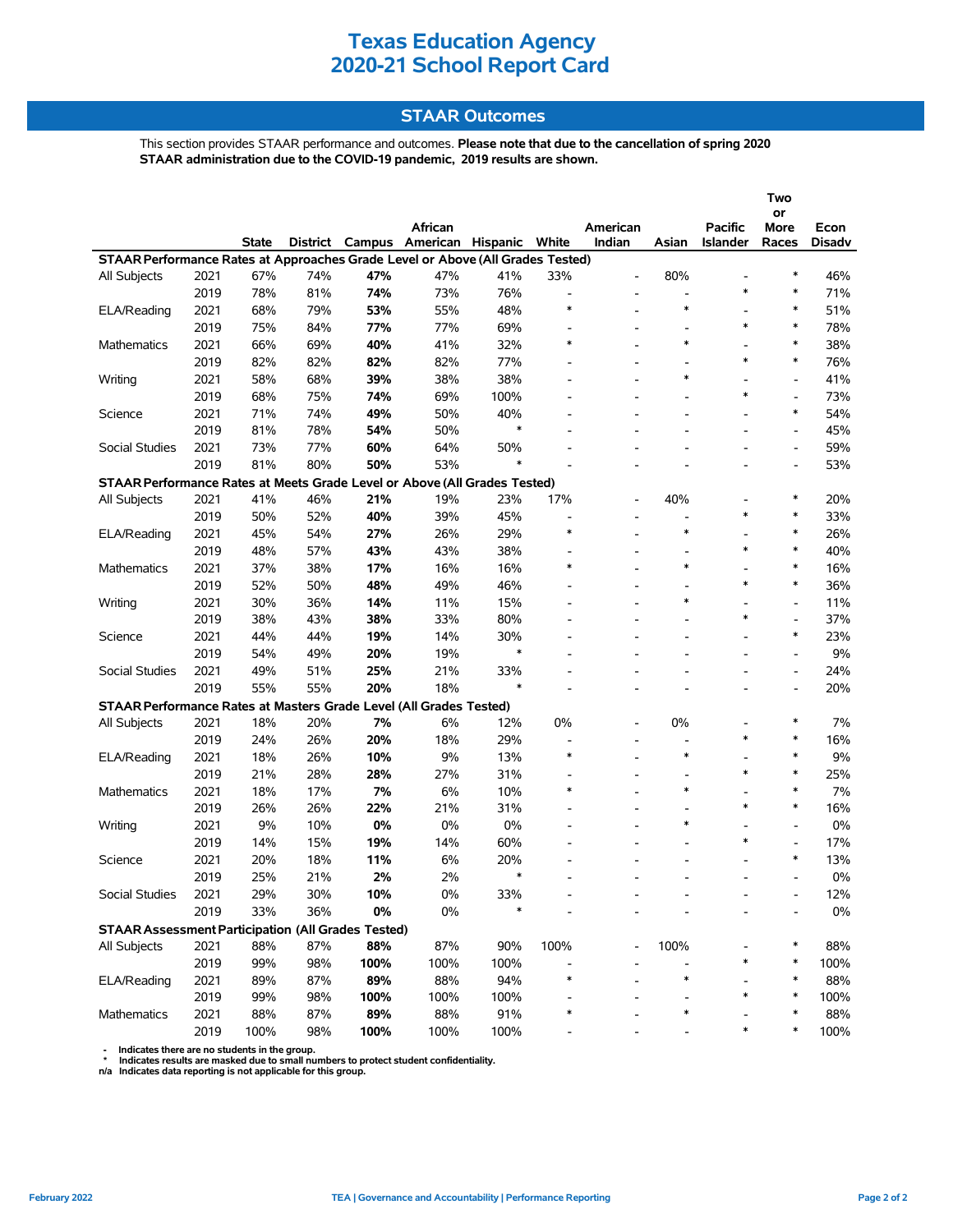### **Texas Education Agency 2020-21 School Report Card FOUNDERS CLASSICAL ACADEMY OF SCHE (221801066)**

| <b>Accountability Rating</b> | School Information |
|------------------------------|--------------------|
|------------------------------|--------------------|

# Not Rated: Declared State of Disaster

Given the Impact of COVID-19, all districts and schools received a label of *Not Rated: Declared State of Disaster.*

**District Name:** TEXAS COLLEGE PREPARATORY ACADEMIE **Campus Type:** Elementary/Secondary **Total Students:** 670

**Grade Span:** KG - 11

For more information about this campus, see https://TXschools.gov or the TexasAcademic Performance Report at https://rptsvr1.tea.texas.gov/perfreport/tapr/2021/index.html

### **Distinction Design[ations](https://TXschools.gov)**

**Distinction Designations were not awarded in 2021.**

Instructional Leadership  $$160$  \$210 \$173 School Leadership  $$811$  \$946 \$620

#### **School and Student Information**

This section provides demographic information about FOUNDERS CLASSICAL ACADEMY OF SCHE, including attendance rates; enrollment percentages for various student groups; student mobility rates; and class size averages at the campus, district, and state level, where applicable.

|                                     | <b>CampusDistrict State</b> |                   |                   | <b>District</b><br><b>State</b><br>Campus |      |
|-------------------------------------|-----------------------------|-------------------|-------------------|-------------------------------------------|------|
| Attendance Rate (2019-20)           |                             |                   | 99.1% 98.9% 98.3% | Class Size Averages by Grade or Subject   |      |
| <b>Enrollment by Race/Ethnicity</b> |                             |                   |                   |                                           |      |
| African American                    |                             |                   | 5.8% 15.4% 12.7%  | Elementary                                |      |
| Hispanic                            |                             |                   | 38.7% 32.1% 52.9% | 17.2<br>Kindergarten<br>18.0              | 17.7 |
| White                               |                             |                   | 47.9% 39.9% 26.5% | Grade 1<br>18.8<br>19.3                   | 18.0 |
| American Indian                     | $0.7\%$                     | $0.4\%$           | $0.3\%$           | 20.2<br>Grade 2<br>20.3                   | 18.0 |
| Asian                               | $0.6\%$                     | 7.1%              | 4.7%              | Grade 3<br>20.0<br>19.6                   | 18.2 |
| Pacific Islander                    | $0.0\%$                     | $0.1\%$           | $0.2\%$           | Grade 4<br>23.7<br>20.3                   | 18.3 |
| Two or More Races                   | 6.3%                        | 4.9%              | 2.7%              | Grade 5<br>27.5<br>19.5                   | 19.8 |
|                                     |                             |                   |                   | 20.4<br>22.0<br>Grade 6                   | 19.4 |
| <b>Enrollment by Student Group</b>  |                             |                   |                   | Secondary                                 |      |
| Economically Disadvantaged          |                             |                   | 25.4% 37.4% 60.3% | 22.0<br>11.5<br>English/Language Arts     | 15.7 |
| Special Education                   | 5.8%                        |                   | 7.1% 11.1%        |                                           |      |
| Emergent Bilingual/EL               |                             |                   | 0.6% 10.0% 20.7%  | 11.5<br>20.6<br>Foreign Languages         | 17.8 |
|                                     |                             |                   |                   | 10.6<br>20.9<br><b>Mathematics</b>        | 16.9 |
| Mobility Rate (2019-20)             |                             |                   |                   | 22.8<br>Science<br>13.6                   | 17.9 |
|                                     |                             | 14.4% 21.2% 13.8% |                   | <b>Social Studies</b><br>12.3<br>21.5     | 18.3 |

### **School Financial Information (2019-20)**

|                                 | Campus District State |             |                                     | Campus District |                          | <b>State</b> |
|---------------------------------|-----------------------|-------------|-------------------------------------|-----------------|--------------------------|--------------|
| Instructional Expenditure Ratio | n/a                   | 66.2% 63.8% | <b>Expenditures per Student</b>     |                 |                          |              |
| Instructional Staff Percent     | n/a                   | 64.7% 64.6% | <b>Total Operating Expenditures</b> |                 | \$7,705 \$9,225 \$10,406 |              |
|                                 |                       |             | Instruction                         | \$5.280         | \$5.681                  | \$5,929      |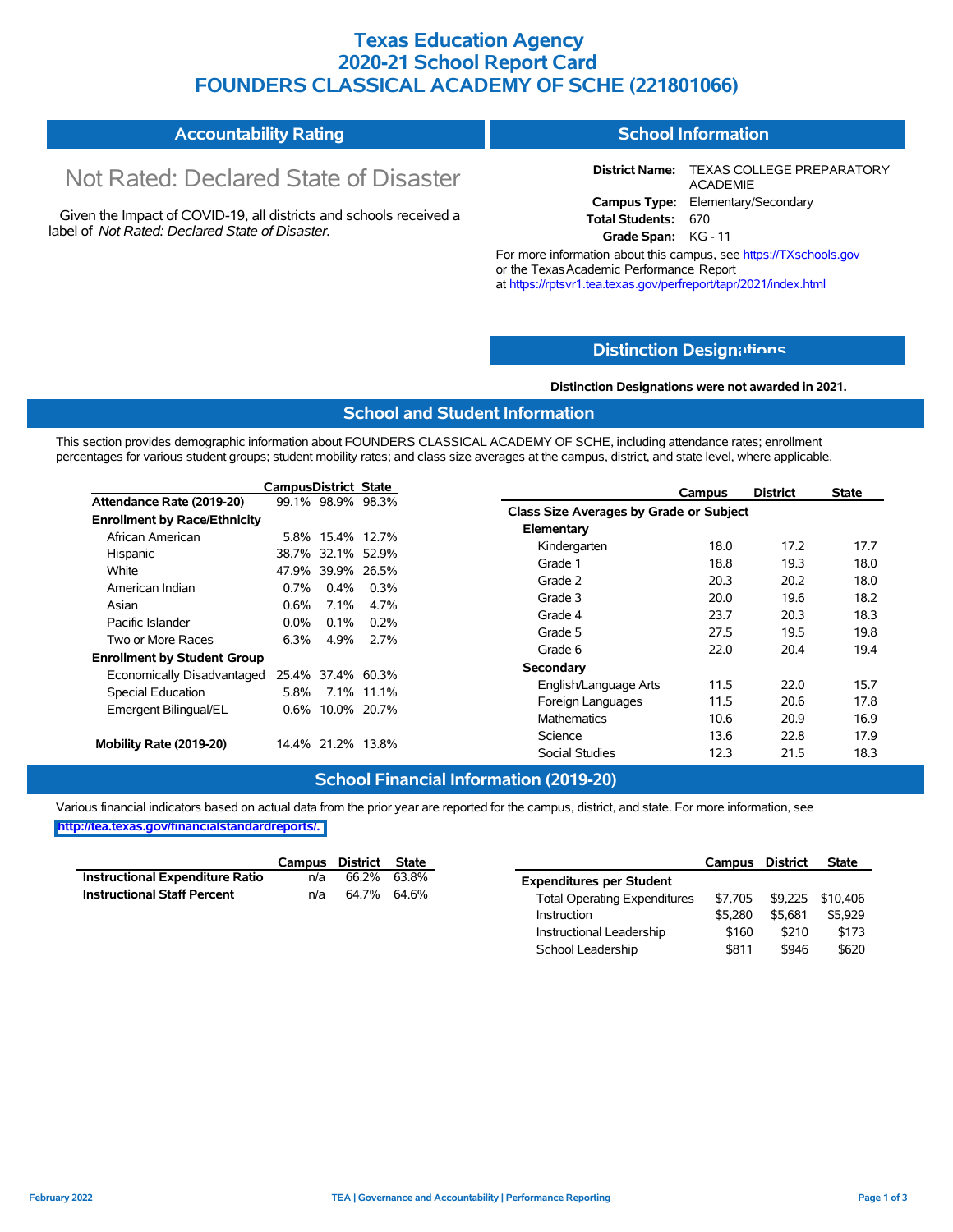### **STAAR Outcomes**

This section provides STAAR performance and outcomes. **Please note that due to the cancellation of spring 2020 STAAR administration due to the COVID-19 pandemic, 2019 results are shown.**

|                                                                                |      |       |     |      |                                         |       |      |                          |                          |                          | Two        |               |
|--------------------------------------------------------------------------------|------|-------|-----|------|-----------------------------------------|-------|------|--------------------------|--------------------------|--------------------------|------------|---------------|
|                                                                                |      |       |     |      | African                                 |       |      | American                 |                          | <b>Pacific</b>           | or<br>More | Econ          |
|                                                                                |      | State |     |      | District Campus American Hispanic White |       |      | Indian                   | Asian                    | Islander                 | Races      | <b>Disadv</b> |
| STAAR Performance Rates at Approaches Grade Level or Above (All Grades Tested) |      |       |     |      |                                         |       |      |                          |                          |                          |            |               |
| All Subjects                                                                   | 2021 | 67%   | 74% | 78%  | 69%                                     | 73%   | 82%  | $\overline{\phantom{a}}$ | $\ast$                   | $\overline{a}$           | 82%        | 71%           |
|                                                                                | 2019 | 78%   | 81% | 79%  | 82%                                     | 73%   | 80%  | *                        | 100%                     | $\overline{\phantom{a}}$ | 84%        | 68%           |
| ELA/Reading                                                                    | 2021 | 68%   | 79% | 85%  | 74%                                     | 85%   | 85%  | $\overline{\phantom{a}}$ | $\ast$                   |                          | 92%        | 81%           |
|                                                                                | 2019 | 75%   | 84% | 84%  | 89%                                     | 79%   | 85%  | $\ast$                   | $\ast$                   | $\overline{a}$           | 89%        | 76%           |
| <b>Mathematics</b>                                                             | 2021 | 66%   | 69% | 70%  | 70%                                     | 62%   | 76%  | $\overline{\phantom{0}}$ | $\ast$                   |                          | 74%        | 60%           |
|                                                                                | 2019 | 82%   | 82% | 79%  | 88%                                     | 73%   | 80%  | $\ast$                   | $\ast$                   | $\overline{a}$           | 83%        | 69%           |
| Writing                                                                        | 2021 | 58%   | 68% | 73%  | 75%                                     | 69%   | 74%  | $\overline{\phantom{a}}$ | $\overline{\phantom{a}}$ | $\overline{\phantom{a}}$ | 86%        | 50%           |
|                                                                                | 2019 | 68%   | 75% | 67%  | 80%                                     | 57%   | 67%  | $\overline{\phantom{0}}$ | $\ast$                   | $\overline{\phantom{a}}$ | 89%        | 57%           |
| Science                                                                        | 2021 | 71%   | 74% | 79%  | 70%                                     | 72%   | 87%  | $\overline{\phantom{a}}$ | ۰                        | $\overline{\phantom{a}}$ | 75%        | 79%           |
|                                                                                | 2019 | 81%   | 78% | 77%  | 57%                                     | 72%   | 80%  | $\ast$                   | $\ast$                   | $\overline{a}$           | 80%        | 61%           |
| Social Studies                                                                 | 2021 | 73%   | 77% | 76%  | $\ast$                                  | 67%   | 95%  | $\overline{\phantom{a}}$ | $\overline{\phantom{a}}$ | $\blacksquare$           | $\ast$     | 70%           |
|                                                                                | 2019 | 81%   | 80% | 72%  | $\ast$                                  | 73%   | 74%  | $\overline{\phantom{a}}$ | $\ast$                   | ۰                        | $\ast$     | 29%           |
| STAAR Performance Rates at Meets Grade Level or Above (All Grades Tested)      |      |       |     |      |                                         |       |      |                          |                          |                          |            |               |
| <b>All Subjects</b>                                                            | 2021 | 41%   | 46% | 47%  | 37%                                     | 41%   | 54%  | $\overline{\phantom{a}}$ | $\ast$                   |                          | 52%        | 35%           |
|                                                                                | 2019 | 50%   | 52% | 44%  | 50%                                     | 37%   | 46%  | $\ast$                   | 55%                      | $\overline{\phantom{a}}$ | 57%        | 32%           |
| ELA/Reading                                                                    | 2021 | 45%   | 54% | 61%  | 61%                                     | 57%   | 62%  | $\overline{\phantom{0}}$ | $\ast$                   |                          | 79%        | 51%           |
|                                                                                | 2019 | 48%   | 57% | 52%  | 58%                                     | 44%   | 54%  | $\ast$                   | $\ast$                   | $\overline{a}$           | 56%        | 38%           |
| <b>Mathematics</b>                                                             | 2021 | 37%   | 38% | 37%  | 25%                                     | 27%   | 47%  | $\frac{1}{2}$            | $\ast$                   | $\overline{\phantom{a}}$ | 32%        | 22%           |
|                                                                                | 2019 | 52%   | 50% | 45%  | 53%                                     | 38%   | 46%  | $\ast$                   | $\ast$                   |                          | 61%        | 37%           |
| Writing                                                                        | 2021 | 30%   | 36% | 39%  | 38%                                     | 29%   | 43%  | $\overline{\phantom{a}}$ | $\overline{\phantom{a}}$ | $\overline{\phantom{a}}$ | 57%        | 21%           |
|                                                                                | 2019 | 38%   | 43% | 24%  | 20%                                     | 20%   | 21%  | $\overline{\phantom{0}}$ | $\ast$                   | $\overline{\phantom{a}}$ | 44%        | 18%           |
| Science                                                                        | 2021 | 44%   | 44% | 45%  | 20%                                     | 41%   | 54%  | $\overline{\phantom{a}}$ |                          |                          | 25%        | 36%           |
|                                                                                | 2019 | 54%   | 49% | 44%  | 57%                                     | 28%   | 48%  | $\ast$                   | $\ast$                   |                          | 80%        | 17%           |
| Social Studies                                                                 | 2021 | 49%   | 51% | 39%  | $\ast$                                  | 28%   | 59%  | $\overline{\phantom{0}}$ | L,                       | $\overline{\phantom{a}}$ | $\ast$     | 20%           |
|                                                                                | 2019 | 55%   | 55% | 31%  | $\ast$                                  | 36%   | 30%  | $\overline{a}$           | $\ast$                   |                          | $\ast$     | $0\%$         |
| STAAR Performance Rates at Masters Grade Level (All Grades Tested)             |      |       |     |      |                                         |       |      |                          |                          |                          |            |               |
| All Subjects                                                                   | 2021 | 18%   | 20% | 21%  | 6%                                      | 17%   | 25%  | $\overline{\phantom{a}}$ | $\ast$                   |                          | 27%        | 14%           |
|                                                                                | 2019 | 24%   | 26% | 19%  | 16%                                     | 14%   | 21%  | $\ast$                   | 18%                      |                          | 31%        | 10%           |
| ELA/Reading                                                                    | 2021 | 18%   | 26% | 31%  | 17%                                     | 29%   | 34%  | $\overline{\phantom{a}}$ | $\ast$                   | $\overline{a}$           | 42%        | 23%           |
|                                                                                | 2019 | 21%   | 28% | 25%  | 21%                                     | 18%   | 28%  | $\ast$                   | $\ast$                   |                          | 28%        | 16%           |
| <b>Mathematics</b>                                                             | 2021 | 18%   | 17% | 14%  | 0%                                      | 10%   | 19%  | $\overline{\phantom{0}}$ | $\ast$                   | $\overline{a}$           | 21%        | 8%            |
|                                                                                | 2019 | 26%   | 26% | 19%  | 18%                                     | 12%   | 21%  | $\ast$                   | $\ast$                   | $\blacksquare$           | 44%        | 10%           |
| Writing                                                                        | 2021 | 9%    | 10% | 10%  | 0%                                      | 3%    | 15%  | $\overline{\phantom{a}}$ |                          | $\overline{\phantom{a}}$ | 14%        | 0%            |
|                                                                                | 2019 | 14%   | 15% | 8%   | 0%                                      | 10%   | 4%   | $\overline{\phantom{a}}$ | $\ast$                   | $\overline{\phantom{a}}$ | 22%        | 7%            |
| Science                                                                        | 2021 | 20%   | 18% | 20%  | 0%                                      | 15%   | 27%  | $\overline{a}$           |                          |                          | 13%        | 14%           |
|                                                                                | 2019 | 25%   | 21% | 14%  | 14%                                     | 9%    | 15%  | $\ast$                   | $\ast$                   |                          | 20%        | 0%            |
| Social Studies                                                                 | 2021 | 29%   | 30% | 11%  | ∗                                       | $0\%$ | 23%  |                          |                          |                          | ∗          | 0%            |
|                                                                                | 2019 | 33%   | 36% | 15%  | ∗                                       | 27%   | 13%  |                          |                          |                          |            | $0\%$         |
| <b>STAAR Assessment Participation (All Grades Tested)</b>                      |      |       |     |      |                                         |       |      |                          |                          |                          |            |               |
| All Subjects                                                                   | 2021 | 88%   | 87% | 95%  | 100%                                    | 95%   | 95%  | *                        | ∗                        |                          | 100%       | 96%           |
|                                                                                | 2019 | 99%   | 98% | 100% | 100%                                    | 100%  | 99%  | *                        | 100%                     |                          | 100%       | 100%          |
| ELA/Reading                                                                    | 2021 | 89%   | 87% | 96%  | 100%                                    | 95%   | 95%  | *                        | $\ast$                   |                          | 100%       | 96%           |
|                                                                                | 2019 | 99%   | 98% | 100% | 100%                                    | 100%  | 100% | ∗                        | $\ast$                   |                          | 100%       | 100%          |
| Mathematics                                                                    | 2021 | 88%   | 87% | 95%  | 100%                                    | 96%   | 94%  | ∗                        | $\ast$                   |                          | 100%       | 94%           |
|                                                                                | 2019 | 100%  | 98% | 100% | 100%                                    | 100%  | 99%  | *                        | ∗                        |                          | 100%       | 100%          |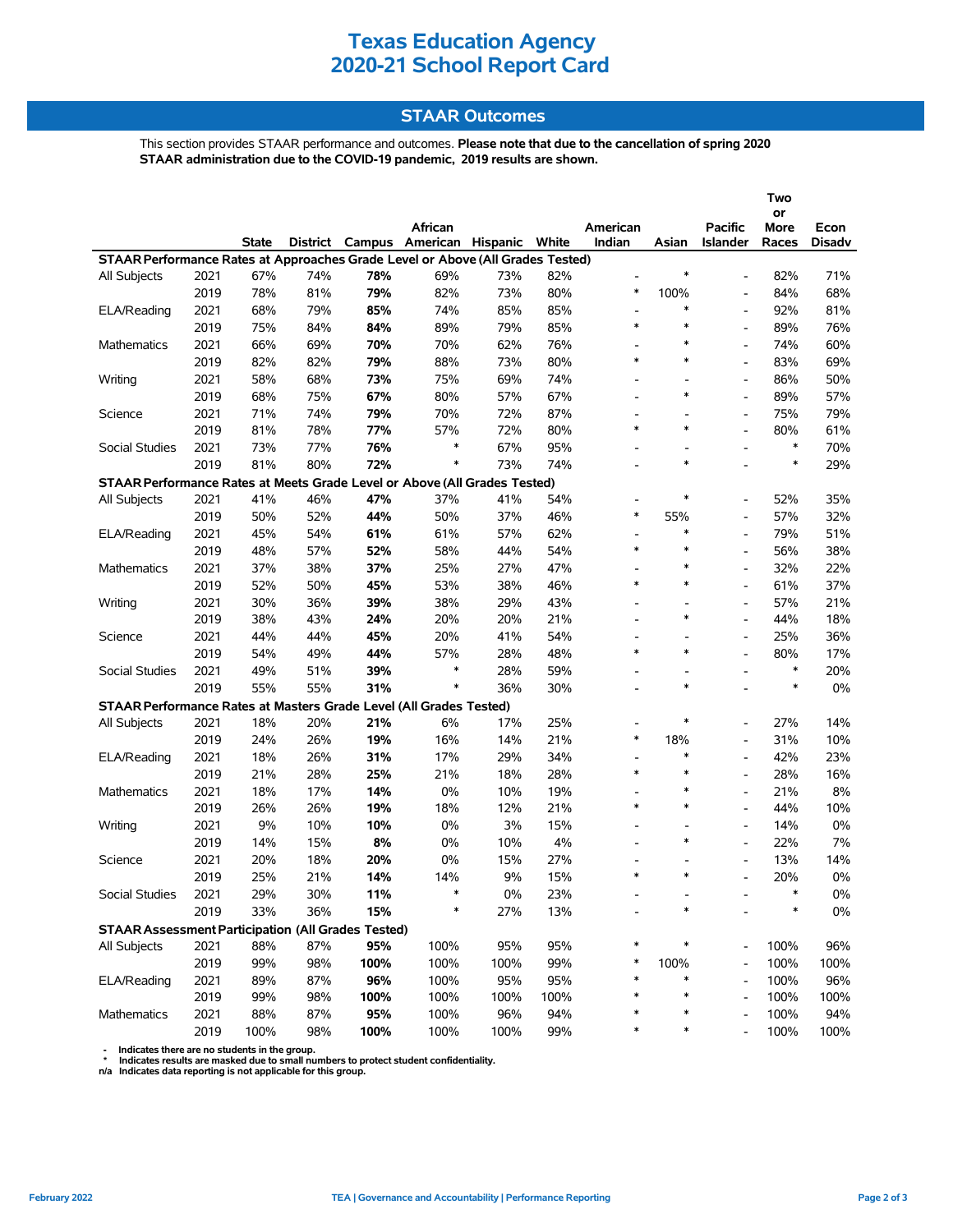### **Graduation and College, Career, and Military Readiness Outcomes**

This section provides graduation, graduation plan, and College, Career, and Military Readiness rates. Please note that 2019-20 College, Career, and Military Ready data excludes military enlistment and the CTE coherent sequence indicator.

|                                                                         |              |          |      |                                |      |      |          |       |                 | Two        |               |
|-------------------------------------------------------------------------|--------------|----------|------|--------------------------------|------|------|----------|-------|-----------------|------------|---------------|
|                                                                         |              |          |      | African                        |      |      | American |       | <b>Pacific</b>  | or<br>More | Econ          |
|                                                                         | <b>State</b> | District |      | Campus American Hispanic White |      |      | Indian   | Asian | <b>Islander</b> | Races      | <b>Disadv</b> |
| Annual Dropout Rate (Gr 9-12)                                           |              |          |      |                                |      |      |          |       |                 |            |               |
| 2019-20                                                                 | 1.6%         | 0.3%     | 0.0% | ∗                              | 0.0% | 0.0% |          |       |                 | *          | 0.0%          |
| 2018-19                                                                 | 1.9%         | 0.9%     | 0.0% | $\ast$                         | 0.0% | 0.0% |          |       |                 | $\ast$     | 0.0%          |
| 4-Year Longitudinal Rate (Gr 9-12)                                      |              |          |      |                                |      |      |          |       |                 |            |               |
| Class of 2020                                                           |              |          |      |                                |      |      |          |       |                 |            |               |
| Graduated                                                               | 90.3%        | 96.5%    |      |                                |      |      |          |       |                 |            |               |
| Graduates, TxCHSE, & Cont 94.6%                                         |              | 97.8%    |      |                                |      |      |          |       |                 |            |               |
| Class of 2019                                                           |              |          |      |                                |      |      |          |       |                 |            |               |
| Graduated                                                               | 90.0%        | 97.4%    |      |                                |      |      |          |       |                 |            |               |
| Graduates, TxCHSE, & Cont 94.1%                                         |              | 99.0%    |      |                                |      |      |          |       |                 |            |               |
| 5-Year Extended Longitudinal Rate (Gr 9-12)                             |              |          |      |                                |      |      |          |       |                 |            |               |
| Class of 2019                                                           |              |          |      |                                |      |      |          |       |                 |            |               |
| Graduated                                                               | 92.0%        | 99.0%    |      |                                |      |      |          |       |                 |            |               |
| Graduates, TxCHSE, & Cont 93.9%                                         |              | 99.0%    |      |                                |      |      |          |       |                 |            |               |
| Class of 2018                                                           |              |          |      |                                |      |      |          |       |                 |            |               |
| Graduated                                                               | 92.2%        | 94.2%    |      |                                |      |      |          |       |                 |            |               |
| Graduates, TxCHSE, & Cont 93.9%                                         |              | 94.5%    |      |                                |      |      |          |       |                 |            |               |
| 6-Year Extended Longitudinal Rate (Gr 9-12)                             |              |          |      |                                |      |      |          |       |                 |            |               |
| Class of 2018                                                           | 92.6%        | 94.2%    |      |                                |      |      |          |       |                 |            |               |
| Graduated                                                               |              |          |      |                                |      |      |          |       |                 |            |               |
| Graduates, TxCHSE, & Cont 93.9%<br>Class of 2017                        |              | 94.8%    |      |                                |      |      |          |       |                 |            |               |
| Graduated                                                               | 92.4%        | 83.6%    |      |                                |      |      |          |       |                 |            |               |
| Graduates, TxCHSE, & Cont 93.7%                                         |              | 87.2%    |      |                                |      |      |          |       |                 |            |               |
| 4-Year Federal Graduation Rate Without Exclusions (Gr 9-12)             |              |          |      |                                |      |      |          |       |                 |            |               |
| Class of 2020                                                           | 90.3%        | 96.5%    |      |                                |      |      |          |       |                 |            |               |
| Class of 2019                                                           | 90.0%        | 97.4%    |      |                                |      |      |          |       |                 |            |               |
|                                                                         |              |          |      |                                |      |      |          |       |                 |            |               |
| RHSP/DAP Graduates (Longitudinal Rate)<br>Class of 2020                 | 83.0%        |          |      |                                |      |      |          |       |                 |            |               |
| Class of 2019                                                           | 73.3%        |          |      |                                |      |      |          |       |                 |            |               |
|                                                                         |              |          |      |                                |      |      |          |       |                 |            |               |
| RHSP/DAP/FHSP-E/FHSP-DLA Graduates (Longitudinal Rate)<br>Class of 2020 | 87.8%        | 94.6%    |      |                                |      |      |          |       |                 |            |               |
| Class of 2019                                                           | 87.6%        | 97.7%    |      |                                |      |      |          |       |                 |            |               |
|                                                                         |              |          |      |                                |      |      |          |       |                 |            |               |
| College, Career, and Military Ready (Annual Graduates)<br>2019-20       | 63.0%        | 84.4%    |      |                                |      |      |          |       |                 |            |               |
| 2018-19                                                                 | 72.9%        | 87.8%    |      |                                |      |      |          |       |                 |            |               |
|                                                                         |              |          |      |                                |      |      |          |       |                 |            |               |
| <b>SAT/ACT Results (Annual Graduates)</b>                               |              |          |      |                                |      |      |          |       |                 |            |               |
| Tested<br>2019-20                                                       | 76.7%        | 86.6%    |      |                                |      |      |          |       |                 |            |               |
| 2018-19                                                                 | 75.0%        | 100.0%   |      |                                |      |      |          |       |                 |            |               |
| Average SAT Score                                                       |              |          |      |                                |      |      |          |       |                 |            |               |
| 2019-20                                                                 | 1019         | 1127     |      |                                |      |      |          |       |                 |            |               |
| 2018-19                                                                 | 1027         | 1158     |      |                                |      |      |          |       |                 |            |               |
| Average ACT Score                                                       |              |          |      |                                |      |      |          |       |                 |            |               |
| 2019-20                                                                 | 20.2         | 24.8     |      |                                |      |      |          |       |                 |            |               |
| 2018-19                                                                 | 20.6         | 24.8     |      |                                |      |      |          |       |                 |            |               |
|                                                                         |              |          |      |                                |      |      |          |       |                 |            |               |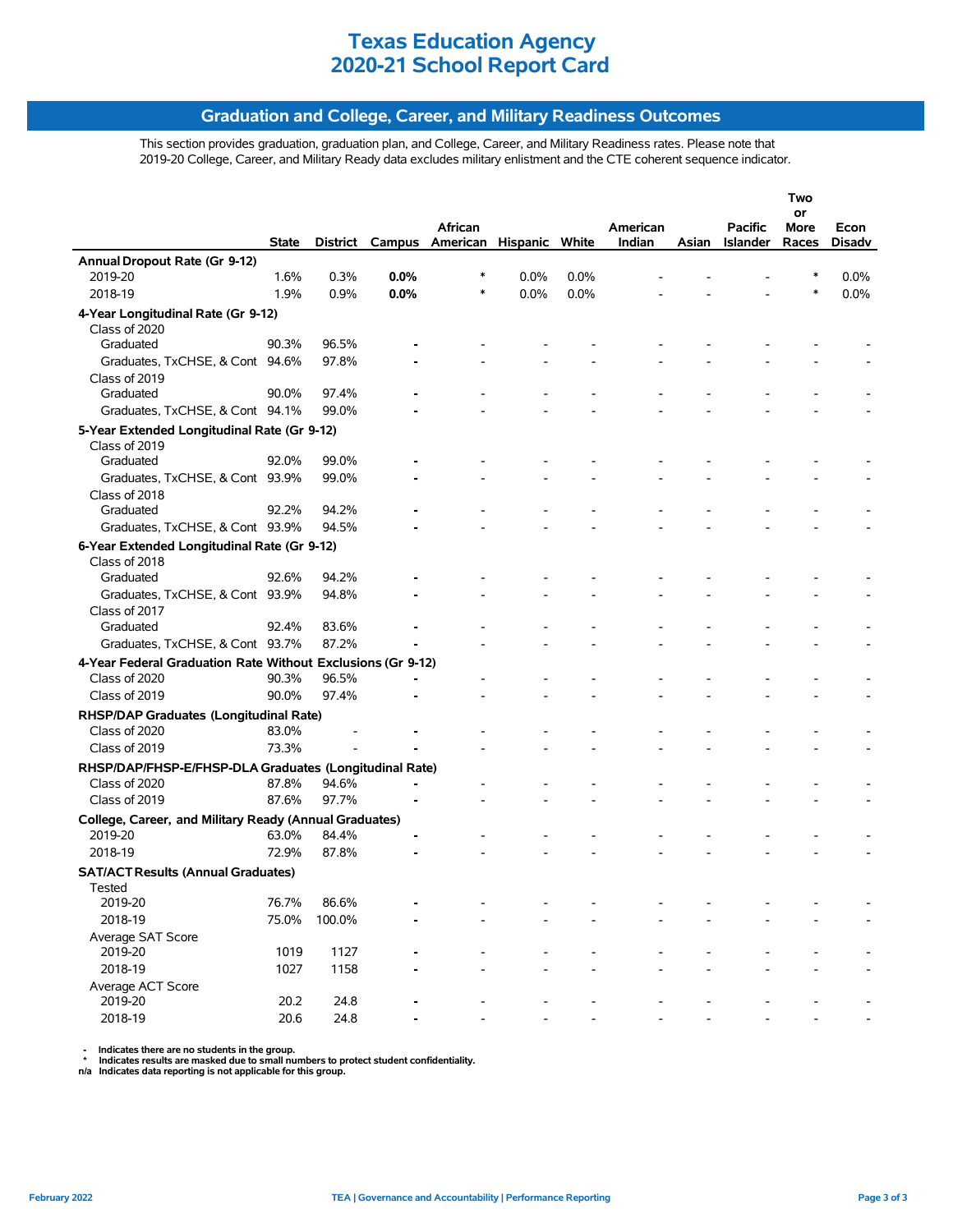### **Texas Education Agency 2020-21 School Report Card CLASSICAL ACADEMY - PERMIAN BASIN (221801067)**

#### **Accountability Rating School Information**

# Not Rated: Declared State of Disaster

Given the Impact of COVID-19, all districts and schools received a label of *Not Rated: Declared State of Disaster.*

**District Name:** TEXAS COLLEGE PREPARATORY ACADEMIE **Campus Type:** Elementary **Total Students:** 324

**Grade Span:** KG - 08

For more information about this campus, see https://TXschools.gov or the Texas Academic Performance Report at https://rptsvr1.tea.texas.gov/perfreport/tapr/2021/index.html

### **Distinction Design[ations](https://TXschools.gov)**

**Distinction Designations were not awarded in 2021.**

Instructional Leadership  $$168$  \$210 \$173 School Leadership  $$627$  \$946 \$620

### **School and Student Information**

This section provides demographic information about CLASSICAL ACADEMY - PERMIAN BASIN, including attendance rates; enrollment percentages for various student groups; student mobility rates; and class size averages at the campus, district, and state level, where applicable.

|                                     | <b>CampusDistrict State</b> |                   |                         | <b>District</b><br>Campus               | <b>State</b> |
|-------------------------------------|-----------------------------|-------------------|-------------------------|-----------------------------------------|--------------|
| Attendance Rate (2019-20)           |                             | 98.7% 98.9% 98.3% |                         | Class Size Averages by Grade or Subject |              |
| <b>Enrollment by Race/Ethnicity</b> |                             |                   |                         |                                         |              |
| African American                    |                             | 3.1% 15.4% 12.7%  |                         | Elementary                              |              |
| Hispanic                            |                             | 33.3% 32.1% 52.9% |                         | Kindergarten<br>17.2<br>20.0            | 17.7         |
| White                               |                             | 61.7% 39.9% 26.5% |                         | Grade 1<br>20.5<br>19.3                 | 18.0         |
| American Indian                     | $0.0\%$                     | $0.4\%$           | 0.3%                    | 20.2<br>Grade 2<br>21.0                 | 18.0         |
| Asian                               | $0.0\%$                     | $7.1\%$           | 4.7%                    | Grade 3<br>21.9<br>19.6                 | 18.2         |
| Pacific Islander                    | $0.6\%$                     | $0.1\%$           | $0.2\%$                 | Grade 4<br>20.3<br>17.5                 | 18.3         |
|                                     |                             |                   |                         | Grade 5<br>21.1<br>19.5                 | 19.8         |
| Two or More Races                   | $1.2\%$                     | 4.9%              | 2.7%                    | Grade 6<br>16.0<br>20.4                 | 19.4         |
| <b>Enrollment by Student Group</b>  |                             |                   |                         | Secondary                               |              |
| Economically Disadvantaged          |                             | 22.2% 37.4% 60.3% |                         |                                         |              |
| Special Education                   |                             | 7.4% 7.1% 11.1%   |                         | 18.3<br>22.0<br>English/Language Arts   | 15.7         |
| Emergent Bilingual/EL               |                             | 4.6% 10.0% 20.7%  |                         | 13.7<br>20.6<br>Foreign Languages       | 17.8         |
|                                     |                             |                   |                         | 18.3<br>20.9<br>Mathematics             | 16.9         |
|                                     | 14.6% 21.2% 13.8%           |                   | Science<br>22.8<br>18.3 | 17.9                                    |              |
| Mobility Rate (2019-20)             |                             |                   |                         | <b>Social Studies</b><br>21.5<br>18.3   | 18.3         |

### **School Financial Information (2019-20)**

|                                 | Campus District State |             |                                     | Campus District |                          | <b>State</b> |
|---------------------------------|-----------------------|-------------|-------------------------------------|-----------------|--------------------------|--------------|
| Instructional Expenditure Ratio | n/a                   | 66.2% 63.8% | <b>Expenditures per Student</b>     |                 |                          |              |
| Instructional Staff Percent     | n/a                   | 64.7% 64.6% | <b>Total Operating Expenditures</b> |                 | \$7,510 \$9,225 \$10,406 |              |
|                                 |                       |             | Instruction                         | \$5.745         | \$5.681                  | \$5,929      |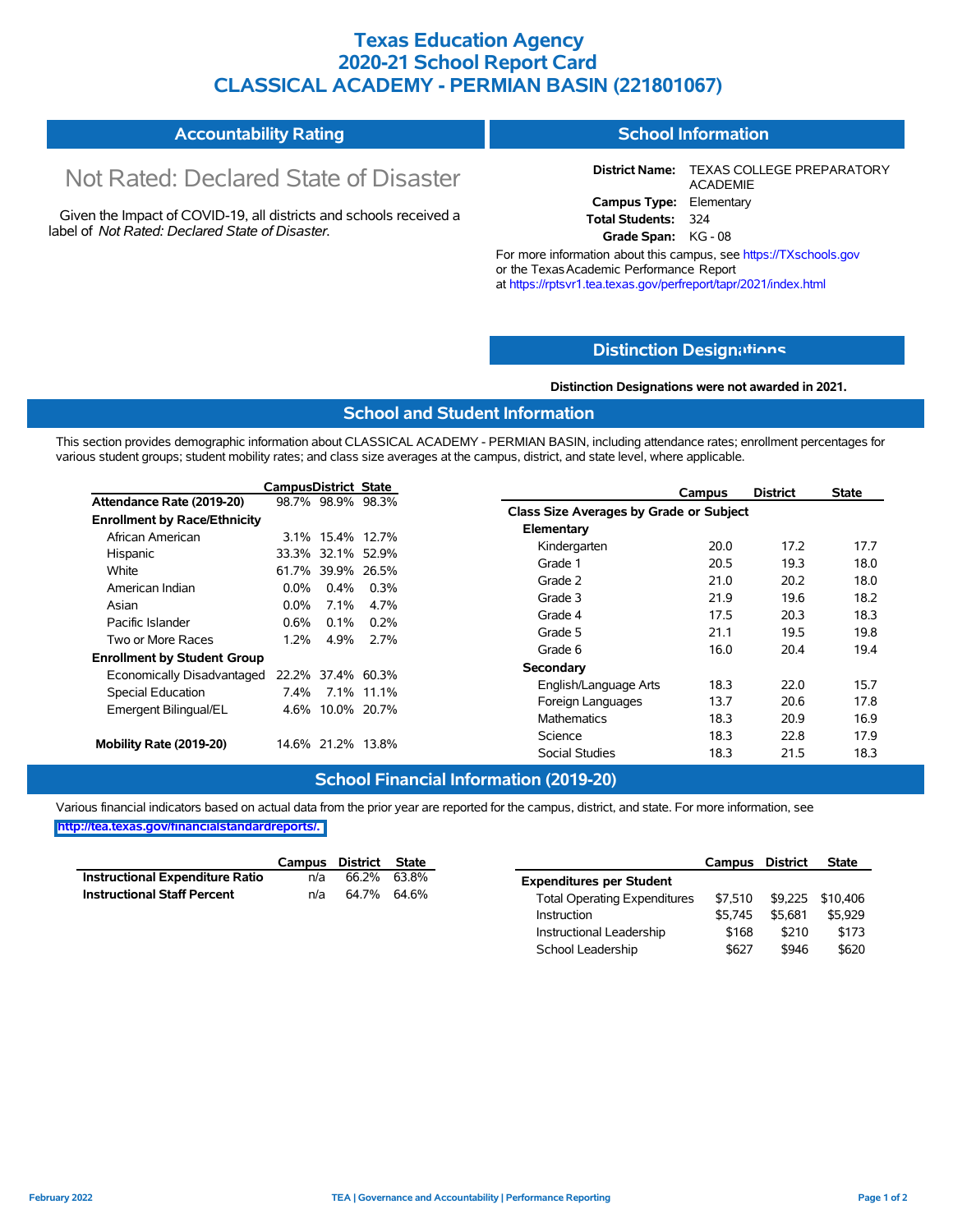### **STAAR Outcomes**

This section provides STAAR performance and outcomes. **Please note that due to the cancellation of spring 2020 STAAR administration due to the COVID-19 pandemic, 2019 results are shown.**

|                                                                                |      |       |          |      |                          |       |        |          |                                    |                          | Two                      |        |
|--------------------------------------------------------------------------------|------|-------|----------|------|--------------------------|-------|--------|----------|------------------------------------|--------------------------|--------------------------|--------|
|                                                                                |      |       |          |      |                          |       |        |          |                                    |                          | or                       |        |
|                                                                                |      |       |          |      | African                  |       |        | American |                                    | Pacific                  | More                     | Econ   |
|                                                                                |      | State | District |      | Campus American Hispanic |       | White  | Indian   | Asian                              | <b>Islander</b>          | Races                    | Disadv |
| STAAR Performance Rates at Approaches Grade Level or Above (All Grades Tested) |      |       |          |      |                          |       |        |          |                                    | $\ast$                   | $\ast$                   |        |
| All Subjects                                                                   | 2021 | 67%   | 74%      | 71%  | 69%                      | 68%   | 73%    |          | $\ast$                             | $\ast$                   | $\ast$                   | 62%    |
|                                                                                | 2019 | 78%   | 81%      | 78%  | 50%                      | 76%   | 80%    |          |                                    | $\ast$                   | $\ast$                   | 69%    |
| ELA/Reading                                                                    | 2021 | 68%   | 79%      | 76%  | 67%                      | 77%   | 76%    |          |                                    |                          | $\ast$                   | 68%    |
|                                                                                | 2019 | 75%   | 84%      | 76%  | $\ast$                   | 80%   | 74%    |          | $\ast$                             | $\ast$                   |                          | 73%    |
| <b>Mathematics</b>                                                             | 2021 | 66%   | 69%      | 68%  | 83%                      | 64%   | 69%    |          |                                    | $\ast$                   | $\ast$                   | 62%    |
|                                                                                | 2019 | 82%   | 82%      | 79%  | ∗                        | 78%   | 80%    |          | $\ast$                             | $\ast$                   | $\ast$                   | 70%    |
| Writing                                                                        | 2021 | 58%   | 68%      | 36%  | $\ast$                   | 25%   | $\ast$ |          | $\overline{\phantom{a}}$           | $\ast$                   | $\overline{\phantom{a}}$ | 25%    |
|                                                                                | 2019 | 68%   | 75%      | 79%  | $\ast$                   | 64%   | 88%    |          | $\ast$                             | $\ast$                   | $\frac{1}{2}$            | 73%    |
| Science                                                                        | 2021 | 71%   | 74%      | 78%  | $\overline{a}$           | 79%   | 77%    |          |                                    |                          | $\ast$                   | 69%    |
|                                                                                | 2019 | 81%   | 78%      | 76%  | $\ast$                   | 63%   | 88%    |          | $\overline{\phantom{a}}$           | $\overline{\phantom{a}}$ | $\overline{\phantom{a}}$ | 63%    |
| Social Studies                                                                 | 2021 | 73%   | 77%      | 65%  | $\overline{\phantom{0}}$ | 50%   | 75%    |          |                                    |                          | $\overline{\phantom{a}}$ | $\ast$ |
|                                                                                | 2019 | 81%   | 80%      | 80%  |                          | 100%  | 70%    |          |                                    |                          |                          | 57%    |
| STAAR Performance Rates at Meets Grade Level or Above (All Grades Tested)      |      |       |          |      |                          |       |        |          |                                    |                          |                          |        |
| All Subjects                                                                   | 2021 | 41%   | 46%      | 43%  | 46%                      | 37%   | 47%    |          |                                    | $\ast$                   | $\ast$                   | 31%    |
|                                                                                | 2019 | 50%   | 52%      | 50%  | 25%                      | 44%   | 55%    |          | $\ast$                             | $\ast$                   | $\ast$                   | 42%    |
| ELA/Reading                                                                    | 2021 | 45%   | 54%      | 45%  | 50%                      | 42%   | 46%    |          | $\overline{\phantom{a}}$           | $\ast$                   | $\ast$                   | 34%    |
|                                                                                | 2019 | 48%   | 57%      | 51%  | $\ast$                   | 44%   | 56%    |          | $\ast$                             | *                        | $\ast$                   | 45%    |
| <b>Mathematics</b>                                                             | 2021 | 37%   | 38%      | 43%  | 50%                      | 36%   | 47%    |          | $\overline{\phantom{a}}$           | $\ast$                   | $\ast$                   | 32%    |
|                                                                                | 2019 | 52%   | 50%      | 52%  | $\ast$                   | 46%   | 57%    |          | $\ast$                             | $\ast$                   | $\ast$                   | 50%    |
| Writing                                                                        | 2021 | 30%   | 36%      | 21%  | $\ast$                   | 13%   | $\ast$ |          | $\overline{\phantom{a}}$           | $\ast$                   | $\overline{a}$           | 13%    |
|                                                                                | 2019 | 38%   | 43%      | 50%  | $\ast$                   | 50%   | 48%    |          | $\ast$                             | $\ast$                   | $\overline{a}$           | 36%    |
| Science                                                                        | 2021 | 44%   | 44%      | 47%  | $\overline{\phantom{a}}$ | 37%   | 54%    |          |                                    |                          | $\ast$                   | 23%    |
|                                                                                | 2019 | 54%   | 49%      | 48%  | ∗                        | 37%   | 58%    |          |                                    |                          | $\overline{a}$           | 31%    |
| Social Studies                                                                 | 2021 | 49%   | 51%      | 35%  |                          | 25%   | 42%    |          |                                    |                          | $\overline{\phantom{a}}$ | $\ast$ |
|                                                                                | 2019 | 55%   | 55%      | 33%  |                          | 20%   | 40%    |          |                                    |                          |                          | 14%    |
|                                                                                |      |       |          |      |                          |       |        |          |                                    |                          |                          |        |
| STAAR Performance Rates at Masters Grade Level (All Grades Tested)             | 2021 | 18%   | 20%      | 21%  | 15%                      | 17%   | 24%    |          |                                    | ∗                        | $\ast$                   | 13%    |
| All Subjects                                                                   |      |       |          |      |                          |       |        |          | $\ast$                             | $\ast$                   | $\ast$                   |        |
|                                                                                | 2019 | 24%   | 26%      | 27%  | 13%                      | 20%   | 31%    |          |                                    | $\ast$                   | $\ast$                   | 24%    |
| ELA/Reading                                                                    | 2021 | 18%   | 26%      | 28%  | 33%<br>$\ast$            | 27%   | 27%    |          | $\overline{\phantom{a}}$<br>$\ast$ | $\ast$                   | $\ast$                   | 19%    |
|                                                                                | 2019 | 21%   | 28%      | 25%  |                          | 19%   | 28%    |          |                                    | $\ast$                   | $\ast$                   | 20%    |
| Mathematics                                                                    | 2021 | 18%   | 17%      | 18%  | 0%                       | 13%   | 23%    |          |                                    |                          |                          | 9%     |
|                                                                                | 2019 | 26%   | 26%      | 30%  | ∗                        | 24%   | 35%    |          | $\ast$                             | $\ast$                   | $\ast$                   | 30%    |
| Writing                                                                        | 2021 | 9%    | 10%      | 0%   | $\ast$                   | 0%    | $\ast$ |          |                                    | $\ast$                   | $\overline{\phantom{a}}$ | 0%     |
|                                                                                | 2019 | 14%   | 15%      | 19%  | $\ast$                   | 7%    | 24%    |          | $\ast$                             | $\ast$                   | $\overline{a}$           | 18%    |
| Science                                                                        | 2021 | 20%   | 18%      | 19%  | $\overline{\phantom{0}}$ | 16%   | 21%    |          |                                    |                          | ∗                        | 15%    |
|                                                                                | 2019 | 25%   | 21%      | 33%  | $\ast$                   | 26%   | 38%    |          |                                    |                          |                          | 25%    |
| Social Studies                                                                 | 2021 | 29%   | 30%      | 10%  |                          | $0\%$ | 17%    |          |                                    |                          |                          |        |
|                                                                                | 2019 | 33%   | 36%      | 13%  |                          | 0%    | 20%    |          |                                    |                          |                          | 14%    |
| <b>STAAR Assessment Participation (All Grades Tested)</b>                      |      |       |          |      |                          |       |        |          |                                    |                          |                          |        |
| All Subjects                                                                   | 2021 | 88%   | 87%      | 100% | 100%                     | 100%  | 100%   |          |                                    | ∗                        | 100%                     | 100%   |
|                                                                                | 2019 | 99%   | 98%      | 100% | 100%                     | 100%  | 100%   |          | ∗                                  |                          | 100%                     | 100%   |
| ELA/Reading                                                                    | 2021 | 89%   | 87%      | 100% | 100%                     | 100%  | 100%   |          |                                    |                          | $\ast$                   | 100%   |
|                                                                                | 2019 | 99%   | 98%      | 100% | *                        | 100%  | 100%   |          | $\ast$                             | $\ast$                   | $\ast$                   | 100%   |
| Mathematics                                                                    | 2021 | 88%   | 87%      | 100% | 100%                     | 100%  | 100%   |          |                                    | ∗                        | $\ast$                   | 100%   |
|                                                                                | 2019 | 100%  | 98%      | 100% | $\ast$                   | 100%  | 100%   |          | $\ast$                             | $\ast$                   | ∗                        | 100%   |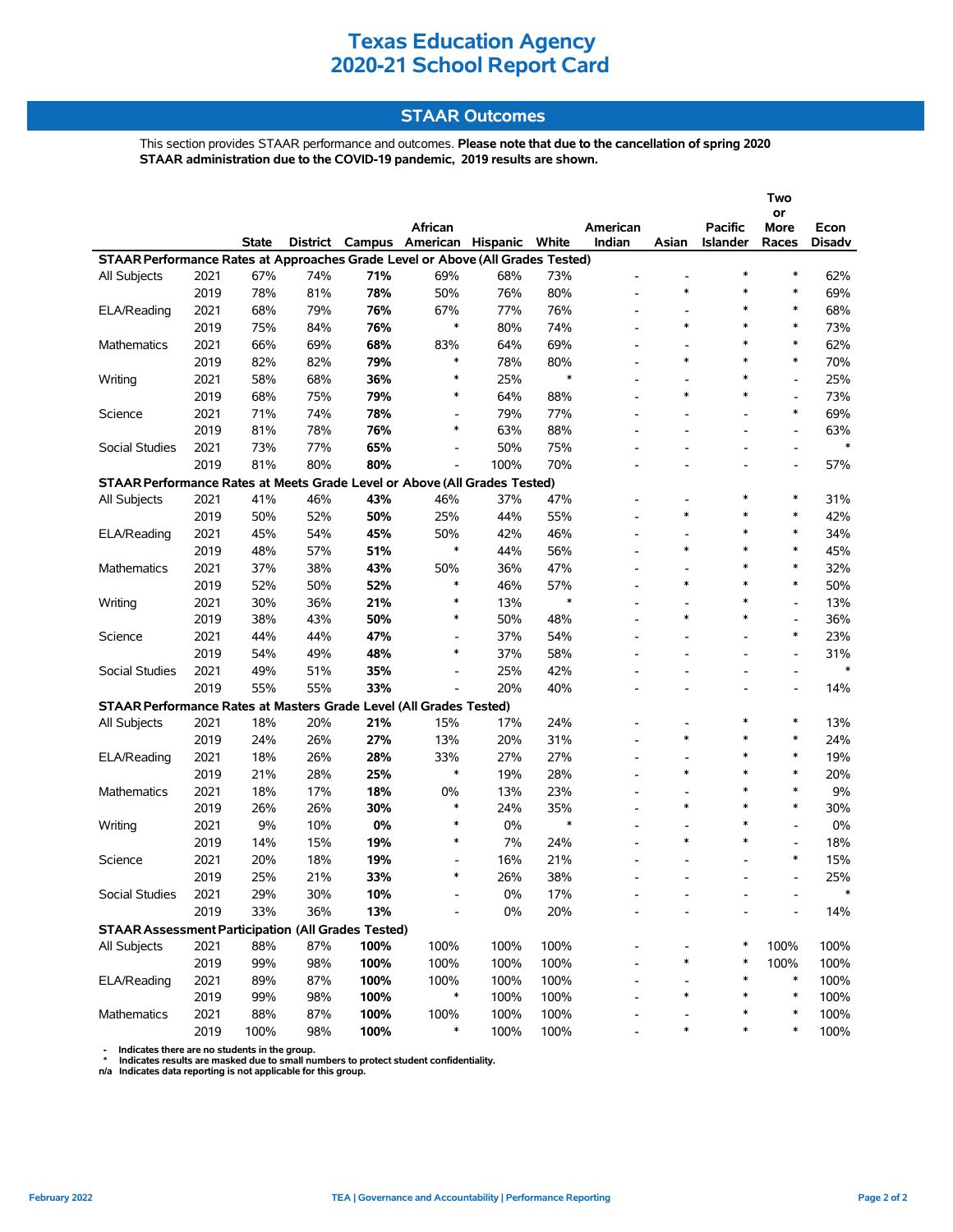### **Texas Education Agency 2020-21 School Report Card FOUNDERS CLASSICAL ACADEMY - FRISC (221801068)**

#### **Accountability Rating School Information**

# Not Rated: Declared State of Disaster

Given the Impact of COVID-19, all districts and schools received a label of *Not Rated: Declared State of Disaster.*

**District Name:** TEXAS COLLEGE PREPARATORY ACADEMIE **Campus Type:** Elementary/Secondary **Total Students:** 850

**Grade Span:** KG - 10

For more information about this campus, see https://TXschools.gov or the Texas Academic Performance Report at https://rptsvr1.tea.texas.gov/perfreport/tapr/2021/index.html

### **Distinction Design[ations](https://TXschools.gov)**

**Distinction Designations were not awarded in 2021.**

Instructional Leadership  $$149$  \$210 \$173 School Leadership  $$769$  \$946 \$620

#### **School and Student Information**

This section provides demographic information about FOUNDERS CLASSICAL ACADEMY - FRISC, including attendance rates; enrollment percentages for various student groups; student mobility rates; and class size averages at the campus, district, and state level, where applicable.

|                                     | CampusDistrict State |                   |         |                                         | Campus | <b>District</b> | <b>State</b> |
|-------------------------------------|----------------------|-------------------|---------|-----------------------------------------|--------|-----------------|--------------|
| Attendance Rate (2019-20)           |                      | 99.4% 98.9% 98.3% |         | Class Size Averages by Grade or Subject |        |                 |              |
| <b>Enrollment by Race/Ethnicity</b> |                      |                   |         |                                         |        |                 |              |
| African American                    |                      | 8.5% 15.4% 12.7%  |         | Elementary                              |        |                 |              |
| Hispanic                            |                      | 14.0% 32.1% 52.9% |         | Kindergarten                            | 21.3   | 17.2            | 17.7         |
| White                               |                      | 39.2% 39.9% 26.5% |         | Grade 1                                 | 26.0   | 19.3            | 18.0         |
| American Indian                     | 0.5%                 | $0.4\%$           | $0.3\%$ | Grade 2                                 | 26.0   | 20.2            | 18.0         |
| Asian                               | 31.4%                | 7.1%              | 4.7%    | Grade 3                                 | 27.0   | 19.6            | 18.2         |
|                                     |                      |                   |         | Grade 4                                 | 27.3   | 20.3            | 18.3         |
| Pacific Islander                    | $0.0\%$              | 0.1%              | $0.2\%$ | Grade 5                                 | 27.3   | 19.5            | 19.8         |
| Two or More Races                   | 6.5%                 | 4.9%              | 2.7%    | Grade 6                                 | 26.6   | 20.4            | 19.4         |
| <b>Enrollment by Student Group</b>  |                      |                   |         | Secondary                               |        |                 |              |
| Economically Disadvantaged          |                      | 9.9% 37.4% 60.3%  |         |                                         |        |                 |              |
| Special Education                   |                      | 5.2% 7.1% 11.1%   |         | English/Language Arts                   | 22.6   | 22.0            | 15.7         |
| Emergent Bilingual/EL               |                      | 8.9% 10.0% 20.7%  |         | Foreign Languages                       | 20.7   | 20.6            | 17.8         |
|                                     |                      |                   |         | <b>Mathematics</b>                      | 22.3   | 20.9            | 16.9         |
| Mobility Rate (2019-20)             |                      | 15.1% 21.2% 13.8% |         | Science                                 | 22.2   | 22.8            | 17.9         |
|                                     |                      |                   |         | Social Studies                          | 20.5   | 21.5            | 18.3         |

### **School Financial Information (2019-20)**

|                                 | Campus District State |             |                                     | Campus District |         | <b>State</b>             |
|---------------------------------|-----------------------|-------------|-------------------------------------|-----------------|---------|--------------------------|
| Instructional Expenditure Ratio | n/a                   | 66.2% 63.8% | <b>Expenditures per Student</b>     |                 |         |                          |
| Instructional Staff Percent     | n/a                   | 64.7% 64.6% | <b>Total Operating Expenditures</b> |                 |         | \$7,676 \$9,225 \$10,406 |
|                                 |                       |             | Instruction                         | \$5.324         | \$5.681 | \$5,929                  |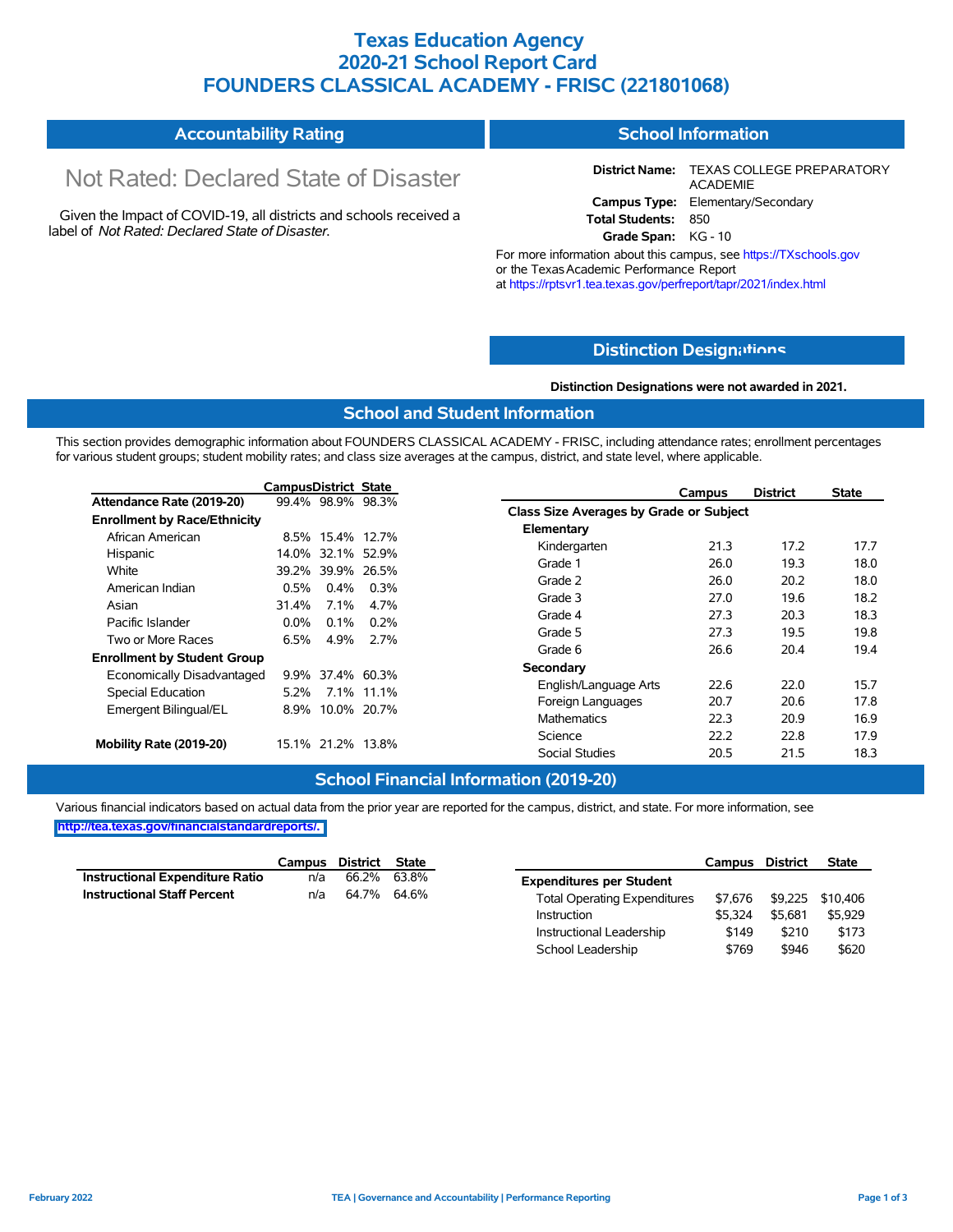### **STAAR Outcomes**

This section provides STAAR performance and outcomes. **Please note that due to the cancellation of spring 2020 STAAR administration due to the COVID-19 pandemic, 2019 results are shown.**

|                                                                                |      |              |     |       |                                         |       |      |                          |                          |                          | Two        |               |
|--------------------------------------------------------------------------------|------|--------------|-----|-------|-----------------------------------------|-------|------|--------------------------|--------------------------|--------------------------|------------|---------------|
|                                                                                |      |              |     |       | African                                 |       |      | American                 |                          | <b>Pacific</b>           | or<br>More | Econ          |
|                                                                                |      | <b>State</b> |     |       | District Campus American Hispanic White |       |      | Indian                   | Asian                    | Islander                 | Races      | <b>Disadv</b> |
| STAAR Performance Rates at Approaches Grade Level or Above (All Grades Tested) |      |              |     |       |                                         |       |      |                          |                          |                          |            |               |
| All Subjects                                                                   | 2021 | 67%          | 74% | 90%   | 83%                                     | 86%   | 90%  | 71%                      | 95%                      | $\overline{\phantom{a}}$ | 99%        | 80%           |
|                                                                                | 2019 | 78%          | 81% | 93%   | 87%                                     | 92%   | 93%  | 83%                      | 97%                      | $\overline{\phantom{a}}$ | 96%        | 90%           |
| ELA/Reading                                                                    | 2021 | 68%          | 79% | 91%   | 85%                                     | 91%   | 90%  | $\ast$                   | 94%                      |                          | 100%       | 84%           |
|                                                                                | 2019 | 75%          | 84% | 95%   | 93%                                     | 92%   | 94%  | $\ast$                   | 98%                      | $\blacksquare$           | 100%       | 91%           |
| Mathematics                                                                    | 2021 | 66%          | 69% | 90%   | 77%                                     | 86%   | 89%  | $\ast$                   | 96%                      |                          | 96%        | 78%           |
|                                                                                | 2019 | 82%          | 82% | 94%   | 88%                                     | 92%   | 95%  | $\ast$                   | 99%                      |                          | 94%        | 88%           |
| Writing                                                                        | 2021 | 58%          | 68% | 89%   | 88%                                     | 81%   | 88%  | $\overline{\phantom{a}}$ | 93%                      | $\overline{\phantom{a}}$ | 100%       | 89%           |
|                                                                                | 2019 | 68%          | 75% | 85%   | 67%                                     | 91%   | 87%  | $\ast$                   | 92%                      | $\overline{\phantom{a}}$ | 83%        | 89%           |
| Science                                                                        | 2021 | 71%          | 74% | 95%   | 88%                                     | 91%   | 97%  | $\ast$                   | 95%                      | $\blacksquare$           | 100%       | 80%           |
|                                                                                | 2019 | 81%          | 78% | 93%   | 90%                                     | 89%   | 94%  | $\ast$                   | 94%                      | $\overline{a}$           | $\ast$     | 100%          |
| Social Studies                                                                 | 2021 | 73%          | 77% | 82%   | 80%                                     | 54%   | 85%  | $\overline{\phantom{0}}$ | 94%                      |                          | $\ast$     | 56%           |
|                                                                                | 2019 | 81%          | 80% | 95%   | $\ast$                                  | 100%  | 92%  | $\overline{a}$           | $\overline{\phantom{a}}$ | ۰                        | $\ast$     | $\ast$        |
| STAAR Performance Rates at Meets Grade Level or Above (All Grades Tested)      |      |              |     |       |                                         |       |      |                          |                          |                          |            |               |
| All Subjects                                                                   | 2021 | 41%          | 46% | 64%   | 47%                                     | 58%   | 64%  | 57%                      | 71%                      | $\overline{\phantom{a}}$ | 74%        | 49%           |
|                                                                                | 2019 | 50%          | 52% | 71%   | 61%                                     | 67%   | 67%  | 67%                      | 87%                      | $\blacksquare$           | 72%        | 64%           |
| ELA/Reading                                                                    | 2021 | 45%          | 54% | 68%   | 50%                                     | 64%   | 71%  | $\ast$                   | 71%                      |                          | 79%        | 56%           |
|                                                                                | 2019 | 48%          | 57% | 71%   | 63%                                     | 69%   | 66%  | $\ast$                   | 89%                      | $\overline{a}$           | 76%        | 64%           |
| <b>Mathematics</b>                                                             | 2021 | 37%          | 38% | 62%   | 35%                                     | 61%   | 61%  | $\ast$                   | 70%                      | $\overline{\phantom{a}}$ | 76%        | 43%           |
|                                                                                | 2019 | 52%          | 50% | 76%   | 65%                                     | 69%   | 73%  | $\ast$                   | 94%                      | $\overline{\phantom{a}}$ | 71%        | 67%           |
| Writing                                                                        | 2021 | 30%          | 36% | 57%   | 56%                                     | 48%   | 51%  | $\overline{\phantom{a}}$ | 69%                      | $\overline{\phantom{a}}$ | 70%        | 33%           |
|                                                                                | 2019 | 38%          | 43% | 50%   | 27%                                     | 55%   | 48%  | $\ast$                   | 67%                      | $\overline{\phantom{a}}$ | 33%        | 44%           |
| Science                                                                        | 2021 | 44%          | 44% | 71%   | 59%                                     | 58%   | 74%  | $\ast$                   | 81%                      |                          | 67%        | 52%           |
|                                                                                | 2019 | 54%          | 49% | 77%   | 80%                                     | 79%   | 70%  | $\ast$                   | 89%                      | $\overline{\phantom{a}}$ | $\ast$     | 78%           |
| Social Studies                                                                 | 2021 | 49%          | 51% | 36%   | 60%                                     | 23%   | 26%  | $\overline{\phantom{a}}$ | 53%                      | $\overline{a}$           | $\ast$     | 33%           |
|                                                                                | 2019 | 55%          | 55% | 68%   | $\ast$                                  | 17%   | 73%  | $\overline{a}$           | ÷,                       |                          | $\ast$     | $\ast$        |
| STAAR Performance Rates at Masters Grade Level (All Grades Tested)             |      |              |     |       |                                         |       |      |                          |                          |                          |            |               |
| All Subjects                                                                   | 2021 | 18%          | 20% | 33%   | 17%                                     | 26%   | 33%  | 29%                      | 38%                      |                          | 48%        | 27%           |
|                                                                                | 2019 | 24%          | 26% | 42%   | 32%                                     | 28%   | 39%  | 33%                      | 63%                      |                          | 46%        | 45%           |
| ELA/Reading                                                                    | 2021 | 18%          | 26% | 36%   | 20%                                     | 28%   | 37%  | $\ast$                   | 40%                      | ۰                        | 59%        | 32%           |
|                                                                                | 2019 | 21%          | 28% | 45%   | 35%                                     | 20%   | 42%  | $\ast$                   | 73%                      |                          | 41%        | 42%           |
| <b>Mathematics</b>                                                             | 2021 | 18%          | 17% | 36%   | 17%                                     | 32%   | 35%  | $\ast$                   | 44%                      | $\overline{\phantom{a}}$ | 52%        | 30%           |
|                                                                                | 2019 | 26%          | 26% | 48%   | 33%                                     | 37%   | 42%  | $\ast$                   | 75%                      | $\overline{\phantom{a}}$ | 47%        | 52%           |
| Writing                                                                        | 2021 | 9%           | 10% | 16%   | 6%                                      | 19%   | 15%  | $\overline{\phantom{0}}$ | 16%                      | $\overline{\phantom{a}}$ | 40%        | 0%            |
|                                                                                | 2019 | 14%          | 15% | 16%   | 7%                                      | 0%    | 17%  | $\ast$                   | 22%                      | $\overline{\phantom{a}}$ | 17%        | 22%           |
| Science                                                                        | 2021 | 20%          | 18% | 35%   | 24%                                     | 24%   | 42%  | $\ast$                   | 38%                      |                          | 22%        | 28%           |
|                                                                                | 2019 | 25%          | 21% | 49%   | 50%                                     | 53%   | 44%  | $\ast$                   | 50%                      |                          | $\ast$     | 67%           |
| Social Studies                                                                 | 2021 | 29%          | 30% | $9\%$ | $0\%$                                   | $0\%$ | 7%   |                          | 18%                      |                          | ∗          | 0%            |
|                                                                                | 2019 | 33%          | 36% | 27%   | *                                       | $0\%$ | 27%  |                          |                          |                          |            |               |
| <b>STAAR Assessment Participation (All Grades Tested)</b>                      |      |              |     |       |                                         |       |      |                          |                          |                          |            |               |
| All Subjects                                                                   | 2021 | 88%          | 87% | 92%   | 94%                                     | 95%   | 95%  | 100%                     | 84%                      |                          | 88%        | 95%           |
|                                                                                | 2019 | 99%          | 98% | 100%  | 100%                                    | 100%  | 100% | 100%                     | 100%                     |                          | 100%       | 100%          |
| ELA/Reading                                                                    | 2021 | 89%          | 87% | 92%   | 95%                                     | 95%   | 96%  | $\ast$                   | 84%                      |                          | 89%        | 93%           |
|                                                                                | 2019 | 99%          | 98% | 100%  | 100%                                    | 100%  | 100% | $\ast$                   | 100%                     | $\overline{\phantom{a}}$ | 100%       | 100%          |
| Mathematics                                                                    | 2021 | 88%          | 87% | 91%   | 96%                                     | 95%   | 95%  | *                        | 84%                      |                          | 87%        | 94%           |
|                                                                                | 2019 | 100%         | 98% | 100%  | 100%                                    | 100%  | 100% | *                        | 100%                     |                          | 100%       | 100%          |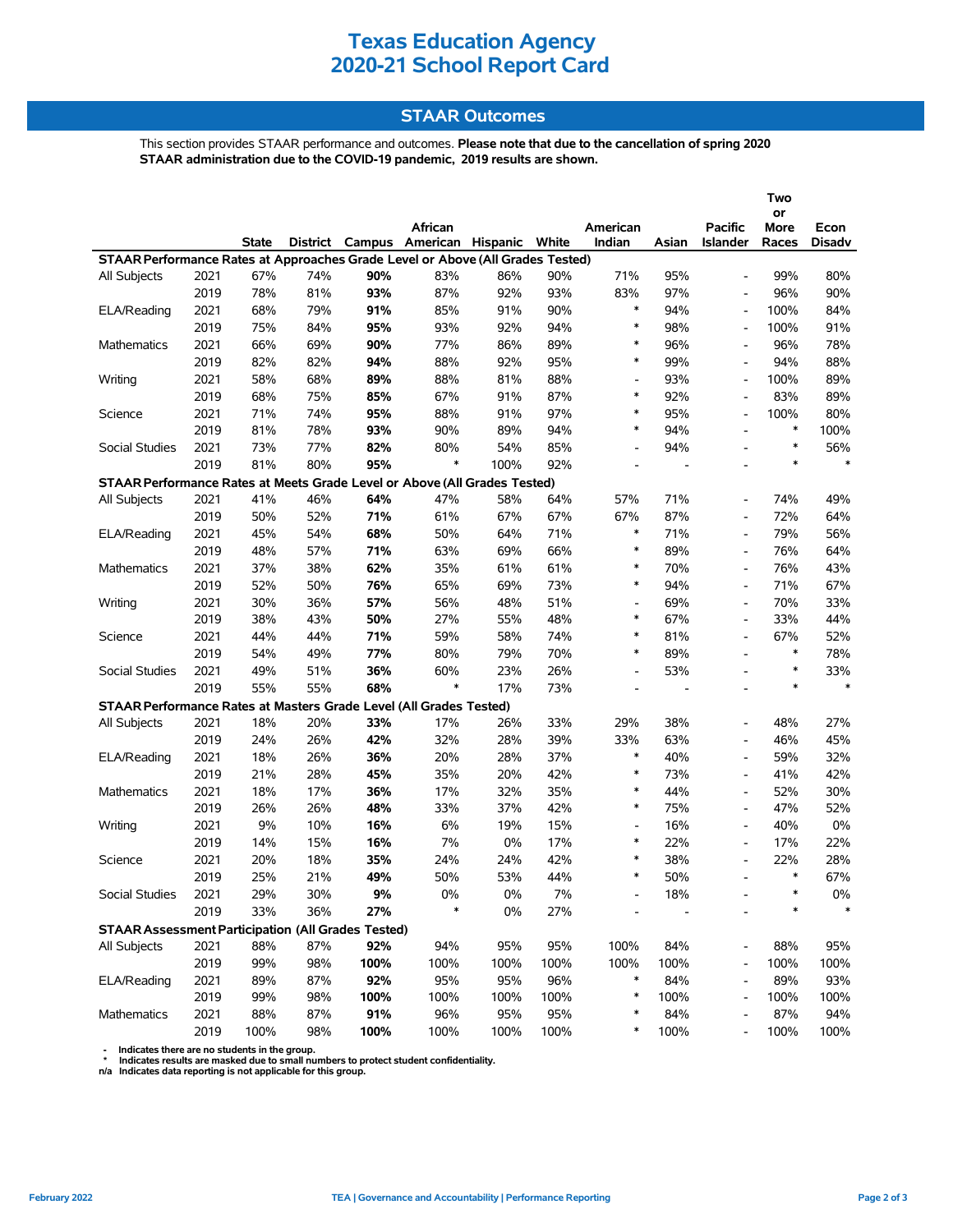### **Graduation and College, Career, and Military Readiness Outcomes**

This section provides graduation, graduation plan, and College, Career, and Military Readiness rates. Please note that 2019-20 College, Career, and Military Ready data excludes military enlistment and the CTE coherent sequence indicator.

|                                                             |              |        |      |                                         |      |      |          |       |                 | Two        |               |
|-------------------------------------------------------------|--------------|--------|------|-----------------------------------------|------|------|----------|-------|-----------------|------------|---------------|
|                                                             |              |        |      | African                                 |      |      | American |       | Pacific         | or<br>More | Econ          |
|                                                             | <b>State</b> |        |      | District Campus American Hispanic White |      |      | Indian   | Asian | <b>Islander</b> | Races      | <b>Disady</b> |
| Annual Dropout Rate (Gr 9-12)                               |              |        |      |                                         |      |      |          |       |                 |            |               |
| 2019-20                                                     | 1.6%         | 0.3%   | 0.0% | *                                       | 0.0% | 0.0% |          |       |                 | ∗          | 0.0%          |
| 2018-19                                                     | 1.9%         | 0.9%   |      |                                         |      |      |          |       |                 |            |               |
| 4-Year Longitudinal Rate (Gr 9-12)                          |              |        |      |                                         |      |      |          |       |                 |            |               |
| Class of 2020                                               |              |        |      |                                         |      |      |          |       |                 |            |               |
| Graduated                                                   | 90.3%        | 96.5%  |      |                                         |      |      |          |       |                 |            |               |
| Graduates, TxCHSE, & Cont 94.6%                             |              | 97.8%  |      |                                         |      |      |          |       |                 |            |               |
| Class of 2019                                               |              |        |      |                                         |      |      |          |       |                 |            |               |
| Graduated                                                   | 90.0%        | 97.4%  |      |                                         |      |      |          |       |                 |            |               |
| Graduates, TxCHSE, & Cont 94.1%                             |              | 99.0%  |      |                                         |      |      |          |       |                 |            |               |
| 5-Year Extended Longitudinal Rate (Gr 9-12)                 |              |        |      |                                         |      |      |          |       |                 |            |               |
| Class of 2019                                               |              |        |      |                                         |      |      |          |       |                 |            |               |
| Graduated                                                   | 92.0%        | 99.0%  |      |                                         |      |      |          |       |                 |            |               |
| Graduates, TxCHSE, & Cont 93.9%                             |              | 99.0%  |      |                                         |      |      |          |       |                 |            |               |
| Class of 2018                                               |              |        |      |                                         |      |      |          |       |                 |            |               |
| Graduated                                                   | 92.2%        | 94.2%  |      |                                         |      |      |          |       |                 |            |               |
| Graduates, TxCHSE, & Cont 93.9%                             |              | 94.5%  |      |                                         |      |      |          |       |                 |            |               |
| 6-Year Extended Longitudinal Rate (Gr 9-12)                 |              |        |      |                                         |      |      |          |       |                 |            |               |
| Class of 2018                                               |              |        |      |                                         |      |      |          |       |                 |            |               |
| Graduated                                                   | 92.6%        | 94.2%  |      |                                         |      |      |          |       |                 |            |               |
| Graduates, TxCHSE, & Cont 93.9%                             |              | 94.8%  |      |                                         |      |      |          |       |                 |            |               |
| Class of 2017                                               |              |        |      |                                         |      |      |          |       |                 |            |               |
| Graduated                                                   | 92.4%        | 83.6%  |      |                                         |      |      |          |       |                 |            |               |
| Graduates, TxCHSE, & Cont 93.7%                             |              | 87.2%  |      |                                         |      |      |          |       |                 |            |               |
| 4-Year Federal Graduation Rate Without Exclusions (Gr 9-12) |              |        |      |                                         |      |      |          |       |                 |            |               |
| Class of 2020                                               | 90.3%        | 96.5%  |      |                                         |      |      |          |       |                 |            |               |
| Class of 2019                                               | 90.0%        | 97.4%  |      |                                         |      |      |          |       |                 |            |               |
| RHSP/DAP Graduates (Longitudinal Rate)                      |              |        |      |                                         |      |      |          |       |                 |            |               |
| Class of 2020                                               | 83.0%        |        |      |                                         |      |      |          |       |                 |            |               |
| Class of 2019                                               | 73.3%        |        |      |                                         |      |      |          |       |                 |            |               |
| RHSP/DAP/FHSP-E/FHSP-DLA Graduates (Longitudinal Rate)      |              |        |      |                                         |      |      |          |       |                 |            |               |
| Class of 2020                                               | 87.8%        | 94.6%  |      |                                         |      |      |          |       |                 |            |               |
| Class of 2019                                               | 87.6%        | 97.7%  |      |                                         |      |      |          |       |                 |            |               |
| College, Career, and Military Ready (Annual Graduates)      |              |        |      |                                         |      |      |          |       |                 |            |               |
| 2019-20                                                     | 63.0%        | 84.4%  |      |                                         |      |      |          |       |                 |            |               |
| 2018-19                                                     | 72.9%        | 87.8%  |      |                                         |      |      |          |       |                 |            |               |
| <b>SAT/ACT Results (Annual Graduates)</b>                   |              |        |      |                                         |      |      |          |       |                 |            |               |
| Tested                                                      |              |        |      |                                         |      |      |          |       |                 |            |               |
| 2019-20                                                     | 76.7%        | 86.6%  |      |                                         |      |      |          |       |                 |            |               |
| 2018-19                                                     | 75.0%        | 100.0% |      |                                         |      |      |          |       |                 |            |               |
| Average SAT Score                                           |              |        |      |                                         |      |      |          |       |                 |            |               |
| 2019-20                                                     | 1019         | 1127   |      |                                         |      |      |          |       |                 |            |               |
| 2018-19                                                     | 1027         | 1158   |      |                                         |      |      |          |       |                 |            |               |
| Average ACT Score                                           |              |        |      |                                         |      |      |          |       |                 |            |               |
| 2019-20                                                     | 20.2         | 24.8   |      |                                         |      |      |          |       |                 |            |               |
| 2018-19                                                     | 20.6         | 24.8   |      |                                         |      |      |          |       |                 |            |               |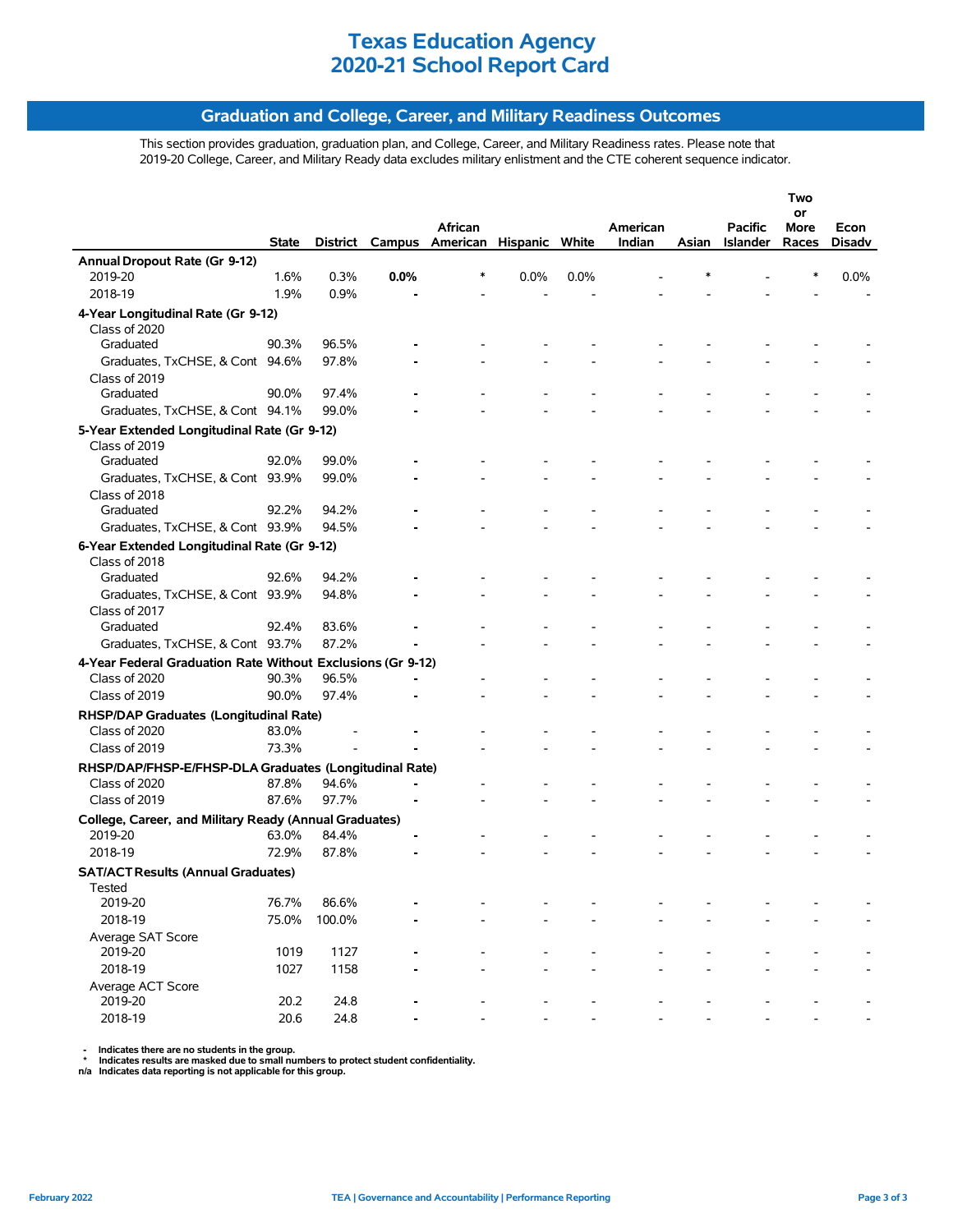### **Texas Education Agency 2020-21 School Report Card WESTCHASE CLASSICAL ACADEMY (221801069)**

#### **Accountability Rating School Information**

# Not Rated: Declared State of Disaster

Given the Impact of COVID-19, all districts and schools received a label of *Not Rated: Declared State of Disaster.*

**District Name:** TEXAS COLLEGE PREPARATORY ACADEMIE **Campus Type:** Elementary **Total Students:** 263

**Grade Span:** PK - 06

For more information about this campus, see https://TXschools.gov or the Texas Academic Performance Report at https://rptsvr1.tea.texas.gov/perfreport/tapr/2021/index.html

### **Distinction Design[ations](https://TXschools.gov)**

**Distinction Designations were not awarded in 2021.**

School Leadership  $$5,181$  \$946 \$620

#### **School and Student Information**

This section provides demographic information about WESTCHASE CLASSICAL ACADEMY, including attendance rates; enrollment percentages for various student groups; student mobility rates; and class size averages at the campus, district, and state level, where applicable.

|                                     | <b>CampusDistrict State</b> |                   |            | <b>Campus</b>                           |      | <b>District</b> | <b>State</b> |
|-------------------------------------|-----------------------------|-------------------|------------|-----------------------------------------|------|-----------------|--------------|
| Attendance Rate (2019-20)           |                             | 97.0% 98.9% 98.3% |            | Class Size Averages by Grade or Subject |      |                 |              |
| <b>Enrollment by Race/Ethnicity</b> |                             |                   |            |                                         |      |                 |              |
| African American                    |                             | 42.6% 15.4% 12.7% |            | Elementary                              |      |                 |              |
| Hispanic                            |                             | 48.3% 32.1% 52.9% |            | Kindergarten                            | 17.5 | 17.2            | 17.7         |
| White                               |                             | 4.2% 39.9% 26.5%  |            | Grade 1                                 | 23.0 | 19.3            | 18.0         |
| American Indian                     | $0.4\%$                     | $0.4\%$           | $0.3\%$    | Grade 2                                 | 18.0 | 20.2            | 18.0         |
| Asian                               | 1.9%                        | 7.1%              | 4.7%       | Grade 5                                 | 5.0  | 19.5            | 19.8         |
| Pacific Islander                    | $0.0\%$                     | $0.1\%$           | 0.2%       | Grade 6                                 | 2.5  | 20.4            | 19.4         |
| Two or More Races                   | 2.7%                        | 4.9%              | 2.7%       |                                         |      |                 |              |
| <b>Enrollment by Student Group</b>  |                             |                   |            |                                         |      |                 |              |
| Economically Disadvantaged          |                             | 89.7% 37.4% 60.3% |            |                                         |      |                 |              |
| Special Education                   | $3.4\%$                     |                   | 7.1% 11.1% |                                         |      |                 |              |
| Emergent Bilingual/EL               |                             | 27.8% 10.0% 20.7% |            |                                         |      |                 |              |
| Mobility Rate (2019-20)             |                             | 40.6% 21.2% 13.8% |            |                                         |      |                 |              |

### **School Financial Information (2019-20)**

Various financial indicators based on actual data from the prior year are reported for the campus, district, and state. For more information, see

**[http://tea.texas.gov/financialstandardreports/.](http://tea.texas.gov/financialstandardreports/)**

|                                        | Campus | District State |                                     | Campus District           |         | <b>State</b> |
|----------------------------------------|--------|----------------|-------------------------------------|---------------------------|---------|--------------|
| <b>Instructional Expenditure Ratio</b> | n/a    | 66.2% 63.8%    | <b>Expenditures per Student</b>     |                           |         |              |
| <b>Instructional Staff Percent</b>     | n/a    | 64.7% 64.6%    | <b>Total Operating Expenditures</b> | \$23,959 \$9,225 \$10,406 |         |              |
|                                        |        |                | Instruction                         | \$14,837                  | \$5.681 | \$5,929      |
|                                        |        |                | Instructional Leadership            | \$205                     | \$210   | \$173        |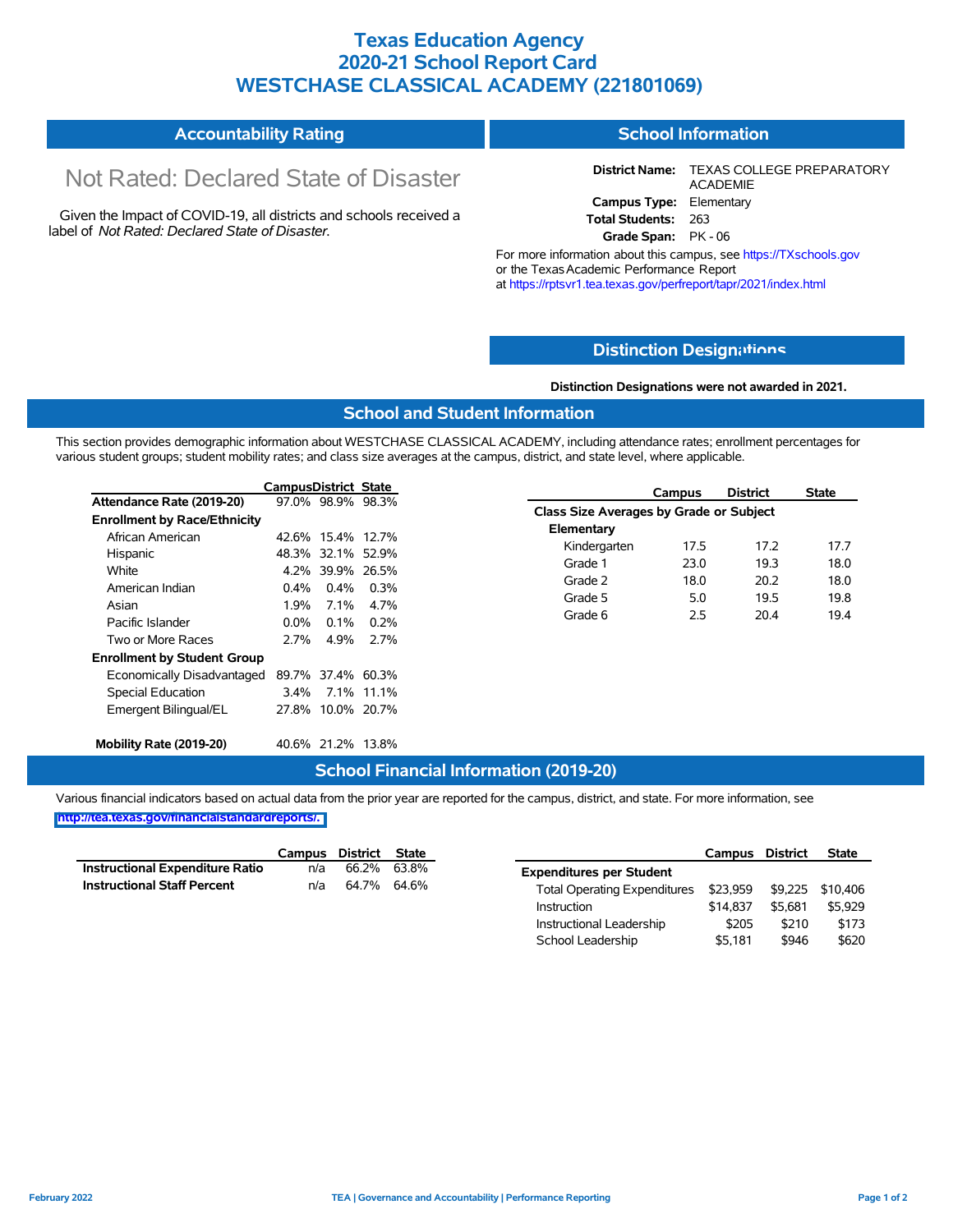### **STAAR Outcomes**

This section provides STAAR performance and outcomes. **Please note that due to the cancellation of spring 2020 STAAR administration due to the COVID-19 pandemic, 2019 results are shown.**

|                                                                                |      |              |          |        |          |                 |                              |          |       |                 | Two                      |        |
|--------------------------------------------------------------------------------|------|--------------|----------|--------|----------|-----------------|------------------------------|----------|-------|-----------------|--------------------------|--------|
|                                                                                |      |              |          |        | African  |                 |                              | American |       | <b>Pacific</b>  | or<br><b>More</b>        | Econ   |
|                                                                                |      | <b>State</b> | District | Campus | American | <b>Hispanic</b> | White                        | Indian   | Asian | <b>Islander</b> | Races                    | Disadv |
| STAAR Performance Rates at Approaches Grade Level or Above (All Grades Tested) |      |              |          |        |          |                 |                              |          |       |                 |                          |        |
| All Subjects                                                                   | 2021 | 67%          | 74%      | 67%    | 54%      | 74%             | ٠                            |          |       |                 | $\overline{\phantom{a}}$ | 65%    |
| ELA/Reading                                                                    | 2021 | 68%          | 79%      | 92%    | 80%      | 100%            | $\overline{a}$               |          |       |                 | $\overline{\phantom{a}}$ | 92%    |
| <b>Mathematics</b>                                                             | 2021 | 66%          | 69%      | 62%    | 40%      | 75%             | ۰                            |          |       |                 | $\overline{\phantom{a}}$ | 58%    |
| Science                                                                        | 2021 | 71%          | 74%      | 40%    | *        | 43%             |                              |          |       |                 | $\overline{\phantom{a}}$ | 40%    |
| STAAR Performance Rates at Meets Grade Level or Above (All Grades Tested)      |      |              |          |        |          |                 |                              |          |       |                 |                          |        |
| All Subjects                                                                   | 2021 | 41%          | 46%      | 33%    | 31%      | 35%             | $\overline{a}$               |          |       |                 | $\overline{\phantom{a}}$ | 35%    |
| ELA/Reading                                                                    | 2021 | 45%          | 54%      | 31%    | 40%      | 25%             | $\qquad \qquad \blacksquare$ |          |       |                 | $\overline{\phantom{a}}$ | 33%    |
| <b>Mathematics</b>                                                             | 2021 | 37%          | 38%      | 46%    | 40%      | 50%             | $\overline{a}$               |          |       |                 | $\overline{\phantom{a}}$ | 50%    |
| Science                                                                        | 2021 | 44%          | 44%      | 20%    | *        | 29%             |                              |          |       |                 | $\overline{\phantom{0}}$ | 20%    |
| STAAR Performance Rates at Masters Grade Level (All Grades Tested)             |      |              |          |        |          |                 |                              |          |       |                 |                          |        |
| All Subjects                                                                   | 2021 | 18%          | 20%      | 28%    | 31%      | 26%             |                              |          |       |                 |                          | 29%    |
| ELA/Reading                                                                    | 2021 | 18%          | 26%      | 31%    | 40%      | 25%             | $\qquad \qquad \blacksquare$ |          |       |                 | $\overline{\phantom{a}}$ | 33%    |
| <b>Mathematics</b>                                                             | 2021 | 18%          | 17%      | 31%    | 40%      | 25%             | ۰                            |          |       |                 | $\overline{\phantom{a}}$ | 33%    |
| Science                                                                        | 2021 | 20%          | 18%      | 20%    | *        | 29%             |                              |          |       |                 | $\overline{\phantom{0}}$ | 20%    |
| <b>STAAR Assessment Participation (All Grades Tested)</b>                      |      |              |          |        |          |                 |                              |          |       |                 |                          |        |
| All Subjects                                                                   | 2021 | 88%          | 87%      | 94%    | 100%     | 90%             |                              |          |       |                 |                          | 93%    |
| ELA/Reading                                                                    | 2021 | 89%          | 87%      | 94%    | 100%     | 90%             |                              |          |       |                 | $\overline{\phantom{a}}$ | 93%    |
| Mathematics                                                                    | 2021 | 88%          | 87%      | 94%    | 100%     | 90%             |                              |          |       |                 | $\overline{\phantom{a}}$ | 93%    |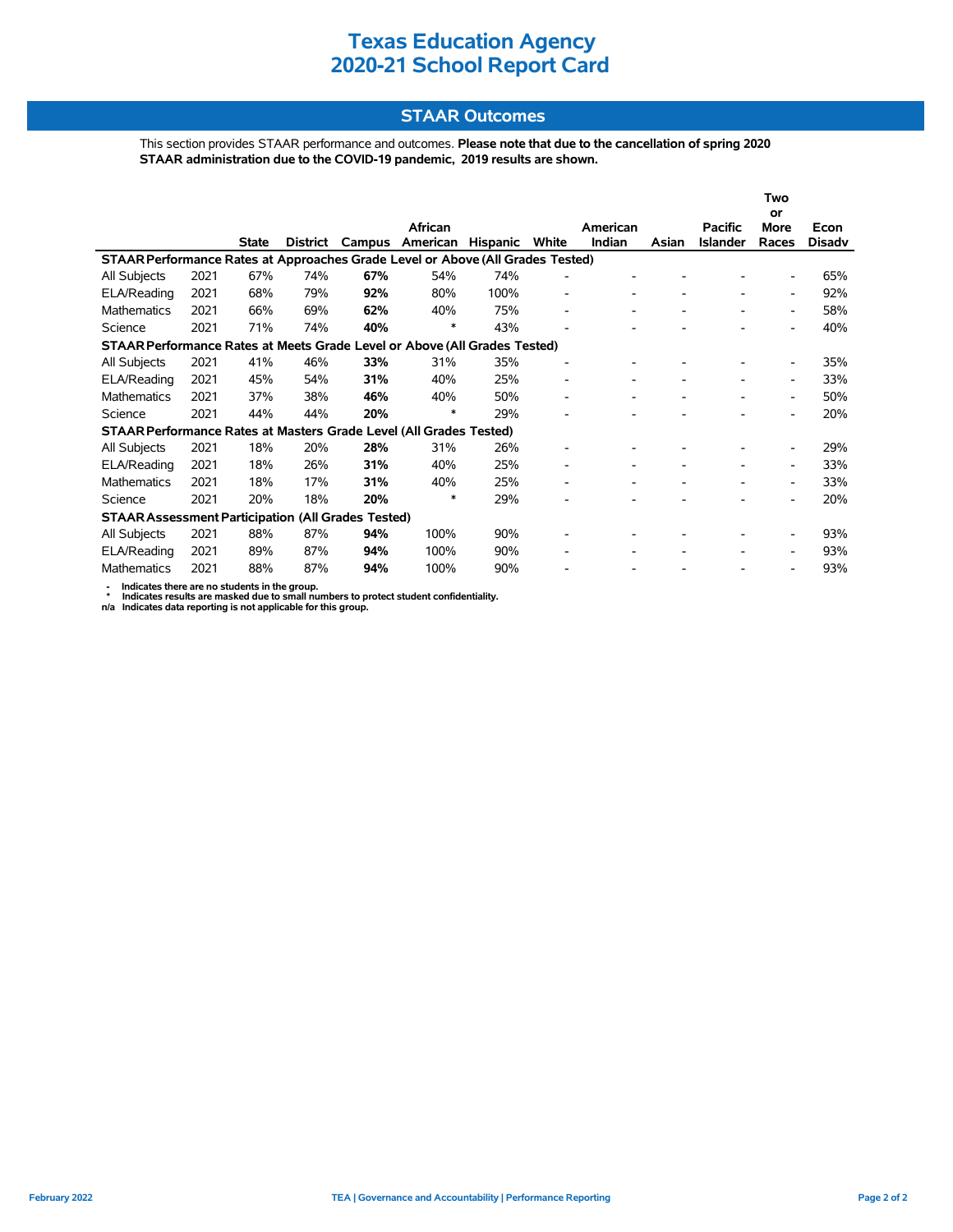### **Texas Education Agency 2020-21 School Report Card EASTEX-JENSEN CLASSICAL ACADEMY (221801070)**

#### **Accountability Rating School Information**

# Not Rated: Declared State of Disaster

Given the Impact of COVID-19, all districts and schools received a label of *Not Rated: Declared State of Disaster.*

**District Name:** TEXAS COLLEGE PREPARATORY ACADEMIE **Campus Type:** Elementary **Total Students:** 134

**Grade Span:** PK - 06

For more information about this campus, see https://TXschools.gov or the Texas Academic Performance Report at https://rptsvr1.tea.texas.gov/perfreport/tapr/2021/index.html

### **Distinction Design[ations](https://TXschools.gov)**

**Distinction Designations were not awarded in 2021.**

#### **School and Student Information**

This section provides demographic information about EASTEX-JENSEN CLASSICAL ACADEMY, including attendance rates; enrollment percentages for various student groups; student mobility rates; and class size averages at the campus, district, and state level, where applicable.

 $\overline{\phantom{a}}$ 

|                                     | <b>CampusDistrict State</b> |                   |         |
|-------------------------------------|-----------------------------|-------------------|---------|
| Attendance Rate (2019-20)           |                             | 96.1% 98.9% 98.3% |         |
| <b>Enrollment by Race/Ethnicity</b> |                             |                   |         |
| African American                    |                             | 40.3% 15.4% 12.7% |         |
| Hispanic                            |                             | 56.7% 32.1%       | 52.9%   |
| White                               |                             | 0.0% 39.9%        | 26.5%   |
| American Indian                     | $0.0\%$                     | $0.4\%$           | $0.3\%$ |
| Asian                               | 0.0%                        | 7 1%              | 4.7%    |
| Pacific Islander                    | 0.0%                        | $0.1\%$           | $0.2\%$ |
| Two or More Races                   | 3.0%                        | 4 9%              | ን 7%    |
| <b>Enrollment by Student Group</b>  |                             |                   |         |
| Economically Disadvantaged          |                             | 91 0% 37 4%       | 60.3%   |
| Special Education                   | 3.7%                        | 7.1%              | 11.1%   |
| Emergent Bilingual/EL               |                             | 25.4% 10.0% 20.7% |         |
| Mobility Rate (2019-20)             |                             | 33.3% 21.2%       | 13.8%   |

|                                         | Campus | <b>District</b> | State |  |  |  |  |  |  |  |
|-----------------------------------------|--------|-----------------|-------|--|--|--|--|--|--|--|
| Class Size Averages by Grade or Subject |        |                 |       |  |  |  |  |  |  |  |
| Elementary                              |        |                 |       |  |  |  |  |  |  |  |
| Kindergarten                            | 13.0   | 17.2            | 177   |  |  |  |  |  |  |  |
| Grade 1                                 | 22 O   | 19.3            | 18.0  |  |  |  |  |  |  |  |
| Grade 5                                 | 11.0   | 19.5            | 19.8  |  |  |  |  |  |  |  |
| Grade 6                                 | 21.0   | 204             | 194   |  |  |  |  |  |  |  |

Instructional Leadership  $$164$  \$210 \$173 School Leadership  $$4,498$  \$946 \$620

#### **School Financial Information (2019-20)**

Various financial indicators based on actual data from the prior year are reported for the campus, district, and state. For more information, see

#### **[http://tea.texas.gov/financialstandardreports/.](http://tea.texas.gov/financialstandardreports/)**

|                                    | Campus | District    | State | Campus                                                           | District | <b>State</b> |
|------------------------------------|--------|-------------|-------|------------------------------------------------------------------|----------|--------------|
| Instructional Expenditure Ratio    | n/a    | 66.2%       | 63.8% | <b>Expenditures per Student</b>                                  |          |              |
| <b>Instructional Staff Percent</b> | n/a    | 64.7% 64.6% |       | \$20,937 \$9,225 \$10,406<br><b>Total Operating Expenditures</b> |          |              |
|                                    |        |             |       | \$13.100<br>Instruction                                          | \$5.681  | \$5,929      |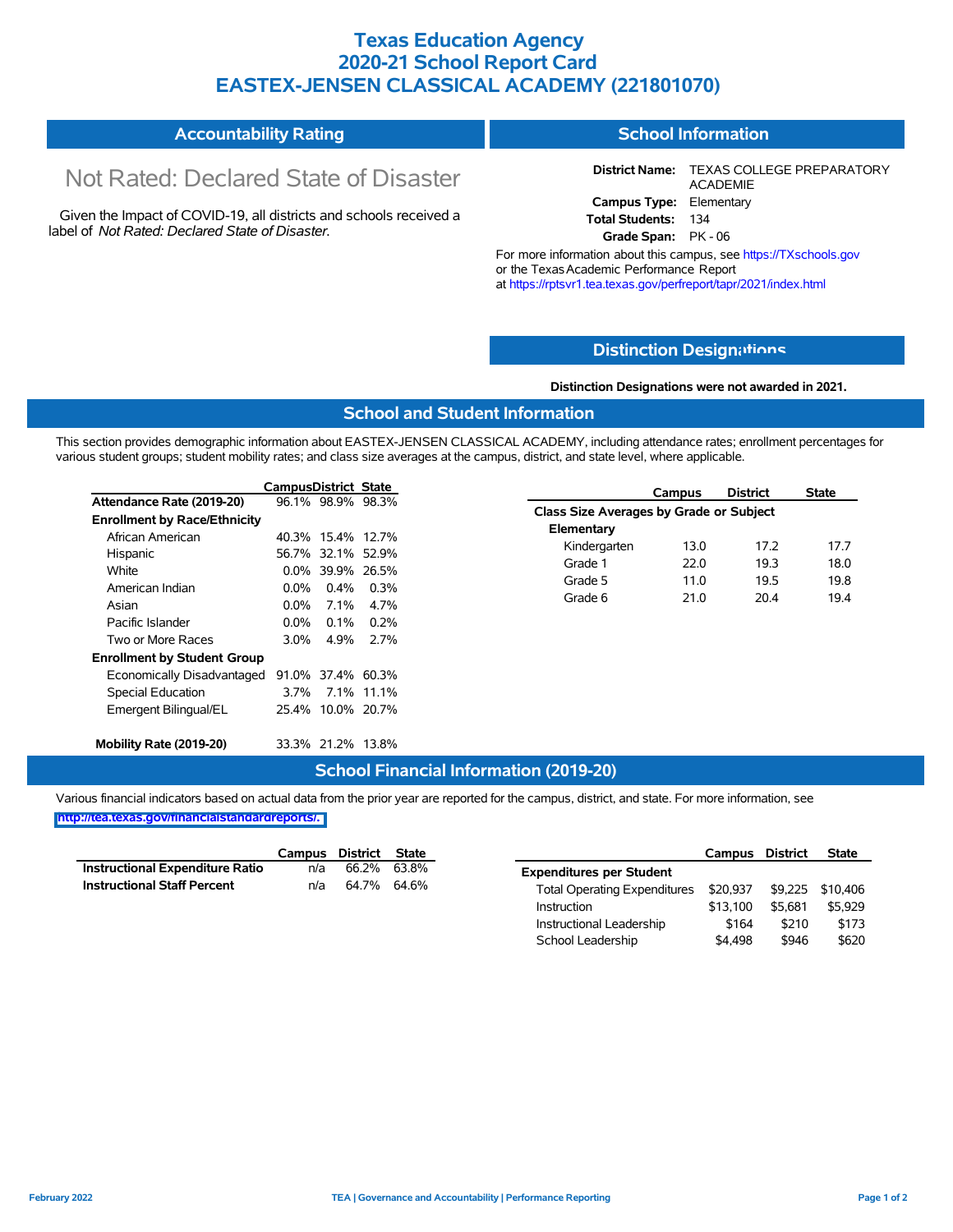### **STAAR Outcomes**

This section provides STAAR performance and outcomes. **Please note that due to the cancellation of spring 2020 STAAR administration due to the COVID-19 pandemic, 2019 results are shown.**

|                                                                                |      |              |          |     |                 |                 |                          |          |       |                 | Two                      |               |
|--------------------------------------------------------------------------------|------|--------------|----------|-----|-----------------|-----------------|--------------------------|----------|-------|-----------------|--------------------------|---------------|
|                                                                                |      |              |          |     | African         |                 |                          | American |       | <b>Pacific</b>  | <b>or</b><br><b>More</b> | Econ          |
|                                                                                |      | <b>State</b> | District |     | Campus American | <b>Hispanic</b> | White                    | Indian   | Asian | <b>Islander</b> | Races                    | <b>Disady</b> |
| STAAR Performance Rates at Approaches Grade Level or Above (All Grades Tested) |      |              |          |     |                 |                 |                          |          |       |                 |                          |               |
| All Subjects                                                                   | 2021 | 67%          | 74%      | 49% | $0\%$           | 59%             | ٠                        |          |       |                 | $\overline{\phantom{a}}$ | 53%           |
| ELA/Reading                                                                    | 2021 | 68%          | 79%      | 64% | $0\%$           | 78%             | $\overline{a}$           |          |       |                 | $\overline{\phantom{a}}$ | 72%           |
| <b>Mathematics</b>                                                             | 2021 | 66%          | 69%      | 36% | $0\%$           | 43%             | ٠                        |          |       |                 | $\overline{\phantom{a}}$ | 36%           |
| Science                                                                        | 2021 | 71%          | 74%      | 44% | ∗               | 50%             | -                        |          |       |                 | $\overline{\phantom{a}}$ | 44%           |
| STAAR Performance Rates at Meets Grade Level or Above (All Grades Tested)      |      |              |          |     |                 |                 |                          |          |       |                 |                          |               |
| All Subjects                                                                   | 2021 | 41%          | 46%      | 18% | $0\%$           | 22%             | $\overline{a}$           |          |       |                 | $\overline{\phantom{a}}$ | 20%           |
| ELA/Reading                                                                    | 2021 | 45%          | 54%      | 29% | $0\%$           | 35%             | $\overline{\phantom{0}}$ |          |       |                 | $\overline{\phantom{a}}$ | 32%           |
| <b>Mathematics</b>                                                             | 2021 | 37%          | 38%      | 11% | $0\%$           | 13%             | $\overline{\phantom{0}}$ |          |       |                 | $\overline{\phantom{a}}$ | 12%           |
| Science                                                                        | 2021 | 44%          | 44%      | 11% | $\ast$          | 13%             | -                        |          |       |                 | $\overline{\phantom{a}}$ | 11%           |
| STAAR Performance Rates at Masters Grade Level (All Grades Tested)             |      |              |          |     |                 |                 |                          |          |       |                 |                          |               |
| All Subjects                                                                   | 2021 | 18%          | 20%      | 6%  | $0\%$           | 7%              | $\overline{\phantom{0}}$ |          |       |                 |                          | 7%            |
| ELA/Reading                                                                    | 2021 | 18%          | 26%      | 11% | $0\%$           | 13%             | -                        |          |       |                 | $\overline{\phantom{a}}$ | 12%           |
| <b>Mathematics</b>                                                             | 2021 | 18%          | 17%      | 4%  | $0\%$           | 4%              | ٠                        |          |       |                 | $\overline{\phantom{a}}$ | 4%            |
| Science                                                                        | 2021 | 20%          | 18%      | 0%  | *               | $0\%$           |                          |          |       |                 |                          | $0\%$         |
| <b>STAAR Assessment Participation (All Grades Tested)</b>                      |      |              |          |     |                 |                 |                          |          |       |                 |                          |               |
| All Subjects                                                                   | 2021 | 88%          | 87%      | 97% | 100%            | 97%             |                          |          |       |                 | $\overline{\phantom{a}}$ | 100%          |
| ELA/Reading                                                                    | 2021 | 89%          | 87%      | 97% | 100%            | 96%             | -                        |          |       |                 | $\overline{\phantom{a}}$ | 100%          |
| Mathematics                                                                    | 2021 | 88%          | 87%      | 97% | 100%            | 96%             |                          |          |       |                 |                          | 100%          |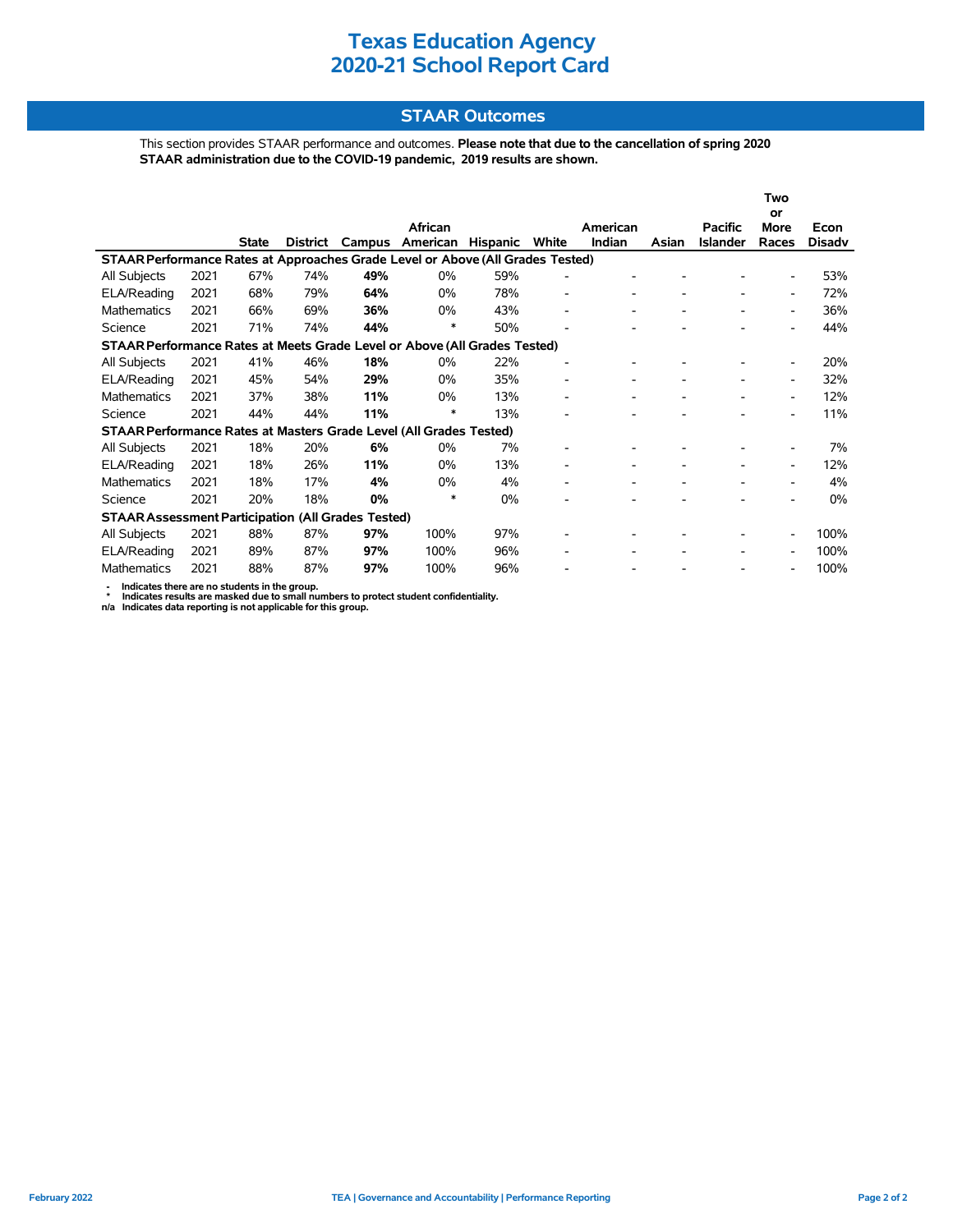### **Texas Education Agency 2020-21 School Report Card EL PASO CLASSICAL ACADEMY (221801071)**

#### **Accountability Rating School Information**

# Not Rated: Declared State of Disaster

Given the Impact of COVID-19, all districts and schools received a label of *Not Rated: Declared State of Disaster.*

**District Name:** TEXAS COLLEGE PREPARATORY ACADEMIE **Campus Type:** Elementary/Secondary **Total Students:** 298

**Grade Span:** KG - 12

For more information about this campus, see https://TXschools.gov or the Texas Academic Performance Report at https://rptsvr1.tea.texas.gov/perfreport/tapr/2021/index.html

### **Distinction Design[ations](https://TXschools.gov)**

**Distinction Designations were not awarded in 2021.**

Instructional Leadership  $$0$  \$210 \$173 School Leadership  $$0$  \$946 \$620

#### **School and Student Information**

This section provides demographic information about EL PASO CLASSICAL ACADEMY, including attendance rates; enrollment percentages for various student groups; student mobility rates; and class size averages at the campus, district, and state level, where applicable.

|                                     | <b>CampusDistrict State</b> |                   |            | Campus                                  | <b>District</b> | <b>State</b> |
|-------------------------------------|-----------------------------|-------------------|------------|-----------------------------------------|-----------------|--------------|
| Attendance Rate (2019-20)           |                             | $-98.9\%$ 98.3%   |            | Class Size Averages by Grade or Subject |                 |              |
| <b>Enrollment by Race/Ethnicity</b> |                             |                   |            |                                         |                 |              |
| African American                    |                             | 2.7% 15.4% 12.7%  |            | Elementary                              |                 |              |
| Hispanic                            |                             | 90.6% 32.1% 52.9% |            | 13.5<br>Kindergarten                    | 17.2            | 17.7         |
| White                               |                             | 5.0% 39.9% 26.5%  |            | Grade 1<br>13.0                         | 19.3            | 18.0         |
| American Indian                     | $0.0\%$                     | $0.4\%$           | $0.3\%$    | Grade 2<br>14.0                         | 20.2            | 18.0         |
|                                     | $0.0\%$                     | $7.1\%$           | 4.7%       | Grade 3<br>10.5                         | 19.6            | 18.2         |
| Asian                               |                             |                   |            | Grade 4<br>32.0                         | 20.3            | 18.3         |
| Pacific Islander                    | $0.3\%$                     | $0.1\%$           | $0.2\%$    | 12.5<br>Grade 5                         | 19.5            | 19.8         |
| Two or More Races                   | 1.3%                        | 4.9%              | 2.7%       | Grade 6<br>21.1                         | 20.4            | 19.4         |
| <b>Enrollment by Student Group</b>  |                             |                   |            |                                         |                 |              |
| Economically Disadvantaged          |                             | 36.2% 37.4% 60.3% |            | Secondary                               |                 |              |
| Special Education                   | 2.0%                        |                   | 7.1% 11.1% | English/Language Arts<br>17.0           | 22.0            | 15.7         |
| Emergent Bilingual/EL               |                             | 11.1% 10.0% 20.7% |            | 20.6<br>Foreign Languages               | 20.6            | 17.8         |
|                                     |                             |                   |            | <b>Mathematics</b><br>16.4              | 20.9            | 16.9         |
|                                     |                             |                   |            | Science<br>14.5                         | 22.8            | 17.9         |
| Mobility Rate (2019-20)             | 0.0% 21.2% 13.8%            |                   |            | Social Studies<br>12.2                  | 21.5            | 18.3         |

#### **School Financial Information (2019-20)**

|                                    |     | Campus District State |                                     | Campus    | District | <b>State</b>     |
|------------------------------------|-----|-----------------------|-------------------------------------|-----------|----------|------------------|
| Instructional Expenditure Ratio    | n/a | 66.2% 63.8%           | <b>Expenditures per Student</b>     |           |          |                  |
| <b>Instructional Staff Percent</b> | n/a | 64.7% 64.6%           | <b>Total Operating Expenditures</b> | <b>SO</b> |          | \$9.225 \$10.406 |
|                                    |     |                       | Instruction                         |           | \$5.681  | \$5,929          |